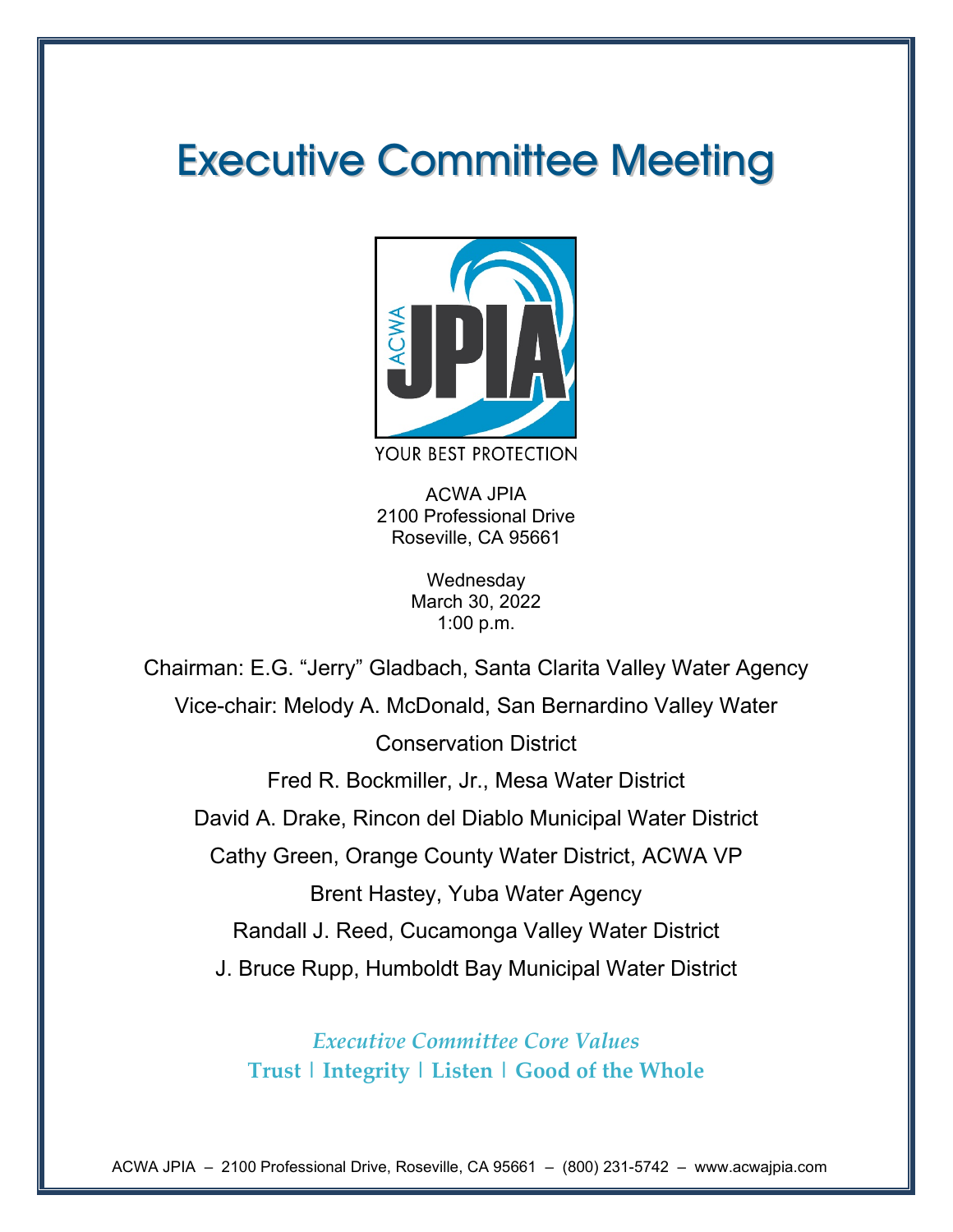

### **EXECUTIVE COMMITTEE MEETING**

### **AGENDA**

JPIA Executive Conference Room 2100 Professional Drive Roseville, CA 95661 *Executive Committee Core Values* **Trust | Integrity | Listen | Good of the Whole**

#### **Wednesday, March 30, 2022 – 1:00 p.m.**

**[Zoom Link](https://us02web.zoom.us/j/6615162566?pwd=azhrRU1uR3ZrZVRLd0EyakthWHQ4dz09)** Meeting ID: 661 516 2566; Password: 1234; Telephone No.: 1 (669) 900-6833

This meeting shall consist of a simultaneous Zoom teleconference call at the ACWA JPIA, 2100 Professional Drive, Roseville, CA 95661 and the following remote sites:

- Bockmiller 1965 Placentia Avenue, Costa Mesa
- Drake 325 Rock Ridge Place, Escondido
- Gladbach 27491 Hillcrest Place, Valencia
- Green 6151 Kimberly Drive, Huntington Beach
- Hastey 3000 Plumas Arboga Road, Plumas Lake
- Reed 6171 Columbus Court, Alta Loma
- Rupp 828  $7<sup>th</sup>$  Street, Eureka

#### **WELCOME**

#### **CALL TO ORDER AND ANNOUNCEMENT OF QUORUM**

#### **PLEDGE OF ALLEGIANCE**

#### **EVACUATION PROCEDURES**

**ANNOUNCEMENT RECORDING OF MEETING** This meeting may be recorded to assist in preparation of minutes. Recordings will only be kept 30 days following the meeting, as mandated by the California Brown Act.

**PUBLIC COMMENT** Members of the public will be allowed to address the Executive Committee on any agenda item prior to the Committee's decision on the item. They will also be allowed to comment on any issues that they wish which may or may not be on the agenda. If anyone present wishes to be heard, please let the Chairman know.

#### **INTRODUCTIONS**

#### **ADDITIONS TO OR DELETIONS FROM THE AGENDA**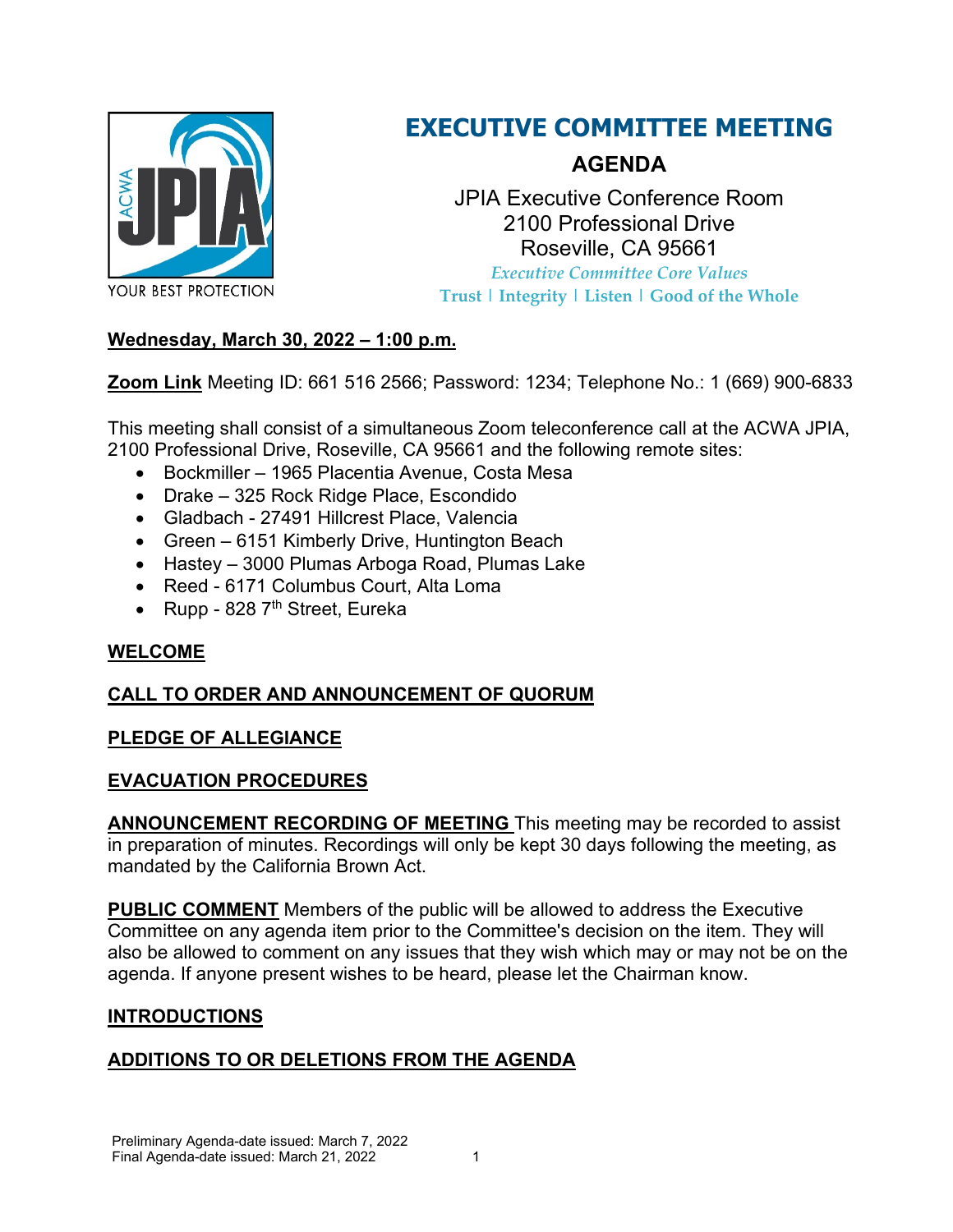| Presenter |         |                                                                                                                                                                                                                                                                                                               | Page# |
|-----------|---------|---------------------------------------------------------------------------------------------------------------------------------------------------------------------------------------------------------------------------------------------------------------------------------------------------------------|-------|
|           | I.      | <b>CONSENT AGENDA</b>                                                                                                                                                                                                                                                                                         |       |
| Gladbach  | *       | A. Approve the minutes of the January 31, 2022 meeting.                                                                                                                                                                                                                                                       | 1     |
| Gladbach  |         | B. Approve the JPIA disbursements of: Vendor payments, Employee<br>Benefits claim payments, Payroll, and Summary of Confidential<br>Claims payments for the Liability, Property, & Workers<br>Compensation Programs: January 16-31, 2022; February 1-15,<br>2022; February 16-28, 2022; and March 1-15, 2022. |       |
| Gladbach  |         | C. Approve an excused absence for any Executive Committee<br>member.                                                                                                                                                                                                                                          |       |
|           | Ш.      | <b>ADMINISTRATION</b>                                                                                                                                                                                                                                                                                         |       |
| Gladbach  |         | A. Report on meetings attended on behalf of the JPIA.                                                                                                                                                                                                                                                         |       |
| Sells     |         | B. Review of Strategic Planning Session to be held June 15-17, 2022.                                                                                                                                                                                                                                          | 8     |
| Sells     | *       | C. Report on qualified candidates for the upcoming Executive<br>Committee Special election.                                                                                                                                                                                                                   | 9     |
| Sells     | *       | D. Report on qualified candidates for the upcoming California Water<br>Insurance Fund election.                                                                                                                                                                                                               | 10    |
| Camacho   | $\star$ | E. Update on refund check presentations.                                                                                                                                                                                                                                                                      | 11    |
|           | III.    | <b>PROGRAMS</b>                                                                                                                                                                                                                                                                                               |       |
| Nogosek   | *       | A. Significant claims report.                                                                                                                                                                                                                                                                                 | 12    |
| Kyburz    | *       | B. Review and take action on the San Bernardino Valley Municipal<br>Water District's hydroelectric operations.                                                                                                                                                                                                | 13    |
|           | IV.     | <b>FINANCE AND AUDIT COMMITTEE</b>                                                                                                                                                                                                                                                                            |       |
| McDonald  | *       | A. Review and take action on recommendation of the Finance and<br>Audit Committee meeting held on March 30, 2022. Action items<br>from this meeting include:<br>Annual Comprehensive Financial Report for year ended<br>September 30, 2021<br>Proposed Operating Budget for Fiscal Year 2022-23               | 14    |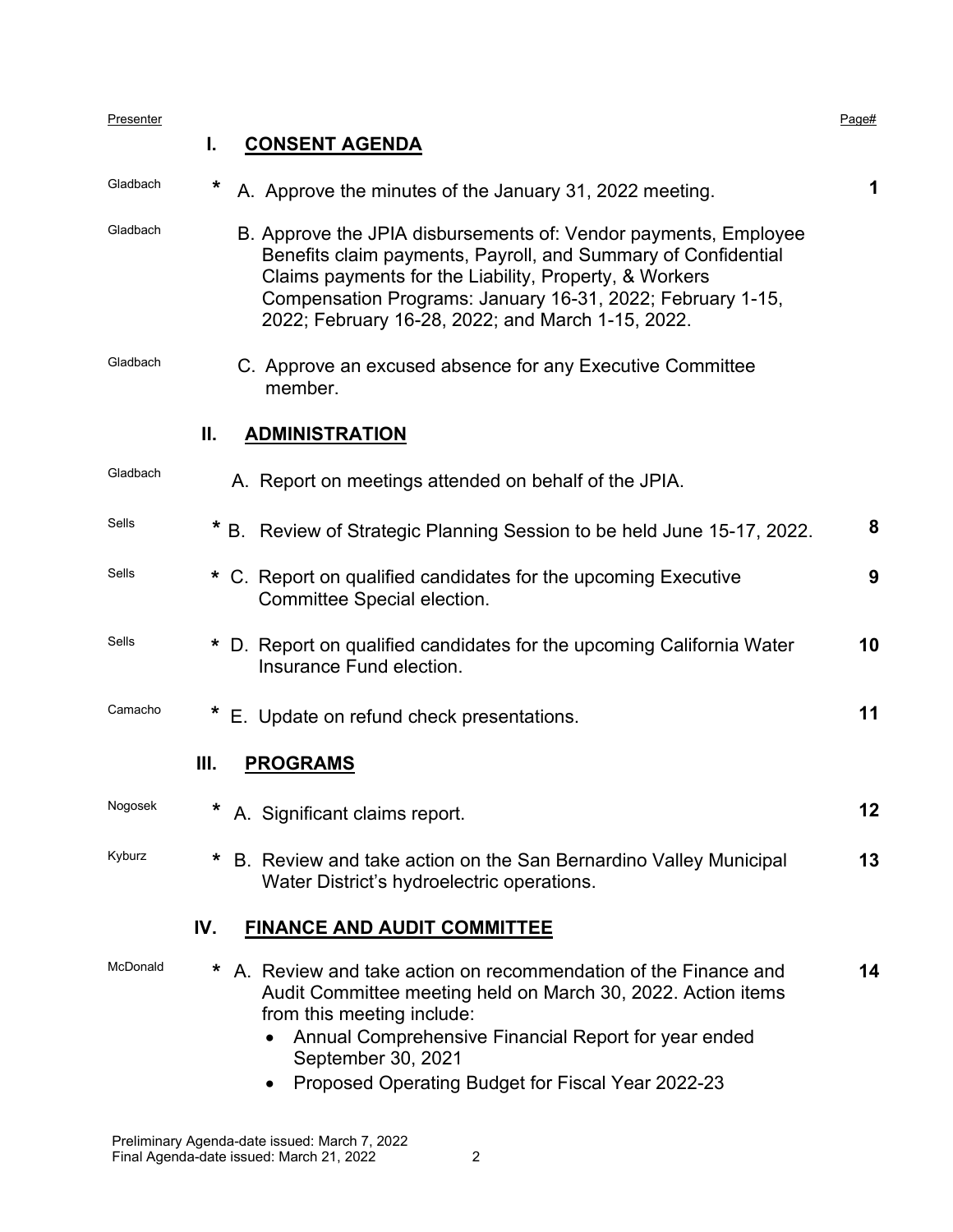Presenter Presenter Page# Page Presenter Page Presenter Page Presenter Page Presenter Page Presenter Page Presenter

#### **V. MEMBERSHIP**

A. Review and take action on membership applications. **16**

|         | <b>Agency</b>        | <b>TIVs/Payroll</b> | <b>Program</b>  |
|---------|----------------------|---------------------|-----------------|
| Watkins | * Tri-District Water | \$212,000           | Liability,      |
|         | Authority            |                     | Workers'        |
|         |                      |                     | Compensation,   |
|         |                      |                     | and Employee    |
|         |                      |                     | <b>Benefits</b> |
|         |                      |                     | Programs        |
|         |                      |                     |                 |

#### **VI. MISCELLANEOUS**

| Gladbach   |         | A. Discuss future agenda items.                                                                                                                                                        |    |
|------------|---------|----------------------------------------------------------------------------------------------------------------------------------------------------------------------------------------|----|
| Sells      | *       | B. CEO and Managers update.                                                                                                                                                            | 18 |
| Greenfield | *       | C. General Counsel update.                                                                                                                                                             | 19 |
| Gladbach   | $\star$ | D. Review the availability of the Committee members for upcoming<br>meeting: Executive Committee meeting at Spring Conference in<br>Sacramento on May 2, 2022.                         | 20 |
|            | VII.    | <b>CLOSED SESSION</b>                                                                                                                                                                  |    |
|            |         | A. Conference with Legal Counsel (tort liability losses, public liability<br>losses/claims, or workers' compensation liability claims) –<br>Pursuant to Government Code Sec. 54956.95. |    |
| Nogosek    |         | 1. Abraham, et al. v. Rancho California WD (DOL 6/17/2019)                                                                                                                             |    |
| Nogosek    |         | 2. Lojacono v. Moulton Niguel WD (DOL 11/15/2017)                                                                                                                                      |    |
| Nogosek    |         | 3. City of Chula Vista v. Otay WD (DOL 7/25/2021)                                                                                                                                      |    |
| Sisco      |         | 4. William Enos v. Palmdale WD (DOL 3/23/2015)                                                                                                                                         |    |

<sup>Vaughan</sup> 5. Soria v. Tulare ID (DOL 10/19/2011; 3/14/2018 & CT 3/14/2017-3/14/2018)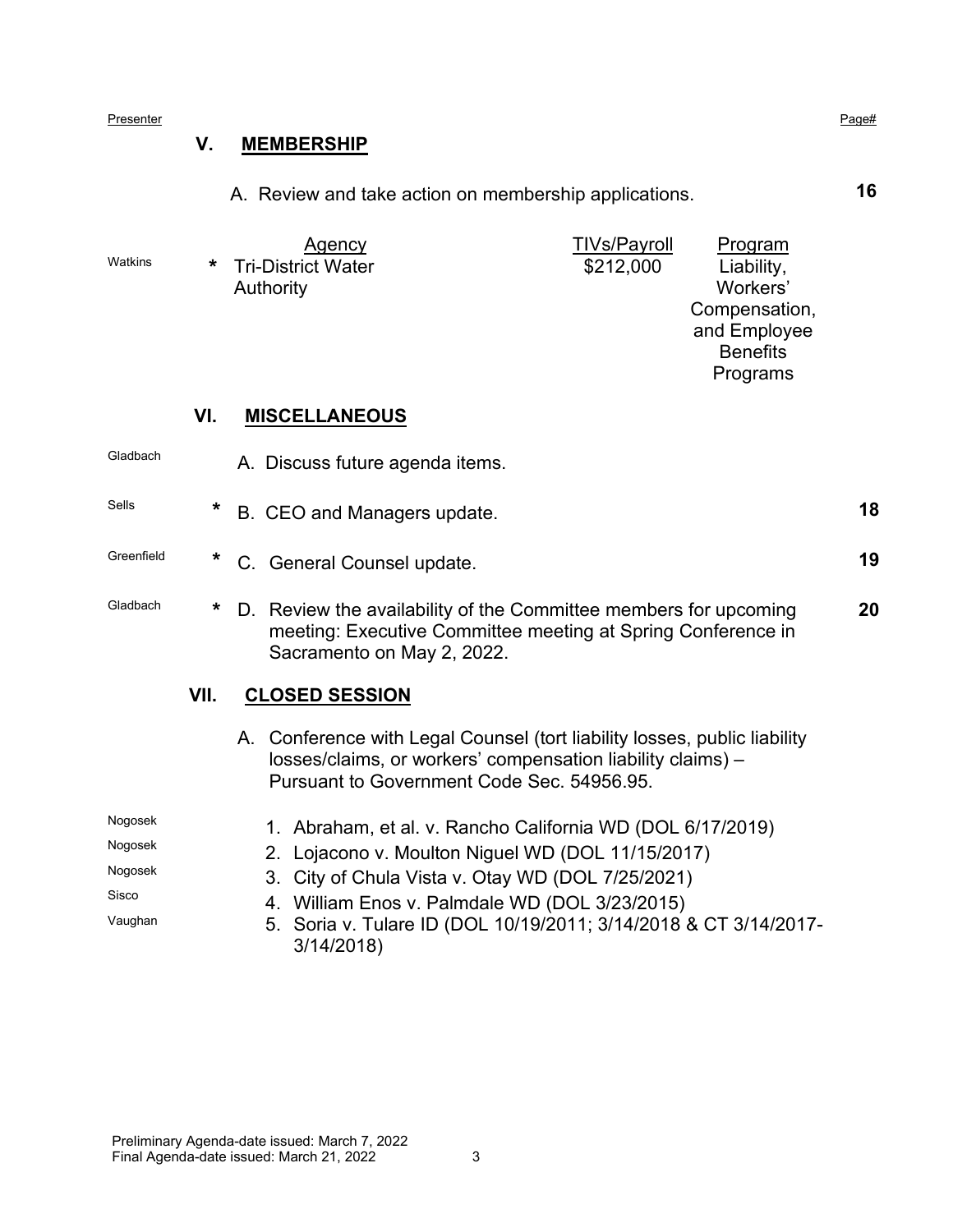#### Presenter Presenter Page# Page Presenter Page Presenter Page Presenter Page Presenter Page Presenter Page Presenter **ADJOURN**

**\***Related items enclosed.

*Americans with Disabilities Act – The JPIA conforms to the protections and prohibitions contained in Section 202 of the Americans with Disabilities Act of 1990 and the Federal Rules and Regulations adopted in implementation thereof. A request for disability-related modification or accommodation, in order to participate in a public meeting of the JPIA, shall be made to: Chimene Camacho, Executive Assistant to the CEO, ACWA JPIA, PO Box 619082, Roseville, CA 95661-9082; telephone (916) 786-5742. The JPIA's normal business hours are Monday – Friday, 7:30 a.m. to 4:30 p.m. (Government Code Section 54954.2, subdivision. (a)(1).)*

*Written materials relating to an item on this Agenda that are distributed to the JPIA's Executive Committee within 72 hours before it is to consider the item at its regularly scheduled meeting will be made available for public inspection at ACWA JPIA, 2100 Professional Drive, Roseville, CA 95661-3700; telephone (916) 786-5742. The JPIA's normal business hours are Monday – Friday, 7:30 a.m. to 4:30 p.m.*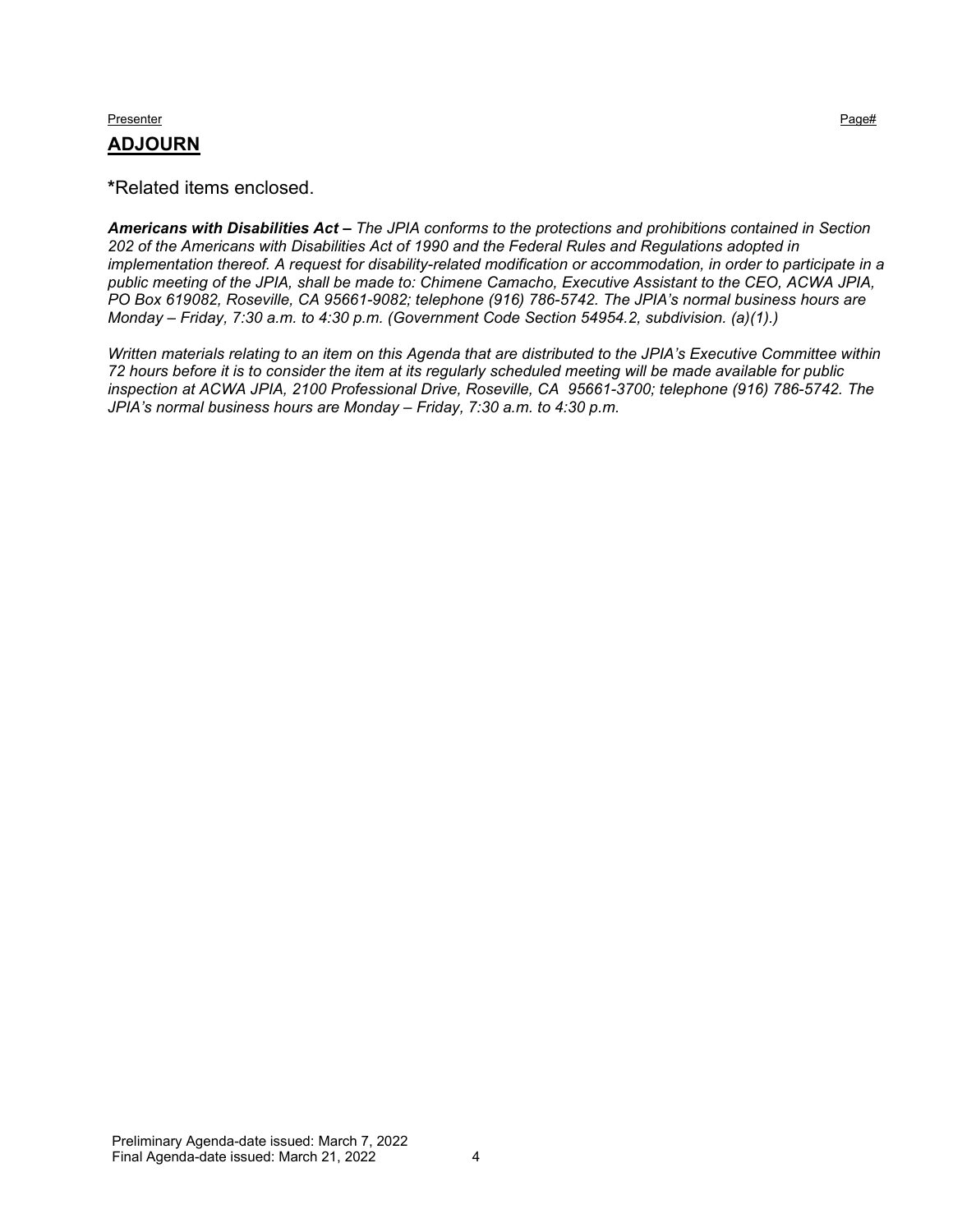*Unapproved Minutes*

**1**



### **Executive Committee Meeting**

ACWA JPIA 2100 Professional Drive Roseville, CA 95661 (800) 231-5742

**January 31, 2022**

This meeting consisted of a simultaneous Zoom teleconference call at the ACWA JPIA, 2100 Professional Drive, Roseville, CA 95661 and remote sites.

#### **MEMBERS PRESENT**

Chairman: E.G. "Jerry" Gladbach, Santa Clarita Valley Water Agency Vice-chair: Melody A. McDonald, San Bernardino Valley Water Conservation District Fred R. Bockmiller, Mesa Water District David Drake, Rincon del Diablo Municipal Water District Cathy Green, ACWA VP, Orange County Water District Brent Hastey, Yuba Water Agency Randall Reed, Cucamonga Valley Water District J. Bruce Rupp, Humboldt Bay Municipal Water District

#### **MEMBERS ABSENT**

None.

#### **STAFF PRESENT**

Chief Executive Officer/Secretary: Walter "Andy" Sells Adrienne Beatty, Assistant Executive Officer Mathew Bunde, Sr. Risk Control Advisor Chimene Camacho, Executive Assistant to the CEO *(Recording Secretary)* Jesse Cota, Sr. Risk Control Advisor Sarah Crawford, Training Manager David deBernardi, Director of Finance Robin Flint, Risk Control Manager Robert Greenfield, General Counsel Peter Kuchinsky, Lead Risk Control Advisor Debbie Kyburz, Lead Member Service Representative Jennifer Nogosek, Liability and Property Claims Manager Lee Patton, Sr. Risk Control Advisor Patricia Slaven, Director of Human Resources and Administration Sandra Smith, Employee Benefits Manager Dan Steele, Finance Manager Jeremy Sadler, Risk Control Advisor Shelley Tippit, Accountant II Melody Tucker, Workers' Compensation Manager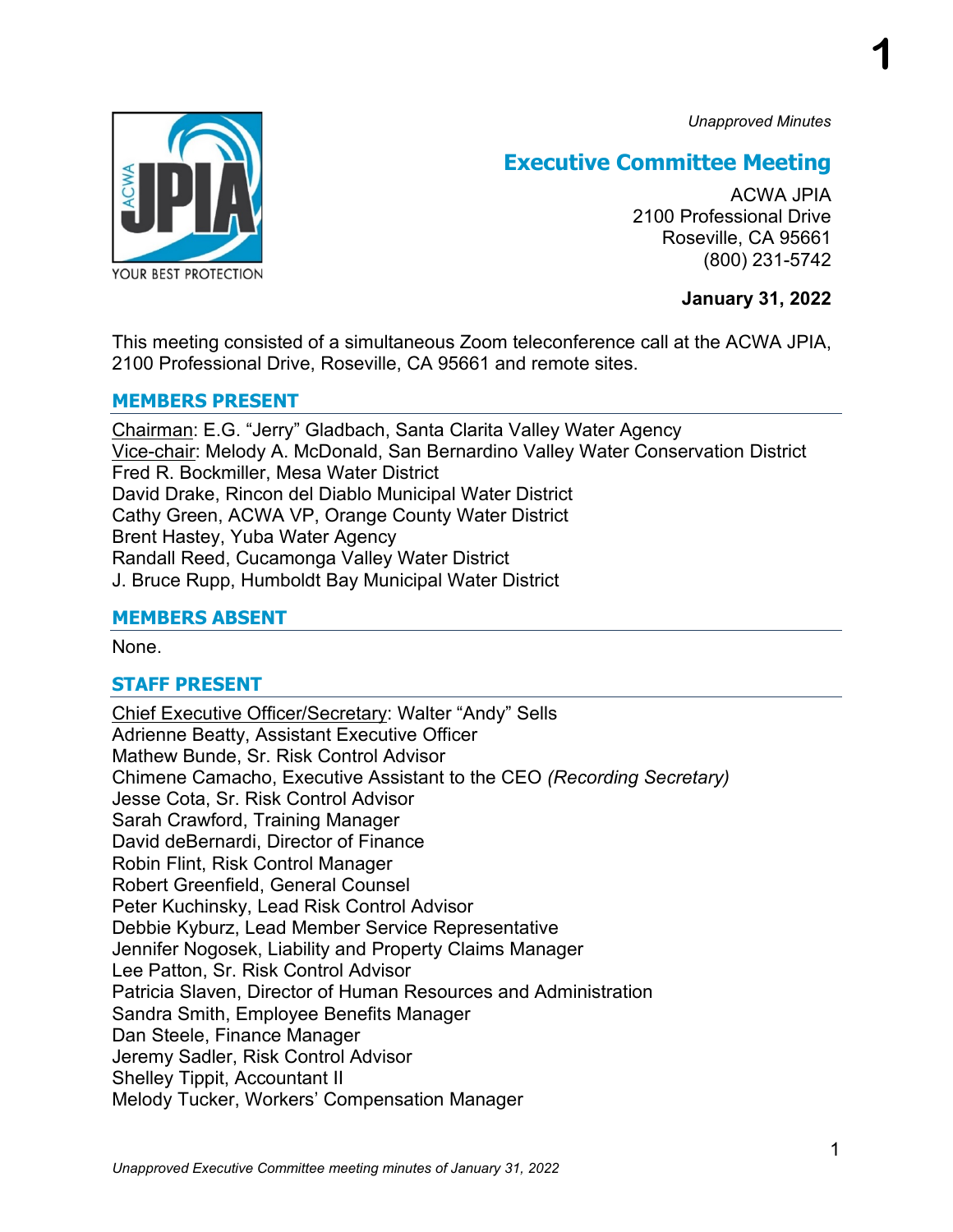Chuck Wagenseller, Cost Estimator/Risk Control Advisor

Nidia Watkins, Member Services Representative II

#### **OTHERS IN ATTENDANCE**

Dave Eggerton, ACWA Executive Director Tiffany Giammona, ACWA Senior Director of Operations and Member Engagement Pamela Tobin, San Juan Water District John Weed, Alameda County Water District

#### **WELCOME**

Chairman Gladbach welcomed everyone in attendance.

#### **CALL TO ORDER AND ANNOUNCEMENT OF QUORUM**

Chairman Gladbach called the meeting to order at 1:01 p.m. He announced there was a quorum.

#### **PLEDGE OF ALLEGIANCE**

Chairman Gladbach led the Pledge of Allegiance.

#### **ANNOUNCEMENT RECORDING OF MEETING**

Chairman Gladbach announced that the meeting would be recorded to assist in preparation of minutes. Recordings are kept 30 days following the meeting, as mandated by the California Brown Act.

#### **PUBLIC COMMENT**

Chairman Gladbach noted that, as the agenda stated, members of the public would be allowed to address the Executive Committee on any agenda item prior to the Committee's decision on that item. Comments on any issues on the agenda, or not on the agenda, were also welcomed. No comments were brought forward.

#### **INTRODUCTIONS**

Chairman Gladbach introduced the Executive Committee members and welcomed Cathy Green, ACWA Vice President and newest member of the Executive Committee to her first meeting. JPIA staff members introduced themselves. Chairman Gladbach then congratulated Robin Flint, JPIA Risk Control Manager, for receiving the Safety Professional of the Year Award from the Safety Center.

#### **ADDITIONS TO OR DELETIONS FROM THE AGENDA**

Chairman Gladbach asked for any additions to, or deletions from, the agenda. There were no additions or deletions from the agenda.

#### **CONSENT AGENDA**

Chairman Gladbach called for approval of the Consent Agenda:

M/S/C (Bockmiller/Hastey) (Bockmiller-Yes; Drake-Yes; Green-Yes; Hastey-Yes; McDonald-Yes; Reed-Yes; Rupp-Yes; Gladbach-Yes): That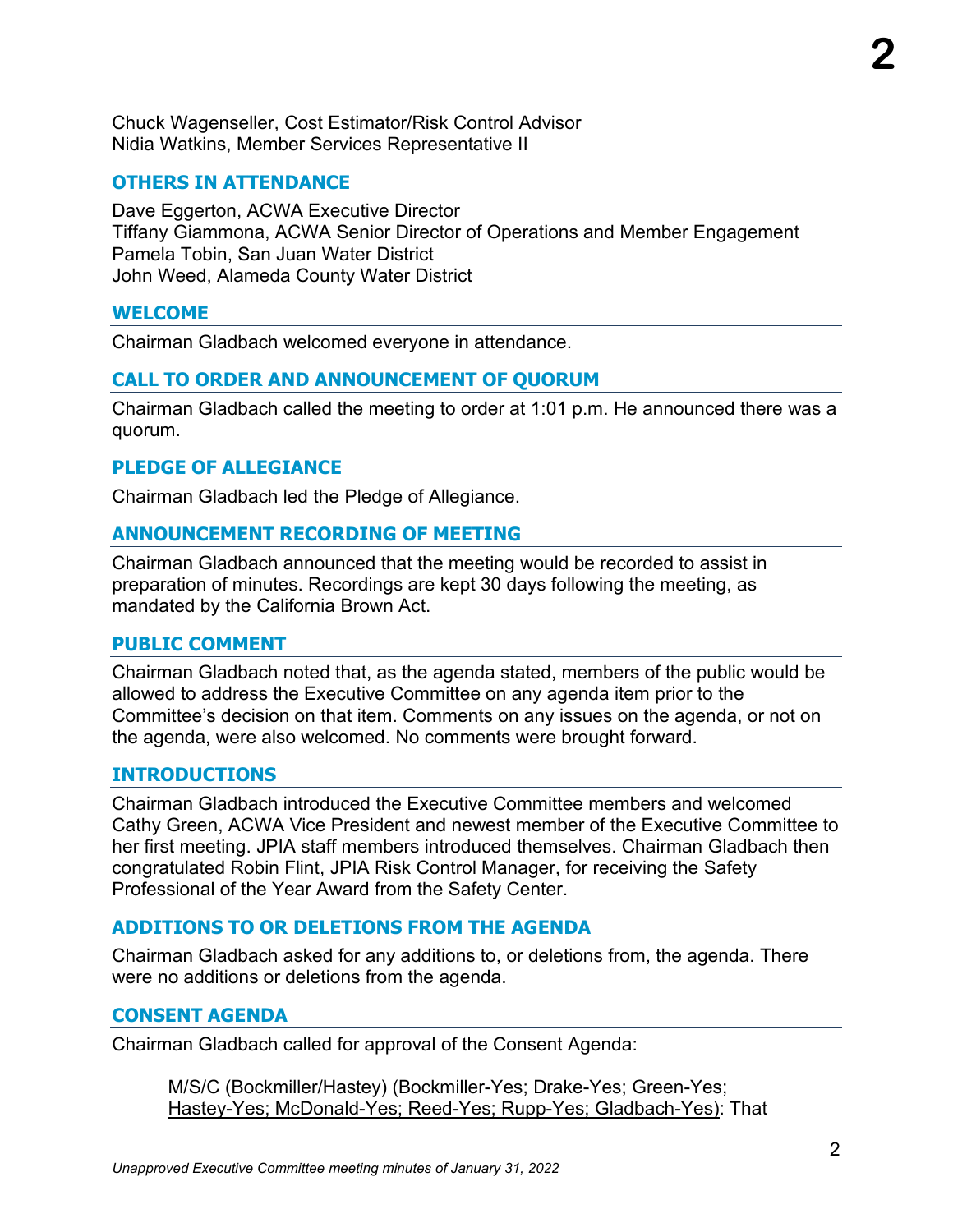the Executive Committee approve the minutes of the November 29, 2021 meeting; and approve the JPIA disbursements of: Vendor Payments, Employee Benefits Claim Payments, Payroll, and summary of confidential claims payments for the Liability, Property, & Workers' Compensation Programs: November 15-30, 2021; December 1-15, 2021; December 16- 31, 2021; and January 1-15, 2022.

#### **ADMINISTRATION**

Meetings attended on behalf of the JPIA None reported.

Review and take action on the Per Diem rate for JPIA Directors Mr. Sells stated that the current daily rate of Per Diem for Executive Committee members and Directors attending Program Committee meetings is \$343. The maximum increase of 5% allowed by Government code would move the rate to \$360.

M/S/C (Hastey/Drake) (Bockmiller-Yes; Drake-Yes; Green-Yes; Hastey-Yes; McDonald-Yes; Reed-Yes; Rupp-Yes; Gladbach-Yes): That the Executive Committee approve raising the Per Diem rate for JPIA Directors attending Program Committee meetings to \$360, effective January 31, 2022.

#### Review and take action on the Executive Committee vacancy

Chairman Gladbach stated that as a result of the recent elections for the local water agencies, the JPIA has an opening on the Executive Committee. At the last Board of Directors meeting in Pasadena, it was announced that the JPIA will be accepting letters of interest/qualifications to fill the Executive Committee vacancy. Chairman Gladbach noted that the Executive Committee is generally comprised of members from districts located in the north, central and south, large and small districts, and districts that support urban, suburban, and agricultural communities. When choosing the new member, he emphasized the need to maintain the balance between the members of the Committee to better support our members. Mr. Cuquet, whose resignation created the Executive Committee vacancy, was from Sutter County Water District, a small agricultural district in northern California. The following Directors submitted their letters of interest/qualifications:

- Milford Harrison, San Bernardino Valley Municipal WD
- Kelly Rowe, Orange County WD
- Chris Kapheim, Kings River Conservation District
- Pam Tobin, San Juan WD
- Scott Ratterman, Calaveras County WD
- Dan McMillan, Helix WD
- John Weed, Alameda County WD
- David Wheaton, Citrus Heights WD

**3**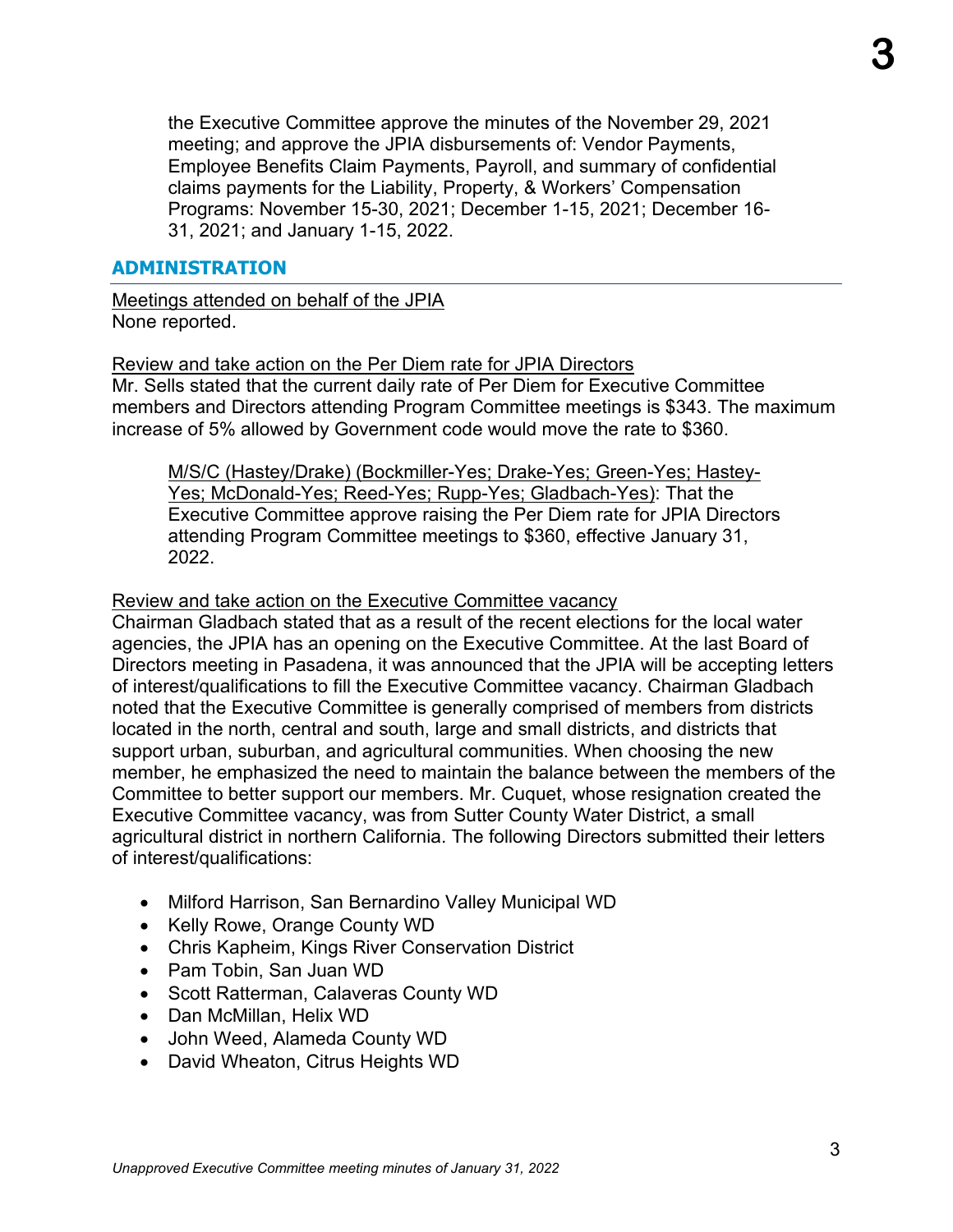After a lengthy discussion regarding the qualifications of each of the candidates, a consensus was not reached and would be addressed at a future meeting.

Review and take action on Recreational Activities/Special Events coverage

Ms. Watkins reported that Valley Center Municipal Water District (District) contacted JPIA for guidance regarding liability coverage and assistance to ensure appropriate risk transfer for the use of their vacant land by a local community non- profit organization, The Western Days Association (Association). In June 2022, the Association will sponsor a special event called the Western Days Event that will have bands, performances, dancing, booth vendors, food trucks, car show, beer garden, and carnival rides. For JPIA's review, the District will draft an agreement with proper risk transfer and provide a copy of the event sponsor certificate of coverage, evidencing liability limits of \$5 million per occurrence. In addition, the District will also provide a copy of the endorsement on the event sponsor's general liability policy showing the District as an additional insured.

M/S/C (Drake/Rupp) (Bockmiller-Yes; Drake-Yes; Green-Yes; Hastey-Yes; McDonald-Yes; Reed-Yes; Rupp-Yes; Gladbach-Yes): That the Executive Committee approve the Class III recreational event at Valley Center Municipal Water District, subject to satisfactory review of the documentation received from the District.

#### Review and take action on the Underwriting Policy

Mr. Sells stated that the California Association of Joint Powers Authorities (CAJPA) requires Joint Powers Authorities (JPA's) seeking Accreditation with Excellence to have an underwriting policy, and that the policy be reviewed by its governing body at least as frequently as every three years. Staff presented the policy before the Committee to fulfill this triennial review requirement. Over the last year and a half, membership applications have been reviewed and updated for the JPIA's General Liability, Property, and Workers' Compensation Programs. In addition to updating the underlying application, staff developed processes and protocols for vetting all new applications. The attached policy captures the procedures the JPIA undergoes in evaluating prospective members. The policy not only adheres to CAJPA Accreditation requirements, but it serves also as a road map outlining the approval process for prospective members.

M/S/C (Hastey/Drake) (Bockmiller-Yes; Drake-Yes; Green-Yes; Hastey-Yes; McDonald-Yes; Reed-Yes; Rupp-Yes; Gladbach-Yes): That the Executive Committee approve the Underwriting Policy, as presented.

#### Review of Strategic Planning Session agenda and process

Mr. Sells noted that every even numbered year, the JPIA conducts an offsite meeting with the Executive Committee and senior staff to discuss future planning. On March 2-4, 2022, the JPIA plan to hold the Strategic Planning Session at the Westin Mission Hills in Rancho Mirage. Executive Committee and senior staff will gather to discuss a variety of topics. Staff reviewed the proposed agenda items and the Committee suggested including long range goals, and future growth and acquisition plans.

**4**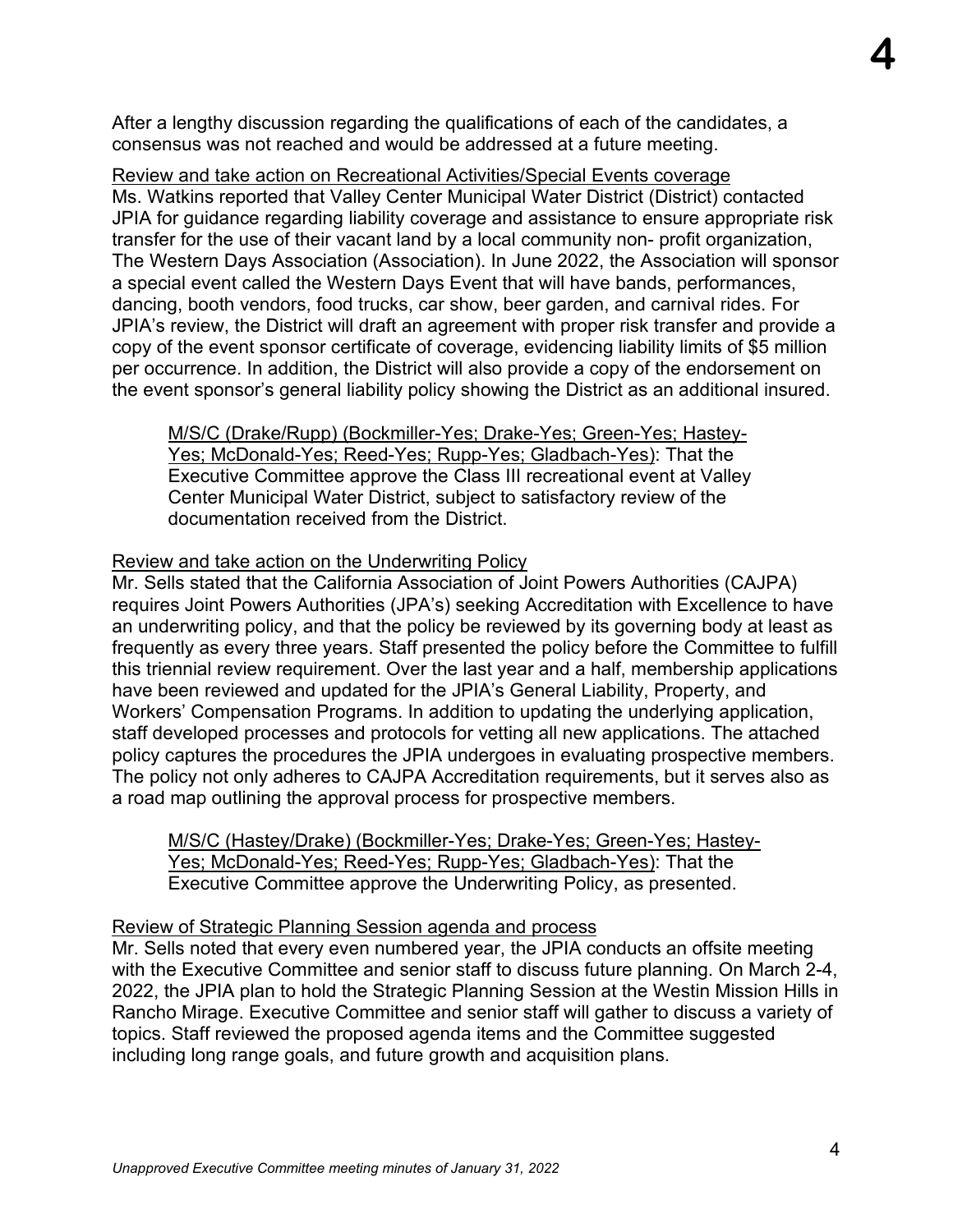After much discussion about the viability of an in-person meeting due to COVID-related concerns, the Committee decided to postpone the meeting to a later date.

#### **PROGRAMS**

Review and take action on the member refunds from the Rate Stabilization Fund Mr. deBernardi reported that total refunds to members with no changes are anticipated at \$6.1 million. However, looking ahead, Retrospective Premium Adjustments (RPAs) next year are projected to result in additional funds due from members as a result of higher than budgeted losses. Staff proposed changing the refund calculation by deferring for one year RPAs for both the Liability and Property Programs. This changes the calculated refunds to \$4.265 million that will go out to approximately 156 active members. The refunds are due to majority of the Workers' Compensation policy year 2017/18 having favorable adjustments.

M/S/C (McDonald/Hastey) (Bockmiller-Yes; Drake-Yes; Green-Yes; Hastey-Yes; McDonald-Yes; Reed-Yes; Rupp-Yes; Gladbach-Yes): That the Executive Committee approve of approximately \$4.265 million refunds to members as a result of withholding RPAs for Liability and Property Programs.

#### **PERSONNEL COMMITTEE**

Chairman Gladbach presented the recommendations of the Personnel Committee from its meeting on January 26, 2022.

M/S/C (Gladbach/Drake) (Bockmiller-Yes; Drake-Yes; Green-Yes; Hastey-Yes; McDonald-Yes; Reed-Yes; Rupp-Yes; Gladbach-Yes): That the Executive Committee accept the recommendation of the Personnel Committee to approve new position of Business Data Analyst and the updated Salary Schedule.

#### **RISK MANAGEMENT COMMITTEE**

Director Bockmiller reviewed agenda items from the Risk Management Committee meeting of January 31, 2022.

#### **MISCELLANEOUS**

Future agenda items None.

#### CEO and Directors update

Mr. Sells and JPIA Directors updated the Executive Committee on relevant current issues.

Mr. Sells provided the CEO update and reported on several items including the recent COVID outbreak at the JPIA. For the two weeks after the outbreak, the JPIA only allowed essential staff in the office. In these next two weeks, staff may come into the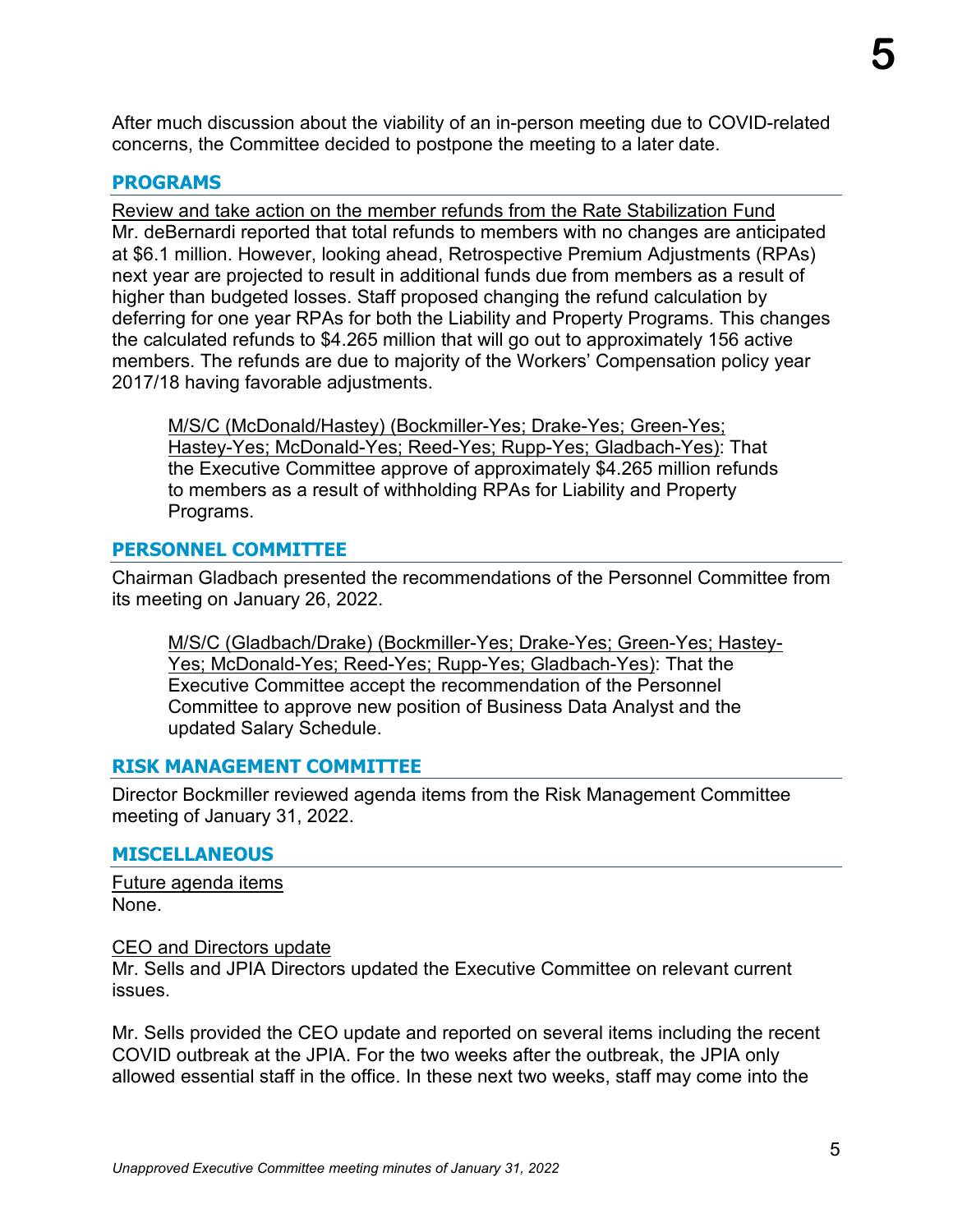office on a voluntary basis. Mr. Sells also asked the Committee for input regarding a potential future member that does not have publicly elected officials on their board.

Ms. Slaven reported on the human resources and training activities. The new Senior Claims Adjuster started today. She is the 4th new employee hired by the JPIA this quarter. The HR group will be meeting in person in Cucamonga Valley on March 15. The Leadership Essentials program cohorts will continue meeting in person in the next couple of months.

Mr. deBernardi reported on what is keeping the Finance Department busy these days. They have finalized the W2s, 1099s and tax filings as well as the CWIF financial audit. He also announced that the JPIA has achieved CAJPA Accreditation.

Ms. Beatty is currently working on the cyber liability program renewal. Alliant has sent an email to all Liability Program members stating that members must complete an application to have a chance to qualify for cyber coverage. To assist members with the application process, Alliant will conduct a webinar on February 10 and has created dedicated phone numbers and staff members to answer any questions. She also briefly reported on the Property Program renewal and the anticipated increases in rates and trend factors.

#### Insurance Market update

Due to time constraints, Mr. Sells suggested that this agenda item be removed and added to a future Executive Committee meeting. The Committee consented.

Availability for next meeting: The Executive Committee is scheduled to meet next on March 30, 2022.

#### **CLOSED SESSION**

Before proceeding into closed session, General Counsel announced the items to be discussed.

M/S/C (Rupp/Green) (Bockmiller-Yes; Drake-Yes; Gladbach-Yes; Green-Yes; Hastey-Yes; McDonald-Yes; Reed-Yes; Rupp-Yes): That the Executive Committee adjourn to closed session.

At approximately 3:10 p.m., the Executive Committee, upon advice of General Counsel, adjourned to closed session:

- A. Pursuant to California Government Code Sec. 54956.9 Conference with General Counsel regarding anticipated exposure to litigation.
- B. Conference with Legal Counsel (tort liability losses, public liability losses/claims, or workers' compensation liability claims) – Pursuant to Government Code Sec. 54956.95.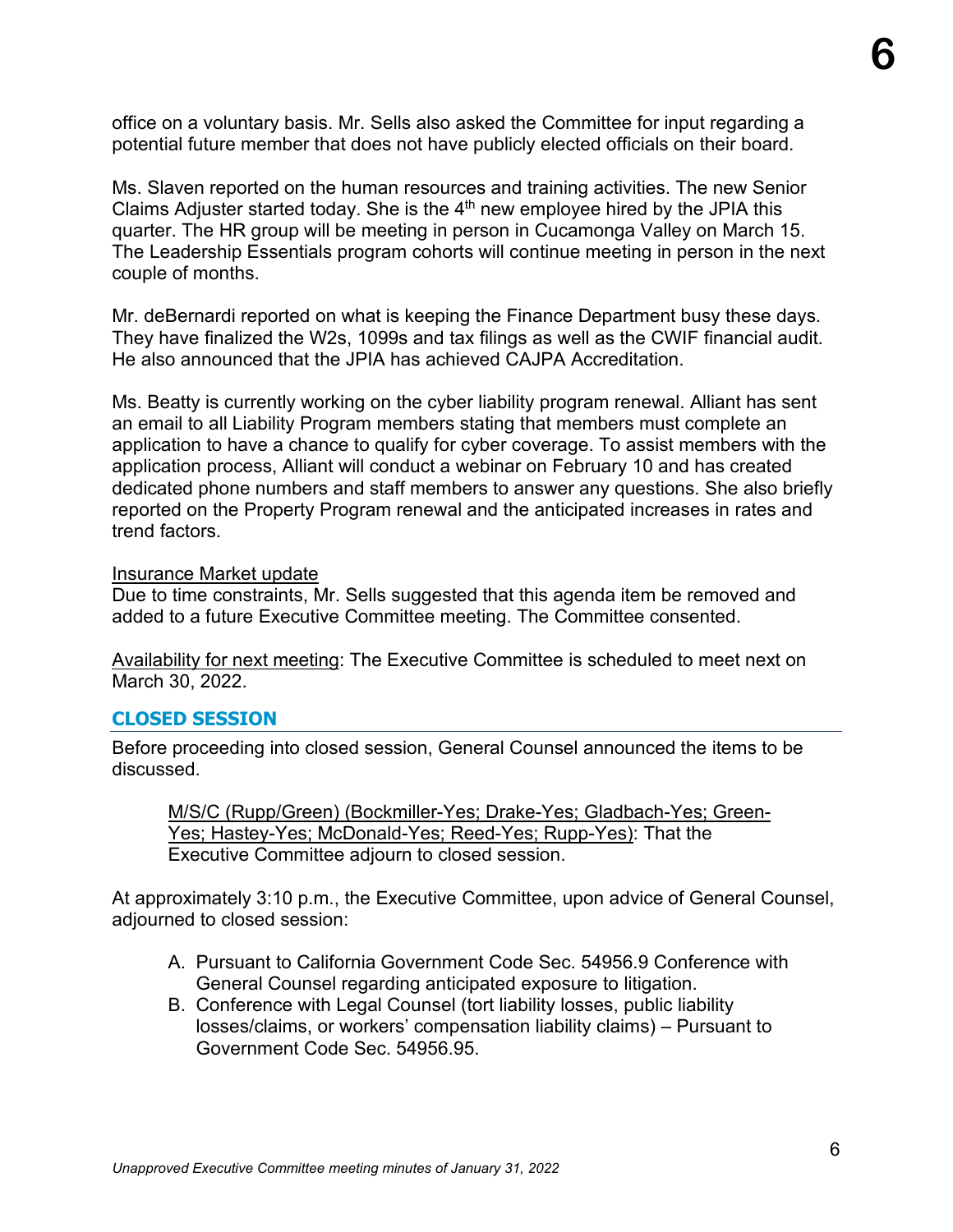- 1. Pereira Brothers & Sons, et al vs. Central California Irrigation District, DOL 12/5/2020
- 2. Zuniga, et al vs. Fallbrook Public Utilities District, DOL 7/24/2021
- 3. Brown, et al vs. Mission Springs Water District, DOL 12/26/2021
- 4. Barteau, et al vs. Tuolumne Utilities District, DOL 1/12/2022

M/S/C (Rupp/McDonald) (Bockmiller-Yes; Drake-Yes; Gladbach-Yes; Green-Yes; Hastey-Yes; McDonald-Yes; Reed-Yes; Rupp-Yes): That the Executive Committee reconvene to open session.

The Committee returned to open session at approximately 3:35 p.m.

- Closed session item A: No action was taken; directions given to staff.
- Closed session item B-1: No action was taken; directions given to staff
- Closed session item B-2: No action was taken; directions given to staff.
- Closed session item B-3: No action was taken; directions given to staff.
- Closed session item B-4: No action was taken; directions given to staff.

The Executive Committee meeting adjourned at 3:36 p.m.

Attest:

X

E.G. "Jerry" Gladbach Chairman

X

Walter A. Sells Secretary

**7**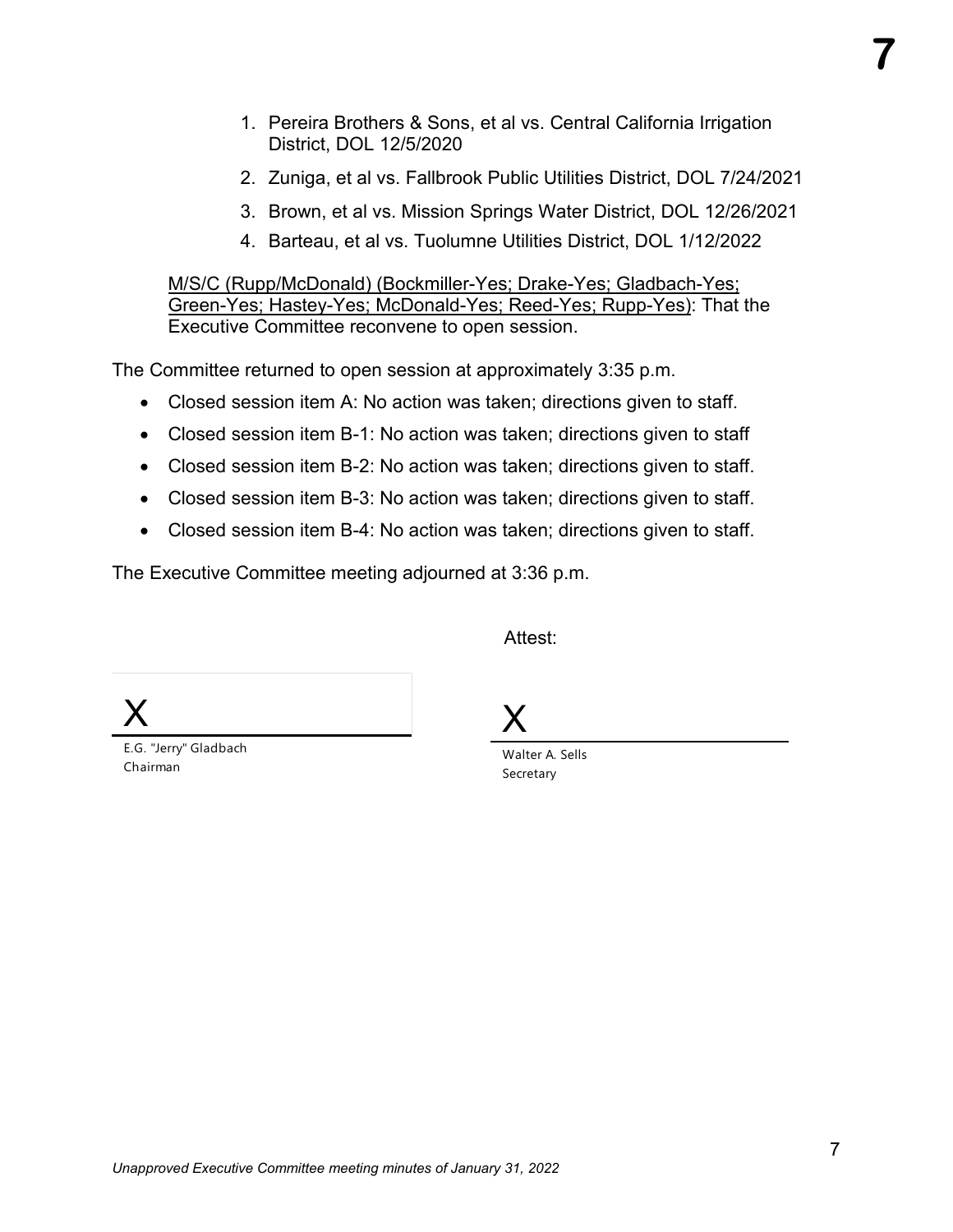#### **ACWA JPIA Review of Strategic Planning Session** March 30, 2022

#### **BACKGROUND**

Every even numbered year, the JPIA conducts an offsite meeting with the Executive Committee and senior staff to discuss future planning.

At the January 31, 2022 Executive Committee meeting, it was decided that the Strategic Planning Session that was scheduled for March 2-4, 2022 be postponed to a later date due to COVID-related concerns at that time.

#### **CURRENT SITUATION**

The Strategic Planning Session has been re-scheduled to June 15-17, 2022 to be held in Costa Mesa. Logistic details will be shared.

#### **RECOMMENDATION**

None, informational only.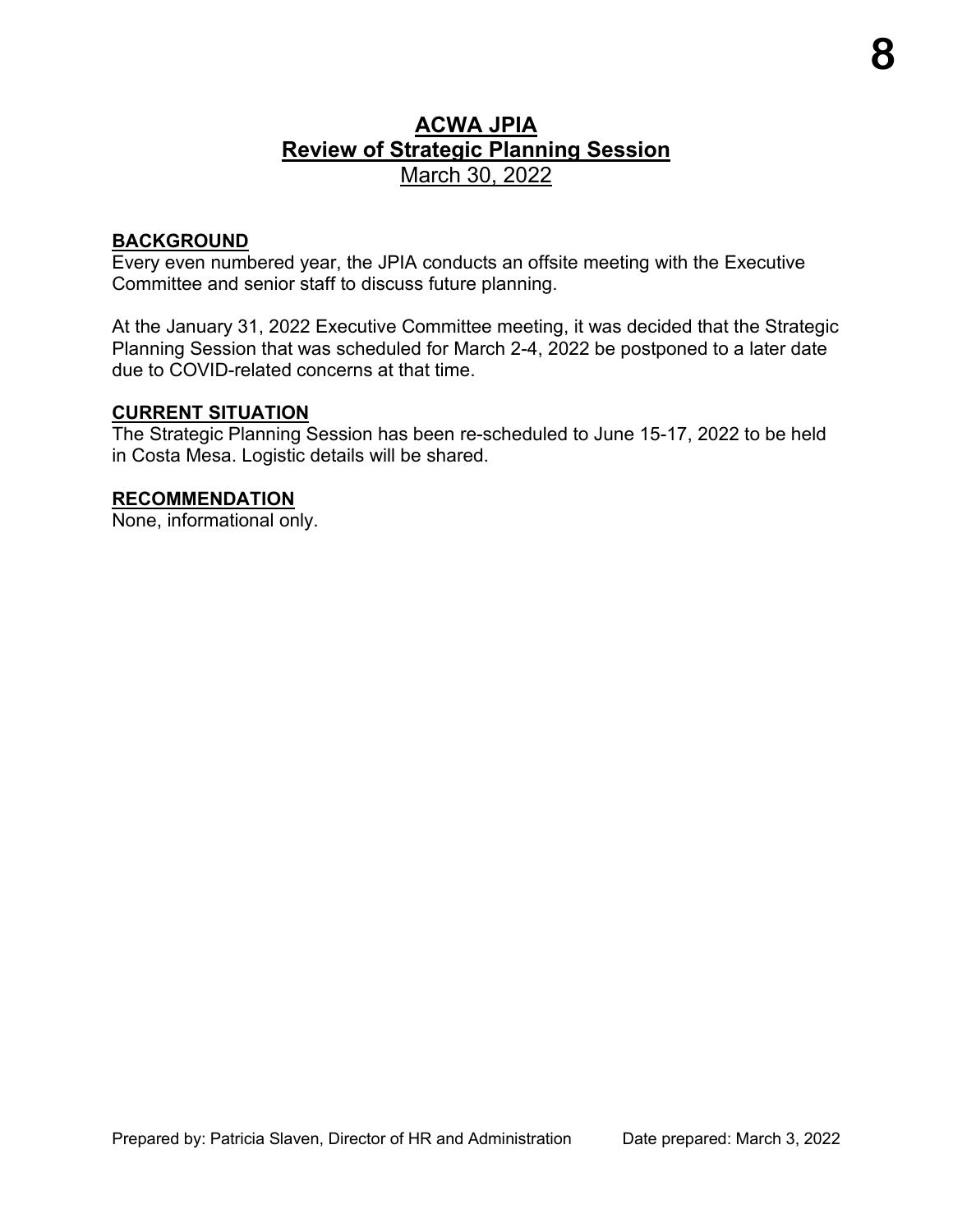#### **ACWA JPIA Qualified Candidates for the Upcoming Executive Committee Special Election** March 30, 2022

#### **BACKGROUND**

The JPIA's Bylaws provide that the Board of Directors may elect a member of the Executive Committee at any time to fill any vacancy or vacancies or seat filled on an interim basis by the Executive Committee.

#### **CURRENT SITUATION**

There will be an Executive Committee special election during the Board of Directors' meeting scheduled for May 2, 2022, at the Sheraton Grand Hotel in Sacramento. This election will fill a vacant position on the Executive Committee for the remainder of the term until May 2025.

The deadline to qualify to be on the ballot is April 4, 2022. Staff will provide an update at the meeting.

#### **REQUIRED ACTION**

None.

**9**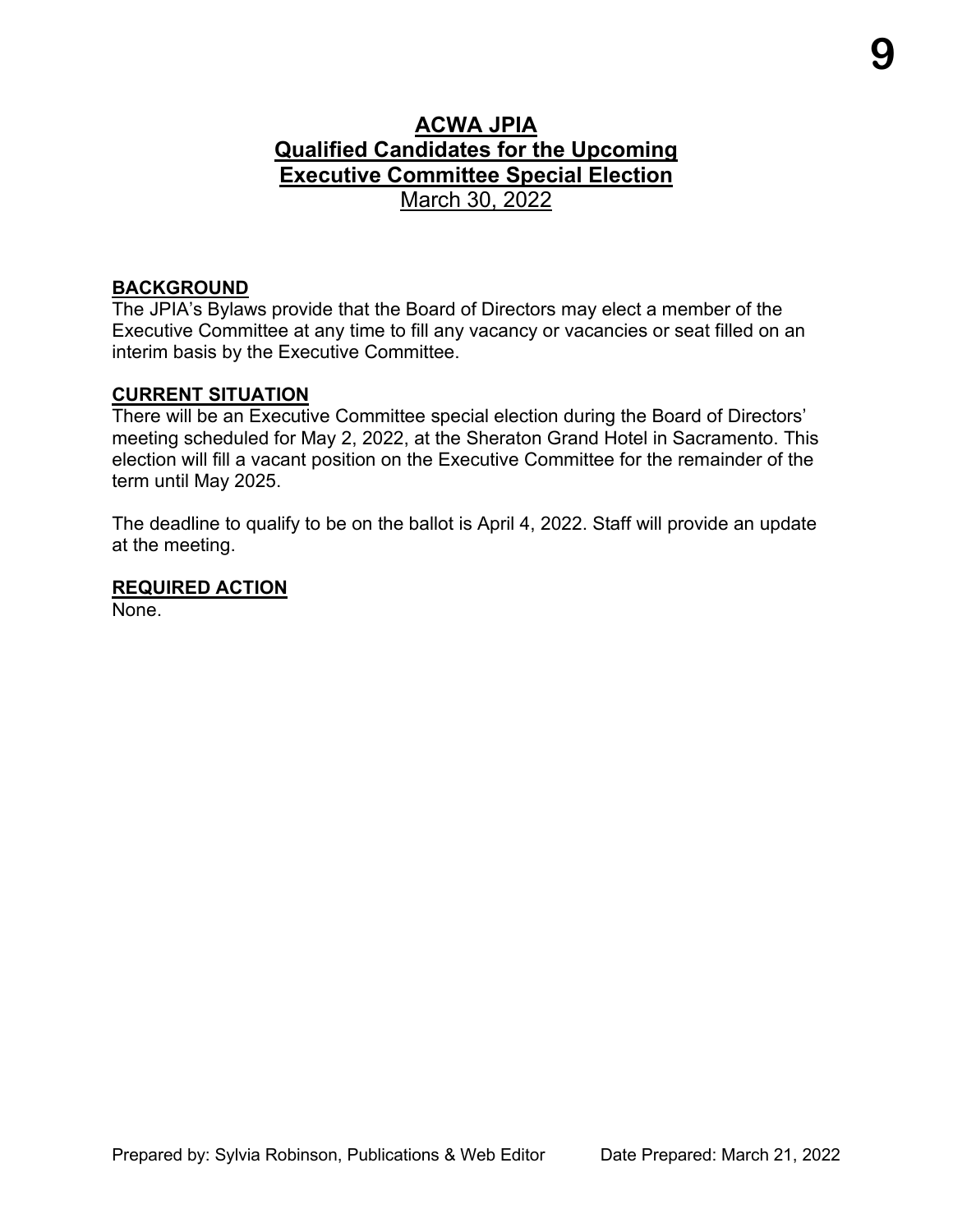#### **ACWA JPIA Qualified Candidates for the Upcoming California Water Insurance Fund Election** March 30, 2022

#### **BACKGROUND**

For the California Water Insurance Fund (CWIF), the seven member CWIF Board is made up of four current Executive Committee members, a resident of Utah (a Utah State requirement), and two members who are elected from the JPIA's Board of Directors at large. The two elected positions are for two-year terms and are elected in every even numbered year.

#### **CURRENT SITUATION**

There will be a CWIF election during the JPIA's Board of Directors' meeting scheduled for May 2, 2022, at the Sheraton Grand Hotel in Sacramento. This election will fill two CWIF Board member positions for their complete terms of two years each. The two incumbents are the only candidates running for this election.

Andrew Morris – Santa Rosa Regional Resources Authority

Scott H. Quady – Calleguas Municipal Water District

No resolutions were received for any other candidates

#### **REQUIRED ACTION**

None.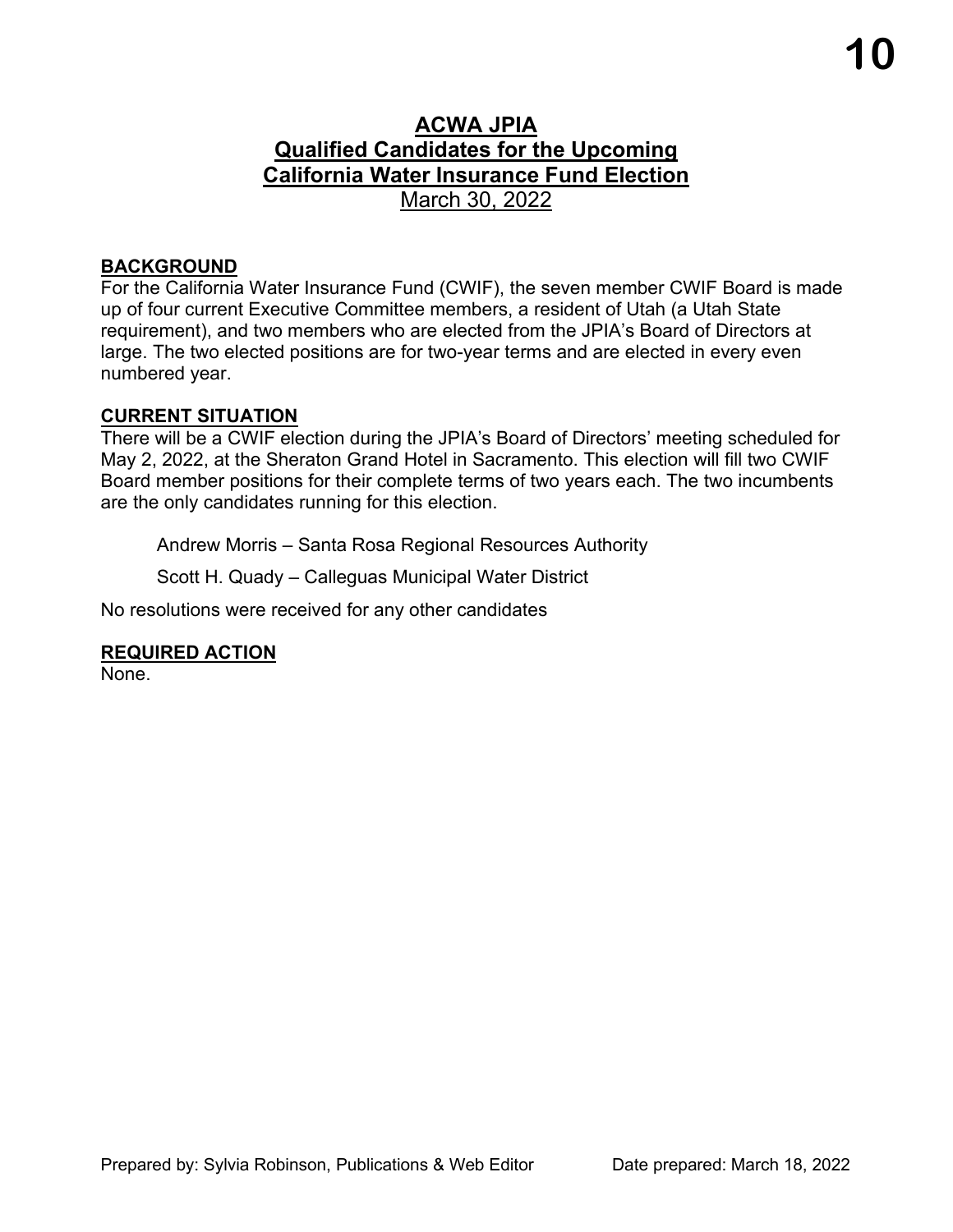### **ACWA JPIA Update on Refund Check Presentations** March 30, 2022

#### **BACKGROUND**

Each year, after the Executive Committee approves the Rate Stabilization Fund (RSF) Refunds to members of the Liability, Property, and Workers' Compensation Programs, the JPIA creates a schedule of check presentations by the Executive Committee and JPIA staff at select members' scheduled board meetings.

#### **CURRENT SITUATION**

Staff will provide a schedule of check presentations, virtually or in person, along with the presenters scheduled to attend the members' Board of Directors meeting.

#### **RECOMMENDATION**

None, informational only.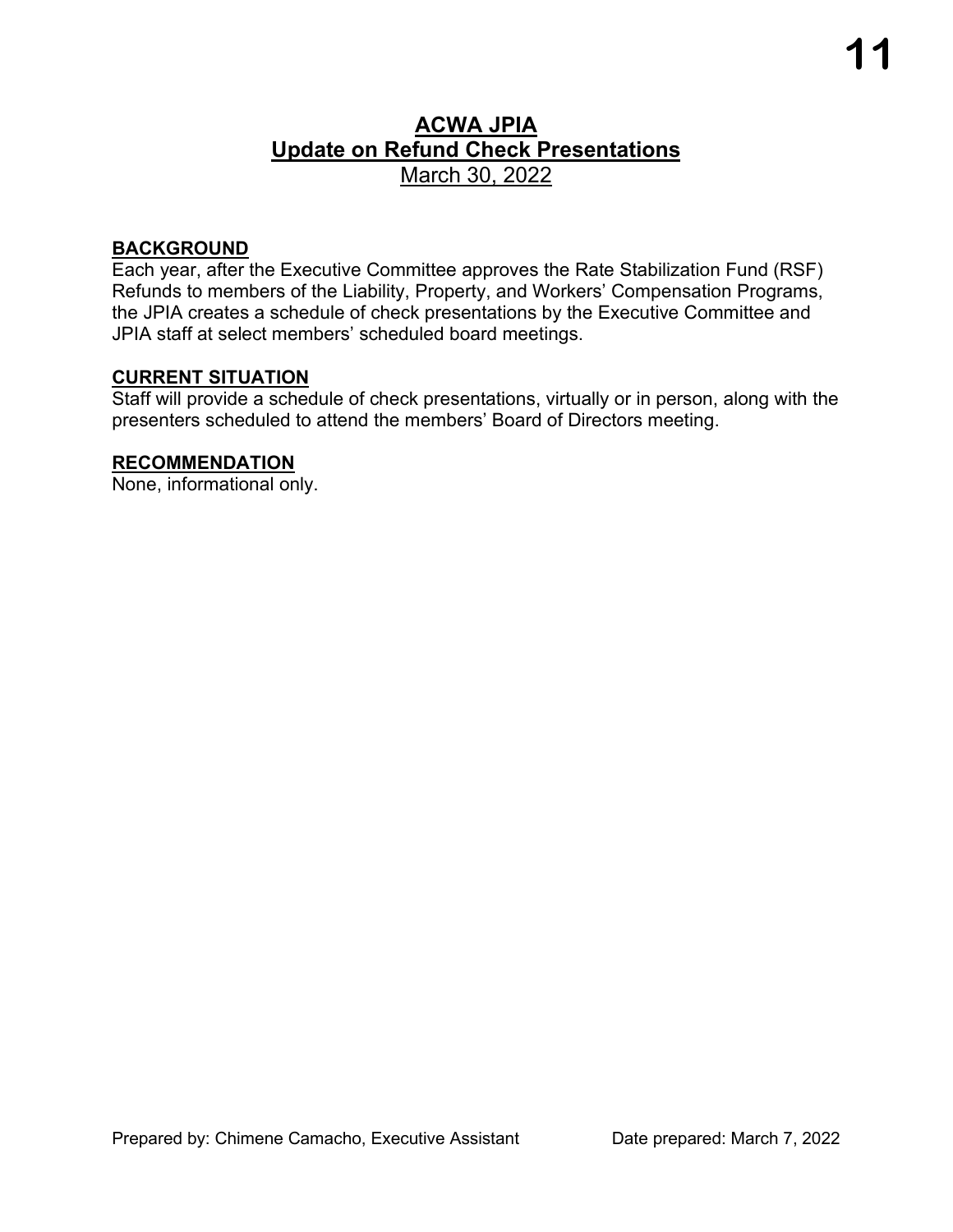### **ACWA JPIA Significant Claims Report** March 30, 2022

#### **BACKGROUND**

The Executive Committee has requested to be kept abreast of settlements on those claims that had been previously presented for authority. The following cases have been settled since this Committee's last meeting.

#### **CURRENT SITUATION**

#### **Conger, et al vs Montecito Water District (8/3/2020)**

This claim involved a broken 10-inch cast-iron pipe break where water bubbled under the roadway and found its way to the sanitary district which resulted in sewage overflowing into three multi-million dollar homes. The claims for emergency services, repairs, additional living expenses, moving, storage and contents have been resolved for a total of \$1,733,103.51.

#### **City of Chula Vista vs Otay Water District (10/6/2020)**

This claim involved a broken 20-inch PVC line which caused damage to 17,640 square feet of asphalt, gutters, curbs and sidewalks. This claim was resolved for a total of \$204,941.94.

#### **City of Chula Vista vs Otay Water District (1/3/2021)**

This claim involved a broken 16-inch PVC line which caused extensive damage to 27,550 square feet of roadway. This claim was resolved for a total of \$502,048.83.

#### **City of Chula Vista vs Otay Water District (4/5/2021)**

This claim involved a broken 20-inch PVC line which caused damage to 3,495 square feet of asphalt, gutters, curbs and sidewalks. This claim was resolved for a total of \$142,649.28.

#### **RECOMMENDATION**

None, informational only.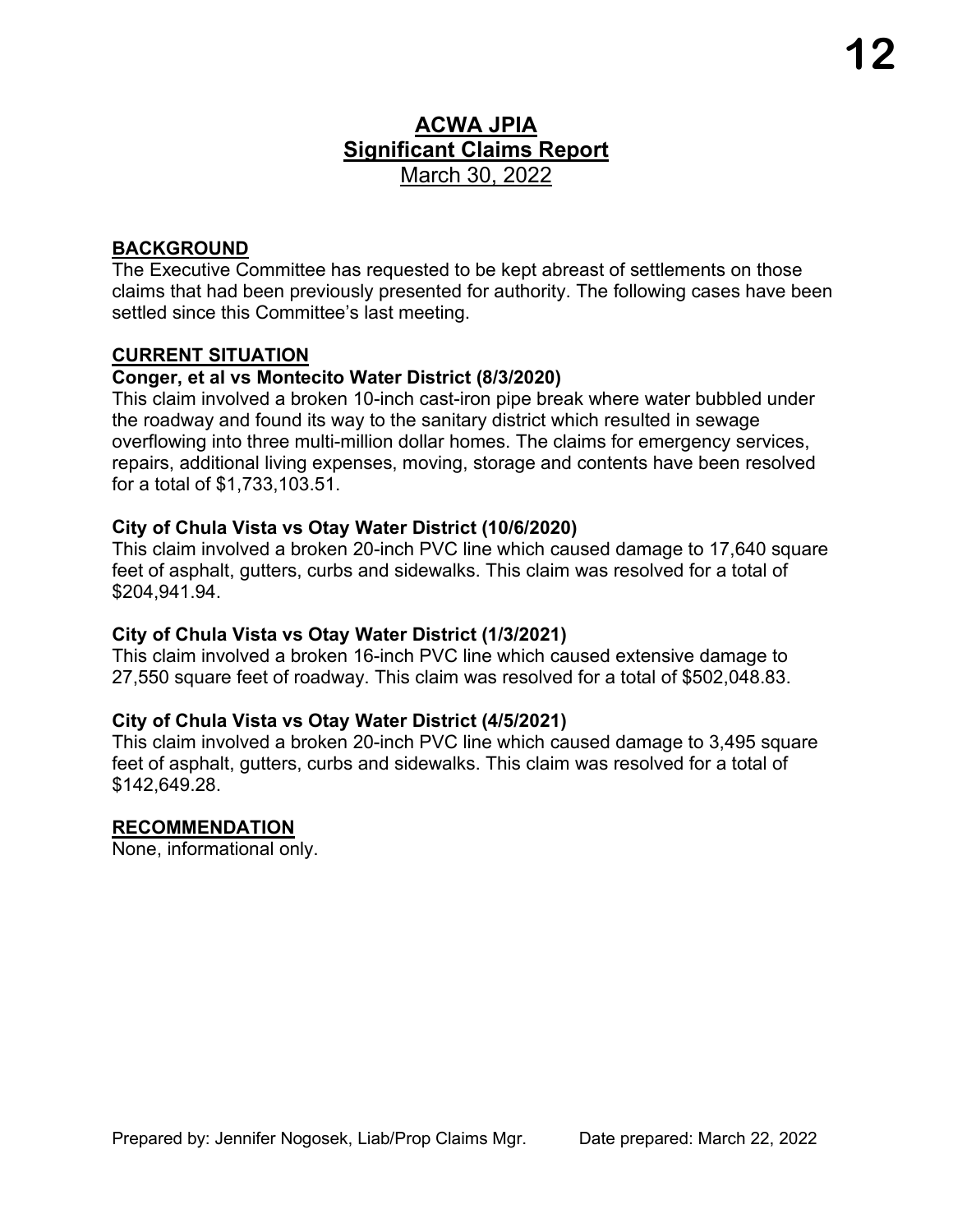#### **ACWA JPIA San Bernardino Valley Municipal Water District's Hydroelectric Operations** March 30, 2022

#### **BACKGROUND**

The JPIA's policy on members' new operations engaged in after inception of the coverage period requires that certain types of exposures must receive the approval of the Executive Committee. These exposures, such as levee maintenance, hydroelectric generation, fire, police or ambulance services represent an increased exposure to the Liability Program.

#### **CURRENT SITUATION**

San Bernardino Valley Municipal Water District has completed construction on a new 1.03 MW hydroelectric facility: Waterman Hydroelectric Project. Operations are scheduled to commence in April 2022. District staff will operate the facility and power will be sold to Southern California Edison Company.

Chuck Wagenseller, JPIA Cost Estimator, visited the facility and all safety protocols are in place. The facility will be added to the District's property schedule, for a total insurable value of \$2,875,000

#### **RECOMMENDATION**

That the Executive Committee approve liability coverage for the hydroelectric power operations of San Bernardino Valley Municipal Water District.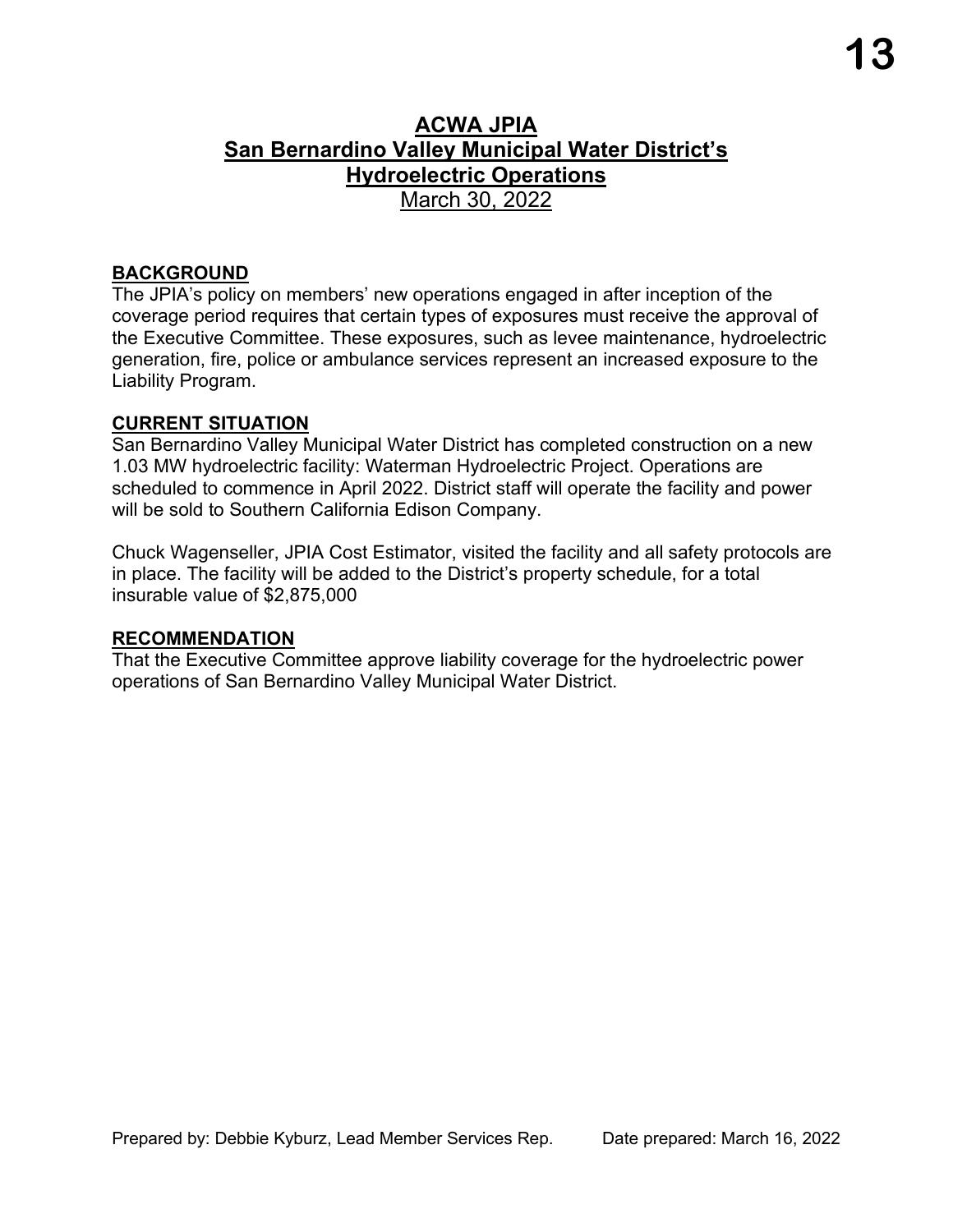

## FINANCE & AUDIT COMMITTEE MEETING

AGENDA

JPIA Offices 2100 Professional Drive, Roseville, CA 95661 (800) 231-5742 – [WWW.ACWAJPIA.COM](http://www.acwajpia.com/)

#### **Wednesday, March 30, 2022 - 10:00 A.M.**

**Zoom Link** Meeting ID: 661 516 2566; Password: 1234; Telephone No: 1 (669) 900-6833

This meeting shall consist of a simultaneous Zoom teleconference call at the ACWA JPIA, 2100 Professional Drive, Roseville, CA 95661 and the following remote sites:

- Bryant 7811 University Avenue, La Mesa
- Jarvis 344 East Laurel Street, Willows
- Kelleher 1391 Engineer Street, Vista
- Ruettgers 3200 Rio Mirada Drive, Bakersfield
- Rupp 828  $7<sup>th</sup>$  Street, Eureka
- Smith 12109 Highway 166, Bakersfield

#### **WELCOME**

#### **CALL TO ORDER AND ANNOUNCEMENT OF QUORUM**

**ANNOUNCEMENT RECORDING OF MEETING** This meeting may be recorded to assist in preparation of minutes. Recordings will only be kept 30 days following the meeting, as mandated by the California Brown Act.

#### **EVACUATION PROCEDURES**

**PUBLIC COMMENT** Members of the public will be allowed to address the Finance and Audit Committee on any agenda item prior to the Committee's decision on the item. They will also be allowed to comment on any issues that they wish which may or may not be on the agenda. If anyone present wishes to be heard, please let the Chairman know.

#### **INTRODUCTIONS**

#### **ADDITIONS TO OR DELETIONS FROM THE AGENDA**

Presenter Page# Page Presenter Page Page Presenter Page Page Presenter Page Page P

McDonald **I. \*** Approve the minutes of the meeting of September 27, 2021 **1** 

Preliminary Agenda-date issued: March 8, 2022 Final Agenda-date issued: March 17, 2022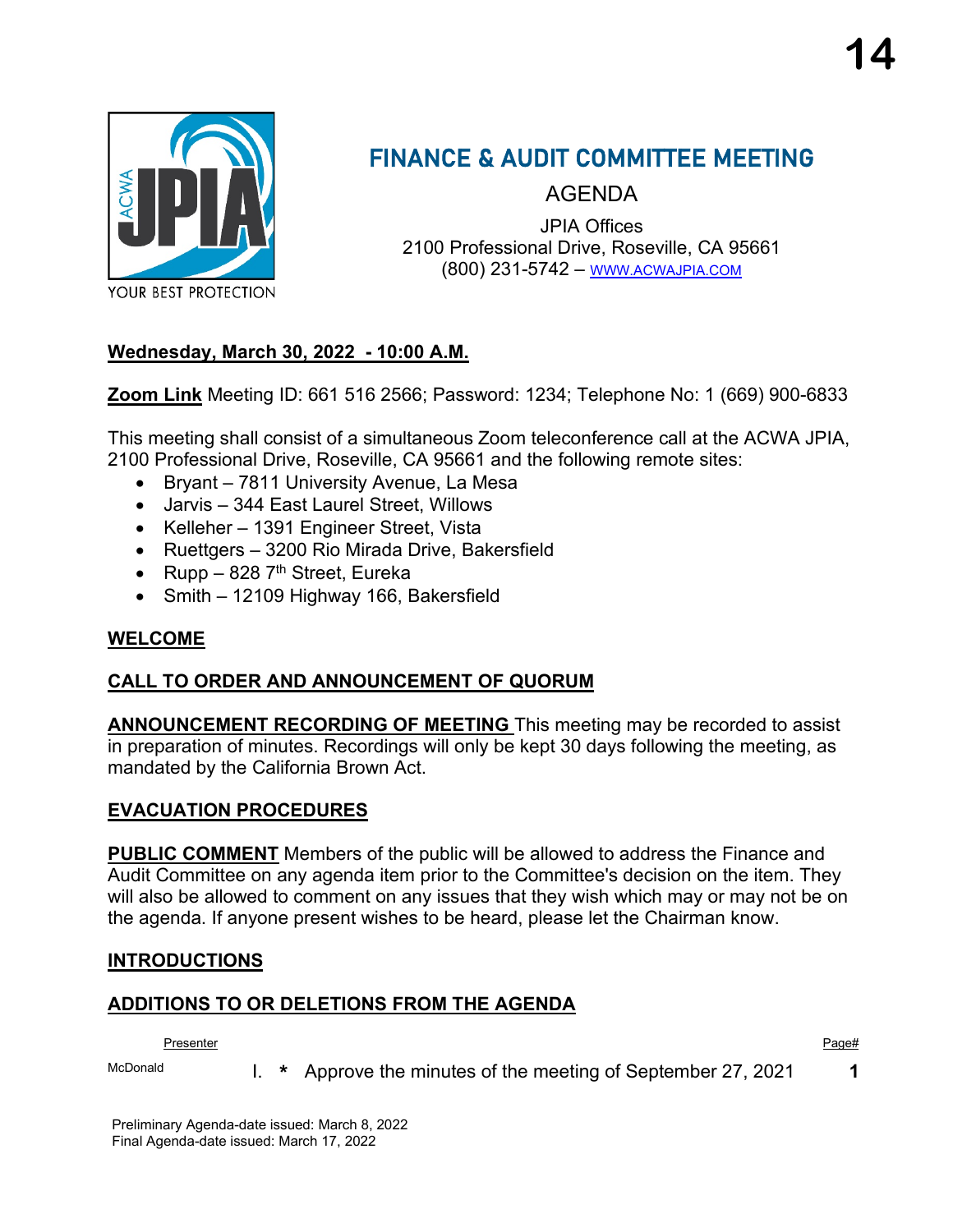|            | Presenter |      |         |                                                                                                                  | Page# |
|------------|-----------|------|---------|------------------------------------------------------------------------------------------------------------------|-------|
| All        |           | Ш.   |         | Report on meetings attended on behalf of the JPIA.                                                               |       |
| deBernardi |           | III. | $\star$ | Review and make recommendation on Annual<br>Comprehensive Financial Report for year ended September<br>30, 2021. | 4     |
| deBernardi |           | IV.  |         | * Review and make recommendation on the Proposed<br>Operating Budget for Fiscal Year 2022-23.                    | 87    |
| Sells      |           | V.   |         | * CEO Update                                                                                                     | 90    |
| McDonald   |           | VII. | $\star$ | Announce next meeting date September 28, 2022                                                                    | 91    |

#### **ADJOURN**

**\***Related items enclosed.

*Americans With Disabilities Act – The JPIA conforms to the protections and prohibitions contained in Section 202 of the Americans with Disabilities Act of 1990 and the Federal Rules and Regulations adopted in implementation thereof. A request for disability-related modification or accommodation, in order to participate in a public meeting of the JPIA, shall be made to: Shelley Tippit, Accountant II, ACWA JPIA, PO Box 619082, Roseville, CA 95661-9082; telephone (916) 786-5742. The JPIA's normal business hours are Monday – Friday, 7:30 a.m. to 4:30 p.m. (Government Code Section 54954.2, subdivision. (a)(1).)*

*Written materials relating to an item on this Agenda that are distributed to the JPIA's Finance and Audit Committee within 72 hours before it is to consider the item at its regularly scheduled meeting will be made available for public inspection at ACWA JPIA, 2100 Professional Drive, Roseville, CA 95661-3700; telephone (916) 786-5742. The JPIA's normal business hours are Monday – Friday, 7:30 a.m. to 4:30 p.m.*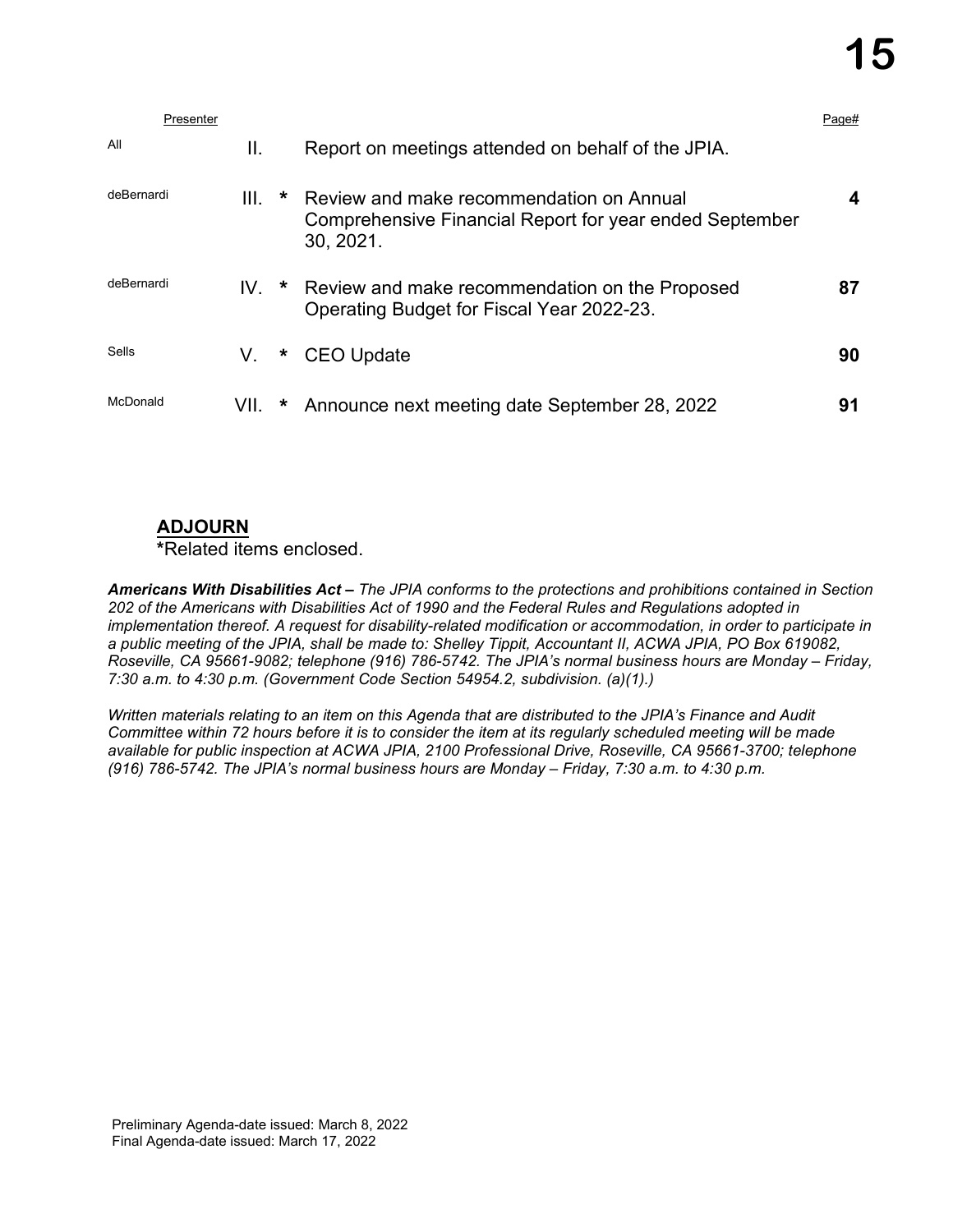### **ACWA JPIA Membership Application** March 30, 2022

**AGENCY INFORMATION** Program Discover Program Tri-District Water Authority **Applying** Liability **Applying** Exeter, CA Workers' Compensation Applying Tulare County Employee Benefits Applying

Date Formed: 2022 Type of Agency: Special District Date Joined ACWA: 2022

#### **LINES OF COVERAGE**

|                          |    |                     | Quoted   | <b>Current Carrier</b>  |
|--------------------------|----|---------------------|----------|-------------------------|
| Program                  |    | <b>TIVs/Payroll</b> | Premium  |                         |
| Liability                | S  | 212,000             | \$9,866  | New entity $-$ no prior |
|                          |    |                     |          | coverage                |
| Workers'                 | \$ | 212,000             | \$1,856  | New entity $-$ no prior |
| Compensation             |    |                     |          | coverage                |
| <b>Employee Benefits</b> |    |                     | \$23,148 | New entity $-$ no prior |
|                          |    |                     |          | coverage                |

#### **BACKGROUND**

The Tri-District Water Authority (Authority) was formed on February 1, 2022, under a Joint Powers Agreement between Exeter Irrigation District (EID), Ivanhoe Irrigation District (IID), and Stone Corral Irrigation District (SCID). The purpose of the Authority is to facilitate and employ a General Manager overseeing the staff and operations of the districts.

The three Districts are under contract for a water supply with the U.S. Bureau of Reclamation as part of the Friant Division of the Central Valley Project (CVP). The three Boards share similar values and have a history of working cooperatively. Each District has similar closed pipeline water distribution systems that deliver water from the Friant-Kern Canal exclusively to agricultural users. The primary crop in all three districts is citrus. The districts are current members of JPIA, as follows:

|                                         | <b>Existing JPIA Member</b>              |
|-----------------------------------------|------------------------------------------|
| <b>Members</b>                          | <b>Programs Participation</b>            |
|                                         | Yes, since 2003. Liability, Property and |
| Ivanhoe Irrigation District             | <b>Employee Benefits</b>                 |
| <b>Exeter Irrigation District</b>       | Yes, Employee Benefits                   |
| <b>Stone Corral Irrigation District</b> | Yes, Employee Benefits                   |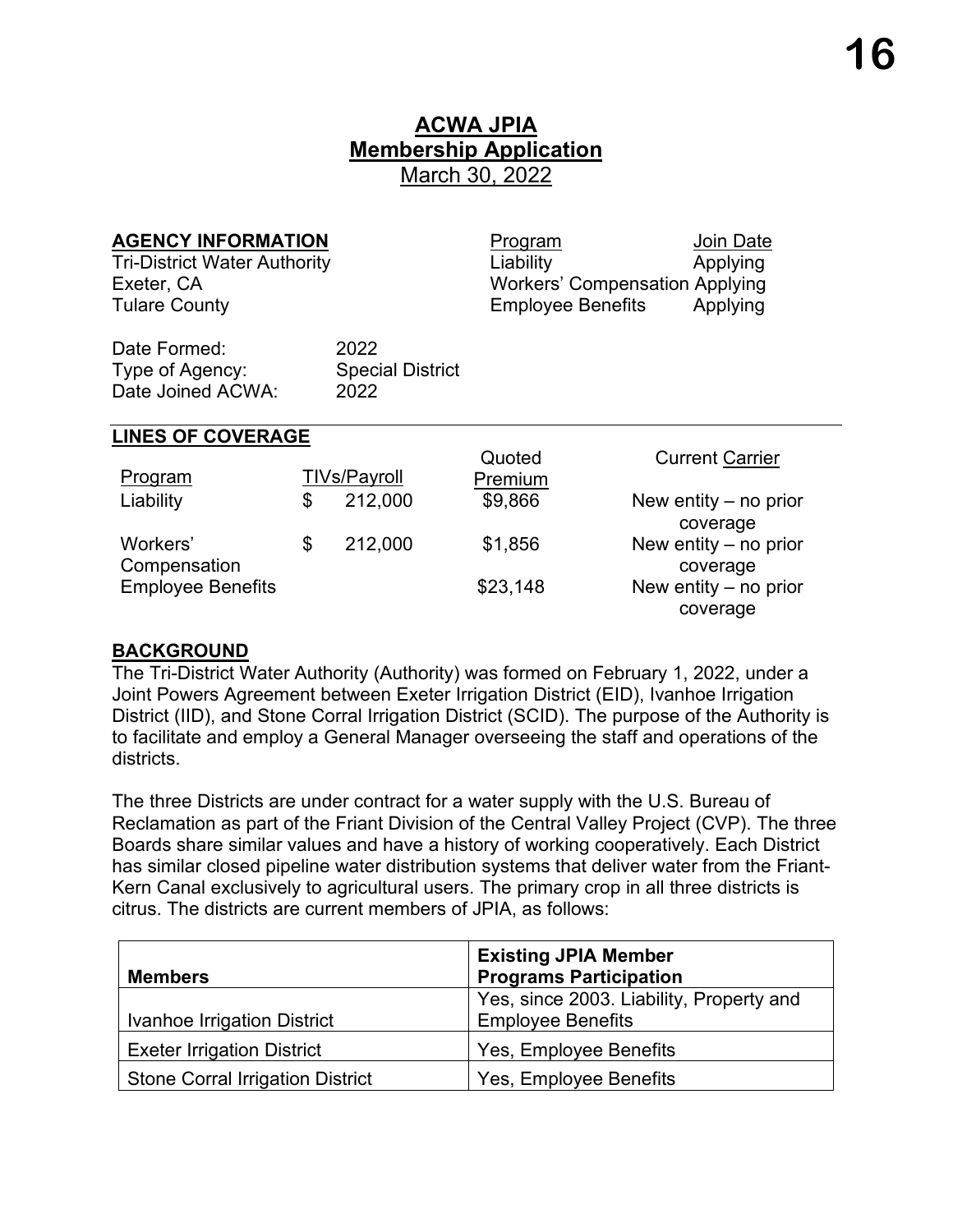Currently, the Authority employs the General Manager and may add administrative staff in the future, if necessary. A six-member Board of Directors governs the Authority, two appointed from each of the three Districts.

The Authority has vicarious liability risk while acting on behalf of the Districts, therefore, the three Districts have agreed to amend the JPA Agreement adding indemnification in favor of the Authority and providing certificates and endorsements adding the Authority as Additional Insured on their respective general liability policies. The certificates and endorsements are already on file. The JPIA coverage provided to the Authority will have a sublimit, no higher than the total existing amount of coverage each District's insurance carrier provides for claims that involve the Authority and the respective District.

Having been newly created, the Authority has no prior loss history.

#### **RISK MANAGEMENT**

| <b>Risk Management Consultant:</b> | <b>Matt Bunde/Robin Flint</b> |
|------------------------------------|-------------------------------|
| Date of Assessment:                | February 16, 2022             |

Overall, a favorable opinion was developed about the staff, and operations of the EID sites visited.

As a newly formed entity, the Authority is in the process of developing written programs and a service plan has been established. The Authority has agreed to develop and implement the following programs within 30-90 days of joining the Liability, Workers' Compensation, and Employee Benefits Programs:

In place before the effective date of joining:

- Written Injury Illness Prevention Program (IIPP)
- Return to work program
- DMV Pull Notice Program enrollment

In place within 30 days:

- General Manager Job Description
- Complete training on Ergonomics and Defensive Driver

In place within 90 days:

- Board training (AB 1234 and AB 1825 Sexual Harassment Prevention)
- General Manager training (AB 1825 Sexual Harassment Prevention)
- Board adoption of a Volunteer Resolution
- Employee Handbooks from Authority, EID & SCID submitted for review
- Signed Commitment to Excellence (C2E) Agreement

#### **RECOMMENDATION**

That the Executive Committee approve Tri-District Water Authority's application for admission into the Liability, Workers' Compensation, and Employee Benefits Programs, subject to the satisfactory completion of the Risk Management service plan.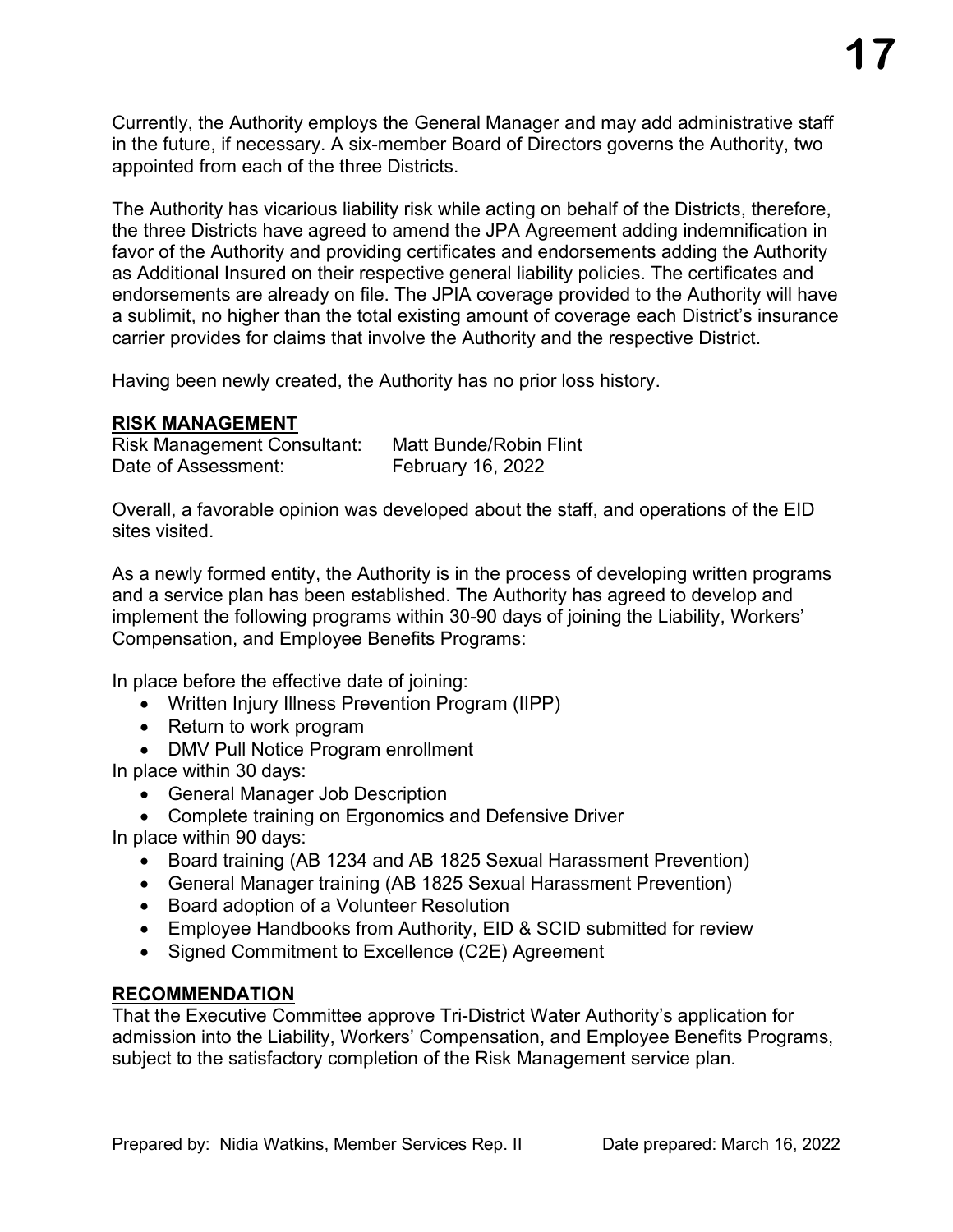### **ACWA JPIA CEO and Managers Update** March 30, 2022

#### **BACKGROUND**

This is a standing item on Executive Committee agendas.

#### **CURRENT SITUATION**

The JPIA's Chief Executive Officer and Managers will update the Executive Committee on relevant current issues, progress on the current Goals & Objectives, and potential future opportunities and challenges.

- CEO update
- Managers' updates

#### **RECOMMENDATION**

None, informational only.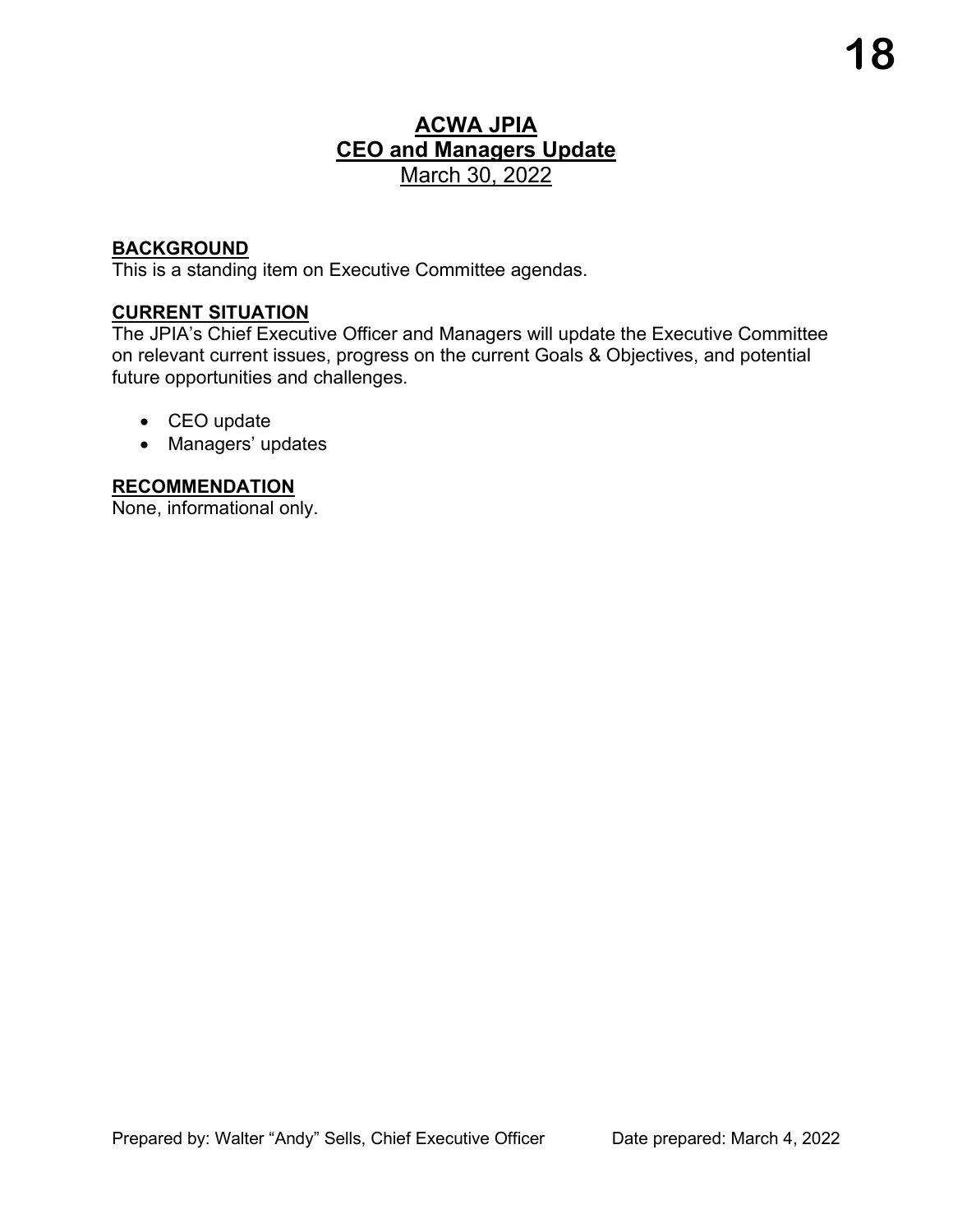### **ACWA JPIA General Counsel Report** March 30, 2022

#### **BACKGROUND**

This is a standing item on Executive Committee agendas.

#### **CURRENT SITUATION**

The JPIA's General Counsel, Robert Greenfield, will update the Executive Committee on new legislation or case law which may have an impact on the JPIA. In addition, Counsel will provide an update of coverage denials since the last report:

#### **RECOMMENDATION**

None, informational only.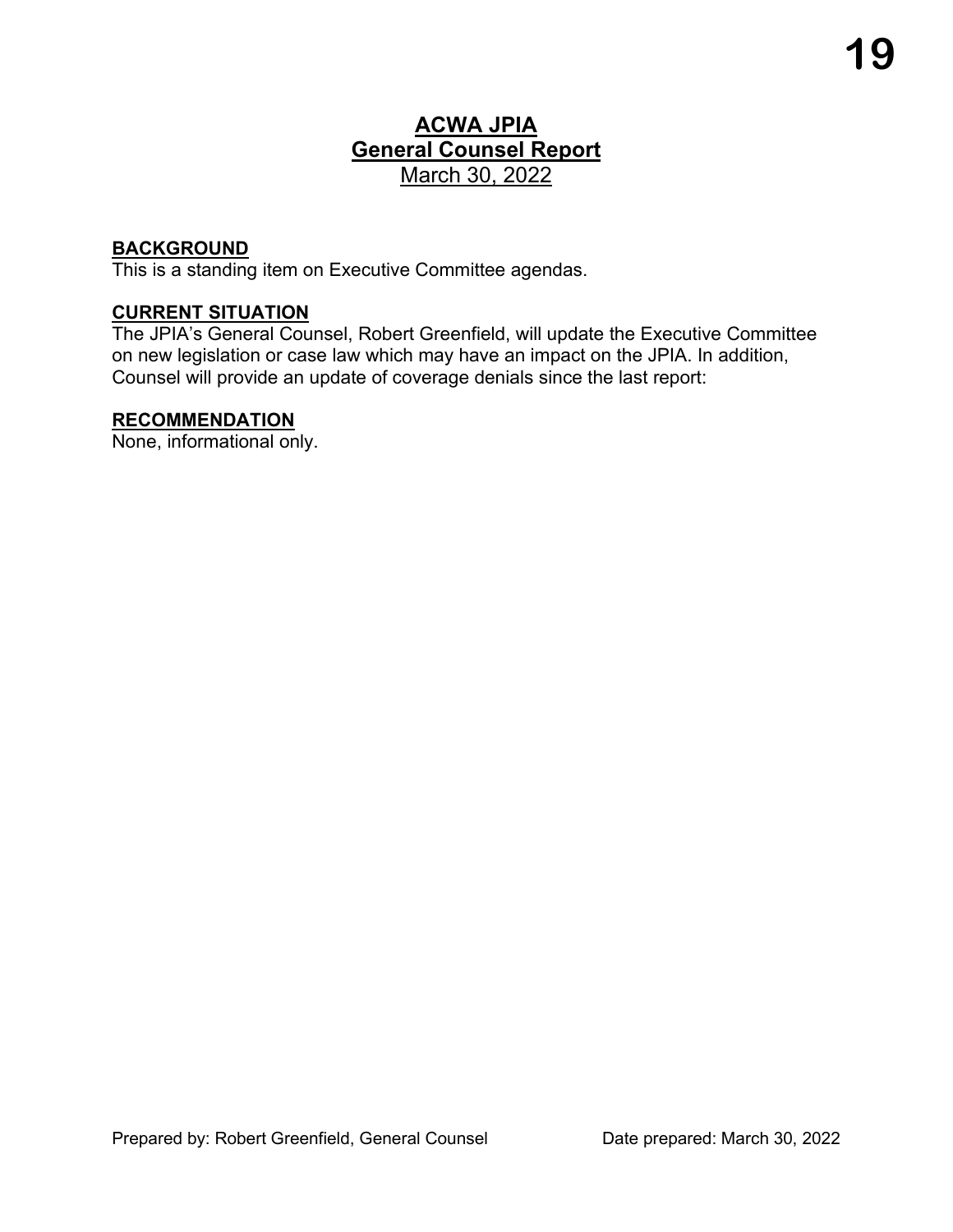### **JPIA MEETING & CONFERENCE CALENDAR – 2022**

| <b>MEETING</b>     | <b>BOARD OF</b>                                                       |                  |                               | <b>FINANCE</b>                                             |                         |                  | PROGRAMS        |                            | <b>RISK</b> |  |
|--------------------|-----------------------------------------------------------------------|------------------|-------------------------------|------------------------------------------------------------|-------------------------|------------------|-----------------|----------------------------|-------------|--|
| <b>DATES</b>       | <b>DIRECTORS</b>                                                      | <b>EXECUTIVE</b> | <b>PERSONNEL</b>              | $\mathbf{g}$<br><b>AUDIT</b>                               | Emp.<br><b>Benefits</b> | <b>Liability</b> | <b>Property</b> | <b>Work</b><br><b>Comp</b> | <b>MGMT</b> |  |
| <b>JAN 26</b>      |                                                                       |                  | 11:00 AM                      |                                                            |                         |                  |                 |                            |             |  |
| <b>JAN 31</b>      |                                                                       | $1:00$ PM        |                               |                                                            |                         |                  |                 |                            | 10:00 AM    |  |
| <b>MAR 30</b>      |                                                                       | $1:00$ PM        |                               | 10:00 AM                                                   |                         |                  |                 |                            |             |  |
| MAY <sub>2</sub>   | 1:30 PM                                                               | 10:15 AM         |                               |                                                            |                         |                  |                 |                            |             |  |
|                    | <b>ACWA SPRING CONFERENCE MAY 3-6 - SACRAMENTO</b>                    |                  |                               |                                                            |                         |                  |                 |                            |             |  |
|                    |                                                                       |                  |                               | <b>STRATEGIC PLANNING SESSION - JUNE 15-17- COSTA MESA</b> |                         |                  |                 |                            |             |  |
| <b>JUNE 20</b>     |                                                                       |                  |                               |                                                            |                         |                  | 3:00 PM         | $1:00$ PM                  |             |  |
| <b>JUNE 21</b>     |                                                                       | 9:00 AM          |                               |                                                            |                         |                  |                 |                            |             |  |
| <b>JUNE 29</b>     |                                                                       |                  | 11:00 AM<br><b>COSTA MESA</b> |                                                            |                         |                  |                 |                            |             |  |
| JULY 18            |                                                                       | $1:00$ PM        |                               |                                                            | 9:00 AM                 |                  |                 |                            |             |  |
|                    |                                                                       |                  |                               | CAJPA CONFERENCE - SEPTEMBER 13-16 - LAKE TAHOE            |                         |                  |                 |                            |             |  |
| <b>SEPT 21</b>     |                                                                       |                  | 11:00 AM<br><b>TBD</b>        |                                                            |                         |                  |                 |                            |             |  |
| SEPT <sub>28</sub> |                                                                       | $1:00$ PM        |                               | 8:30 AM                                                    |                         | 10:30 AM         |                 |                            |             |  |
| <b>Nov 28</b>      | 1:30 PM                                                               | 10:15 AM         |                               |                                                            |                         |                  |                 |                            |             |  |
|                    | <b>ACWA FALL CONFERENCE - NOVEMBER 28 - DECEMBER 2 - INDIAN WELLS</b> |                  |                               |                                                            |                         |                  |                 |                            |             |  |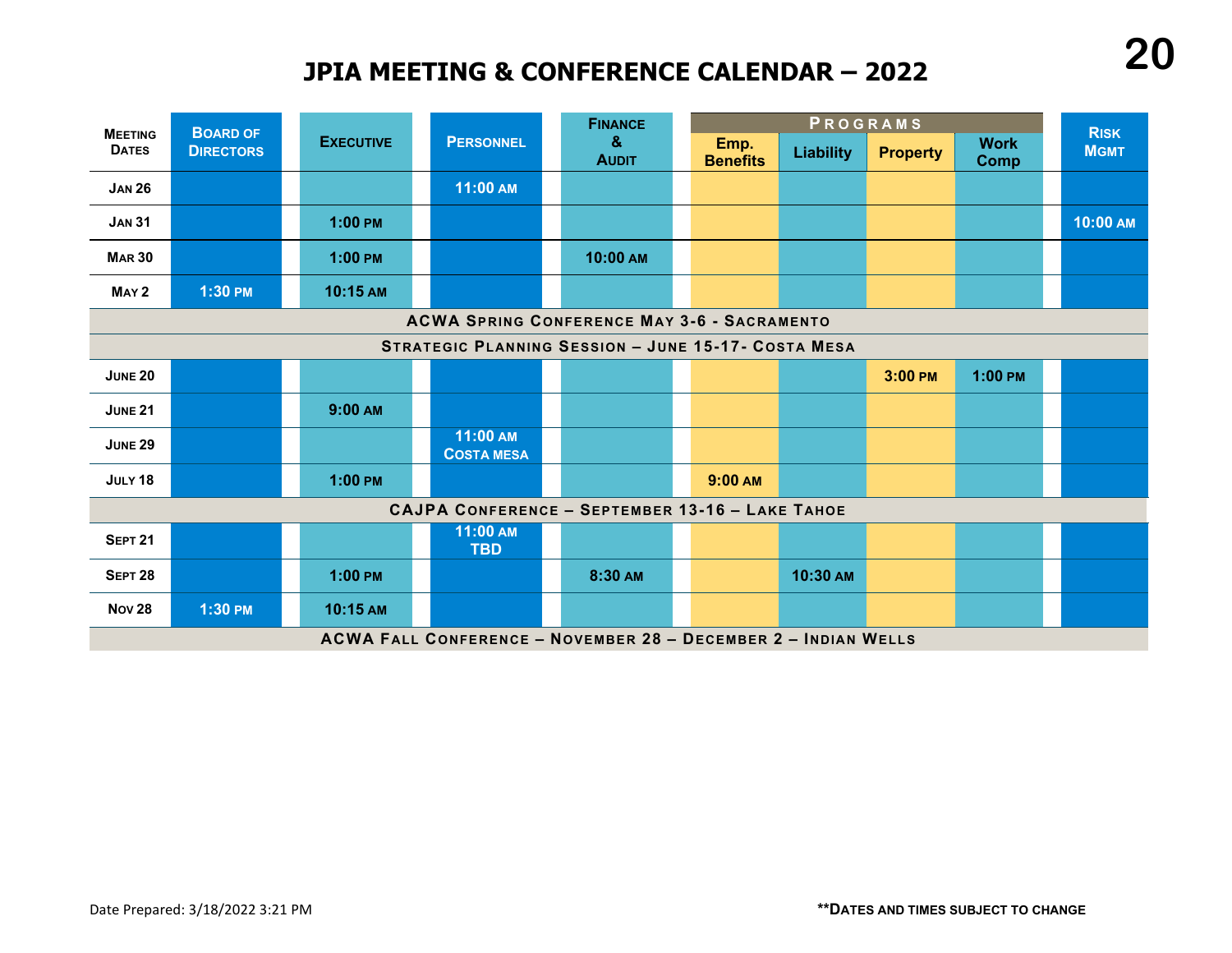| <b>Company Name:</b>                      | <b>ACWA JPIA</b> |                                             |                    |            |                |
|-------------------------------------------|------------------|---------------------------------------------|--------------------|------------|----------------|
| <b>Report Name:</b>                       | Check Register   |                                             |                    |            |                |
| <b>Created On:</b>                        | 3/17/2022        |                                             |                    |            |                |
| <b>Bank</b>                               | <b>Date</b>      | Vendor                                      | <b>Document No</b> | Amount     | <b>Cleared</b> |
| CBTGen_1961 - California Bank and Trust   |                  |                                             |                    |            |                |
|                                           | 1/18/2022        | V001009 -- WALTER A SELLS                   |                    | 1,200.00   | In Transit     |
|                                           | 1/18/2022        | V000074--BANK CARD CENTER                   |                    | 27,232.76  | In Transit     |
|                                           | 1/18/2022        | V000723--PUBLIC EMPLOYEES RETIREMENT SYSTEM |                    | 34,512.84  | In Transit     |
|                                           | 1/18/2022        | V000723--PUBLIC EMPLOYEES RETIREMENT SYSTEM |                    | 9,061.09   | In Transit     |
|                                           | 1/20/2022        | V000868--SHRED-IT                           | 1617               | 75.00      | In Transit     |
|                                           | 1/20/2022        | V000986--UNITED STATES TREASURY             | 1619               | 265.00     | In Transit     |
|                                           | 1/20/2022        | V000985--UNITED PARCEL SERVICE              | 1618               | 745.24     | In Transit     |
|                                           | 1/20/2022        | V001089--QUADIENT LEASING USA INC           | 1616               | 643.10     | In Transit     |
|                                           | 1/20/2022        | V000131--CAGWIN AND DORWARD                 | 1613               | 251.00     | In Transit     |
|                                           | 1/20/2022        | V000579--MATTHEW BENDER AND CO., INC        | 1615               | 683.20     | In Transit     |
|                                           | 1/20/2022        | V000470--KANTOLA TRAINING SOLUTIONS LLC     | 1614               | 5,240.00   | In Transit     |
|                                           | 1/21/2022        | V000135--CALIFORNIA BANK AND TRUST          |                    | 6,835.49   | In Transit     |
|                                           | 1/26/2022        | V000035--AMERICAN FUNDS GROUP               |                    | 336.50     | In Transit     |
|                                           | 1/26/2022        | V000848--SCHOLARSHARE COLLEGE SAVINGS PLAN  |                    | 245.00     | In Transit     |
|                                           | 1/26/2022        | V000534--LINCOLN FINANCIAL GROUP            |                    | 1,930.77   | In Transit     |
|                                           | 1/27/2022        | V000693--PAYLOCITY CORPORATION              |                    | 189,692.17 | In Transit     |
|                                           | 1/27/2022        | V000022 -- ALHAMBRA                         | 1620               | 116.44     | In Transit     |
|                                           | 1/27/2022        | V001090--CANON FINANCIAL SERVICES INC       | 1621               | 1,542.01   | In Transit     |
|                                           | 1/27/2022        | V001041--XEROX CORPORATION                  | 1626               | 2,368.22   | In Transit     |
|                                           | 1/27/2022        | V001238--RIVER CITY STAFFING INC            | 1625               | 2,794.69   | In Transit     |
|                                           | 1/27/2022        | V000400 -- ISO SERVICES, INC.               | 1624               | 1,763.60   | In Transit     |
|                                           | 1/27/2022        | V001056--CPS HR CONSULTING                  | 1622               | 485.00     | In Transit     |
|                                           | 1/27/2022        | V001267--INDOOR ENVIRONMENTAL SERVICES      | 1623               | 1,957.00   | In Transit     |
|                                           | 1/28/2022        | V000693--PAYLOCITY CORPORATION              |                    | 1,062.03   | In Transit     |
|                                           | 1/28/2022        | V000375 -- HEALTH EQUITY                    |                    | 2,635.76   | In Transit     |
|                                           | 1/28/2022        | V000294--EDWARD G. GLADBACH                 | 122003390000191    | 50.00      | In Transit     |
|                                           | 1/28/2022        | V000592--MELODY A. HENRIQUES-McDONALD       | 122003390000190    | 686.00     | In Transit     |
|                                           | 1/28/2022        | V000526 -- LEE S. PATTON                    | 122003390000189    | 100.00     | In Transit     |
|                                           | 1/28/2022        | V000435 -- JESUS COTA                       | 122003390000188    | 165.52     | In Transit     |
|                                           | 1/28/2022        | V000318 -- ERIK KOWALEWSKI                  | 122003390000187    | 26.91      | In Transit     |
|                                           | 1/31/2022        | V000723--PUBLIC EMPLOYEES RETIREMENT SYSTEM |                    | 9,311.09   | In Transit     |
|                                           | 1/31/2022        | V000723--PUBLIC EMPLOYEES RETIREMENT SYSTEM |                    | 34,330.82  | In Transit     |
| Total for CBTGen_1961                     |                  |                                             |                    | 338,344.25 |                |
| EBGen_7181 - CB&T Emp Ben Main Acct #7181 |                  |                                             |                    |            |                |
|                                           | 1/18/2022        | V000026--ALLIANT INSURANCE SERVICES INC-    |                    | 5,000.00   | In Transit     |
|                                           | 1/19/2022        | V000587--MEDIMPACT HEALTHCARE SYSTEMS INC   |                    | 135,838.10 | In Transit     |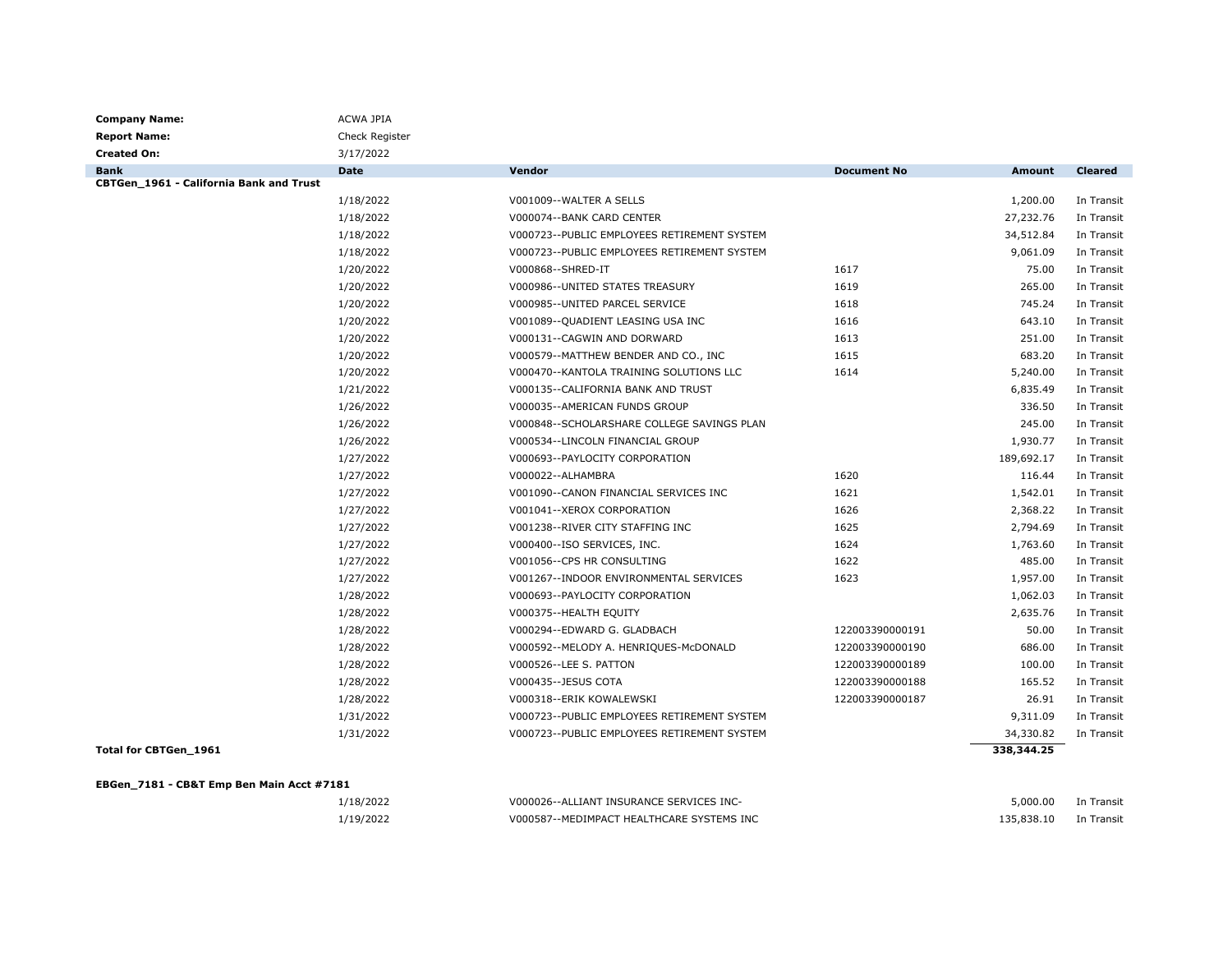| Total for EBGen 7181 |           |                                              |                 | 3,835,805.98 |            |
|----------------------|-----------|----------------------------------------------|-----------------|--------------|------------|
|                      | 1/27/2022 | V000052--ANTHEM BLUE CROSS OF CALIFORNIA     |                 | 531,040.69   | In Transit |
|                      | 1/26/2022 | V000254--DELTA DENTAL INSURANCE COMPANY      |                 | 123,950.43   | In Transit |
|                      | 1/25/2022 | V000587--MEDIMPACT HEALTHCARE SYSTEMS INC    |                 | 232,926.28   | In Transit |
|                      | 1/21/2022 | V000052--ANTHEM BLUE CROSS OF CALIFORNIA     |                 | 1,857,037.35 | In Transit |
|                      | 1/19/2022 | V001318--UNITED HEALTHCARE INSURANCE COMPANY | 122003390000081 | 689,024.15   | In Transit |
|                      | 1/19/2022 | V000010--ACCESS                              | 122003390000080 | 217.12       | In Transit |
|                      | 1/19/2022 | V000587--MEDIMPACT HEALTHCARE SYSTEMS INC    |                 | 106,236.64   | In Transit |
|                      | 1/19/2022 | V000254--DELTA DENTAL INSURANCE COMPANY      |                 | 154,535.22   | In Transit |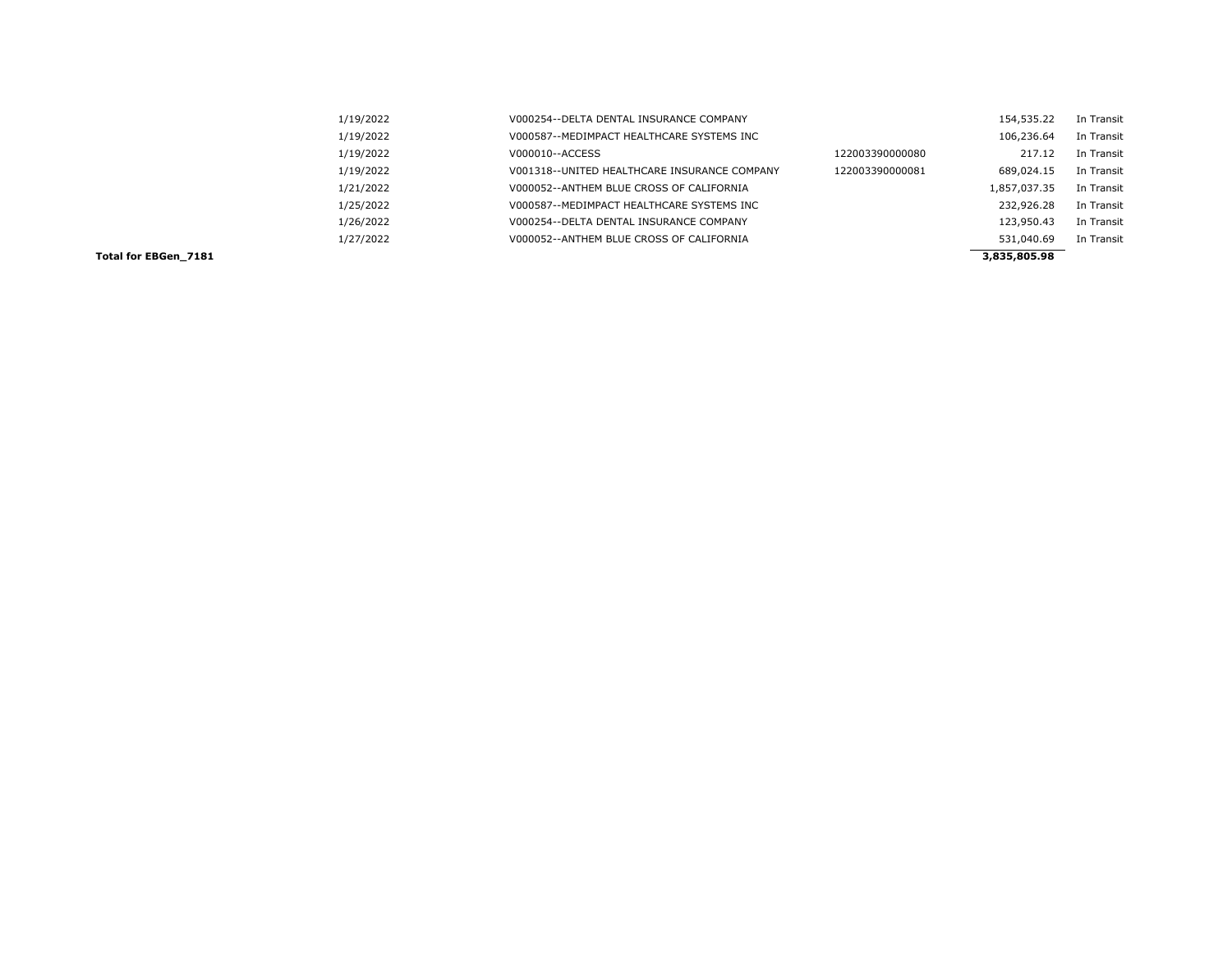| <b>Report Name:</b>                       | Check Register         |                                                                |                                    |                        |                          |
|-------------------------------------------|------------------------|----------------------------------------------------------------|------------------------------------|------------------------|--------------------------|
| <b>Created On:</b>                        | 3/17/2022              |                                                                |                                    |                        |                          |
| <b>Bank</b>                               | Date                   | Vendor                                                         | <b>Document No</b>                 | Amount                 | <b>Cleared</b>           |
| CBTGen_1961 - California Bank and Trust   |                        |                                                                |                                    |                        |                          |
|                                           | 2/2/2022               | V000099 -- BLUEPAY                                             |                                    | 122.30                 | In Transit               |
|                                           | 2/2/2022               | V000702--PFM ASSET MANAGEMENT, LLC.                            | 122003390000192                    | 3,413.52               | In Transit               |
|                                           | 2/3/2022               | V000984--U.S. POSTAL SERVICE(HASLER)                           | 1638                               | 3,000.00               | In Transit               |
|                                           |                        | V000626--MONTECITO WATER DISTRICT                              | 1635                               | 100.00                 |                          |
|                                           | 2/3/2022               |                                                                |                                    |                        | In Transit               |
|                                           | 2/3/2022               | V000327 -- FIRST ALARM SECURITY AND PATROL INC                 | 1632                               | 325.74                 | In Transit               |
|                                           | 2/3/2022               | V000996 -- VALLEY FIRE AND SECURITY ALARMS, INC                | 1641                               | 70.00                  | In Transit               |
|                                           | 2/3/2022               | V001287 -- DATA DIMENSIONS LLC                                 | 1631                               | 300.00                 | In Transit               |
|                                           | 2/3/2022               | V001320--THEBEST CLAIMS SOLUTIONS                              | 1637                               | 18,000.00              | In Transit               |
|                                           | 2/3/2022               | V000190 -- CISCO SYSTEMS INC                                   | 1629                               | 661.10                 | In Transit               |
|                                           |                        |                                                                |                                    |                        |                          |
|                                           | 2/3/2022               | V000124 -- BURKETTS OFFICE SUPPLIES, INC.                      | 1628                               | 1,179.11               | In Transit               |
|                                           | 2/3/2022               | V000986--UNITED STATES TREASURY                                | 1640                               | 265.00                 | In Transit               |
|                                           | 2/3/2022               | V001238 -- RIVER CITY STAFFING INC                             | 1636                               | 1,165.31               | In Transit               |
|                                           | 2/3/2022               | V001249--CITY OF ROSEVILLE FALSE ALARM REDUCTION PROGRAM       | 1630                               | 100.00                 | In Transit               |
|                                           | 2/3/2022               | V000985 -- UNITED PARCEL SERVICE                               | 1639                               | 951.06                 | In Transit               |
|                                           |                        |                                                                |                                    |                        |                          |
|                                           | 2/3/2022               | V000492 -- KEVIN J. CUTIGNI                                    | 1633                               | 1,089.09               | In Transit               |
|                                           | 2/3/2022               | V000531--LEVEL 3 COMMUNICATIONS, LLC                           | 1634                               | 6.54                   | In Transit               |
|                                           | 2/3/2022               | V001141 -- AIRBO                                               | 1627                               | 15,000.00              | In Transit               |
|                                           | 2/4/2022               | V000204--CONSOLIDATED COMMUNICATIONS                           |                                    | 1,511.36               | In Transit               |
|                                           | 2/4/2022               | V000223--DALISAY MATIAS                                        | 122003390000198                    | 325.00                 | In Transit               |
|                                           | 2/4/2022               | V000226 -- DANIEL STEELE                                       | 122003390000197                    | 50.00                  | In Transit               |
|                                           |                        |                                                                |                                    |                        |                          |
|                                           | 2/4/2022               | V000592--MELODY A. HENRIQUES-McDONALD                          | 122003390000196                    | 1,046.00               | In Transit               |
|                                           | 2/4/2022               | V000231 -- DAVID A DRAKE                                       | 122003390000195                    | 360.00                 | In Transit               |
|                                           | 2/4/2022               | V000435 -- JESUS COTA                                          | 122003390000194                    | 179.38                 | In Transit               |
|                                           | 2/4/2022               | V000846 -- SARAH CRAWFORD                                      | 122003390000193                    | 55.85                  | In Transit               |
|                                           | 2/7/2022               | V000703--PG and E                                              |                                    | 1,953.71               | In Transit               |
|                                           |                        |                                                                |                                    |                        |                          |
|                                           | 2/7/2022               | V000194 -- CITY OF ROSEVILLE                                   |                                    | 2,217.58               | In Transit               |
|                                           | 2/9/2022               | V000375 -- HEALTH EQUITY                                       |                                    | 73.75                  | In Transit               |
|                                           | 2/10/2022              | V000693--PAYLOCITY CORPORATION                                 |                                    | 192,241.84             | In Transit               |
|                                           | 2/10/2022              | V000297--EL DORADO IRRIGATION DISTRICT                         | 1648                               | 200.00                 | In Transit               |
|                                           | 2/10/2022              | V000311--EMPLOYMENT DEVELOPMENT DEPARTMENT                     | 1649                               | 2,700.00               | In Transit               |
|                                           |                        |                                                                |                                    |                        |                          |
|                                           | 2/10/2022              | V000985--UNITED PARCEL SERVICE                                 | 1662                               | 120.54                 | In Transit               |
|                                           | 2/10/2022              | V000013--ACWA JPIA EMPLOYEE FUND                               | 1642                               | 48.00                  | In Transit               |
|                                           | 2/10/2022              | V001193--JOHN H WEED                                           | 1652                               | 360.00                 | In Transit               |
|                                           | 2/10/2022              | V001326 -- ALBERT ROBLES                                       | 1643                               | 3,069.26               | In Transit               |
|                                           | 2/10/2022              | V001325 -- CAMILO VELAZQUEZ                                    | 1645                               | 4,887.51               | In Transit               |
|                                           |                        |                                                                |                                    |                        |                          |
|                                           | 2/10/2022              | V001322 -- MARTA RIVAS                                         | 1654                               | 53.51                  | In Transit               |
|                                           | 2/10/2022              | V001321 -- MICHAEL MARO                                        | 1655                               | 66.45                  | In Transit               |
|                                           | 2/10/2022              | V001323--ARTHUR TREADWELL                                      | 1644                               | 320.51                 | In Transit               |
|                                           | 2/10/2022              | V001324--RAYMOND MARSHALL                                      | 1658                               | 575.84                 | In Transit               |
|                                           | 2/10/2022              | V001072--PAJARO VALLEY WATER MANAGEMENT AGENCY                 | 1656                               | 595.00                 | In Transit               |
|                                           |                        | V001138--GET DUSTY INC                                         |                                    |                        |                          |
|                                           | 2/10/2022              |                                                                | 1650                               | 1,897.00               | In Transit               |
|                                           | 2/10/2022              | V000211 -- CREATIVE PLANT DESIGNS                              | 1646                               | 175.00                 | In Transit               |
|                                           | 2/10/2022              | V000750 -- REDLINE COURIER SERVICE INC                         | 1659                               | 1,045.80               | In Transit               |
|                                           | 2/10/2022              | V000969--QUADIENT FINANCE USA INC                              | 1657                               | 1,000.00               | In Transit               |
|                                           | 2/10/2022              | V001280--KIEFER CONSULTING INC                                 | 1653                               | 233.75                 | In Transit               |
|                                           | 2/10/2022              | V000355--GILBERT ASSOCIATES, INC.                              | 1651                               | 4,895.00               | In Transit               |
|                                           |                        |                                                                |                                    |                        |                          |
|                                           | 2/10/2022              | V000956--THOR A BENZING                                        | 1661                               | 120.00                 | In Transit               |
|                                           | 2/10/2022              | V001238 -- RIVER CITY STAFFING INC                             | 1660                               | 2,485.31               | In Transit               |
|                                           | 2/10/2022              | V001287--DATA DIMENSIONS LLC                                   | 1647                               | 300.00                 | In Transit               |
|                                           | 2/11/2022              | V000375 -- HEALTH EQUITY                                       |                                    | 2,635.76               | In Transit               |
|                                           | 2/11/2022              | V000848--SCHOLARSHARE COLLEGE SAVINGS PLAN                     |                                    | 245.00                 | In Transit               |
|                                           | 2/11/2022              |                                                                |                                    |                        |                          |
|                                           |                        | V000035 -- AMERICAN FUNDS GROUP                                |                                    | 336.50                 | In Transit               |
|                                           | 2/11/2022              | V000534 -- LINCOLN FINANCIAL GROUP                             |                                    | 1,930.77               | In Transit               |
|                                           | 2/11/2022              | V000700 -- PETER KORFHAGE                                      | 122003390000207                    | 150.00                 | In Transit               |
|                                           | 2/11/2022              | V000163 -- CECILIA M. WUCHTER                                  | 122003390000206                    | 50.00                  | In Transit               |
|                                           | 2/11/2022              | V000592--MELODY A. HENRIQUES-McDONALD                          | 122003390000205                    | 720.00                 | In Transit               |
|                                           |                        |                                                                |                                    |                        |                          |
|                                           | 2/11/2022              | V000428--JENNIFER LYNN NOGOSEK                                 | 122003390000204                    | 27.87                  | In Transit               |
|                                           | 2/11/2022              | V000526 -- LEE S. PATTON                                       | 122003390000203                    | 68.43                  | In Transit               |
|                                           | 2/11/2022              | V000701 -- PETER KUCHINSKY II                                  | 122003390000202                    | 191.00                 | In Transit               |
|                                           | 2/11/2022              | V000110 -- BRENT HASTEY                                        | 122003390000201                    | 703.00                 | In Transit               |
|                                           | 2/11/2022              | V000338 -- FREDERICK R. BOCKMILLER JR                          | 122003390000200                    | 360.00                 | In Transit               |
|                                           |                        |                                                                |                                    |                        |                          |
|                                           | 2/11/2022              | V000577--MATHEW C BUNDE                                        | 122003390000199                    | 495.00                 | In Transit               |
|                                           | 2/14/2022              | V000071 -- ATT MOBILITY                                        |                                    | 1,188.47               | In Transit               |
|                                           | 2/15/2022              | V001009 -- WALTER A SELLS                                      |                                    | 1,200.00               | In Transit               |
| Total for CBTGen_1961                     |                        |                                                                |                                    | 281,213.52             |                          |
| EBGen_7181 - CB&T Emp Ben Main Acct #7181 |                        |                                                                |                                    |                        |                          |
|                                           |                        |                                                                |                                    |                        |                          |
|                                           | 2/1/2022               | V000587--MEDIMPACT HEALTHCARE SYSTEMS INC                      |                                    | 326,537.26             | In Transit               |
|                                           | 2/2/2022               | V000254--DELTA DENTAL INSURANCE COMPANY                        |                                    | 187,979.68             | In Transit               |
|                                           | 2/2/2022               | V001284--MODERN LIFE INC                                       | 122003390000082                    | 2,147.61               | In Transit               |
|                                           | 2/3/2022               | V000052--ANTHEM BLUE CROSS OF CALIFORNIA                       |                                    | 824,055.50             | In Transit               |
|                                           |                        |                                                                |                                    |                        |                          |
|                                           | 2/8/2022               | V000587--MEDIMPACT HEALTHCARE SYSTEMS INC                      |                                    | 229,197.53             | In Transit               |
|                                           | 2/9/2022               | V000254--DELTA DENTAL INSURANCE COMPANY                        |                                    | 180,739.99             | In Transit               |
|                                           | 2/10/2022              | V000052--ANTHEM BLUE CROSS OF CALIFORNIA                       |                                    | 474,343.35             | In Transit               |
|                                           |                        |                                                                |                                    |                        | In Transit               |
|                                           | 2/11/2022              | V000903 -- STEALTH BENEFIT SOLUTIONS                           | 122003390000091                    | 179,330.51             |                          |
|                                           |                        |                                                                |                                    |                        |                          |
|                                           | 2/11/2022              | V000052--ANTHEM BLUE CROSS OF CALIFORNIA                       | 122003390000090                    | 233,582.94             | In Transit               |
|                                           | 2/11/2022<br>2/11/2022 | V000255 -- DeltaCare USA<br>V000467--KAISER PERMANENTE - NORTH | 122003390000089<br>122003390000088 | 8,913.60<br>710,384.14 | In Transit<br>In Transit |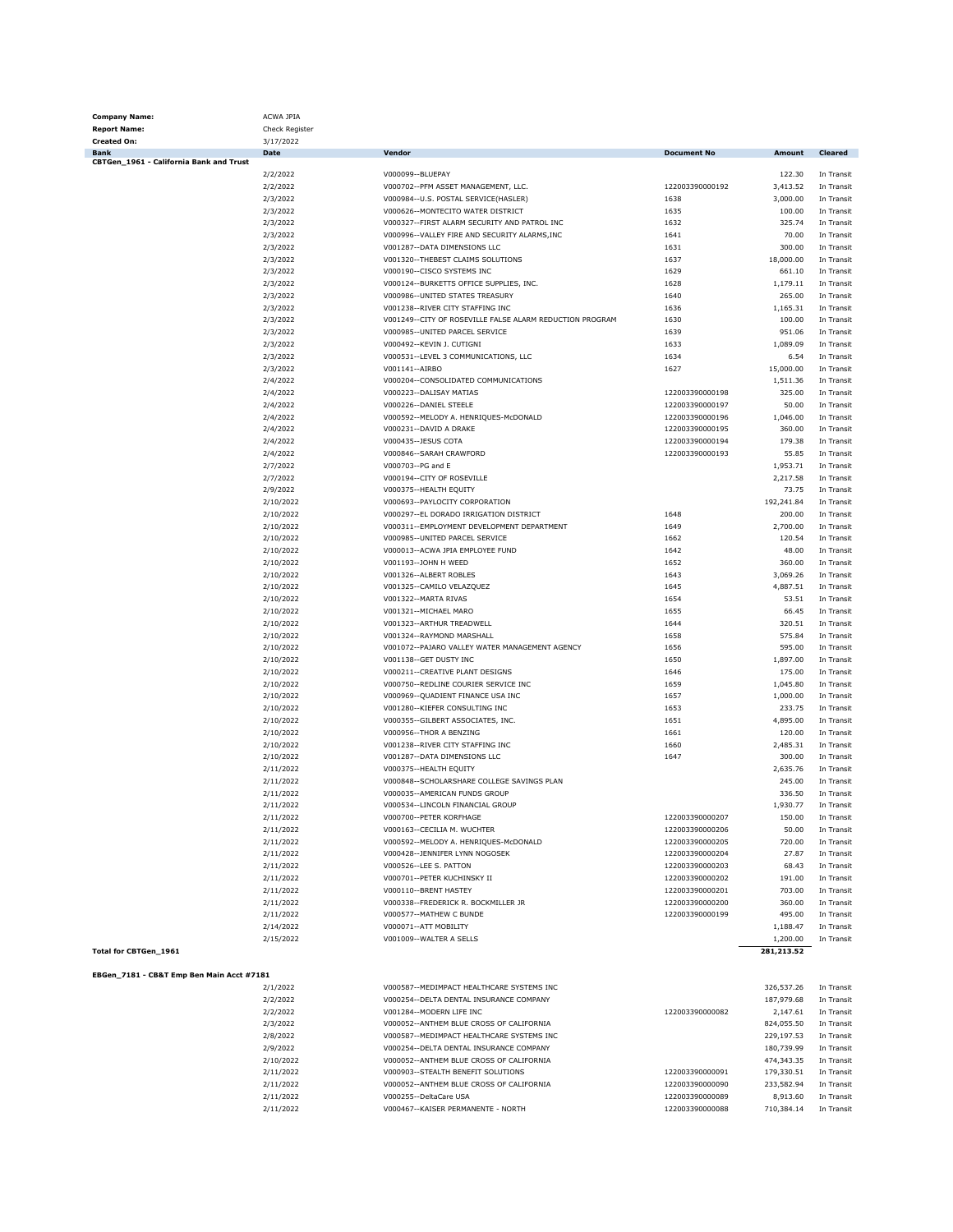| Total for EBGen 7181 |           |                                           |                 | 7.885.882.37 |            |
|----------------------|-----------|-------------------------------------------|-----------------|--------------|------------|
|                      | 2/15/2022 | V000587--MEDIMPACT HEALTHCARE SYSTEMS INC |                 | 359,706.97   | In Transit |
|                      | 2/15/2022 | V000587--MEDIMPACT HEALTHCARE SYSTEMS INC |                 | 101.111.04   | In Transit |
|                      | 2/11/2022 | V000052--ANTHEM BLUE CROSS OF CALIFORNIA  | 122003390000083 | 7.115.59     | In Transit |
|                      | 2/11/2022 | V000052--ANTHEM BLUE CROSS OF CALIFORNIA  | 122003390000084 | 2.239.596.49 | In Transit |
|                      | 2/11/2022 | V001103--STANDARD LIFE INSURANCE          | 122003390000085 | 64,918.57    | In Transit |
|                      | 2/11/2022 | V001005--VISION SERVICE PLAN              | 122003390000086 | 15,323,22    | In Transit |
|                      | 2/11/2022 | V000468--KAISER PERMANENTE - SOUTH        | 122003390000087 | 1,740,898.38 | In Transit |

**EBMed\_4591 - CB&T Emp Ben ZBA Acct #4591**

**Total for EBMed\_4591 23,111.50**

V000052--ANTHEM BLUE CROSS OF CALIFORNIA 23,111.50 In Transit 23,111.50 In Transit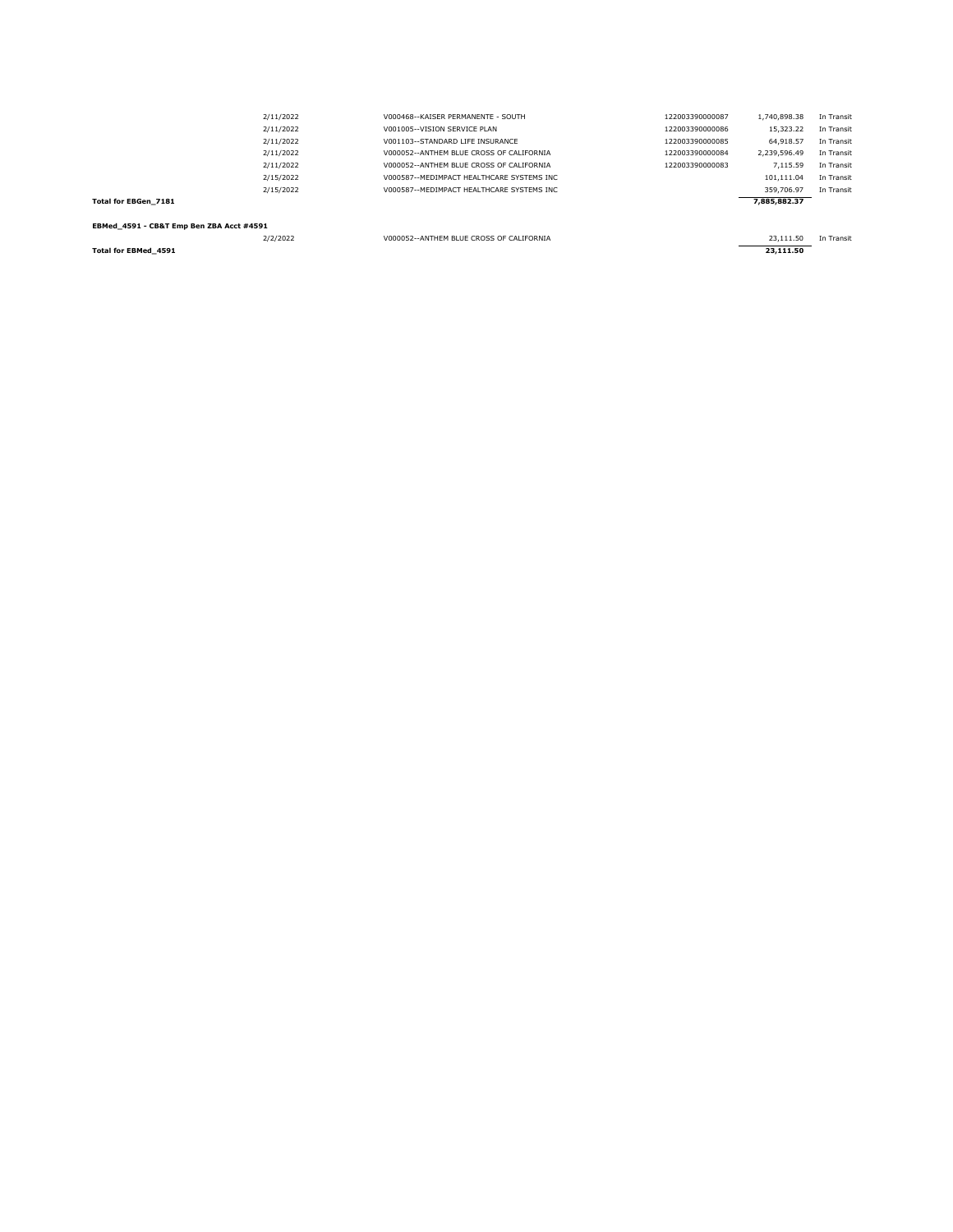| <b>Company Name:</b>                      | ACWA JPIA      |                                                                                      |                    |                        |                |
|-------------------------------------------|----------------|--------------------------------------------------------------------------------------|--------------------|------------------------|----------------|
| <b>Report Name:</b>                       | Check Register |                                                                                      |                    |                        |                |
| <b>Created On:</b>                        | 3/17/2022      |                                                                                      |                    |                        |                |
| <b>Bank</b>                               | Date           | Vendor                                                                               | <b>Document No</b> | <b>Amount</b>          | <b>Cleared</b> |
| CBTGen_1961 - California Bank and Trust   |                |                                                                                      |                    |                        |                |
|                                           | 2/16/2022      | V000986--UNITED STATES TREASURY                                                      | 1676               | 265.00                 | In Transit     |
|                                           | 2/16/2022      | V000066--ASSOC. OF GOVERNMENTAL RISK POOLS                                           | 1664               | 6,600.00               | In Transit     |
|                                           | 2/16/2022      | V001090 -- CANON FINANCIAL SERVICES INC                                              | 1665               | 1,542.01               | In Transit     |
|                                           | 2/16/2022      | V001238--RIVER CITY STAFFING INC                                                     | 1673               | 1,268.44               | In Transit     |
|                                           | 2/16/2022      | V001327--DONNA WOOLDRIDGE                                                            | 1668               | 246.92                 | In Transit     |
|                                           | 2/16/2022      | V000851--SCOTT B JOHNSTON                                                            | 1674               | 350.00                 | In Transit     |
|                                           | 2/16/2022      | V000521--LEADERSHIP DEVELOPMENT NETWORK, LLC.                                        | 1671               | 6,573.00               | In Transit     |
|                                           | 2/16/2022      | V000196 -- CLARK PEST CONTROL                                                        | 1666               | 90.00                  | In Transit     |
|                                           | 2/16/2022      | V001012--WATER EDUCATION FOUNDATION                                                  | 1677               | 1,025.00               | In Transit     |
|                                           | 2/16/2022      | V001315 -- JEREMY SADLER                                                             | 1670               | 114.85                 | In Transit     |
|                                           | 2/16/2022      | V000901--STANDARD INSURANCE COMPANY 1                                                | 1675               | 4,454.96               | In Transit     |
|                                           | 2/16/2022      | V000259--DENISE J. DURAN-HANRATTY                                                    | 1667               | 36.00                  | In Transit     |
|                                           | 2/16/2022      | V000740 -- RANDALL J. REED                                                           | 1672               | 360.00                 | In Transit     |
|                                           | 2/16/2022      | V000026--ALLIANT INSURANCE SERVICES INC-                                             | 1663               | 100.00                 | In Transit     |
|                                           | 2/16/2022      | V000400 -- ISO SERVICES, INC.                                                        | 1669               | 393.70                 | In Transit     |
|                                           | 2/17/2022      | V000435 -- JESUS COTA                                                                | 122003390000211    | 162.01                 | In Transit     |
|                                           | 2/17/2022      | V000701 -- PETER KUCHINSKY II                                                        | 122003390000210    | 103.36                 | In Transit     |
|                                           | 2/17/2022      | V000428--JENNIFER LYNN NOGOSEK                                                       | 122003390000209    | 50.00                  | In Transit     |
|                                           | 2/17/2022      | V000294--EDWARD G. GLADBACH                                                          | 122003390000208    | 1,063.00               | In Transit     |
|                                           | 2/18/2022      | V000074 -- BANK CARD CENTER                                                          |                    | 17,237.14              | In Transit     |
|                                           | 2/18/2022      | V000129 -- CA DEPT OF TAX AND FEE ADMINISTARATION                                    |                    | 173.00                 | In Transit     |
|                                           | 2/22/2022      | V000135 -- CALIFORNIA BANK AND TRUST                                                 |                    | 3,245.52               | In Transit     |
|                                           | 2/23/2022      | V000848--SCHOLARSHARE COLLEGE SAVINGS PLAN                                           |                    | 245.00                 | In Transit     |
|                                           | 2/23/2022      | V000723--PUBLIC EMPLOYEES RETIREMENT SYSTEM                                          |                    | 62.75                  | In Transit     |
|                                           | 2/23/2022      | V000723--PUBLIC EMPLOYEES RETIREMENT SYSTEM                                          |                    | 1,276.83               | In Transit     |
|                                           |                |                                                                                      |                    |                        |                |
|                                           | 2/23/2022      | V000723--PUBLIC EMPLOYEES RETIREMENT SYSTEM                                          |                    | 34,591.03              | In Transit     |
|                                           | 2/23/2022      | V000723--PUBLIC EMPLOYEES RETIREMENT SYSTEM                                          |                    | 9,311.09               | In Transit     |
|                                           | 2/23/2022      | V001179--MICHELLE STITES                                                             | 1686               | 300.00                 | In Transit     |
|                                           | 2/23/2022      | V001238--RIVER CITY STAFFING INC                                                     | 1689               | 835.31                 | In Transit     |
|                                           | 2/23/2022      | V000868--SHRED-IT                                                                    | 1690               | 75.00                  | In Transit     |
|                                           | 2/23/2022      | V000502--KIRTON MCCONKIE                                                             | 1683               | 855.00                 | In Transit     |
|                                           | 2/23/2022      | V001329 -- ANTHONY LIMA                                                              | 1678               | 41.95                  | In Transit     |
|                                           | 2/23/2022      | V001278--MCLEOD FAMILY 1994 REVOCABLE TRUST                                          | 1685               | 212.29                 | In Transit     |
|                                           | 2/23/2022      | V001330--DOUGLAS GEIVET                                                              | 1680               | 80.79                  | In Transit     |
|                                           | 2/23/2022      | V001333--JONATHAN HENDRIX                                                            | 1682               | 717.60                 | In Transit     |
|                                           | 2/23/2022      | V001328--MATTHEW MCCUE                                                               | 1684               | 60.00                  | In Transit     |
|                                           | 2/23/2022      | V001331--STEPHANIE DOSIER                                                            | 1691               | 36.56                  | In Transit     |
|                                           | 2/23/2022      | V001332 -- RALPH PALOMARES                                                           | 1688               | 18.36                  | In Transit     |
|                                           | 2/23/2022      | V001018--WESA                                                                        | 1693               | 300.00                 | In Transit     |
|                                           | 2/23/2022      | V000985 -- UNITED PARCEL SERVICE                                                     | 1692               | 137.66                 | In Transit     |
|                                           | 2/23/2022      | V001041--XEROX CORPORATION                                                           | 1694               | 2,328.84               | In Transit     |
|                                           | 2/23/2022      | V000654--OCCU-MED, LTD.                                                              | 1687               | 314.50                 | In Transit     |
|                                           |                |                                                                                      |                    |                        |                |
|                                           | 2/23/2022      | V000360--GOVERNMENT FINANCE OFFICERS ASSOCIATION<br>V000131 -- CAGWIN AND DORWARD    | 1681               | 460.00                 | In Transit     |
|                                           | 2/23/2022      |                                                                                      | 1679               | 251.00                 | In Transit     |
|                                           | 2/24/2022      | V000035 -- AMERICAN FUNDS GROUP                                                      |                    | 336.50                 | In Transit     |
|                                           | 2/24/2022      | V000693--PAYLOCITY CORPORATION                                                       |                    | 192,802.62             | In Transit     |
|                                           | 2/24/2022      | V000534 -- LINCOLN FINANCIAL GROUP                                                   |                    | 2,080.77               | In Transit     |
|                                           | 2/24/2022      | V000294--EDWARD G. GLADBACH                                                          | 122003390000218    | 50.00                  | In Transit     |
|                                           | 2/24/2022      | V001270 -- Cassie Crittenden                                                         | 122003390000217    | 55.00                  | In Transit     |
|                                           | 2/24/2022      | V000526 -- LEE S. PATTON                                                             | 122003390000216    | 287.47                 | In Transit     |
|                                           | 2/24/2022      | V000435 -- JESUS COTA                                                                | 122003390000215    | 7.71                   | In Transit     |
|                                           | 2/24/2022      | V000592--MELODY A. HENRIQUES-McDONALD                                                | 122003390000214    | 360.00                 | In Transit     |
|                                           | 2/24/2022      | V000577--MATHEW C BUNDE                                                              | 122003390000213    | 99.45                  | In Transit     |
|                                           | 2/24/2022      | V000439--JOHN BRUCE RUPP                                                             | 122003390000212    | 360.00                 | In Transit     |
|                                           | 2/25/2022      | V000693--PAYLOCITY CORPORATION                                                       |                    | 1,508.40               | In Transit     |
|                                           | 2/28/2022      | V000723--PUBLIC EMPLOYEES RETIREMENT SYSTEM                                          |                    | 34,850.31              | In Transit     |
|                                           | 2/28/2022      | V000723--PUBLIC EMPLOYEES RETIREMENT SYSTEM                                          |                    | 9,311.09               | In Transit     |
| Total for CBTGen_1961                     |                |                                                                                      |                    | 340,074.79             |                |
|                                           |                |                                                                                      |                    |                        |                |
| EBGen_7181 - CB&T Emp Ben Main Acct #7181 |                |                                                                                      |                    |                        |                |
|                                           | 2/16/2022      | V000254--DELTA DENTAL INSURANCE COMPANY                                              |                    | 180,382.59             | In Transit     |
|                                           | 2/16/2022      | V000010 -- ACCESS                                                                    | 122003390000093    | 234.41                 | In Transit     |
|                                           | 2/16/2022      | V001318--UNITED HEALTHCARE INSURANCE COMPANY                                         | 122003390000092    | 680,763.37             | In Transit     |
|                                           |                |                                                                                      |                    |                        |                |
|                                           | 2/17/2022      | V000052--ANTHEM BLUE CROSS OF CALIFORNIA<br>V000026--ALLIANT INSURANCE SERVICES INC- |                    | 729,382.00<br>5,000.00 | In Transit     |
|                                           | 2/18/2022      |                                                                                      |                    |                        | In Transit     |
|                                           | 2/18/2022      | V001005 -- VISION SERVICE PLAN                                                       | 122003390000094    | 114,689.31             | In Transit     |
|                                           | 2/23/2022      | V000254--DELTA DENTAL INSURANCE COMPANY                                              |                    | 209,553.69             | In Transit     |
|                                           | 2/23/2022      | V000587--MEDIMPACT HEALTHCARE SYSTEMS INC                                            |                    | 277,121.50             | In Transit     |
|                                           | 2/24/2022      | V000122--bswift                                                                      | 122003390000095    | 32,104.47              | In Transit     |
|                                           | 2/25/2022      | V000052--ANTHEM BLUE CROSS OF CALIFORNIA                                             |                    | 670,064.75             | In Transit     |
| Total for EBGen_7181                      |                |                                                                                      |                    | 2,899,296.09           |                |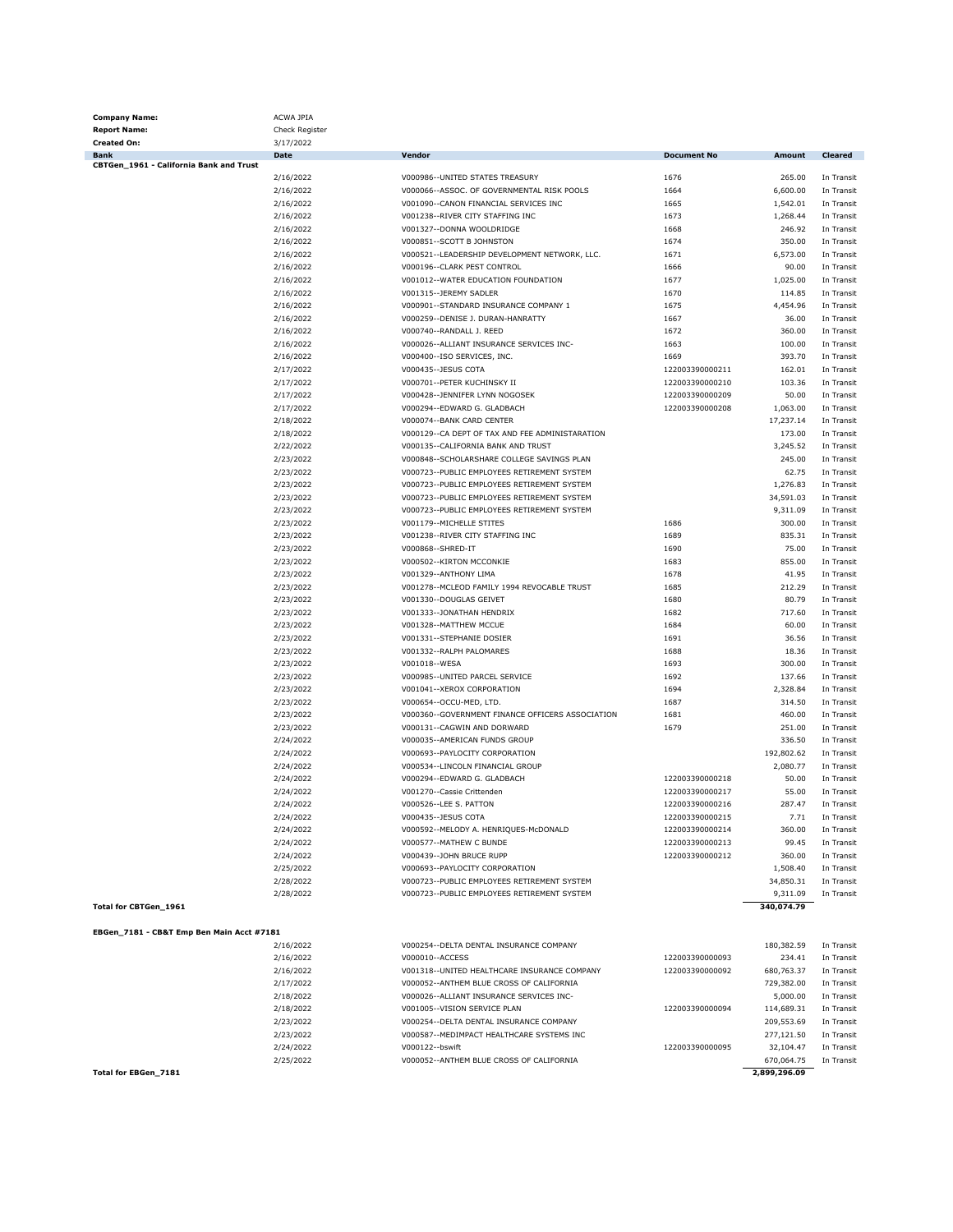| <b>Company Name:</b><br><b>Report Name:</b> | ACWA JPIA<br>Check Register |                                               |                    |               |                |
|---------------------------------------------|-----------------------------|-----------------------------------------------|--------------------|---------------|----------------|
|                                             |                             |                                               |                    |               |                |
| <b>Created On:</b><br><b>Bank</b>           | 3/17/2022<br><b>Date</b>    | Vendor                                        | <b>Document No</b> | <b>Amount</b> | <b>Cleared</b> |
| CBTGen_1961 - California Bank and Trust     |                             |                                               |                    |               |                |
|                                             | 3/2/2022                    | V000099 -- BLUEPAY                            |                    | 118.81        | In Transit     |
|                                             | 3/2/2022                    | V000327--FIRST ALARM SECURITY AND PATROL INC  | 1697               | 325.74        | In Transit     |
|                                             | 3/2/2022                    | V000986--UNITED STATES TREASURY               | 1705               | 265.00        | In Transit     |
|                                             | 3/2/2022                    | V000073--AURORA INDUSTRIAL HYGIENE            | 1695               | 2,040.00      | In Transit     |
|                                             | 3/2/2022                    | V001238--RIVER CITY STAFFING INC              | 1703               | 1,495.31      | In Transit     |
|                                             | 3/2/2022                    | V001337--MOHAMMED ABBAZIH                     | 1702               | 240.00        | In Transit     |
|                                             |                             |                                               |                    |               | In Transit     |
|                                             | 3/2/2022                    | V001335 -- JOHN LENT                          | 1701               | 131.94        |                |
|                                             | 3/2/2022                    | V001334 -- BRENDAN NEEL                       | 1696               | 130.46        | In Transit     |
|                                             | 3/2/2022                    | V000377--HECTOR VALDEZ                        | 1698               | 86.35         | In Transit     |
|                                             | 3/2/2022                    | V001336 -- JILL VAN ORDEN                     | 1700               | 178.42        | In Transit     |
|                                             | 3/2/2022                    | V000396--INTERNATIONAL MAILING EQUIPMENT INC  | 1699               | 259.30        | In Transit     |
|                                             | 3/2/2022                    | V000985 -- UNITED PARCEL SERVICE              | 1704               | 813.40        | In Transit     |
|                                             | 3/3/2022                    | V000929 -- SYLVIA ROBINSON                    | 122003390000222    | 6,066.50      | In Transit     |
|                                             | 3/3/2022                    | V000681--PATRICIA SLAVEN-IRVIN                | 122003390000221    | 8.84          | In Transit     |
|                                             | 3/3/2022                    | V000577--MATHEW C BUNDE                       | 122003390000220    | 500.00        | In Transit     |
|                                             | 3/3/2022                    | V000785 -- ROBIN FLINT                        | 122003390000219    | 203.28        | In Transit     |
|                                             | 3/4/2022                    | V000702--PFM ASSET MANAGEMENT, LLC.           | 122003390000223    | 3,459.51      | In Transit     |
|                                             | 3/7/2022                    | V000194 -- CITY OF ROSEVILLE                  |                    | 2,239.49      | In Transit     |
|                                             | 3/8/2022                    | V000375 -- HEALTH EQUITY                      |                    | 73.75         | In Transit     |
|                                             |                             | V000703--PG and E                             |                    |               |                |
|                                             | 3/8/2022                    |                                               |                    | 1,765.61      | In Transit     |
|                                             | 3/9/2022                    | V000204--CONSOLIDATED COMMUNICATIONS          |                    | 1,517.06      | In Transit     |
|                                             | 3/9/2022                    | V000026--ALLIANT INSURANCE SERVICES INC-      | 1728               | 400.00        | In Transit     |
|                                             | 3/9/2022                    | V000026--ALLIANT INSURANCE SERVICES INC-      | 1727               | 400.00        | In Transit     |
|                                             | 3/9/2022                    | V000026--ALLIANT INSURANCE SERVICES INC-      | 1726               | 100.00        | In Transit     |
|                                             | 3/9/2022                    | V000026--ALLIANT INSURANCE SERVICES INC-      | 1725               | 100.00        | In Transit     |
|                                             | 3/9/2022                    | V000026--ALLIANT INSURANCE SERVICES INC-      | 1724               | 400.00        | In Transit     |
|                                             | 3/9/2022                    | V000026--ALLIANT INSURANCE SERVICES INC-      | 1723               | 400.00        | In Transit     |
|                                             | 3/9/2022                    | V000026--ALLIANT INSURANCE SERVICES INC-      | 1722               | 400.00        | In Transit     |
|                                             | 3/9/2022                    | V000026--ALLIANT INSURANCE SERVICES INC-      | 1721               | 400.00        | In Transit     |
|                                             | 3/9/2022                    | V000026--ALLIANT INSURANCE SERVICES INC-      | 1720               | 800.00        | In Transit     |
|                                             | 3/9/2022                    | V000026--ALLIANT INSURANCE SERVICES INC-      | 1719               | 800.00        | In Transit     |
|                                             |                             | V000026--ALLIANT INSURANCE SERVICES INC-      | 1718               | 800.00        | In Transit     |
|                                             | 3/9/2022                    |                                               |                    |               |                |
|                                             | 3/9/2022                    | V000026--ALLIANT INSURANCE SERVICES INC-      | 1717               | 800.00        | In Transit     |
|                                             | 3/9/2022                    | V000026--ALLIANT INSURANCE SERVICES INC-      | 1716               | 800.00        | In Transit     |
|                                             | 3/9/2022                    | V000026--ALLIANT INSURANCE SERVICES INC-      | 1715               | 400.00        | In Transit     |
|                                             | 3/9/2022                    | V000026--ALLIANT INSURANCE SERVICES INC-      | 1714               | 400.00        | In Transit     |
|                                             | 3/9/2022                    | V000026--ALLIANT INSURANCE SERVICES INC-      | 1713               | 531.00        | In Transit     |
|                                             | 3/9/2022                    | V000026--ALLIANT INSURANCE SERVICES INC-      | 1712               | 400.00        | In Transit     |
|                                             | 3/9/2022                    | V000026--ALLIANT INSURANCE SERVICES INC-      | 1711               | 400.00        | In Transit     |
|                                             | 3/9/2022                    | V000026--ALLIANT INSURANCE SERVICES INC-      | 1710               | 400.00        | In Transit     |
|                                             | 3/9/2022                    | V000026--ALLIANT INSURANCE SERVICES INC-      | 1709               | 400.00        | In Transit     |
|                                             | 3/9/2022                    | V000026--ALLIANT INSURANCE SERVICES INC-      | 1708               | 400.00        | In Transit     |
|                                             | 3/9/2022                    | V000026--ALLIANT INSURANCE SERVICES INC-      | 1707               | 400.00        | In Transit     |
|                                             |                             |                                               |                    |               |                |
|                                             | 3/9/2022                    | V001315 -- JEREMY SADLER                      | 1738               | 68.08         | In Transit     |
|                                             | 3/9/2022                    | V000860--SECRETARY OF STATE                   | 1743               | 40.00         | In Transit     |
|                                             | 3/9/2022                    | V001338--DONALD ELLISON                       | 1736               | 33.03         | In Transit     |
|                                             | 3/9/2022                    | V000996--VALLEY FIRE AND SECURITY ALARMS, INC | 1747               | 70.00         | In Transit     |
|                                             | 3/9/2022                    | V000626--MONTECITO WATER DISTRICT             | 1740               | 100.00        | In Transit     |
|                                             | 3/9/2022                    | V000190 -- CISCO SYSTEMS INC                  | 1730               | 661.10        | In Transit     |
|                                             | 3/9/2022                    | V000901--STANDARD INSURANCE COMPANY 1         | 1744               | 2,922.32      | In Transit     |
|                                             | 3/9/2022                    | V001138--GET DUSTY INC                        | 1737               | 1,897.00      | In Transit     |
|                                             | 3/9/2022                    | V000211 -- CREATIVE PLANT DESIGNS             | 1733               | 180.00        | In Transit     |
|                                             | 3/9/2022                    | V000521--LEADERSHIP DEVELOPMENT NETWORK, LLC. | 1739               | 5,617.00      | In Transit     |
|                                             | 3/9/2022                    | V001287--DATA DIMENSIONS LLC                  | 1734               | 300.00        | In Transit     |
|                                             | 3/9/2022                    | V000124--BURKETTS OFFICE SUPPLIES, INC.       | 1729               | 1,120.66      | In Transit     |
|                                             |                             |                                               |                    |               |                |
|                                             | 3/9/2022                    | V000750 -- REDLINE COURIER SERVICE INC        | 1741               | 1,075.68      | In Transit     |
|                                             | 3/9/2022                    | V001238--RIVER CITY STAFFING INC              | 1742               | 1,495.31      | In Transit     |
|                                             | 3/9/2022                    | V000985--UNITED PARCEL SERVICE                | 1746               | 84.67         | In Transit     |
|                                             | 3/9/2022                    | V001056--CPS HR CONSULTING                    | 1732               | 550.00        | In Transit     |
|                                             | 3/9/2022                    | V001056--CPS HR CONSULTING                    | 1731               | 5,875.00      | In Transit     |
|                                             | 3/9/2022                    | V000956--THOR A BENZING                       | 1745               | 117.86        | In Transit     |
|                                             | 3/9/2022                    | V000022 -- ALHAMBRA                           | 1706               | 199.43        | In Transit     |
|                                             | 3/9/2022                    | V000259--DENISE J. DURAN-HANRATTY             | 1735               | 126.67        | In Transit     |
|                                             |                             |                                               |                    |               |                |
|                                             | 3/10/2022                   | V000693--PAYLOCITY CORPORATION                |                    | 193,545.83    | In Transit     |
|                                             | 3/10/2022                   | V000848--SCHOLARSHARE COLLEGE SAVINGS PLAN    |                    | 245.00        | In Transit     |
|                                             | 3/10/2022                   | V000723--PUBLIC EMPLOYEES RETIREMENT SYSTEM   |                    | 1,276.83      | In Transit     |
|                                             | 3/10/2022                   | V000723--PUBLIC EMPLOYEES RETIREMENT SYSTEM   |                    | 62.75         | In Transit     |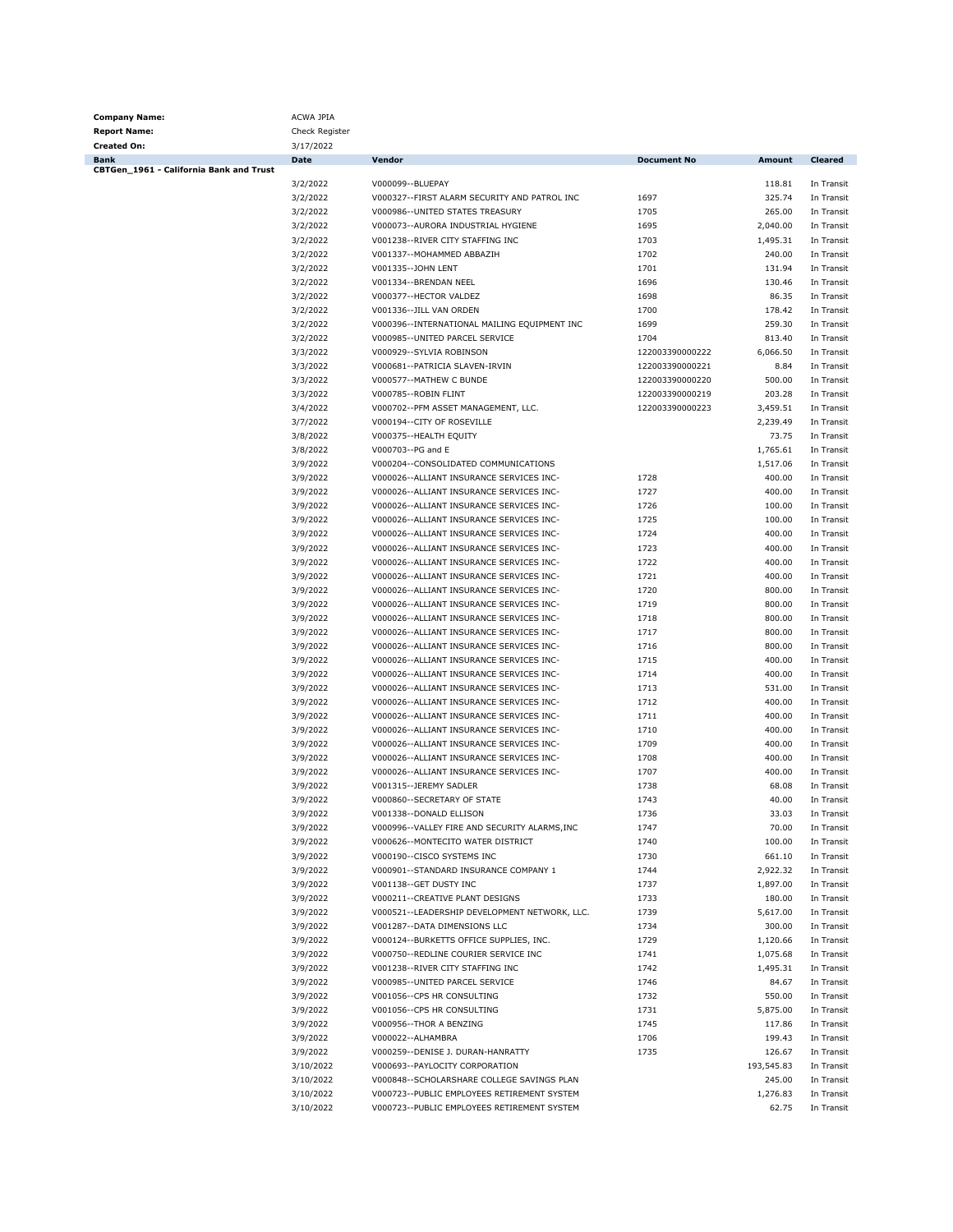|                                           | 3/10/2022 | V001053 -- ZIX CORPORATION                  | 122003390000224 | 8,142.57     | In Transit |
|-------------------------------------------|-----------|---------------------------------------------|-----------------|--------------|------------|
|                                           | 3/11/2022 | V000534--LINCOLN FINANCIAL GROUP            |                 | 2,080.77     | In Transit |
|                                           | 3/11/2022 | V000375 -- HEALTH EQUITY                    |                 | 2,635.76     | In Transit |
|                                           | 3/11/2022 | V000035--AMERICAN FUNDS GROUP               |                 | 336.50       | In Transit |
|                                           | 3/11/2022 | V000701--PETER KUCHINSKY II                 | 122003390000228 | 100.00       | In Transit |
|                                           | 3/11/2022 | V000163--CECILIA M. WUCHTER                 | 122003390000227 | 50.00        | In Transit |
|                                           | 3/11/2022 | V001009 -- WALTER A SELLS                   | 122003390000226 | 15.00        | In Transit |
|                                           | 3/11/2022 | V001319--CATHERINE T. GREEN                 | 122003390000225 | 703.00       | In Transit |
|                                           | 3/14/2022 | V000723--PUBLIC EMPLOYEES RETIREMENT SYSTEM |                 | 35,046.90    | In Transit |
|                                           | 3/14/2022 | V000723--PUBLIC EMPLOYEES RETIREMENT SYSTEM |                 | 9,391.09     | In Transit |
|                                           | 3/15/2022 | V000071--ATT MOBILITY                       |                 | 758.17       | In Transit |
|                                           | 3/15/2022 | V001009 -- WALTER A SELLS                   |                 | 1,200.00     | In Transit |
| Total for CBTGen_1961                     |           |                                             |                 | 310,373.75   |            |
|                                           |           |                                             |                 |              |            |
|                                           |           |                                             |                 |              |            |
| EBGen_7181 - CB&T Emp Ben Main Acct #7181 |           |                                             |                 |              |            |
|                                           | 3/2/2022  | V000254--DELTA DENTAL INSURANCE COMPANY     |                 | 154,249.28   | In Transit |
|                                           | 3/2/2022  | V000587--MEDIMPACT HEALTHCARE SYSTEMS INC   |                 | 371,845.08   | In Transit |
|                                           | 3/3/2022  | V000052--ANTHEM BLUE CROSS OF CALIFORNIA    |                 | 846,683.20   | In Transit |
|                                           | 3/4/2022  | V000468--KAISER PERMANENTE - SOUTH          | 122003390000105 | 1,751,682.75 | In Transit |
|                                           | 3/4/2022  | V000052--ANTHEM BLUE CROSS OF CALIFORNIA    | 122003390000104 | 2,236,240.92 | In Transit |
|                                           | 3/4/2022  | V000255 -- DeltaCare USA                    | 122003390000103 | 9.148.26     | In Transit |
|                                           | 3/4/2022  | V000467--KAISER PERMANENTE - NORTH          | 122003390000102 | 711,941.39   | In Transit |
|                                           | 3/4/2022  | V000903--STEALTH BENEFIT SOLUTIONS          | 122003390000101 | 168,630.30   | In Transit |
|                                           | 3/4/2022  | V001005--VISION SERVICE PLAN                | 122003390000100 | 15,317.28    | In Transit |
|                                           | 3/4/2022  | V000052--ANTHEM BLUE CROSS OF CALIFORNIA    | 122003390000099 | 7,175.18     | In Transit |

3/15/2022 V000587--MEDIMPACT HEALTHCARE SYSTEMS INC

3/4/2022 V001318--UNITED HEALTHCARE INSURANCE COMPANY 122003390000097 687,522.19 In Transit 3/4/2022 V001103--STANDARD LIFE INSURANCE 122003390000096 63,783.08 In Transit 3/8/2022 V000587--MEDIMPACT HEALTHCARE SYSTEMS INC 237,299.25 In Transit 3/9/2022 V000254--DELTA DENTAL INSURANCE COMPANY 196,094.15 In Transit 3/10/2022 V000052--ANTHEM BLUE CROSS OF CALIFORNIA 609,439.81 In Transit 609,439.81 In Transit 3/15/2022 V000587--MEDIMPACT HEALTHCARE SYSTEMS INC 372,906.88 In Transit 3/15/2022

Total for EBGen\_7181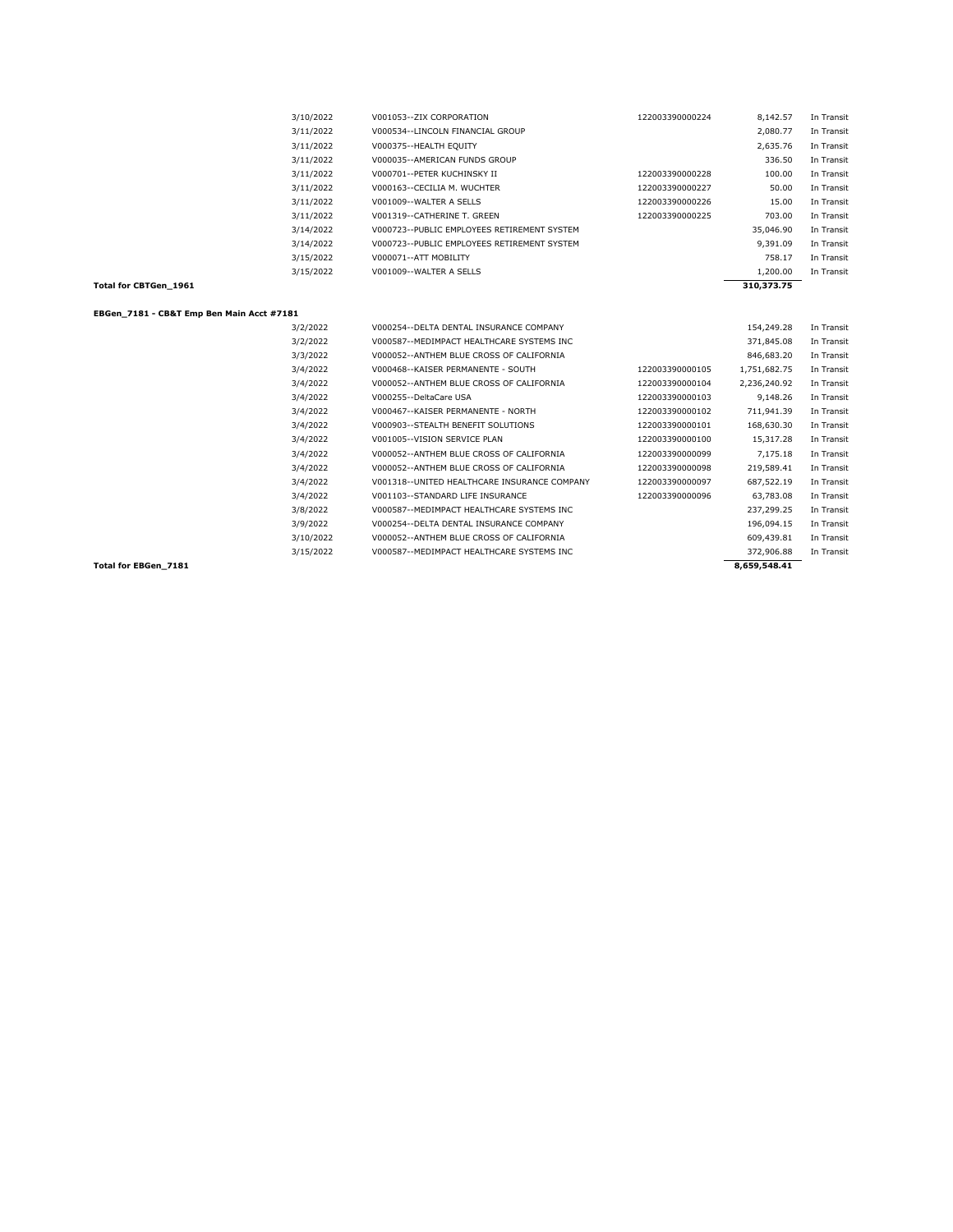from 01/16/2022

to 01/31/2022

#### **Claims Payment Report** from 01/16/2022 **The COVA Solic Act Act Authority** Sorted By Check

| <b>Check</b>              | <b>Check</b>            | <b>District</b><br><b>Name</b>                      | <b>Claim</b>              |                                   |                           |
|---------------------------|-------------------------|-----------------------------------------------------|---------------------------|-----------------------------------|---------------------------|
| <b>Date</b><br>01/18/2022 | <b>Number</b><br>235261 | Mid-Peninsula Water District                        | <b>Date</b><br>04/05/2021 | <b>Transaction Type</b><br>Expert | <b>Amount</b><br>1,183.00 |
| 01/18/2022                | 235262                  | Santa Clarita Valley Water Agency                   | 01/05/2022                | Liability - Property Damage       | 8,164.00                  |
| 01/18/2022                | 235263                  | Vista Irrigation District                           | 12/31/2018                | <b>Expense General</b>            | 1,479.75                  |
| 01/18/2022                | 235264                  | Arvin-Edison Water Storage District                 | 12/29/2021                | Appraiser                         | 223.90                    |
| 01/18/2022                | 235265                  | <b>Clearlake Oaks County Water District</b>         | 08/27/2021                | Medical, general                  | 46.44                     |
| 01/18/2022                | 235266                  | Alameda County Water District                       | 01/25/2021                | Chiropractor                      | 299.85                    |
| 01/18/2022                | 235267                  | Joshua Basin Water District                         | 04/16/2020                | Physical therapy                  | 294.09                    |
| 01/18/2022                | 235268                  | San Luis & Delta-Mendota Water Authority            | 01/11/2021                | Physical therapy                  | 120.32                    |
| 01/18/2022                | 235269                  | San Luis & Delta-Mendota Water Authority 01/11/2021 |                           | Physical therapy                  | 68.57                     |
| 01/18/2022                | 235270                  | San Luis & Delta-Mendota Water Authority            | 01/11/2021                | Physical therapy                  | 150.55                    |
| 01/18/2022                | 235271                  | <b>Alameda County Water District</b>                | 01/25/2021                | Chiropractor                      | 196.45                    |
| 01/18/2022                | 235272                  | Alameda County Water District                       | 08/31/2021                | Physical therapy                  | 129.90                    |
| 01/18/2022                | 235273                  | <b>Helix Water District</b>                         | 07/23/2019                | Physical therapy                  | 105.03                    |
| 01/18/2022                | 235274                  | South Tahoe Public Utility District                 | 08/21/2020                | Diagnostics                       | 10.75                     |
| 01/18/2022                | 235275                  | South Tahoe Public Utility District                 | 12/07/2021                | Medical, general                  | 54.53                     |
| 01/18/2022                | 235276                  | South Tahoe Public Utility District                 | 08/21/2020                | Diagnostics                       | 80.02                     |
| 01/18/2022                | 235277                  | South Tahoe Public Utility District                 | 08/21/2020                | Hospital (Outpatient)             | 4,745.58                  |
| 01/18/2022                | 235278                  | Kern Water Bank Authority                           | 08/05/2021                | Anesthesiologist                  | 304.03                    |
| 01/18/2022                | 235279                  | Solano Irrigation District                          | 02/20/2020                | <b>PPD</b>                        | 580.00                    |
| 01/18/2022                | 235280                  | <b>Sweetwater Authority</b>                         | 10/13/2020                | Medical, general                  | 178.28                    |
| 01/18/2022                | 235281                  | <b>Sweetwater Authority</b>                         | 11/10/2012                | Medical, general                  | 178.28                    |
| 01/18/2022                | 235282                  | Santa Clarita Valley Water Agency                   | 12/10/2020                | Mileage                           | 7.00                      |
| 01/18/2022                | 235283                  | <b>Rowland Water District</b>                       | 12/07/2021                | Medical, general                  | 230.77                    |
| 01/18/2022                | 235284                  | Kings River Conservation District                   | 11/18/2016                | Medical, general                  | 119.64                    |
| 01/18/2022                | 235285                  | Paradise Irrigation District                        | 07/30/2021                | Medical, general                  | 107.72                    |
| 01/18/2022                | 235286                  | <b>Mesa Water District</b>                          | 11/17/2021                | Physical therapy                  | 151.40                    |
| 01/18/2022                | 235287                  | <b>Mesa Water District</b>                          | 10/06/2021                | Medical, general                  | 321.42                    |
| 01/18/2022                | 235288                  | <b>Mesa Water District</b>                          | 11/17/2021                | Physical therapy                  | 151.40                    |
| 01/18/2022                | 235289                  | Mesa Water District                                 | 10/06/2021                | Physical therapy                  | 291.52                    |
| 01/18/2022                | 235290                  | <b>Mesa Water District</b>                          | 11/17/2021                | Physical therapy                  | 151.40                    |
| 01/18/2022                | 235291                  | Mesa Water District                                 | 11/17/2021                | Physical therapy                  | 151.40                    |
| 01/18/2022                | 235292                  | <b>Mesa Water District</b>                          | 07/30/2020                | Medical, general                  | 192.36                    |
| 01/18/2022                | 235293                  | <b>Mesa Water District</b>                          | 11/17/2021                | Medical, general                  | 192.36                    |
| 01/18/2022                | 235294                  | <b>Mesa Water District</b>                          | 11/17/2021                | Medical, general                  | 192.36                    |
| 01/18/2022                | 235295                  | San Luis & Delta-Mendota Water Authority            | 01/11/2021                | <b>Bill Review Fee</b>            | 8.50                      |
| 01/18/2022                | 235295                  | San Luis & Delta-Mendota Water Authorit, 01/11/2021 |                           | <b>Bill Review Fee</b>            | 8.50                      |
| 01/18/2022                | 235295                  | San Luis & Delta-Mendota Water Authority 01/11/2021 |                           | <b>Bill Review Fee</b>            | 8.50                      |
| 01/18/2022                | 235295                  | <b>Centerville Community Services District</b>      | 10/09/2021                | <b>Bill Review Fee</b>            | 8.50                      |
| 01/18/2022                | 235295                  | <b>Centerville Community Services District</b>      | 10/09/2021                | <b>Bill Review Fee</b>            | 8.88                      |
| 01/18/2022                | 235295                  | Vista Irrigation District                           | 06/07/2019                | <b>Bill Review Fee</b>            | 8.50                      |
| 01/18/2022                | 235295                  | Vista Irrigation District                           | 06/07/2019                | <b>Bill Review Fee</b>            | 21.53                     |
| 01/18/2022                | 235295                  | Vista Irrigation District                           | 02/04/2019                | <b>Bill Review Fee</b>            | 8.50                      |
| 01/18/2022                | 235295                  | Vista Irrigation District                           | 12/14/2021                | <b>Bill Review Fee</b>            | 8.50                      |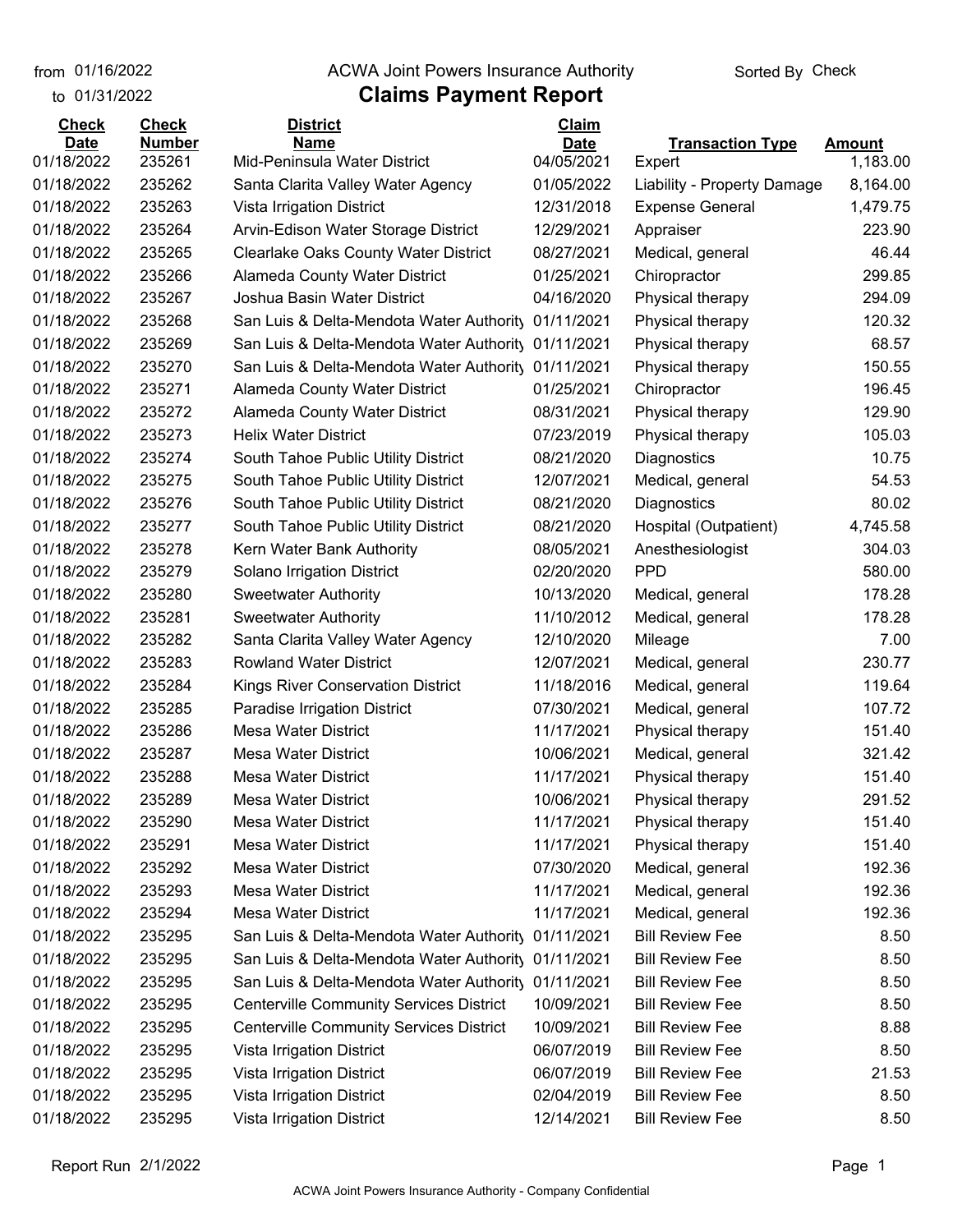to 01/31/2022 01/16/2022

#### from 01/16/2022 **The COVA Solic Act Act Authority** Sorted By Check

### **Claims Payment Report**

| <b>Check</b> | <b>Check</b>  | <b>District</b>                                  | Claim       |                         |               |
|--------------|---------------|--------------------------------------------------|-------------|-------------------------|---------------|
| <b>Date</b>  | <b>Number</b> | <b>Name</b>                                      | <b>Date</b> | <b>Transaction Type</b> | <b>Amount</b> |
| 01/18/2022   | 235295        | Vista Irrigation District                        | 12/14/2021  | <b>Bill Review Fee</b>  | 2.48          |
| 01/18/2022   | 235295        | South Tahoe Public Utility District              | 12/07/2021  | <b>Bill Review Fee</b>  | 8.50          |
| 01/18/2022   | 235295        | South Tahoe Public Utility District              | 12/07/2021  | <b>Bill Review Fee</b>  | 11.50         |
| 01/18/2022   | 235295        | <b>Sweetwater Authority</b>                      | 12/15/2021  | <b>Bill Review Fee</b>  | 8.50          |
| 01/18/2022   | 235295        | Beaumont-Cherry Valley Water District            | 04/10/2021  | <b>Bill Review Fee</b>  | 8.50          |
| 01/18/2022   | 235295        | Beaumont-Cherry Valley Water District            | 04/10/2021  | <b>Bill Review Fee</b>  | 1.74          |
| 01/18/2022   | 235295        | South Tahoe Public Utility District              | 01/07/2021  | <b>Bill Review Fee</b>  | 8.50          |
| 01/18/2022   | 235295        | Joshua Basin Water District                      | 11/09/2018  | <b>Bill Review Fee</b>  | 8.50          |
| 01/18/2022   | 235295        | Joshua Basin Water District                      | 11/09/2018  | <b>Bill Review Fee</b>  | 21.47         |
| 01/18/2022   | 235295        | <b>Palmdale Water District</b>                   | 03/23/2015  | <b>Bill Review Fee</b>  | 331.81        |
| 01/18/2022   | 235295        | <b>Sweetwater Authority</b>                      | 11/10/2012  | <b>Bill Review Fee</b>  | 8.50          |
| 01/18/2022   | 235295        | <b>Sweetwater Authority</b>                      | 11/10/2012  | <b>Bill Review Fee</b>  | 4.95          |
| 01/18/2022   | 235295        | <b>Sweetwater Authority</b>                      | 12/13/2021  | <b>Bill Review Fee</b>  | 8.50          |
| 01/18/2022   | 235295        | <b>Sweetwater Authority</b>                      | 12/13/2021  | <b>Bill Review Fee</b>  | 8.50          |
| 01/18/2022   | 235295        | San Luis & Delta-Mendota Water Authority         | 05/05/2021  | <b>Bill Review Fee</b>  | 8.50          |
| 01/18/2022   | 235295        | San Luis & Delta-Mendota Water Authority         | 05/05/2021  | <b>Bill Review Fee</b>  | 4.93          |
| 01/18/2022   | 235295        | <b>Sweetwater Authority</b>                      | 10/13/2020  | <b>Bill Review Fee</b>  | 8.50          |
| 01/18/2022   | 235295        | <b>Sweetwater Authority</b>                      | 10/13/2020  | <b>Bill Review Fee</b>  | 4.95          |
| 01/18/2022   | 235295        | Alameda County Water District                    | 01/25/2021  | <b>Bill Review Fee</b>  | 8.50          |
| 01/18/2022   | 235295        | <b>Clearlake Oaks County Water District</b>      | 08/27/2021  | <b>Bill Review Fee</b>  | 8.50          |
| 01/18/2022   | 235295        | <b>Clearlake Oaks County Water District</b>      | 08/27/2021  | <b>Bill Review Fee</b>  | 4.01          |
| 01/18/2022   | 235295        | <b>Stockton-East Water District</b>              | 02/28/2004  | <b>Bill Review Fee</b>  | 8.50          |
| 01/18/2022   | 235295        | <b>Stockton-East Water District</b>              | 02/28/2004  | <b>Bill Review Fee</b>  | 0.91          |
| 01/18/2022   | 235295        | Elsinore Valley Municipal Water District         | 05/05/2014  | <b>Bill Review Fee</b>  | 8.50          |
| 01/18/2022   | 235295        | <b>Elsinore Valley Municipal Water District</b>  | 05/05/2014  | <b>Bill Review Fee</b>  | 21.53         |
| 01/18/2022   | 235295        | Joshua Basin Water District                      | 04/16/2020  | <b>Bill Review Fee</b>  | 8.50          |
| 01/18/2022   | 235295        | <b>Bolinas Community Public Utility District</b> | 09/15/2021  | <b>Bill Review Fee</b>  | 8.50          |
| 01/18/2022   | 235295        | <b>Tahoe City Public Utility District</b>        | 05/08/2020  | <b>Bill Review Fee</b>  | 17.46         |
| 01/18/2022   | 235295        | Mid-Peninsula Water District                     | 03/19/2021  | <b>Bill Review Fee</b>  | 8.50          |
| 01/18/2022   | 235295        | Mid-Peninsula Water District                     | 03/19/2021  | <b>Bill Review Fee</b>  | 3.55          |
| 01/18/2022   | 235295        | <b>Mesa Water District</b>                       | 07/30/2020  | <b>Bill Review Fee</b>  | 8.50          |
| 01/18/2022   | 235295        | Mesa Water District                              | 07/30/2020  | <b>Bill Review Fee</b>  | 13.45         |
| 01/18/2022   | 235295        | Mesa Water District                              | 07/30/2020  | <b>Bill Review Fee</b>  | 8.50          |
| 01/18/2022   | 235295        | Mesa Water District                              | 07/30/2020  | <b>Bill Review Fee</b>  | 2.53          |
| 01/18/2022   | 235295        | <b>Mesa Water District</b>                       | 10/06/2021  | <b>Bill Review Fee</b>  | 8.50          |
| 01/18/2022   | 235295        | <b>Mesa Water District</b>                       | 10/06/2021  | <b>Bill Review Fee</b>  | 4.23          |
| 01/18/2022   | 235295        | Mesa Water District                              | 10/06/2021  | <b>Bill Review Fee</b>  | 8.50          |
| 01/18/2022   | 235295        | <b>Mesa Water District</b>                       | 10/06/2021  | <b>Bill Review Fee</b>  | 3.84          |
| 01/18/2022   | 235295        | Valley Center Municipal Water District           | 08/11/2021  | <b>Bill Review Fee</b>  | 8.50          |
| 01/18/2022   | 235295        | Valley Center Municipal Water District           | 09/08/2015  | <b>Bill Review Fee</b>  | 8.50          |
| 01/18/2022   | 235295        | Valley Center Municipal Water District           | 09/08/2015  | <b>Bill Review Fee</b>  | 4.74          |
| 01/18/2022   | 235295        | Valley Center Municipal Water District           | 09/08/2015  | <b>Bill Review Fee</b>  | 8.50          |
| 01/18/2022   | 235295        | Valley Center Municipal Water District           | 09/08/2015  | <b>Bill Review Fee</b>  | 4.74          |
| 01/18/2022   | 235295        | Paradise Irrigation District                     | 07/30/2021  | <b>Bill Review Fee</b>  | 8.50          |
|              |               |                                                  |             |                         |               |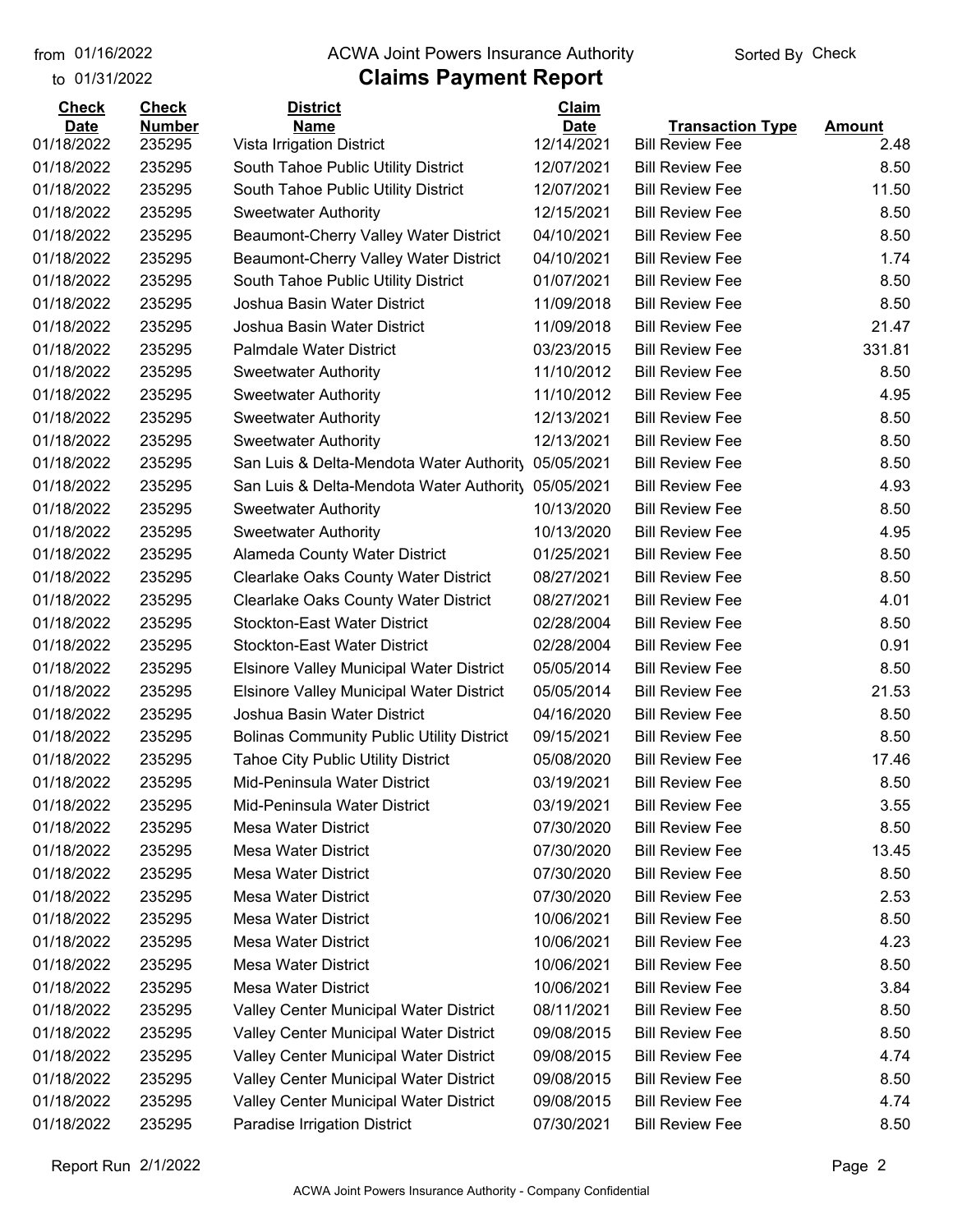to 01/31/2022 01/16/2022

#### from 01/16/2022 **The COVA Solic Act Act Authority** Sorted By Check

### **Claims Payment Report**

| <b>Check</b> | <b>Check</b>  | <b>District</b>                               | Claim       |                         |               |
|--------------|---------------|-----------------------------------------------|-------------|-------------------------|---------------|
| <b>Date</b>  | <b>Number</b> | <b>Name</b>                                   | <b>Date</b> | <b>Transaction Type</b> | <b>Amount</b> |
| 01/18/2022   | 235295        | Paradise Irrigation District                  | 07/30/2021  | <b>Bill Review Fee</b>  | 3.34          |
| 01/18/2022   | 235295        | Truckee Donner Public Utility District        | 03/31/2021  | <b>Bill Review Fee</b>  | 8.50          |
| 01/18/2022   | 235295        | <b>Truckee Donner Public Utility District</b> | 03/31/2021  | <b>Bill Review Fee</b>  | 6.61          |
| 01/18/2022   | 235295        | Solano Irrigation District                    | 09/13/2021  | <b>Bill Review Fee</b>  | 8.50          |
| 01/18/2022   | 235295        | Solano Irrigation District                    | 09/13/2021  | <b>Bill Review Fee</b>  | 15.19         |
| 01/18/2022   | 235295        | <b>Merced Irrigation District</b>             | 10/29/2020  | <b>Bill Review Fee</b>  | 8.50          |
| 01/18/2022   | 235295        | <b>Merced Irrigation District</b>             | 10/29/2020  | <b>Bill Review Fee</b>  | 0.51          |
| 01/18/2022   | 235295        | Alameda County Water District                 | 12/02/2021  | <b>Bill Review Fee</b>  | 8.50          |
| 01/18/2022   | 235295        | Patterson Irrigation District                 | 08/09/2012  | <b>Bill Review Fee</b>  | 8.50          |
| 01/18/2022   | 235295        | Patterson Irrigation District                 | 08/09/2012  | <b>Bill Review Fee</b>  | 28.37         |
| 01/18/2022   | 235295        | Panoche Water District                        | 08/17/2019  | <b>Bill Review Fee</b>  | 8.50          |
| 01/18/2022   | 235295        | Kings River Conservation District             | 11/18/2016  | <b>Bill Review Fee</b>  | 8.50          |
| 01/18/2022   | 235295        | Kings River Conservation District             | 11/18/2016  | <b>Bill Review Fee</b>  | 18.52         |
| 01/18/2022   | 235295        | <b>Sweetwater Authority</b>                   | 01/21/2020  | <b>Bill Review Fee</b>  | 8.50          |
| 01/18/2022   | 235295        | <b>Sweetwater Authority</b>                   | 01/21/2020  | <b>Bill Review Fee</b>  | 8.50          |
| 01/18/2022   | 235295        | Cucamonga Valley Water District               | 11/25/2021  | <b>Bill Review Fee</b>  | 8.50          |
| 01/18/2022   | 235295        | Cucamonga Valley Water District               | 11/25/2021  | <b>Bill Review Fee</b>  | 3.77          |
| 01/18/2022   | 235295        | Cucamonga Valley Water District               | 11/25/2021  | <b>Bill Review Fee</b>  | 8.50          |
| 01/18/2022   | 235295        | Cucamonga Valley Water District               | 11/25/2021  | <b>Bill Review Fee</b>  | 8.33          |
| 01/18/2022   | 235295        | San Luis & Delta-Mendota Water Authority      | 12/07/2021  | <b>Bill Review Fee</b>  | 8.50          |
| 01/18/2022   | 235295        | San Luis & Delta-Mendota Water Authority      | 12/07/2021  | <b>Bill Review Fee</b>  | 12.82         |
| 01/18/2022   | 235295        | Western Municipal Water District              | 11/21/2019  | <b>Bill Review Fee</b>  | 8.50          |
| 01/18/2022   | 235295        | Western Municipal Water District              | 11/21/2019  | <b>Bill Review Fee</b>  | 1.26          |
| 01/18/2022   | 235295        | <b>Helix Water District</b>                   | 07/23/2019  | <b>Bill Review Fee</b>  | 8.50          |
| 01/18/2022   | 235295        | <b>Helix Water District</b>                   | 07/23/2019  | <b>Bill Review Fee</b>  | 8.75          |
| 01/18/2022   | 235295        | <b>Sweetwater Authority</b>                   | 09/28/2017  | <b>Bill Review Fee</b>  | 8.50          |
| 01/18/2022   | 235295        | <b>Sweetwater Authority</b>                   | 09/28/2017  | <b>Bill Review Fee</b>  | 36.25         |
| 01/18/2022   | 235295        | <b>Mesa Water District</b>                    | 11/17/2021  | <b>Bill Review Fee</b>  | 8.50          |
| 01/18/2022   | 235295        | Mesa Water District                           | 11/17/2021  | <b>Bill Review Fee</b>  | 2.53          |
| 01/18/2022   | 235295        | Mesa Water District                           | 11/17/2021  | <b>Bill Review Fee</b>  | 8.50          |
| 01/18/2022   | 235295        | <b>Mesa Water District</b>                    | 11/17/2021  | <b>Bill Review Fee</b>  | 2.53          |
| 01/18/2022   | 235295        | <b>Mesa Water District</b>                    | 11/17/2021  | <b>Bill Review Fee</b>  | 8.50          |
| 01/18/2022   | 235295        | <b>Mesa Water District</b>                    | 11/17/2021  | <b>Bill Review Fee</b>  | 2.00          |
| 01/18/2022   | 235295        | Mesa Water District                           | 11/17/2021  | <b>Bill Review Fee</b>  | 8.50          |
| 01/18/2022   | 235295        | <b>Mesa Water District</b>                    | 11/17/2021  | <b>Bill Review Fee</b>  | 2.00          |
| 01/18/2022   | 235295        | <b>Mesa Water District</b>                    | 11/17/2021  | <b>Bill Review Fee</b>  | 8.50          |
| 01/18/2022   | 235295        | <b>Mesa Water District</b>                    | 11/17/2021  | <b>Bill Review Fee</b>  | 2.00          |
| 01/18/2022   | 235295        | Mesa Water District                           | 11/17/2021  | <b>Bill Review Fee</b>  | 8.50          |
| 01/18/2022   | 235295        | <b>Mesa Water District</b>                    | 11/17/2021  | <b>Bill Review Fee</b>  | 2.00          |
| 01/18/2022   | 235295        | Rincon Del Diablo Municipal Water District    | 12/14/2021  | <b>Bill Review Fee</b>  | 8.50          |
| 01/18/2022   | 235295        | Rincon Del Diablo Municipal Water District    | 12/14/2021  | <b>Bill Review Fee</b>  | 2.52          |
| 01/18/2022   | 235295        | <b>Merced Irrigation District</b>             | 08/08/2020  | <b>Bill Review Fee</b>  | 8.50          |
| 01/18/2022   | 235295        | <b>Merced Irrigation District</b>             | 08/08/2020  | <b>Bill Review Fee</b>  | 8.22          |
| 01/18/2022   | 235296        | South Tahoe Public Utility District           | 08/21/2020  | <b>TTD</b>              | 2,598.86      |
|              |               |                                               |             |                         |               |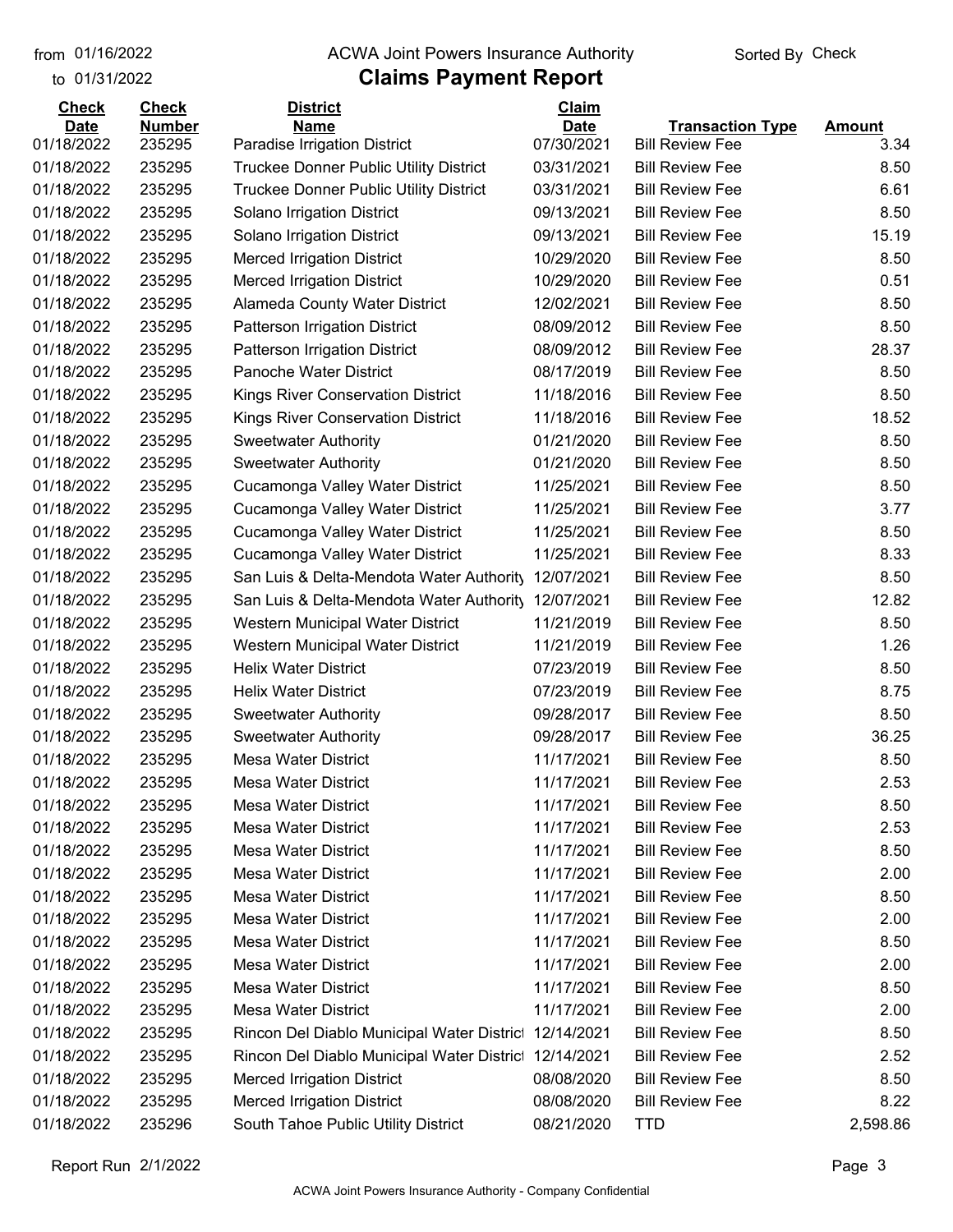to 01/31/2022 01/16/2022

#### from 01/16/2022 **The COVA Solic Act Act Authority** Sorted By Check

### **Claims Payment Report**

| <b>Check</b> | <b>Check</b>  | <b>District</b>                                 | Claim       |                            |               |
|--------------|---------------|-------------------------------------------------|-------------|----------------------------|---------------|
| <b>Date</b>  | <b>Number</b> | <b>Name</b>                                     | <b>Date</b> | <b>Transaction Type</b>    | <b>Amount</b> |
| 01/18/2022   | 235297        | Moulton Niguel Water District                   | 12/13/2021  | <b>TTD</b>                 | 1,467.22      |
| 01/18/2022   | 235298        | San Luis & Delta-Mendota Water Authority        | 05/05/2021  | <b>TTD</b>                 | 1,598.44      |
| 01/18/2022   | 235299        | <b>Stockton-East Water District</b>             | 02/28/2004  | Medical, general           | 48.42         |
| 01/18/2022   | 235300        | <b>Trabuco Canyon Water District</b>            | 08/31/2021  | Case management service    | 588.00        |
| 01/18/2022   | 235301        | Western Municipal Water District                | 10/23/2007  | <b>PPD</b>                 | 540.00        |
| 01/18/2022   | 235302        | <b>Reclamation District #2068</b>               | 07/24/2017  | <b>PPD</b>                 | 580.00        |
| 01/18/2022   | 235303        | Paradise Irrigation District                    | 07/30/2021  | Chiropractor               | 75.74         |
| 01/18/2022   | 235304        | <b>Tahoe City Public Utility District</b>       | 05/08/2020  | Medical, general           | 171.20        |
| 01/18/2022   | 235305        | Santa Clarita Valley Water Agency               | 01/05/2022  | <b>TTD</b>                 | 1,872.87      |
| 01/18/2022   | 235306        | Santa Clarita Valley Water Agency               | 09/02/2021  | Wage loss                  | 507.20        |
| 01/18/2022   | 235307        | Patterson Irrigation District                   | 08/09/2012  | Chiropractor               | 642.88        |
| 01/18/2022   | 235308        | Vista Irrigation District                       | 06/07/2019  | Medical, general           | 98.27         |
| 01/18/2022   | 235309        | Solano Irrigation District                      | 09/13/2021  | Medical, general           | 87.46         |
| 01/18/2022   | 235310        | Valley Center Municipal Water District          | 09/08/2015  | Physical therapy           | 107.30        |
| 01/18/2022   | 235311        | Valley Center Municipal Water District          | 09/08/2015  | Physical therapy           | 107.30        |
| 01/18/2022   | 235312        | Truckee Donner Public Utility District          | 03/31/2021  | Anesthesiologist           | 466.22        |
| 01/18/2022   | 235313        | Diablo Water District                           | 11/30/2021  | Medical, general           | 200.07        |
| 01/18/2022   | 235314        | Rincon Del Diablo Municipal Water District      | 12/14/2021  | Medical, general           | 133.83        |
| 01/18/2022   | 235315        | Cucamonga Valley Water District                 | 11/25/2021  | Physical therapy           | 200.31        |
| 01/18/2022   | 235316        | Cucamonga Valley Water District                 | 11/25/2021  | Medical, general           | 442.91        |
| 01/18/2022   | 235317        | Patterson Irrigation District                   | 08/09/2012  | <b>Medical Interpreter</b> | 90.00         |
| 01/18/2022   | 235318        | <b>Palmdale Water District</b>                  | 03/23/2015  | Pharmacy                   | 1,596.63      |
| 01/18/2022   | 235319        | Palmdale Water District                         | 03/23/2015  | Pharmacy                   | 1,596.63      |
| 01/18/2022   | 235320        | <b>Palmdale Water District</b>                  | 03/23/2015  | Pharmacy                   | 1,596.63      |
| 01/18/2022   | 235321        | San Luis & Delta-Mendota Water Authority        | 12/07/2021  | Medical, general           | 87.46         |
| 01/18/2022   | 235322        | <b>Centerville Community Services District</b>  | 10/09/2021  | Medical, general           | 117.95        |
| 01/18/2022   | 235323        | Mid-Peninsula Water District                    | 03/19/2021  | Medical, general           | 127.82        |
| 01/18/2022   | 235324        | <b>Merced Irrigation District</b>               | 10/29/2020  | Medical, general           | 861.65        |
| 01/18/2022   | 235325        | Diablo Water District                           | 11/30/2021  | <b>TTD</b>                 | 2,712.62      |
| 01/18/2022   | 235326        | Beaumont-Cherry Valley Water District           | 04/10/2021  | Medical, general           | 224.64        |
| 01/18/2022   | 235327        | <b>Elsinore Valley Municipal Water District</b> | 05/05/2014  | Medical, general           | 111.97        |
| 01/18/2022   | 235328        | <b>Sweetwater Authority</b>                     | 09/28/2017  | Medical, general           | 268.66        |
| 01/18/2022   | 235329        | Panoche Water District                          | 08/17/2019  | Interpreter                | 90.00         |
| 01/18/2022   | 235330        | <b>Sweetwater Authority</b>                     | 12/15/2021  | Medical, general           | 128.80        |
| 01/18/2022   | 235331        | <b>Sweetwater Authority</b>                     | 12/13/2021  | Medical, general           | 115.20        |
| 01/18/2022   | 235332        | <b>Sweetwater Authority</b>                     | 12/15/2021  | Diagnostics                | 137.56        |
| 01/18/2022   | 235333        | <b>Sweetwater Authority</b>                     | 12/13/2021  | Medical, general           | 247.55        |
| 01/18/2022   | 235334        | <b>Sweetwater Authority</b>                     | 01/21/2020  | Medical, general           | 197.68        |
| 01/18/2022   | 235335        | <b>Sweetwater Authority</b>                     | 01/21/2020  | Medical, general           | 143.48        |
| 01/18/2022   | 235336        | <b>Sweetwater Authority</b>                     | 12/13/2021  | Diagnostics                | 50.70         |
| 01/18/2022   | 235337        | Western Municipal Water District                | 11/21/2019  | <b>TTD</b>                 | 2,169.46      |
| 01/18/2022   | 235338        | South Tahoe Public Utility District             | 01/07/2021  | Anesthesiologist           | 225.04        |
| 01/18/2022   | 235339        | Carpinteria Valley Water District               | 01/29/2018  | Mileage                    | 5.94          |
| 01/18/2022   | 235340        | South Tahoe Public Utility District             | 12/07/2021  | Medical, general           | 231.20        |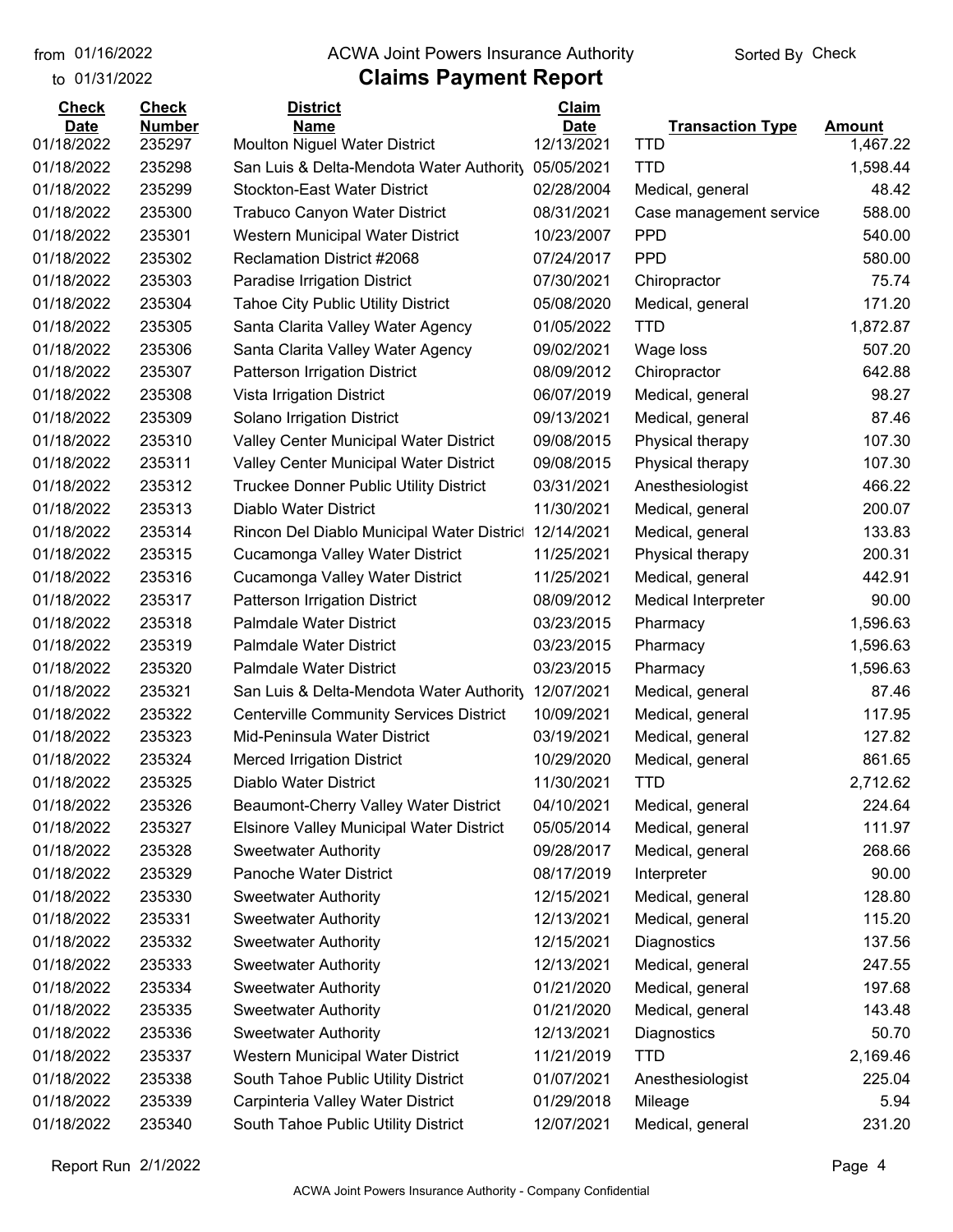#### from 01/16/2022 **The COVA Solic Act Act Authority** Sorted By Check

| <b>Check</b> | <b>Check</b>  | <b>District</b>                                  | Claim       |                                     |           |
|--------------|---------------|--------------------------------------------------|-------------|-------------------------------------|-----------|
| <b>Date</b>  | <b>Number</b> | <b>Name</b>                                      | <b>Date</b> | <b>Transaction Type</b>             | Amount    |
| 01/18/2022   | 235341        | Alameda County Water District                    | 12/02/2021  | Medical, general                    | 53.31     |
| 01/18/2022   | 235342        | <b>Bolinas Community Public Utility District</b> | 09/15/2021  | Medical, general                    | 95.35     |
| 01/18/2022   | 235343        | Joshua Basin Water District                      | 11/09/2018  | Medical, general                    | 107.06    |
| 01/18/2022   | 235344        | <b>Helix Water District</b>                      | 07/23/2019  | <b>PPD</b>                          | 580.00    |
| 01/18/2022   | 235345        | <b>Mesa Water District</b>                       | 07/30/2020  | Medical, general                    | 304.76    |
| 01/18/2022   | 235346        | San Luis & Delta-Mendota Water Authority         | 05/05/2021  | Hospital (Outpatient)               | 1,951.97  |
| 01/18/2022   | 235347        | Western Municipal Water District                 | 11/21/2019  | Physical therapy                    | 119.14    |
| 01/18/2022   | 235348        | Vista Irrigation District                        | 12/14/2021  | Medical, general                    | 188.19    |
| 01/18/2022   | 235349        | <b>Merced Irrigation District</b>                | 08/08/2020  | Physical therapy                    | 98.64     |
| 01/20/2022   | 235350        | Arvin-Edison Water Storage District              | 12/29/2021  | Liability - Property Damage         | 3,644.50  |
| 01/20/2022   | 235351        | Rancho California Water District                 | 06/17/2019  | Defense Attorney                    | 2,432.00  |
| 01/20/2022   | 235352        | Rancho California Water District                 | 06/17/2019  | <b>Expense General</b>              | 6.00      |
| 01/20/2022   | 235353        | Santa Clarita Valley Water Agency                | 06/01/2020  | Defense Attorney                    | 3,705.00  |
| 01/20/2022   | 235354        | <b>Goleta Water District</b>                     | 04/20/2020  | Defense Attorney                    | 1,862.00  |
| 01/20/2022   | 235355        | <b>Goleta Water District</b>                     | 04/20/2020  | <b>Expense General</b>              | 19.30     |
| 01/20/2022   | 235356        | Santa Clarita Valley Water Agency                | 08/13/2020  | Defense Attorney                    | 1,577.00  |
| 01/20/2022   | 235357        | Kern Delta Water District                        | 04/22/2020  | Liability- Bodily Injury            | 42,447.99 |
| 01/20/2022   | 235358        | Central California Irrigation District           | 12/05/2020  | Expert                              | 67.50     |
| 01/20/2022   | 235359        | Glenn-Colusa Irrigation District                 | 03/02/2021  | Expert                              | 270.00    |
| 01/20/2022   | 235360        | <b>Laton Community Services District</b>         | 05/01/2021  | Expert                              | 315.00    |
| 01/20/2022   | 235361        | <b>Riverdale Irrigation District</b>             | 09/27/2021  | Liability - Property Damage         | 4,830.12  |
| 01/20/2022   | 235362        | Marina Coast Water District                      | 12/12/2021  | <b>Property - District Property</b> | 44.48     |
| 01/20/2022   | 235363        | Kern Delta Water District                        | 04/22/2020  | Liability- Bodily Injury            | 52.01     |
| 01/20/2022   | 235364        | <b>Mission Springs Water District</b>            | 12/26/2021  | Liability - Property Damage         | 4,418.83  |
| 01/20/2022   | 235365        | Santa Clarita Valley Water Agency                | 01/05/2022  | Appraiser                           | 1,440.85  |
| 01/20/2022   | 235366        | <b>Merced Irrigation District</b>                | 01/10/2022  | Appraiser                           | 477.93    |
| 01/20/2022   | 235367        | Kern Delta Water District                        | 04/22/2020  | Liability- Bodily Injury            | 42,500.00 |
| 01/20/2022   | 235368        | South Coast Water District                       | 01/10/2022  | TTD                                 | 1,656.74  |
| 01/20/2022   | 235369        | Joshua Basin Water District                      | 04/16/2020  | Physical therapy                    | 100.70    |
| 01/20/2022   | 235370        | San Luis & Delta-Mendota Water Authority         | 01/11/2021  | Physical therapy                    | 240.64    |
| 01/20/2022   | 235371        | Vista Irrigation District                        | 02/04/2019  | <b>PPD</b>                          | 580.00    |
| 01/20/2022   | 235372        | Vista Irrigation District                        | 06/07/2019  | <b>PPD</b>                          | 580.00    |
| 01/20/2022   | 235373        | San Luis & Delta-Mendota Water Authority         | 01/11/2021  | <b>Bill Review Fee</b>              | 8.50      |
| 01/20/2022   | 235373        | <b>Centerville Community Services District</b>   | 10/09/2021  | <b>Bill Review Fee</b>              | 8.50      |
| 01/20/2022   | 235373        | <b>Centerville Community Services District</b>   | 10/09/2021  | <b>Bill Review Fee</b>              | 10.32     |
| 01/20/2022   | 235373        | Elsinore Valley Municipal Water District         | 10/06/2015  | <b>Bill Review Fee</b>              | 8.50      |
| 01/20/2022   | 235373        |                                                  | 10/06/2015  | <b>Bill Review Fee</b>              | 39.48     |
| 01/20/2022   | 235373        | <b>Elsinore Valley Municipal Water District</b>  |             |                                     |           |
|              |               | Orange County Water District                     | 08/23/2017  | <b>Bill Review Fee</b>              | 8.50      |
| 01/20/2022   | 235373        | <b>Orange County Water District</b>              | 08/23/2017  | <b>Bill Review Fee</b>              | 1.84      |
| 01/20/2022   | 235373        | Rancho California Water District                 | 06/02/2021  | <b>Bill Review Fee</b>              | 8.50      |
| 01/20/2022   | 235373        | Rancho California Water District                 | 06/02/2021  | <b>Bill Review Fee</b>              | 6.27      |
| 01/20/2022   | 235373        | <b>Water Employee Services Authority</b>         | 06/23/2020  | <b>Bill Review Fee</b>              | 8.50      |
| 01/20/2022   | 235373        | <b>Water Employee Services Authority</b>         | 06/23/2020  | <b>Bill Review Fee</b>              | 4.35      |
| 01/20/2022   | 235373        | Kings River Conservation District                | 12/16/2021  | <b>Bill Review Fee</b>              | 8.50      |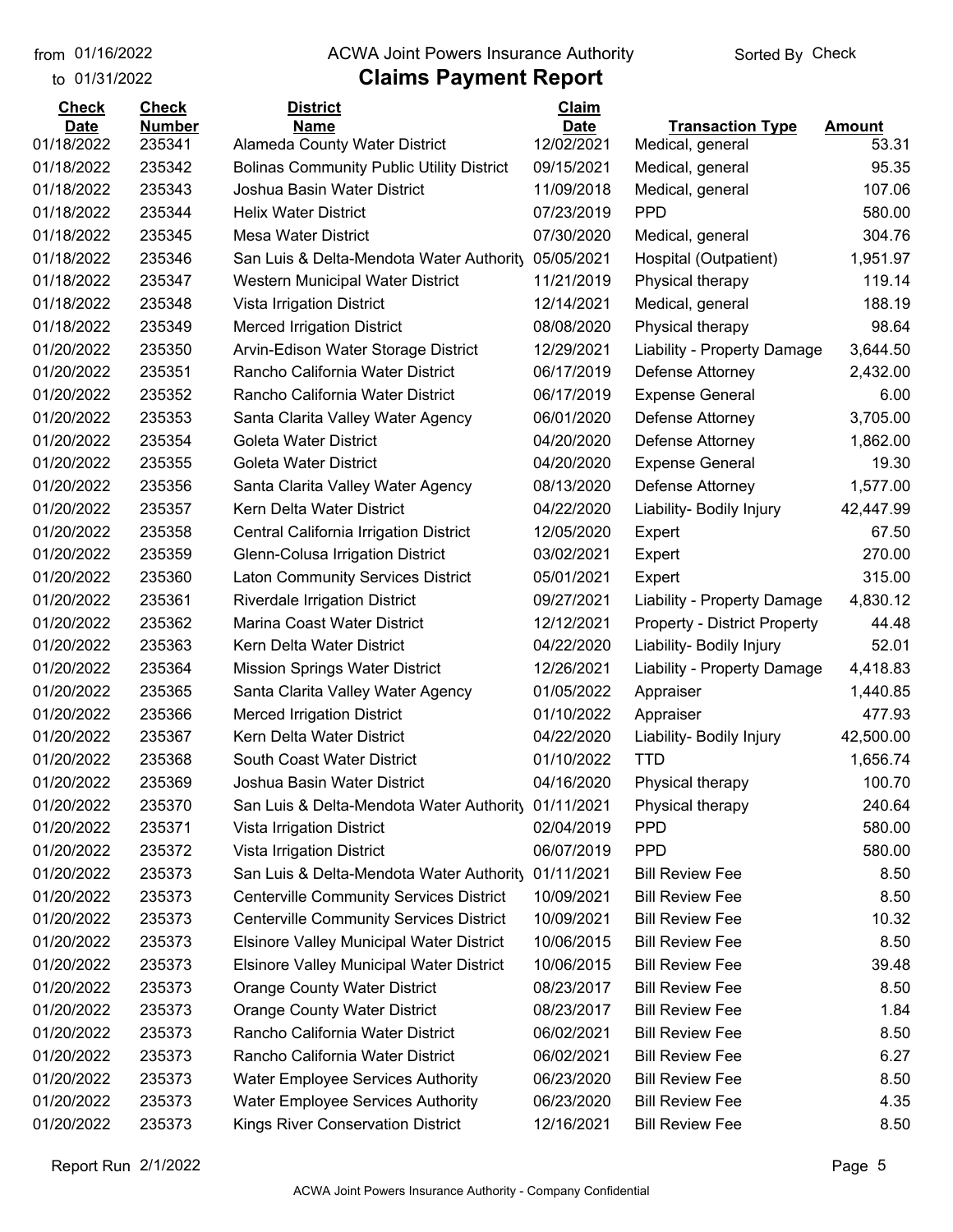#### from 01/16/2022 **The COVA Solic Act Act Authority** Sorted By Check

| <b>Check</b> | <b>Check</b>  | <b>District</b>                             | Claim       |                           |               |
|--------------|---------------|---------------------------------------------|-------------|---------------------------|---------------|
| <b>Date</b>  | <b>Number</b> | <b>Name</b>                                 | <b>Date</b> | <b>Transaction Type</b>   | <b>Amount</b> |
| 01/20/2022   | 235373        | Kings River Conservation District           | 12/16/2021  | <b>Bill Review Fee</b>    | 4.00          |
| 01/20/2022   | 235373        | <b>Moulton Niguel Water District</b>        | 07/21/2021  | <b>Bill Review Fee</b>    | 8.50          |
| 01/20/2022   | 235373        | <b>Moulton Niguel Water District</b>        | 07/21/2021  | <b>Bill Review Fee</b>    | 8.66          |
| 01/20/2022   | 235373        | <b>Clearlake Oaks County Water District</b> | 08/27/2021  | <b>Bill Review Fee</b>    | 8.50          |
| 01/20/2022   | 235373        | Joshua Basin Water District                 | 04/16/2020  | <b>Bill Review Fee</b>    | 8.50          |
| 01/20/2022   | 235373        | <b>Mesa Water District</b>                  | 10/06/2021  | <b>Bill Review Fee</b>    | 8.50          |
| 01/20/2022   | 235373        | <b>Mesa Water District</b>                  | 10/06/2021  | <b>Bill Review Fee</b>    | 2.53          |
| 01/20/2022   | 235373        | Valley Center Municipal Water District      | 09/08/2015  | <b>Bill Review Fee</b>    | 8.50          |
| 01/20/2022   | 235373        | Valley Center Municipal Water District      | 09/08/2015  | <b>Bill Review Fee</b>    | 4.74          |
| 01/20/2022   | 235373        | <b>Sweetwater Authority</b>                 | 03/23/2019  | <b>Bill Review Fee</b>    | 8.50          |
| 01/20/2022   | 235373        | <b>Sweetwater Authority</b>                 | 03/23/2019  | <b>Bill Review Fee</b>    | 4.95          |
| 01/20/2022   | 235373        | Glenn-Colusa Irrigation District            | 10/19/2021  | <b>Bill Review Fee</b>    | 8.50          |
| 01/20/2022   | 235373        | Glenn-Colusa Irrigation District            | 10/19/2021  | <b>Bill Review Fee</b>    | 5.25          |
| 01/20/2022   | 235373        | Glenn-Colusa Irrigation District            | 10/19/2021  | <b>Bill Review Fee</b>    | 8.50          |
| 01/20/2022   | 235373        | Glenn-Colusa Irrigation District            | 10/19/2021  | <b>Bill Review Fee</b>    | 7.22          |
| 01/20/2022   | 235373        | Glenn-Colusa Irrigation District            | 10/19/2021  | <b>Bill Review Fee</b>    | 8.50          |
| 01/20/2022   | 235373        | Glenn-Colusa Irrigation District            | 10/19/2021  | <b>Bill Review Fee</b>    | 7.22          |
| 01/20/2022   | 235373        | Cucamonga Valley Water District             | 11/25/2021  | <b>Bill Review Fee</b>    | 8.50          |
| 01/20/2022   | 235373        | Cucamonga Valley Water District             | 11/25/2021  | <b>Bill Review Fee</b>    | 2.45          |
| 01/20/2022   | 235373        | Cucamonga Valley Water District             | 11/25/2021  | <b>Bill Review Fee</b>    | 8.50          |
| 01/20/2022   | 235373        | Cucamonga Valley Water District             | 11/25/2021  | <b>Bill Review Fee</b>    | 3.30          |
| 01/20/2022   | 235373        | Glenn-Colusa Irrigation District            | 11/29/2021  | <b>Bill Review Fee</b>    | 8.50          |
| 01/20/2022   | 235373        | Glenn-Colusa Irrigation District            | 11/29/2021  | <b>Bill Review Fee</b>    | 14.43         |
| 01/20/2022   | 235373        | Glenn-Colusa Irrigation District            | 11/29/2021  | <b>Bill Review Fee</b>    | 8.50          |
| 01/20/2022   | 235373        | Glenn-Colusa Irrigation District            | 11/29/2021  | <b>Bill Review Fee</b>    | 7.22          |
| 01/20/2022   | 235373        | <b>Palmdale Water District</b>              | 12/08/2021  | <b>Bill Review Fee</b>    | 8.50          |
| 01/20/2022   | 235373        | <b>Helix Water District</b>                 | 07/23/2019  | <b>Bill Review Fee</b>    | 8.50          |
| 01/20/2022   | 235373        | <b>Helix Water District</b>                 | 07/23/2019  | <b>Bill Review Fee</b>    | 7.43          |
| 01/20/2022   | 235373        | <b>Helix Water District</b>                 | 07/23/2019  | <b>Bill Review Fee</b>    | 8.50          |
| 01/20/2022   | 235373        | <b>Helix Water District</b>                 | 07/23/2019  | <b>Bill Review Fee</b>    | 6.92          |
| 01/20/2022   | 235373        | <b>Merced Irrigation District</b>           | 12/22/2020  | <b>Bill Review Fee</b>    | 8.50          |
| 01/20/2022   | 235373        | <b>Merced Irrigation District</b>           | 12/22/2020  | <b>Bill Review Fee</b>    | 3.34          |
| 01/20/2022   | 235374        | Rancho California Water District            | 06/02/2021  | <b>TTD</b>                | 1,739.60      |
| 01/20/2022   | 235375        | Vista Irrigation District                   | 06/07/2019  | <b>Utilization review</b> | 620.00        |
| 01/20/2022   | 235375        | Vista Irrigation District                   | 02/04/2019  | Utilization review        | 400.00        |
| 01/20/2022   | 235375        | San Luis Water District                     | 08/09/2013  | Utilization review        | 315.00        |
| 01/20/2022   | 235375        | <b>Orange County Water District</b>         | 08/23/2017  | Utilization review        | 1,325.00      |
| 01/20/2022   | 235375        | Yorba Linda Water District                  | 09/09/2019  | Utilization review        | 425.00        |
| 01/20/2022   | 235375        | Rancho California Water District            | 06/02/2021  | Utilization review        | 150.00        |
| 01/20/2022   | 235375        | <b>Sweetwater Authority</b>                 | 06/22/2021  | Utilization review        | 388.75        |
| 01/20/2022   | 235375        | Joshua Basin Water District                 | 11/09/2018  | Utilization review        | 375.00        |
| 01/20/2022   | 235375        | <b>Sweetwater Authority</b>                 | 11/10/2012  | Utilization review        | 150.00        |
| 01/20/2022   | 235375        | Laguna Beach County Water District          | 10/29/2019  | Utilization review        | 793.75        |
| 01/20/2022   | 235375        | <b>Tahoe City Public Utility District</b>   | 05/08/2020  | Utilization review        | 150.00        |
|              |               |                                             |             |                           |               |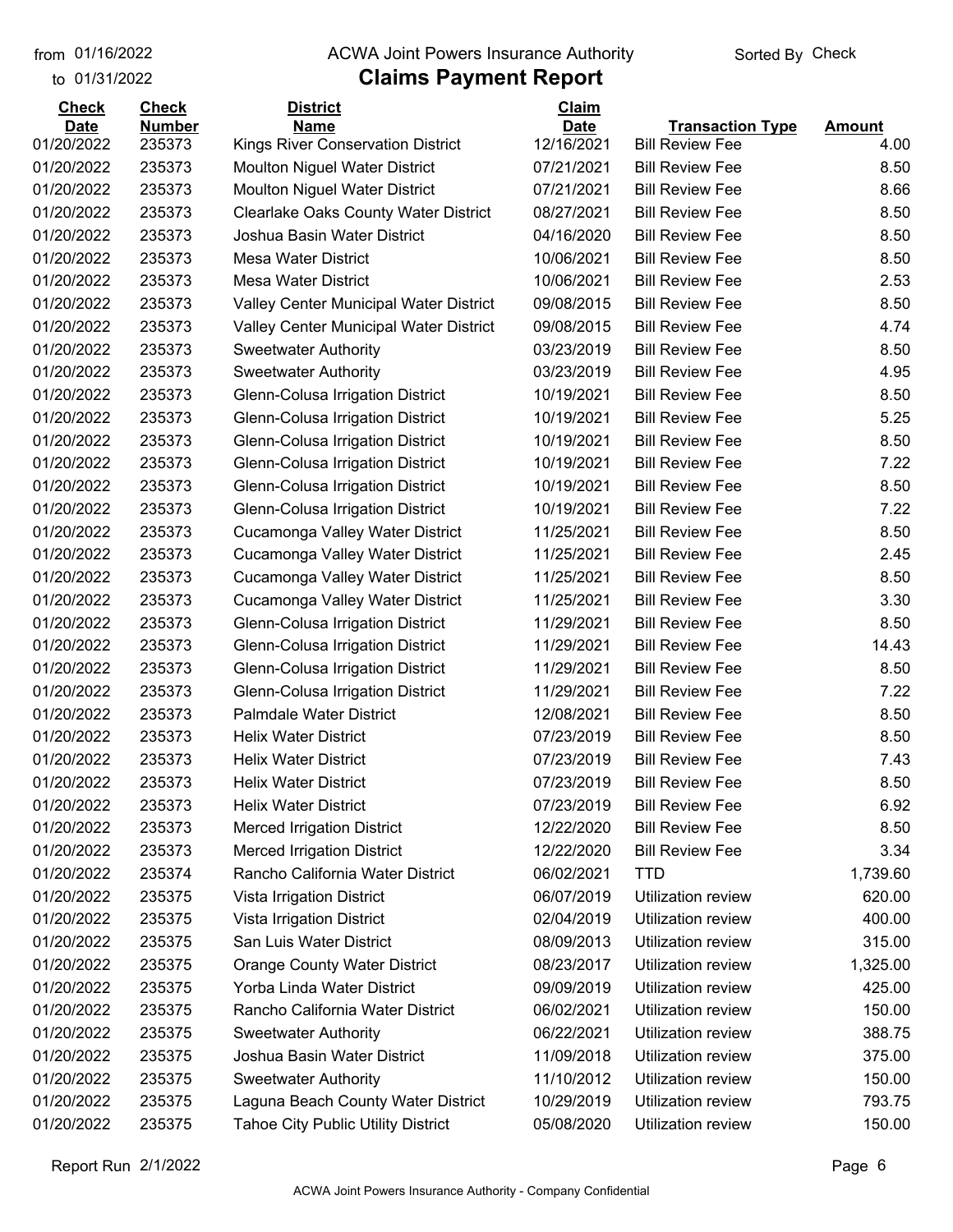#### from 01/16/2022 **The COVA Solic Act Act Authority** Sorted By Check

| <b>Check</b>              | <b>Check</b>            | <b>District</b>                                       | Claim                     |                                               |                  |
|---------------------------|-------------------------|-------------------------------------------------------|---------------------------|-----------------------------------------------|------------------|
| <b>Date</b><br>01/20/2022 | <b>Number</b><br>235375 | <b>Name</b><br>Truckee Donner Public Utility District | <b>Date</b><br>03/31/2021 | <b>Transaction Type</b><br>Utilization review | Amount<br>275.00 |
| 01/20/2022                | 235375                  | Solano Irrigation District                            | 09/13/2021                | <b>Utilization review</b>                     | 275.00           |
| 01/20/2022                | 235375                  | Santa Clarita Valley Water Agency                     | 09/02/2021                | Utilization review                            | 315.00           |
| 01/20/2022                | 235375                  | <b>Merced Irrigation District</b>                     | 07/15/2018                | Utilization review                            | 525.00           |
| 01/20/2022                | 235375                  | San Juan Water District                               | 01/26/2016                | Utilization review                            | 425.00           |
| 01/20/2022                | 235375                  | <b>Walnut Valley Water District</b>                   | 12/26/2019                | Utilization review                            | 315.00           |
| 01/20/2022                | 235375                  | South Coast Water District                            | 12/06/2021                | Utilization review                            | 495.00           |
| 01/20/2022                | 235375                  | <b>Mesa Water District</b>                            | 11/17/2021                | Utilization review                            | 275.00           |
| 01/20/2022                | 235375                  | Alameda County Water District                         | 03/19/2021                | Utilization review                            | 400.00           |
| 01/20/2022                | 235376                  | <b>Palmdale Water District</b>                        | 03/23/2015                | <b>PPD</b>                                    | 580.00           |
| 01/20/2022                | 235377                  | South Coast Water District                            | 02/10/2021                | <b>TTD</b>                                    | 581.28           |
| 01/20/2022                | 235378                  | <b>Otay Water District</b>                            | 12/27/2021                | <b>TTD</b>                                    | 1,805.03         |
| 01/20/2022                | 235379                  | <b>Otay Water District</b>                            | 12/27/2021                | <b>TTD</b>                                    | 541.51           |
| 01/20/2022                | 235380                  | <b>Moulton Niguel Water District</b>                  | 07/21/2021                | Physical therapy                              | 103.95           |
| 01/20/2022                | 235381                  | Las Virgenes Municipal Water District                 | 07/17/2019                | <b>PPD</b>                                    | 580.00           |
| 01/20/2022                | 235382                  | Solano Irrigation District                            | 09/13/2021                | <b>TTD</b>                                    | 1,576.38         |
| 01/20/2022                | 235383                  | <b>Vallecitos Water District</b>                      | 10/15/2020                | <b>TTD</b>                                    | 2,448.54         |
| 01/20/2022                | 235384                  | <b>Water Employee Services Authority</b>              | 06/23/2020                | Physical therapy                              | 98.61            |
| 01/20/2022                | 235385                  | <b>Consolidated Irrigation District</b>               | 09/23/2021                | Mileage                                       | 23.11            |
| 01/20/2022                | 235386                  | Valley Center Municipal Water District                | 09/08/2015                | Physical therapy                              | 107.30           |
| 01/20/2022                | 235387                  | Cucamonga Valley Water District                       | 11/25/2021                | Medical, general                              | 130.31           |
| 01/20/2022                | 235388                  | Cucamonga Valley Water District                       | 11/25/2021                | Medical, general                              | 175.32           |
| 01/20/2022                | 235389                  | <b>Helix Water District</b>                           | 07/23/2019                | Chiropractor                                  | 168.38           |
| 01/20/2022                | 235390                  | <b>Helix Water District</b>                           | 07/23/2019                | Chiropractor                                  | 156.73           |
| 01/20/2022                | 235391                  | <b>Palmdale Water District</b>                        | 12/08/2021                | Medical, general                              | 202.48           |
| 01/20/2022                | 235392                  | Las Virgenes Municipal Water District                 | 10/01/2021                | Mileage                                       | 8.42             |
| 01/20/2022                | 235393                  | Glenn-Colusa Irrigation District                      | 10/19/2021                | Physical therapy                              | 63.02            |
| 01/20/2022                | 235394                  | <b>Glenn-Colusa Irrigation District</b>               | 10/19/2021                | Physical therapy                              | 86.66            |
| 01/20/2022                | 235395                  | <b>Mission Springs Water District</b>                 | 05/11/2021                | <b>TTD</b>                                    | 2,635.64         |
| 01/25/2022                | 235396                  | <b>Alameda County Water District</b>                  | 12/20/2021                | Liability - Property Damage                   | 1,458.66         |
| 01/25/2022                | 235397                  | West Valley Water District                            | 01/05/2022                | Liability - Property Damage                   | 3,648.04         |
| 01/25/2022                | 235398                  | <b>Sutter Extension Water District</b>                | 09/01/2019                | Expert                                        | 585.00           |
| 01/25/2022                | 235399                  | Solano Irrigation District                            | 02/13/2019                | Expert                                        | 2,145.00         |
| 01/25/2022                | 235400                  | Sacramento Suburban Water District                    | 08/24/2021                | Liability - Property Damage                   | 2,000.00         |
| 01/25/2022                | 235401                  | Santa Clarita Valley Water Agency                     | 01/05/2022                | <b>Property - District Property</b>           | 38,244.57        |
| 01/25/2022                | 235402                  | San Luis & Delta-Mendota Water Authority              | 12/08/2021                | <b>Property - District Property</b>           | 10,412.74        |
| 01/25/2022                | 235403                  | San Luis & Delta-Mendota Water Authority              | 09/14/2021                | <b>Property - District Property</b>           | 566.08           |
| 01/25/2022                | 235404                  | Kings River Conservation District                     | 11/23/2021                | <b>Property - District Property</b>           | 2,773.00         |
| 01/25/2022                | 235405                  | Kings River Conservation District                     | 12/26/2021                | <b>Property - District Property</b>           | 1,806.61         |
| 01/25/2022                | 235406                  | Monte Vista Water District                            | 02/04/2020                | <b>Expense General</b>                        | 3,000.00         |
| 01/25/2022                | 235407                  | Monte Vista Water District                            | 02/04/2020                | Expert                                        | 1,900.00         |
| 01/25/2022                | 235408                  | <b>Mission Springs Water District</b>                 | 12/26/2021                | Liability - Property Damage                   | 5,507.67         |
| 01/25/2022                | 235409                  | <b>Mission Springs Water District</b>                 | 12/26/2021                | Liability - Property Damage                   | 15,216.40        |
| 01/25/2022                | 235410                  | Monte Vista Water District                            | 02/04/2020                | Expert                                        | 1,900.00         |
|                           |                         |                                                       |                           |                                               |                  |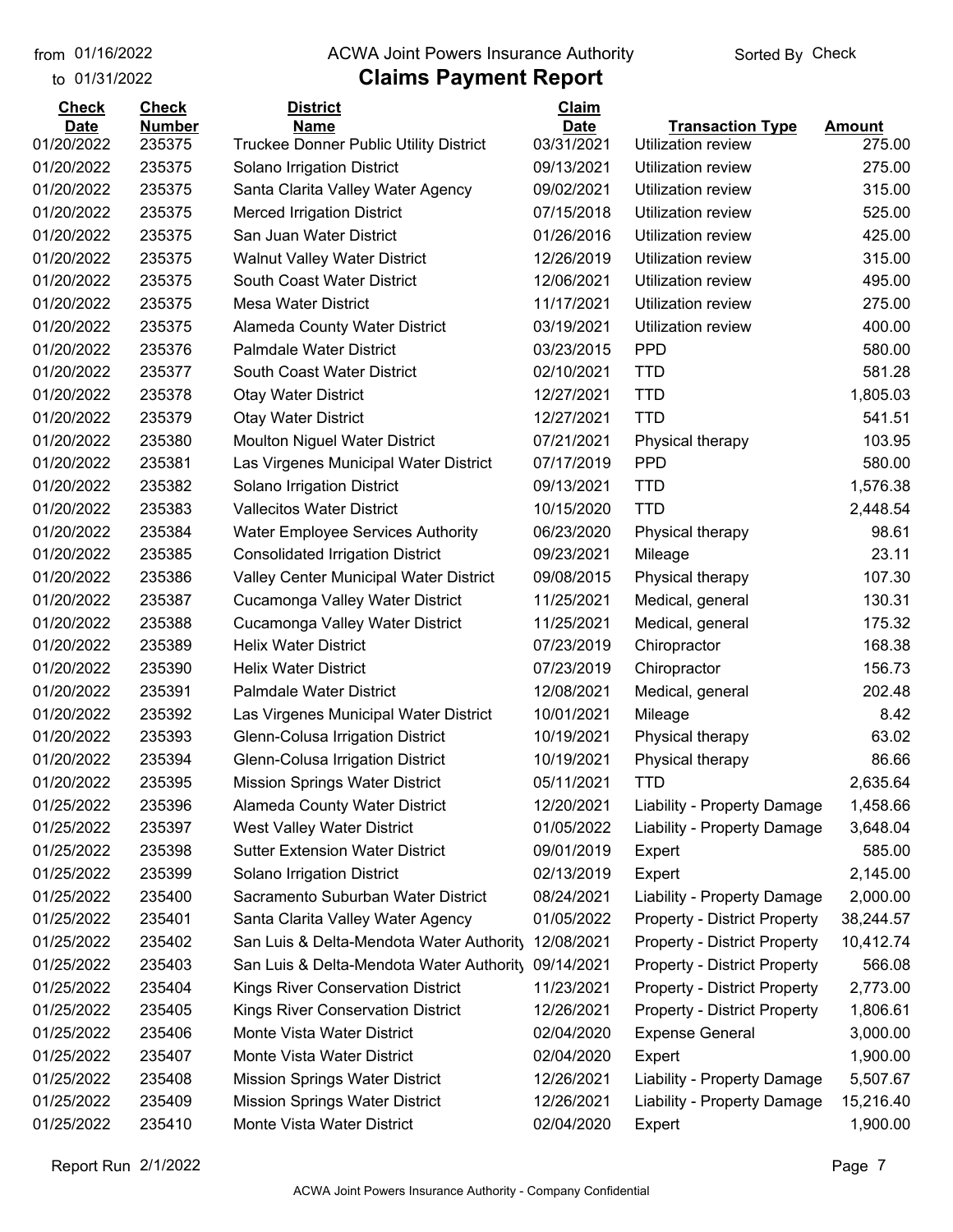#### from 01/16/2022 **The COVA Solic Act Act Authority** Sorted By Check

| <b>Check</b> | <b>Check</b>  | <b>District</b>                             | Claim       |                             |               |
|--------------|---------------|---------------------------------------------|-------------|-----------------------------|---------------|
| <b>Date</b>  | <b>Number</b> | <b>Name</b>                                 | <b>Date</b> | <b>Transaction Type</b>     | <b>Amount</b> |
| 01/25/2022   | 235411        | Santa Clarita Valley Water Agency           | 01/05/2022  | Appraiser                   | 240.60        |
| 01/25/2022   | 235412        | <b>Tuolumne Utilities District</b>          | 01/12/2022  | Appraiser                   | 590.50        |
| 01/25/2022   | 235413        | <b>Merced Irrigation District</b>           | 10/14/2021  | Appraiser                   | 41.00         |
| 01/25/2022   | 235414        | <b>Mission Springs Water District</b>       | 12/26/2021  | Liability - Property Damage | 19,260.52     |
| 01/25/2022   | 235415        | <b>Tuolumne Utilities District</b>          | 01/12/2022  | Liability - Property Damage | 5,000.00      |
| 01/25/2022   | 235416        | <b>Woodbridge Irrigation District</b>       | 11/05/2019  | Med/Legal evaluation        | 2,921.75      |
| 01/25/2022   | 235417        | Rancho California Water District            | 03/18/2008  | Medical, general            | 173.66        |
| 01/25/2022   | 235418        | San Luis & Delta-Mendota Water Authority    | 01/11/2021  | <b>TTD</b>                  | 946.13        |
| 01/25/2022   | 235419        | <b>Alameda County Water District</b>        | 01/25/2021  | Chiropractor                | 39.29         |
| 01/25/2022   | 235420        | <b>Merced Irrigation District</b>           | 08/08/2020  | Photocopy                   | 185.44        |
| 01/25/2022   | 235421        | <b>Merced Irrigation District</b>           | 08/08/2020  | Photocopy                   | 75.00         |
| 01/25/2022   | 235422        | <b>Vallecitos Water District</b>            | 10/15/2020  | Medical, general            | 425.00        |
| 01/25/2022   | 235423        | <b>Vallecitos Water District</b>            | 10/15/2020  | Medical, general            | 425.00        |
| 01/25/2022   | 235424        | <b>Vallecitos Water District</b>            | 10/15/2020  | Medical, general            | 212.50        |
| 01/25/2022   | 235425        | <b>Vallecitos Water District</b>            | 10/15/2020  | Medical, general            | 212.50        |
| 01/25/2022   | 235426        | <b>Vallecitos Water District</b>            | 10/15/2020  | Medical, general            | 425.00        |
| 01/25/2022   | 235427        | <b>Vallecitos Water District</b>            | 10/15/2020  | Medical, general            | 425.00        |
| 01/25/2022   | 235428        | <b>Tulare Irrigation District</b>           | 10/19/2011  | Expense, general            | 2,550.00      |
| 01/25/2022   | 235429        | <b>Sweetwater Authority</b>                 | 03/23/2019  | Medical, general            | 178.28        |
| 01/25/2022   | 235430        | <b>Clearlake Oaks County Water District</b> | 12/11/2020  | <b>TTD</b>                  | 117.11        |
| 01/25/2022   | 235431        | <b>Bard Water District</b>                  | 08/20/2012  | Medical, general            | 111.97        |
| 01/25/2022   | 235432        | <b>Mesa Water District</b>                  | 10/06/2021  | Medical, general            | 192.36        |
| 01/25/2022   | 235433        | Western Municipal Water District            | 06/01/2021  | <b>Bill Review Fee</b>      | 8.50          |
| 01/25/2022   | 235433        | Vista Irrigation District                   | 12/14/2021  | <b>Bill Review Fee</b>      | 8.50          |
| 01/25/2022   | 235433        | Vista Irrigation District                   | 12/14/2021  | <b>Bill Review Fee</b>      | 9.14          |
| 01/25/2022   | 235433        | Vista Irrigation District                   | 12/14/2021  | <b>Bill Review Fee</b>      | 8.50          |
| 01/25/2022   | 235433        | Vista Irrigation District                   | 12/14/2021  | <b>Bill Review Fee</b>      | 1.80          |
| 01/25/2022   | 235433        | Rancho California Water District            | 06/02/2021  | <b>Bill Review Fee</b>      | 8.50          |
| 01/25/2022   | 235433        | Rancho California Water District            | 06/02/2021  | <b>Bill Review Fee</b>      | 4.34          |
| 01/25/2022   | 235433        | South Tahoe Public Utility District         | 01/07/2021  | <b>Bill Review Fee</b>      | 8.50          |
| 01/25/2022   | 235433        | South Tahoe Public Utility District         | 01/07/2021  | <b>Bill Review Fee</b>      | 16.22         |
| 01/25/2022   | 235433        | <b>Sweetwater Authority</b>                 | 06/22/2021  | <b>Bill Review Fee</b>      | 8.50          |
| 01/25/2022   | 235433        | <b>Sweetwater Authority</b>                 | 06/22/2021  | <b>Bill Review Fee</b>      | 3.45          |
| 01/25/2022   | 235433        | <b>Palmdale Water District</b>              | 03/23/2015  | <b>Bill Review Fee</b>      | 8.50          |
| 01/25/2022   | 235433        | <b>Palmdale Water District</b>              | 03/23/2015  | <b>Bill Review Fee</b>      | 66.08         |
| 01/25/2022   | 235433        | <b>Alameda County Water District</b>        | 09/16/2020  | <b>Bill Review Fee</b>      | 8.50          |
| 01/25/2022   | 235433        | Alameda County Water District               | 09/16/2020  | <b>Bill Review Fee</b>      | 19.22         |
| 01/25/2022   | 235433        | Glenn-Colusa Irrigation District            | 05/08/2019  | <b>Bill Review Fee</b>      | 8.50          |
| 01/25/2022   | 235433        | Glenn-Colusa Irrigation District            | 05/08/2019  | <b>Bill Review Fee</b>      | 4.77          |
| 01/25/2022   | 235433        | <b>Yuba County Water Agency</b>             | 05/12/2021  | <b>Bill Review Fee</b>      | 8.50          |
| 01/25/2022   | 235433        | <b>Yuba County Water Agency</b>             | 05/12/2021  | <b>Bill Review Fee</b>      | 8.50          |
| 01/25/2022   | 235433        | <b>Yuba County Water Agency</b>             | 05/12/2021  | <b>Bill Review Fee</b>      | 8.50          |
| 01/25/2022   | 235433        | <b>Yuba County Water Agency</b>             | 05/12/2021  | <b>Bill Review Fee</b>      | 8.50          |
| 01/25/2022   | 235433        | Yuba County Water Agency                    | 05/12/2021  | <b>Bill Review Fee</b>      | 8.50          |
|              |               |                                             |             |                             |               |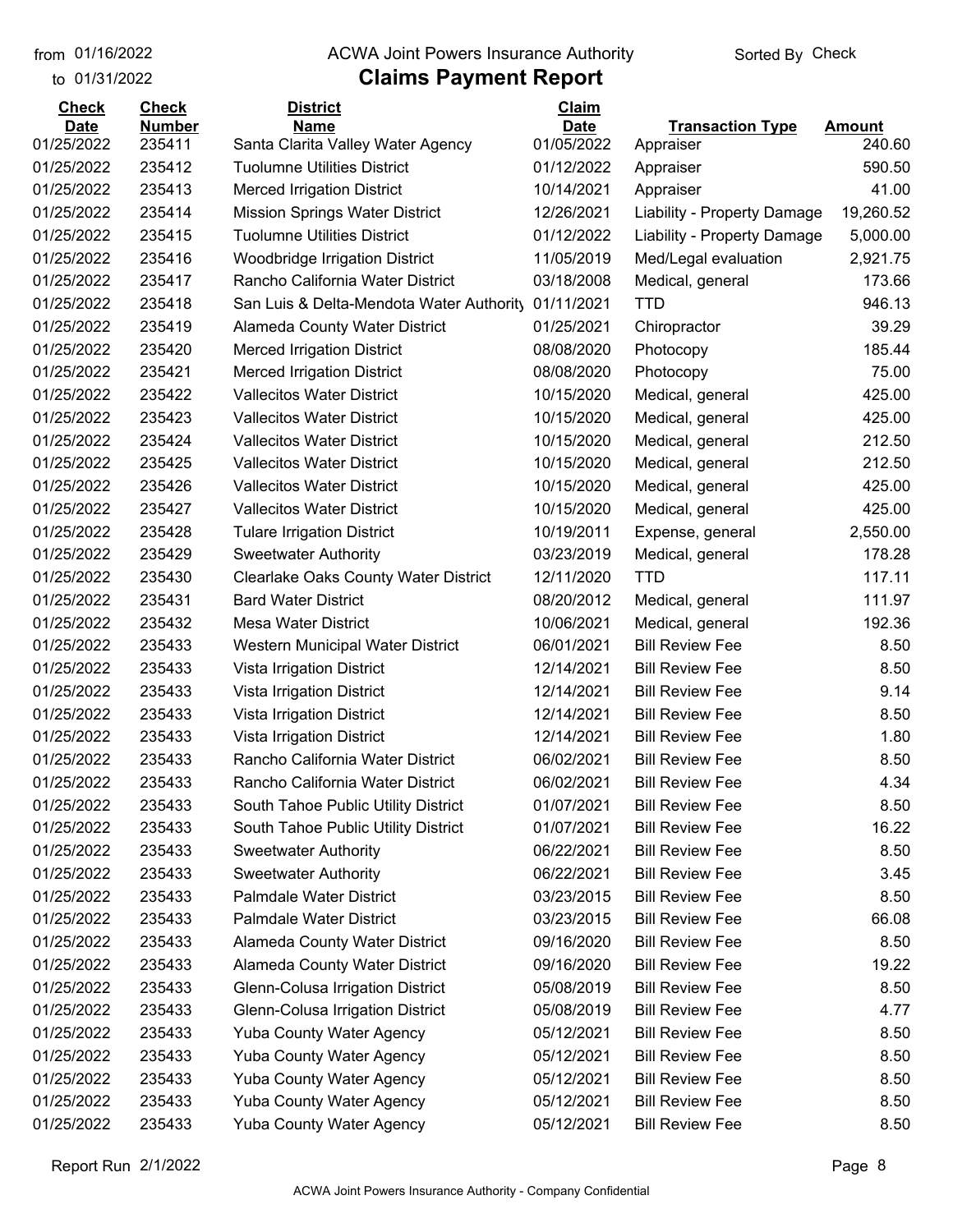#### from 01/16/2022 **The COVA Solic Act Act Authority** Sorted By Check

| <b>Check</b>             | <b>Check</b>     | <b>District</b>                                          | Claim                    |                                                  |               |
|--------------------------|------------------|----------------------------------------------------------|--------------------------|--------------------------------------------------|---------------|
| <b>Date</b>              | <b>Number</b>    | <b>Name</b>                                              | <b>Date</b>              | <b>Transaction Type</b>                          | <b>Amount</b> |
| 01/25/2022<br>01/25/2022 | 235433<br>235433 | <b>Bard Water District</b><br><b>Bard Water District</b> | 08/20/2012<br>08/20/2012 | <b>Bill Review Fee</b><br><b>Bill Review Fee</b> | 8.50<br>24.23 |
|                          |                  |                                                          | 12/27/2021               | <b>Bill Review Fee</b>                           |               |
| 01/25/2022               | 235433           | <b>Otay Water District</b>                               |                          |                                                  | 8.50          |
| 01/25/2022               | 235433           | Laguna Beach County Water District                       | 11/30/2020               | <b>Bill Review Fee</b>                           | 8.50          |
| 01/25/2022               | 235433           | Laguna Beach County Water District                       | 11/30/2020               | <b>Bill Review Fee</b>                           | 51.87         |
| 01/25/2022               | 235433           | <b>Fair Oaks Water District</b>                          | 12/28/2021               | <b>Bill Review Fee</b>                           | 8.50          |
| 01/25/2022               | 235433           | Fair Oaks Water District                                 | 12/28/2021               | <b>Bill Review Fee</b>                           | 16.81         |
| 01/25/2022               | 235433           | <b>Moulton Niguel Water District</b>                     | 07/21/2021               | <b>Bill Review Fee</b>                           | 8.50          |
| 01/25/2022               | 235433           | <b>Moulton Niguel Water District</b>                     | 07/21/2021               | <b>Bill Review Fee</b>                           | 14.02         |
| 01/25/2022               | 235433           | Soquel Creek Water District                              | 08/17/2017               | <b>Bill Review Fee</b>                           | 8.50          |
| 01/25/2022               | 235433           | Soquel Creek Water District                              | 08/17/2017               | <b>Bill Review Fee</b>                           | 325.00        |
| 01/25/2022               | 235433           | <b>Citrus Heights Water District</b>                     | 11/22/2021               | <b>Bill Review Fee</b>                           | 8.50          |
| 01/25/2022               | 235433           | <b>Citrus Heights Water District</b>                     | 11/22/2021               | <b>Bill Review Fee</b>                           | 26.14         |
| 01/25/2022               | 235433           | Mid-Peninsula Water District                             | 03/19/2021               | <b>Bill Review Fee</b>                           | 8.50          |
| 01/25/2022               | 235433           | Mid-Peninsula Water District                             | 03/19/2021               | <b>Bill Review Fee</b>                           | 12.99         |
| 01/25/2022               | 235433           | Valley Center Municipal Water District                   | 08/11/2021               | <b>Bill Review Fee</b>                           | 8.50          |
| 01/25/2022               | 235433           | Valley Center Municipal Water District                   | 08/11/2021               | <b>Bill Review Fee</b>                           | 2.90          |
| 01/25/2022               | 235433           | Valley Center Municipal Water District                   | 08/11/2021               | <b>Bill Review Fee</b>                           | 8.50          |
| 01/25/2022               | 235433           | San Juan Water District                                  | 08/28/2003               | <b>Bill Review Fee</b>                           | 8.50          |
| 01/25/2022               | 235433           | San Juan Water District                                  | 08/28/2003               | <b>Bill Review Fee</b>                           | 20.24         |
| 01/25/2022               | 235433           | Santa Clarita Valley Water Agency                        | 01/05/2022               | <b>Bill Review Fee</b>                           | 8.50          |
| 01/25/2022               | 235433           | Santa Clarita Valley Water Agency                        | 01/05/2022               | <b>Bill Review Fee</b>                           | 4.25          |
| 01/25/2022               | 235433           | Santa Clarita Valley Water Agency                        | 01/05/2022               | <b>Bill Review Fee</b>                           | 8.50          |
| 01/25/2022               | 235433           | Santa Clarita Valley Water Agency                        | 01/05/2022               | <b>Bill Review Fee</b>                           | 1.81          |
| 01/25/2022               | 235433           | Beaumont-Cherry Valley Water District                    | 08/10/2021               | <b>Bill Review Fee</b>                           | 8.50          |
| 01/25/2022               | 235433           | Beaumont-Cherry Valley Water District                    | 08/10/2021               | <b>Bill Review Fee</b>                           | 8.50          |
| 01/25/2022               | 235433           | Beaumont-Cherry Valley Water District                    | 08/10/2021               | <b>Bill Review Fee</b>                           | 13.17         |
| 01/25/2022               | 235433           | Beaumont-Cherry Valley Water District                    | 08/10/2021               | <b>Bill Review Fee</b>                           | 8.50          |
| 01/25/2022               | 235433           | Beaumont-Cherry Valley Water District                    | 08/10/2021               | <b>Bill Review Fee</b>                           | 13.17         |
| 01/25/2022               | 235433           | El Toro Water District                                   | 11/24/2021               | <b>Bill Review Fee</b>                           | 8.50          |
| 01/25/2022               | 235433           | <b>El Toro Water District</b>                            | 11/24/2021               | <b>Bill Review Fee</b>                           | 1.59          |
| 01/25/2022               | 235433           | Rancho California Water District                         | 03/18/2008               | <b>Bill Review Fee</b>                           | 8.50          |
| 01/25/2022               | 235433           | Rancho California Water District                         | 03/18/2008               | <b>Bill Review Fee</b>                           | 4.82          |
| 01/25/2022               | 235433           | Kaweah Delta Water Conservation District                 | 10/07/2014               | <b>Bill Review Fee</b>                           | 8.50          |
| 01/25/2022               | 235433           | Kaweah Delta Water Conservation District                 | 10/07/2014               | <b>Bill Review Fee</b>                           | 12.82         |
| 01/25/2022               | 235433           | <b>Trabuco Canyon Water District</b>                     | 12/08/2021               | <b>Bill Review Fee</b>                           | 8.50          |
| 01/25/2022               | 235433           | <b>Trabuco Canyon Water District</b>                     | 12/08/2021               | <b>Bill Review Fee</b>                           | 7.83          |
| 01/25/2022               | 235433           | Western Municipal Water District                         | 11/21/2019               | <b>Bill Review Fee</b>                           | 8.50          |
| 01/25/2022               | 235433           | Western Municipal Water District                         | 11/21/2019               | <b>Bill Review Fee</b>                           | 1.26          |
| 01/25/2022               | 235433           | Western Municipal Water District                         | 11/21/2019               | <b>Bill Review Fee</b>                           | 8.50          |
| 01/25/2022               | 235433           | Western Municipal Water District                         | 11/21/2019               | <b>Bill Review Fee</b>                           | 1.26          |
| 01/25/2022               | 235433           | Kern Water Bank Authority                                | 08/05/2021               | <b>Bill Review Fee</b>                           | 8.50          |
| 01/25/2022               | 235433           | Kern Water Bank Authority                                | 08/05/2021               | <b>Bill Review Fee</b>                           | 8.50          |
| 01/25/2022               | 235433           | Las Virgenes Municipal Water District                    | 10/01/2021               | <b>Bill Review Fee</b>                           | 8.50          |
|                          |                  |                                                          |                          |                                                  |               |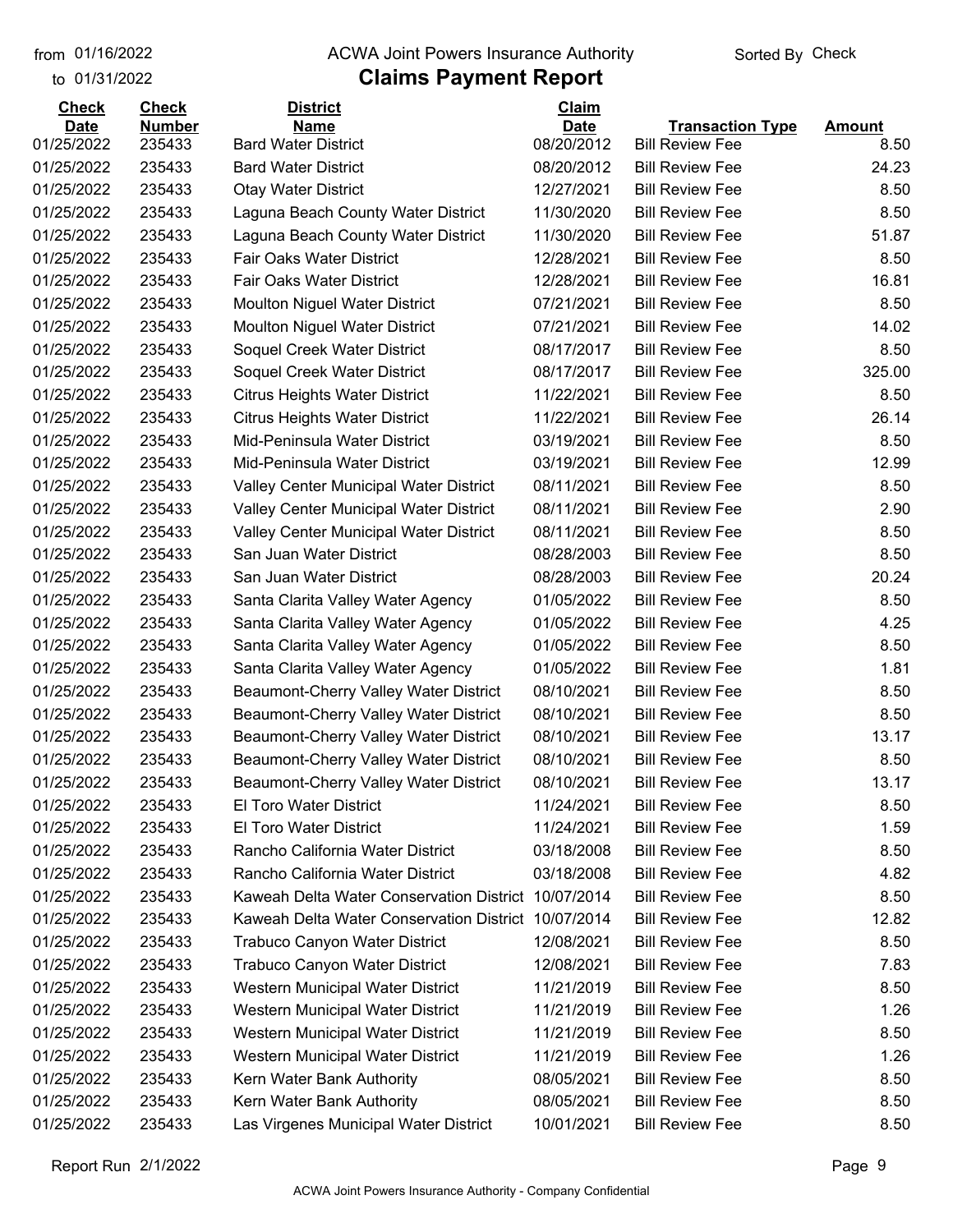#### from 01/16/2022 **The COVA Solic Act Act Authority** Sorted By Check

| <b>Check</b> | <b>Check</b>  | <b>District</b>                                     | Claim       |                         |               |
|--------------|---------------|-----------------------------------------------------|-------------|-------------------------|---------------|
| <b>Date</b>  | <b>Number</b> | <b>Name</b>                                         | <b>Date</b> | <b>Transaction Type</b> | <b>Amount</b> |
| 01/25/2022   | 235433        | Las Virgenes Municipal Water District               | 10/01/2021  | <b>Bill Review Fee</b>  | 1.20          |
| 01/25/2022   | 235433        | <b>Merced Irrigation District</b>                   | 12/22/2020  | <b>Bill Review Fee</b>  | 8.50          |
| 01/25/2022   | 235433        | <b>Merced Irrigation District</b>                   | 12/22/2020  | <b>Bill Review Fee</b>  | 8.50          |
| 01/25/2022   | 235433        | <b>Merced Irrigation District</b>                   | 12/22/2020  | <b>Bill Review Fee</b>  | 2.84          |
| 01/25/2022   | 235434        | <b>Calaveras County Water District</b>              | 11/11/2021  | Investigation/Subrosa   | 3,776.10      |
| 01/25/2022   | 235435        | Kaweah Delta Water Conservation District 05/25/2020 |             | Mileage                 | 233.42        |
| 01/25/2022   | 235436        | <b>Mission Springs Water District</b>               | 05/11/2021  | Med/Legal evaluation    | 650.00        |
| 01/25/2022   | 235437        | Laguna Beach County Water District                  | 11/30/2020  | Medical, general        | 246.84        |
| 01/25/2022   | 235438        | Glenn-Colusa Irrigation District                    | 05/08/2019  | <b>PPD</b>              | 580.00        |
| 01/25/2022   | 235439        | <b>Mesa Water District</b>                          | 10/06/2021  | Investigation/Subrosa   | 310.00        |
| 01/25/2022   | 235440        | San Luis & Delta-Mendota Water Authority            | 03/28/2019  | Investigation/Subrosa   | 144.00        |
| 01/25/2022   | 235441        | South Coast Water District                          | 12/06/2021  | Investigation/Subrosa   | 310.00        |
| 01/25/2022   | 235442        | Soquel Creek Water District                         | 12/22/2021  | Investigation/Subrosa   | 310.00        |
| 01/25/2022   | 235443        | Laguna Beach County Water District                  | 10/29/2019  | <b>TTD</b>              | 1,881.62      |
| 01/25/2022   | 235444        | <b>Woodbridge Irrigation District</b>               | 11/05/2019  | Photocopy               | 32.78         |
| 01/25/2022   | 235445        | San Luis & Delta-Mendota Water Authority            | 05/05/2021  | Mileage                 | 143.19        |
| 01/25/2022   | 235446        | <b>Moulton Niguel Water District</b>                | 07/21/2021  | Physical therapy        | 168.31        |
| 01/25/2022   | 235447        | Yolo County Flood Control & Water Conse             | 11/21/1991  | Life pension            | 84.00         |
| 01/25/2022   | 235448        | Rancho California Water District                    | 06/02/2021  | Medical, general        | 167.87        |
| 01/25/2022   | 235449        | El Dorado Irrigation District                       | 07/14/2021  | <b>TTD</b>              | 2,645.52      |
| 01/25/2022   | 235450        | <b>Merced Irrigation District</b>                   | 12/22/2020  | Medical, general        | 177.66        |
| 01/25/2022   | 235451        | <b>Merced Irrigation District</b>                   | 12/22/2020  | Medical, general        | 150.85        |
| 01/25/2022   | 235452        | Rancho California Water District                    | 06/02/2021  | Case management service | 1,777.78      |
| 01/25/2022   | 235453        | Joshua Basin Water District                         | 04/16/2020  | <b>TTD</b>              | 2,189.54      |
| 01/25/2022   | 235454        | Western Municipal Water District                    | 11/21/2019  | Pharmacy                | 9.85          |
| 01/25/2022   | 235455        | <b>Clearlake Oaks County Water District</b>         | 12/11/2020  | <b>TTD</b>              | 762.31        |
| 01/25/2022   | 235456        | Goleta Water District                               | 03/02/2021  | Mileage                 | 5.15          |
| 01/25/2022   | 235457        | <b>Orange County Water District</b>                 | 01/28/2021  | Deposition/Witness fees | 1,166.67      |
| 01/25/2022   | 235458        | <b>Orange County Water District</b>                 | 01/28/2021  | Photocopy               | 200.09        |
| 01/25/2022   | 235459        | Las Virgenes Municipal Water District               | 10/19/2021  | Photocopy               | 100.31        |
| 01/25/2022   | 235460        | Las Virgenes Municipal Water District               | 10/19/2021  | Photocopy               | 156.07        |
| 01/25/2022   | 235461        | Las Virgenes Municipal Water District               | 10/19/2021  | Photocopy               | 249.98        |
| 01/25/2022   | 235462        | Las Virgenes Municipal Water District               | 10/19/2021  | Photocopy               | 130.46        |
| 01/25/2022   | 235463        | Las Virgenes Municipal Water District               | 10/19/2021  | Photocopy               | 104.32        |
| 01/25/2022   | 235464        | <b>Calaveras County Water District</b>              | 11/11/2021  | Photocopy               | 102.15        |
| 01/25/2022   | 235465        | <b>Calaveras County Water District</b>              | 11/11/2021  | Photocopy               | 61.25         |
| 01/25/2022   | 235466        | <b>Calaveras County Water District</b>              | 11/11/2021  | Photocopy               | 36.00         |
| 01/25/2022   | 235467        | <b>Calaveras County Water District</b>              | 11/11/2021  | Photocopy               | 89.87         |
| 01/25/2022   | 235468        | <b>Calaveras County Water District</b>              | 11/11/2021  | Photocopy               | 36.00         |
| 01/25/2022   | 235469        | El Dorado Irrigation District                       | 07/14/2021  | Photocopy               | 36.00         |
| 01/25/2022   | 235470        | El Dorado Irrigation District                       | 07/14/2021  | Photocopy               | 309.71        |
| 01/25/2022   | 235471        | Monte Vista Water District                          | 10/01/2021  | Photocopy               | 78.25         |
| 01/25/2022   | 235472        | Monte Vista Water District                          | 10/01/2021  | Photocopy               | 198.44        |
| 01/25/2022   | 235473        | Monte Vista Water District                          | 10/01/2021  | Photocopy               | 136.24        |
|              |               |                                                     |             |                         |               |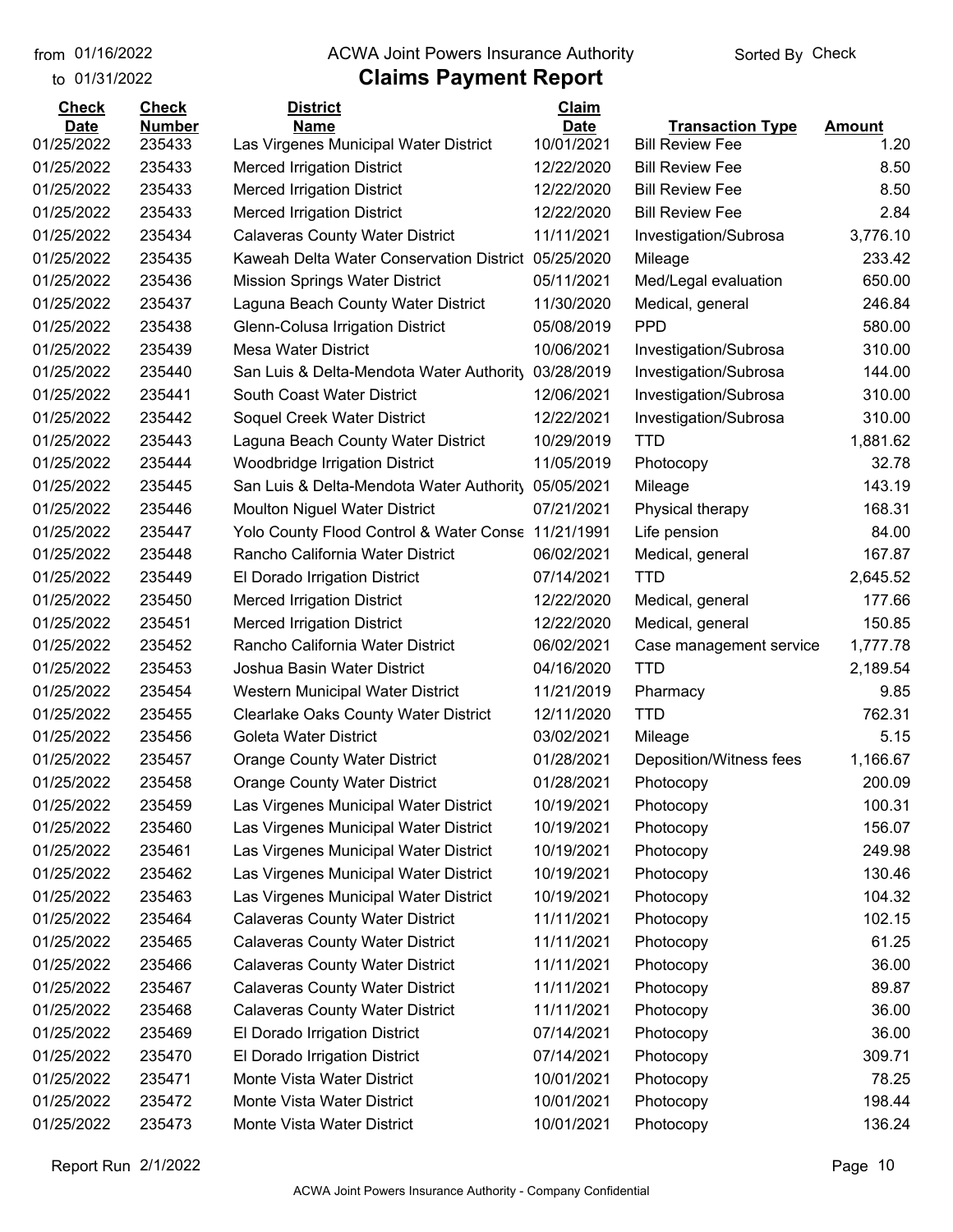#### from 01/16/2022 **The COVA Solic Act Act Authority** Sorted By Check

### **Claims Payment Report**

| <b>Check</b> | <b>Check</b>  | <b>District</b>                                     | Claim       |                         |          |
|--------------|---------------|-----------------------------------------------------|-------------|-------------------------|----------|
| <b>Date</b>  | <b>Number</b> | <b>Name</b>                                         | <b>Date</b> | <b>Transaction Type</b> | Amount   |
| 01/25/2022   | 235474        | San Luis & Delta-Mendota Water Authority            | 07/22/2021  | Photocopy               | 167.53   |
| 01/25/2022   | 235475        | El Dorado Irrigation District                       | 12/02/2021  | Photocopy               | 139.95   |
| 01/25/2022   | 235476        | El Dorado Irrigation District                       | 12/02/2021  | Photocopy               | 310.26   |
| 01/25/2022   | 235477        | <b>Stockton-East Water District</b>                 | 11/27/2019  | Photocopy               | 137.96   |
| 01/25/2022   | 235478        | Santa Clarita Valley Water Agency                   | 09/02/2021  | Photocopy               | 304.92   |
| 01/25/2022   | 235479        | Santa Clarita Valley Water Agency                   | 09/02/2021  | Photocopy               | 407.36   |
| 01/25/2022   | 235480        | Glenn-Colusa Irrigation District                    | 10/19/2021  | Photocopy               | 99.18    |
| 01/25/2022   | 235481        | Glenn-Colusa Irrigation District                    | 10/19/2021  | Photocopy               | 138.11   |
| 01/25/2022   | 235482        | Glenn-Colusa Irrigation District                    | 10/19/2021  | Photocopy               | 155.13   |
| 01/25/2022   | 235483        | Glenn-Colusa Irrigation District                    | 10/19/2021  | Photocopy               | 213.73   |
| 01/25/2022   | 235484        | <b>Walnut Valley Water District</b>                 | 12/26/2019  | Photocopy               | 180.00   |
| 01/25/2022   | 235485        | San Juan Water District                             | 01/26/2016  | Photocopy               | 5.48     |
| 01/25/2022   | 235486        | Santa Clarita Valley Water Agency                   | 09/02/2021  | Mileage                 | 174.38   |
| 01/25/2022   | 235487        | <b>Yuba County Water Agency</b>                     | 05/12/2021  | Physical therapy        | 106.68   |
| 01/25/2022   | 235488        | <b>Yuba County Water Agency</b>                     | 05/12/2021  | Physical therapy        | 102.16   |
| 01/25/2022   | 235489        | <b>Yuba County Water Agency</b>                     | 05/12/2021  | Physical therapy        | 106.68   |
| 01/25/2022   | 235490        | <b>Yuba County Water Agency</b>                     | 05/12/2021  | Physical therapy        | 106.68   |
| 01/25/2022   | 235491        | Kern Water Bank Authority                           | 08/05/2021  | <b>DME Supplies</b>     | 966.59   |
| 01/25/2022   | 235492        | Goleta Water District                               | 03/02/2021  | Legal (Defense)         | 511.96   |
| 01/25/2022   | 235493        | Carpinteria Valley Water District                   | 01/29/2018  | Legal (Defense)         | 556.82   |
| 01/25/2022   | 235494        | <b>Walnut Valley Water District</b>                 | 12/26/2019  | Deposition/Witness fees | 772.00   |
| 01/25/2022   | 235495        | Kings River Conservation District                   | 12/16/2021  | Medical, general        | 212.45   |
| 01/25/2022   | 235496        | <b>Moulton Niguel Water District</b>                | 12/13/2021  | Diagnostics             | 343.09   |
| 01/25/2022   | 235497        | Mid-Peninsula Water District                        | 03/19/2021  | Diagnostics             | 713.68   |
| 01/25/2022   | 235498        | Goleta Water District                               | 03/02/2021  | Diagnostics             | 337.66   |
| 01/25/2022   | 235499        | San Luis & Delta-Mendota Water Authority            | 12/07/2021  | Diagnostics             | 316.40   |
| 01/25/2022   | 235500        | Glenn-Colusa Irrigation District                    | 07/13/2021  | Photocopy               | 209.57   |
| 01/25/2022   | 235501        | <b>Orange County Water District</b>                 | 08/23/2017  | Medical, general        | 139.69   |
| 01/25/2022   | 235502        | Glenn-Colusa Irrigation District                    | 10/19/2021  | <b>TTD</b>              | 1,422.19 |
| 01/25/2022   | 235503        | Glenn-Colusa Irrigation District                    | 10/19/2021  | <b>TTD</b>              | 284.44   |
| 01/25/2022   | 235504        | Glenn-Colusa Irrigation District                    | 10/19/2021  | <b>TTD</b>              | 142.22   |
| 01/25/2022   | 235505        | Crescenta Valley Water District                     | 09/25/2019  | Photocopy               | 226.50   |
| 01/25/2022   | 235506        | <b>Centerville Community Services District</b>      | 10/09/2021  | Medical, general        | 138.61   |
| 01/25/2022   | 235507        | Mid-Peninsula Water District                        | 03/19/2021  | Medical, general        | 467.46   |
| 01/25/2022   | 235508        | <b>Elsinore Valley Municipal Water District</b>     | 10/06/2015  | Medical, general        | 1,056.78 |
| 01/25/2022   | 235509        | <b>Corcoran Irrigation District</b>                 | 07/15/2021  | Mileage                 | 184.80   |
| 01/25/2022   | 235510        |                                                     | 12/27/2021  |                         | 237.08   |
| 01/25/2022   |               | <b>Otay Water District</b><br>Diablo Water District |             | Medical, general        | 12.61    |
|              | 235511        |                                                     | 11/30/2021  | Pharmacy                |          |
| 01/25/2022   | 235512        | El Toro Water District                              | 11/24/2021  | Medical, general        | 120.69   |
| 01/25/2022   | 235513        | <b>Trabuco Canyon Water District</b>                | 12/08/2021  | Medical, general        | 142.85   |
| 01/25/2022   | 235514        | Rincon Del Diablo Municipal Water District          | 12/14/2021  | Mileage                 | 15.86    |
| 01/25/2022   | 235515        | Glenn-Colusa Irrigation District                    | 11/29/2021  | Physical therapy        | 173.08   |
| 01/25/2022   | 235516        | Glenn-Colusa Irrigation District                    | 11/29/2021  | Physical therapy        | 86.66    |
| 01/25/2022   | 235517        | Glenn-Colusa Irrigation District                    | 10/19/2021  | Physical therapy        | 86.66    |

Report Run 2/1/2022 **Page 11**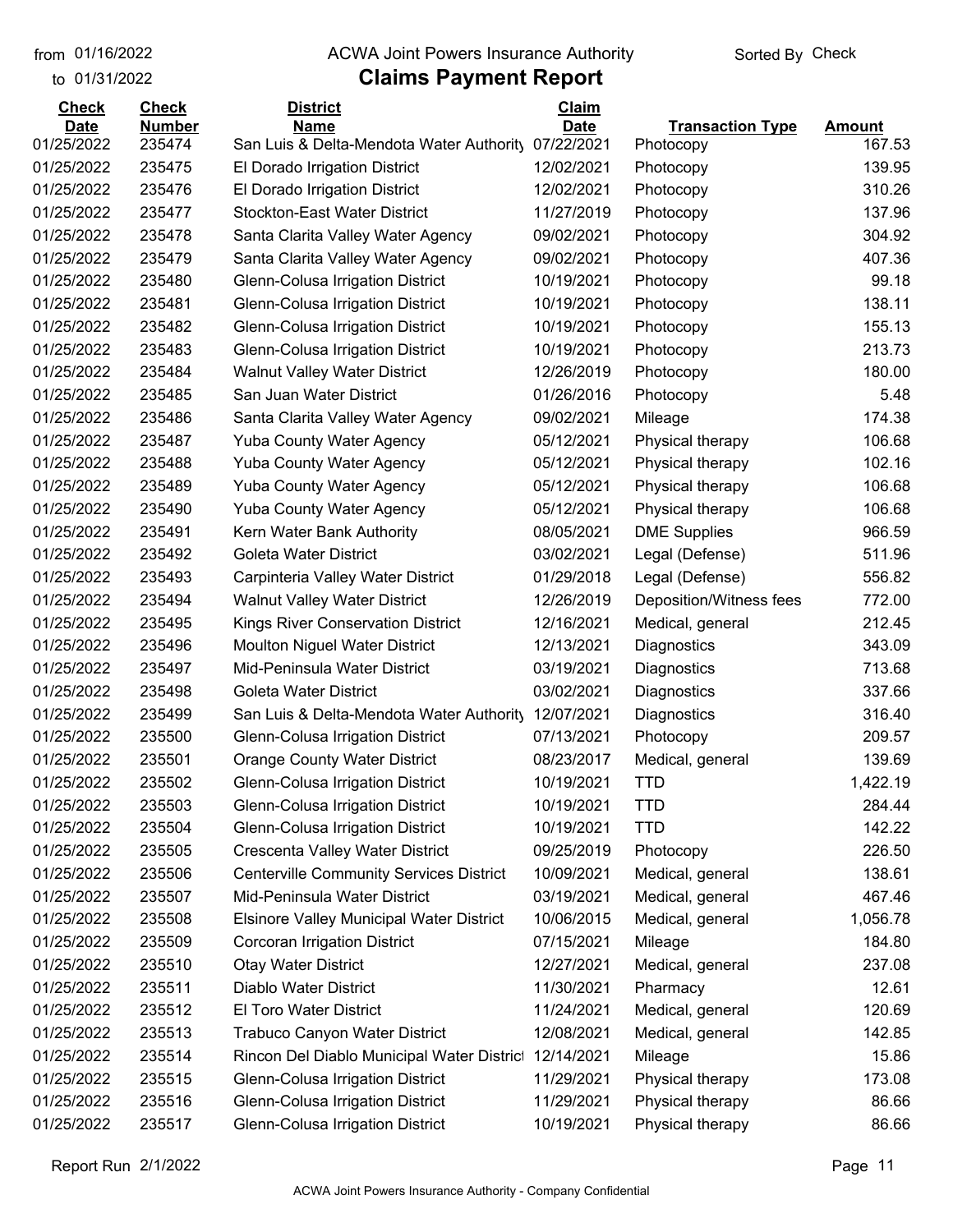#### from 01/16/2022 **The COVA Solic Act Act Authority** Sorted By Check

| <b>Check</b>              | <b>Check</b>            | <b>District</b>                                      | Claim                     |                                       |                         |
|---------------------------|-------------------------|------------------------------------------------------|---------------------------|---------------------------------------|-------------------------|
| <b>Date</b><br>01/25/2022 | <b>Number</b><br>235518 | <b>Name</b><br>Las Virgenes Municipal Water District | <b>Date</b><br>09/18/2019 | <b>Transaction Type</b><br><b>PPD</b> | <b>Amount</b><br>580.00 |
| 01/25/2022                | 235519                  | Vista Irrigation District                            | 12/14/2021                | Medical, general                      | 136.71                  |
| 01/25/2022                | 235520                  | Vista Irrigation District                            | 12/14/2021                |                                       | 694.65                  |
| 01/25/2022                | 235521                  | San Luis Water District                              | 08/09/2013                | Medical, general                      | 296.00                  |
| 01/27/2022                | 235522                  |                                                      |                           | Legal (Defense)                       | 2,638.90                |
|                           |                         | Laguna Beach County Water District                   | 10/04/2021                | Expert                                |                         |
| 01/27/2022                | 235523                  | <b>Moulton Niguel Water District</b>                 | 11/15/2017                | Expert                                | 6,167.03                |
| 01/27/2022                | 235524                  | Purissima Hills Water District                       | 08/26/2018                | Liability - Property Damage           | 3,713.87                |
| 01/27/2022                | 235525                  | <b>Water Employee Services Authority</b>             | 07/09/2021                | Liability - Property Damage           | 14,882.39               |
| 01/27/2022                | 235526                  | <b>Water Employee Services Authority</b>             | 07/09/2021                | Liability - Property Damage           | 2,126.57                |
| 01/27/2022                | 235527                  | Woodbridge Irrigation District                       | 06/26/2020                | Expert                                | 150.00                  |
| 01/27/2022                | 235528                  | <b>Mission Springs Water District</b>                | 12/26/2021                | Liability - Property Damage           | 2,500.00                |
| 01/27/2022                | 235529                  | Rancho California Water District                     | 06/02/2021                | Physical therapy                      | 98.35                   |
| 01/27/2022                | 235530                  | Berrenda Mesa Water District                         | 02/25/2013                | <b>PPD</b>                            | 460.00                  |
| 01/27/2022                | 235531                  | <b>Panoche Water District</b>                        | 08/17/2019                | Medical, general                      | 140.09                  |
| 01/27/2022                | 235532                  | <b>Panoche Water District</b>                        | 08/17/2019                | Medical, general                      | 140.09                  |
| 01/27/2022                | 235533                  | Alameda County Water District                        | 09/16/2020                | Physical therapy                      | 75.00                   |
| 01/27/2022                | 235534                  | <b>Vallecitos Water District</b>                     | 10/15/2020                | Medical, general                      | 425.00                  |
| 01/27/2022                | 235535                  | South Tahoe Public Utility District                  | 01/07/2021                | Hospital (Outpatient)                 | 3,973.66                |
| 01/27/2022                | 235536                  | <b>Tulare Irrigation District</b>                    | 10/19/2011                | Legal (Defense)                       | 370.50                  |
| 01/27/2022                | 235537                  | Solano Irrigation District                           | 07/15/2014                | Med/Legal evaluation                  | 910.00                  |
| 01/27/2022                | 235538                  | <b>Sweetwater Authority</b>                          | 06/22/2021                | Physical therapy                      | 124.17                  |
| 01/27/2022                | 235539                  | Glenn-Colusa Irrigation District                     | 06/21/2021                | Medical, general                      | 107.72                  |
| 01/27/2022                | 235540                  | Cucamonga Valley Water District                      | 12/21/2020                | <b>TTD</b>                            | 2,303.46                |
| 01/27/2022                | 235541                  | Cucamonga Valley Water District                      | 12/21/2020                | <b>TTD</b>                            | 493.60                  |
| 01/27/2022                | 235542                  | Soquel Creek Water District                          | 08/17/2017                | Physical therapy                      | 2,200.00                |
| 01/27/2022                | 235543                  | Soquel Creek Water District                          | 08/17/2017                | Physical therapy                      | 4,400.00                |
| 01/27/2022                | 235544                  | Berrenda Mesa Water District                         | 02/25/2013                | <b>Bill Review Fee</b>                | 8.50                    |
| 01/27/2022                | 235544                  | <b>Clear Creek Community Services District</b>       | 10/19/2021                | <b>Bill Review Fee</b>                | 8.50                    |
| 01/27/2022                | 235544                  | <b>Clear Creek Community Services District</b>       | 10/19/2021                | <b>Bill Review Fee</b>                | 10.32                   |
| 01/27/2022                | 235544                  | <b>Moulton Niguel Water District</b>                 | 12/13/2021                | <b>Bill Review Fee</b>                | 8.50                    |
| 01/27/2022                | 235544                  | <b>Moulton Niguel Water District</b>                 | 12/13/2021                | <b>Bill Review Fee</b>                | 26.19                   |
| 01/27/2022                | 235544                  | Alameda County Water District                        | 01/03/2022                | <b>Bill Review Fee</b>                | 8.50                    |
| 01/27/2022                | 235544                  | Alameda County Water District                        | 01/03/2022                | <b>Bill Review Fee</b>                | 6.87                    |
| 01/27/2022                | 235544                  | <b>Sweetwater Authority</b>                          | 08/03/2021                | <b>Bill Review Fee</b>                | 8.50                    |
| 01/27/2022                | 235544                  | <b>Moulton Niguel Water District</b>                 | 07/21/2021                | <b>Bill Review Fee</b>                | 8.50                    |
| 01/27/2022                | 235544                  | <b>Moulton Niguel Water District</b>                 | 07/21/2021                | <b>Bill Review Fee</b>                | 22.14                   |
| 01/27/2022                | 235544                  | <b>Truckee Donner Public Utility District</b>        | 07/20/2021                | <b>Bill Review Fee</b>                | 8.50                    |
| 01/27/2022                | 235544                  | <b>Truckee Donner Public Utility District</b>        | 07/20/2021                | <b>Bill Review Fee</b>                | 29.30                   |
| 01/27/2022                | 235544                  | <b>Truckee Donner Public Utility District</b>        | 07/20/2021                | <b>Bill Review Fee</b>                | 8.50                    |
| 01/27/2022                | 235544                  | Soquel Creek Water District                          | 08/17/2017                | <b>Bill Review Fee</b>                | 8.50                    |
| 01/27/2022                | 235544                  | Soquel Creek Water District                          | 08/17/2017                | <b>Bill Review Fee</b>                | 650.00                  |
| 01/27/2022                | 235544                  | Soquel Creek Water District                          | 08/17/2017                | <b>Bill Review Fee</b>                | 8.50                    |
| 01/27/2022                | 235544                  | El Dorado Irrigation District                        | 12/02/2021                | <b>Bill Review Fee</b>                | 8.50                    |
| 01/27/2022                | 235544                  | El Dorado Irrigation District                        | 12/02/2021                | <b>Bill Review Fee</b>                | 6.09                    |
|                           |                         |                                                      |                           |                                       |                         |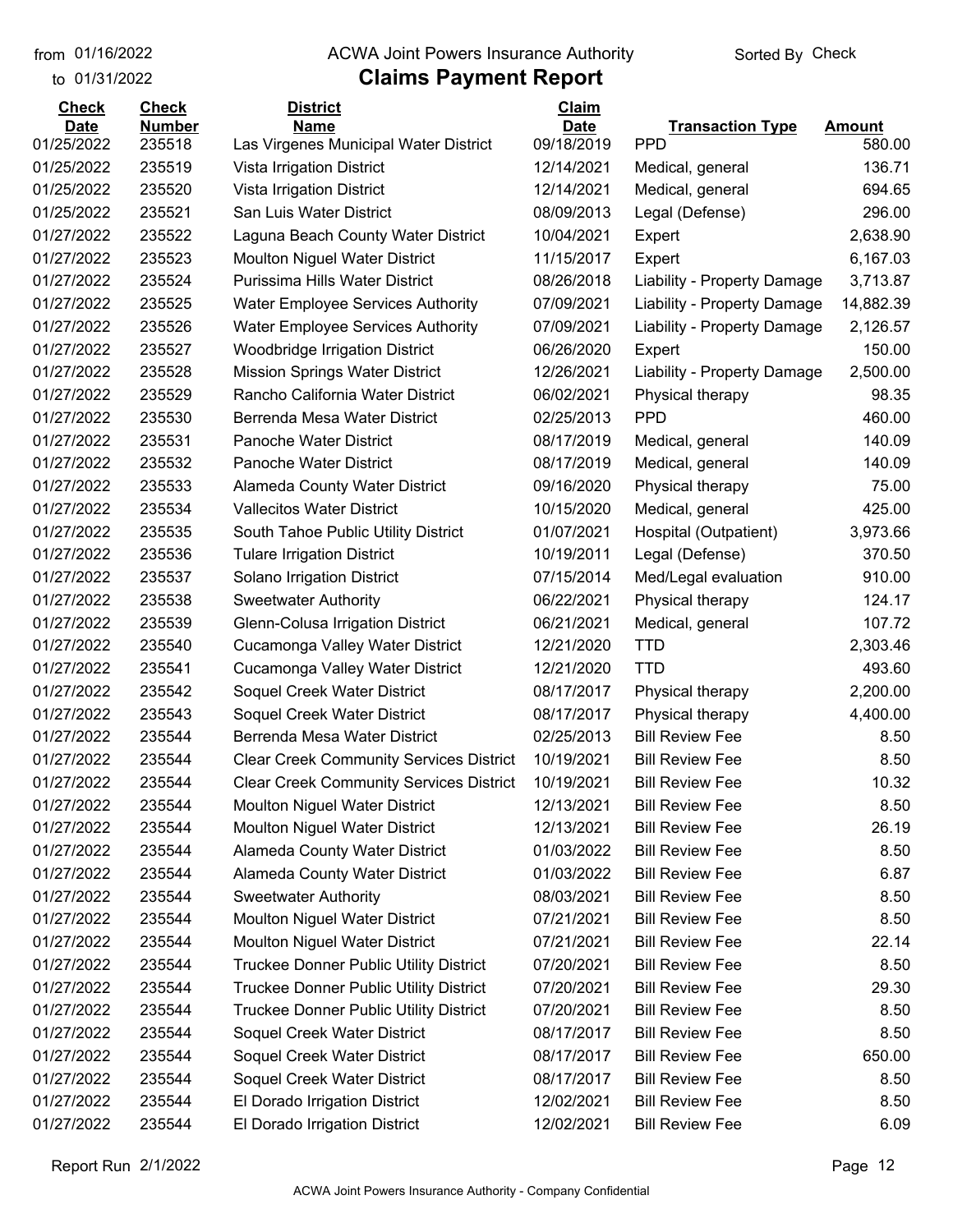#### from 01/16/2022 **The COVA Solic Act Act Authority** Sorted By Check

| <b>Check</b> | <b>Check</b>  | <b>District</b>                                 | Claim       |                         |               |
|--------------|---------------|-------------------------------------------------|-------------|-------------------------|---------------|
| <b>Date</b>  | <b>Number</b> | <b>Name</b>                                     | <b>Date</b> | <b>Transaction Type</b> | <b>Amount</b> |
| 01/27/2022   | 235544        | <b>Glenn-Colusa Irrigation District</b>         | 06/21/2021  | <b>Bill Review Fee</b>  | 8.50          |
| 01/27/2022   | 235544        | Glenn-Colusa Irrigation District                | 06/21/2021  | <b>Bill Review Fee</b>  | 6.20          |
| 01/27/2022   | 235544        | <b>Mesa Water District</b>                      | 10/06/2021  | <b>Bill Review Fee</b>  | 8.50          |
| 01/27/2022   | 235544        | Valley Center Municipal Water District          | 08/11/2021  | <b>Bill Review Fee</b>  | 8.50          |
| 01/27/2022   | 235544        | Panoche Water District                          | 08/17/2019  | <b>Bill Review Fee</b>  | 8.50          |
| 01/27/2022   | 235544        | Panoche Water District                          | 08/17/2019  | <b>Bill Review Fee</b>  | 6.18          |
| 01/27/2022   | 235544        | Panoche Water District                          | 08/17/2019  | <b>Bill Review Fee</b>  | 8.50          |
| 01/27/2022   | 235544        | Panoche Water District                          | 08/17/2019  | <b>Bill Review Fee</b>  | 6.18          |
| 01/27/2022   | 235544        | Panoche Water District                          | 08/17/2019  | <b>Bill Review Fee</b>  | 8.50          |
| 01/27/2022   | 235544        | <b>Tulare Irrigation District</b>               | 11/18/2019  | <b>Bill Review Fee</b>  | 8.50          |
| 01/27/2022   | 235544        | El Toro Water District                          | 06/22/2015  | <b>Bill Review Fee</b>  | 8.50          |
| 01/27/2022   | 235544        | Kern Water Bank Authority                       | 08/05/2021  | <b>Bill Review Fee</b>  | 8.50          |
| 01/27/2022   | 235545        | Santa Clarita Valley Water Agency               | 01/05/2022  | Laboratory fee          | 86.89         |
| 01/27/2022   | 235546        | San Luis & Delta-Mendota Water Authority        | 02/10/2020  | Legal (Defense)         | 118.97        |
| 01/27/2022   | 235547        | Yorba Linda Water District                      | 09/09/2019  | Legal (Defense)         | 203.94        |
| 01/27/2022   | 235548        | Carpinteria Valley Water District               | 03/19/2018  | Legal (Defense)         | 84.98         |
| 01/27/2022   | 235549        | Fair Oaks Water District                        | 04/26/2018  | Legal (Defense)         | 459.38        |
| 01/27/2022   | 235550        | Laguna Beach County Water District              | 10/29/2019  | Legal (Defense)         | 407.88        |
| 01/27/2022   | 235551        | Wheeler Ridge-Maricopa Water Storage D          | 02/20/2020  | Legal (Defense)         | 358.44        |
| 01/27/2022   | 235552        | Wheeler Ridge-Maricopa Water Storage D          | 02/20/2020  | Legal (Defense)         | 932.67        |
| 01/27/2022   | 235553        | <b>Elsinore Valley Municipal Water District</b> | 05/05/2014  | Legal (Defense)         | 101.97        |
| 01/27/2022   | 235554        | Glenn-Colusa Irrigation District                | 07/13/2021  | Legal (Defense)         | 1,104.68      |
| 01/27/2022   | 235555        | <b>Carmichael Water District</b>                | 12/12/2019  | Legal (Defense)         | 322.91        |
| 01/27/2022   | 235556        | <b>Clearlake Oaks County Water District</b>     | 12/11/2020  | Legal (Defense)         | 509.85        |
| 01/27/2022   | 235557        | Mid-Peninsula Water District                    | 03/19/2021  | Legal (Defense)         | 1,240.64      |
| 01/27/2022   | 235558        | San Luis & Delta-Mendota Water Authority        | 03/28/2019  | Legal (Defense)         | 2,532.26      |
| 01/27/2022   | 235559        | San Luis Water District                         | 09/04/2020  | Legal (Defense)         | 1,172.66      |
| 01/27/2022   | 235560        | Panoche Water District                          | 08/17/2019  | Legal (Defense)         | 186.95        |
| 01/27/2022   | 235561        | <b>El Toro Water District</b>                   | 06/22/2015  | Legal (Defense)         | 764.78        |
| 01/27/2022   | 235562        | Solano Irrigation District                      | 07/15/2014  | Legal (Defense)         | 67.98         |
| 01/27/2022   | 235563        | <b>Consolidated Irrigation District</b>         | 09/23/2021  | Legal (Defense)         | 475.86        |
| 01/27/2022   | 235564        | San Juan Water District                         | 01/26/2016  | Legal (Defense)         | 216.30        |
| 01/27/2022   | 235565        | Glenn-Colusa Irrigation District                | 10/19/2021  | Legal (Defense)         | 101.97        |
| 01/27/2022   | 235566        | <b>Woodbridge Irrigation District</b>           | 11/05/2019  | Legal (Defense)         | 322.91        |
| 01/27/2022   | 235567        | <b>Orange County Water District</b>             | 08/16/2019  | Legal (Defense)         | 462.99        |
| 01/27/2022   | 235568        | Paradise Irrigation District                    | 05/11/1993  | Legal (Defense)         | 124.65        |
| 01/27/2022   | 235569        | <b>Merced Irrigation District</b>               | 04/21/2020  | Legal (Defense)         | 67.98         |
| 01/27/2022   | 235570        | <b>Merced Irrigation District</b>               | 12/22/2020  | Legal (Defense)         | 186.95        |
| 01/27/2022   | 235571        | <b>Mission Springs Water District</b>           | 05/11/2021  | Legal (Defense)         | 67.98         |
| 01/27/2022   | 235572        | <b>Merced Irrigation District</b>               | 08/08/2020  | Legal (Defense)         | 424.88        |
| 01/27/2022   | 235573        | El Dorado Irrigation District                   | 06/14/2008  | Legal (Defense)         | 254.93        |
| 01/27/2022   | 235574        | Kaweah Delta Water Conservation District        | 10/07/2014  | Medical, general        | 73.76         |
| 01/27/2022   | 235575        | <b>Tulare Irrigation District</b>               | 11/18/2019  | Med/Legal evaluation    | 2,015.00      |
| 01/27/2022   | 235576        | Glenn-Colusa Irrigation District                | 05/08/2019  | Laboratory fee          | 214.64        |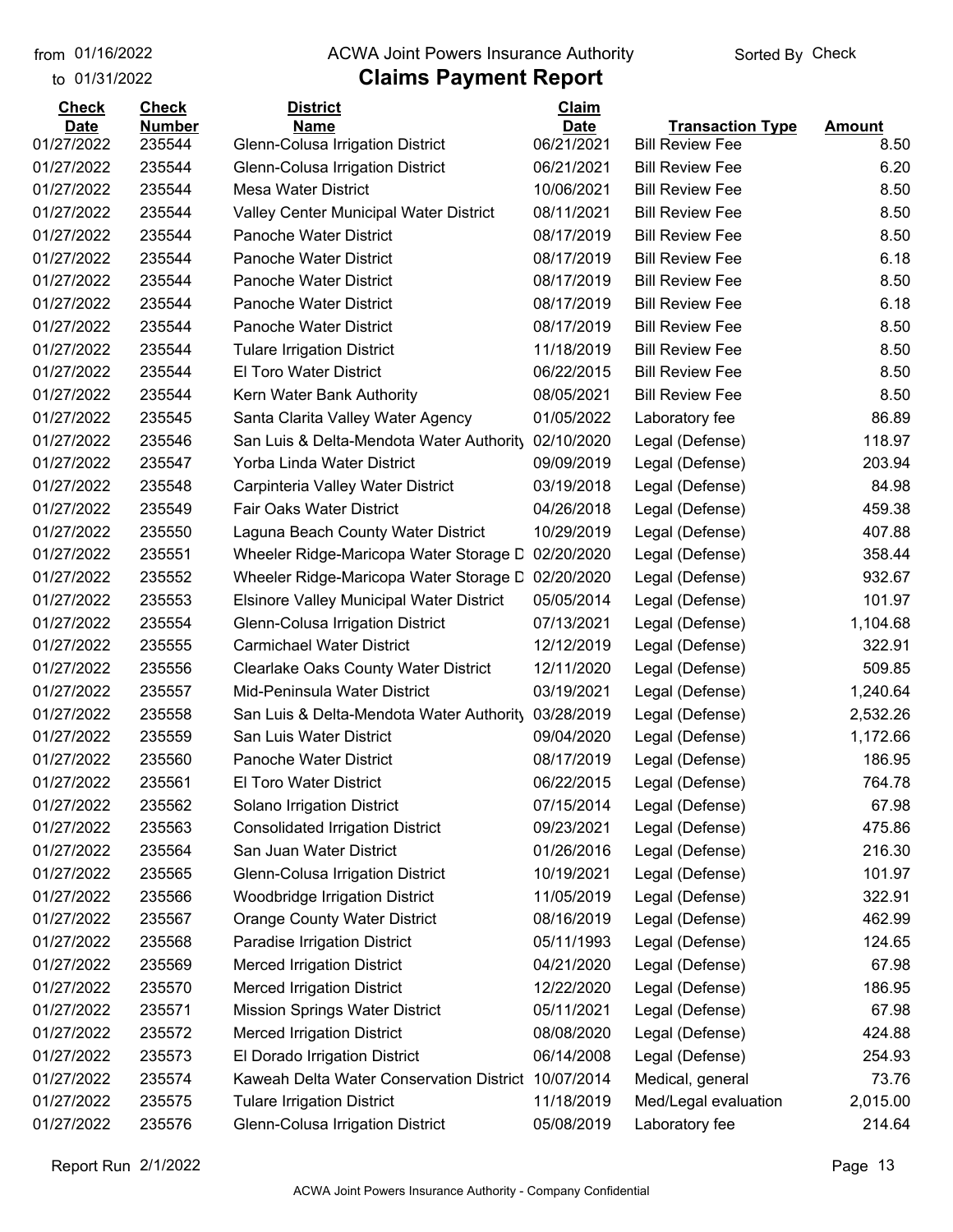01/16/2022

#### from 01/16/2022 **The COVA Solic Act Act Authority** Sorted By Check

#### to 01/31/2022

| <b>Date</b><br><b>Transaction Type</b><br><b>Amount</b><br>01/27/2022<br>12/02/2021<br>138.16<br>235577<br>El Dorado Irrigation District<br>Physical therapy<br>10/01/2021<br>662.00<br>01/27/2022<br>235578<br>Monte Vista Water District<br>Investigation/Subrosa<br>01/27/2022<br>235579<br>South Coast Water District<br>12/06/2021<br>728.00<br>Investigation/Subrosa<br>235580<br>10/01/2021<br>310.00<br>01/27/2022<br>Monte Vista Water District<br>Investigation/Subrosa<br>365.00<br>01/27/2022<br>235581<br>Monte Vista Water District<br>10/01/2021<br>Investigation/Subrosa<br>01/27/2022<br>235582<br>07/13/2021<br>Deposition/Witness fees<br>1,703.15<br>Glenn-Colusa Irrigation District<br>01/27/2022<br>235583<br>Crescenta Valley Water District<br>09/25/2019<br><b>TTD</b><br>2,234.66<br><b>TTD</b><br>01/27/2022<br>235584<br>10/03/2017<br>2,099.20<br>Ramona Municipal Water District<br>323.12<br>01/27/2022<br>235585<br><b>Mesa Water District</b><br>10/06/2021<br>Diagnostics<br><b>TTD</b><br>2,320.18<br>01/27/2022<br>235586<br>11/22/2021<br><b>Citrus Heights Water District</b><br>01/27/2022<br>235587<br>Joshua Basin Water District<br>04/16/2020<br>56.56<br>Mileage<br>65.29<br>01/27/2022<br>235588<br>Joshua Basin Water District<br>04/16/2020<br>Mileage<br>01/27/2022<br>235589<br>01/12/2022<br>303.90<br>San Luis & Delta-Mendota Water Authority<br>Wage loss<br>2,712.62<br>01/27/2022<br>235590<br>03/31/2021<br><b>TTD</b><br><b>Truckee Donner Public Utility District</b><br>01/27/2022<br>235591<br>Las Virgenes Municipal Water District<br>10/01/2021<br>75.00<br>Photocopy<br>193.05<br>01/27/2022<br>235592<br>Las Virgenes Municipal Water District<br>10/01/2021<br>Photocopy<br>193.05<br>01/27/2022<br>235593<br>10/01/2021<br>Las Virgenes Municipal Water District<br>Photocopy<br>01/27/2022<br>235594<br>10/19/2021<br>131.34<br>Las Virgenes Municipal Water District<br>Photocopy<br>61.25<br>01/27/2022<br>235595<br>11/11/2021<br><b>Calaveras County Water District</b><br>Photocopy<br>01/27/2022<br>235596<br><b>Calaveras County Water District</b><br>11/11/2021<br>61.25<br>Photocopy<br>66.00<br>01/27/2022<br>235597<br>03/28/2019<br>San Luis & Delta-Mendota Water Authority<br>Photocopy<br>235598<br>180.00<br>01/27/2022<br><b>Mission Springs Water District</b><br>05/11/2021<br>Photocopy<br>517.86<br>01/27/2022<br>235599<br>11/18/2019<br><b>PPD</b><br><b>Tulare Irrigation District</b><br>01/27/2022<br>235600<br><b>TTD</b><br>1,425.42<br><b>Twentynine Palms Water District</b><br>02/09/2021<br>01/27/2022<br>235601<br>02/09/2021<br>80.15<br><b>Twentynine Palms Water District</b><br>Mileage<br>01/27/2022<br>235602<br>Yuba County Water Agency<br>05/12/2021<br>191.59<br>Physical therapy<br>01/27/2022<br>235603<br><b>Goleta Water District</b><br>03/02/2021<br>Legal (Defense)<br>453.80<br>397.76<br>01/27/2022<br>235604<br>Carpinteria Valley Water District<br>01/29/2018<br>Legal (Defense)<br>933.34<br>01/27/2022<br><b>Consolidated Irrigation District</b><br>09/23/2021<br><b>TTD</b><br>235605<br>01/27/2022<br>235606<br>Valley Center Municipal Water District<br>08/11/2021<br>220.01<br>Medical, general<br>01/27/2022<br>235607<br>Santa Clarita Valley Water Agency<br>01/05/2022<br>225.92<br>Medical, general<br>01/27/2022<br>235608<br>Alameda County Water District<br>364.69<br>01/03/2022<br>Medical, general<br>01/27/2022<br>235609<br>Kings River Conservation District<br>243.60<br>11/18/2016<br>Mileage<br>01/27/2022<br>235610<br>Diablo Water District<br>11/30/2021<br>191.18<br>Diagnostics<br>01/27/2022<br>235611<br>Glenn-Colusa Irrigation District<br>07/13/2021<br>Photocopy<br>338.55<br>Palmdale Water District<br>01/27/2022<br>235612<br>03/23/2015<br>Laboratory fee<br>31.98<br>01/27/2022<br>235613<br>Laguna Beach County Water District<br>01/19/2021<br>Med/Legal evaluation<br>503.75<br>Beaumont-Cherry Valley Water District<br>08/10/2021<br>73.76<br>01/27/2022<br>235614<br>Medical, general<br>01/27/2022<br>235615<br>08/10/2021<br>73.76<br>Beaumont-Cherry Valley Water District<br>Medical, general<br>01/27/2022<br>235616<br><b>Clear Creek Community Services District</b><br>10/19/2021<br>138.61<br>Medical, general<br>01/27/2022<br>235617<br><b>Citrus Heights Water District</b><br>11/22/2021<br>Medical, general<br>227.15<br>Fair Oaks Water District<br>01/27/2022<br>235618<br>Medical, general<br>163.59<br>12/28/2021<br>01/27/2022<br>235619<br>Crescenta Valley Water District<br>12/29/2021<br><b>TTD</b><br>2,582.40<br>01/27/2022<br>235620<br>San Juan Water District<br>08/28/2003<br>Medical, general<br>111.27 | <b>Check</b> | <b>Check</b>  | <b>District</b> | <b>Claim</b> |  |
|-------------------------------------------------------------------------------------------------------------------------------------------------------------------------------------------------------------------------------------------------------------------------------------------------------------------------------------------------------------------------------------------------------------------------------------------------------------------------------------------------------------------------------------------------------------------------------------------------------------------------------------------------------------------------------------------------------------------------------------------------------------------------------------------------------------------------------------------------------------------------------------------------------------------------------------------------------------------------------------------------------------------------------------------------------------------------------------------------------------------------------------------------------------------------------------------------------------------------------------------------------------------------------------------------------------------------------------------------------------------------------------------------------------------------------------------------------------------------------------------------------------------------------------------------------------------------------------------------------------------------------------------------------------------------------------------------------------------------------------------------------------------------------------------------------------------------------------------------------------------------------------------------------------------------------------------------------------------------------------------------------------------------------------------------------------------------------------------------------------------------------------------------------------------------------------------------------------------------------------------------------------------------------------------------------------------------------------------------------------------------------------------------------------------------------------------------------------------------------------------------------------------------------------------------------------------------------------------------------------------------------------------------------------------------------------------------------------------------------------------------------------------------------------------------------------------------------------------------------------------------------------------------------------------------------------------------------------------------------------------------------------------------------------------------------------------------------------------------------------------------------------------------------------------------------------------------------------------------------------------------------------------------------------------------------------------------------------------------------------------------------------------------------------------------------------------------------------------------------------------------------------------------------------------------------------------------------------------------------------------------------------------------------------------------------------------------------------------------------------------------------------------------------------------------------------------------------------------------------------------------------------------------------------------------------------------------------------------------------------------------------------------------------------------------------------------------------------------------------------------------------------------------------------------------------------------------------------------------------------------------------------------------------------------------------------------------------------------------------------------------------------------------------------------------------------------------------------------------------------------------------------------------------------------------------------------------------------------------------------------------------------------------------------------------------------------------------------------|--------------|---------------|-----------------|--------------|--|
|                                                                                                                                                                                                                                                                                                                                                                                                                                                                                                                                                                                                                                                                                                                                                                                                                                                                                                                                                                                                                                                                                                                                                                                                                                                                                                                                                                                                                                                                                                                                                                                                                                                                                                                                                                                                                                                                                                                                                                                                                                                                                                                                                                                                                                                                                                                                                                                                                                                                                                                                                                                                                                                                                                                                                                                                                                                                                                                                                                                                                                                                                                                                                                                                                                                                                                                                                                                                                                                                                                                                                                                                                                                                                                                                                                                                                                                                                                                                                                                                                                                                                                                                                                                                                                                                                                                                                                                                                                                                                                                                                                                                                                                                                                                   | <b>Date</b>  | <b>Number</b> | <b>Name</b>     |              |  |
|                                                                                                                                                                                                                                                                                                                                                                                                                                                                                                                                                                                                                                                                                                                                                                                                                                                                                                                                                                                                                                                                                                                                                                                                                                                                                                                                                                                                                                                                                                                                                                                                                                                                                                                                                                                                                                                                                                                                                                                                                                                                                                                                                                                                                                                                                                                                                                                                                                                                                                                                                                                                                                                                                                                                                                                                                                                                                                                                                                                                                                                                                                                                                                                                                                                                                                                                                                                                                                                                                                                                                                                                                                                                                                                                                                                                                                                                                                                                                                                                                                                                                                                                                                                                                                                                                                                                                                                                                                                                                                                                                                                                                                                                                                                   |              |               |                 |              |  |
|                                                                                                                                                                                                                                                                                                                                                                                                                                                                                                                                                                                                                                                                                                                                                                                                                                                                                                                                                                                                                                                                                                                                                                                                                                                                                                                                                                                                                                                                                                                                                                                                                                                                                                                                                                                                                                                                                                                                                                                                                                                                                                                                                                                                                                                                                                                                                                                                                                                                                                                                                                                                                                                                                                                                                                                                                                                                                                                                                                                                                                                                                                                                                                                                                                                                                                                                                                                                                                                                                                                                                                                                                                                                                                                                                                                                                                                                                                                                                                                                                                                                                                                                                                                                                                                                                                                                                                                                                                                                                                                                                                                                                                                                                                                   |              |               |                 |              |  |
|                                                                                                                                                                                                                                                                                                                                                                                                                                                                                                                                                                                                                                                                                                                                                                                                                                                                                                                                                                                                                                                                                                                                                                                                                                                                                                                                                                                                                                                                                                                                                                                                                                                                                                                                                                                                                                                                                                                                                                                                                                                                                                                                                                                                                                                                                                                                                                                                                                                                                                                                                                                                                                                                                                                                                                                                                                                                                                                                                                                                                                                                                                                                                                                                                                                                                                                                                                                                                                                                                                                                                                                                                                                                                                                                                                                                                                                                                                                                                                                                                                                                                                                                                                                                                                                                                                                                                                                                                                                                                                                                                                                                                                                                                                                   |              |               |                 |              |  |
|                                                                                                                                                                                                                                                                                                                                                                                                                                                                                                                                                                                                                                                                                                                                                                                                                                                                                                                                                                                                                                                                                                                                                                                                                                                                                                                                                                                                                                                                                                                                                                                                                                                                                                                                                                                                                                                                                                                                                                                                                                                                                                                                                                                                                                                                                                                                                                                                                                                                                                                                                                                                                                                                                                                                                                                                                                                                                                                                                                                                                                                                                                                                                                                                                                                                                                                                                                                                                                                                                                                                                                                                                                                                                                                                                                                                                                                                                                                                                                                                                                                                                                                                                                                                                                                                                                                                                                                                                                                                                                                                                                                                                                                                                                                   |              |               |                 |              |  |
|                                                                                                                                                                                                                                                                                                                                                                                                                                                                                                                                                                                                                                                                                                                                                                                                                                                                                                                                                                                                                                                                                                                                                                                                                                                                                                                                                                                                                                                                                                                                                                                                                                                                                                                                                                                                                                                                                                                                                                                                                                                                                                                                                                                                                                                                                                                                                                                                                                                                                                                                                                                                                                                                                                                                                                                                                                                                                                                                                                                                                                                                                                                                                                                                                                                                                                                                                                                                                                                                                                                                                                                                                                                                                                                                                                                                                                                                                                                                                                                                                                                                                                                                                                                                                                                                                                                                                                                                                                                                                                                                                                                                                                                                                                                   |              |               |                 |              |  |
|                                                                                                                                                                                                                                                                                                                                                                                                                                                                                                                                                                                                                                                                                                                                                                                                                                                                                                                                                                                                                                                                                                                                                                                                                                                                                                                                                                                                                                                                                                                                                                                                                                                                                                                                                                                                                                                                                                                                                                                                                                                                                                                                                                                                                                                                                                                                                                                                                                                                                                                                                                                                                                                                                                                                                                                                                                                                                                                                                                                                                                                                                                                                                                                                                                                                                                                                                                                                                                                                                                                                                                                                                                                                                                                                                                                                                                                                                                                                                                                                                                                                                                                                                                                                                                                                                                                                                                                                                                                                                                                                                                                                                                                                                                                   |              |               |                 |              |  |
|                                                                                                                                                                                                                                                                                                                                                                                                                                                                                                                                                                                                                                                                                                                                                                                                                                                                                                                                                                                                                                                                                                                                                                                                                                                                                                                                                                                                                                                                                                                                                                                                                                                                                                                                                                                                                                                                                                                                                                                                                                                                                                                                                                                                                                                                                                                                                                                                                                                                                                                                                                                                                                                                                                                                                                                                                                                                                                                                                                                                                                                                                                                                                                                                                                                                                                                                                                                                                                                                                                                                                                                                                                                                                                                                                                                                                                                                                                                                                                                                                                                                                                                                                                                                                                                                                                                                                                                                                                                                                                                                                                                                                                                                                                                   |              |               |                 |              |  |
|                                                                                                                                                                                                                                                                                                                                                                                                                                                                                                                                                                                                                                                                                                                                                                                                                                                                                                                                                                                                                                                                                                                                                                                                                                                                                                                                                                                                                                                                                                                                                                                                                                                                                                                                                                                                                                                                                                                                                                                                                                                                                                                                                                                                                                                                                                                                                                                                                                                                                                                                                                                                                                                                                                                                                                                                                                                                                                                                                                                                                                                                                                                                                                                                                                                                                                                                                                                                                                                                                                                                                                                                                                                                                                                                                                                                                                                                                                                                                                                                                                                                                                                                                                                                                                                                                                                                                                                                                                                                                                                                                                                                                                                                                                                   |              |               |                 |              |  |
|                                                                                                                                                                                                                                                                                                                                                                                                                                                                                                                                                                                                                                                                                                                                                                                                                                                                                                                                                                                                                                                                                                                                                                                                                                                                                                                                                                                                                                                                                                                                                                                                                                                                                                                                                                                                                                                                                                                                                                                                                                                                                                                                                                                                                                                                                                                                                                                                                                                                                                                                                                                                                                                                                                                                                                                                                                                                                                                                                                                                                                                                                                                                                                                                                                                                                                                                                                                                                                                                                                                                                                                                                                                                                                                                                                                                                                                                                                                                                                                                                                                                                                                                                                                                                                                                                                                                                                                                                                                                                                                                                                                                                                                                                                                   |              |               |                 |              |  |
|                                                                                                                                                                                                                                                                                                                                                                                                                                                                                                                                                                                                                                                                                                                                                                                                                                                                                                                                                                                                                                                                                                                                                                                                                                                                                                                                                                                                                                                                                                                                                                                                                                                                                                                                                                                                                                                                                                                                                                                                                                                                                                                                                                                                                                                                                                                                                                                                                                                                                                                                                                                                                                                                                                                                                                                                                                                                                                                                                                                                                                                                                                                                                                                                                                                                                                                                                                                                                                                                                                                                                                                                                                                                                                                                                                                                                                                                                                                                                                                                                                                                                                                                                                                                                                                                                                                                                                                                                                                                                                                                                                                                                                                                                                                   |              |               |                 |              |  |
|                                                                                                                                                                                                                                                                                                                                                                                                                                                                                                                                                                                                                                                                                                                                                                                                                                                                                                                                                                                                                                                                                                                                                                                                                                                                                                                                                                                                                                                                                                                                                                                                                                                                                                                                                                                                                                                                                                                                                                                                                                                                                                                                                                                                                                                                                                                                                                                                                                                                                                                                                                                                                                                                                                                                                                                                                                                                                                                                                                                                                                                                                                                                                                                                                                                                                                                                                                                                                                                                                                                                                                                                                                                                                                                                                                                                                                                                                                                                                                                                                                                                                                                                                                                                                                                                                                                                                                                                                                                                                                                                                                                                                                                                                                                   |              |               |                 |              |  |
|                                                                                                                                                                                                                                                                                                                                                                                                                                                                                                                                                                                                                                                                                                                                                                                                                                                                                                                                                                                                                                                                                                                                                                                                                                                                                                                                                                                                                                                                                                                                                                                                                                                                                                                                                                                                                                                                                                                                                                                                                                                                                                                                                                                                                                                                                                                                                                                                                                                                                                                                                                                                                                                                                                                                                                                                                                                                                                                                                                                                                                                                                                                                                                                                                                                                                                                                                                                                                                                                                                                                                                                                                                                                                                                                                                                                                                                                                                                                                                                                                                                                                                                                                                                                                                                                                                                                                                                                                                                                                                                                                                                                                                                                                                                   |              |               |                 |              |  |
|                                                                                                                                                                                                                                                                                                                                                                                                                                                                                                                                                                                                                                                                                                                                                                                                                                                                                                                                                                                                                                                                                                                                                                                                                                                                                                                                                                                                                                                                                                                                                                                                                                                                                                                                                                                                                                                                                                                                                                                                                                                                                                                                                                                                                                                                                                                                                                                                                                                                                                                                                                                                                                                                                                                                                                                                                                                                                                                                                                                                                                                                                                                                                                                                                                                                                                                                                                                                                                                                                                                                                                                                                                                                                                                                                                                                                                                                                                                                                                                                                                                                                                                                                                                                                                                                                                                                                                                                                                                                                                                                                                                                                                                                                                                   |              |               |                 |              |  |
|                                                                                                                                                                                                                                                                                                                                                                                                                                                                                                                                                                                                                                                                                                                                                                                                                                                                                                                                                                                                                                                                                                                                                                                                                                                                                                                                                                                                                                                                                                                                                                                                                                                                                                                                                                                                                                                                                                                                                                                                                                                                                                                                                                                                                                                                                                                                                                                                                                                                                                                                                                                                                                                                                                                                                                                                                                                                                                                                                                                                                                                                                                                                                                                                                                                                                                                                                                                                                                                                                                                                                                                                                                                                                                                                                                                                                                                                                                                                                                                                                                                                                                                                                                                                                                                                                                                                                                                                                                                                                                                                                                                                                                                                                                                   |              |               |                 |              |  |
|                                                                                                                                                                                                                                                                                                                                                                                                                                                                                                                                                                                                                                                                                                                                                                                                                                                                                                                                                                                                                                                                                                                                                                                                                                                                                                                                                                                                                                                                                                                                                                                                                                                                                                                                                                                                                                                                                                                                                                                                                                                                                                                                                                                                                                                                                                                                                                                                                                                                                                                                                                                                                                                                                                                                                                                                                                                                                                                                                                                                                                                                                                                                                                                                                                                                                                                                                                                                                                                                                                                                                                                                                                                                                                                                                                                                                                                                                                                                                                                                                                                                                                                                                                                                                                                                                                                                                                                                                                                                                                                                                                                                                                                                                                                   |              |               |                 |              |  |
|                                                                                                                                                                                                                                                                                                                                                                                                                                                                                                                                                                                                                                                                                                                                                                                                                                                                                                                                                                                                                                                                                                                                                                                                                                                                                                                                                                                                                                                                                                                                                                                                                                                                                                                                                                                                                                                                                                                                                                                                                                                                                                                                                                                                                                                                                                                                                                                                                                                                                                                                                                                                                                                                                                                                                                                                                                                                                                                                                                                                                                                                                                                                                                                                                                                                                                                                                                                                                                                                                                                                                                                                                                                                                                                                                                                                                                                                                                                                                                                                                                                                                                                                                                                                                                                                                                                                                                                                                                                                                                                                                                                                                                                                                                                   |              |               |                 |              |  |
|                                                                                                                                                                                                                                                                                                                                                                                                                                                                                                                                                                                                                                                                                                                                                                                                                                                                                                                                                                                                                                                                                                                                                                                                                                                                                                                                                                                                                                                                                                                                                                                                                                                                                                                                                                                                                                                                                                                                                                                                                                                                                                                                                                                                                                                                                                                                                                                                                                                                                                                                                                                                                                                                                                                                                                                                                                                                                                                                                                                                                                                                                                                                                                                                                                                                                                                                                                                                                                                                                                                                                                                                                                                                                                                                                                                                                                                                                                                                                                                                                                                                                                                                                                                                                                                                                                                                                                                                                                                                                                                                                                                                                                                                                                                   |              |               |                 |              |  |
|                                                                                                                                                                                                                                                                                                                                                                                                                                                                                                                                                                                                                                                                                                                                                                                                                                                                                                                                                                                                                                                                                                                                                                                                                                                                                                                                                                                                                                                                                                                                                                                                                                                                                                                                                                                                                                                                                                                                                                                                                                                                                                                                                                                                                                                                                                                                                                                                                                                                                                                                                                                                                                                                                                                                                                                                                                                                                                                                                                                                                                                                                                                                                                                                                                                                                                                                                                                                                                                                                                                                                                                                                                                                                                                                                                                                                                                                                                                                                                                                                                                                                                                                                                                                                                                                                                                                                                                                                                                                                                                                                                                                                                                                                                                   |              |               |                 |              |  |
|                                                                                                                                                                                                                                                                                                                                                                                                                                                                                                                                                                                                                                                                                                                                                                                                                                                                                                                                                                                                                                                                                                                                                                                                                                                                                                                                                                                                                                                                                                                                                                                                                                                                                                                                                                                                                                                                                                                                                                                                                                                                                                                                                                                                                                                                                                                                                                                                                                                                                                                                                                                                                                                                                                                                                                                                                                                                                                                                                                                                                                                                                                                                                                                                                                                                                                                                                                                                                                                                                                                                                                                                                                                                                                                                                                                                                                                                                                                                                                                                                                                                                                                                                                                                                                                                                                                                                                                                                                                                                                                                                                                                                                                                                                                   |              |               |                 |              |  |
|                                                                                                                                                                                                                                                                                                                                                                                                                                                                                                                                                                                                                                                                                                                                                                                                                                                                                                                                                                                                                                                                                                                                                                                                                                                                                                                                                                                                                                                                                                                                                                                                                                                                                                                                                                                                                                                                                                                                                                                                                                                                                                                                                                                                                                                                                                                                                                                                                                                                                                                                                                                                                                                                                                                                                                                                                                                                                                                                                                                                                                                                                                                                                                                                                                                                                                                                                                                                                                                                                                                                                                                                                                                                                                                                                                                                                                                                                                                                                                                                                                                                                                                                                                                                                                                                                                                                                                                                                                                                                                                                                                                                                                                                                                                   |              |               |                 |              |  |
|                                                                                                                                                                                                                                                                                                                                                                                                                                                                                                                                                                                                                                                                                                                                                                                                                                                                                                                                                                                                                                                                                                                                                                                                                                                                                                                                                                                                                                                                                                                                                                                                                                                                                                                                                                                                                                                                                                                                                                                                                                                                                                                                                                                                                                                                                                                                                                                                                                                                                                                                                                                                                                                                                                                                                                                                                                                                                                                                                                                                                                                                                                                                                                                                                                                                                                                                                                                                                                                                                                                                                                                                                                                                                                                                                                                                                                                                                                                                                                                                                                                                                                                                                                                                                                                                                                                                                                                                                                                                                                                                                                                                                                                                                                                   |              |               |                 |              |  |
|                                                                                                                                                                                                                                                                                                                                                                                                                                                                                                                                                                                                                                                                                                                                                                                                                                                                                                                                                                                                                                                                                                                                                                                                                                                                                                                                                                                                                                                                                                                                                                                                                                                                                                                                                                                                                                                                                                                                                                                                                                                                                                                                                                                                                                                                                                                                                                                                                                                                                                                                                                                                                                                                                                                                                                                                                                                                                                                                                                                                                                                                                                                                                                                                                                                                                                                                                                                                                                                                                                                                                                                                                                                                                                                                                                                                                                                                                                                                                                                                                                                                                                                                                                                                                                                                                                                                                                                                                                                                                                                                                                                                                                                                                                                   |              |               |                 |              |  |
|                                                                                                                                                                                                                                                                                                                                                                                                                                                                                                                                                                                                                                                                                                                                                                                                                                                                                                                                                                                                                                                                                                                                                                                                                                                                                                                                                                                                                                                                                                                                                                                                                                                                                                                                                                                                                                                                                                                                                                                                                                                                                                                                                                                                                                                                                                                                                                                                                                                                                                                                                                                                                                                                                                                                                                                                                                                                                                                                                                                                                                                                                                                                                                                                                                                                                                                                                                                                                                                                                                                                                                                                                                                                                                                                                                                                                                                                                                                                                                                                                                                                                                                                                                                                                                                                                                                                                                                                                                                                                                                                                                                                                                                                                                                   |              |               |                 |              |  |
|                                                                                                                                                                                                                                                                                                                                                                                                                                                                                                                                                                                                                                                                                                                                                                                                                                                                                                                                                                                                                                                                                                                                                                                                                                                                                                                                                                                                                                                                                                                                                                                                                                                                                                                                                                                                                                                                                                                                                                                                                                                                                                                                                                                                                                                                                                                                                                                                                                                                                                                                                                                                                                                                                                                                                                                                                                                                                                                                                                                                                                                                                                                                                                                                                                                                                                                                                                                                                                                                                                                                                                                                                                                                                                                                                                                                                                                                                                                                                                                                                                                                                                                                                                                                                                                                                                                                                                                                                                                                                                                                                                                                                                                                                                                   |              |               |                 |              |  |
|                                                                                                                                                                                                                                                                                                                                                                                                                                                                                                                                                                                                                                                                                                                                                                                                                                                                                                                                                                                                                                                                                                                                                                                                                                                                                                                                                                                                                                                                                                                                                                                                                                                                                                                                                                                                                                                                                                                                                                                                                                                                                                                                                                                                                                                                                                                                                                                                                                                                                                                                                                                                                                                                                                                                                                                                                                                                                                                                                                                                                                                                                                                                                                                                                                                                                                                                                                                                                                                                                                                                                                                                                                                                                                                                                                                                                                                                                                                                                                                                                                                                                                                                                                                                                                                                                                                                                                                                                                                                                                                                                                                                                                                                                                                   |              |               |                 |              |  |
|                                                                                                                                                                                                                                                                                                                                                                                                                                                                                                                                                                                                                                                                                                                                                                                                                                                                                                                                                                                                                                                                                                                                                                                                                                                                                                                                                                                                                                                                                                                                                                                                                                                                                                                                                                                                                                                                                                                                                                                                                                                                                                                                                                                                                                                                                                                                                                                                                                                                                                                                                                                                                                                                                                                                                                                                                                                                                                                                                                                                                                                                                                                                                                                                                                                                                                                                                                                                                                                                                                                                                                                                                                                                                                                                                                                                                                                                                                                                                                                                                                                                                                                                                                                                                                                                                                                                                                                                                                                                                                                                                                                                                                                                                                                   |              |               |                 |              |  |
|                                                                                                                                                                                                                                                                                                                                                                                                                                                                                                                                                                                                                                                                                                                                                                                                                                                                                                                                                                                                                                                                                                                                                                                                                                                                                                                                                                                                                                                                                                                                                                                                                                                                                                                                                                                                                                                                                                                                                                                                                                                                                                                                                                                                                                                                                                                                                                                                                                                                                                                                                                                                                                                                                                                                                                                                                                                                                                                                                                                                                                                                                                                                                                                                                                                                                                                                                                                                                                                                                                                                                                                                                                                                                                                                                                                                                                                                                                                                                                                                                                                                                                                                                                                                                                                                                                                                                                                                                                                                                                                                                                                                                                                                                                                   |              |               |                 |              |  |
|                                                                                                                                                                                                                                                                                                                                                                                                                                                                                                                                                                                                                                                                                                                                                                                                                                                                                                                                                                                                                                                                                                                                                                                                                                                                                                                                                                                                                                                                                                                                                                                                                                                                                                                                                                                                                                                                                                                                                                                                                                                                                                                                                                                                                                                                                                                                                                                                                                                                                                                                                                                                                                                                                                                                                                                                                                                                                                                                                                                                                                                                                                                                                                                                                                                                                                                                                                                                                                                                                                                                                                                                                                                                                                                                                                                                                                                                                                                                                                                                                                                                                                                                                                                                                                                                                                                                                                                                                                                                                                                                                                                                                                                                                                                   |              |               |                 |              |  |
|                                                                                                                                                                                                                                                                                                                                                                                                                                                                                                                                                                                                                                                                                                                                                                                                                                                                                                                                                                                                                                                                                                                                                                                                                                                                                                                                                                                                                                                                                                                                                                                                                                                                                                                                                                                                                                                                                                                                                                                                                                                                                                                                                                                                                                                                                                                                                                                                                                                                                                                                                                                                                                                                                                                                                                                                                                                                                                                                                                                                                                                                                                                                                                                                                                                                                                                                                                                                                                                                                                                                                                                                                                                                                                                                                                                                                                                                                                                                                                                                                                                                                                                                                                                                                                                                                                                                                                                                                                                                                                                                                                                                                                                                                                                   |              |               |                 |              |  |
|                                                                                                                                                                                                                                                                                                                                                                                                                                                                                                                                                                                                                                                                                                                                                                                                                                                                                                                                                                                                                                                                                                                                                                                                                                                                                                                                                                                                                                                                                                                                                                                                                                                                                                                                                                                                                                                                                                                                                                                                                                                                                                                                                                                                                                                                                                                                                                                                                                                                                                                                                                                                                                                                                                                                                                                                                                                                                                                                                                                                                                                                                                                                                                                                                                                                                                                                                                                                                                                                                                                                                                                                                                                                                                                                                                                                                                                                                                                                                                                                                                                                                                                                                                                                                                                                                                                                                                                                                                                                                                                                                                                                                                                                                                                   |              |               |                 |              |  |
|                                                                                                                                                                                                                                                                                                                                                                                                                                                                                                                                                                                                                                                                                                                                                                                                                                                                                                                                                                                                                                                                                                                                                                                                                                                                                                                                                                                                                                                                                                                                                                                                                                                                                                                                                                                                                                                                                                                                                                                                                                                                                                                                                                                                                                                                                                                                                                                                                                                                                                                                                                                                                                                                                                                                                                                                                                                                                                                                                                                                                                                                                                                                                                                                                                                                                                                                                                                                                                                                                                                                                                                                                                                                                                                                                                                                                                                                                                                                                                                                                                                                                                                                                                                                                                                                                                                                                                                                                                                                                                                                                                                                                                                                                                                   |              |               |                 |              |  |
|                                                                                                                                                                                                                                                                                                                                                                                                                                                                                                                                                                                                                                                                                                                                                                                                                                                                                                                                                                                                                                                                                                                                                                                                                                                                                                                                                                                                                                                                                                                                                                                                                                                                                                                                                                                                                                                                                                                                                                                                                                                                                                                                                                                                                                                                                                                                                                                                                                                                                                                                                                                                                                                                                                                                                                                                                                                                                                                                                                                                                                                                                                                                                                                                                                                                                                                                                                                                                                                                                                                                                                                                                                                                                                                                                                                                                                                                                                                                                                                                                                                                                                                                                                                                                                                                                                                                                                                                                                                                                                                                                                                                                                                                                                                   |              |               |                 |              |  |
|                                                                                                                                                                                                                                                                                                                                                                                                                                                                                                                                                                                                                                                                                                                                                                                                                                                                                                                                                                                                                                                                                                                                                                                                                                                                                                                                                                                                                                                                                                                                                                                                                                                                                                                                                                                                                                                                                                                                                                                                                                                                                                                                                                                                                                                                                                                                                                                                                                                                                                                                                                                                                                                                                                                                                                                                                                                                                                                                                                                                                                                                                                                                                                                                                                                                                                                                                                                                                                                                                                                                                                                                                                                                                                                                                                                                                                                                                                                                                                                                                                                                                                                                                                                                                                                                                                                                                                                                                                                                                                                                                                                                                                                                                                                   |              |               |                 |              |  |
|                                                                                                                                                                                                                                                                                                                                                                                                                                                                                                                                                                                                                                                                                                                                                                                                                                                                                                                                                                                                                                                                                                                                                                                                                                                                                                                                                                                                                                                                                                                                                                                                                                                                                                                                                                                                                                                                                                                                                                                                                                                                                                                                                                                                                                                                                                                                                                                                                                                                                                                                                                                                                                                                                                                                                                                                                                                                                                                                                                                                                                                                                                                                                                                                                                                                                                                                                                                                                                                                                                                                                                                                                                                                                                                                                                                                                                                                                                                                                                                                                                                                                                                                                                                                                                                                                                                                                                                                                                                                                                                                                                                                                                                                                                                   |              |               |                 |              |  |
|                                                                                                                                                                                                                                                                                                                                                                                                                                                                                                                                                                                                                                                                                                                                                                                                                                                                                                                                                                                                                                                                                                                                                                                                                                                                                                                                                                                                                                                                                                                                                                                                                                                                                                                                                                                                                                                                                                                                                                                                                                                                                                                                                                                                                                                                                                                                                                                                                                                                                                                                                                                                                                                                                                                                                                                                                                                                                                                                                                                                                                                                                                                                                                                                                                                                                                                                                                                                                                                                                                                                                                                                                                                                                                                                                                                                                                                                                                                                                                                                                                                                                                                                                                                                                                                                                                                                                                                                                                                                                                                                                                                                                                                                                                                   |              |               |                 |              |  |
|                                                                                                                                                                                                                                                                                                                                                                                                                                                                                                                                                                                                                                                                                                                                                                                                                                                                                                                                                                                                                                                                                                                                                                                                                                                                                                                                                                                                                                                                                                                                                                                                                                                                                                                                                                                                                                                                                                                                                                                                                                                                                                                                                                                                                                                                                                                                                                                                                                                                                                                                                                                                                                                                                                                                                                                                                                                                                                                                                                                                                                                                                                                                                                                                                                                                                                                                                                                                                                                                                                                                                                                                                                                                                                                                                                                                                                                                                                                                                                                                                                                                                                                                                                                                                                                                                                                                                                                                                                                                                                                                                                                                                                                                                                                   |              |               |                 |              |  |
|                                                                                                                                                                                                                                                                                                                                                                                                                                                                                                                                                                                                                                                                                                                                                                                                                                                                                                                                                                                                                                                                                                                                                                                                                                                                                                                                                                                                                                                                                                                                                                                                                                                                                                                                                                                                                                                                                                                                                                                                                                                                                                                                                                                                                                                                                                                                                                                                                                                                                                                                                                                                                                                                                                                                                                                                                                                                                                                                                                                                                                                                                                                                                                                                                                                                                                                                                                                                                                                                                                                                                                                                                                                                                                                                                                                                                                                                                                                                                                                                                                                                                                                                                                                                                                                                                                                                                                                                                                                                                                                                                                                                                                                                                                                   |              |               |                 |              |  |
|                                                                                                                                                                                                                                                                                                                                                                                                                                                                                                                                                                                                                                                                                                                                                                                                                                                                                                                                                                                                                                                                                                                                                                                                                                                                                                                                                                                                                                                                                                                                                                                                                                                                                                                                                                                                                                                                                                                                                                                                                                                                                                                                                                                                                                                                                                                                                                                                                                                                                                                                                                                                                                                                                                                                                                                                                                                                                                                                                                                                                                                                                                                                                                                                                                                                                                                                                                                                                                                                                                                                                                                                                                                                                                                                                                                                                                                                                                                                                                                                                                                                                                                                                                                                                                                                                                                                                                                                                                                                                                                                                                                                                                                                                                                   |              |               |                 |              |  |
|                                                                                                                                                                                                                                                                                                                                                                                                                                                                                                                                                                                                                                                                                                                                                                                                                                                                                                                                                                                                                                                                                                                                                                                                                                                                                                                                                                                                                                                                                                                                                                                                                                                                                                                                                                                                                                                                                                                                                                                                                                                                                                                                                                                                                                                                                                                                                                                                                                                                                                                                                                                                                                                                                                                                                                                                                                                                                                                                                                                                                                                                                                                                                                                                                                                                                                                                                                                                                                                                                                                                                                                                                                                                                                                                                                                                                                                                                                                                                                                                                                                                                                                                                                                                                                                                                                                                                                                                                                                                                                                                                                                                                                                                                                                   |              |               |                 |              |  |
|                                                                                                                                                                                                                                                                                                                                                                                                                                                                                                                                                                                                                                                                                                                                                                                                                                                                                                                                                                                                                                                                                                                                                                                                                                                                                                                                                                                                                                                                                                                                                                                                                                                                                                                                                                                                                                                                                                                                                                                                                                                                                                                                                                                                                                                                                                                                                                                                                                                                                                                                                                                                                                                                                                                                                                                                                                                                                                                                                                                                                                                                                                                                                                                                                                                                                                                                                                                                                                                                                                                                                                                                                                                                                                                                                                                                                                                                                                                                                                                                                                                                                                                                                                                                                                                                                                                                                                                                                                                                                                                                                                                                                                                                                                                   |              |               |                 |              |  |
|                                                                                                                                                                                                                                                                                                                                                                                                                                                                                                                                                                                                                                                                                                                                                                                                                                                                                                                                                                                                                                                                                                                                                                                                                                                                                                                                                                                                                                                                                                                                                                                                                                                                                                                                                                                                                                                                                                                                                                                                                                                                                                                                                                                                                                                                                                                                                                                                                                                                                                                                                                                                                                                                                                                                                                                                                                                                                                                                                                                                                                                                                                                                                                                                                                                                                                                                                                                                                                                                                                                                                                                                                                                                                                                                                                                                                                                                                                                                                                                                                                                                                                                                                                                                                                                                                                                                                                                                                                                                                                                                                                                                                                                                                                                   |              |               |                 |              |  |
|                                                                                                                                                                                                                                                                                                                                                                                                                                                                                                                                                                                                                                                                                                                                                                                                                                                                                                                                                                                                                                                                                                                                                                                                                                                                                                                                                                                                                                                                                                                                                                                                                                                                                                                                                                                                                                                                                                                                                                                                                                                                                                                                                                                                                                                                                                                                                                                                                                                                                                                                                                                                                                                                                                                                                                                                                                                                                                                                                                                                                                                                                                                                                                                                                                                                                                                                                                                                                                                                                                                                                                                                                                                                                                                                                                                                                                                                                                                                                                                                                                                                                                                                                                                                                                                                                                                                                                                                                                                                                                                                                                                                                                                                                                                   |              |               |                 |              |  |
|                                                                                                                                                                                                                                                                                                                                                                                                                                                                                                                                                                                                                                                                                                                                                                                                                                                                                                                                                                                                                                                                                                                                                                                                                                                                                                                                                                                                                                                                                                                                                                                                                                                                                                                                                                                                                                                                                                                                                                                                                                                                                                                                                                                                                                                                                                                                                                                                                                                                                                                                                                                                                                                                                                                                                                                                                                                                                                                                                                                                                                                                                                                                                                                                                                                                                                                                                                                                                                                                                                                                                                                                                                                                                                                                                                                                                                                                                                                                                                                                                                                                                                                                                                                                                                                                                                                                                                                                                                                                                                                                                                                                                                                                                                                   |              |               |                 |              |  |
|                                                                                                                                                                                                                                                                                                                                                                                                                                                                                                                                                                                                                                                                                                                                                                                                                                                                                                                                                                                                                                                                                                                                                                                                                                                                                                                                                                                                                                                                                                                                                                                                                                                                                                                                                                                                                                                                                                                                                                                                                                                                                                                                                                                                                                                                                                                                                                                                                                                                                                                                                                                                                                                                                                                                                                                                                                                                                                                                                                                                                                                                                                                                                                                                                                                                                                                                                                                                                                                                                                                                                                                                                                                                                                                                                                                                                                                                                                                                                                                                                                                                                                                                                                                                                                                                                                                                                                                                                                                                                                                                                                                                                                                                                                                   |              |               |                 |              |  |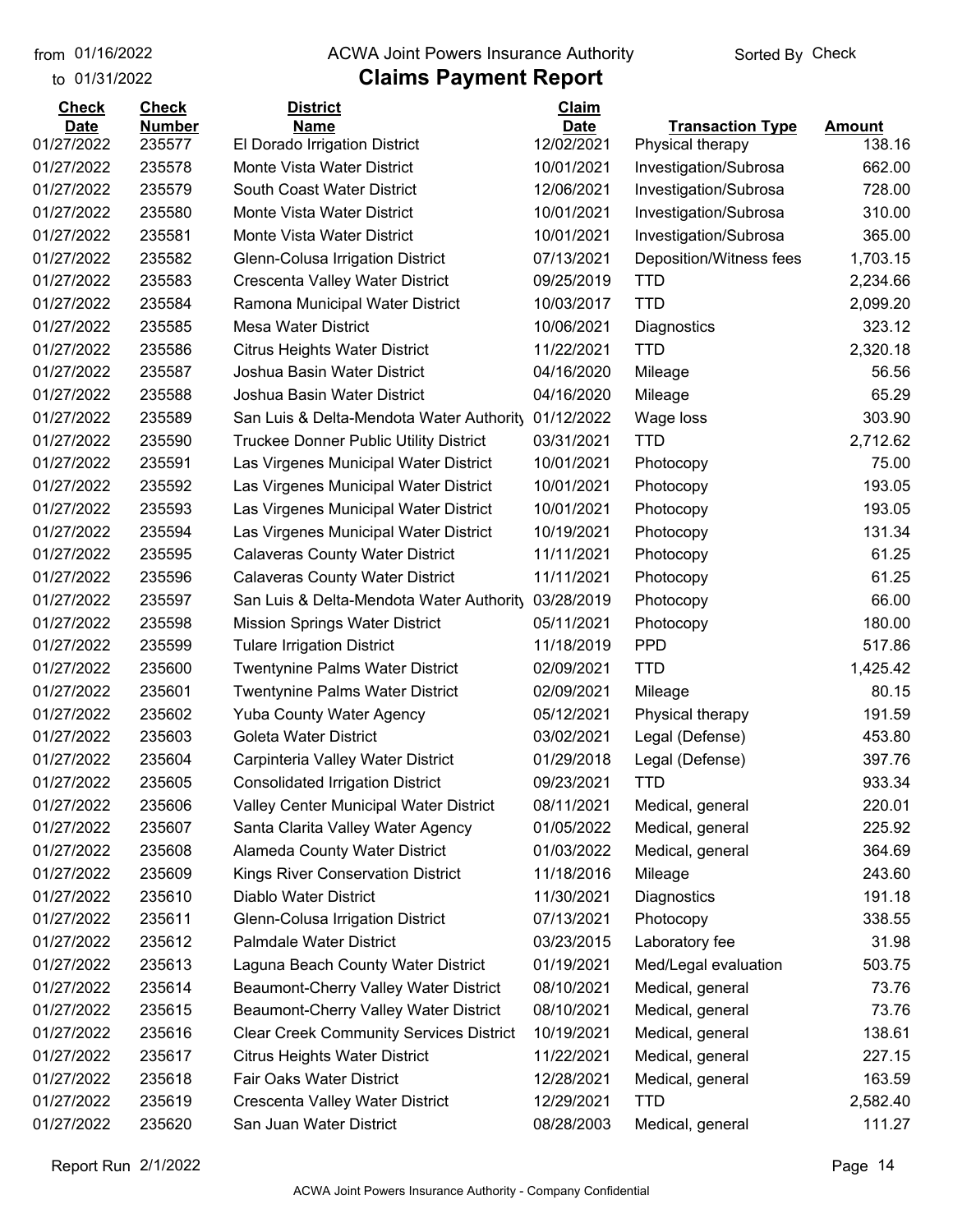#### from 01/16/2022 **The COVA Solic Act Act Authority** Sorted By Check

### **Claims Payment Report**

| <b>Check</b> | <b>Check</b>  | <b>District</b>                               | Claim       |                         |            |
|--------------|---------------|-----------------------------------------------|-------------|-------------------------|------------|
| <b>Date</b>  | <b>Number</b> | Name                                          | <b>Date</b> | <b>Transaction Type</b> | Amount     |
| 01/27/2022   | 235621        | <b>Truckee Donner Public Utility District</b> | 07/20/2021  | Medical, general        | 342.15     |
| 01/27/2022   | 235622        | Sweetwater Authority                          | 08/03/2021  | Medical, general        | 158.21     |
| 01/27/2022   | 235623        | <b>Vallecitos Water District</b>              | 10/15/2020  | Medical, general        | 212.50     |
| 01/27/2022   | 235624        | <b>Vallecitos Water District</b>              | 10/15/2020  | Medical, general        | 180.44     |
| 01/27/2022   | 235625        | El Dorado Irrigation District                 | 07/14/2021  | Medical, general        | 13.00      |
| 01/27/2022   | 235626        | Las Virgenes Municipal Water District         | 10/01/2021  | Medical, general        | 194.73     |
| 01/27/2022   | 235627        | <b>Moulton Niguel Water District</b>          | 07/21/2021  | Medical, general        | 196.84     |
| 01/27/2022   | 235628        | <b>Moulton Niguel Water District</b>          | 12/13/2021  | Medical, general        | 208.72     |
| 01/27/2022   | 235629        | Joshua Basin Water District                   | 04/16/2020  | Deposition/Witness fees | 938.00     |
| 01/27/2022   | 235630        | Joshua Basin Water District                   | 04/16/2020  | Deposition/Witness fees | 263.00     |
| 01/27/2022   | 235631        | Alameda County Water District                 | 03/19/2021  | TTD                     | 1,714.67   |
| 01/27/2022   | 235632        | Western Municipal Water District              | 11/21/2019  | Physical therapy        | 119.14     |
| 01/27/2022   | 235633        | Western Municipal Water District              | 11/21/2019  | Physical therapy        | 119.14     |
|              |               |                                               |             |                         | ,,, ,,, ,, |

**Total 442,460.42**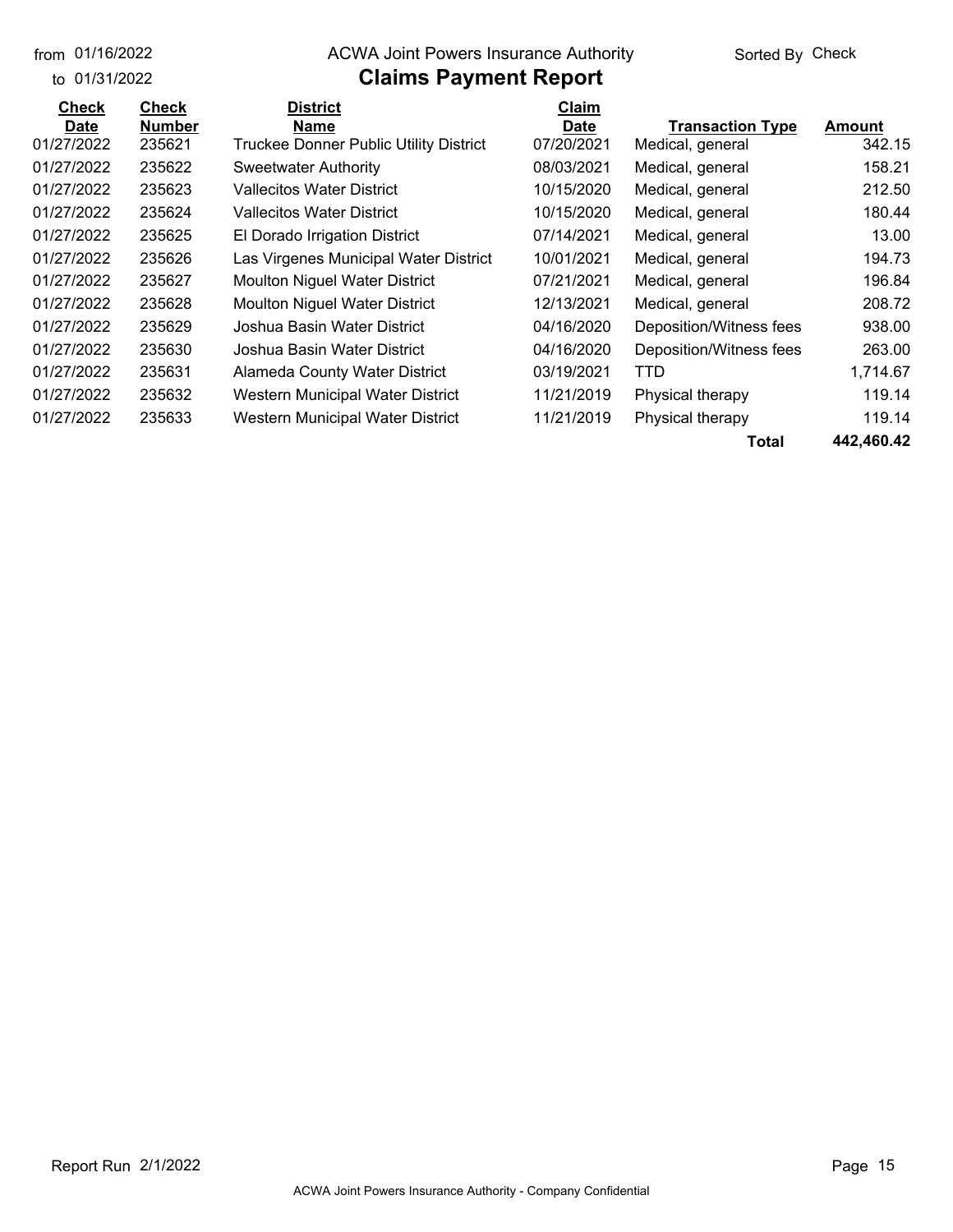from 02/01/2022

### **Claims Payment Report** from 02/01/2022 **The COVA Solic Act Act Authority** Check

| to 02/15/2022 |               | <b>Claims Payment Report</b>                      |              |                                     |               |
|---------------|---------------|---------------------------------------------------|--------------|-------------------------------------|---------------|
| <b>Check</b>  | <b>Check</b>  | <b>District</b>                                   | <b>Claim</b> |                                     |               |
| <b>Date</b>   | <b>Number</b> | <b>Name</b>                                       | <b>Date</b>  | <b>Transaction Type</b>             | <b>Amount</b> |
| 02/01/2022    | 235634        | <b>Mission Springs Water District</b>             | 12/26/2021   | Liability - Property Damage         | 1,693.51      |
| 02/01/2022    | 235635        | <b>Placer County Water Agency</b>                 | 05/14/2021   | <b>Property - District Property</b> | 78,376.76     |
| 02/01/2022    | 235636        | Sacramento Suburban Water District                | 01/06/2022   | Liability - Property Damage         | 4,956.48      |
| 02/01/2022    | 235637        | <b>Merced Irrigation District</b>                 | 11/14/2019   | Liability - Property Damage         | 26,700.00     |
| 02/01/2022    | 235638        | Mission Springs Water District                    | 12/26/2021   | Liability - Property Damage         | 2,175.60      |
| 02/01/2022    | 235639        | Mission Springs Water District                    | 12/26/2021   | Liability - Property Damage         | 2,721.24      |
| 02/01/2022    | 235640        | <b>Mission Springs Water District</b>             | 11/30/2021   | Appraiser                           | 198.40        |
| 02/01/2022    | 235641        | Santa Clarita Valley Water Agency                 | 01/05/2022   | Liability - Property Damage         | 17,348.93     |
| 02/01/2022    | 235642        | Sacramento Suburban Water District                | 01/06/2022   | Appraiser                           | 90.00         |
| 02/01/2022    | 235643        | San Luis & Delta-Mendota Water Authority          | 01/11/2021   | Physical therapy                    | 119.87        |
| 02/01/2022    | 235644        | San Luis Water District                           | 09/04/2020   | Medical, general                    | 117.87        |
| 02/01/2022    | 235645        | Berrenda Mesa Water District                      | 02/25/2013   | Medical, general                    | 126.01        |
| 02/01/2022    | 235646        | South Tahoe Public Utility District               | 01/17/2021   | Physical therapy                    | 675.92        |
| 02/01/2022    | 235647        | South Tahoe Public Utility District               | 01/07/2021   | Physical therapy                    | 531.78        |
| 02/01/2022    | 235648        | Solano Irrigation District                        | 02/20/2020   | <b>PPD</b>                          | 580.00        |
| 02/01/2022    | 235649        | South Tahoe Public Utility District               | 06/25/2019   | Physical therapy                    | 372.10        |
| 02/01/2022    | 235650        | <b>Orange County Water District</b>               | 11/17/2003   | Physical therapy                    | 657.52        |
| 02/01/2022    | 235651        | <b>Orange County Water District</b>               | 09/13/2021   | Medical, general                    | 304.44        |
| 02/01/2022    | 235652        | San Luis & Delta-Mendota Water Authority          | 01/11/2021   | <b>Bill Review Fee</b>              | 8.50          |
| 02/01/2022    | 235652        | Wheeler Ridge-Maricopa Water Storage C 05/11/2021 |              | <b>Bill Review Fee</b>              | 8.50          |
| 02/01/2022    | 235652        | Wheeler Ridge-Maricopa Water Storage L 05/11/2021 |              | <b>Bill Review Fee</b>              | 4.12          |
| 02/01/2022    | 235652        | Wheeler Ridge-Maricopa Water Storage L 05/11/2021 |              | <b>Bill Review Fee</b>              | 8.50          |
| 02/01/2022    | 235652        | Wheeler Ridge-Maricopa Water Storage L 05/11/2021 |              | <b>Bill Review Fee</b>              | 4.12          |
| 02/01/2022    | 235652        | Wheeler Ridge-Maricopa Water Storage L 05/11/2021 |              | <b>Bill Review Fee</b>              | 8.50          |
| 02/01/2022    | 235652        | Wheeler Ridge-Maricopa Water Storage L 05/11/2021 |              | <b>Bill Review Fee</b>              | 3.18          |
| 02/01/2022    | 235652        | Wheeler Ridge-Maricopa Water Storage L 05/11/2021 |              | <b>Bill Review Fee</b>              | 8.50          |
| 02/01/2022    | 235652        | Wheeler Ridge-Maricopa Water Storage L 05/11/2021 |              | <b>Bill Review Fee</b>              | 3.18          |
| 02/01/2022    | 235652        | Wheeler Ridge-Maricopa Water Storage C 05/11/2021 |              | <b>Bill Review Fee</b>              | 8.50          |
| 02/01/2022    | 235652        | Wheeler Ridge-Maricopa Water Storage D            | 05/11/2021   | <b>Bill Review Fee</b>              | 6.44          |
| 02/01/2022    | 235652        | Western Municipal Water District                  | 06/01/2021   | <b>Bill Review Fee</b>              | 8.50          |
| 02/01/2022    | 235652        | Western Municipal Water District                  | 06/01/2021   | <b>Bill Review Fee</b>              | 9.55          |
| 02/01/2022    | 235652        | Western Municipal Water District                  | 06/01/2021   | <b>Bill Review Fee</b>              | 8.50          |
| 02/01/2022    | 235652        | Western Municipal Water District                  | 06/01/2021   | <b>Bill Review Fee</b>              | 17.37         |
| 02/01/2022    | 235652        | Santa Clarita Valley Water Agency                 | 11/10/2021   | <b>Bill Review Fee</b>              | 8.50          |
| 02/01/2022    | 235652        | Santa Clarita Valley Water Agency                 | 11/10/2021   | <b>Bill Review Fee</b>              | 2.57          |
| 02/01/2022    | 235652        | San Luis Water District                           | 08/09/2013   | <b>Bill Review Fee</b>              | 8.50          |
| 02/01/2022    | 235652        | San Luis Water District                           | 08/09/2013   | <b>Bill Review Fee</b>              | 1.70          |
| 02/01/2022    | 235652        | <b>Orange County Water District</b>               | 11/17/2003   | <b>Bill Review Fee</b>              | 18.26         |
| 02/01/2022    | 235652        | <b>Orange County Water District</b>               | 11/17/2003   | <b>Bill Review Fee</b>              | 8.50          |
| 02/01/2022    | 235652        | Las Virgenes Municipal Water District             | 10/19/2021   | <b>Bill Review Fee</b>              | 8.50          |
| 02/01/2022    | 235652        | Las Virgenes Municipal Water District             | 10/19/2021   | <b>Bill Review Fee</b>              | 15.21         |
| 02/01/2022    | 235652        | Las Virgenes Municipal Water District             | 10/19/2021   | <b>Bill Review Fee</b>              | 8.50          |
| 02/01/2022    | 235652        | Las Virgenes Municipal Water District             | 10/19/2021   | <b>Bill Review Fee</b>              | 12.57         |
|               |               |                                                   |              |                                     |               |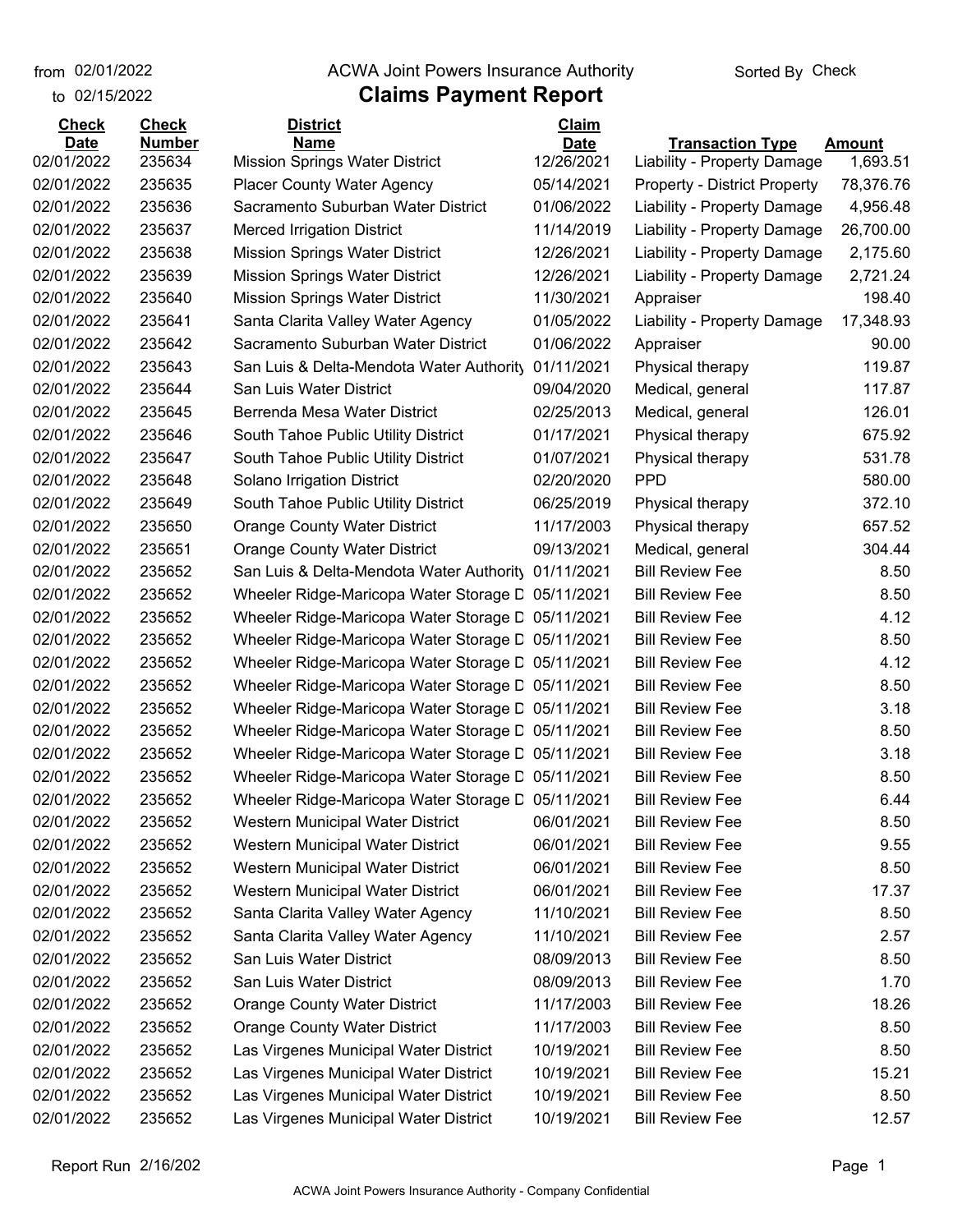to 02/15/2022

#### from 02/01/2022 **The COVA Solic Act Act Authority** Sorted By Check

| <b>Check</b>              | <b>Check</b>            | <b>District</b>                                      | Claim                     |                                                   |                       |
|---------------------------|-------------------------|------------------------------------------------------|---------------------------|---------------------------------------------------|-----------------------|
| <b>Date</b><br>02/01/2022 | <b>Number</b><br>235652 | <b>Name</b><br>Las Virgenes Municipal Water District | <b>Date</b><br>10/19/2021 | <b>Transaction Type</b><br><b>Bill Review Fee</b> | <b>Amount</b><br>8.50 |
| 02/01/2022                | 235652                  | Las Virgenes Municipal Water District                | 10/19/2021                | <b>Bill Review Fee</b>                            | 15.21                 |
| 02/01/2022                | 235652                  | Las Virgenes Municipal Water District                | 10/19/2021                | <b>Bill Review Fee</b>                            | 8.50                  |
| 02/01/2022                | 235652                  | Las Virgenes Municipal Water District                | 10/19/2021                | <b>Bill Review Fee</b>                            | 15.54                 |
| 02/01/2022                | 235652                  | <b>Sweetwater Authority</b>                          | 12/15/2021                | <b>Bill Review Fee</b>                            | 8.50                  |
| 02/01/2022                | 235652                  | Yorba Linda Water District                           | 09/09/2019                | <b>Bill Review Fee</b>                            | 8.50                  |
| 02/01/2022                | 235652                  | Yorba Linda Water District                           | 09/09/2019                | <b>Bill Review Fee</b>                            | 28.39                 |
| 02/01/2022                | 235652                  | Rancho California Water District                     | 06/02/2021                | <b>Bill Review Fee</b>                            | 8.50                  |
| 02/01/2022                | 235652                  | Rancho California Water District                     | 06/02/2021                | <b>Bill Review Fee</b>                            | 4.85                  |
| 02/01/2022                | 235652                  | Rancho California Water District                     | 06/02/2021                | <b>Bill Review Fee</b>                            | 8.50                  |
| 02/01/2022                | 235652                  | Rancho California Water District                     | 06/02/2021                | <b>Bill Review Fee</b>                            | 4.34                  |
| 02/01/2022                | 235652                  | Valley of the Moon Water District                    | 12/06/2021                | <b>Bill Review Fee</b>                            | 8.50                  |
| 02/01/2022                | 235652                  | South Tahoe Public Utility District                  | 01/07/2021                | <b>Bill Review Fee</b>                            | 8.50                  |
| 02/01/2022                | 235652                  | South Tahoe Public Utility District                  | 01/07/2021                | <b>Bill Review Fee</b>                            | 2.17                  |
| 02/01/2022                | 235652                  | <b>Sweetwater Authority</b>                          | 06/22/2021                | <b>Bill Review Fee</b>                            | 8.50                  |
| 02/01/2022                | 235652                  | <b>Sweetwater Authority</b>                          | 06/22/2021                | <b>Bill Review Fee</b>                            | 5.85                  |
| 02/01/2022                | 235652                  | <b>Sweetwater Authority</b>                          | 12/13/2021                | <b>Bill Review Fee</b>                            | 8.50                  |
| 02/01/2022                | 235652                  | <b>Sweetwater Authority</b>                          | 12/13/2021                | <b>Bill Review Fee</b>                            | 5.60                  |
| 02/01/2022                | 235652                  | Wheeler Ridge-Maricopa Water Storage D               | 02/20/2020                | <b>Bill Review Fee</b>                            | 8.50                  |
| 02/01/2022                | 235652                  | Wheeler Ridge-Maricopa Water Storage D               | 02/20/2020                | <b>Bill Review Fee</b>                            | 20.11                 |
| 02/01/2022                | 235652                  | San Luis & Delta-Mendota Water Authority 05/05/2021  |                           | <b>Bill Review Fee</b>                            | 8.50                  |
| 02/01/2022                | 235652                  | San Luis & Delta-Mendota Water Authorit, 05/05/2021  |                           | <b>Bill Review Fee</b>                            | 12.82                 |
| 02/01/2022                | 235652                  | San Luis & Delta-Mendota Water Authority 05/05/2021  |                           | <b>Bill Review Fee</b>                            | 8.50                  |
| 02/01/2022                | 235652                  | San Luis & Delta-Mendota Water Authorit, 05/05/2021  |                           | <b>Bill Review Fee</b>                            | 12.04                 |
| 02/01/2022                | 235652                  | South Tahoe Public Utility District                  | 01/17/2021                | <b>Bill Review Fee</b>                            | 8.50                  |
| 02/01/2022                | 235652                  | South Tahoe Public Utility District                  | 01/17/2021                | <b>Bill Review Fee</b>                            | 2.76                  |
| 02/01/2022                | 235652                  | Monte Vista Water District                           | 10/01/2021                | <b>Bill Review Fee</b>                            | 8.50                  |
| 02/01/2022                | 235652                  | Monte Vista Water District                           | 10/01/2021                | <b>Bill Review Fee</b>                            | 14.63                 |
| 02/01/2022                | 235652                  | Monte Vista Water District                           | 10/01/2021                | <b>Bill Review Fee</b>                            | 8.50                  |
| 02/01/2022                | 235652                  | Monte Vista Water District                           | 10/01/2021                | <b>Bill Review Fee</b>                            | 27.78                 |
| 02/01/2022                | 235652                  | Monte Vista Water District                           | 10/01/2021                | <b>Bill Review Fee</b>                            | 8.50                  |
| 02/01/2022                | 235652                  | Monte Vista Water District                           | 10/01/2021                | <b>Bill Review Fee</b>                            | 14.63                 |
| 02/01/2022                | 235652                  | El Dorado Irrigation District                        | 12/02/2021                | <b>Bill Review Fee</b>                            | 8.50                  |
| 02/01/2022                | 235652                  | El Dorado Irrigation District                        | 12/02/2021                | <b>Bill Review Fee</b>                            | 6.09                  |
| 02/01/2022                | 235652                  | Joshua Basin Water District                          | 04/16/2020                | <b>Bill Review Fee</b>                            | 8.50                  |
| 02/01/2022                | 235652                  | Joshua Basin Water District                          | 04/16/2020                | <b>Bill Review Fee</b>                            | 23.86                 |
| 02/01/2022                | 235652                  | Joshua Basin Water District                          | 04/16/2020                | <b>Bill Review Fee</b>                            | 8.50                  |
| 02/01/2022                | 235652                  | Joshua Basin Water District                          | 04/16/2020                | <b>Bill Review Fee</b>                            | 8.50                  |
| 02/01/2022                | 235652                  | Joshua Basin Water District                          | 04/16/2020                | <b>Bill Review Fee</b>                            | 8.50                  |
| 02/01/2022                | 235652                  | Moulton Niguel Water District                        | 08/18/2021                | <b>Bill Review Fee</b>                            | 8.50                  |
| 02/01/2022                | 235652                  | <b>Moulton Niguel Water District</b>                 | 08/18/2021                | <b>Bill Review Fee</b>                            | 42.91                 |
| 02/01/2022                | 235652                  | <b>Moulton Niguel Water District</b>                 | 08/18/2021                | <b>Bill Review Fee</b>                            | 8.50                  |
| 02/01/2022                | 235652                  | <b>Moulton Niguel Water District</b>                 | 08/18/2021                | <b>Bill Review Fee</b>                            | 22.14                 |
| 02/01/2022                | 235652                  | <b>Clearlake Oaks County Water District</b>          | 12/11/2020                | <b>Bill Review Fee</b>                            | 8.50                  |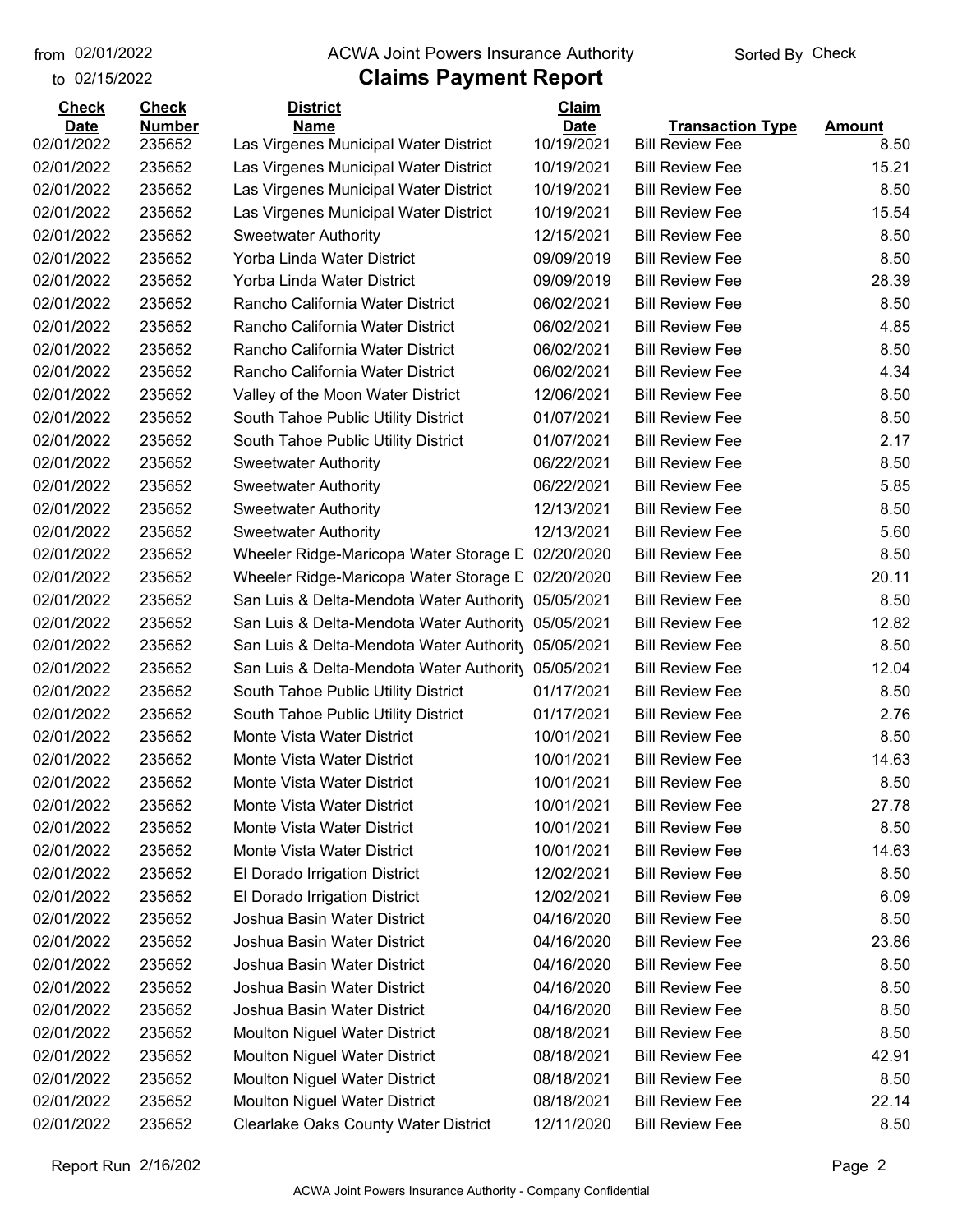to 02/15/2022 02/01/2022

#### from 02/01/2022 **The COVA Solic Act Act Authority** Sorted By Check

| <b>Check</b> | <b>Check</b>  | <b>District</b>                               | <b>Claim</b> |                         |               |
|--------------|---------------|-----------------------------------------------|--------------|-------------------------|---------------|
| <b>Date</b>  | <b>Number</b> | Name                                          | <b>Date</b>  | <b>Transaction Type</b> | <b>Amount</b> |
| 02/01/2022   | 235652        | <b>Mesa Water District</b>                    | 10/06/2021   | <b>Bill Review Fee</b>  | 8.50          |
| 02/01/2022   | 235652        | <b>Mesa Water District</b>                    | 10/06/2021   | <b>Bill Review Fee</b>  | 2.50          |
| 02/01/2022   | 235652        | Paradise Irrigation District                  | 07/30/2021   | <b>Bill Review Fee</b>  | 8.50          |
| 02/01/2022   | 235652        | Paradise Irrigation District                  | 07/30/2021   | <b>Bill Review Fee</b>  | 3.36          |
| 02/01/2022   | 235652        | Paradise Irrigation District                  | 07/30/2021   | <b>Bill Review Fee</b>  | 8.50          |
| 02/01/2022   | 235652        | Paradise Irrigation District                  | 07/30/2021   | <b>Bill Review Fee</b>  | 3.36          |
| 02/01/2022   | 235652        | <b>Truckee Donner Public Utility District</b> | 03/31/2021   | <b>Bill Review Fee</b>  | 8.50          |
| 02/01/2022   | 235652        | <b>Truckee Donner Public Utility District</b> | 03/31/2021   | <b>Bill Review Fee</b>  | 17.74         |
| 02/01/2022   | 235652        | <b>Truckee Donner Public Utility District</b> | 03/31/2021   | <b>Bill Review Fee</b>  | 8.50          |
| 02/01/2022   | 235652        | <b>Truckee Donner Public Utility District</b> | 03/31/2021   | <b>Bill Review Fee</b>  | 17.74         |
| 02/01/2022   | 235652        | Valley of the Moon Water District             | 03/26/2020   | <b>Bill Review Fee</b>  | 8.50          |
| 02/01/2022   | 235652        | Valley of the Moon Water District             | 03/26/2020   | <b>Bill Review Fee</b>  | 14.39         |
| 02/01/2022   | 235652        | Solano Irrigation District                    | 09/13/2021   | <b>Bill Review Fee</b>  | 8.50          |
| 02/01/2022   | 235652        | Solano Irrigation District                    | 09/13/2021   | <b>Bill Review Fee</b>  | 10.15         |
| 02/01/2022   | 235652        | <b>Truckee Donner Public Utility District</b> | 11/06/2020   | <b>Bill Review Fee</b>  | 8.50          |
| 02/01/2022   | 235652        | <b>Truckee Donner Public Utility District</b> | 11/06/2020   | <b>Bill Review Fee</b>  | 9.72          |
| 02/01/2022   | 235652        | San Luis Water District                       | 09/04/2020   | <b>Bill Review Fee</b>  | 8.50          |
| 02/01/2022   | 235652        | San Luis Water District                       | 09/04/2020   | <b>Bill Review Fee</b>  | 24.32         |
| 02/01/2022   | 235652        | San Luis Water District                       | 09/04/2020   | <b>Bill Review Fee</b>  | 8.50          |
| 02/01/2022   | 235652        | Diablo Water District                         | 11/30/2021   | <b>Bill Review Fee</b>  | 8.50          |
| 02/01/2022   | 235652        | Diablo Water District                         | 11/30/2021   | <b>Bill Review Fee</b>  | 3.01          |
| 02/01/2022   | 235652        | Humboldt Bay Municipal Water District         | 04/06/2021   | <b>Bill Review Fee</b>  | 8.50          |
| 02/01/2022   | 235652        | Humboldt Bay Municipal Water District         | 04/06/2021   | <b>Bill Review Fee</b>  | 23.50         |
| 02/01/2022   | 235652        | <b>Water Employee Services Authority</b>      | 12/10/2018   | <b>Bill Review Fee</b>  | 8.50          |
| 02/01/2022   | 235652        | <b>Water Employee Services Authority</b>      | 12/10/2018   | <b>Bill Review Fee</b>  | 6.27          |
| 02/01/2022   | 235652        | <b>Consolidated Irrigation District</b>       | 09/23/2021   | <b>Bill Review Fee</b>  | 8.50          |
| 02/01/2022   | 235652        | <b>Consolidated Irrigation District</b>       | 09/23/2021   | <b>Bill Review Fee</b>  | 7.82          |
| 02/01/2022   | 235652        | <b>Consolidated Irrigation District</b>       | 09/23/2021   | <b>Bill Review Fee</b>  | 8.50          |
| 02/01/2022   | 235652        | <b>Consolidated Irrigation District</b>       | 09/23/2021   | <b>Bill Review Fee</b>  | 7.82          |
| 02/01/2022   | 235652        | <b>Consolidated Irrigation District</b>       | 09/23/2021   | <b>Bill Review Fee</b>  | 8.50          |
| 02/01/2022   | 235652        | <b>Consolidated Irrigation District</b>       | 09/23/2021   | <b>Bill Review Fee</b>  | 14.56         |
| 02/01/2022   | 235652        | <b>El Toro Water District</b>                 | 11/24/2021   | <b>Bill Review Fee</b>  | 8.50          |
| 02/01/2022   | 235652        | El Toro Water District                        | 11/24/2021   | <b>Bill Review Fee</b>  | 6.49          |
| 02/01/2022   | 235652        | Rancho California Water District              | 11/18/2021   | <b>Bill Review Fee</b>  | 8.50          |
| 02/01/2022   | 235652        | Rancho California Water District              | 11/18/2021   | <b>Bill Review Fee</b>  | 12.41         |
| 02/01/2022   | 235652        | <b>Orange County Water District</b>           | 09/13/2021   | <b>Bill Review Fee</b>  | 8.50          |
| 02/01/2022   | 235652        | <b>Orange County Water District</b>           | 09/13/2021   | <b>Bill Review Fee</b>  | 4.01          |
| 02/01/2022   | 235652        | Goleta Water District                         | 09/25/2014   | <b>Bill Review Fee</b>  | 8.50          |
| 02/01/2022   | 235652        | Goleta Water District                         | 09/25/2014   | <b>Bill Review Fee</b>  | 21.80         |
| 02/01/2022   | 235652        | Glenn-Colusa Irrigation District              | 10/19/2021   | <b>Bill Review Fee</b>  | 7.81          |
| 02/01/2022   | 235652        | Diablo Water District                         | 11/30/2021   | <b>Bill Review Fee</b>  | 8.50          |
| 02/01/2022   | 235652        | Diablo Water District                         | 11/30/2021   | <b>Bill Review Fee</b>  | 3.77          |
| 02/01/2022   | 235652        | San Luis & Delta-Mendota Water Authority      | 12/07/2021   | <b>Bill Review Fee</b>  | 8.50          |
| 02/01/2022   | 235652        | San Luis & Delta-Mendota Water Authority      | 12/07/2021   | <b>Bill Review Fee</b>  | 12.82         |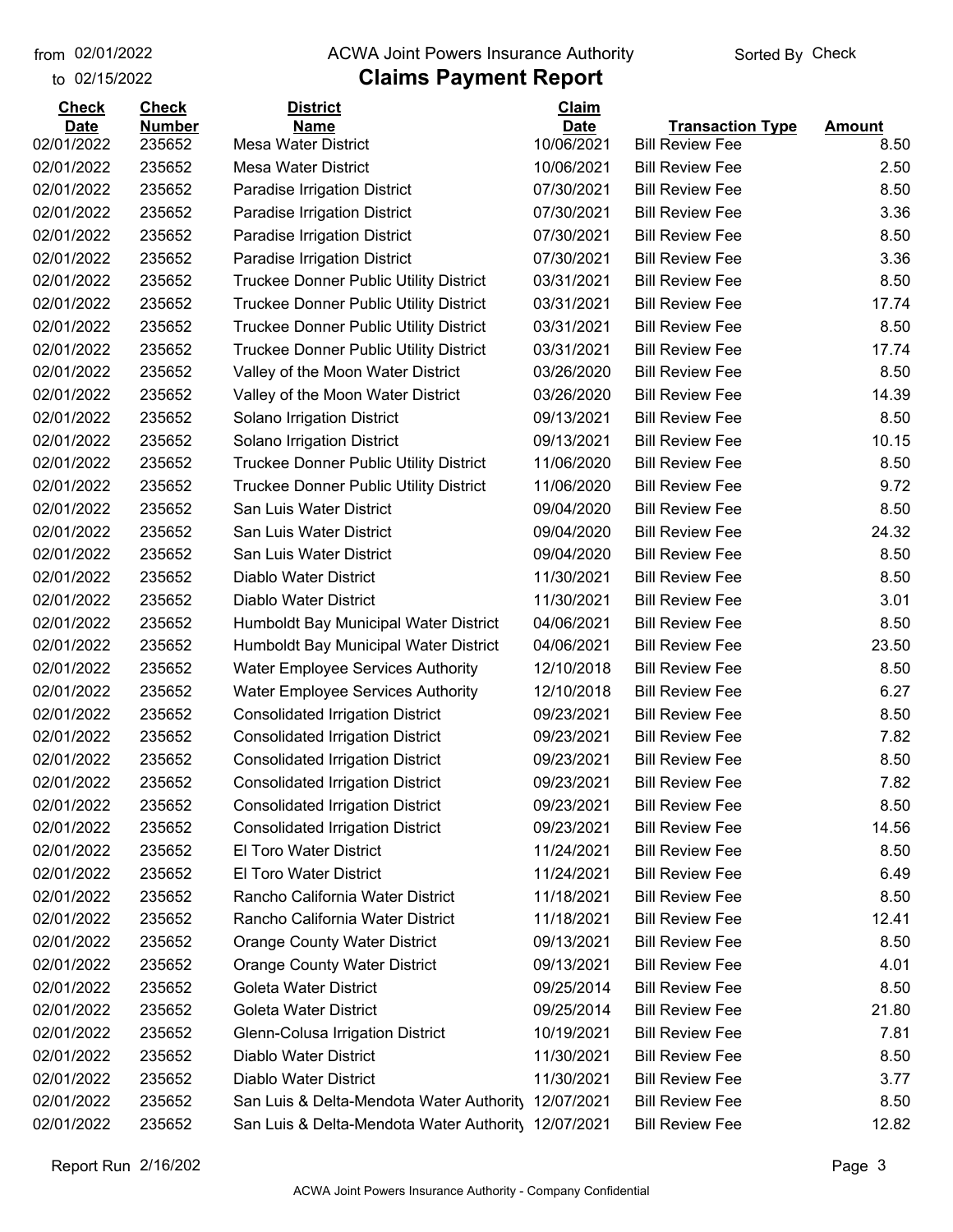to 02/15/2022

#### from 02/01/2022 **The COVA Solic Act Act Authority** Sorted By Check

| <b>Check</b> | <b>Check</b>  | <b>District</b>                                     | Claim       |                         |               |
|--------------|---------------|-----------------------------------------------------|-------------|-------------------------|---------------|
| <b>Date</b>  | <b>Number</b> | <b>Name</b>                                         | <b>Date</b> | <b>Transaction Type</b> | <b>Amount</b> |
| 02/01/2022   | 235652        | San Luis & Delta-Mendota Water Authority            | 12/07/2021  | <b>Bill Review Fee</b>  | 8.50          |
| 02/01/2022   | 235652        | San Luis & Delta-Mendota Water Authority            | 12/07/2021  | <b>Bill Review Fee</b>  | 10.45         |
| 02/01/2022   | 235652        | San Luis & Delta-Mendota Water Authority            | 12/07/2021  | <b>Bill Review Fee</b>  | 8.50          |
| 02/01/2022   | 235652        | San Luis & Delta-Mendota Water Authority            | 12/07/2021  | <b>Bill Review Fee</b>  | 18.28         |
| 02/01/2022   | 235652        | Western Municipal Water District                    | 11/21/2019  | <b>Bill Review Fee</b>  | 8.50          |
| 02/01/2022   | 235652        | Western Municipal Water District                    | 11/21/2019  | <b>Bill Review Fee</b>  | 1.27          |
| 02/01/2022   | 235652        | Kern Water Bank Authority                           | 08/05/2021  | <b>Bill Review Fee</b>  | 8.50          |
| 02/01/2022   | 235652        | Kern Water Bank Authority                           | 08/05/2021  | <b>Bill Review Fee</b>  | 37.46         |
| 02/01/2022   | 235652        | Kern Water Bank Authority                           | 08/05/2021  | <b>Bill Review Fee</b>  | 8.50          |
| 02/01/2022   | 235652        | Kern Water Bank Authority                           | 08/05/2021  | <b>Bill Review Fee</b>  | 0.51          |
| 02/01/2022   | 235652        | Solano Irrigation District                          | 07/07/2021  | <b>Bill Review Fee</b>  | 8.50          |
| 02/01/2022   | 235652        | Solano Irrigation District                          | 07/07/2021  | <b>Bill Review Fee</b>  | 15.13         |
| 02/01/2022   | 235652        | <b>Alameda County Water District</b>                | 03/19/2021  | <b>Bill Review Fee</b>  | 8.50          |
| 02/01/2022   | 235652        | Alameda County Water District                       | 03/19/2021  | <b>Bill Review Fee</b>  | 10.29         |
| 02/01/2022   | 235652        | South Tahoe Public Utility District                 | 06/25/2019  | <b>Bill Review Fee</b>  | 8.50          |
| 02/01/2022   | 235652        | South Tahoe Public Utility District                 | 06/25/2019  | <b>Bill Review Fee</b>  | 3.92          |
| 02/01/2022   | 235653        | South Tahoe Public Utility District                 | 08/21/2020  | <b>TTD</b>              | 2,598.86      |
| 02/01/2022   | 235654        | Joshua Basin Water District                         | 04/16/2020  | Medical, general        | 107.06        |
| 02/01/2022   | 235655        | San Luis Water District                             | 08/09/2013  | <b>DME Supplies</b>     | 76.43         |
| 02/01/2022   | 235656        | Las Virgenes Municipal Water District               | 10/19/2021  | Medical, general        | 84.41         |
| 02/01/2022   | 235657        | Las Virgenes Municipal Water District               | 10/19/2021  | Medical, general        | 100.66        |
| 02/01/2022   | 235658        | Las Virgenes Municipal Water District               | 10/19/2021  | Medical, general        | 84.41         |
| 02/01/2022   | 235659        | Las Virgenes Municipal Water District               | 10/19/2021  | Medical, general        | 55.65         |
| 02/01/2022   | 235660        | <b>Moulton Niguel Water District</b>                | 12/13/2021  | <b>TTD</b>              | 1,467.22      |
| 02/01/2022   | 235661        | San Luis & Delta-Mendota Water Authority            | 05/05/2021  | <b>TTD</b>              | 1,370.09      |
| 02/01/2022   | 235662        | Fair Oaks Water District                            | 12/28/2021  | <b>TTD</b>              | 2,181.12      |
| 02/01/2022   | 235663        | <b>Water Employee Services Authority</b>            | 12/10/2018  | Medical, general        | 167.87        |
| 02/01/2022   | 235664        | Western Municipal Water District                    | 10/23/2007  | <b>PPD</b>              | 540.00        |
| 02/01/2022   | 235665        | Reclamation District #2068                          | 07/24/2017  | <b>PPD</b>              | 580.00        |
| 02/01/2022   | 235666        | <b>Tuolumne Utilities District</b>                  | 11/02/2020  | Mileage                 | 60.26         |
| 02/01/2022   | 235667        | Panoche Water District                              | 08/17/2019  | Med/Legal evaluation    | 5,546.50      |
| 02/01/2022   | 235668        | Santa Clarita Valley Water Agency                   | 01/05/2022  | <b>TTD</b>              | 2,016.94      |
| 02/01/2022   | 235669        | Santa Clarita Valley Water Agency                   | 09/02/2021  | Wage loss               | 253.60        |
| 02/01/2022   | 235670        | Santa Clarita Valley Water Agency                   | 09/02/2021  | <b>TTD</b>              | 966.09        |
| 02/01/2022   | 235671        | Solano Irrigation District                          | 07/07/2021  | Medical, general        | 67.52         |
| 02/01/2022   | 235672        | Valley of the Moon Water District                   | 03/26/2020  | Medical, general        | 87.46         |
| 02/01/2022   | 235673        | Santa Clarita Valley Water Agency                   | 11/10/2021  | Medical, general        | 136.75        |
| 02/01/2022   | 235674        | Diablo Water District                               | 11/30/2021  | Medical, general        | 200.07        |
| 02/01/2022   | 235675        | Diablo Water District                               | 11/30/2021  | Physical therapy        | 159.67        |
| 02/01/2022   | 235676        | <b>Moulton Niguel Water District</b>                | 08/18/2021  | Medical, general        | 260.98        |
| 02/01/2022   | 235677        | <b>Moulton Niguel Water District</b>                | 08/18/2021  | Medical, general        | 113.94        |
| 02/01/2022   | 235678        | San Luis & Delta-Mendota Water Authority            | 05/05/2021  | <b>DME Supplies</b>     | 71.83         |
| 02/01/2022   | 235679        | San Luis & Delta-Mendota Water Authority            | 12/07/2021  | Medical, general        | 87.46         |
| 02/01/2022   | 235680        | San Luis & Delta-Mendota Water Authority 05/05/2021 |             | Medical, general        | 87.46         |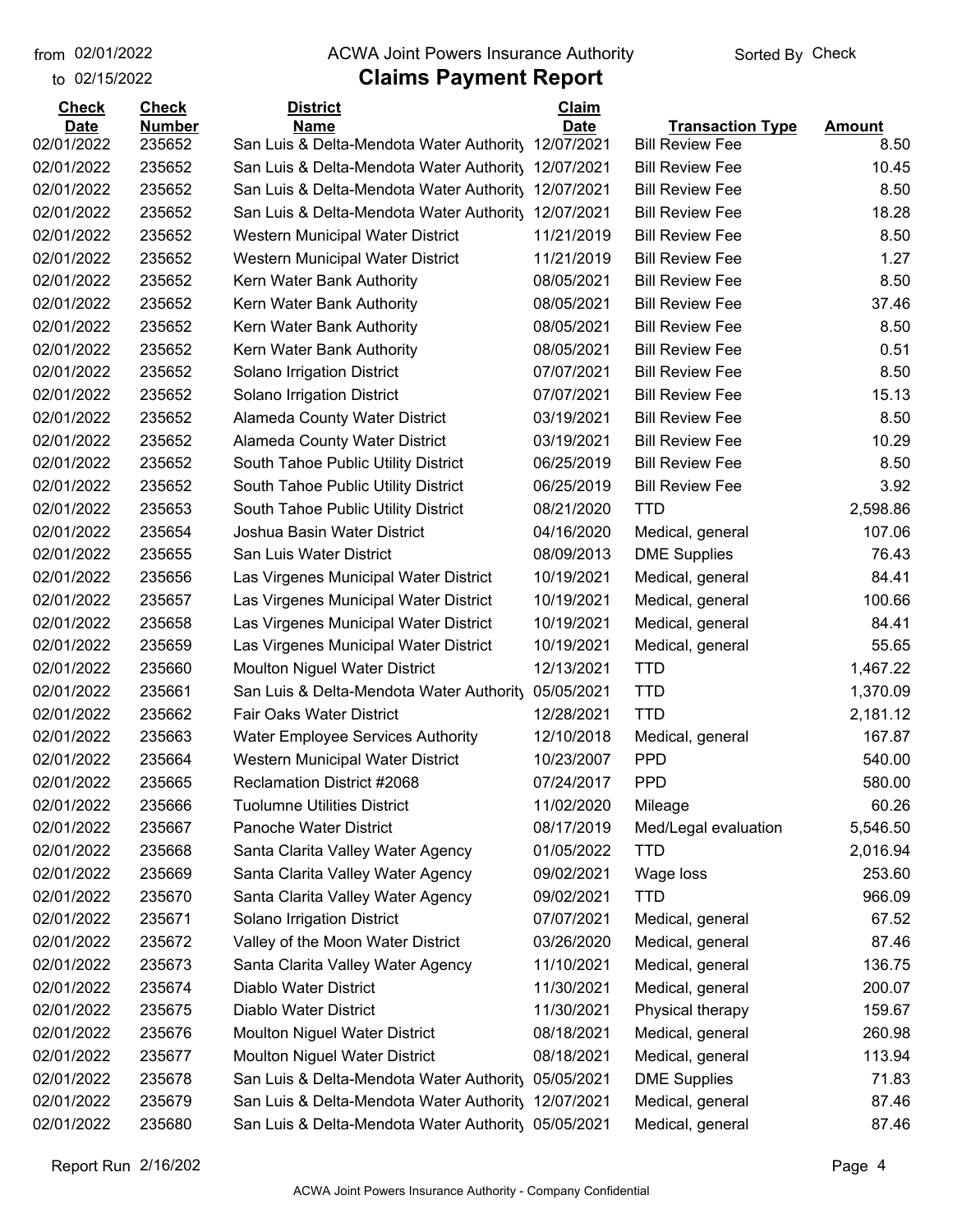to 02/15/2022

#### from 02/01/2022 **The COVA Solic Act Act Authority** Sorted By Check

| <b>Check</b> | <b>Check</b>  | <b>District</b>                                     | <b>Claim</b> |                                     |               |
|--------------|---------------|-----------------------------------------------------|--------------|-------------------------------------|---------------|
| <b>Date</b>  | <b>Number</b> | <b>Name</b>                                         | <b>Date</b>  | <b>Transaction Type</b>             | <b>Amount</b> |
| 02/01/2022   | 235681        | Western Municipal Water District                    | 06/01/2021   | Physical therapy                    | 114.61        |
| 02/01/2022   | 235682        | Western Municipal Water District                    | 06/01/2021   | Medical, general                    | 282.65        |
| 02/01/2022   | 235683        | Diablo Water District                               | 11/30/2021   | <b>TTD</b>                          | 1,743.83      |
| 02/01/2022   | 235684        | Diablo Water District                               | 11/30/2021   | Wage loss                           | 106.20        |
| 02/01/2022   | 235685        | <b>Sweetwater Authority</b>                         | 12/13/2021   | Medical, general                    | 115.20        |
| 02/01/2022   | 235686        | <b>Sweetwater Authority</b>                         | 12/15/2021   | Medical, general                    | 143.20        |
| 02/01/2022   | 235687        | Western Municipal Water District                    | 11/21/2019   | <b>TTD</b>                          | 2,169.46      |
| 02/01/2022   | 235688        | <b>Truckee Donner Public Utility District</b>       | 03/31/2021   | Medical, general                    | 80.29         |
| 02/01/2022   | 235689        | <b>Consolidated Irrigation District</b>             | 09/23/2021   | Physical therapy                    | 534.00        |
| 02/01/2022   | 235690        | <b>Helix Water District</b>                         | 08/19/2021   | Mileage                             | 17.78         |
| 02/01/2022   | 235691        | San Luis & Delta-Mendota Water Authority            | 12/07/2021   | Medical, general                    | 186.64        |
| 02/01/2022   | 235692        | San Luis & Delta-Mendota Water Authority            | 12/07/2021   | Medical, general                    | 117.92        |
| 02/01/2022   | 235693        | <b>El Toro Water District</b>                       | 11/24/2021   | Medical, general                    | 121.09        |
| 02/01/2022   | 235694        | Glenn-Colusa Irrigation District                    | 10/19/2021   | Physical therapy                    | 93.75         |
| 02/01/2022   | 235695        | Western Municipal Water District                    | 11/21/2019   | Physical therapy                    | 120.39        |
| 02/03/2022   | 235696        | Rosedale-Rio Bravo Water Storage Distric 08/07/2019 |              | <b>Expense General</b>              | 710.70        |
| 02/03/2022   | 235697        | El Dorado Irrigation District                       | 01/03/2022   | <b>Property - District Property</b> | 787.50        |
| 02/03/2022   | 235698        | Mid-Peninsula Water District                        | 09/03/2021   | <b>Property - District Property</b> | 208.85        |
| 02/03/2022   | 235699        | <b>Montecito Water District</b>                     | 10/27/2021   | Liability - Small Claims            | 1,481.50      |
| 02/03/2022   | 235700        | <b>Merced Irrigation District</b>                   | 10/14/2021   | <b>Property - District Property</b> | 32,951.71     |
| 02/03/2022   | 235701        | San Juan Water District                             | 07/22/2021   | <b>Property - District Property</b> | 1,078.53      |
| 02/03/2022   | 235702        | <b>Mission Springs Water District</b>               | 07/15/2021   | <b>Property - District Property</b> | 2,023.73      |
| 02/03/2022   | 235703        | Rosedale-Rio Bravo Water Storage Distric 06/25/2018 |              | Defense Attorney                    | 122.50        |
| 02/03/2022   | 235704        | Rosedale-Rio Bravo Water Storage Distric            | 06/25/2018   | <b>Expense General</b>              | 30.00         |
| 02/03/2022   | 235705        | Solano Irrigation District                          | 02/13/2019   | <b>Expense General</b>              | 625.00        |
| 02/03/2022   | 235706        | South Coast Water District                          | 01/10/2022   | <b>TTD</b>                          | 2,108.58      |
| 02/03/2022   | 235707        | Cucamonga Valley Water District                     | 12/21/2020   | Hospital (Outpatient)               | 1,660.51      |
| 02/03/2022   | 235708        | Rancho California Water District                    | 03/18/2008   | Medical, general                    | 173.65        |
| 02/03/2022   | 235709        | Joshua Basin Water District                         | 04/16/2020   | Physical therapy                    | 100.70        |
| 02/03/2022   | 235710        | Joshua Basin Water District                         | 04/16/2020   | Physical therapy                    | 100.70        |
| 02/03/2022   | 235711        | <b>Clearlake Oaks County Water District</b>         | 12/11/2020   | Physical therapy                    | 104.00        |
| 02/03/2022   | 235712        | Joshua Basin Water District                         | 04/16/2020   | Physical therapy                    | 100.70        |
| 02/03/2022   | 235713        | Rancho California Water District                    | 06/02/2021   | Physical therapy                    | 109.85        |
| 02/03/2022   | 235714        | Rancho California Water District                    | 06/02/2021   | Physical therapy                    | 98.35         |
| 02/03/2022   | 235715        | Vista Irrigation District                           | 02/04/2019   | <b>PPD</b>                          | 580.00        |
| 02/03/2022   | 235716        | Vista Irrigation District                           | 06/07/2019   | <b>PPD</b>                          | 580.00        |
| 02/03/2022   | 235717        | <b>Sweetwater Authority</b>                         | 06/22/2021   | Medical, general                    | 210.64        |
| 02/03/2022   | 235718        | Kern Water Bank Authority                           | 08/05/2021   | Medical, general                    | 11.65         |
| 02/03/2022   | 235719        | <b>Mesa Water District</b>                          | 10/06/2021   | Diagnostics                         | 988.94        |
| 02/03/2022   | 235720        | <b>Mesa Water District</b>                          | 11/17/2021   | Physical therapy                    | 194.96        |
| 02/03/2022   | 235721        | <b>Mesa Water District</b>                          | 10/06/2021   | Physical therapy                    | 152.53        |
| 02/03/2022   | 235722        | <b>Mesa Water District</b>                          | 10/06/2021   | Physical therapy                    | 152.53        |
| 02/03/2022   | 235723        | South Coast Water District                          | 01/10/2022   | <b>Bill Review Fee</b>              | 8.50          |
| 02/03/2022   | 235723        | South Coast Water District                          | 01/10/2022   | <b>Bill Review Fee</b>              | 11.81         |
|              |               |                                                     |              |                                     |               |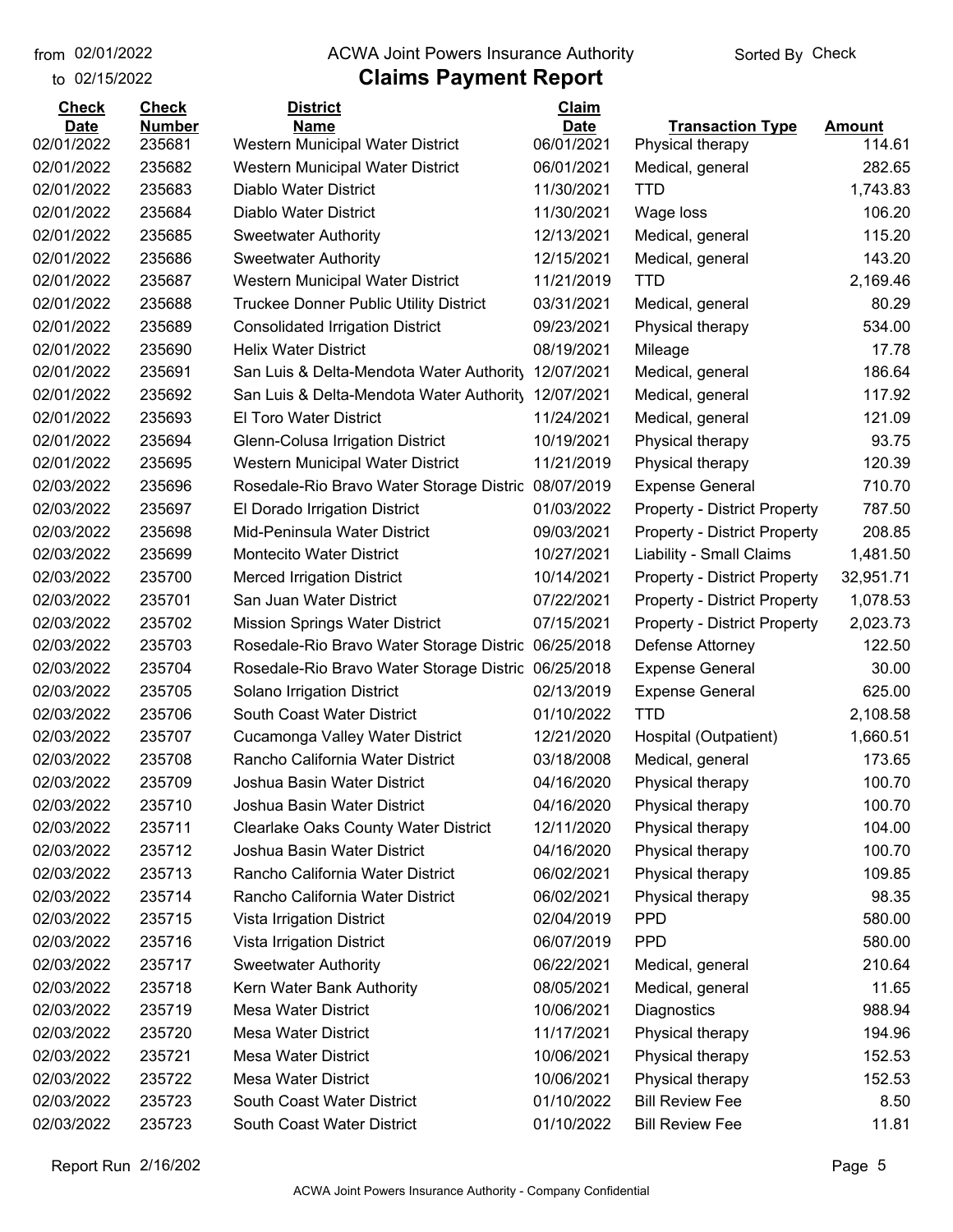to 02/15/2022

#### from 02/01/2022 **The COVA Solic Act Act Authority** Sorted By Check

|  |  |  | s Payment Report |  |
|--|--|--|------------------|--|
|  |  |  |                  |  |

| <b>Check</b> | <b>Check</b>  | <b>District</b>                                     | Claim       |                         |               |
|--------------|---------------|-----------------------------------------------------|-------------|-------------------------|---------------|
| <b>Date</b>  | <b>Number</b> | <b>Name</b>                                         | <b>Date</b> | <b>Transaction Type</b> | <b>Amount</b> |
| 02/03/2022   | 235723        | Vista Irrigation District                           | 06/07/2019  | <b>Bill Review Fee</b>  | 8.50          |
| 02/03/2022   | 235723        | Vista Irrigation District                           | 06/07/2019  | <b>Bill Review Fee</b>  | 8.50          |
| 02/03/2022   | 235723        | Vista Irrigation District                           | 02/04/2019  | <b>Bill Review Fee</b>  | 8.50          |
| 02/03/2022   | 235723        | San Luis Water District                             | 08/09/2013  | <b>Bill Review Fee</b>  | 8.50          |
| 02/03/2022   | 235723        | San Luis Water District                             | 08/09/2013  | <b>Bill Review Fee</b>  | 2.85          |
| 02/03/2022   | 235723        | Cucamonga Valley Water District                     | 12/21/2020  | <b>Bill Review Fee</b>  | 8.50          |
| 02/03/2022   | 235723        | Cucamonga Valley Water District                     | 12/21/2020  | <b>Bill Review Fee</b>  | 21.85         |
| 02/03/2022   | 235723        | San Luis & Delta-Mendota Water Authority            | 05/05/2021  | <b>Bill Review Fee</b>  | 8.50          |
| 02/03/2022   | 235723        | San Luis & Delta-Mendota Water Authorit, 05/05/2021 |             | <b>Bill Review Fee</b>  | 54.49         |
| 02/03/2022   | 235723        | <b>Vallecitos Water District</b>                    | 12/10/2021  | <b>Bill Review Fee</b>  | 8.50          |
| 02/03/2022   | 235723        | <b>Vallecitos Water District</b>                    | 12/10/2021  | <b>Bill Review Fee</b>  | 2.53          |
| 02/03/2022   | 235723        | El Dorado Irrigation District                       | 07/14/2021  | <b>Bill Review Fee</b>  | 8.50          |
| 02/03/2022   | 235723        | Yorba Linda Water District                          | 01/04/2022  | <b>Bill Review Fee</b>  | 8.50          |
| 02/03/2022   | 235723        | Yorba Linda Water District                          | 01/04/2022  | <b>Bill Review Fee</b>  | 25.04         |
| 02/03/2022   | 235723        | <b>Stockton-East Water District</b>                 | 02/28/2004  | <b>Bill Review Fee</b>  | 8.50          |
| 02/03/2022   | 235723        | <b>Stockton-East Water District</b>                 | 02/28/2004  | <b>Bill Review Fee</b>  | 3.39          |
| 02/03/2022   | 235723        | <b>Stockton-East Water District</b>                 | 02/28/2004  | <b>Bill Review Fee</b>  | 8.50          |
| 02/03/2022   | 235723        | <b>Stockton-East Water District</b>                 | 02/28/2004  | <b>Bill Review Fee</b>  | 2.65          |
| 02/03/2022   | 235723        | <b>Elsinore Valley Municipal Water District</b>     | 05/05/2014  | <b>Bill Review Fee</b>  | 8.50          |
| 02/03/2022   | 235723        | <b>Elsinore Valley Municipal Water District</b>     | 05/05/2014  | <b>Bill Review Fee</b>  | 22.45         |
| 02/03/2022   | 235723        | <b>Clearlake Oaks County Water District</b>         | 01/12/2015  | <b>Bill Review Fee</b>  | 8.50          |
| 02/03/2022   | 235723        | <b>Clearlake Oaks County Water District</b>         | 01/12/2015  | <b>Bill Review Fee</b>  | 2.55          |
| 02/03/2022   | 235723        | <b>Mesa Water District</b>                          | 10/06/2021  | <b>Bill Review Fee</b>  | 8.50          |
| 02/03/2022   | 235723        | <b>Mesa Water District</b>                          | 10/06/2021  | <b>Bill Review Fee</b>  | 2.01          |
| 02/03/2022   | 235723        | <b>Mesa Water District</b>                          | 10/06/2021  | <b>Bill Review Fee</b>  | 8.50          |
| 02/03/2022   | 235723        | <b>Mesa Water District</b>                          | 10/06/2021  | <b>Bill Review Fee</b>  | 2.01          |
| 02/03/2022   | 235723        | Valley Center Municipal Water District              | 09/08/2015  | <b>Bill Review Fee</b>  | 8.50          |
| 02/03/2022   | 235723        | Valley Center Municipal Water District              | 09/08/2015  | <b>Bill Review Fee</b>  | 6.01          |
| 02/03/2022   | 235723        | El Toro Water District                              | 06/22/2015  | <b>Bill Review Fee</b>  | 8.50          |
| 02/03/2022   | 235723        | <b>El Toro Water District</b>                       | 06/22/2015  | <b>Bill Review Fee</b>  | 41.00         |
| 02/03/2022   | 235723        | El Toro Water District                              | 06/22/2015  | <b>Bill Review Fee</b>  | 8.50          |
| 02/03/2022   | 235723        | <b>El Toro Water District</b>                       | 06/22/2015  | <b>Bill Review Fee</b>  | 6.51          |
| 02/03/2022   | 235723        | Santa Ynez River WCD Improvement Dist               | 08/08/2001  | <b>Bill Review Fee</b>  | 8.50          |
| 02/03/2022   | 235723        | Santa Ynez River WCD Improvement Dist               | 08/08/2001  | <b>Bill Review Fee</b>  | 22.81         |
| 02/03/2022   | 235723        | Santa Ynez River WCD Improvement Dist               | 08/08/2001  | <b>Bill Review Fee</b>  | 15.37         |
| 02/03/2022   | 235723        | <b>Twentynine Palms Water District</b>              | 02/09/2021  | <b>Bill Review Fee</b>  | 8.50          |
| 02/03/2022   | 235723        | <b>Twentynine Palms Water District</b>              | 02/09/2021  | <b>Bill Review Fee</b>  | 30.56         |
| 02/03/2022   | 235723        |                                                     | 07/15/2018  | <b>Bill Review Fee</b>  | 8.50          |
|              |               | <b>Merced Irrigation District</b>                   |             | <b>Bill Review Fee</b>  | 19.77         |
| 02/03/2022   | 235723        | <b>Merced Irrigation District</b>                   | 07/15/2018  |                         |               |
| 02/03/2022   | 235723        | Rancho California Water District                    | 03/18/2008  | <b>Bill Review Fee</b>  | 8.50          |
| 02/03/2022   | 235723        | Rancho California Water District                    | 03/18/2008  | <b>Bill Review Fee</b>  | 4.82          |
| 02/03/2022   | 235723        | <b>Sweetwater Authority</b>                         | 01/21/2020  | <b>Bill Review Fee</b>  | 8.50          |
| 02/03/2022   | 235723        | <b>Sweetwater Authority</b>                         | 01/21/2020  | <b>Bill Review Fee</b>  | 34.28         |
| 02/03/2022   | 235723        | Desert Water Agency                                 | 08/26/2021  | <b>Bill Review Fee</b>  | 8.50          |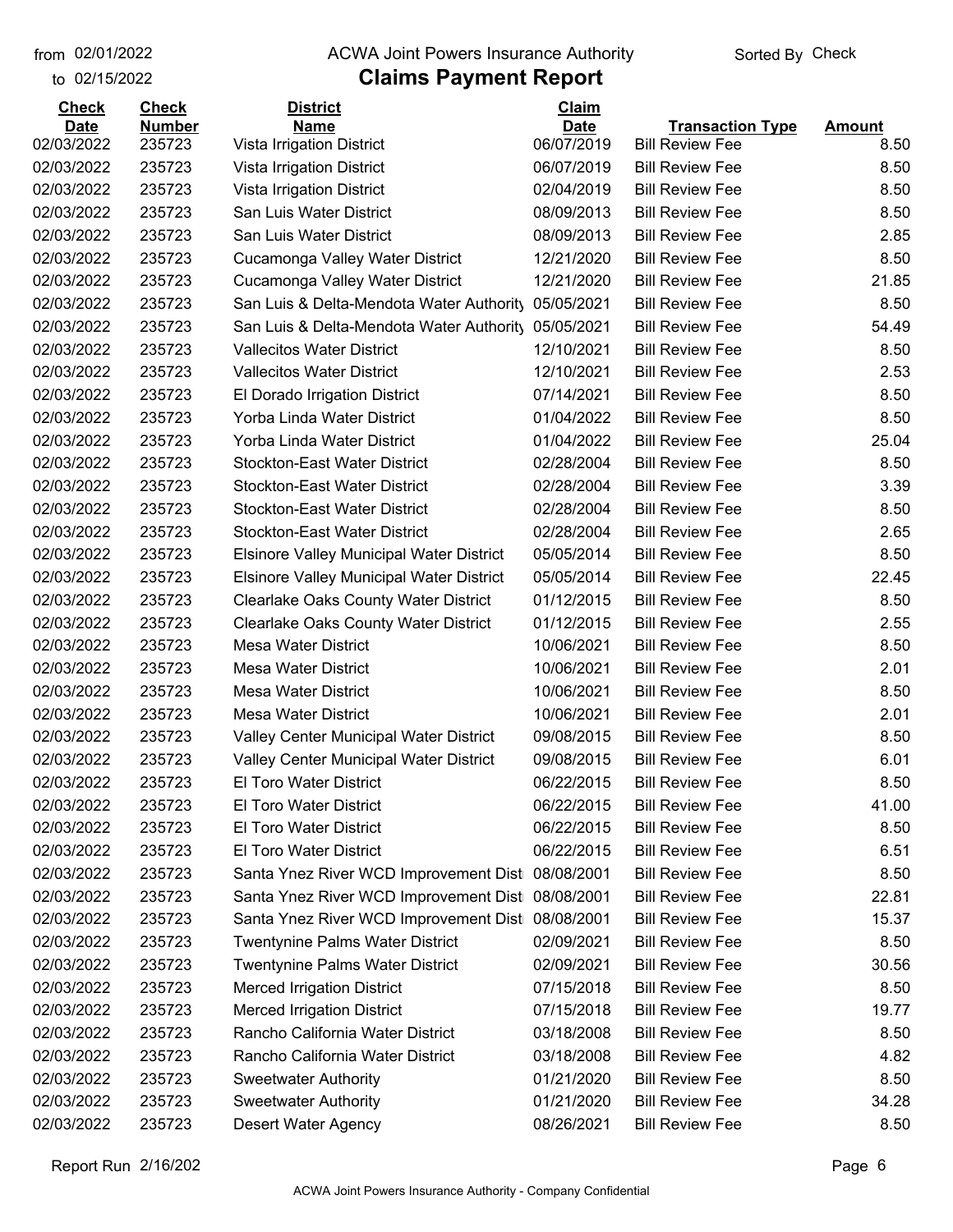to 02/15/2022

#### from 02/01/2022 **The COVA Solic Act Act Authority** Sorted By Check

| <b>Check</b> | <b>Check</b>  | <b>District</b>                                                            | <b>Claim</b> |                               |               |
|--------------|---------------|----------------------------------------------------------------------------|--------------|-------------------------------|---------------|
| <b>Date</b>  | <b>Number</b> | <b>Name</b>                                                                | <b>Date</b>  | <b>Transaction Type</b>       | <b>Amount</b> |
| 02/03/2022   | 235723        | <b>Desert Water Agency</b>                                                 | 08/26/2021   | <b>Bill Review Fee</b>        | 2.19          |
| 02/03/2022   | 235723        | <b>Walnut Valley Water District</b>                                        | 05/13/2021   | <b>Bill Review Fee</b>        | 8.50          |
| 02/03/2022   | 235723        | <b>Walnut Valley Water District</b>                                        | 05/13/2021   | <b>Bill Review Fee</b>        | 1.45          |
| 02/03/2022   | 235723        | San Luis & Delta-Mendota Water Authority                                   | 01/03/2022   | <b>Bill Review Fee</b>        | 8.50          |
| 02/03/2022   | 235723        | San Luis & Delta-Mendota Water Authority 01/03/2022                        |              | <b>Bill Review Fee</b>        | 1.76          |
| 02/03/2022   | 235723        | San Luis & Delta-Mendota Water Authority                                   | 01/03/2022   | <b>Bill Review Fee</b>        | 8.50          |
| 02/03/2022   | 235723        | San Luis & Delta-Mendota Water Authority                                   | 01/03/2022   | <b>Bill Review Fee</b>        | 1.52          |
| 02/03/2022   | 235723        | <b>Mesa Water District</b>                                                 | 11/17/2021   | <b>Bill Review Fee</b>        | 8.50          |
| 02/03/2022   | 235723        | <b>Mesa Water District</b>                                                 | 11/17/2021   | <b>Bill Review Fee</b>        | 2.57          |
| 02/03/2022   | 235723        | Alameda County Water District                                              | 03/19/2021   | <b>Bill Review Fee</b>        | 8.50          |
| 02/03/2022   | 235723        | Alameda County Water District                                              | 03/19/2021   | <b>Bill Review Fee</b>        | 18.82         |
| 02/03/2022   | 235723        | <b>Merced Irrigation District</b>                                          | 08/08/2020   | <b>Bill Review Fee</b>        | 8.50          |
| 02/03/2022   | 235723        | <b>Merced Irrigation District</b>                                          | 08/08/2020   | <b>Bill Review Fee</b>        | 8.32          |
| 02/03/2022   | 235724        | Rancho California Water District                                           | 06/02/2021   | <b>TTD</b>                    | 1,739.60      |
| 02/03/2022   | 235725        | Las Virgenes Municipal Water District                                      | 07/17/2019   | Applicant attorney fee        | 6,600.00      |
| 02/03/2022   | 235726        | Las Virgenes Municipal Water District                                      | 07/17/2019   | <b>TTD</b>                    | 3,030.13      |
| 02/03/2022   | 235727        | <b>Palmdale Water District</b>                                             | 03/23/2015   | <b>PPD</b>                    | 580.00        |
| 02/03/2022   | 235728        | San Luis Water District                                                    | 09/04/2020   | Med/Legal evaluation          | 2,039.25      |
| 02/03/2022   | 235729        | Twentynine Palms Water District                                            | 02/09/2021   | Medical, general              | 231.71        |
| 02/03/2022   | 235730        | <b>Consolidated Irrigation District</b>                                    | 09/23/2021   | Medical, general              | 99.42         |
| 02/03/2022   | 235731        | <b>Consolidated Irrigation District</b>                                    | 09/23/2021   | Medical, general              | 99.42         |
| 02/03/2022   | 235732        | El Dorado Irrigation District                                              | 12/02/2021   | Physical therapy              | 138.16        |
| 02/03/2022   | 235733        | El Toro Water District                                                     | 06/22/2015   | Medical, general              | 118.11        |
| 02/03/2022   | 235734        | El Toro Water District                                                     | 06/22/2015   | Medical, general              | 147.51        |
| 02/03/2022   | 235735        | Goleta Water District                                                      | 09/25/2014   | Medical, general              | 297.24        |
| 02/03/2022   | 235736        | Santa Ynez River WCD Improvement Dist                                      | 08/08/2001   | Medical, general              | 112.26        |
| 02/03/2022   | 235737        | Santa Ynez River WCD Improvement Dist 08/08/2001                           |              | Laboratory fee                | 109.86        |
| 02/03/2022   | 235738        | <b>Stockton-East Water District</b>                                        | 02/28/2004   | Medical, general              | 179.95        |
| 02/03/2022   | 235739        | <b>Stockton-East Water District</b>                                        | 02/28/2004   | Medical, general              | 140.94        |
| 02/03/2022   | 235740        | Paradise Irrigation District                                               | 07/30/2021   | Chiropractor                  | 76.18         |
| 02/03/2022   | 235741        | Paradise Irrigation District                                               | 07/30/2021   | Chiropractor                  | 76.18         |
| 02/03/2022   | 235742        | <b>Clearlake Oaks County Water District</b>                                | 01/12/2015   | Medical, general              | 193.80        |
| 02/03/2022   | 235743        | Mid-Peninsula Water District                                               | 03/19/2021   | <b>TTD</b>                    | 118.80        |
| 02/03/2022   | 235744        | Las Virgenes Municipal Water District                                      | 07/17/2019   | <b>C&amp;R/Future Medical</b> | 17,755.00     |
| 02/03/2022   | 235745        | Las Virgenes Municipal Water District                                      | 07/17/2019   | <b>PPD</b>                    | 1,416.43      |
| 02/03/2022   | 235746        | Yorba Linda Water District                                                 | 09/09/2019   | Medical, general              | 88.91         |
| 02/03/2022   | 235747        | Solano Irrigation District                                                 | 09/13/2021   | <b>TTD</b>                    | 1,576.38      |
| 02/03/2022   | 235748        | <b>Vallecitos Water District</b>                                           | 10/15/2020   | <b>TTD</b>                    | 2,448.54      |
| 02/03/2022   | 235749        | Valley of the Moon Water District                                          | 12/06/2021   | <b>DME Supplies</b>           | 245.00        |
| 02/03/2022   | 235750        | Solano Irrigation District                                                 | 09/13/2021   | Medical, general              | 87.46         |
| 02/03/2022   | 235751        |                                                                            | 09/08/2015   |                               | 136.14        |
| 02/03/2022   |               | Valley Center Municipal Water District<br>Rancho California Water District | 11/18/2021   | Physical therapy              | 659.50        |
|              | 235752        |                                                                            |              | Medical, general              |               |
| 02/03/2022   | 235753        | San Luis & Delta-Mendota Water Authority                                   | 01/03/2022   | Medical, general              | 93.63         |
| 02/03/2022   | 235754        | San Luis & Delta-Mendota Water Authority 01/03/2022                        |              | Medical, general              | 80.62         |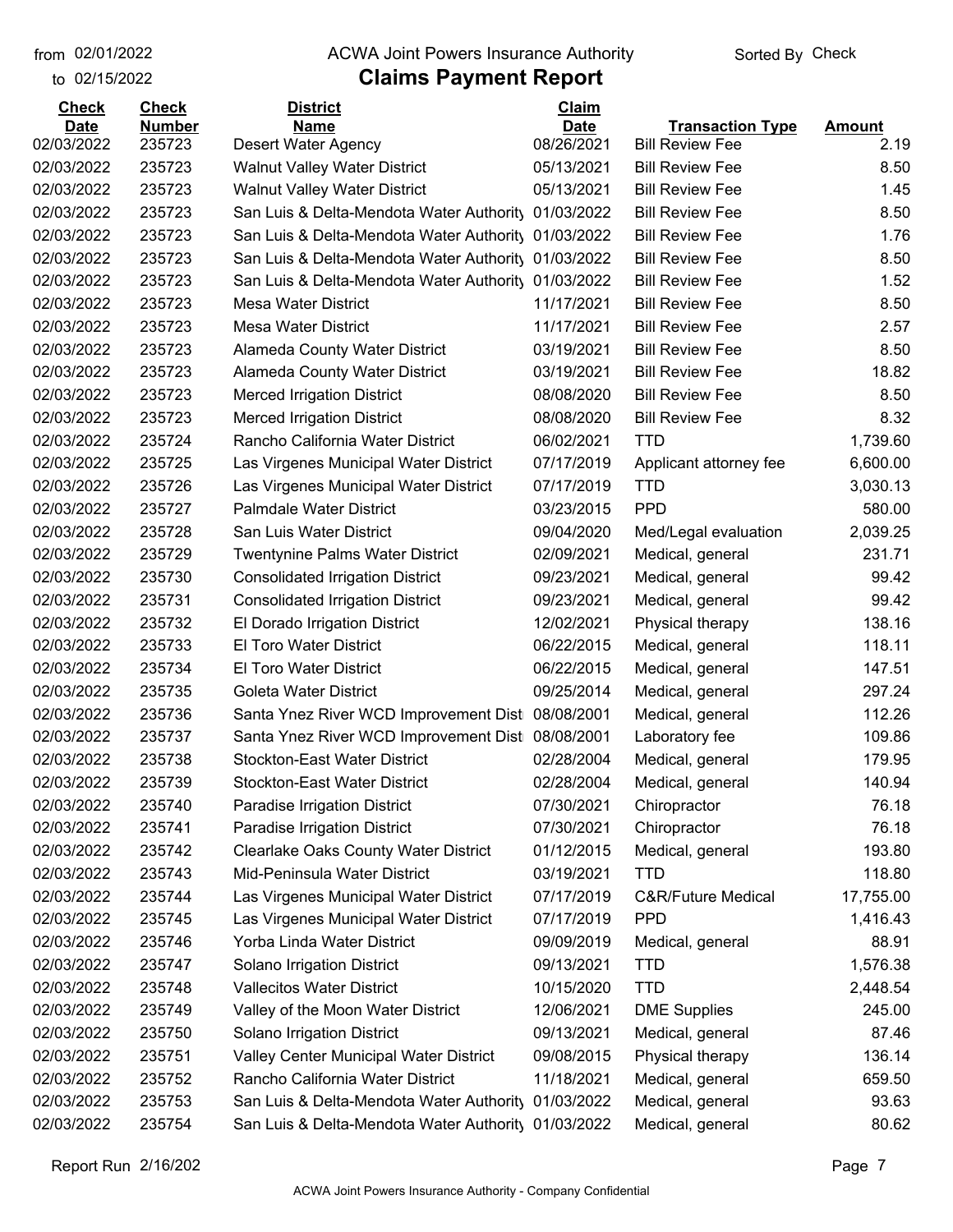#### from 02/01/2022 **The COVA Solic Act Act Authority** Sorted By Check

#### to 02/15/2022

| <b>Check</b> | <b>Check</b>  | <b>District</b>                                   | Claim       |                                     |               |
|--------------|---------------|---------------------------------------------------|-------------|-------------------------------------|---------------|
| <b>Date</b>  | <b>Number</b> | <b>Name</b>                                       | <b>Date</b> | <b>Transaction Type</b>             | <b>Amount</b> |
| 02/03/2022   | 235755        | Kern Water Bank Authority                         | 08/05/2021  | <b>DME Supplies</b>                 | 599.35        |
| 02/03/2022   | 235756        | Monte Vista Water District                        | 10/01/2021  | Medical, general                    | 88.00         |
| 02/03/2022   | 235757        | Monte Vista Water District                        | 10/01/2021  | Medical, general                    | 219.17        |
| 02/03/2022   | 235758        | Monte Vista Water District                        | 10/01/2021  | Medical, general                    | 88.00         |
| 02/03/2022   | 235759        | Humboldt Bay Municipal Water District             | 04/06/2021  | Medical, general                    | 250.50        |
| 02/03/2022   | 235760        | San Luis Water District                           | 08/09/2013  | Medical, general                    | 151.45        |
| 02/03/2022   | 235761        | <b>Merced Irrigation District</b>                 | 07/15/2018  | Medical, general                    | 111.97        |
| 02/03/2022   | 235762        | <b>Walnut Valley Water District</b>               | 05/13/2021  | Medical, general                    | 187.16        |
| 02/03/2022   | 235763        | Desert Water Agency                               | 08/26/2021  | Medical, general                    | 282.90        |
| 02/03/2022   | 235764        | <b>Elsinore Valley Municipal Water District</b>   | 05/05/2014  | Medical, general                    | 112.26        |
| 02/03/2022   | 235765        | <b>Sweetwater Authority</b>                       | 01/21/2020  | Medical, general                    | 234.55        |
| 02/03/2022   | 235766        | South Coast Water District                        | 01/10/2022  | Medical, general                    | 214.16        |
| 02/03/2022   | 235767        | Yorba Linda Water District                        | 01/04/2022  | Medical, general                    | 279.39        |
| 02/03/2022   | 235768        | Truckee Donner Public Utility District            | 11/06/2020  | Medical, general                    | 46.19         |
| 02/03/2022   | 235769        | <b>Truckee Donner Public Utility District</b>     | 03/31/2021  | Medical, general                    | 80.29         |
| 02/03/2022   | 235770        | El Dorado Irrigation District                     | 07/14/2021  | Medical, general                    | 92.00         |
| 02/03/2022   | 235771        | <b>Alameda County Water District</b>              | 03/19/2021  | Medical, general                    | 97.58         |
| 02/03/2022   | 235772        | <b>Alameda County Water District</b>              | 03/19/2021  | Medical, general                    | 118.21        |
| 02/03/2022   | 235773        | San Luis & Delta-Mendota Water Authority          | 05/05/2021  | <b>Surgery Costs</b>                | 1,079.84      |
| 02/03/2022   | 235774        | Wheeler Ridge-Maricopa Water Storage D            | 02/20/2020  | Medical, general                    | 218.97        |
| 02/03/2022   | 235775        | Wheeler Ridge-Maricopa Water Storage D            | 05/11/2021  | Physical therapy                    | 54.70         |
| 02/03/2022   | 235776        | Wheeler Ridge-Maricopa Water Storage D            | 05/11/2021  | Physical therapy                    | 54.70         |
| 02/03/2022   | 235777        | Wheeler Ridge-Maricopa Water Storage C 05/11/2021 |             | Physical therapy                    | 71.97         |
| 02/03/2022   | 235778        | Wheeler Ridge-Maricopa Water Storage D            | 05/11/2021  | Physical therapy                    | 71.97         |
| 02/03/2022   | 235779        | Wheeler Ridge-Maricopa Water Storage D            | 05/11/2021  | Physical therapy                    | 75.00         |
| 02/03/2022   | 235780        | <b>Mission Springs Water District</b>             | 05/11/2021  | <b>TTD</b>                          | 2,635.64      |
| 02/03/2022   | 235781        | Valley Center Municipal Water District            | 09/12/2018  | <b>PPD</b>                          | 19,305.71     |
| 02/03/2022   | 235782        | <b>Vallecitos Water District</b>                  | 12/10/2021  | Medical, general                    | 191.97        |
| 02/03/2022   | 235783        | <b>Merced Irrigation District</b>                 | 08/08/2020  | Physical therapy                    | 99.88         |
| 02/03/2022   | 235784        | Rancho California Water District                  | 12/28/2021  | <b>TTD</b>                          | 1,135.54      |
| 02/08/2022   | 235785        | <b>Humboldt Community Services District</b>       | 10/21/2021  | Liability - Property Damage         | 13,854.64     |
| 02/08/2022   | 235786        | <b>Hi-Desert Water District</b>                   | 01/07/2022  | Liability - Property Damage         | 10,472.58     |
| 02/08/2022   | 235787        | <b>Friant Water Authority</b>                     | 02/28/2021  | <b>Expense General</b>              | 388.50        |
| 02/08/2022   | 235788        | <b>Friant Water Authority</b>                     | 02/28/2021  | <b>Expense General</b>              | 289.50        |
| 02/08/2022   | 235789        | Alameda County Water District                     | 07/22/2020  | <b>Property - District Property</b> | 42,240.40     |
| 02/08/2022   | 235790        | <b>Otay Water District</b>                        | 07/21/2021  | Liability - Property Damage         | 31,287.44     |
| 02/08/2022   | 235791        | El Dorado Irrigation District                     | 09/23/2021  | Liability - Small Claims            | 137.60        |
| 02/08/2022   | 235792        | El Dorado Irrigation District                     | 09/16/2021  | Liability - Small Claims            | 200.00        |
| 02/08/2022   | 235793        | <b>Merced Irrigation District</b>                 | 11/29/2021  | <b>Property - District Property</b> | 2,355.59      |
| 02/08/2022   | 235794        | Fresno Metropolitan Flood Control District        | 12/08/2021  | <b>Property - District Property</b> | 1,068.38      |
| 02/08/2022   | 235795        | Lost Hills Water District                         | 11/26/2021  | <b>Property - District Property</b> | 1,162.46      |
| 02/08/2022   | 235796        | Berrenda Mesa Water District                      | 11/26/2021  | <b>Property - District Property</b> | 2,807.23      |
| 02/08/2022   | 235797        | Florin Resource Conservation District/Elk         | 06/27/2021  | <b>Property - District Property</b> | 5,247.94      |
| 02/08/2022   | 235798        | <b>Fresno Irrigation District</b>                 | 02/02/2022  | Appraiser                           | 213.05        |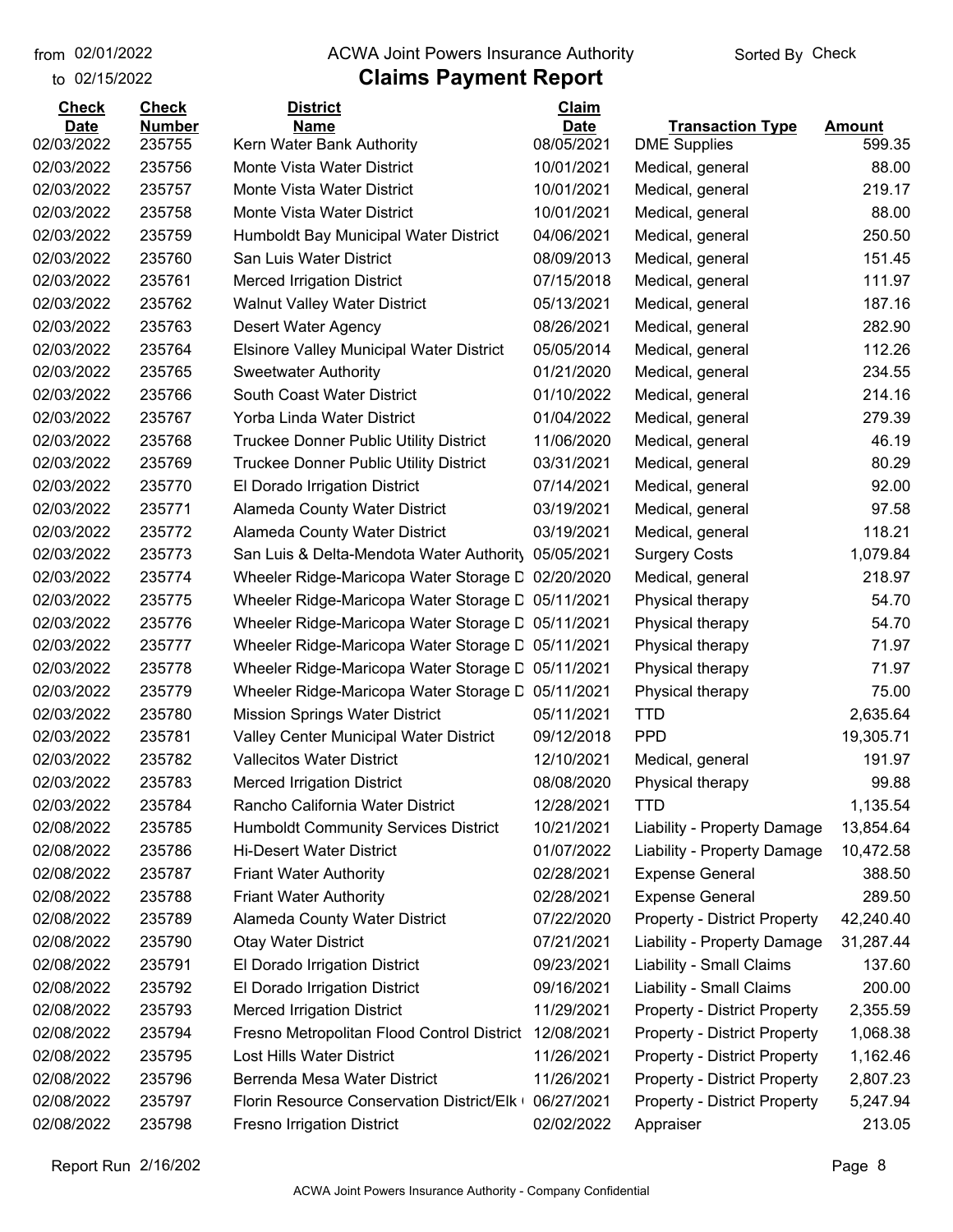to 02/15/2022

#### from 02/01/2022 **The COVA Solic Act Act Authority** Sorted By Check

| <b>Check</b> | <b>Check</b>  | <b>District</b>                                     | <b>Claim</b> |                             |           |
|--------------|---------------|-----------------------------------------------------|--------------|-----------------------------|-----------|
| <b>Date</b>  | <b>Number</b> | <b>Name</b>                                         | <b>Date</b>  | <b>Transaction Type</b>     | Amount    |
| 02/08/2022   | 235799        | Central California Irrigation District              | 12/05/2020   | Liability - Property Damage | 23,981.97 |
| 02/08/2022   | 235800        | San Luis & Delta-Mendota Water Authority            | 01/06/2022   | <b>TTD</b>                  | 2,199.59  |
| 02/08/2022   | 235801        | Carpinteria Valley Water District                   | 01/29/2018   | Med/Legal evaluation        | 1,316.25  |
| 02/08/2022   | 235802        | <b>Quartz Hill Water District</b>                   | 06/01/2020   | Medical, general            | 126.67    |
| 02/08/2022   | 235803        | Las Virgenes Municipal Water District               | 01/19/2022   | <b>TTD</b>                  | 496.57    |
| 02/08/2022   | 235804        | <b>Clearlake Oaks County Water District</b>         | 12/11/2020   | <b>TTD</b>                  | 117.11    |
| 02/08/2022   | 235805        | <b>Kings River Conservation District</b>            | 11/18/2016   | Medical, general            | 119.93    |
| 02/08/2022   | 235806        | Kern Water Bank Authority                           | 08/05/2021   | Medical, general            | 11.89     |
| 02/08/2022   | 235807        | Kern Water Bank Authority                           | 08/05/2021   | Medical, general            | 42.11     |
| 02/08/2022   | 235808        | Kern Water Bank Authority                           | 08/05/2021   | Medical, general            | 111.97    |
| 02/08/2022   | 235809        | Kern Water Bank Authority                           | 08/05/2021   | Medical, general            | 242.27    |
| 02/08/2022   | 235810        | Glenn-Colusa Irrigation District                    | 10/19/2021   | Medical, general            | 107.96    |
| 02/08/2022   | 235811        | <b>Mesa Water District</b>                          | 10/06/2021   | Medical, general            | 194.75    |
| 02/08/2022   | 235812        | <b>Mesa Water District</b>                          | 10/06/2021   | Physical therapy            | 152.53    |
| 02/08/2022   | 235813        | <b>Orange County Water District</b>                 | 09/13/2021   | Medical, general            | 181.46    |
| 02/08/2022   | 235814        | <b>Mesa Water District</b>                          | 11/17/2021   | Physical therapy            | 43.56     |
| 02/08/2022   | 235815        | <b>Mesa Water District</b>                          | 11/17/2021   | Physical therapy            | 43.56     |
| 02/08/2022   | 235816        | <b>Mesa Water District</b>                          | 11/17/2021   | Physical therapy            | 43.56     |
| 02/08/2022   | 235817        | San Luis & Delta-Mendota Water Authority            | 01/11/2021   | <b>Bill Review Fee</b>      | 8.50      |
| 02/08/2022   | 235817        | San Luis & Delta-Mendota Water Authority 01/11/2021 |              | <b>Bill Review Fee</b>      | 13.34     |
| 02/08/2022   | 235817        | Vista Irrigation District                           | 06/07/2019   | <b>Bill Review Fee</b>      | 8.50      |
| 02/08/2022   | 235817        | Vista Irrigation District                           | 06/07/2019   | <b>Bill Review Fee</b>      | 2.17      |
| 02/08/2022   | 235817        | Vista Irrigation District                           | 06/07/2019   | <b>Bill Review Fee</b>      | 8.50      |
| 02/08/2022   | 235817        | Vista Irrigation District                           | 06/07/2019   | <b>Bill Review Fee</b>      | 24.21     |
| 02/08/2022   | 235817        | Vista Irrigation District                           | 06/07/2019   | <b>Bill Review Fee</b>      | 5.71      |
| 02/08/2022   | 235817        | Vista Irrigation District                           | 02/04/2019   | <b>Bill Review Fee</b>      | 21.53     |
| 02/08/2022   | 235817        | El Dorado Irrigation District                       | 08/04/2021   | <b>Bill Review Fee</b>      | 8.50      |
| 02/08/2022   | 235817        | <b>Mission Springs Water District</b>               | 08/21/2011   | <b>Bill Review Fee</b>      | 8.50      |
| 02/08/2022   | 235817        | <b>Mission Springs Water District</b>               | 08/21/2011   | <b>Bill Review Fee</b>      | 6.36      |
| 02/08/2022   | 235817        | <b>Quartz Hill Water District</b>                   | 06/01/2020   | <b>Bill Review Fee</b>      | 8.50      |
| 02/08/2022   | 235817        | Quartz Hill Water District                          | 06/01/2020   | <b>Bill Review Fee</b>      | 1.33      |
| 02/08/2022   | 235817        | <b>Otay Water District</b>                          | 12/27/2021   | <b>Bill Review Fee</b>      | 8.50      |
| 02/08/2022   | 235817        | <b>Otay Water District</b>                          | 12/27/2021   | <b>Bill Review Fee</b>      | 8.50      |
| 02/08/2022   | 235817        | <b>Tahoe City Public Utility District</b>           | 08/11/2020   | <b>Bill Review Fee</b>      | 8.50      |
| 02/08/2022   | 235817        | <b>Tahoe City Public Utility District</b>           | 08/11/2020   | <b>Bill Review Fee</b>      | 17.74     |
| 02/08/2022   | 235817        | Mid-Peninsula Water District                        | 03/19/2021   | <b>Bill Review Fee</b>      | 8.50      |
| 02/08/2022   | 235817        | Mid-Peninsula Water District                        | 03/19/2021   | <b>Bill Review Fee</b>      | 10.01     |
| 02/08/2022   | 235817        | <b>Mesa Water District</b>                          | 10/06/2021   | <b>Bill Review Fee</b>      | 8.50      |
| 02/08/2022   | 235817        | <b>Mesa Water District</b>                          | 10/06/2021   | <b>Bill Review Fee</b>      | 2.01      |
| 02/08/2022   | 235817        | <b>Mesa Water District</b>                          | 10/06/2021   | <b>Bill Review Fee</b>      | 8.50      |
| 02/08/2022   | 235817        | <b>Mesa Water District</b>                          | 10/06/2021   | <b>Bill Review Fee</b>      | 2.56      |
| 02/08/2022   | 235817        | <b>Consolidated Irrigation District</b>             | 09/23/2021   | <b>Bill Review Fee</b>      | 8.50      |
| 02/08/2022   | 235817        | <b>Consolidated Irrigation District</b>             | 09/23/2021   | <b>Bill Review Fee</b>      | 17.51     |
| 02/08/2022   | 235817        | <b>Consolidated Irrigation District</b>             | 09/23/2021   | <b>Bill Review Fee</b>      | 8.50      |
|              |               |                                                     |              |                             |           |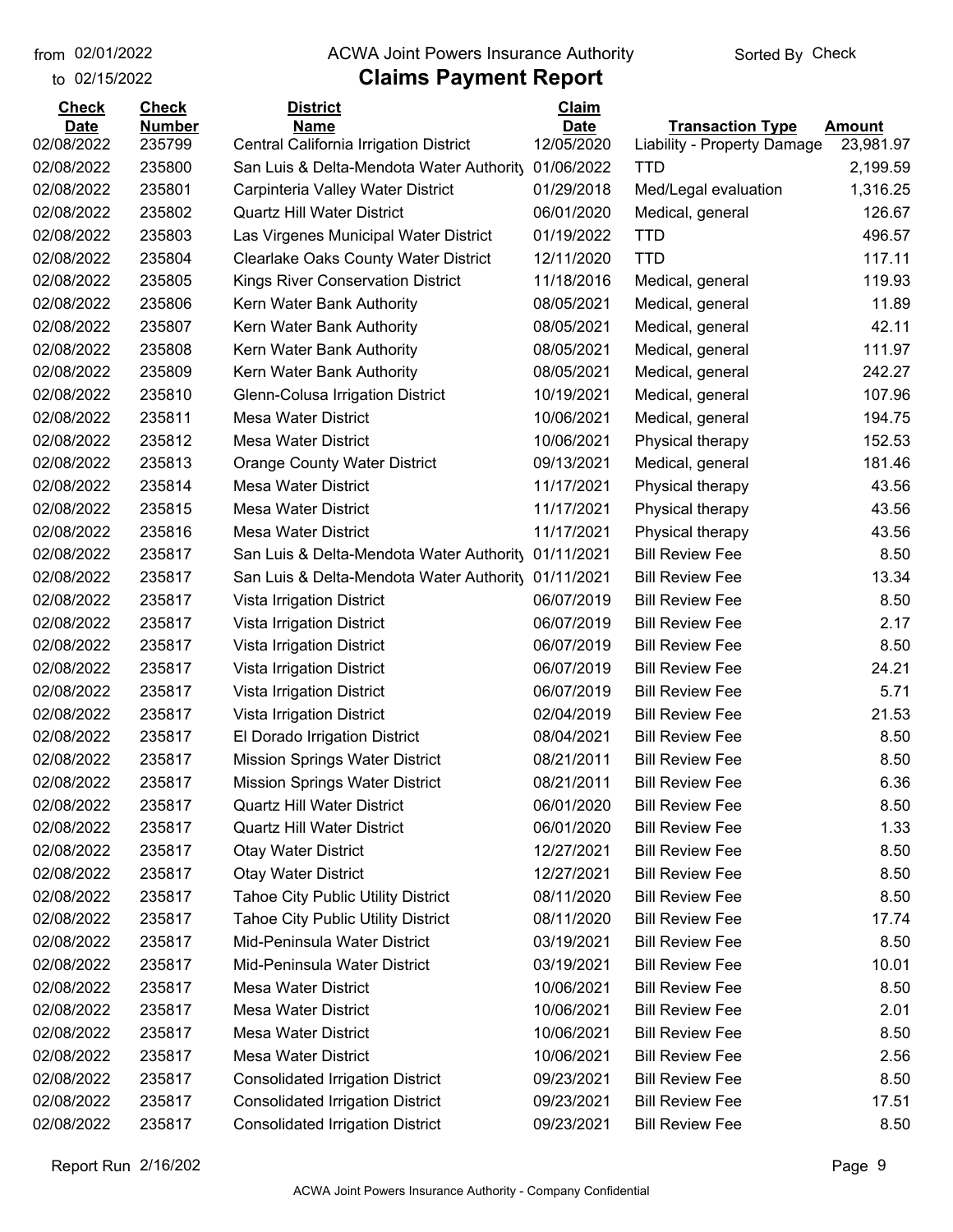#### from 02/01/2022 **The COVA Solic Act Act Authority** Sorted By Check

#### to 02/15/2022

| <b>Check</b> | <b>Check</b>  | <b>District</b>                             | Claim       |                         |               |
|--------------|---------------|---------------------------------------------|-------------|-------------------------|---------------|
| <b>Date</b>  | <b>Number</b> | <b>Name</b>                                 | <b>Date</b> | <b>Transaction Type</b> | <b>Amount</b> |
| 02/08/2022   | 235817        | <b>Orange County Water District</b>         | 09/13/2021  | <b>Bill Review Fee</b>  | 8.50          |
| 02/08/2022   | 235817        | <b>Orange County Water District</b>         | 09/13/2021  | <b>Bill Review Fee</b>  | 2.39          |
| 02/08/2022   | 235817        | <b>Kings River Conservation District</b>    | 11/18/2016  | <b>Bill Review Fee</b>  | 8.50          |
| 02/08/2022   | 235817        | <b>Kings River Conservation District</b>    | 11/18/2016  | <b>Bill Review Fee</b>  | 18.52         |
| 02/08/2022   | 235817        | Glenn-Colusa Irrigation District            | 10/19/2021  | <b>Bill Review Fee</b>  | 8.50          |
| 02/08/2022   | 235817        | Glenn-Colusa Irrigation District            | 10/19/2021  | <b>Bill Review Fee</b>  | 11.02         |
| 02/08/2022   | 235817        | Glenn-Colusa Irrigation District            | 10/19/2021  | <b>Bill Review Fee</b>  | 8.50          |
| 02/08/2022   | 235817        | Glenn-Colusa Irrigation District            | 10/19/2021  | <b>Bill Review Fee</b>  | 7.28          |
| 02/08/2022   | 235817        | Glenn-Colusa Irrigation District            | 10/19/2021  | <b>Bill Review Fee</b>  | 8.50          |
| 02/08/2022   | 235817        | Glenn-Colusa Irrigation District            | 10/19/2021  | <b>Bill Review Fee</b>  | 7.28          |
| 02/08/2022   | 235817        | <b>Walnut Valley Water District</b>         | 12/14/2021  | <b>Bill Review Fee</b>  | 8.50          |
| 02/08/2022   | 235817        | <b>Walnut Valley Water District</b>         | 12/14/2021  | <b>Bill Review Fee</b>  | 13.17         |
| 02/08/2022   | 235817        | <b>Walnut Valley Water District</b>         | 12/14/2021  | <b>Bill Review Fee</b>  | 8.50          |
| 02/08/2022   | 235817        | <b>Walnut Valley Water District</b>         | 12/14/2021  | <b>Bill Review Fee</b>  | 13.17         |
| 02/08/2022   | 235817        | <b>Walnut Valley Water District</b>         | 12/14/2021  | <b>Bill Review Fee</b>  | 8.50          |
| 02/08/2022   | 235817        | <b>Walnut Valley Water District</b>         | 12/14/2021  | <b>Bill Review Fee</b>  | 8.75          |
| 02/08/2022   | 235817        | San Luis & Delta-Mendota Water Authority    | 11/01/2004  | <b>Bill Review Fee</b>  | 8.50          |
| 02/08/2022   | 235817        | San Luis & Delta-Mendota Water Authority    | 11/01/2004  | <b>Bill Review Fee</b>  | 9.55          |
| 02/08/2022   | 235817        | Carpinteria Valley Water District           | 01/29/2018  | <b>Bill Review Fee</b>  | 8.50          |
| 02/08/2022   | 235817        | Kern Water Bank Authority                   | 08/05/2021  | <b>Bill Review Fee</b>  | 8.50          |
| 02/08/2022   | 235817        | Kern Water Bank Authority                   | 08/05/2021  | <b>Bill Review Fee</b>  | 20.69         |
| 02/08/2022   | 235817        | Kern Water Bank Authority                   | 08/05/2021  | <b>Bill Review Fee</b>  | 8.50          |
| 02/08/2022   | 235817        | Kern Water Bank Authority                   | 08/05/2021  | <b>Bill Review Fee</b>  | 20.11         |
| 02/08/2022   | 235817        | Kern Water Bank Authority                   | 08/05/2021  | <b>Bill Review Fee</b>  | 8.50          |
| 02/08/2022   | 235817        | Kern Water Bank Authority                   | 08/05/2021  | <b>Bill Review Fee</b>  | 6.17          |
| 02/08/2022   | 235817        | Kern Water Bank Authority                   | 08/05/2021  | <b>Bill Review Fee</b>  | 8.50          |
| 02/08/2022   | 235817        | Kern Water Bank Authority                   | 08/05/2021  | <b>Bill Review Fee</b>  | 0.53          |
| 02/08/2022   | 235817        | <b>Mesa Water District</b>                  | 11/17/2021  | <b>Bill Review Fee</b>  | 0.57          |
| 02/08/2022   | 235817        | <b>Mesa Water District</b>                  | 11/17/2021  | <b>Bill Review Fee</b>  | 0.57          |
| 02/08/2022   | 235817        | Mesa Water District                         | 11/17/2021  | <b>Bill Review Fee</b>  | 0.57          |
| 02/08/2022   | 235817        | Valley Center Municipal Water District      | 09/12/2018  | <b>Bill Review Fee</b>  | 8.50          |
| 02/08/2022   | 235818        | San Luis & Delta-Mendota Water Authority    | 01/06/2022  | <b>TTD</b>              | 2,020.19      |
| 02/08/2022   | 235819        | San Luis & Delta-Mendota Water Authority    | 01/06/2022  | <b>TTD</b>              | 2,524.73      |
| 02/08/2022   | 235820        | <b>Humboldt Community Services District</b> | 08/23/2021  | <b>TTD</b>              | 1,449.60      |
| 02/08/2022   | 235821        | <b>Water Employee Services Authority</b>    | 06/23/2020  | <b>PPD</b>              | 11,558.57     |
| 02/08/2022   | 235822        | Glenn-Colusa Irrigation District            | 05/08/2019  | <b>PPD</b>              | 580.00        |
| 02/08/2022   | 235823        | Laguna Beach County Water District          | 10/29/2019  | <b>TTD</b>              | 1,881.62      |
| 02/08/2022   | 235824        | Laguna Beach County Water District          | 10/29/2019  | Mileage                 | 72.54         |
| 02/08/2022   | 235825        | Yolo County Flood Control & Water Conse     | 11/21/1991  | Life pension            | 84.00         |
| 02/08/2022   | 235826        | <b>Mission Springs Water District</b>       | 08/21/2011  | Medical, general        | 170.08        |
| 02/08/2022   | 235827        | El Dorado Irrigation District               | 07/14/2021  | <b>TTD</b>              | 1,133.79      |
| 02/08/2022   | 235828        | Joshua Basin Water District                 | 04/16/2020  | <b>TTD</b>              | 2,189.54      |
| 02/08/2022   | 235829        | Joshua Basin Water District                 | 04/16/2020  | Mileage                 | 57.10         |
| 02/08/2022   | 235830        | Moulton Niguel Water District               | 08/18/2021  | <b>TTD</b>              | 1,886.55      |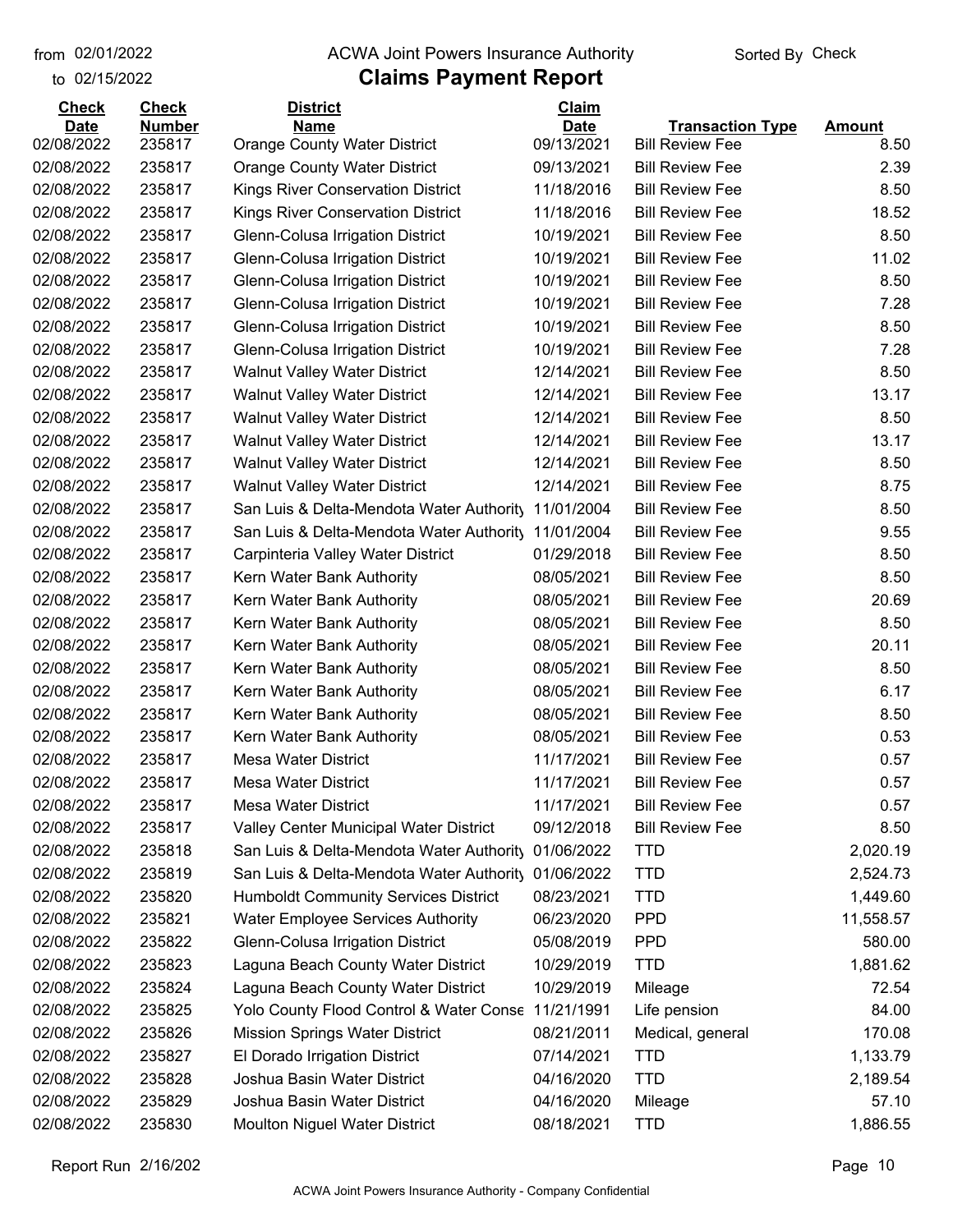to 02/15/2022

#### from 02/01/2022 **The COVA Solic Act Act Authority** Sorted By Check

| <b>Check</b> | <b>Check</b>  | <b>District</b>                                    | <b>Claim</b> |                                     |               |
|--------------|---------------|----------------------------------------------------|--------------|-------------------------------------|---------------|
| <b>Date</b>  | <b>Number</b> | <b>Name</b>                                        | <b>Date</b>  | <b>Transaction Type</b>             | <b>Amount</b> |
| 02/08/2022   | 235831        | <b>Moulton Niguel Water District</b>               | 08/18/2021   | TTD                                 | 514.51        |
| 02/08/2022   | 235832        | <b>Clearlake Oaks County Water District</b>        | 12/11/2020   | <b>TTD</b>                          | 762.31        |
| 02/08/2022   | 235833        | Mid-Peninsula Water District                       | 03/19/2021   | Mileage                             | 19.54         |
| 02/08/2022   | 235834        | Vista Irrigation District                          | 06/07/2019   | Medical, general                    | 49.16         |
| 02/08/2022   | 235835        | Vista Irrigation District                          | 06/07/2019   | Medical, general                    | 106.35        |
| 02/08/2022   | 235836        | Vista Irrigation District                          | 06/07/2019   | Medical, general                    | 129.39        |
| 02/08/2022   | 235837        | Vista Irrigation District                          | 02/04/2019   | Medical, general                    | 98.27         |
| 02/08/2022   | 235838        | Glenn-Colusa Irrigation District                   | 10/19/2021   | <b>TTD</b>                          | 1,991.06      |
| 02/08/2022   | 235839        | San Luis & Delta-Mendota Water Authority           | 01/06/2022   | <b>TTD</b>                          | 1,617.42      |
| 02/08/2022   | 235840        | San Luis & Delta-Mendota Water Authority           | 11/01/2004   | Medical, general                    | 67.81         |
| 02/08/2022   | 235841        | San Luis & Delta-Mendota Water Authority           | 01/11/2021   | Medical, general                    | 87.75         |
| 02/08/2022   | 235842        | <b>Walnut Valley Water District</b>                | 12/14/2021   | Medical, general                    | 87.26         |
| 02/08/2022   | 235843        | <b>Walnut Valley Water District</b>                | 12/14/2021   | Medical, general                    | 87.26         |
| 02/08/2022   | 235844        | <b>Walnut Valley Water District</b>                | 12/14/2021   | Medical, general                    | 59.05         |
| 02/08/2022   | 235845        | Mid-Peninsula Water District                       | 03/19/2021   | Medical, general                    | 360.37        |
| 02/08/2022   | 235846        | <b>Consolidated Irrigation District</b>            | 09/23/2021   | Medical, general                    | 162.55        |
| 02/08/2022   | 235847        | <b>Otay Water District</b>                         | 12/27/2021   | Medical, general                    | 144.00        |
| 02/08/2022   | 235848        | <b>Otay Water District</b>                         | 12/27/2021   | Diagnostics                         | 111.76        |
| 02/08/2022   | 235849        | <b>Rowland Water District</b>                      | 03/24/2021   | Mileage                             | 38.55         |
| 02/08/2022   | 235850        | <b>Tahoe City Public Utility District</b>          | 08/11/2020   | Medical, general                    | 80.29         |
| 02/08/2022   | 235851        | El Dorado Irrigation District                      | 08/04/2021   | <b>Surgery Costs</b>                | 59.37         |
| 02/08/2022   | 235852        | San Luis & Delta-Mendota Water Authority           | 01/03/2022   | <b>TTD</b>                          | 828.03        |
| 02/08/2022   | 235853        | Valley Center Municipal Water District             | 09/12/2018   | Med/Legal evaluation                | 2,015.00      |
| 02/08/2022   | 235854        | Glenn-Colusa Irrigation District                   | 10/19/2021   | Physical therapy                    | 87.39         |
| 02/08/2022   | 235855        | Glenn-Colusa Irrigation District                   | 10/19/2021   | Physical therapy                    | 87.39         |
| 02/08/2022   | 235856        | Las Virgenes Municipal Water District              | 09/18/2019   | <b>PPD</b>                          | 580.00        |
| 02/10/2022   | 235857        | Alameda County Water District                      | 12/20/2021   | Liability - Property Damage         | 946.12        |
| 02/10/2022   | 235858        | Fresno Metropolitan Flood Control District         | 11/23/2021   | <b>Property - District Property</b> | 660.00        |
| 02/10/2022   | 235859        | Yolo County Flood Control & Water Conse 12/14/2021 |              | <b>Property - District Property</b> | 418.20        |
| 02/10/2022   | 235860        | <b>Mission Springs Water District</b>              | 12/26/2021   | Liability - Property Damage         | 9,545.00      |
| 02/10/2022   | 235861        | Alameda County Water District                      | 06/22/2021   | Liability - Property Damage         | 51,464.61     |
| 02/10/2022   | 235862        | <b>Calaveras Public Utility District</b>           | 12/30/2021   | Medical, general                    | 93.14         |
| 02/10/2022   | 235863        | <b>Elsinore Valley Municipal Water District</b>    | 05/05/2014   | Physical therapy                    | 160.15        |
| 02/10/2022   | 235864        | Berrenda Mesa Water District                       | 02/25/2013   | <b>PPD</b>                          | 460.00        |
| 02/10/2022   | 235865        | Las Virgenes Municipal Water District              | 01/19/2022   | <b>TTD</b>                          | 13.56         |
| 02/10/2022   | 235866        | Kern Water Bank Authority                          | 08/05/2021   | Medical, general                    | 277.49        |
| 02/10/2022   | 235867        | Cucamonga Valley Water District                    | 12/21/2020   | <b>TTD</b>                          | 2,303.46      |
| 02/10/2022   | 235868        | Mesa Water District                                | 07/30/2020   | Medical, general                    | 194.75        |
| 02/10/2022   | 235869        | <b>Mesa Water District</b>                         | 11/17/2021   | Medical, general                    | 142.07        |
| 02/10/2022   | 235870        | <b>Mesa Water District</b>                         | 10/06/2021   | Medical, general                    | 142.07        |
| 02/10/2022   | 235871        | South Coast Water District                         | 01/10/2022   | <b>Bill Review Fee</b>              | 8.50          |
| 02/10/2022   | 235871        | South Coast Water District                         | 01/10/2022   | <b>Bill Review Fee</b>              | 9.94          |
| 02/10/2022   | 235871        | South Coast Water District                         | 01/10/2022   | <b>Bill Review Fee</b>              | 8.50          |
| 02/10/2022   | 235871        | San Luis & Delta-Mendota Water Authority           | 01/06/2022   | <b>Bill Review Fee</b>              | 8.50          |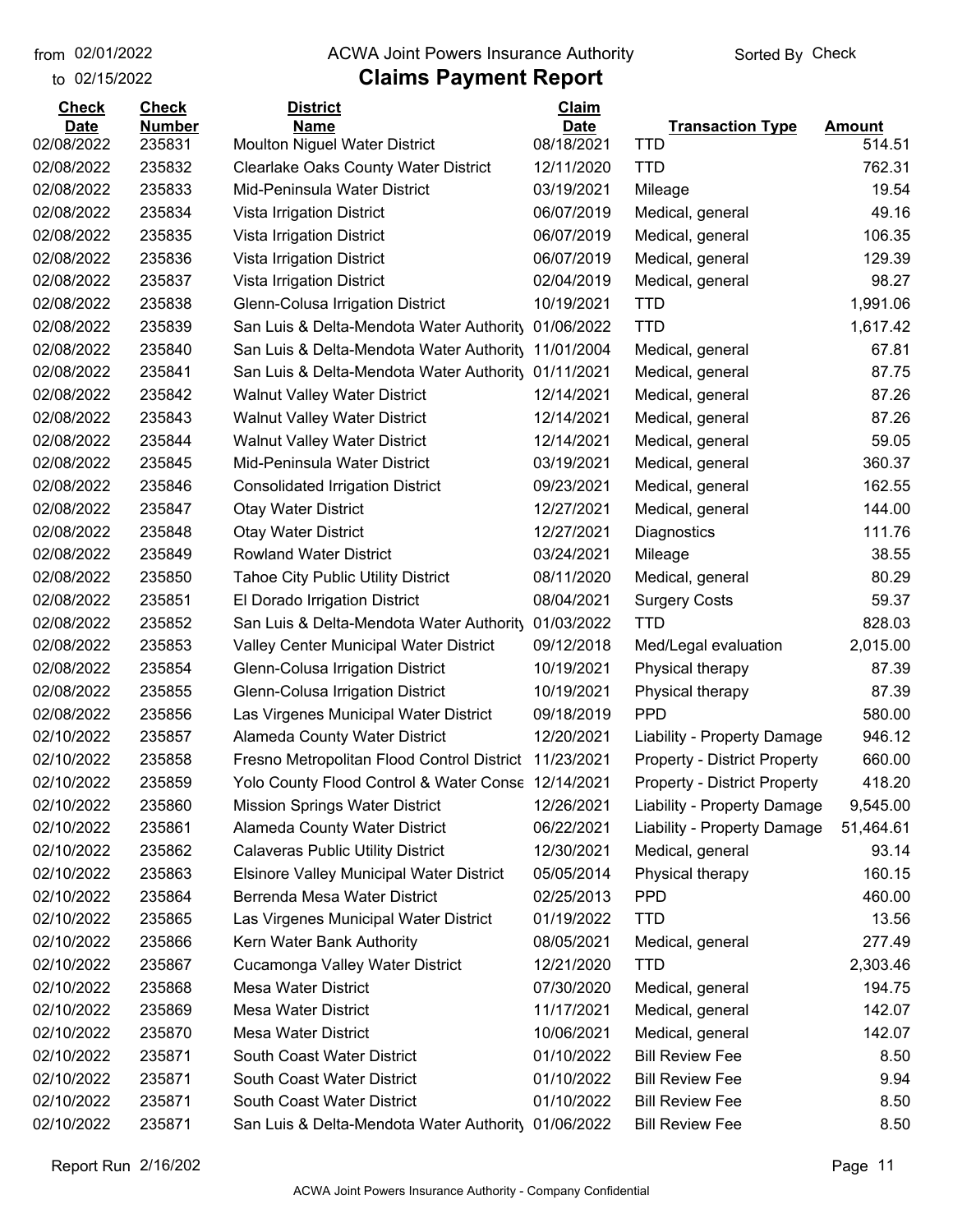to 02/15/2022

#### from 02/01/2022 **The COVA Solic Act Act Authority** Sorted By Check

| <b>Check</b> | <b>Check</b>  | <b>District</b>                                     | Claim       |                         |               |
|--------------|---------------|-----------------------------------------------------|-------------|-------------------------|---------------|
| <b>Date</b>  | <b>Number</b> | <b>Name</b>                                         | <b>Date</b> | <b>Transaction Type</b> | <b>Amount</b> |
| 02/10/2022   | 235871        | San Luis & Delta-Mendota Water Authority            | 01/06/2022  | <b>Bill Review Fee</b>  | 19.82         |
| 02/10/2022   | 235871        | Wheeler Ridge-Maricopa Water Storage D              | 05/11/2021  | <b>Bill Review Fee</b>  | 8.50          |
| 02/10/2022   | 235871        | Vista Irrigation District                           | 06/07/2019  | <b>Bill Review Fee</b>  | 8.50          |
| 02/10/2022   | 235871        | Vista Irrigation District                           | 06/07/2019  | <b>Bill Review Fee</b>  | 21.53         |
| 02/10/2022   | 235871        | Vista Irrigation District                           | 06/07/2019  | <b>Bill Review Fee</b>  | 8.50          |
| 02/10/2022   | 235871        | Vista Irrigation District                           | 06/07/2019  | <b>Bill Review Fee</b>  | 20.66         |
| 02/10/2022   | 235871        | Vista Irrigation District                           | 02/04/2019  | <b>Bill Review Fee</b>  | 8.50          |
| 02/10/2022   | 235871        | Vista Irrigation District                           | 02/04/2019  | <b>Bill Review Fee</b>  | 16.17         |
| 02/10/2022   | 235871        | Vista Irrigation District                           | 02/04/2019  | <b>Bill Review Fee</b>  | 8.50          |
| 02/10/2022   | 235871        | Vista Irrigation District                           | 02/04/2019  | <b>Bill Review Fee</b>  | 16.17         |
| 02/10/2022   | 235871        | Vista Irrigation District                           | 02/04/2019  | <b>Bill Review Fee</b>  | 24.21         |
| 02/10/2022   | 235871        | Santa Clarita Valley Water Agency                   | 11/10/2021  | <b>Bill Review Fee</b>  | 8.50          |
| 02/10/2022   | 235871        | Santa Clarita Valley Water Agency                   | 11/10/2021  | <b>Bill Review Fee</b>  | 1.24          |
| 02/10/2022   | 235871        | <b>Orange County Water District</b>                 | 01/28/2021  | <b>Bill Review Fee</b>  | 8.50          |
| 02/10/2022   | 235871        | <b>Orange County Water District</b>                 | 01/28/2021  | <b>Bill Review Fee</b>  | 12.15         |
| 02/10/2022   | 235871        | Valley of the Moon Water District                   | 12/06/2021  | <b>Bill Review Fee</b>  | 8.50          |
| 02/10/2022   | 235871        | Valley of the Moon Water District                   | 12/06/2021  | <b>Bill Review Fee</b>  | 3.51          |
| 02/10/2022   | 235871        | Valley of the Moon Water District                   | 12/06/2021  | <b>Bill Review Fee</b>  | 8.50          |
| 02/10/2022   | 235871        | Valley of the Moon Water District                   | 12/06/2021  | <b>Bill Review Fee</b>  | 3.51          |
| 02/10/2022   | 235871        | Valley of the Moon Water District                   | 12/06/2021  | <b>Bill Review Fee</b>  | 8.50          |
| 02/10/2022   | 235871        | Valley of the Moon Water District                   | 12/06/2021  | <b>Bill Review Fee</b>  | 3.71          |
| 02/10/2022   | 235871        | Mission Springs Water District                      | 08/21/2011  | <b>Bill Review Fee</b>  | 8.50          |
| 02/10/2022   | 235871        | San Luis & Delta-Mendota Water Authority            | 01/06/2022  | <b>Bill Review Fee</b>  | 8.50          |
| 02/10/2022   | 235871        | San Luis & Delta-Mendota Water Authority 01/06/2022 |             | <b>Bill Review Fee</b>  | 1.52          |
| 02/10/2022   | 235871        | San Luis & Delta-Mendota Water Authorit, 01/06/2022 |             | <b>Bill Review Fee</b>  | 8.50          |
| 02/10/2022   | 235871        | San Luis & Delta-Mendota Water Authority 01/06/2022 |             | <b>Bill Review Fee</b>  | 1.75          |
| 02/10/2022   | 235871        | San Luis & Delta-Mendota Water Authority 01/06/2022 |             | <b>Bill Review Fee</b>  | 8.50          |
| 02/10/2022   | 235871        | San Luis & Delta-Mendota Water Authority 01/06/2022 |             | <b>Bill Review Fee</b>  | 8.50          |
| 02/10/2022   | 235871        | San Luis & Delta-Mendota Water Authorit 01/06/2022  |             | <b>Bill Review Fee</b>  | 2.01          |
| 02/10/2022   | 235871        | San Luis & Delta-Mendota Water Authority            | 01/06/2022  | <b>Bill Review Fee</b>  | 8.50          |
| 02/10/2022   | 235871        | San Luis & Delta-Mendota Water Authority            | 01/06/2022  | <b>Bill Review Fee</b>  | 2.44          |
| 02/10/2022   | 235871        | <b>Humboldt Community Services District</b>         | 08/23/2021  | <b>Bill Review Fee</b>  | 8.50          |
| 02/10/2022   | 235871        | <b>Humboldt Community Services District</b>         | 08/23/2021  | <b>Bill Review Fee</b>  | 1.91          |
| 02/10/2022   | 235871        | Joshua Basin Water District                         | 11/09/2018  | <b>Bill Review Fee</b>  | 8.50          |
| 02/10/2022   | 235871        | Joshua Basin Water District                         | 11/09/2018  | <b>Bill Review Fee</b>  | 31.63         |
| 02/10/2022   | 235871        | Laguna Beach County Water District                  | 06/11/2020  | <b>Bill Review Fee</b>  | 8.50          |
| 02/10/2022   | 235871        | Laguna Beach County Water District                  | 06/11/2020  | <b>Bill Review Fee</b>  | 5.23          |
| 02/10/2022   | 235871        | Laguna Beach County Water District                  | 06/11/2020  | <b>Bill Review Fee</b>  | 8.50          |
| 02/10/2022   | 235871        | Laguna Beach County Water District                  | 06/11/2020  | <b>Bill Review Fee</b>  | 5.73          |
| 02/10/2022   | 235871        | Fair Oaks Water District                            | 12/28/2021  | <b>Bill Review Fee</b>  | 8.50          |
| 02/10/2022   | 235871        | Fair Oaks Water District                            | 12/28/2021  | <b>Bill Review Fee</b>  | 129.65        |
| 02/10/2022   | 235871        | <b>Vallecitos Water District</b>                    | 12/10/2021  | <b>Bill Review Fee</b>  | 8.50          |
| 02/10/2022   | 235871        | <b>Vallecitos Water District</b>                    | 12/10/2021  | <b>Bill Review Fee</b>  | 3.47          |
| 02/10/2022   | 235871        | <b>Vallecitos Water District</b>                    | 12/10/2021  | <b>Bill Review Fee</b>  | 8.50          |
|              |               |                                                     |             |                         |               |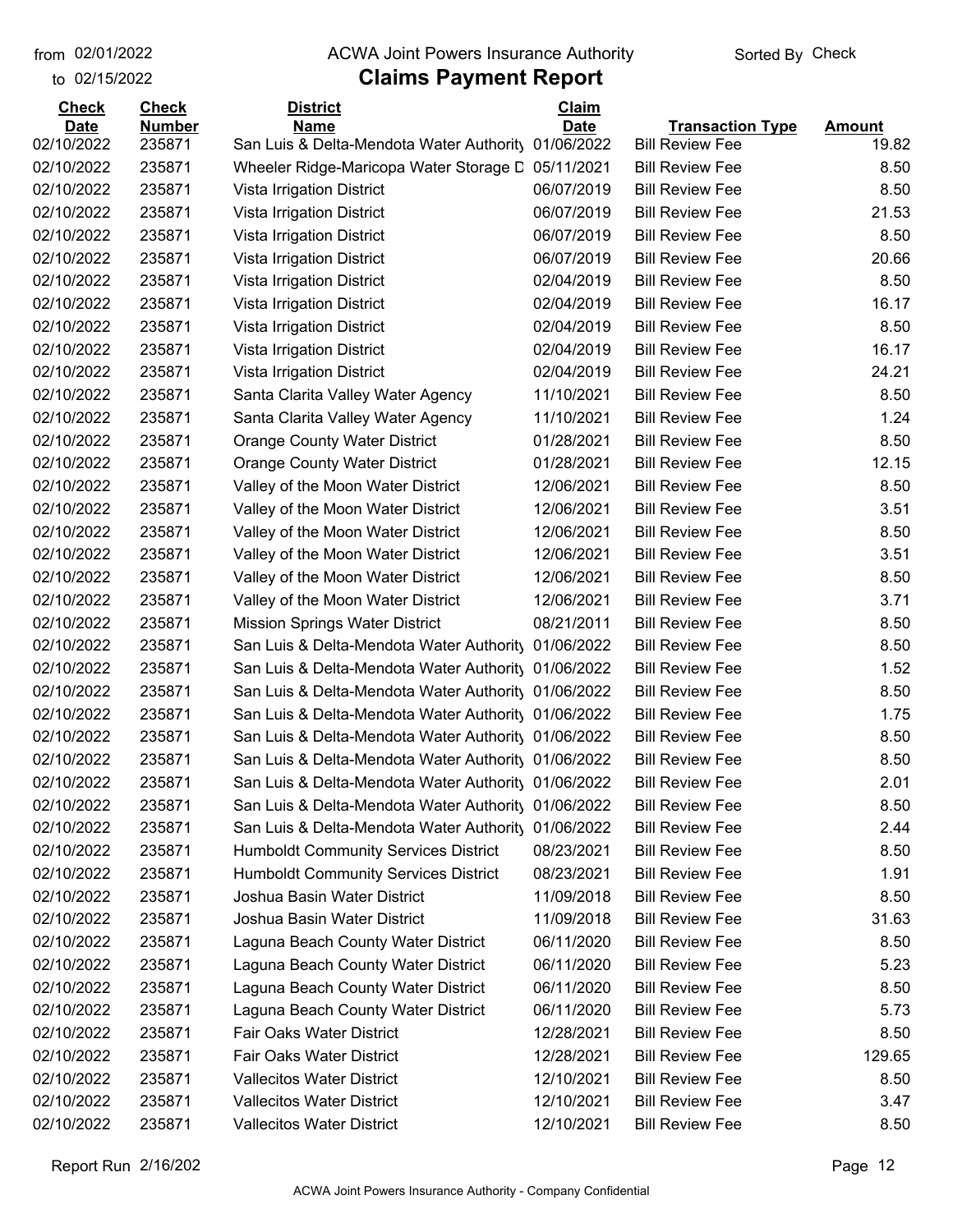to 02/15/2022

#### from 02/01/2022 **The COVA Solic Act Act Authority** Sorted By Check

| <b>Check</b> | <b>Check</b>  | <b>District</b>                                 | Claim       |                         |               |
|--------------|---------------|-------------------------------------------------|-------------|-------------------------|---------------|
| <b>Date</b>  | <b>Number</b> | <b>Name</b>                                     | <b>Date</b> | <b>Transaction Type</b> | <b>Amount</b> |
| 02/10/2022   | 235871        | <b>Vallecitos Water District</b>                | 12/10/2021  | <b>Bill Review Fee</b>  | 12.43         |
| 02/10/2022   | 235871        | Laguna Beach County Water District              | 04/15/2021  | <b>Bill Review Fee</b>  | 8.50          |
| 02/10/2022   | 235871        | Laguna Beach County Water District              | 04/15/2021  | <b>Bill Review Fee</b>  | 22.69         |
| 02/10/2022   | 235871        | <b>Elsinore Valley Municipal Water District</b> | 05/05/2014  | <b>Bill Review Fee</b>  | 8.50          |
| 02/10/2022   | 235871        | Joshua Basin Water District                     | 04/16/2020  | <b>Bill Review Fee</b>  | 8.50          |
| 02/10/2022   | 235871        | Joshua Basin Water District                     | 04/16/2020  | <b>Bill Review Fee</b>  | 105.67        |
| 02/10/2022   | 235871        | <b>Mesa Water District</b>                      | 07/30/2020  | <b>Bill Review Fee</b>  | 8.50          |
| 02/10/2022   | 235871        | <b>Mesa Water District</b>                      | 07/30/2020  | <b>Bill Review Fee</b>  | 2.56          |
| 02/10/2022   | 235871        | <b>Mesa Water District</b>                      | 10/06/2021  | <b>Bill Review Fee</b>  | 8.50          |
| 02/10/2022   | 235871        | <b>Mesa Water District</b>                      | 10/06/2021  | <b>Bill Review Fee</b>  | 1.87          |
| 02/10/2022   | 235871        | Truckee Donner Public Utility District          | 11/06/2020  | <b>Bill Review Fee</b>  | 8.50          |
| 02/10/2022   | 235871        | Fresno Metropolitan Flood Control District      | 08/25/2018  | <b>Bill Review Fee</b>  | 8.50          |
| 02/10/2022   | 235871        | Fresno Metropolitan Flood Control District      | 08/25/2018  | <b>Bill Review Fee</b>  | 2.47          |
| 02/10/2022   | 235871        | <b>Patterson Irrigation District</b>            | 08/09/2012  | <b>Bill Review Fee</b>  | 8.50          |
| 02/10/2022   | 235871        | Santa Clarita Valley Water Agency               | 01/05/2022  | <b>Bill Review Fee</b>  | 8.50          |
| 02/10/2022   | 235871        | Santa Clarita Valley Water Agency               | 01/05/2022  | <b>Bill Review Fee</b>  | 19.21         |
| 02/10/2022   | 235871        | Santa Clarita Valley Water Agency               | 01/05/2022  | <b>Bill Review Fee</b>  | 8.50          |
| 02/10/2022   | 235871        | Santa Clarita Valley Water Agency               | 01/05/2022  | <b>Bill Review Fee</b>  | 3.59          |
| 02/10/2022   | 235871        | <b>Panoche Water District</b>                   | 08/17/2019  | <b>Bill Review Fee</b>  | 8.50          |
| 02/10/2022   | 235871        | Santa Clarita Valley Water Agency               | 09/02/2021  | <b>Bill Review Fee</b>  | 8.50          |
| 02/10/2022   | 235871        | Santa Clarita Valley Water Agency               | 09/02/2021  | <b>Bill Review Fee</b>  | 2.56          |
| 02/10/2022   | 235871        | Diablo Water District                           | 11/30/2021  | <b>Bill Review Fee</b>  | 8.50          |
| 02/10/2022   | 235871        | Diablo Water District                           | 11/30/2021  | <b>Bill Review Fee</b>  | 2.89          |
| 02/10/2022   | 235871        | <b>Calaveras Public Utility District</b>        | 12/30/2021  | <b>Bill Review Fee</b>  | 8.50          |
| 02/10/2022   | 235871        | <b>Calaveras Public Utility District</b>        | 12/30/2021  | <b>Bill Review Fee</b>  | 2.02          |
| 02/10/2022   | 235871        | <b>Consolidated Irrigation District</b>         | 09/23/2021  | <b>Bill Review Fee</b>  | 8.50          |
| 02/10/2022   | 235871        | <b>Consolidated Irrigation District</b>         | 09/23/2021  | <b>Bill Review Fee</b>  | 4.42          |
| 02/10/2022   | 235871        | El Toro Water District                          | 11/24/2021  | <b>Bill Review Fee</b>  | 8.50          |
| 02/10/2022   | 235871        | <b>El Toro Water District</b>                   | 11/24/2021  | <b>Bill Review Fee</b>  | 1.96          |
| 02/10/2022   | 235871        | <b>Walnut Valley Water District</b>             | 12/14/2021  | <b>Bill Review Fee</b>  | 8.50          |
| 02/10/2022   | 235871        | <b>Walnut Valley Water District</b>             | 12/14/2021  | <b>Bill Review Fee</b>  | 21.56         |
| 02/10/2022   | 235871        | San Luis & Delta-Mendota Water Authority        | 12/07/2021  | <b>Bill Review Fee</b>  | 8.50          |
| 02/10/2022   | 235871        | San Luis & Delta-Mendota Water Authority        | 12/07/2021  | <b>Bill Review Fee</b>  | 15.19         |
| 02/10/2022   | 235871        | Glenn-Colusa Irrigation District                | 11/29/2021  | <b>Bill Review Fee</b>  | 8.50          |
| 02/10/2022   | 235871        | Glenn-Colusa Irrigation District                | 11/29/2021  | <b>Bill Review Fee</b>  | 7.28          |
| 02/10/2022   | 235871        | Glenn-Colusa Irrigation District                | 11/29/2021  | <b>Bill Review Fee</b>  | 8.50          |
| 02/10/2022   | 235871        | Glenn-Colusa Irrigation District                | 11/29/2021  | <b>Bill Review Fee</b>  | 7.42          |
| 02/10/2022   | 235871        | Glenn-Colusa Irrigation District                | 11/29/2021  | <b>Bill Review Fee</b>  | 8.50          |
| 02/10/2022   | 235871        | Glenn-Colusa Irrigation District                | 11/29/2021  | <b>Bill Review Fee</b>  | 7.42          |
| 02/10/2022   | 235871        | <b>Tulare Irrigation District</b>               | 10/19/2011  | <b>Bill Review Fee</b>  | 8.50          |
| 02/10/2022   | 235871        | <b>Tulare Irrigation District</b>               | 10/19/2011  | <b>Bill Review Fee</b>  | 7.16          |
| 02/10/2022   | 235871        | <b>Tulare Irrigation District</b>               | 10/19/2011  | <b>Bill Review Fee</b>  | 8.50          |
| 02/10/2022   | 235871        | <b>Tulare Irrigation District</b>               | 10/19/2011  | <b>Bill Review Fee</b>  | 7.16          |
| 02/10/2022   | 235871        | <b>Tulare Irrigation District</b>               | 10/19/2011  | <b>Bill Review Fee</b>  | 8.50          |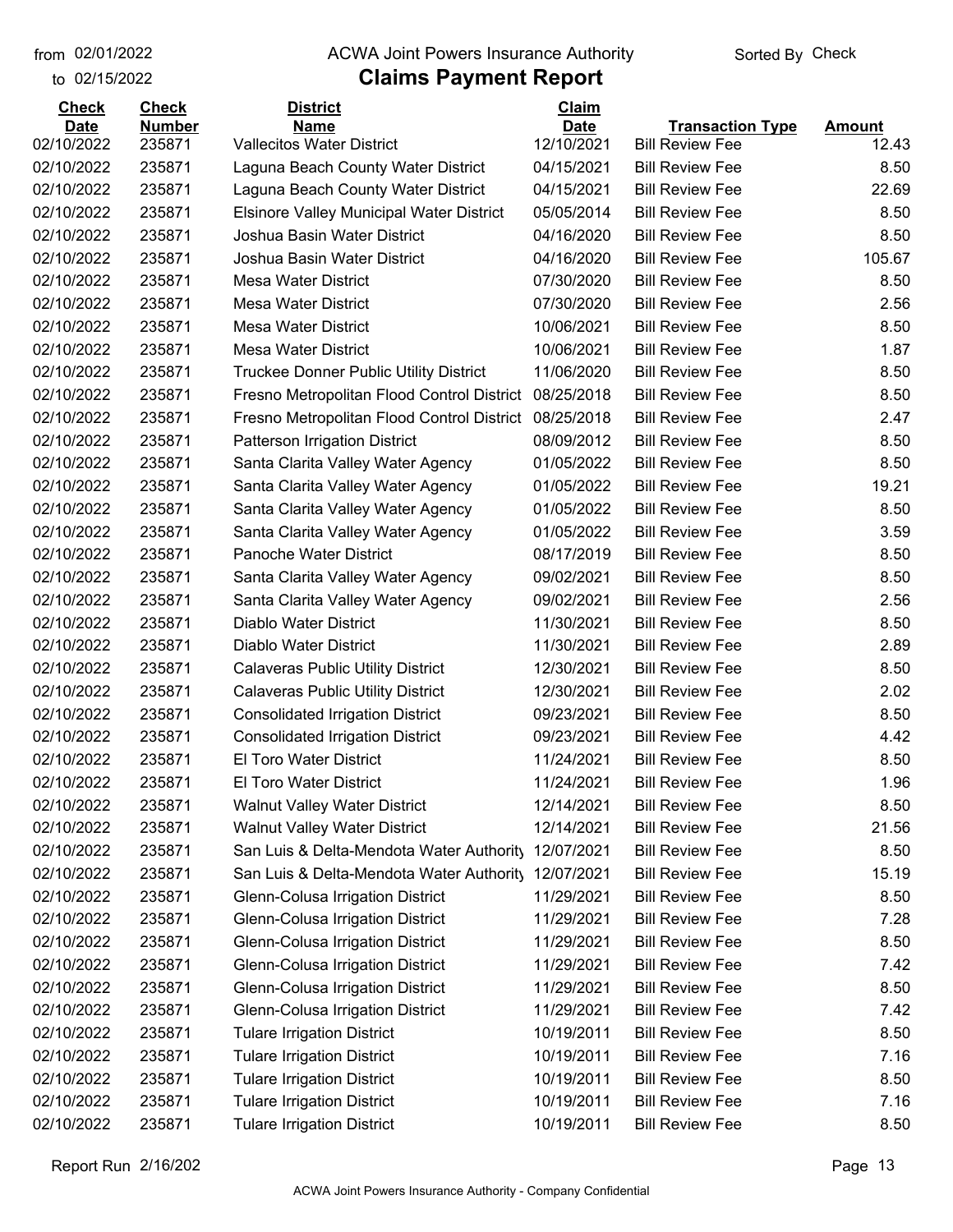#### from 02/01/2022 **The COVA Solic Act Act Authority** Sorted By Check

#### to 02/15/2022

### **Claims Payment Report**

| <b>Check</b> | <b>Check</b>  | <b>District</b>                                | Claim       |                           |               |
|--------------|---------------|------------------------------------------------|-------------|---------------------------|---------------|
| <b>Date</b>  | <b>Number</b> | <b>Name</b>                                    | <b>Date</b> | <b>Transaction Type</b>   | <b>Amount</b> |
| 02/10/2022   | 235871        | <b>Tulare Irrigation District</b>              | 10/19/2011  | <b>Bill Review Fee</b>    | 7.18          |
| 02/10/2022   | 235871        | <b>Tulare Irrigation District</b>              | 10/19/2011  | <b>Bill Review Fee</b>    | 8.50          |
| 02/10/2022   | 235871        | <b>Tulare Irrigation District</b>              | 10/19/2011  | <b>Bill Review Fee</b>    | 7.16          |
| 02/10/2022   | 235871        | Kern Water Bank Authority                      | 08/05/2021  | <b>Bill Review Fee</b>    | 8.50          |
| 02/10/2022   | 235871        | Kern Water Bank Authority                      | 08/05/2021  | <b>Bill Review Fee</b>    | 31.15         |
| 02/10/2022   | 235871        | Kern Water Bank Authority                      | 08/05/2021  | <b>Bill Review Fee</b>    | 8.50          |
| 02/10/2022   | 235871        | <b>Mesa Water District</b>                     | 11/17/2021  | <b>Bill Review Fee</b>    | 8.50          |
| 02/10/2022   | 235871        | <b>Mesa Water District</b>                     | 11/17/2021  | <b>Bill Review Fee</b>    | 1.87          |
| 02/10/2022   | 235871        | Solano Irrigation District                     | 07/07/2021  | <b>Bill Review Fee</b>    | 8.50          |
| 02/10/2022   | 235871        | Solano Irrigation District                     | 07/07/2021  | <b>Bill Review Fee</b>    | 40.84         |
| 02/10/2022   | 235872        | Joshua Basin Water District                    | 04/16/2020  | <b>DME Supplies</b>       | 694.40        |
| 02/10/2022   | 235873        | <b>Western Canal Water District</b>            | 09/30/2021  | Utilization review        | 315.00        |
| 02/10/2022   | 235873        | San Luis & Delta-Mendota Water Authority       | 01/11/2021  | Utilization review        | 481.25        |
| 02/10/2022   | 235873        | Vista Irrigation District                      | 06/07/2019  | Utilization review        | 400.00        |
| 02/10/2022   | 235873        | <b>Orange County Water District</b>            | 08/23/2017  | <b>Utilization review</b> | 245.00        |
| 02/10/2022   | 235873        | Yorba Linda Water District                     | 09/09/2019  | Utilization review        | 125.00        |
| 02/10/2022   | 235873        | South Tahoe Public Utility District            | 06/16/2021  | Utilization review        | 275.00        |
| 02/10/2022   | 235873        | <b>Sweetwater Authority</b>                    | 11/10/2012  | Utilization review        | 660.00        |
| 02/10/2022   | 235873        | <b>Bard Water District</b>                     | 08/20/2012  | Utilization review        | 755.00        |
| 02/10/2022   | 235873        | Fair Oaks Water District                       | 12/28/2021  | Utilization review        | 1,525.00      |
| 02/10/2022   | 235873        | Soquel Creek Water District                    | 08/17/2017  | Utilization review        | 150.00        |
| 02/10/2022   | 235873        | Calleguas Municipal Water District             | 09/22/2021  | Utilization review        | 400.00        |
| 02/10/2022   | 235873        | <b>Mesa Water District</b>                     | 10/06/2021  | Utilization review        | 600.00        |
| 02/10/2022   | 235873        | Solano Irrigation District                     | 09/13/2021  | Utilization review        | 150.00        |
| 02/10/2022   | 235873        | San Juan Water District                        | 08/28/2003  | Utilization review        | 150.00        |
| 02/10/2022   | 235873        | <b>Truckee Donner Public Utility District</b>  | 12/16/2021  | Utilization review        | 260.00        |
| 02/10/2022   | 235873        | <b>Sweetwater Authority</b>                    | 03/23/2019  | Utilization review        | 525.00        |
| 02/10/2022   | 235873        | <b>Water Employee Services Authority</b>       | 12/10/2018  | Utilization review        | 150.00        |
| 02/10/2022   | 235873        | Glenn-Colusa Irrigation District               | 10/19/2021  | Utilization review        | 275.00        |
| 02/10/2022   | 235873        | <b>Centerville Community Services District</b> | 11/09/2021  | Utilization review        | 370.00        |
| 02/10/2022   | 235873        | <b>Merced Irrigation District</b>              | 04/21/2020  | <b>Utilization review</b> | 495.00        |
| 02/10/2022   | 235873        | Alameda County Water District                  | 03/19/2021  | Utilization review        | 150.00        |
| 02/10/2022   | 235874        | Crescenta Valley Water District                | 09/25/2019  | <b>PPD</b>                | 1,574.29      |
| 02/10/2022   | 235875        | Laguna Beach County Water District             | 06/11/2020  | Medical, general          | 139.93        |
| 02/10/2022   | 235876        | Laguna Beach County Water District             | 06/11/2020  | Medical, general          | 153.42        |
| 02/10/2022   | 235877        | Ramona Municipal Water District                | 10/03/2017  | <b>TTD</b>                | 2,099.20      |
| 02/10/2022   | 235878        | <b>Mission Springs Water District</b>          | 08/21/2011  | Medical, general          | 190.00        |
| 02/10/2022   | 235879        | <b>Citrus Heights Water District</b>           | 11/22/2021  | <b>TTD</b>                | 2,320.18      |
| 02/10/2022   | 235880        | Truckee Donner Public Utility District         | 03/31/2021  | <b>TTD</b>                | 2,712.62      |
| 02/10/2022   | 235881        | <b>Humboldt Community Services District</b>    | 08/23/2021  | Medical, general          | 70.56         |
| 02/10/2022   | 235882        | Vista Irrigation District                      | 02/04/2019  | Medical, general          | 163.59        |
| 02/10/2022   | 235883        | Vista Irrigation District                      | 06/07/2019  | Medical, general          | 98.27         |
| 02/10/2022   | 235884        | Vista Irrigation District                      | 02/04/2019  | Medical, general          | 163.59        |
| 02/10/2022   | 235885        | Vista Irrigation District                      | 06/07/2019  | Medical, general          | 8.08          |
|              |               |                                                |             |                           |               |

Report Run 2/16/202 Page 14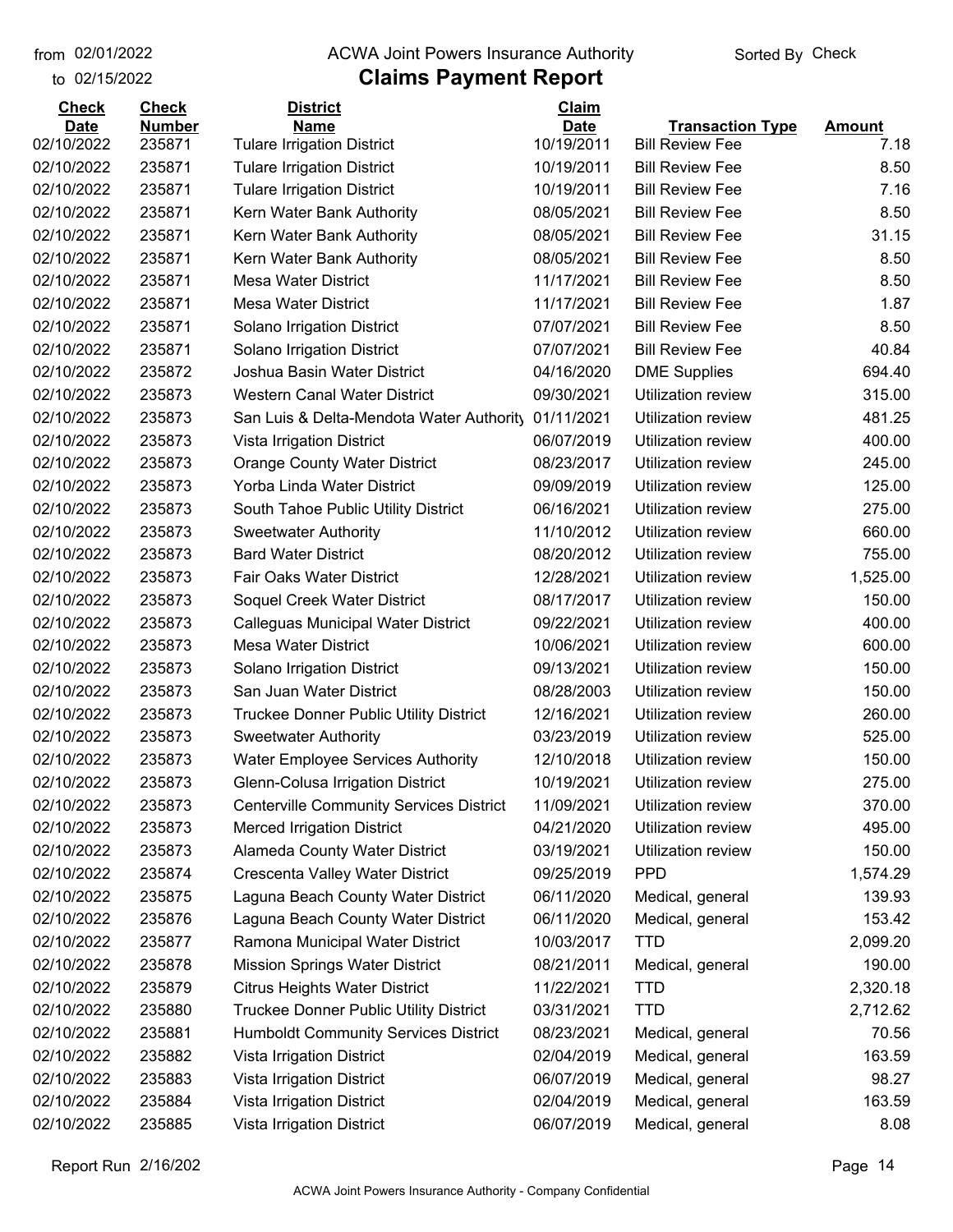to 02/15/2022 02/01/2022

#### from 02/01/2022 **The COVA Solic Act Act Authority** Sorted By Check

| <b>Check</b> | <b>Check</b>  | <b>District</b>                            | Claim       |                                     |               |
|--------------|---------------|--------------------------------------------|-------------|-------------------------------------|---------------|
| <b>Date</b>  | <b>Number</b> | <b>Name</b>                                | <b>Date</b> | <b>Transaction Type</b>             | <b>Amount</b> |
| 02/10/2022   | 235886        | Vista Irrigation District                  | 02/04/2019  | Medical, general                    | 106.35        |
| 02/10/2022   | 235887        | Solano Irrigation District                 | 07/07/2021  | Medical, general                    | 323.54        |
| 02/10/2022   | 235888        | <b>Twentynine Palms Water District</b>     | 02/09/2021  | <b>TTD</b>                          | 1,425.42      |
| 02/10/2022   | 235889        | Kern Water Bank Authority                  | 08/05/2021  | <b>DME Supplies</b>                 | 573.78        |
| 02/10/2022   | 235890        | <b>Consolidated Irrigation District</b>    | 09/23/2021  | <b>TTD</b>                          | 933.34        |
| 02/10/2022   | 235891        | Santa Clarita Valley Water Agency          | 09/02/2021  | Medical, general                    | 194.75        |
| 02/10/2022   | 235892        | Santa Clarita Valley Water Agency          | 11/10/2021  | Chiropractor                        | 94.36         |
| 02/10/2022   | 235893        | Fresno Metropolitan Flood Control District | 08/25/2018  | Medical, general                    | 131.23        |
| 02/10/2022   | 235894        | Diablo Water District                      | 11/30/2021  | Physical therapy                    | 153.68        |
| 02/10/2022   | 235895        | Santa Clarita Valley Water Agency          | 01/05/2022  | Medical, general                    | 190.65        |
| 02/10/2022   | 235896        | Panoche Water District                     | 08/17/2019  | <b>Medical Interpreter</b>          | 90.00         |
| 02/10/2022   | 235897        | Patterson Irrigation District              | 08/09/2012  | <b>Medical Interpreter</b>          | 90.00         |
| 02/10/2022   | 235898        | <b>Orange County Water District</b>        | 01/28/2021  | Medical, general                    | 194.34        |
| 02/10/2022   | 235899        | San Luis & Delta-Mendota Water Authority   | 01/06/2022  | Medical, general                    | 214.90        |
| 02/10/2022   | 235900        | San Luis & Delta-Mendota Water Authority   | 01/06/2022  | Medical, general                    | 106.80        |
| 02/10/2022   | 235901        | San Luis & Delta-Mendota Water Authority   | 01/06/2022  | Medical, general                    | 129.75        |
| 02/10/2022   | 235902        | San Luis & Delta-Mendota Water Authority   | 01/06/2022  | Medical, general                    | 93.00         |
| 02/10/2022   | 235903        | San Luis & Delta-Mendota Water Authority   | 01/06/2022  | Medical, general                    | 80.62         |
| 02/10/2022   | 235904        | <b>Walnut Valley Water District</b>        | 12/14/2021  | Medical, general                    | 228.61        |
| 02/10/2022   | 235905        | <b>Vallecitos Water District</b>           | 12/10/2021  | Diagnostics                         | 281.68        |
| 02/10/2022   | 235906        | Fair Oaks Water District                   | 12/28/2021  | <b>Surgery Costs</b>                | 1,088.85      |
| 02/10/2022   | 235907        | Crescenta Valley Water District            | 12/29/2021  | <b>TTD</b>                          | 2,582.40      |
| 02/10/2022   | 235908        | Valley of the Moon Water District          | 12/06/2021  | Medical, general                    | 79.64         |
| 02/10/2022   | 235909        | Valley of the Moon Water District          | 12/06/2021  | Medical, general                    | 79.64         |
| 02/10/2022   | 235910        | Valley of the Moon Water District          | 12/06/2021  | Medical, general                    | 83.95         |
| 02/10/2022   | 235911        | South Coast Water District                 | 01/10/2022  | Medical, general                    | 114.23        |
| 02/10/2022   | 235912        | Truckee Donner Public Utility District     | 11/06/2020  | Physical therapy                    | 325.95        |
| 02/10/2022   | 235913        | Laguna Beach County Water District         | 04/15/2021  | Medical, general                    | 114.23        |
| 02/10/2022   | 235914        | <b>Consolidated Irrigation District</b>    | 09/23/2021  | Physical therapy                    | 194.43        |
| 02/10/2022   | 235915        | Joshua Basin Water District                | 11/09/2018  | Medical, general                    | 296.02        |
| 02/10/2022   | 235916        | <b>Tulare Irrigation District</b>          | 10/19/2011  | Medical, general                    | 162.37        |
| 02/10/2022   | 235917        | <b>Tulare Irrigation District</b>          | 10/19/2011  | Medical, general                    | 162.37        |
| 02/10/2022   | 235918        | <b>Tulare Irrigation District</b>          | 10/19/2011  | Medical, general                    | 162.61        |
| 02/10/2022   | 235919        | <b>Tulare Irrigation District</b>          | 10/19/2011  | Medical, general                    | 162.37        |
| 02/10/2022   | 235920        | Santa Clarita Valley Water Agency          | 01/05/2022  | Diagnostics                         | 128.03        |
| 02/10/2022   | 235921        | San Luis & Delta-Mendota Water Authority   | 12/07/2021  | Medical, general                    | 222.03        |
| 02/10/2022   | 235922        | El Toro Water District                     | 11/24/2021  | Medical, general                    | 121.38        |
| 02/10/2022   | 235923        | Alameda County Water District              | 03/19/2021  | <b>TTD</b>                          | 2,400.54      |
| 02/10/2022   | 235924        | Glenn-Colusa Irrigation District           | 11/29/2021  | Physical therapy                    | 89.02         |
| 02/10/2022   | 235925        | Glenn-Colusa Irrigation District           | 11/29/2021  | Physical therapy                    | 89.02         |
| 02/10/2022   | 235926        | Glenn-Colusa Irrigation District           | 11/29/2021  | Physical therapy                    | 87.39         |
| 02/10/2022   | 235927        | <b>Vallecitos Water District</b>           | 12/10/2021  | Medical, general                    | 263.87        |
| 02/15/2022   | 235928        | Arvin-Edison Water Storage District        | 12/29/2021  | Liability - Property Damage         | 943.75        |
| 02/15/2022   | 235929        | <b>Mission Springs Water District</b>      | 11/30/2021  | <b>Property - District Property</b> | 6,316.04      |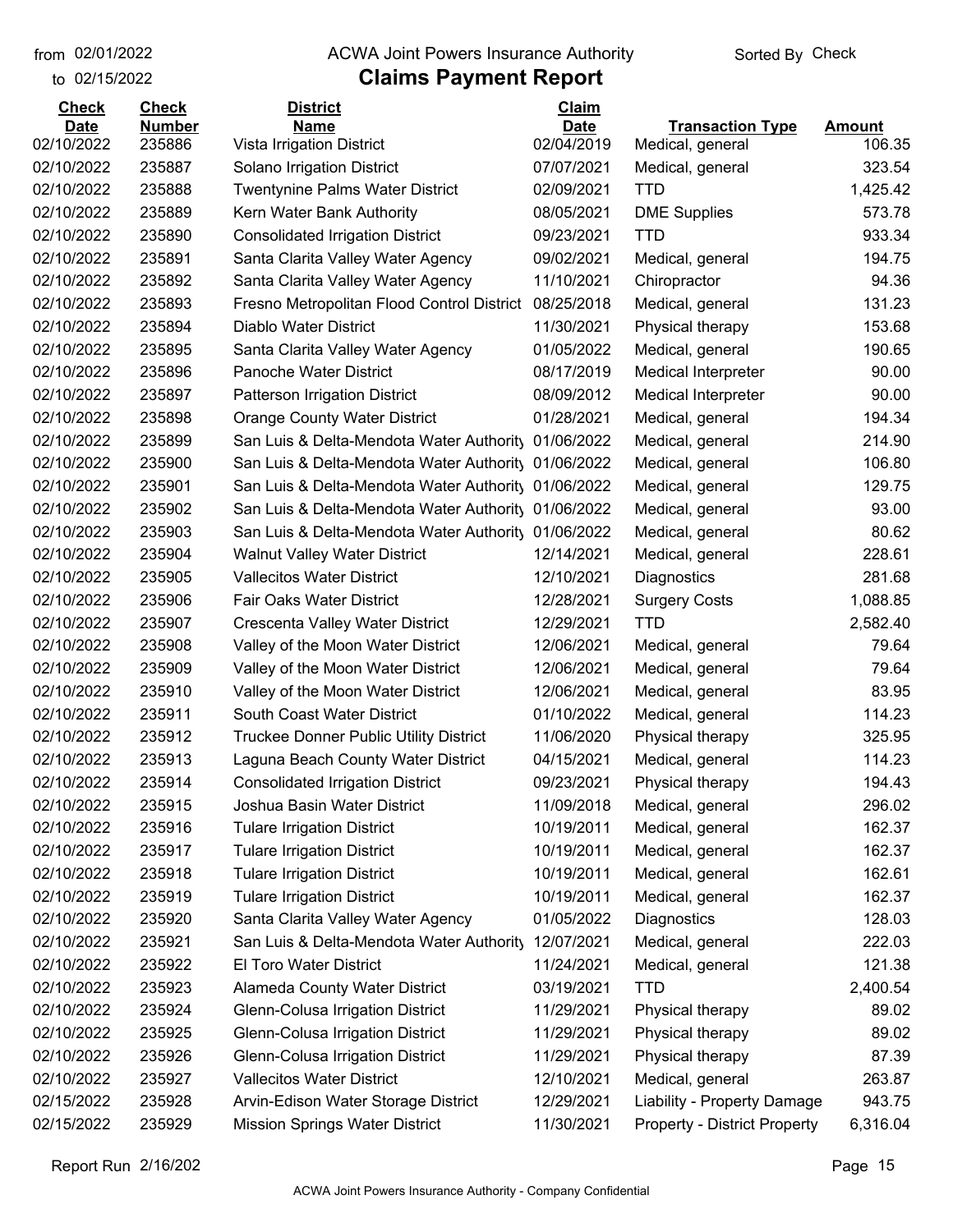to 02/15/2022

#### from 02/01/2022 **The COVA Solic Act Act Authority** Sorted By Check

| <b>Check</b>              | <b>Check</b>            | <b>District</b>                                         | Claim                     |                                                     |                           |
|---------------------------|-------------------------|---------------------------------------------------------|---------------------------|-----------------------------------------------------|---------------------------|
| <b>Date</b><br>02/15/2022 | <b>Number</b><br>235930 | <b>Name</b><br><b>Water Employee Services Authority</b> | <b>Date</b><br>02/01/2020 | <b>Transaction Type</b><br>Liability - Small Claims | <b>Amount</b><br>1,807.21 |
| 02/15/2022                | 235931                  | <b>Water Employee Services Authority</b>                | 09/03/2020                | Liability - Small Claims                            | 140.00                    |
| 02/15/2022                | 235932                  | <b>Water Employee Services Authority</b>                | 01/01/2020                | Liability - Small Claims                            | 235.00                    |
| 02/15/2022                | 235933                  | West Valley Water District                              | 11/24/2020                | Liability - Property Damage                         | 8,040.00                  |
| 02/15/2022                | 235934                  | Mission Hills Community Services District               | 04/22/2020                | Liability - Property Damage                         | 364.00                    |
| 02/15/2022                | 235935                  | Association of California Water Agencies.               | 07/01/2021                | Liability- Bodily Injury                            | 275,000.00                |
| 02/15/2022                | 235936                  | Rancho California Water District                        | 06/02/2021                | Physical therapy                                    | 98.47                     |
| 02/15/2022                | 235937                  | Rancho California Water District                        | 06/02/2021                | Physical therapy                                    | 129.80                    |
| 02/15/2022                | 235938                  | <b>Patterson Irrigation District</b>                    | 08/09/2012                | Medical, general                                    | 117.87                    |
| 02/15/2022                | 235939                  | Glenn-Colusa Irrigation District                        | 05/08/2019                | Med/Legal evaluation                                | 650.00                    |
| 02/15/2022                | 235940                  | <b>Vallecitos Water District</b>                        | 10/15/2020                | Medical, general                                    | 425.00                    |
| 02/15/2022                | 235941                  | <b>Moulton Niguel Water District</b>                    | 09/02/2020                | Diagnostics                                         | 277.03                    |
| 02/15/2022                | 235942                  | Solano Irrigation District                              | 02/20/2020                | <b>PPD</b>                                          | 580.00                    |
| 02/15/2022                | 235943                  | Kinneloa Irrigation District                            | 03/09/2021                | Mileage                                             | 7.61                      |
| 02/15/2022                | 235944                  | <b>Palmdale Water District</b>                          | 03/23/2015                | Expense, general                                    | 2,550.00                  |
| 02/15/2022                | 235945                  | <b>Water Employee Services Authority</b>                | 12/10/2018                | Expense, general                                    | 2,550.00                  |
| 02/15/2022                | 235946                  | Western Canal Water District                            | 09/30/2021                | <b>Bill Review Fee</b>                              | 8.50                      |
| 02/15/2022                | 235946                  | Western Canal Water District                            | 09/30/2021                | <b>Bill Review Fee</b>                              | 6.25                      |
| 02/15/2022                | 235946                  | Western Canal Water District                            | 09/30/2021                | <b>Bill Review Fee</b>                              | 8.50                      |
| 02/15/2022                | 235946                  | Western Canal Water District                            | 09/30/2021                | <b>Bill Review Fee</b>                              | 6.24                      |
| 02/15/2022                | 235946                  | <b>Stockton-East Water District</b>                     | 08/30/2011                | <b>Bill Review Fee</b>                              | 8.50                      |
| 02/15/2022                | 235946                  | <b>Stockton-East Water District</b>                     | 08/30/2011                | <b>Bill Review Fee</b>                              | 0.51                      |
| 02/15/2022                | 235946                  | <b>Mammoth Community Water District</b>                 | 02/23/2006                | <b>Bill Review Fee</b>                              | 8.50                      |
| 02/15/2022                | 235946                  | <b>Mammoth Community Water District</b>                 | 02/23/2006                | <b>Bill Review Fee</b>                              | 19.77                     |
| 02/15/2022                | 235946                  | <b>Mammoth Community Water District</b>                 | 02/23/2006                | <b>Bill Review Fee</b>                              | 8.50                      |
| 02/15/2022                | 235946                  | Mammoth Community Water District                        | 02/23/2006                | <b>Bill Review Fee</b>                              | 19.77                     |
| 02/15/2022                | 235946                  | Wheeler Ridge-Maricopa Water Storage D                  | 05/11/2021                | <b>Bill Review Fee</b>                              | 8.50                      |
| 02/15/2022                | 235946                  | Wheeler Ridge-Maricopa Water Storage D                  | 05/11/2021                | <b>Bill Review Fee</b>                              | 2.88                      |
| 02/15/2022                | 235946                  | Moulton Niguel Water District                           | 09/02/2020                | <b>Bill Review Fee</b>                              | 8.50                      |
| 02/15/2022                | 235946                  | <b>Moulton Niguel Water District</b>                    | 09/02/2020                | <b>Bill Review Fee</b>                              | 12.22                     |
| 02/15/2022                | 235946                  | <b>Otay Water District</b>                              | 03/29/2021                | <b>Bill Review Fee</b>                              | 8.50                      |
| 02/15/2022                | 235946                  | <b>Otay Water District</b>                              | 03/29/2021                | <b>Bill Review Fee</b>                              | 8.50                      |
| 02/15/2022                | 235946                  | <b>Otay Water District</b>                              | 03/29/2021                | <b>Bill Review Fee</b>                              | 12.18                     |
| 02/15/2022                | 235946                  | Western Municipal Water District                        | 08/16/2021                | <b>Bill Review Fee</b>                              | 8.50                      |
| 02/15/2022                | 235946                  | Western Municipal Water District                        | 08/16/2021                | <b>Bill Review Fee</b>                              | 17.94                     |
| 02/15/2022                | 235946                  | Cucamonga Valley Water District                         | 12/21/2020                | <b>Bill Review Fee</b>                              | 8.50                      |
| 02/15/2022                | 235946                  | Rancho California Water District                        | 06/02/2021                | <b>Bill Review Fee</b>                              | 8.50                      |
| 02/15/2022                | 235946                  | Rancho California Water District                        | 06/02/2021                | <b>Bill Review Fee</b>                              | 5.73                      |
| 02/15/2022                | 235946                  | Rancho California Water District                        | 06/02/2021                | <b>Bill Review Fee</b>                              | 8.50                      |
| 02/15/2022                | 235946                  | Rancho California Water District                        | 06/02/2021                | <b>Bill Review Fee</b>                              | 4.35                      |
| 02/15/2022                | 235946                  | Rancho California Water District                        | 06/02/2021                | <b>Bill Review Fee</b>                              | 8.50                      |
| 02/15/2022                | 235946                  | Rancho California Water District                        | 06/02/2021                | <b>Bill Review Fee</b>                              | 9.84                      |
| 02/15/2022                | 235946                  | Rancho California Water District                        | 06/02/2021                | <b>Bill Review Fee</b>                              | 8.50                      |
| 02/15/2022                | 235946                  | Rancho California Water District                        | 06/02/2021                | <b>Bill Review Fee</b>                              | 4.84                      |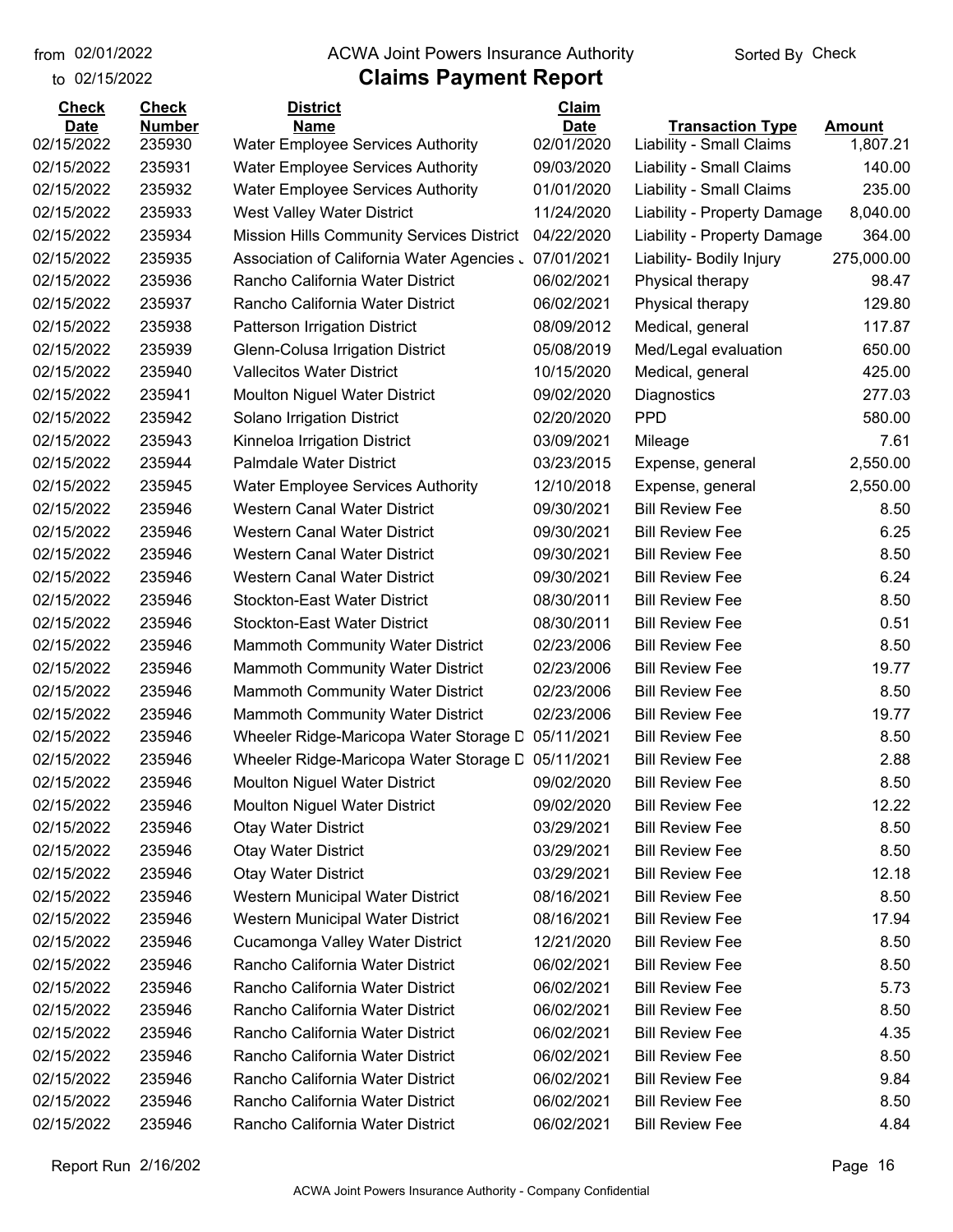to 02/15/2022 02/01/2022

#### from 02/01/2022 **The COVA Solic Act Act Authority** Sorted By Check

| <b>Check</b> | <b>Check</b>  | <b>District</b>                                     | Claim       |                         |               |
|--------------|---------------|-----------------------------------------------------|-------------|-------------------------|---------------|
| <b>Date</b>  | <b>Number</b> | <b>Name</b>                                         | <b>Date</b> | <b>Transaction Type</b> | <b>Amount</b> |
| 02/15/2022   | 235946        | South Tahoe Public Utility District                 | 06/16/2021  | <b>Bill Review Fee</b>  | 8.50          |
| 02/15/2022   | 235946        | South Tahoe Public Utility District                 | 06/16/2021  | <b>Bill Review Fee</b>  | 1.91          |
| 02/15/2022   | 235946        | <b>Sweetwater Authority</b>                         | 06/22/2021  | <b>Bill Review Fee</b>  | 8.50          |
| 02/15/2022   | 235946        | <b>Sweetwater Authority</b>                         | 06/22/2021  | <b>Bill Review Fee</b>  | 3.46          |
| 02/15/2022   | 235946        | Solano Irrigation District                          | 02/09/2012  | <b>Bill Review Fee</b>  | 8.50          |
| 02/15/2022   | 235946        | Solano Irrigation District                          | 02/09/2012  | <b>Bill Review Fee</b>  | 23.64         |
| 02/15/2022   | 235946        | Crescenta Valley Water District                     | 09/25/2019  | <b>Bill Review Fee</b>  | 8.50          |
| 02/15/2022   | 235946        | Crescenta Valley Water District                     | 09/25/2019  | <b>Bill Review Fee</b>  | 23.86         |
| 02/15/2022   | 235946        | South Tahoe Public Utility District                 | 01/17/2021  | <b>Bill Review Fee</b>  | 8.50          |
| 02/15/2022   | 235946        | Soquel Creek Water District                         | 08/17/2017  | <b>Bill Review Fee</b>  | 8.50          |
| 02/15/2022   | 235946        | Soquel Creek Water District                         | 08/17/2017  | <b>Bill Review Fee</b>  | 487.50        |
| 02/15/2022   | 235946        | <b>Elsinore Valley Municipal Water District</b>     | 05/05/2014  | <b>Bill Review Fee</b>  | 8.50          |
| 02/15/2022   | 235946        | <b>Elsinore Valley Municipal Water District</b>     | 05/05/2014  | <b>Bill Review Fee</b>  | 8.50          |
| 02/15/2022   | 235946        | Joshua Basin Water District                         | 04/16/2020  | <b>Bill Review Fee</b>  | 8.50          |
| 02/15/2022   | 235946        | <b>Moulton Niguel Water District</b>                | 08/18/2021  | <b>Bill Review Fee</b>  | 8.50          |
| 02/15/2022   | 235946        | <b>Moulton Niguel Water District</b>                | 08/18/2021  | <b>Bill Review Fee</b>  | 0.53          |
| 02/15/2022   | 235946        | <b>Moulton Niguel Water District</b>                | 08/18/2021  | <b>Bill Review Fee</b>  | 8.50          |
| 02/15/2022   | 235946        | <b>Moulton Niguel Water District</b>                | 08/18/2021  | <b>Bill Review Fee</b>  | 51.74         |
| 02/15/2022   | 235946        | Trabuco Canyon Water District                       | 08/31/2021  | <b>Bill Review Fee</b>  | 8.50          |
| 02/15/2022   | 235946        | Trabuco Canyon Water District                       | 08/31/2021  | <b>Bill Review Fee</b>  | 163.83        |
| 02/15/2022   | 235946        | Calleguas Municipal Water District                  | 09/22/2021  | <b>Bill Review Fee</b>  | 8.50          |
| 02/15/2022   | 235946        | Calleguas Municipal Water District                  | 09/22/2021  | <b>Bill Review Fee</b>  | 8.50          |
| 02/15/2022   | 235946        | Calleguas Municipal Water District                  | 09/22/2021  | <b>Bill Review Fee</b>  | 8.50          |
| 02/15/2022   | 235946        | Mid-Peninsula Water District                        | 03/19/2021  | <b>Bill Review Fee</b>  | 8.50          |
| 02/15/2022   | 235946        | Mid-Peninsula Water District                        | 03/19/2021  | <b>Bill Review Fee</b>  | 2.03          |
| 02/15/2022   | 235946        | San Luis & Delta-Mendota Water Authority            | 01/12/2022  | <b>Bill Review Fee</b>  | 8.50          |
| 02/15/2022   | 235946        | San Luis & Delta-Mendota Water Authority 01/12/2022 |             | <b>Bill Review Fee</b>  | 23.29         |
| 02/15/2022   | 235946        | <b>Truckee Donner Public Utility District</b>       | 03/31/2021  | <b>Bill Review Fee</b>  | 8.50          |
| 02/15/2022   | 235946        | Solano Irrigation District                          | 09/13/2021  | <b>Bill Review Fee</b>  | 8.50          |
| 02/15/2022   | 235946        | Solano Irrigation District                          | 09/13/2021  | <b>Bill Review Fee</b>  | 23.64         |
| 02/15/2022   | 235946        | Solano Irrigation District                          | 09/13/2021  | <b>Bill Review Fee</b>  | 8.50          |
| 02/15/2022   | 235946        | Solano Irrigation District                          | 09/13/2021  | <b>Bill Review Fee</b>  | 2.34          |
| 02/15/2022   | 235946        | Solano Irrigation District                          | 09/13/2021  | <b>Bill Review Fee</b>  | 8.50          |
| 02/15/2022   | 235946        | Solano Irrigation District                          | 09/13/2021  | <b>Bill Review Fee</b>  | 12.17         |
| 02/15/2022   | 235946        | <b>Merced Irrigation District</b>                   | 10/29/2020  | <b>Bill Review Fee</b>  | 8.50          |
| 02/15/2022   | 235946        | <b>Merced Irrigation District</b>                   | 10/29/2020  | <b>Bill Review Fee</b>  | 20.31         |
| 02/15/2022   | 235946        | Patterson Irrigation District                       | 08/09/2012  | <b>Bill Review Fee</b>  | 8.50          |
| 02/15/2022   | 235946        | Patterson Irrigation District                       | 08/09/2012  | <b>Bill Review Fee</b>  | 24.32         |
| 02/15/2022   | 235946        | Vista Irrigation District                           | 07/01/2021  | <b>Bill Review Fee</b>  | 8.50          |
| 02/15/2022   | 235946        | Vista Irrigation District                           | 07/01/2021  | <b>Bill Review Fee</b>  | 2.48          |
| 02/15/2022   | 235946        | <b>Calaveras Public Utility District</b>            | 12/30/2021  | <b>Bill Review Fee</b>  | 8.50          |
| 02/15/2022   | 235946        | <b>Calaveras Public Utility District</b>            | 12/30/2021  | <b>Bill Review Fee</b>  | 0.27          |
| 02/15/2022   | 235946        | <b>Helix Water District</b>                         | 04/12/1989  | <b>Bill Review Fee</b>  | 8.50          |
| 02/15/2022   | 235946        | <b>Helix Water District</b>                         | 04/12/1989  | <b>Bill Review Fee</b>  | 7.18          |
|              |               |                                                     |             |                         |               |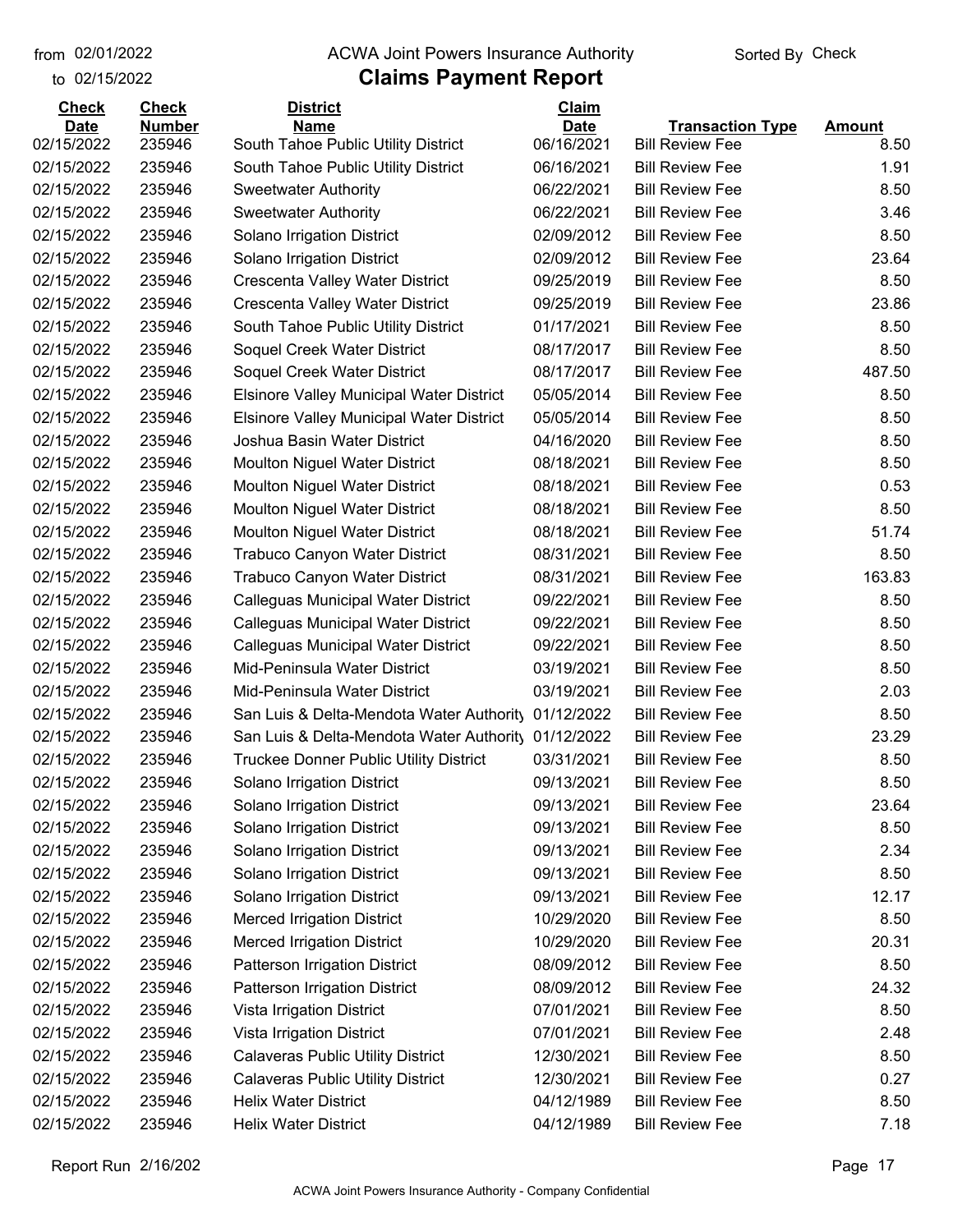to 02/15/2022 02/01/2022

#### from 02/01/2022 **The COVA Solic Act Act Authority** Sorted By Check

| <b>Check</b><br><b>Date</b> | <b>Check</b><br><b>Number</b> | <b>District</b><br><b>Name</b>                      | <b>Claim</b><br><b>Date</b> | <b>Transaction Type</b> | <b>Amount</b> |
|-----------------------------|-------------------------------|-----------------------------------------------------|-----------------------------|-------------------------|---------------|
| 02/15/2022                  | 235946                        | Soquel Creek Water District                         | 11/16/2020                  | <b>Bill Review Fee</b>  | 8.50          |
| 02/15/2022                  | 235946                        | Soquel Creek Water District                         | 11/16/2020                  | <b>Bill Review Fee</b>  | 3.53          |
| 02/15/2022                  | 235946                        | Rancho California Water District                    | 11/18/2021                  | <b>Bill Review Fee</b>  | 8.50          |
| 02/15/2022                  | 235946                        | Rancho California Water District                    | 11/18/2021                  | <b>Bill Review Fee</b>  | 2.89          |
| 02/15/2022                  | 235946                        | Glenn-Colusa Irrigation District                    | 10/19/2021                  | <b>Bill Review Fee</b>  | 8.50          |
| 02/15/2022                  | 235946                        | Glenn-Colusa Irrigation District                    | 10/19/2021                  | <b>Bill Review Fee</b>  | 7.28          |
| 02/15/2022                  | 235946                        | Glenn-Colusa Irrigation District                    | 10/19/2021                  | <b>Bill Review Fee</b>  | 8.50          |
| 02/15/2022                  | 235946                        | Glenn-Colusa Irrigation District                    | 10/19/2021                  | <b>Bill Review Fee</b>  | 7.28          |
| 02/15/2022                  | 235946                        | <b>Centerville Community Services District</b>      | 11/09/2021                  | <b>Bill Review Fee</b>  | 8.50          |
| 02/15/2022                  | 235946                        | <b>Centerville Community Services District</b>      | 11/09/2021                  | <b>Bill Review Fee</b>  | 9.71          |
| 02/15/2022                  | 235946                        | Diablo Water District                               | 11/30/2021                  | <b>Bill Review Fee</b>  | 8.50          |
| 02/15/2022                  | 235946                        | Diablo Water District                               | 11/30/2021                  | <b>Bill Review Fee</b>  | 3.82          |
| 02/15/2022                  | 235946                        | <b>Walnut Valley Water District</b>                 | 12/26/2019                  | <b>Bill Review Fee</b>  | 8.50          |
| 02/15/2022                  | 235946                        | <b>Walnut Valley Water District</b>                 | 12/26/2019                  | <b>Bill Review Fee</b>  | 24.41         |
| 02/15/2022                  | 235946                        | <b>Walnut Valley Water District</b>                 | 12/26/2019                  | <b>Bill Review Fee</b>  | 8.50          |
| 02/15/2022                  | 235946                        | <b>Walnut Valley Water District</b>                 | 12/26/2019                  | <b>Bill Review Fee</b>  | 22.14         |
| 02/15/2022                  | 235946                        | El Toro Water District                              | 05/31/2018                  | <b>Bill Review Fee</b>  | 8.50          |
| 02/15/2022                  | 235946                        | Glenn-Colusa Irrigation District                    | 11/29/2021                  | <b>Bill Review Fee</b>  | 8.50          |
| 02/15/2022                  | 235946                        | Glenn-Colusa Irrigation District                    | 11/29/2021                  | <b>Bill Review Fee</b>  | 7.36          |
| 02/15/2022                  | 235946                        | Western Municipal Water District                    | 11/21/2019                  | <b>Bill Review Fee</b>  | 8.50          |
| 02/15/2022                  | 235946                        | Western Municipal Water District                    | 11/21/2019                  | <b>Bill Review Fee</b>  | 1.27          |
| 02/15/2022                  | 235946                        | Western Municipal Water District                    | 11/21/2019                  | <b>Bill Review Fee</b>  | 8.50          |
| 02/15/2022                  | 235946                        | Western Municipal Water District                    | 11/21/2019                  | <b>Bill Review Fee</b>  | 8.50          |
| 02/15/2022                  | 235946                        | Western Municipal Water District                    | 11/21/2019                  | <b>Bill Review Fee</b>  | 1.27          |
| 02/15/2022                  | 235946                        | Western Municipal Water District                    | 11/21/2019                  | <b>Bill Review Fee</b>  | 8.50          |
| 02/15/2022                  | 235946                        | Western Municipal Water District                    | 11/21/2019                  | <b>Bill Review Fee</b>  | 1.27          |
| 02/15/2022                  | 235946                        | <b>Walnut Valley Water District</b>                 | 05/13/2021                  | <b>Bill Review Fee</b>  | 8.50          |
| 02/15/2022                  | 235946                        | <b>Walnut Valley Water District</b>                 | 05/13/2021                  | <b>Bill Review Fee</b>  | 8.50          |
| 02/15/2022                  | 235946                        | <b>Walnut Valley Water District</b>                 | 05/13/2021                  | <b>Bill Review Fee</b>  | 8.50          |
| 02/15/2022                  | 235946                        | <b>Walnut Valley Water District</b>                 | 05/13/2021                  | <b>Bill Review Fee</b>  | 13.76         |
| 02/15/2022                  | 235946                        | <b>Tulare Irrigation District</b>                   | 10/19/2011                  | <b>Bill Review Fee</b>  | 8.50          |
| 02/15/2022                  | 235946                        | <b>Tulare Irrigation District</b>                   | 10/19/2011                  | <b>Bill Review Fee</b>  | 7.16          |
| 02/15/2022                  | 235946                        | San Dieguito Water District                         | 09/23/2020                  | <b>Bill Review Fee</b>  | 8.50          |
| 02/15/2022                  | 235946                        | San Dieguito Water District                         | 09/23/2020                  | <b>Bill Review Fee</b>  | 20.81         |
| 02/15/2022                  | 235946                        | Solano Irrigation District                          | 07/07/2021                  | <b>Bill Review Fee</b>  | 8.50          |
| 02/15/2022                  | 235946                        | Solano Irrigation District                          | 07/07/2021                  | <b>Bill Review Fee</b>  | 20.74         |
| 02/15/2022                  | 235947                        | South Tahoe Public Utility District                 | 08/21/2020                  | <b>TTD</b>              | 2,598.86      |
| 02/15/2022                  | 235948                        | South Tahoe Public Utility District                 | 06/16/2021                  | <b>TTD</b>              | 2,518.86      |
| 02/15/2022                  | 235949                        | San Luis & Delta-Mendota Water Authority            | 01/06/2022                  | Investigation/Subrosa   | 360.00        |
| 02/15/2022                  | 235950                        | San Luis & Delta-Mendota Water Authority            | 01/06/2022                  | Investigation/Subrosa   | 310.00        |
| 02/15/2022                  | 235951                        | San Luis & Delta-Mendota Water Authority 01/06/2022 |                             | Investigation/Subrosa   | 310.00        |
| 02/15/2022                  | 235952                        | San Luis & Delta-Mendota Water Authority 01/06/2022 |                             | Investigation/Subrosa   | 320.00        |
| 02/15/2022                  | 235953                        | San Luis & Delta-Mendota Water Authority 01/06/2022 |                             | Investigation/Subrosa   | 344.00        |
| 02/15/2022                  | 235954                        | San Luis & Delta-Mendota Water Authority 01/06/2022 |                             | Investigation/Subrosa   | 310.00        |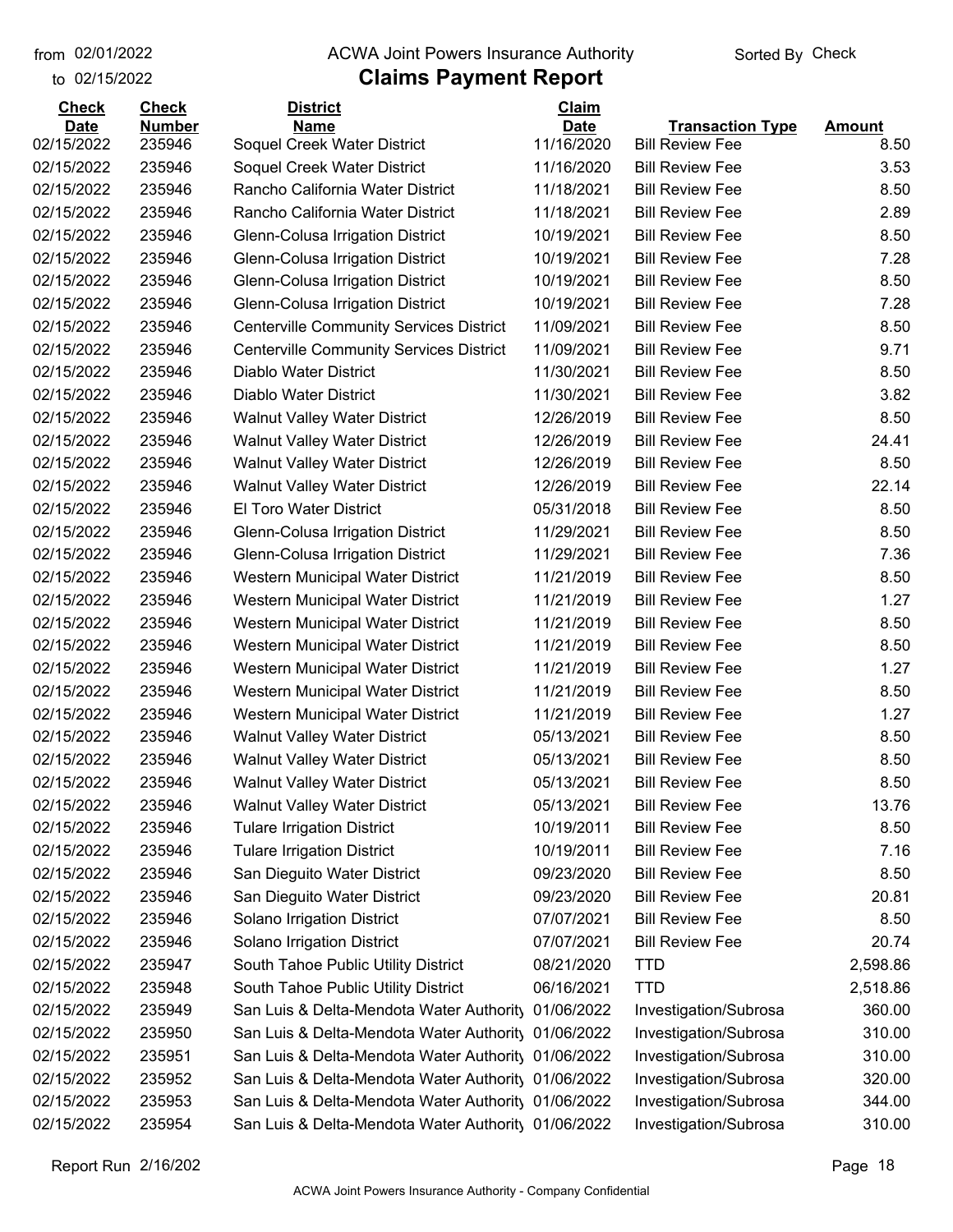to 02/15/2022

#### from 02/01/2022 **The COVA Solic Act Act Authority** Sorted By Check

### **Claims Payment Report**

| <b>Check</b> | <b>Check</b>  | <b>District</b>                                    | Claim       |                         |               |
|--------------|---------------|----------------------------------------------------|-------------|-------------------------|---------------|
| Date         | <b>Number</b> | <b>Name</b>                                        | <b>Date</b> | <b>Transaction Type</b> | <b>Amount</b> |
| 02/15/2022   | 235955        | <b>Mesa Water District</b>                         | 10/06/2021  | Investigation/Subrosa   | 1,078.80      |
| 02/15/2022   | 235956        | San Luis & Delta-Mendota Water Authority           | 01/06/2022  | Investigation/Subrosa   | 264.00        |
| 02/15/2022   | 235957        | San Luis & Delta-Mendota Water Authorit 01/06/2022 |             | Investigation/Subrosa   | 310.00        |
| 02/15/2022   | 235958        | San Luis & Delta-Mendota Water Authority           | 01/03/2022  | Investigation/Subrosa   | 310.00        |
| 02/15/2022   | 235959        | <b>Moulton Niguel Water District</b>               | 12/13/2021  | <b>TTD</b>              | 1,467.22      |
| 02/15/2022   | 235960        | <b>Woodbridge Irrigation District</b>              | 11/05/2019  | Photocopy               | 180.00        |
| 02/15/2022   | 235961        | <b>Woodbridge Irrigation District</b>              | 11/05/2019  | Photocopy               | 5.46          |
| 02/15/2022   | 235962        | San Luis & Delta-Mendota Water Authority           | 05/05/2021  | Mileage                 | 184.86        |
| 02/15/2022   | 235963        | Ramona Municipal Water District                    | 10/03/2017  | Med/Legal evaluation    | 318.00        |
| 02/15/2022   | 235964        | <b>Fair Oaks Water District</b>                    | 12/28/2021  | <b>TTD</b>              | 838.89        |
| 02/15/2022   | 235965        | <b>Fair Oaks Water District</b>                    | 12/28/2021  | Wage loss               | 812.37        |
| 02/15/2022   | 235966        | Kern County Water Agency                           | 09/16/2016  | Legal (Defense)         | 181.50        |
| 02/15/2022   | 235967        | East Contra Costa Irrigation District              | 10/05/2020  | Legal (Defense)         | 374.00        |
| 02/15/2022   | 235968        | Soquel Creek Water District                        | 08/17/2017  | Legal (Defense)         | 302.60        |
| 02/15/2022   | 235969        | Soquel Creek Water District                        | 08/17/2017  | Legal (Defense)         | 89.00         |
| 02/15/2022   | 235970        | Rancho California Water District                   | 06/02/2021  | Medical, general        | 263.42        |
| 02/15/2022   | 235971        | <b>Goleta Water District</b>                       | 03/02/2021  | Deposition/Witness fees | 606.97        |
| 02/15/2022   | 235972        | Western Municipal Water District                   | 10/23/2007  | <b>PPD</b>              | 540.00        |
| 02/15/2022   | 235973        | Reclamation District #2068                         | 07/24/2017  | <b>PPD</b>              | 580.00        |
| 02/15/2022   | 235974        | Cachuma Operation and Maintenance Bot              | 11/11/2019  | Mileage                 | 67.19         |
| 02/15/2022   | 235975        | <b>Walnut Valley Water District</b>                | 12/26/2019  | Medical, general        | 183.85        |
| 02/15/2022   | 235976        | San Luis & Delta-Mendota Water Authority           | 01/12/2022  | Mileage                 | 23.40         |
| 02/15/2022   | 235977        | <b>Orange County Water District</b>                | 01/28/2021  | Photocopy               | 80.00         |
| 02/15/2022   | 235978        | <b>Orange County Water District</b>                | 01/28/2021  | Photocopy               | 198.05        |
| 02/15/2022   | 235979        | Las Virgenes Municipal Water District              | 10/01/2021  | Photocopy               | 193.05        |
| 02/15/2022   | 235980        | <b>Orange County Water District</b>                | 01/28/2021  | Photocopy               | 80.00         |
| 02/15/2022   | 235981        | <b>Orange County Water District</b>                | 01/28/2021  | Photocopy               | 198.05        |
| 02/15/2022   | 235982        | <b>Scotts Valley Water District</b>                | 10/28/2019  | Mileage                 | 249.61        |
| 02/15/2022   | 235983        | <b>Scotts Valley Water District</b>                | 10/28/2019  | Medical penalty         | 24.96         |
| 02/15/2022   | 235984        | <b>Calaveras County Water District</b>             | 11/11/2021  | Photocopy               | 41.00         |
| 02/15/2022   | 235985        | Monte Vista Water District                         | 10/01/2021  | Photocopy               | 148.97        |
| 02/15/2022   | 235986        | Panoche Water District                             | 08/17/2019  | Photocopy               | 130.00        |
| 02/15/2022   | 235987        | Santa Clarita Valley Water Agency                  | 09/02/2021  | Photocopy               | 350.74        |
| 02/15/2022   | 235988        | South Coast Water District                         | 12/06/2021  | Photocopy               | 190.52        |
| 02/15/2022   | 235989        | <b>Helix Water District</b>                        | 06/11/1985  | Photocopy               | 109.45        |
| 02/15/2022   | 235990        | Santa Clarita Valley Water Agency                  | 01/05/2022  | <b>TTD</b>              | 288.13        |
| 02/15/2022   | 235991        | Mammoth Community Water District                   | 02/23/2006  | Medical, general        | 98.27         |
| 02/15/2022   | 235992        | Mammoth Community Water District                   | 02/23/2006  | Medical, general        | 98.27         |
| 02/15/2022   | 235993        | <b>Mission Springs Water District</b>              | 05/11/2021  | Photocopy               | 180.00        |
| 02/15/2022   | 235994        | Santa Clarita Valley Water Agency                  | 09/02/2021  | <b>TTD</b>              | 1,690.66      |
| 02/15/2022   | 235995        | El Toro Water District                             | 06/22/2015  | Mileage                 | 9.59          |
| 02/15/2022   | 235996        | Solano Irrigation District                         | 09/13/2021  | Medical, general        | 112.26        |
| 02/15/2022   | 235997        | Solano Irrigation District                         | 02/09/2012  | Medical, general        | 112.26        |
| 02/15/2022   | 235998        | Diablo Water District                              | 11/30/2021  | Medical, general        | 202.89        |
|              |               |                                                    |             |                         |               |

Report Run 2/16/202 Page 19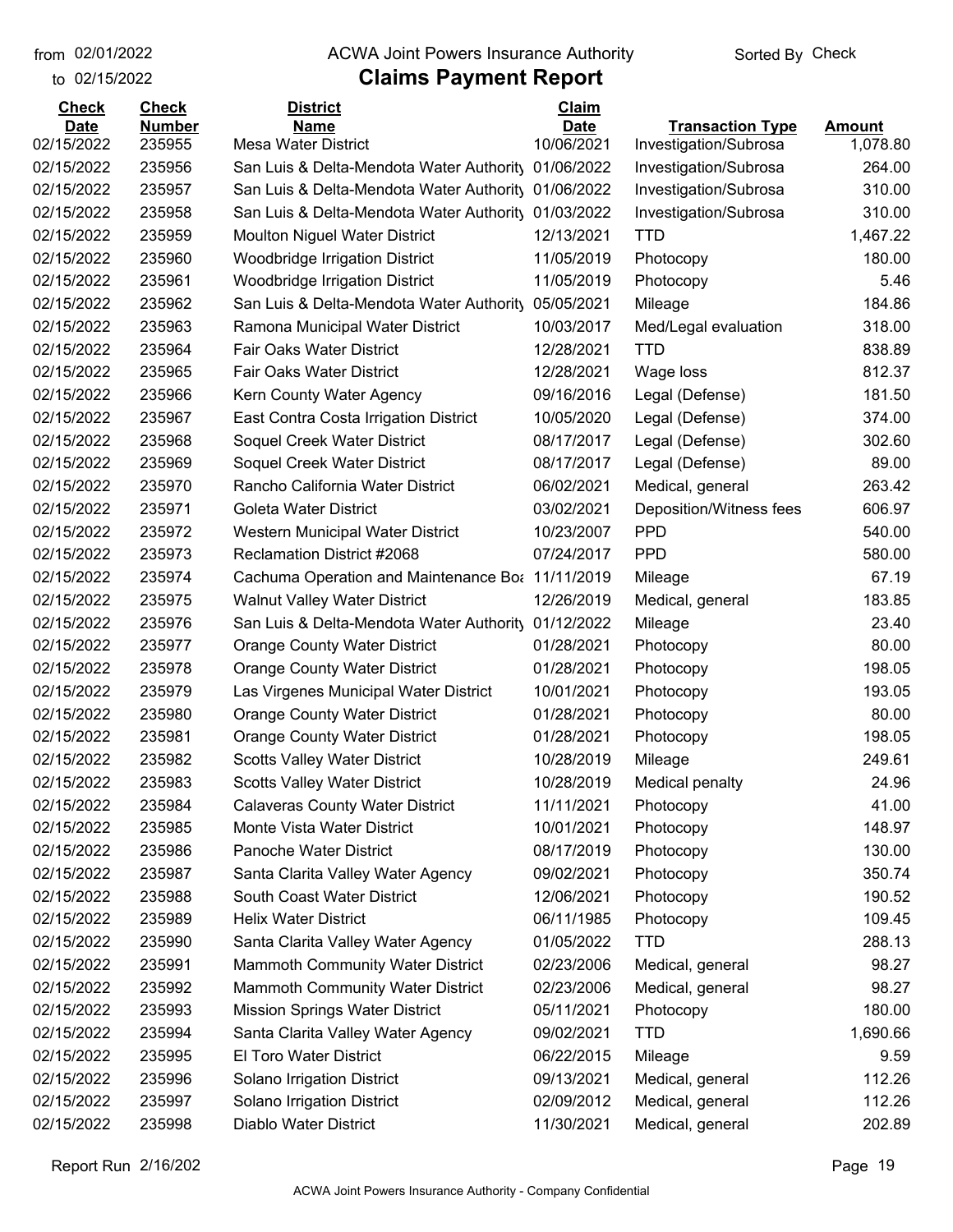to 02/15/2022

#### from 02/01/2022 **The COVA Solic Act Act Authority** Sorted By Check

### **Claims Payment Report**

| <b>Check</b> | <b>Check</b>  | <b>District</b>                                | Claim       |                         |               |
|--------------|---------------|------------------------------------------------|-------------|-------------------------|---------------|
| <b>Date</b>  | <b>Number</b> | <b>Name</b>                                    | <b>Date</b> | <b>Transaction Type</b> | <b>Amount</b> |
| 02/15/2022   | 235999        | Rancho California Water District               | 06/02/2021  | Diagnostics             | 71.57         |
| 02/15/2022   | 236000        | Glenn-Colusa Irrigation District               | 07/13/2021  | Photocopy               | 199.34        |
| 02/15/2022   | 236001        | <b>Moulton Niguel Water District</b>           | 08/18/2021  | Medical, general        | 13.99         |
| 02/15/2022   | 236002        | <b>Moulton Niguel Water District</b>           | 08/18/2021  | Medical, general        | 11.89         |
| 02/15/2022   | 236003        | San Luis & Delta-Mendota Water Authority       | 01/12/2022  | Medical, general        | 199.07        |
| 02/15/2022   | 236004        | <b>Centerville Community Services District</b> | 11/09/2021  | Medical, general        | 193.58        |
| 02/15/2022   | 236005        | <b>Goleta Water District</b>                   | 03/02/2021  | Photocopy               | 80.00         |
| 02/15/2022   | 236006        | Diablo Water District                          | 11/30/2021  | Wage loss               | 701.84        |
| 02/15/2022   | 236007        | <b>Trabuco Canyon Water District</b>           | 08/31/2021  | Hospital (Outpatient)   | 2,617.86      |
| 02/15/2022   | 236008        | <b>Helix Water District</b>                    | 04/12/1989  | Chiropractor            | 162.74        |
| 02/15/2022   | 236009        | Mid-Peninsula Water District                   | 03/19/2021  | Hospital (Outpatient)   | 801.96        |
| 02/15/2022   | 236010        | <b>Walnut Valley Water District</b>            | 12/26/2019  | Medical, general        | 113.94        |
| 02/15/2022   | 236011        | Laguna Beach County Water District             | 11/30/2020  | Expense, general        | 99.00         |
| 02/15/2022   | 236012        | Glenn-Colusa Irrigation District               | 11/29/2021  | Mileage                 | 248.96        |
| 02/15/2022   | 236013        | Western Municipal Water District               | 11/21/2019  | <b>TTD</b>              | 2,169.46      |
| 02/15/2022   | 236014        | <b>Calaveras Public Utility District</b>       | 12/30/2021  | Diagnostics             | 106.67        |
| 02/15/2022   | 236015        | Western Municipal Water District               | 11/21/2019  | Medical, general        | 195.50        |
| 02/15/2022   | 236016        | South Tahoe Public Utility District            | 06/16/2021  | Medical, general        | 144.71        |
| 02/15/2022   | 236017        | <b>Tulare Irrigation District</b>              | 10/19/2011  | Medical, general        | 162.37        |
| 02/15/2022   | 236018        | San Luis & Delta-Mendota Water Authority       | 01/11/2021  | Medical, general        | 15.00         |
| 02/15/2022   | 236019        | Wheeler Ridge-Maricopa Water Storage D         | 05/11/2021  | Physical therapy        | 65.26         |
| 02/15/2022   | 236020        | Western Municipal Water District               | 10/23/2007  | Legal (Defense)         | 128.00        |
| 02/15/2022   | 236021        | Western Municipal Water District               | 10/23/2007  | Legal (Defense)         | 48.00         |
| 02/15/2022   | 236022        | Glenn-Colusa Irrigation District               | 10/19/2021  | Physical therapy        | 87.39         |
| 02/15/2022   | 236023        | Glenn-Colusa Irrigation District               | 10/19/2021  | Physical therapy        | 87.39         |
| 02/15/2022   | 236024        | Western Municipal Water District               | 11/21/2019  | Physical therapy        | 120.39        |
| 02/15/2022   | 236025        | Western Municipal Water District               | 11/21/2019  | Physical therapy        | 120.39        |
| 02/15/2022   | 236026        | Vista Irrigation District                      | 07/01/2021  | Medical, general        | 188.19        |
|              |               |                                                |             |                         |               |

**Total 892,533.03**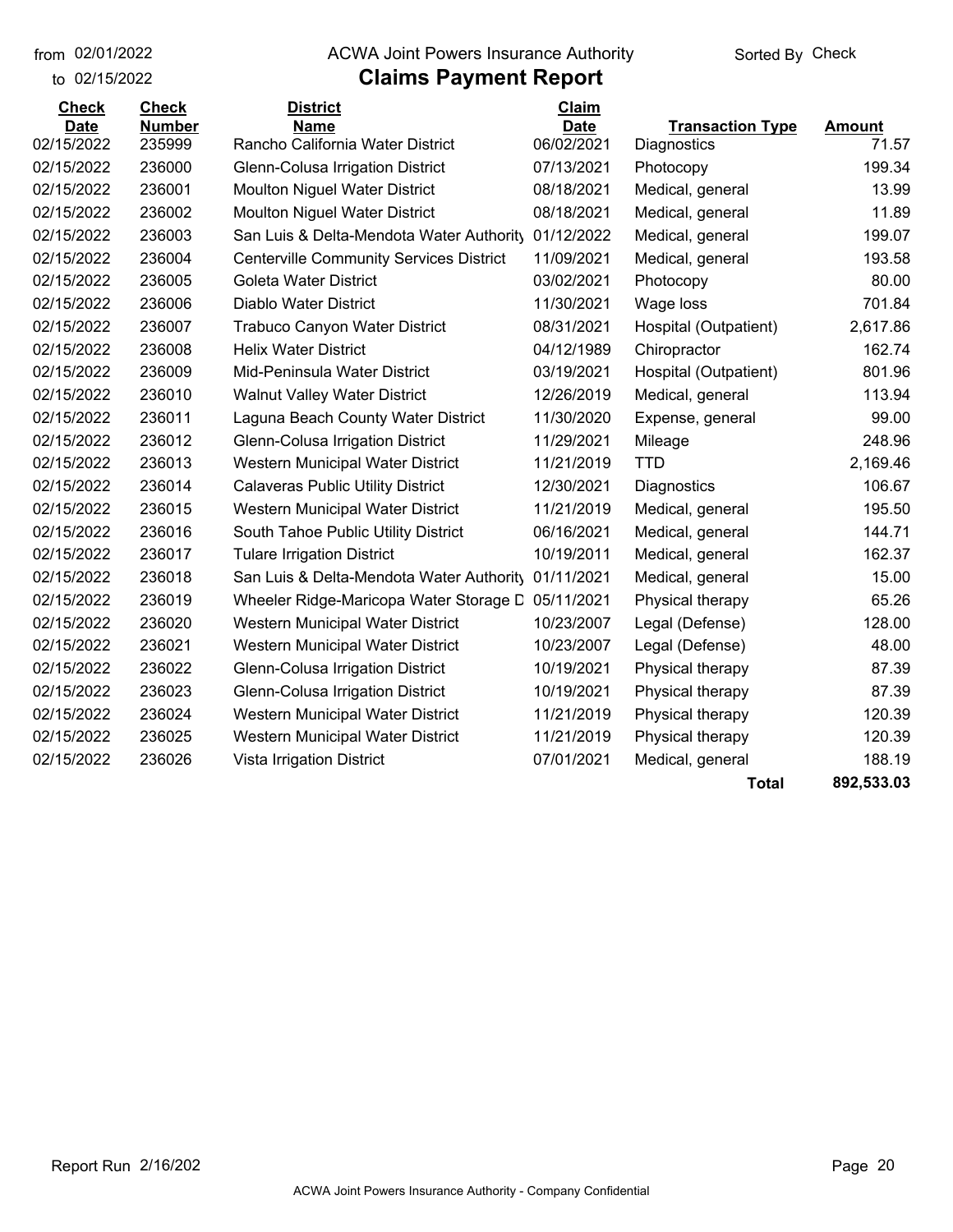from 02/16/2022

### to 02/28/2022

#### **Claims Payment Report** from 02/16/2022 **The COVA Solic Act Act Authority** Check

| <b>Check</b>              | <b>Check</b>            | <b>District</b>                                 | <b>Claim</b>       |                                                   |                           |
|---------------------------|-------------------------|-------------------------------------------------|--------------------|---------------------------------------------------|---------------------------|
| <u>Date</u><br>02/16/2022 | <b>Number</b><br>236027 | Name<br>Chino Basin Water Conservation District | Date<br>01/24/2019 | <b>Transaction Type</b><br><b>Expense General</b> | <b>Amount</b><br>2,090.00 |
| 02/16/2022                | 236028                  | Glenn-Colusa Irrigation District                | 03/02/2021         | Expert                                            | 292.50                    |
| 02/16/2022                | 236029                  | <b>Moulton Niguel Water District</b>            | 11/15/2017         | Expert                                            | 1,021.00                  |
| 02/16/2022                | 236030                  | West Valley Water District                      | 10/02/2017         | Expert                                            | 631.00                    |
| 02/16/2022                | 236031                  | Arvin-Edison Water Storage District             | 12/29/2021         | Liability - Property Damage                       | 203.14                    |
| 02/16/2022                | 236032                  | Alameda County Water District                   | 12/20/2021         | Liability - Property Damage                       | 672.06                    |
| 02/16/2022                | 236033                  | Calleguas Municipal Water District              | 12/05/2016         | <b>Property - District Property</b>               | 2,834.21                  |
| 02/16/2022                | 236034                  | <b>Water Employee Services Authority</b>        | 01/01/2020         | Liability - Small Claims                          | 235.00                    |
| 02/16/2022                | 236035                  | <b>Browns Valley Irrigation District</b>        | 10/29/2021         | Appraiser                                         | 75.00                     |
| 02/16/2022                | 236036                  | <b>Elsinore Valley Municipal Water District</b> | 05/05/2014         | Physical therapy                                  | 104.21                    |
| 02/16/2022                | 236037                  | <b>Elsinore Valley Municipal Water District</b> | 05/05/2014         | Physical therapy                                  | 105.92                    |
| 02/16/2022                | 236038                  | Joshua Basin Water District                     | 04/16/2020         | Physical therapy                                  | 102.13                    |
| 02/16/2022                | 236039                  | Rancho California Water District                | 06/02/2021         | Physical therapy                                  | 109.72                    |
| 02/16/2022                | 236040                  | <b>Stockton-East Water District</b>             | 08/30/2011         | Medical, general                                  | 124.58                    |
| 02/16/2022                | 236041                  | Cucamonga Valley Water District                 | 12/21/2020         | Anesthesiologist                                  | 136.68                    |
| 02/16/2022                | 236042                  | <b>Otay Water District</b>                      | 03/29/2021         | Medical, general                                  | 438.55                    |
| 02/16/2022                | 236043                  | <b>Sweetwater Authority</b>                     | 06/22/2021         | Physical therapy                                  | 124.45                    |
| 02/16/2022                | 236044                  | <b>Glenn-Colusa Irrigation District</b>         | 11/29/2021         | Medical, general                                  | 104.29                    |
| 02/16/2022                | 236045                  | <b>Western Canal Water District</b>             | 09/30/2021         | Medical, general                                  | 141.70                    |
| 02/16/2022                | 236046                  | <b>Western Canal Water District</b>             | 09/30/2021         | Medical, general                                  | 141.43                    |
| 02/16/2022                | 236047                  | Soquel Creek Water District                     | 08/17/2017         | Medical, general                                  | 3,300.00                  |
| 02/16/2022                | 236048                  | <b>Western Canal Water District</b>             | 09/30/2021         | <b>Bill Review Fee</b>                            | 8.50                      |
| 02/16/2022                | 236048                  | Western Canal Water District                    | 09/30/2021         | <b>Bill Review Fee</b>                            | 8.90                      |
| 02/16/2022                | 236048                  | Western Canal Water District                    | 09/30/2021         | <b>Bill Review Fee</b>                            | 8.50                      |
| 02/16/2022                | 236048                  | Western Canal Water District                    | 09/30/2021         | <b>Bill Review Fee</b>                            | 13.44                     |
| 02/16/2022                | 236048                  | San Luis & Delta-Mendota Water Authority        | 01/06/2022         | <b>Bill Review Fee</b>                            | 8.50                      |
| 02/16/2022                | 236048                  | San Luis & Delta-Mendota Water Authority        | 01/06/2022         | <b>Bill Review Fee</b>                            | 4.31                      |
| 02/16/2022                | 236048                  | <b>Orange County Water District</b>             | 11/17/2003         | <b>Bill Review Fee</b>                            | 8.50                      |
| 02/16/2022                | 236048                  | Sacramento Suburban Water District              | 09/28/2021         | <b>Bill Review Fee</b>                            | 8.50                      |
| 02/16/2022                | 236048                  | Sacramento Suburban Water District              | 09/28/2021         | <b>Bill Review Fee</b>                            | 0.65                      |
| 02/16/2022                | 236048                  | Laguna Beach County Water District              | 08/19/2020         | <b>Bill Review Fee</b>                            | 8.50                      |
| 02/16/2022                | 236048                  | Laguna Beach County Water District              | 08/19/2020         | <b>Bill Review Fee</b>                            | 30.64                     |
| 02/16/2022                | 236048                  | <b>Tulare Irrigation District</b>               | 11/18/2019         | <b>Bill Review Fee</b>                            | 8.50                      |
| 02/16/2022                | 236048                  | <b>Tulare Irrigation District</b>               | 11/18/2019         | <b>Bill Review Fee</b>                            | 10.09                     |
| 02/16/2022                | 236048                  | Pajaro/Sunny Mesa Community Services I          | 04/30/2021         | <b>Bill Review Fee</b>                            | 8.50                      |
| 02/16/2022                | 236048                  | Pajaro/Sunny Mesa Community Services I          | 04/30/2021         | <b>Bill Review Fee</b>                            | 4.89                      |
| 02/16/2022                | 236048                  | <b>Reclamation District #108</b>                | 12/14/2021         | <b>Bill Review Fee</b>                            | 8.50                      |
| 02/16/2022                | 236049                  | Calleguas Municipal Water District              | 09/22/2021         | Medical, general                                  | 792.02                    |
| 02/16/2022                | 236050                  | Calleguas Municipal Water District              | 09/22/2021         | Medical, general                                  | 510.98                    |
| 02/16/2022                | 236051                  | Calleguas Municipal Water District              | 09/22/2021         | Medical, general                                  | 200.75                    |
| 02/16/2022                | 236052                  | Soquel Creek Water District                     | 11/16/2020         | Medical, general                                  | 187.30                    |
| 02/16/2022                | 236053                  | San Dieguito Water District                     | 09/23/2020         | Medical, general                                  | 142.82                    |
| 02/16/2022                | 236054                  | El Toro Water District                          | 05/31/2018         | Med/Legal evaluation                              | 2,015.00                  |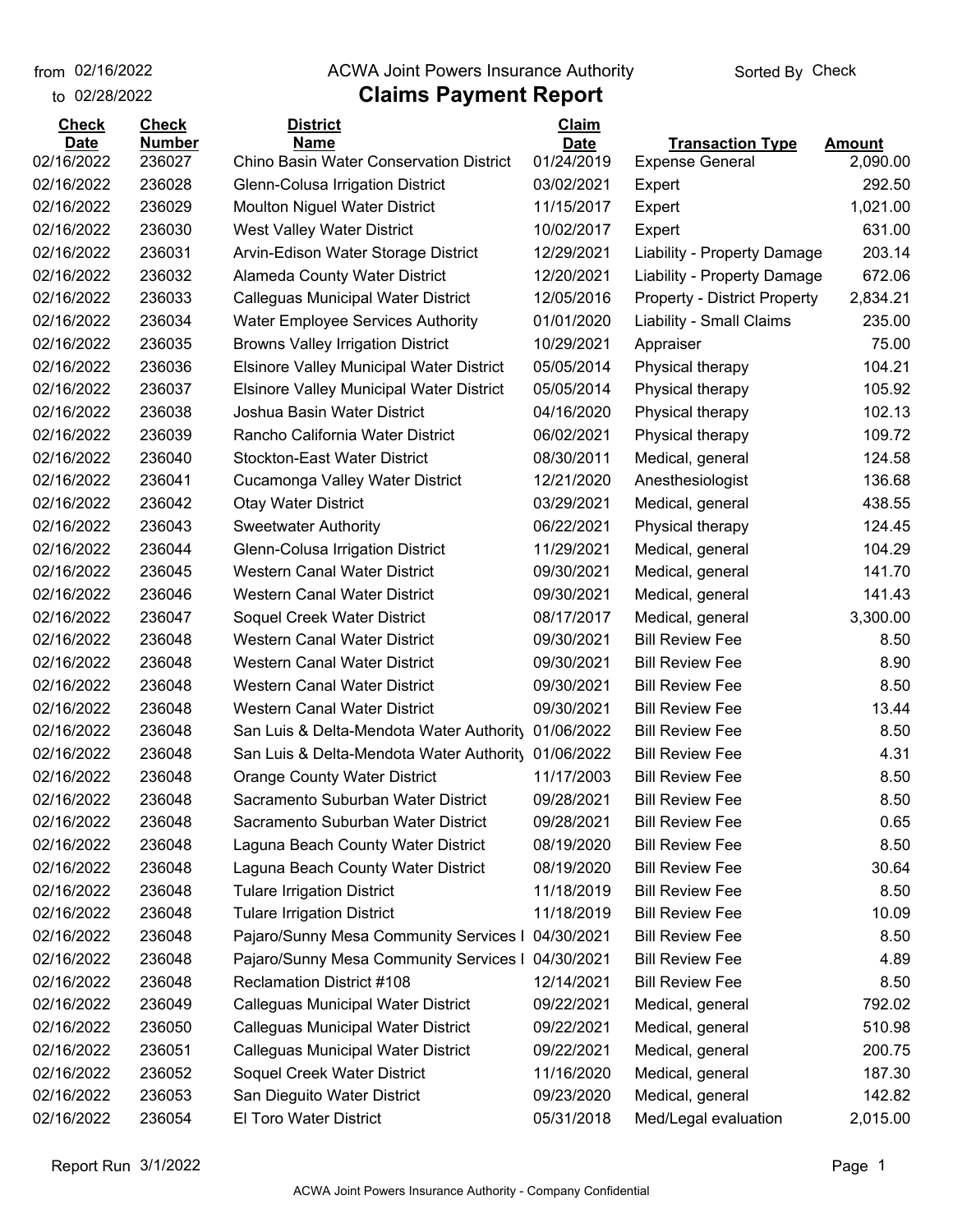to 02/28/2022 02/16/2022

#### from 02/16/2022 **The COVA Solic Act Act Authority** Sorted By Check

| <b>Check</b> | <b>Check</b>  | <b>District</b>                               | Claim       |                                     |               |
|--------------|---------------|-----------------------------------------------|-------------|-------------------------------------|---------------|
| <b>Date</b>  | <b>Number</b> | <b>Name</b>                                   | <b>Date</b> | <b>Transaction Type</b>             | <b>Amount</b> |
| 02/16/2022   | 236055        | Crescenta Valley Water District               | 09/25/2019  | Medical, general                    | 107.06        |
| 02/16/2022   | 236056        | <b>Otay Water District</b>                    | 03/29/2021  | Physical therapy                    | 132.90        |
| 02/16/2022   | 236057        | Solano Irrigation District                    | 07/07/2021  | Medical, general                    | 67.81         |
| 02/16/2022   | 236058        | Rancho California Water District              | 11/18/2021  | Physical therapy                    | 153.33        |
| 02/16/2022   | 236059        | Moulton Niguel Water District                 | 08/18/2021  | <b>Surgery Costs</b>                | 619.87        |
| 02/16/2022   | 236060        | <b>Walnut Valley Water District</b>           | 05/13/2021  | Medical, general                    | 81.06         |
| 02/16/2022   | 236061        | Western Municipal Water District              | 08/16/2021  | Medical, general                    | 123.76        |
| 02/16/2022   | 236062        | <b>Merced Irrigation District</b>             | 10/29/2020  | Medical, general                    | 112.26        |
| 02/16/2022   | 236063        | Solano Irrigation District                    | 09/13/2021  | Diagnostics                         | 53.11         |
| 02/16/2022   | 236064        | Solano Irrigation District                    | 09/13/2021  | Diagnostics                         | 275.90        |
| 02/16/2022   | 236065        | South Tahoe Public Utility District           | 01/17/2021  | Anesthesiologist                    | 488.23        |
| 02/16/2022   | 236066        | <b>Truckee Donner Public Utility District</b> | 03/31/2021  | Diagnostics                         | 90.00         |
| 02/16/2022   | 236067        | Western Municipal Water District              | 11/21/2019  | Physical therapy                    | 120.39        |
| 02/17/2022   | 236068        | Rancho California Water District              | 06/17/2019  | Defense Attorney                    | 3,363.00      |
| 02/17/2022   | 236069        | Santa Clarita Valley Water Agency             | 06/01/2020  | Defense Attorney                    | 5,130.00      |
| 02/17/2022   | 236070        | <b>Goleta Water District</b>                  | 04/20/2020  | Defense Attorney                    | 323.00        |
| 02/17/2022   | 236071        | Santa Clarita Valley Water Agency             | 08/13/2020  | Defense Attorney                    | 5,453.00      |
| 02/17/2022   | 236072        | West Valley Water District                    | 07/19/2021  | Adjuster                            | 2,677.50      |
| 02/17/2022   | 236073        | Sacramento Suburban Water District            | 08/24/2021  | Liability - Property Damage         | 620.00        |
| 02/17/2022   | 236074        | Paradise Irrigation District                  | 11/05/2021  | <b>Property - District Property</b> | 3,255.19      |
| 02/17/2022   | 236075        | <b>Mission Springs Water District</b>         | 10/27/2021  | Liability - Property Damage         | 11,245.21     |
| 02/17/2022   | 236076        | <b>Moulton Niguel Water District</b>          | 11/15/2017  | <b>Expense General</b>              | 2,392.65      |
| 02/17/2022   | 236077        | Moulton Niguel Water District                 | 11/15/2017  | <b>Expense General</b>              | 3,076.70      |
| 02/17/2022   | 236078        | <b>Merced Irrigation District</b>             | 01/10/2022  | Liability - Property Damage         | 1,366.64      |
| 02/17/2022   | 236079        | <b>Alpaugh Irrigation District</b>            | 11/01/2021  | <b>Property - District Property</b> | 3,189.19      |
| 02/17/2022   | 236080        | South Coast Water District                    | 01/10/2022  | <b>TTD</b>                          | 2,108.58      |
| 02/17/2022   | 236081        | <b>Orange County Water District</b>           | 11/17/2003  | Medical, general                    | 126.42        |
| 02/17/2022   | 236082        | Vista Irrigation District                     | 02/04/2019  | <b>PPD</b>                          | 580.00        |
| 02/17/2022   | 236083        | Vista Irrigation District                     | 06/07/2019  | <b>PPD</b>                          | 580.00        |
| 02/17/2022   | 236084        | Sacramento Suburban Water District            | 09/28/2021  | Medical, general                    | 159.59        |
| 02/17/2022   | 236085        | <b>Western Canal Water District</b>           | 09/30/2021  | <b>Bill Review Fee</b>              | 8.50          |
| 02/17/2022   | 236085        | Mammoth Community Water District              | 02/23/2006  | <b>Bill Review Fee</b>              | 8.50          |
| 02/17/2022   | 236085        | Mammoth Community Water District              | 02/23/2006  | <b>Bill Review Fee</b>              | 12.82         |
| 02/17/2022   | 236085        | Vista Irrigation District                     | 02/04/2019  | <b>Bill Review Fee</b>              | 8.50          |
| 02/17/2022   | 236085        | Vista Irrigation District                     | 02/04/2019  | <b>Bill Review Fee</b>              | 11.97         |
| 02/17/2022   | 236085        | <b>Humboldt Community Services District</b>   | 08/23/2021  | <b>Bill Review Fee</b>              | 8.50          |
| 02/17/2022   | 236085        | <b>Humboldt Community Services District</b>   | 08/23/2021  | <b>Bill Review Fee</b>              | 12.25         |
| 02/17/2022   | 236085        | <b>Humboldt Community Services District</b>   | 08/23/2021  | <b>Bill Review Fee</b>              | 8.50          |
| 02/17/2022   | 236085        | <b>Humboldt Community Services District</b>   | 08/23/2021  | <b>Bill Review Fee</b>              | 9.56          |
| 02/17/2022   | 236085        | <b>Humboldt Community Services District</b>   | 08/23/2021  | <b>Bill Review Fee</b>              | 8.50          |
| 02/17/2022   | 236085        | <b>Humboldt Community Services District</b>   | 08/23/2021  | <b>Bill Review Fee</b>              | 4.78          |
| 02/17/2022   | 236085        | <b>Bard Water District</b>                    | 08/20/2012  | <b>Bill Review Fee</b>              | 8.50          |
| 02/17/2022   | 236085        | <b>Bard Water District</b>                    | 08/20/2012  | <b>Bill Review Fee</b>              | 24.83         |
| 02/17/2022   | 236085        | Yorba Linda Water District                    | 01/04/2022  | <b>Bill Review Fee</b>              | 8.50          |
|              |               |                                               |             |                                     |               |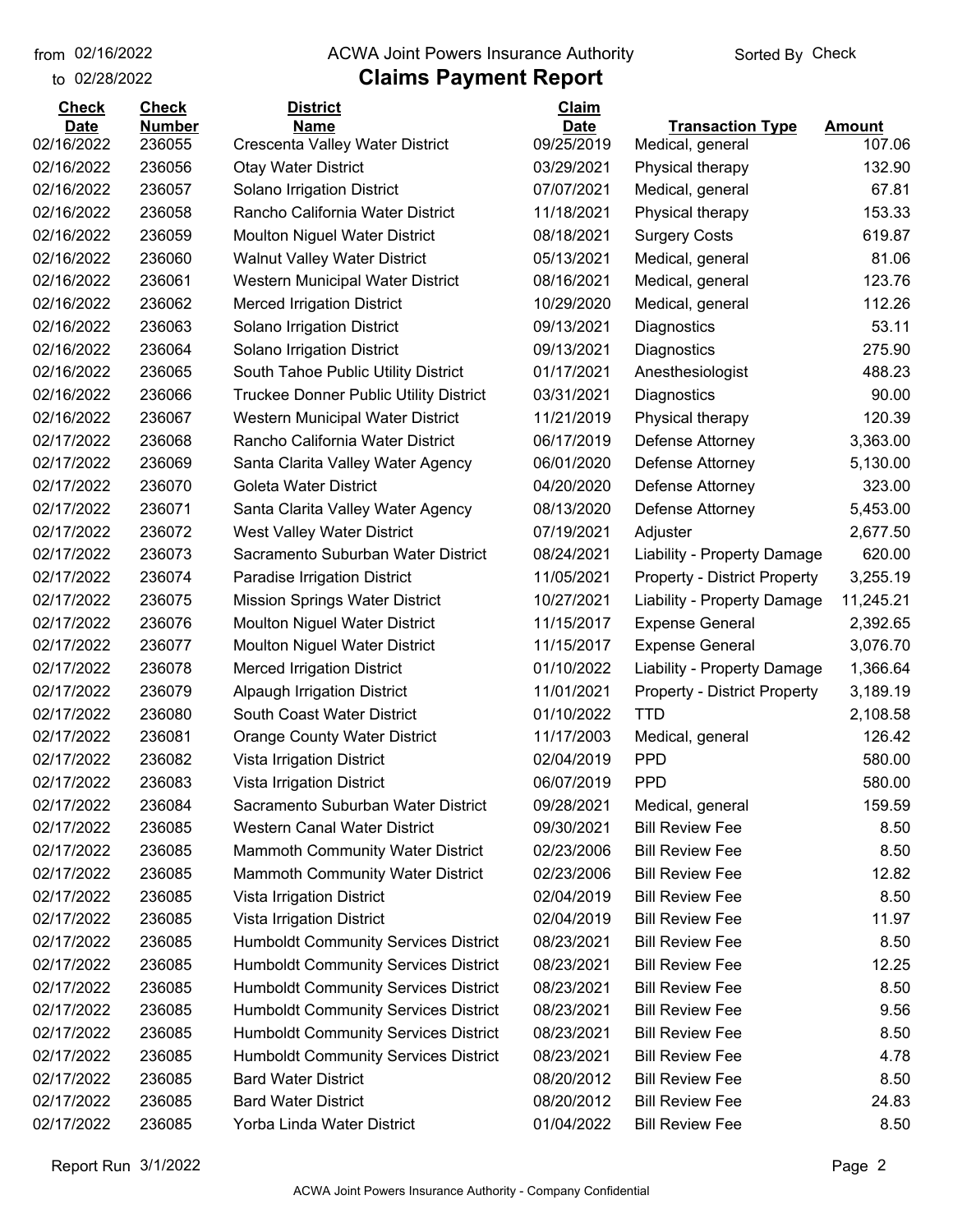02/16/2022

#### from 02/16/2022 **The COVA Solic Act Act Authority** Sorted By Check

#### to 02/28/2022

| <b>Check</b><br><b>Date</b> | <b>Check</b><br><b>Number</b> | <b>District</b><br><b>Name</b>              | Claim<br><b>Date</b> | <b>Transaction Type</b> | Amount    |
|-----------------------------|-------------------------------|---------------------------------------------|----------------------|-------------------------|-----------|
| 02/17/2022                  | 236085                        | Yorba Linda Water District                  | 01/04/2022           | <b>Bill Review Fee</b>  | 22.69     |
| 02/17/2022                  | 236085                        | Joshua Basin Water District                 | 04/16/2020           | <b>Bill Review Fee</b>  | 8.50      |
| 02/17/2022                  | 236085                        | Joshua Basin Water District                 | 04/16/2020           | <b>Bill Review Fee</b>  | 13.72     |
| 02/17/2022                  | 236085                        | Mid-Peninsula Water District                | 03/19/2021           | <b>Bill Review Fee</b>  | 8.50      |
| 02/17/2022                  | 236085                        | Mid-Peninsula Water District                | 03/19/2021           | <b>Bill Review Fee</b>  | 7.48      |
| 02/17/2022                  | 236085                        | <b>Mesa Water District</b>                  | 07/30/2020           | <b>Bill Review Fee</b>  | 8.50      |
| 02/17/2022                  | 236085                        | <b>Mesa Water District</b>                  | 07/30/2020           | <b>Bill Review Fee</b>  | 2.56      |
| 02/17/2022                  | 236085                        | <b>Mesa Water District</b>                  | 10/06/2021           | <b>Bill Review Fee</b>  | 8.50      |
| 02/17/2022                  | 236085                        | <b>Mesa Water District</b>                  | 10/06/2021           | <b>Bill Review Fee</b>  | 2.01      |
| 02/17/2022                  | 236085                        | Valley of the Moon Water District           | 03/26/2020           | <b>Bill Review Fee</b>  | 8.50      |
| 02/17/2022                  | 236085                        | Valley of the Moon Water District           | 03/26/2020           | <b>Bill Review Fee</b>  | 35.19     |
| 02/17/2022                  | 236085                        | <b>Sweetwater Authority</b>                 | 06/30/2020           | <b>Bill Review Fee</b>  | 8.50      |
| 02/17/2022                  | 236085                        | <b>Sweetwater Authority</b>                 | 06/30/2020           | <b>Bill Review Fee</b>  | 4.55      |
| 02/17/2022                  | 236085                        | <b>Orange County Water District</b>         | 09/13/2021           | <b>Bill Review Fee</b>  | 8.50      |
| 02/17/2022                  | 236085                        | <b>Orange County Water District</b>         | 09/13/2021           | <b>Bill Review Fee</b>  | 2.56      |
| 02/17/2022                  | 236085                        | Rancho California Water District            | 03/18/2008           | <b>Bill Review Fee</b>  | 8.50      |
| 02/17/2022                  | 236085                        | Rancho California Water District            | 03/18/2008           | <b>Bill Review Fee</b>  | 28.85     |
| 02/17/2022                  | 236085                        | Rancho California Water District            | 03/18/2008           | <b>Bill Review Fee</b>  | 8.50      |
| 02/17/2022                  | 236085                        | Rancho California Water District            | 03/18/2008           | <b>Bill Review Fee</b>  | 3.57      |
| 02/17/2022                  | 236085                        | El Toro Water District                      | 05/31/2018           | <b>Bill Review Fee</b>  | 8.50      |
| 02/17/2022                  | 236085                        | El Toro Water District                      | 05/31/2018           | <b>Bill Review Fee</b>  | 22.14     |
| 02/17/2022                  | 236085                        | Glenn-Colusa Irrigation District            | 11/29/2021           | <b>Bill Review Fee</b>  | 8.50      |
| 02/17/2022                  | 236085                        | Glenn-Colusa Irrigation District            | 11/29/2021           | <b>Bill Review Fee</b>  | 14.57     |
| 02/17/2022                  | 236085                        | <b>Walnut Valley Water District</b>         | 05/13/2021           | <b>Bill Review Fee</b>  | 8.50      |
| 02/17/2022                  | 236085                        | <b>Walnut Valley Water District</b>         | 05/13/2021           | <b>Bill Review Fee</b>  | 13.76     |
| 02/17/2022                  | 236085                        | <b>Mission Springs Water District</b>       | 05/19/2021           | <b>Bill Review Fee</b>  | 8.50      |
| 02/17/2022                  | 236085                        | <b>Mission Springs Water District</b>       | 05/19/2021           | <b>Bill Review Fee</b>  | 22.04     |
| 02/17/2022                  | 236085                        | <b>Mission Springs Water District</b>       | 05/11/2021           | <b>Bill Review Fee</b>  | 8.50      |
| 02/17/2022                  | 236085                        | <b>Mission Springs Water District</b>       | 05/11/2021           | <b>Bill Review Fee</b>  | 22.04     |
| 02/17/2022                  | 236086                        | Rancho California Water District            | 06/02/2021           | <b>TTD</b>              | 1,739.60  |
| 02/17/2022                  | 236087                        | <b>Humboldt Community Services District</b> | 08/23/2021           | Physical therapy        | 277.73    |
| 02/17/2022                  | 236088                        | <b>Humboldt Community Services District</b> | 08/23/2021           | Physical therapy        | 108.28    |
| 02/17/2022                  | 236089                        | <b>Humboldt Community Services District</b> | 08/23/2021           | Physical therapy        | 216.56    |
| 02/17/2022                  | 236090                        | <b>Reclamation District #108</b>            | 12/14/2021           | Medical, general        | 190.53    |
| 02/17/2022                  | 236091                        | <b>Idyllwild Water District</b>             | 02/13/2020           | <b>TTD</b>              | 11,107.20 |
| 02/17/2022                  | 236092                        | Palmdale Water District                     | 03/23/2015           | <b>PPD</b>              | 580.00    |
| 02/17/2022                  | 236093                        | Vista Irrigation District                   | 02/04/2019           | Medical, general        | 430.77    |
| 02/17/2022                  | 236094                        | <b>Idyllwild Water District</b>             | 02/13/2020           | Applicant attorney fee  | 5,250.00  |
| 02/17/2022                  | 236095                        | Solano Irrigation District                  | 09/13/2021           | <b>TTD</b>              | 1,576.38  |
| 02/17/2022                  | 236096                        | <b>Vallecitos Water District</b>            | 10/15/2020           | <b>TTD</b>              | 2,448.54  |
| 02/17/2022                  | 236097                        | Mammoth Community Water District            | 02/23/2006           | Medical, general        | 73.76     |
| 02/17/2022                  | 236098                        | <b>Idyllwild Water District</b>             | 02/13/2020           | C&R/Future Medical      | 14,750.00 |
| 02/17/2022                  | 236099                        | <b>Idyllwild Water District</b>             | 02/13/2020           | <b>PPD</b>              | 15,000.00 |
| 02/17/2022                  | 236100                        | <b>Tulare Irrigation District</b>           | 11/18/2019           | Medical, general        | 174.04    |
|                             |                               |                                             |                      |                         |           |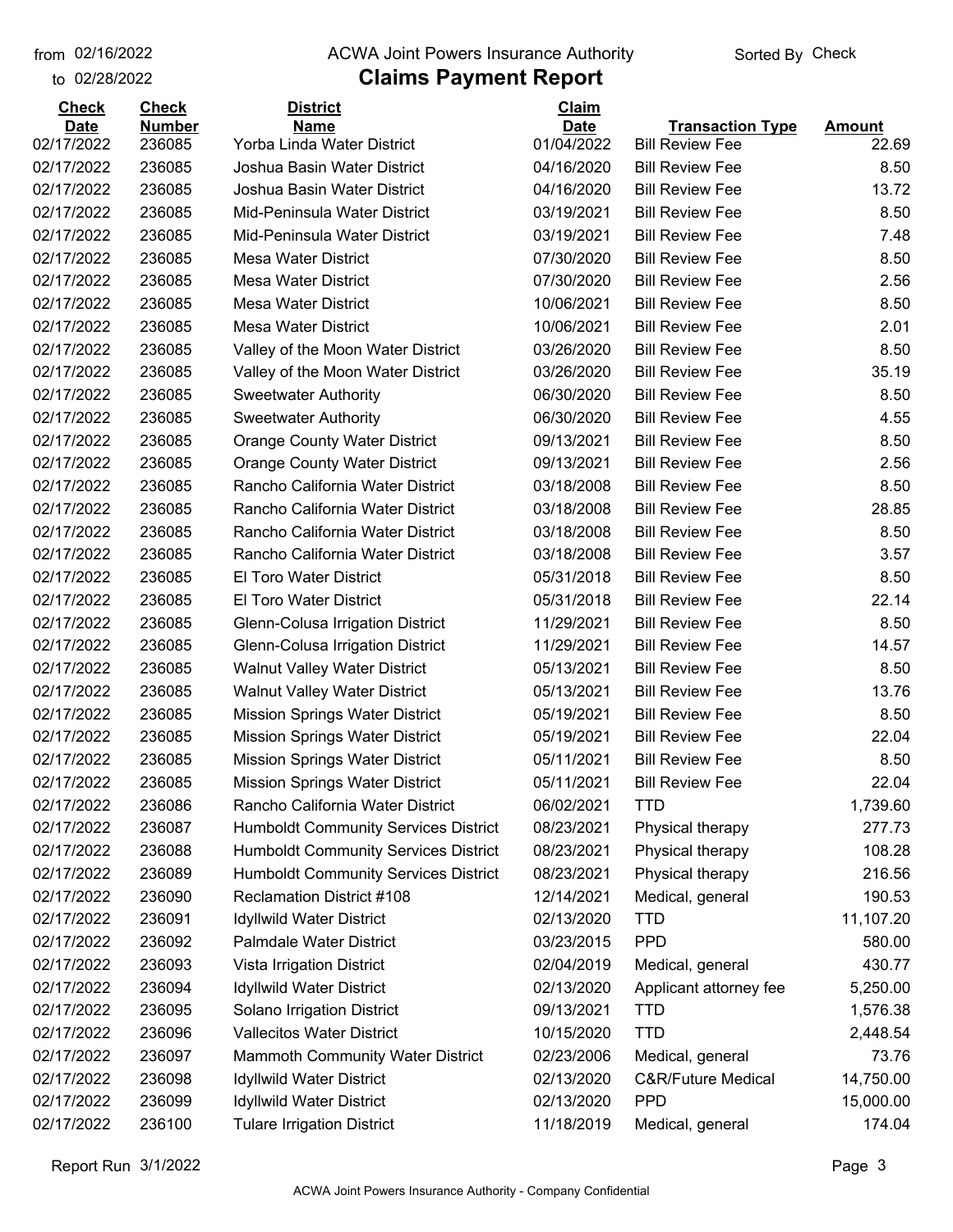02/16/2022

to 02/28/2022

#### from 02/16/2022 **The COVA Solic Act Act Authority** Sorted By Check

| <b>Check</b> | <b>Check</b>  | <b>District</b>                                     | Claim       |                                     |               |
|--------------|---------------|-----------------------------------------------------|-------------|-------------------------------------|---------------|
| <b>Date</b>  | <b>Number</b> | <b>Name</b>                                         | <b>Date</b> | <b>Transaction Type</b>             | <b>Amount</b> |
| 02/17/2022   | 236101        | Western Canal Water District                        | 09/30/2021  | Physical therapy                    | 304.56        |
| 02/17/2022   | 236102        | <b>Western Canal Water District</b>                 | 09/30/2021  | Physical therapy                    | 201.80        |
| 02/17/2022   | 236103        | Laguna Beach County Water District                  | 08/19/2020  | Medical, general                    | 238.70        |
| 02/17/2022   | 236104        | San Luis & Delta-Mendota Water Authority            | 01/06/2022  | Laboratory fee                      | 97.75         |
| 02/17/2022   | 236105        | <b>Mission Springs Water District</b>               | 05/11/2021  | <b>TTD</b>                          | 2,635.64      |
| 02/17/2022   | 236106        | Valley Center Municipal Water District              | 09/12/2018  | <b>PPD</b>                          | 580.00        |
| 02/17/2022   | 236107        | Pajaro/Sunny Mesa Community Services I              | 04/30/2021  | Medical, general                    | 130.84        |
| 02/22/2022   | 236108        | Goleta Water District                               | 10/15/2021  | <b>Property - District Property</b> | 1,119.10      |
| 02/22/2022   | 236109        | <b>Tuolumne Utilities District</b>                  | 01/12/2022  | Liability - Property Damage         | 4,359.53      |
| 02/22/2022   | 236110        | Santa Clarita Valley Water Agency                   | 01/05/2022  | Liability - Property Damage         | 4,503.00      |
| 02/22/2022   | 236111        | <b>Tuolumne Utilities District</b>                  | 01/12/2022  | Expert                              | 247.20        |
| 02/22/2022   | 236112        | <b>Montecito Water District</b>                     | 08/03/2020  | Expert                              | 261.60        |
| 02/22/2022   | 236113        | <b>Tuolumne Utilities District</b>                  | 01/12/2022  | Liability - Property Damage         | 11,160.00     |
| 02/22/2022   | 236114        | Rancho California Water District                    | 03/18/2008  | Medical, general                    | 128.49        |
| 02/22/2022   | 236115        | Cucamonga Valley Water District                     | 08/13/2020  | Mileage                             | 25.19         |
| 02/22/2022   | 236116        | Cucamonga Valley Water District                     | 03/01/2016  | Mileage                             | 52.92         |
| 02/22/2022   | 236117        | <b>Sweetwater Authority</b>                         | 06/30/2020  | Medical, general                    | 183.88        |
| 02/22/2022   | 236118        | Las Virgenes Municipal Water District               | 01/19/2022  | <b>TTD</b>                          | 2,380.62      |
| 02/22/2022   | 236119        | Las Virgenes Municipal Water District               | 01/19/2022  | <b>TTD</b>                          | 510.13        |
| 02/22/2022   | 236120        | <b>Clearlake Oaks County Water District</b>         | 12/11/2020  | <b>TTD</b>                          | 117.11        |
| 02/22/2022   | 236121        | <b>Bard Water District</b>                          | 08/20/2012  | Medical, general                    | 112.26        |
| 02/22/2022   | 236122        | El Toro Water District                              | 05/31/2018  | Medical, general                    | 113.94        |
| 02/22/2022   | 236123        | <b>Orange County Water District</b>                 | 09/13/2021  | Medical, general                    | 194.75        |
| 02/22/2022   | 236124        | <b>Mesa Water District</b>                          | 07/30/2020  | Medical, general                    | 194.75        |
| 02/22/2022   | 236125        | <b>Mesa Water District</b>                          | 10/06/2021  | Physical therapy                    | 152.53        |
| 02/22/2022   | 236126        | <b>Otay Water District</b>                          | 03/29/2021  | <b>Bill Review Fee</b>              | 8.50          |
| 02/22/2022   | 236126        | <b>Orange County Water District</b>                 | 01/28/2021  | <b>Bill Review Fee</b>              | 8.50          |
| 02/22/2022   | 236126        | <b>Orange County Water District</b>                 | 01/28/2021  | <b>Bill Review Fee</b>              | 8.50          |
| 02/22/2022   | 236126        | Yorba Linda Water District                          | 09/09/2019  | <b>Bill Review Fee</b>              | 8.50          |
| 02/22/2022   | 236126        | Yorba Linda Water District                          | 09/09/2019  | <b>Bill Review Fee</b>              | 7.14          |
| 02/22/2022   | 236126        | Kaweah Delta Water Conservation District 09/16/2021 |             | <b>Bill Review Fee</b>              | 8.57          |
| 02/22/2022   | 236126        | <b>Humboldt Community Services District</b>         | 08/23/2021  | <b>Bill Review Fee</b>              | 8.50          |
| 02/22/2022   | 236126        | <b>Walnut Valley Water District</b>                 | 12/28/2021  | <b>Bill Review Fee</b>              | 8.50          |
| 02/22/2022   | 236126        | <b>Yuba County Water Agency</b>                     | 05/12/2021  | <b>Bill Review Fee</b>              | 8.50          |
| 02/22/2022   | 236126        | Crescenta Valley Water District                     | 09/25/2019  | <b>Bill Review Fee</b>              | 8.50          |
| 02/22/2022   | 236126        | Crescenta Valley Water District                     | 09/25/2019  | <b>Bill Review Fee</b>              | 8.50          |
| 02/22/2022   | 236126        | Crescenta Valley Water District                     | 09/25/2019  | <b>Bill Review Fee</b>              | 14.71         |
| 02/22/2022   | 236126        | Crescenta Valley Water District                     | 09/25/2019  | <b>Bill Review Fee</b>              | 8.50          |
| 02/22/2022   | 236126        | Crescenta Valley Water District                     | 09/25/2019  | <b>Bill Review Fee</b>              | 20.41         |
| 02/22/2022   | 236126        | Crescenta Valley Water District                     | 09/25/2019  | <b>Bill Review Fee</b>              | 8.50          |
| 02/22/2022   | 236126        | Crescenta Valley Water District                     | 09/25/2019  | <b>Bill Review Fee</b>              | 14.71         |
| 02/22/2022   | 236126        | Ramona Municipal Water District                     | 10/03/2017  | <b>Bill Review Fee</b>              | 8.50          |
| 02/22/2022   | 236126        | <b>Carmichael Water District</b>                    | 12/12/2019  | <b>Bill Review Fee</b>              | 8.50          |
| 02/22/2022   | 236126        | Calleguas Municipal Water District                  | 09/22/2021  | <b>Bill Review Fee</b>              | 8.50          |
|              |               |                                                     |             |                                     |               |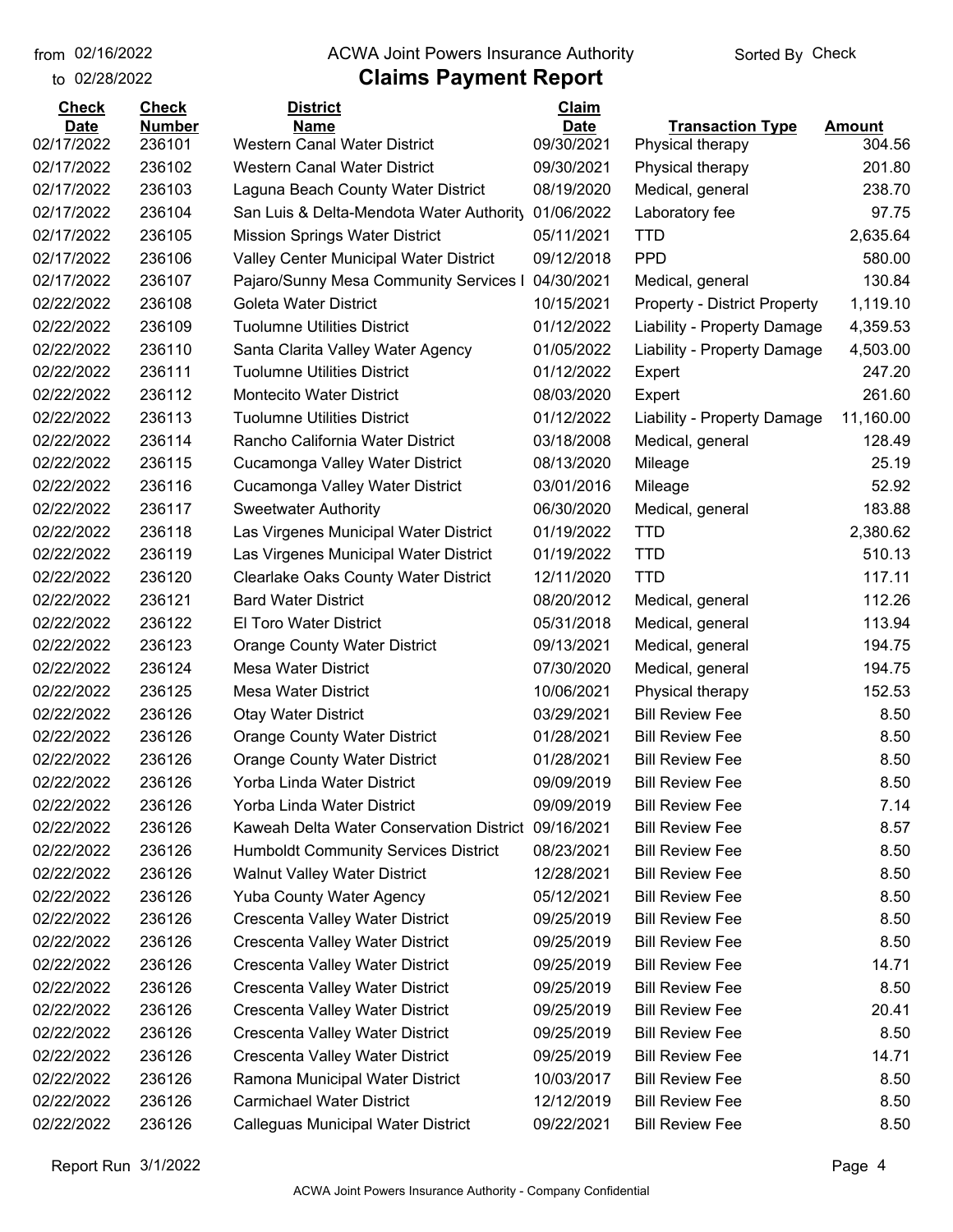to 02/28/2022 02/16/2022

#### from 02/16/2022 **The COVA Solic Act Act Authority** Sorted By Check

### **Claims Payment Report**

| <b>Check</b> | <b>Check</b>  | <b>District</b>                               | Claim       |                             |               |
|--------------|---------------|-----------------------------------------------|-------------|-----------------------------|---------------|
| <b>Date</b>  | <b>Number</b> | <b>Name</b>                                   | <b>Date</b> | <b>Transaction Type</b>     | <b>Amount</b> |
| 02/22/2022   | 236126        | <b>Mesa Water District</b>                    | 10/06/2021  | <b>Bill Review Fee</b>      | 8.50          |
| 02/22/2022   | 236126        | <b>Mesa Water District</b>                    | 10/06/2021  | <b>Bill Review Fee</b>      | 2.01          |
| 02/22/2022   | 236126        | <b>Mesa Water District</b>                    | 10/06/2021  | <b>Bill Review Fee</b>      | 8.50          |
| 02/22/2022   | 236126        | <b>Mesa Water District</b>                    | 10/06/2021  | <b>Bill Review Fee</b>      | 2.01          |
| 02/22/2022   | 236126        | <b>Truckee Donner Public Utility District</b> | 03/31/2021  | <b>Bill Review Fee</b>      | 8.50          |
| 02/22/2022   | 236126        | San Juan Water District                       | 08/28/2003  | <b>Bill Review Fee</b>      | 8.50          |
| 02/22/2022   | 236126        | San Juan Water District                       | 08/28/2003  | <b>Bill Review Fee</b>      | 20.87         |
| 02/22/2022   | 236126        | Crescenta Valley Water District               | 12/29/2021  | <b>Bill Review Fee</b>      | 8.50          |
| 02/22/2022   | 236126        | Crescenta Valley Water District               | 12/29/2021  | <b>Bill Review Fee</b>      | 24.41         |
| 02/22/2022   | 236126        | <b>Merced Irrigation District</b>             | 12/22/2020  | <b>Bill Review Fee</b>      | 8.50          |
| 02/22/2022   | 236126        | <b>Merced Irrigation District</b>             | 12/22/2020  | <b>Bill Review Fee</b>      | 8.50          |
| 02/22/2022   | 236126        | <b>Palmdale Water District</b>                | 12/29/2021  | <b>Bill Review Fee</b>      | 8.50          |
| 02/22/2022   | 236126        | <b>Palmdale Water District</b>                | 12/29/2021  | <b>Bill Review Fee</b>      | 8.50          |
| 02/22/2022   | 236127        | San Luis & Delta-Mendota Water Authority      | 02/10/2020  | Legal (Defense)             | 252.35        |
| 02/22/2022   | 236128        | San Luis & Delta-Mendota Water Authority      | 02/10/2020  | Legal (Defense)             | 419.21        |
| 02/22/2022   | 236129        | Yorba Linda Water District                    | 09/09/2019  | Legal (Defense)             | 775.08        |
| 02/22/2022   | 236130        | Carpinteria Valley Water District             | 03/19/2018  | Legal (Defense)             | 57.17         |
| 02/22/2022   | 236131        | <b>Mission Springs Water District</b>         | 08/21/2011  | Legal (Defense)             | 438.27        |
| 02/22/2022   | 236132        | <b>Fair Oaks Water District</b>               | 04/26/2018  | Legal (Defense)             | 285.83        |
| 02/22/2022   | 236133        | Laguna Beach County Water District            | 10/29/2019  | Legal (Defense)             | 847.18        |
| 02/22/2022   | 236134        | <b>Humboldt Community Services District</b>   | 08/23/2021  | <b>TTD</b>                  | 1,449.60      |
| 02/22/2022   | 236135        | <b>Water Employee Services Authority</b>      | 06/23/2020  | <b>PPD</b>                  | 580.00        |
| 02/22/2022   | 236136        | Joshua Basin Water District                   | 04/16/2020  | Diagnostics                 | 310.97        |
| 02/22/2022   | 236137        | Glenn-Colusa Irrigation District              | 05/08/2019  | <b>PPD</b>                  | 580.00        |
| 02/22/2022   | 236138        | Banta Carbona Irrigation District             | 01/25/2022  | Investigation/Subrosa       | 915.60        |
| 02/22/2022   | 236139        | Laguna Beach County Water District            | 10/29/2019  | <b>TTD</b>                  | 1,881.62      |
| 02/22/2022   | 236140        | Laguna Beach County Water District            | 01/11/2016  | Mileage                     | 671.46        |
| 02/22/2022   | 236141        | Yolo County Flood Control & Water Conse       | 11/21/1991  | Life pension                | 84.00         |
| 02/22/2022   | 236142        | Rancho California Water District              | 06/02/2021  | Case management service     | 2,773.78      |
| 02/22/2022   | 236143        | Rancho California Water District              | 06/02/2021  | Case management service     | 1,939.80      |
| 02/22/2022   | 236144        | Joshua Basin Water District                   | 04/16/2020  | <b>TTD</b>                  | 938.37        |
| 02/22/2022   | 236145        | <b>Clearlake Oaks County Water District</b>   | 12/11/2020  | <b>TTD</b>                  | 762.31        |
| 02/22/2022   | 236146        | Valley of the Moon Water District             | 03/26/2020  | Medical, general            | 258.24        |
| 02/22/2022   | 236147        | Glenn-Colusa Irrigation District              | 10/19/2021  | <b>TTD</b>                  | 1,991.06      |
| 02/22/2022   | 236148        | Glenn-Colusa Irrigation District              | 10/19/2021  | Mileage                     | 431.44        |
| 02/22/2022   | 236149        | <b>Walnut Valley Water District</b>           | 05/13/2021  | Medical, general            | 87.26         |
| 02/22/2022   | 236150        | Mid-Peninsula Water District                  | 03/19/2021  | Medical, general            | 269.35        |
| 02/22/2022   | 236151        | Rancho California Water District              | 03/18/2008  | Medical, general            | 167.13        |
| 02/22/2022   | 236152        | Yorba Linda Water District                    | 01/04/2022  | Medical, general            | 114.23        |
| 02/22/2022   | 236153        | <b>Mission Springs Water District</b>         | 05/19/2021  | Medical, general            | 107.35        |
| 02/22/2022   | 236154        | <b>Mission Springs Water District</b>         | 05/11/2021  | Medical, general            | 107.35        |
| 02/22/2022   | 236155        | Glenn-Colusa Irrigation District              | 11/29/2021  | Physical therapy            | 174.78        |
| 02/22/2022   | 236156        | Las Virgenes Municipal Water District         | 09/18/2019  | <b>PPD</b>                  | 580.00        |
| 02/23/2022   | 236157        | <b>Tuolumne Utilities District</b>            | 12/14/2021  | Liability - Property Damage | 24,209.03     |
|              |               |                                               |             |                             |               |

Report Run 3/1/2022 Page 5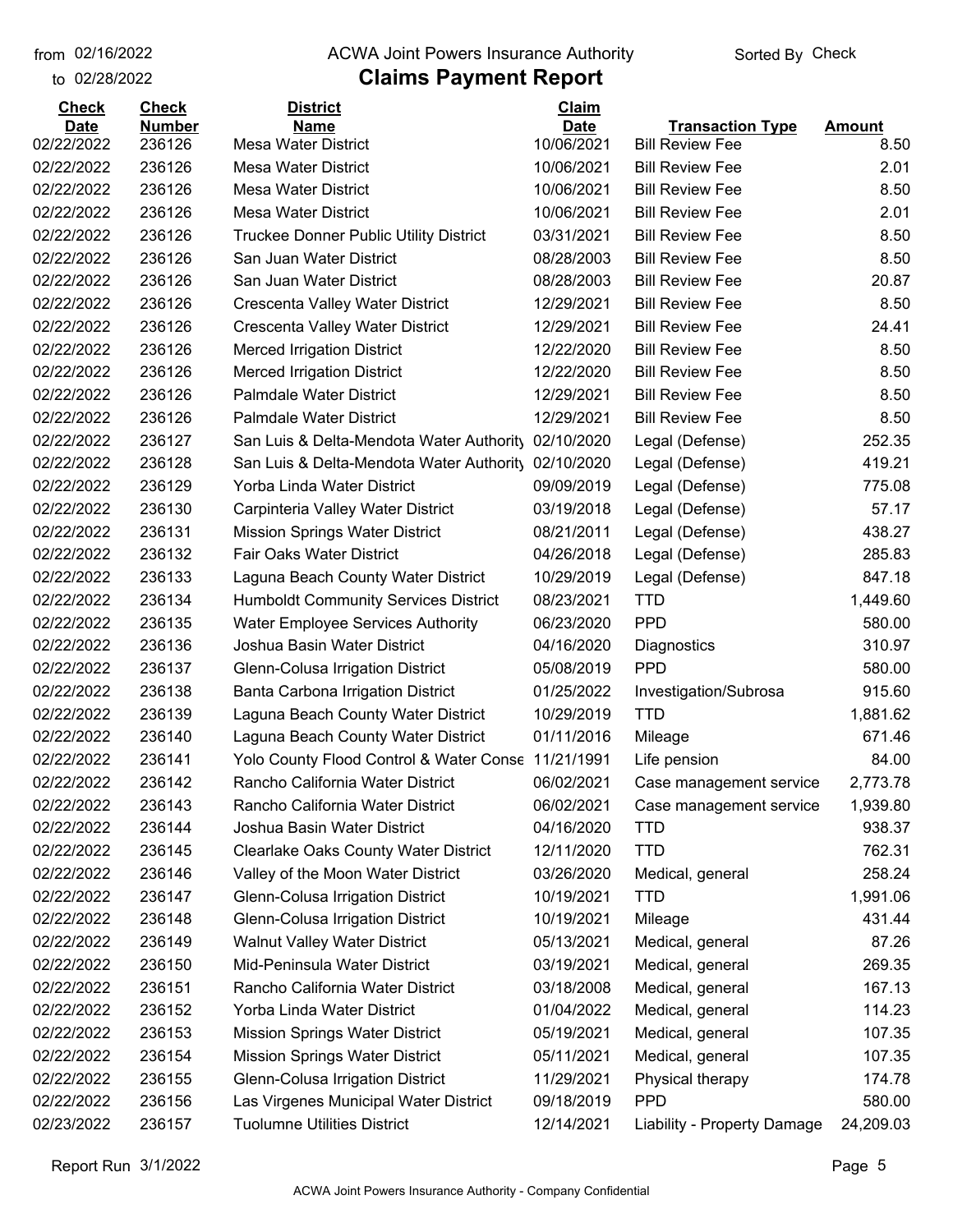to 02/28/2022 02/16/2022

#### from 02/16/2022 **The COVA Solic Act Act Authority** Sorted By Check

# **Claims Payment Report**

| <b>Check</b> | <b>Check</b>  | <b>District</b>                             | <b>Claim</b> |                                     |          |
|--------------|---------------|---------------------------------------------|--------------|-------------------------------------|----------|
| <b>Date</b>  | <b>Number</b> | <b>Name</b>                                 | <b>Date</b>  | <b>Transaction Type</b>             | Amount   |
| 02/23/2022   | 236158        | Marina Coast Water District                 | 12/12/2021   | <b>Property - District Property</b> | 1,180.00 |
| 02/23/2022   | 236159        | Mid-Peninsula Water District                | 12/10/2020   | Liability - Property Damage         | 2,760.00 |
| 02/23/2022   | 236160        | <b>Alpaugh Irrigation District</b>          | 11/01/2021   | <b>Property - District Property</b> | 3,712.50 |
| 02/23/2022   | 236161        | San Luis Water District                     | 09/04/2020   | Medical, general                    | 106.83   |
| 02/23/2022   | 236162        | San Luis Water District                     | 09/04/2020   | Medical, general                    | 117.87   |
| 02/23/2022   | 236163        | South Tahoe Public Utility District         | 01/17/2021   | Physical therapy                    | 341.22   |
| 02/23/2022   | 236164        | <b>Sweetwater Authority</b>                 | 11/10/2012   | Medical, general                    | 181.86   |
| 02/23/2022   | 236165        | <b>Sweetwater Authority</b>                 | 06/25/2019   | Medical, general                    | 132.64   |
| 02/23/2022   | 236166        | <b>Orange County Water District</b>         | 11/17/2003   | Physical therapy                    | 616.37   |
| 02/23/2022   | 236167        | <b>Carmichael Water District</b>            | 12/12/2019   | Med/Legal evaluation                | 4,811.00 |
| 02/23/2022   | 236168        | <b>Bard Water District</b>                  | 08/20/2012   | Medical, general                    | 111.97   |
| 02/23/2022   | 236169        | <b>Bard Water District</b>                  | 08/20/2012   | Medical, general                    | 111.97   |
| 02/23/2022   | 236170        | <b>Bard Water District</b>                  | 08/20/2012   | Medical, general                    | 111.16   |
| 02/23/2022   | 236171        | <b>Bard Water District</b>                  | 08/20/2012   | Medical, general                    | 111.97   |
| 02/23/2022   | 236172        | <b>Mesa Water District</b>                  | 10/06/2021   | Physical therapy                    | 152.53   |
| 02/23/2022   | 236173        | <b>Mesa Water District</b>                  | 10/06/2021   | Physical therapy                    | 152.53   |
| 02/23/2022   | 236174        | <b>Consolidated Irrigation District</b>     | 09/23/2021   | Medical, general                    | 171.84   |
| 02/23/2022   | 236175        | <b>Orange County Water District</b>         | 11/17/2003   | <b>Bill Review Fee</b>              | 8.50     |
| 02/23/2022   | 236175        | <b>Orange County Water District</b>         | 11/17/2003   | <b>Bill Review Fee</b>              | 17.12    |
| 02/23/2022   | 236175        | Cucamonga Valley Water District             | 12/21/2020   | <b>Bill Review Fee</b>              | 8.50     |
| 02/23/2022   | 236175        | Cucamonga Valley Water District             | 12/21/2020   | <b>Bill Review Fee</b>              | 1.83     |
| 02/23/2022   | 236175        | <b>Humboldt Community Services District</b> | 08/23/2021   | <b>Bill Review Fee</b>              | 8.50     |
| 02/23/2022   | 236175        | <b>Humboldt Community Services District</b> | 08/23/2021   | <b>Bill Review Fee</b>              | 10.72    |
| 02/23/2022   | 236175        | <b>Humboldt Community Services District</b> | 08/23/2021   | <b>Bill Review Fee</b>              | 8.50     |
| 02/23/2022   | 236175        | <b>Humboldt Community Services District</b> | 08/23/2021   | <b>Bill Review Fee</b>              | 7.66     |
| 02/23/2022   | 236175        | <b>Sweetwater Authority</b>                 | 11/10/2012   | <b>Bill Review Fee</b>              | 8.50     |
| 02/23/2022   | 236175        | <b>Sweetwater Authority</b>                 | 11/10/2012   | <b>Bill Review Fee</b>              | 5.05     |
| 02/23/2022   | 236175        | <b>Bard Water District</b>                  | 08/20/2012   | <b>Bill Review Fee</b>              | 8.50     |
| 02/23/2022   | 236175        | <b>Bard Water District</b>                  | 08/20/2012   | <b>Bill Review Fee</b>              | 24.23    |
| 02/23/2022   | 236175        | <b>Bard Water District</b>                  | 08/20/2012   | <b>Bill Review Fee</b>              | 8.50     |
| 02/23/2022   | 236175        | <b>Bard Water District</b>                  | 08/20/2012   | <b>Bill Review Fee</b>              | 16.02    |
| 02/23/2022   | 236175        | <b>Bard Water District</b>                  | 08/20/2012   | <b>Bill Review Fee</b>              | 8.50     |
| 02/23/2022   | 236175        | <b>Bard Water District</b>                  | 08/20/2012   | <b>Bill Review Fee</b>              | 24.23    |
| 02/23/2022   | 236175        | <b>Bard Water District</b>                  | 08/20/2012   | <b>Bill Review Fee</b>              | 8.50     |
| 02/23/2022   | 236175        | <b>Bard Water District</b>                  | 08/20/2012   | <b>Bill Review Fee</b>              | 24.23    |
| 02/23/2022   | 236175        | Laguna Beach County Water District          | 10/29/2019   | <b>Bill Review Fee</b>              | 8.50     |
| 02/23/2022   | 236175        | Laguna Beach County Water District          | 10/29/2019   | <b>Bill Review Fee</b>              | 5.66     |
| 02/23/2022   | 236175        | South Tahoe Public Utility District         | 01/17/2021   | <b>Bill Review Fee</b>              | 8.50     |
| 02/23/2022   | 236175        | South Tahoe Public Utility District         | 01/17/2021   | <b>Bill Review Fee</b>              | 1.39     |
| 02/23/2022   | 236175        | El Dorado Irrigation District               | 07/14/2021   | <b>Bill Review Fee</b>              | 8.50     |
| 02/23/2022   | 236175        | El Dorado Irrigation District               | 07/14/2021   | <b>Bill Review Fee</b>              | 8.50     |
| 02/23/2022   | 236175        | <b>Citrus Heights Water District</b>        | 11/22/2021   | <b>Bill Review Fee</b>              | 8.50     |
| 02/23/2022   | 236175        | <b>Citrus Heights Water District</b>        | 11/22/2021   | <b>Bill Review Fee</b>              | 5.57     |
| 02/23/2022   | 236175        | <b>Clearlake Oaks County Water District</b> | 12/11/2020   | <b>Bill Review Fee</b>              | 8.50     |
|              |               |                                             |              |                                     |          |

Report Run 3/1/2022 Page 6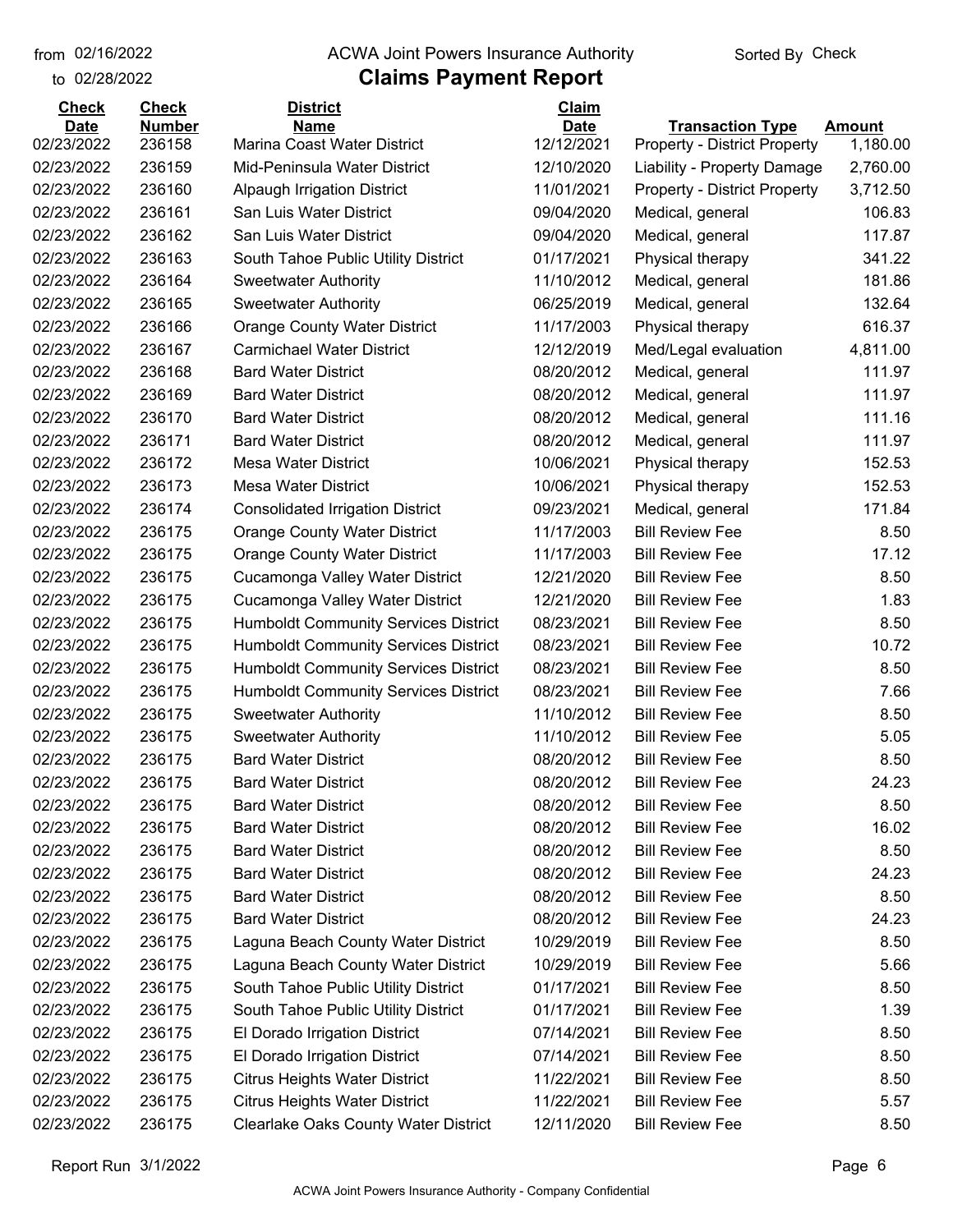#### from 02/16/2022 **The COVA Solic Act Act Authority** Sorted By Check

### to 02/28/2022

| <b>Check</b>             | <b>Check</b>     | <b>District</b>                                                                  | <b>Claim</b>             |                                                  |               |
|--------------------------|------------------|----------------------------------------------------------------------------------|--------------------------|--------------------------------------------------|---------------|
| <b>Date</b>              | <b>Number</b>    | <b>Name</b>                                                                      | <b>Date</b>              | <b>Transaction Type</b>                          | <b>Amount</b> |
| 02/23/2022<br>02/23/2022 | 236175<br>236175 | <b>Clearlake Oaks County Water District</b><br><b>Merced Irrigation District</b> | 12/11/2020<br>10/29/2020 | <b>Bill Review Fee</b><br><b>Bill Review Fee</b> | 3.51<br>8.50  |
|                          | 236175           |                                                                                  | 10/29/2020               |                                                  | 20.31         |
| 02/23/2022               |                  | <b>Merced Irrigation District</b>                                                |                          | <b>Bill Review Fee</b>                           |               |
| 02/23/2022               | 236175           | Santa Clarita Valley Water Agency                                                | 01/05/2022               | <b>Bill Review Fee</b>                           | 8.50          |
| 02/23/2022               | 236175           | Santa Clarita Valley Water Agency                                                | 01/05/2022               | <b>Bill Review Fee</b>                           | 4.89          |
| 02/23/2022               | 236175           | Santa Clarita Valley Water Agency                                                | 01/05/2022               | <b>Bill Review Fee</b>                           | 8.50          |
| 02/23/2022               | 236175           | Santa Clarita Valley Water Agency                                                | 01/05/2022               | <b>Bill Review Fee</b>                           | 2.62          |
| 02/23/2022               | 236175           | San Luis Water District                                                          | 09/04/2020               | <b>Bill Review Fee</b>                           | 8.50          |
| 02/23/2022               | 236175           | San Luis Water District                                                          | 09/04/2020               | <b>Bill Review Fee</b>                           | 24.32         |
| 02/23/2022               | 236175           | San Luis Water District                                                          | 09/04/2020               | <b>Bill Review Fee</b>                           | 8.50          |
| 02/23/2022               | 236175           | San Luis Water District                                                          | 09/04/2020               | <b>Bill Review Fee</b>                           | 8.57          |
| 02/23/2022               | 236175           | Santa Ynez River WCD Improvement Dist                                            | 08/08/2001               | <b>Bill Review Fee</b>                           | 8.50          |
| 02/23/2022               | 236175           | Santa Ynez River WCD Improvement Dist                                            | 08/08/2001               | <b>Bill Review Fee</b>                           | 1.76          |
| 02/23/2022               | 236175           | <b>Consolidated Irrigation District</b>                                          | 09/23/2021               | <b>Bill Review Fee</b>                           | 8.50          |
| 02/23/2022               | 236175           | <b>Consolidated Irrigation District</b>                                          | 09/23/2021               | <b>Bill Review Fee</b>                           | 16.87         |
| 02/23/2022               | 236175           | Crescenta Valley Water District                                                  | 12/29/2021               | <b>Bill Review Fee</b>                           | 8.50          |
| 02/23/2022               | 236175           | Crescenta Valley Water District                                                  | 12/29/2021               | <b>Bill Review Fee</b>                           | 11.88         |
| 02/23/2022               | 236175           | Western Municipal Water District                                                 | 11/21/2019               | <b>Bill Review Fee</b>                           | 8.50          |
| 02/23/2022               | 236175           | Western Municipal Water District                                                 | 11/21/2019               | <b>Bill Review Fee</b>                           | 1.27          |
| 02/23/2022               | 236175           | Western Municipal Water District                                                 | 11/21/2019               | <b>Bill Review Fee</b>                           | 8.50          |
| 02/23/2022               | 236175           | Western Municipal Water District                                                 | 11/21/2019               | <b>Bill Review Fee</b>                           | 1.27          |
| 02/23/2022               | 236175           | Sacramento Suburban Water District                                               | 01/28/2022               | <b>Bill Review Fee</b>                           | 8.50          |
| 02/23/2022               | 236175           | San Luis & Delta-Mendota Water Authority                                         | 01/03/2022               | <b>Bill Review Fee</b>                           | 8.50          |
| 02/23/2022               | 236175           | San Luis & Delta-Mendota Water Authority                                         | 01/03/2022               | <b>Bill Review Fee</b>                           | 0.49          |
| 02/23/2022               | 236175           | <b>Sweetwater Authority</b>                                                      | 06/25/2019               | <b>Bill Review Fee</b>                           | 8.50          |
| 02/23/2022               | 236175           | <b>Sweetwater Authority</b>                                                      | 06/25/2019               | <b>Bill Review Fee</b>                           | 3.69          |
| 02/23/2022               | 236175           | <b>Alameda County Water District</b>                                             | 03/19/2021               | <b>Bill Review Fee</b>                           | 8.82          |
| 02/23/2022               | 236175           | Alameda County Water District                                                    | 03/19/2021               | <b>Bill Review Fee</b>                           | 10.71         |
| 02/23/2022               | 236176           | Calleguas Municipal Water District                                               | 09/22/2021               | Medical, general                                 | 229.81        |
| 02/23/2022               | 236177           | Laguna Beach County Water District                                               | 10/29/2019               | Medical, general                                 | 151.52        |
| 02/23/2022               | 236178           | Santa Ynez River WCD Improvement Dist                                            | 08/08/2001               | Laboratory fee                                   | 8.08          |
| 02/23/2022               | 236179           | <b>Humboldt Community Services District</b>                                      | 08/23/2021               | Diagnostics                                      | 57.63         |
| 02/23/2022               | 236180           | Alameda County Water District                                                    | 03/19/2021               | Pharmacy                                         | 11.48         |
| 02/23/2022               | 236181           | Alameda County Water District                                                    | 03/19/2021               | Pharmacy                                         | 79.35         |
| 02/23/2022               | 236182           | Crescenta Valley Water District                                                  | 09/25/2019               | Medical, general                                 | 88.20         |
| 02/23/2022               | 236183           | Crescenta Valley Water District                                                  | 09/25/2019               | Medical, general                                 | 107.06        |
| 02/23/2022               | 236184           | Crescenta Valley Water District                                                  | 09/25/2019               | Medical, general                                 | 88.20         |
| 02/23/2022               | 236185           | <b>Humboldt Community Services District</b>                                      | 08/23/2021               | Medical, general                                 | 70.56         |
| 02/23/2022               | 236186           | <b>Otay Water District</b>                                                       | 03/29/2021               | Physical therapy                                 | 135.41        |
| 02/23/2022               | 236187           | <b>Yuba County Water Agency</b>                                                  | 05/12/2021               | Physical therapy                                 | 107.99        |
| 02/23/2022               | 236188           | Yorba Linda Water District                                                       | 09/09/2019               | Anesthesiologist                                 | 202.42        |
| 02/23/2022               | 236189           |                                                                                  | 12/11/2020               |                                                  | 266.36        |
|                          |                  | <b>Clearlake Oaks County Water District</b>                                      |                          | Medical, general                                 |               |
| 02/23/2022               | 236190           | Santa Clarita Valley Water Agency                                                | 01/05/2022               | Medical, general                                 | 139.09        |
| 02/23/2022               | 236191           | San Luis & Delta-Mendota Water Authority                                         | 01/03/2022               | Laboratory fee                                   | 26.18         |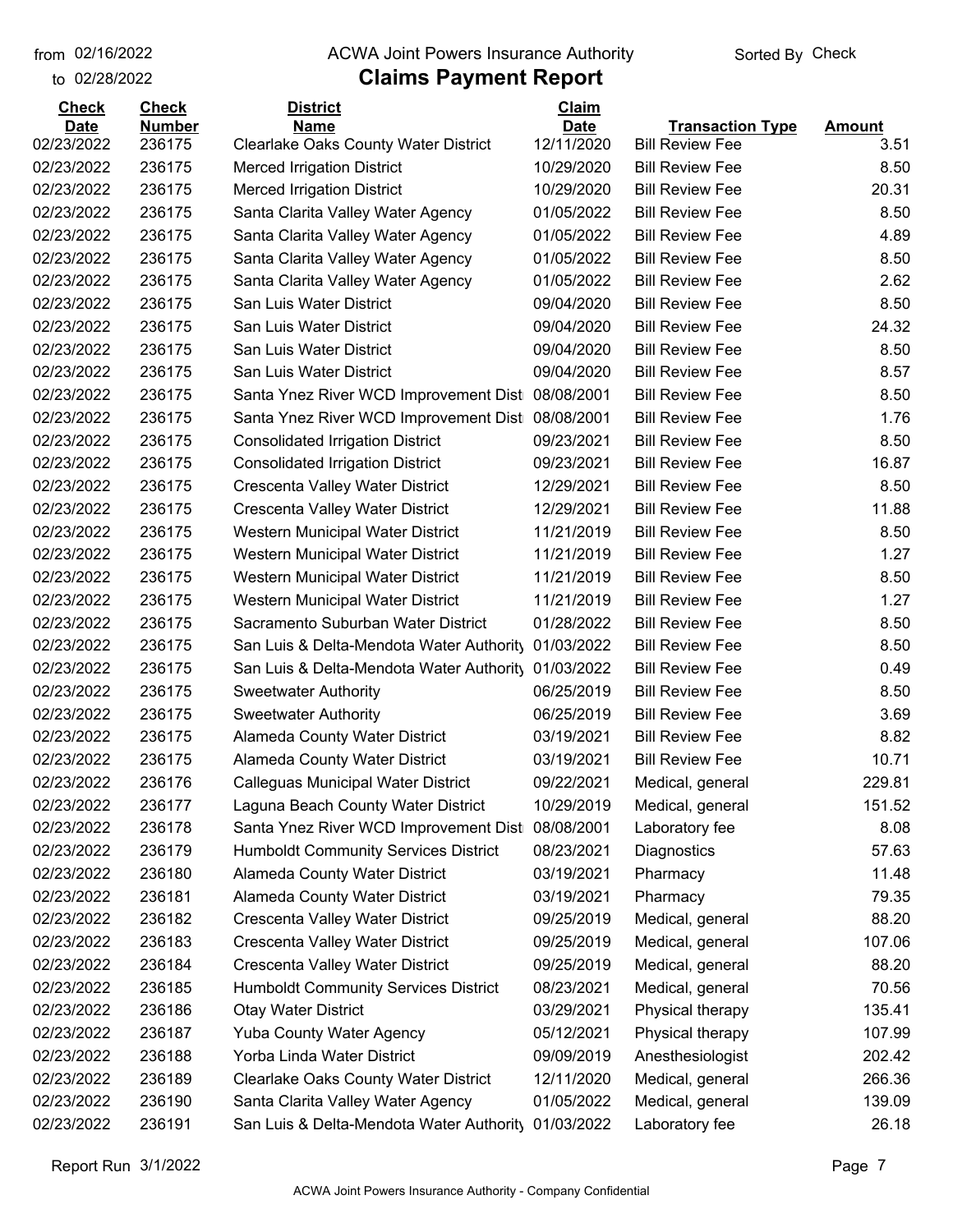### from 02/16/2022 **The COVA Solic Act Act Authority** Sorted By Check

### to 02/28/2022

| <b>Check</b> | <b>Check</b>  | <b>District</b>                             | Claim       |                             |               |
|--------------|---------------|---------------------------------------------|-------------|-----------------------------|---------------|
| <b>Date</b>  | <b>Number</b> | <b>Name</b>                                 | <b>Date</b> | <b>Transaction Type</b>     | <b>Amount</b> |
| 02/23/2022   | 236192        | Crescenta Valley Water District             | 12/29/2021  | Medical, general            | 107.35        |
| 02/23/2022   | 236193        | <b>Humboldt Community Services District</b> | 08/23/2021  | Diagnostics                 | 298.49        |
| 02/23/2022   | 236194        | <b>Merced Irrigation District</b>           | 10/29/2020  | Medical, general            | 112.26        |
| 02/23/2022   | 236195        | <b>Orange County Water District</b>         | 01/28/2021  | Med/Legal evaluation        | 2,015.00      |
| 02/23/2022   | 236196        | Cucamonga Valley Water District             | 12/21/2020  | Physical therapy            | 236.20        |
| 02/23/2022   | 236197        | Ramona Municipal Water District             | 10/03/2017  | Medical, general            | 97.68         |
| 02/23/2022   | 236198        | <b>Palmdale Water District</b>              | 12/29/2021  | Medical, general            | 135.22        |
| 02/23/2022   | 236199        | <b>Palmdale Water District</b>              | 12/29/2021  | Medical, general            | 247.44        |
| 02/23/2022   | 236200        | San Juan Water District                     | 08/28/2003  | Medical, general            | 112.26        |
| 02/23/2022   | 236201        | <b>Merced Irrigation District</b>           | 12/22/2020  | Diagnostics                 | 12.90         |
| 02/23/2022   | 236202        | Truckee Donner Public Utility District      | 03/31/2021  | Physical therapy            | 826.36        |
| 02/23/2022   | 236203        | El Dorado Irrigation District               | 07/14/2021  | Medical, general            | 105.13        |
| 02/23/2022   | 236204        | Sacramento Suburban Water District          | 01/28/2022  | Medical, general            | 158.18        |
| 02/23/2022   | 236205        | El Dorado Irrigation District               | 07/14/2021  | Medical, general            | 101.62        |
| 02/23/2022   | 236206        | Santa Clarita Valley Water Agency           | 01/05/2022  | Diagnostics                 | 36.66         |
| 02/23/2022   | 236207        | Crescenta Valley Water District             | 12/29/2021  | Diagnostics                 | 269.28        |
| 02/23/2022   | 236208        | Kaweah Delta Water Conservation District    | 09/16/2021  | Medical, general            | 194.17        |
| 02/23/2022   | 236209        | <b>Citrus Heights Water District</b>        | 11/22/2021  | Physical therapy            | 126.27        |
| 02/23/2022   | 236210        | Western Municipal Water District            | 11/21/2019  | Physical therapy            | 120.39        |
| 02/23/2022   | 236211        | Western Municipal Water District            | 11/21/2019  | Physical therapy            | 120.39        |
| 02/24/2022   | 236212        | <b>Mission Springs Water District</b>       | 12/26/2021  | Liability - Property Damage | 59,551.55     |
| 02/24/2022   | 236213        | Berrenda Mesa Water District                | 02/25/2013  | <b>PPD</b>                  | 460.00        |
| 02/24/2022   | 236214        | <b>Water Employee Services Authority</b>    | 07/02/2019  | Photocopy                   | 75.00         |
| 02/24/2022   | 236215        | <b>Tulare Irrigation District</b>           | 10/19/2011  | Legal (Defense)             | 1,444.00      |
| 02/24/2022   | 236216        | South Feather Water and Power Agency        | 12/16/2020  | Investigation/Subrosa       | 175.00        |
| 02/24/2022   | 236217        | <b>Walnut Valley Water District</b>         | 12/26/2019  | Med/Legal evaluation        | 503.75        |
| 02/24/2022   | 236218        | Palmdale Water District                     | 03/23/2015  | Expense, general            | 750.00        |
| 02/24/2022   | 236219        | Cucamonga Valley Water District             | 12/21/2020  | TTD                         | 2,303.46      |
| 02/24/2022   | 236220        | South Coast Water District                  | 01/10/2022  | <b>Bill Review Fee</b>      | 8.50          |
| 02/24/2022   | 236220        | South Coast Water District                  | 01/10/2022  | <b>Bill Review Fee</b>      | 9.94          |
| 02/24/2022   | 236220        | South Coast Water District                  | 01/10/2022  | <b>Bill Review Fee</b>      | 8.50          |
| 02/24/2022   | 236220        | South Coast Water District                  | 01/10/2022  | <b>Bill Review Fee</b>      | 9.94          |
| 02/24/2022   | 236220        | San Luis Water District                     | 08/09/2013  | <b>Bill Review Fee</b>      | 8.50          |
| 02/24/2022   | 236220        | San Luis Water District                     | 08/09/2013  | <b>Bill Review Fee</b>      | 1.70          |
| 02/24/2022   | 236220        | <b>Otay Water District</b>                  | 03/29/2021  | <b>Bill Review Fee</b>      | 8.50          |
| 02/24/2022   | 236220        | Rancho California Water District            | 06/02/2021  | <b>Bill Review Fee</b>      | 8.50          |
| 02/24/2022   | 236220        | Rancho California Water District            | 06/02/2021  | <b>Bill Review Fee</b>      | 4.35          |
| 02/24/2022   | 236220        | Rancho California Water District            | 06/02/2021  | <b>Bill Review Fee</b>      | 8.50          |
| 02/24/2022   | 236220        | Rancho California Water District            | 06/02/2021  | <b>Bill Review Fee</b>      | 4.84          |
| 02/24/2022   | 236220        | San Luis & Delta-Mendota Water Authority    | 01/06/2022  | <b>Bill Review Fee</b>      | 8.50          |
| 02/24/2022   | 236220        | San Luis & Delta-Mendota Water Authority    | 01/06/2022  | <b>Bill Review Fee</b>      | 4.31          |
| 02/24/2022   | 236220        | <b>Sweetwater Authority</b>                 | 06/22/2021  | <b>Bill Review Fee</b>      | 8.50          |
| 02/24/2022   | 236220        | <b>Sweetwater Authority</b>                 | 06/22/2021  | <b>Bill Review Fee</b>      | 7.03          |
| 02/24/2022   | 236220        | Palmdale Water District                     | 03/23/2015  | <b>Bill Review Fee</b>      | 8.50          |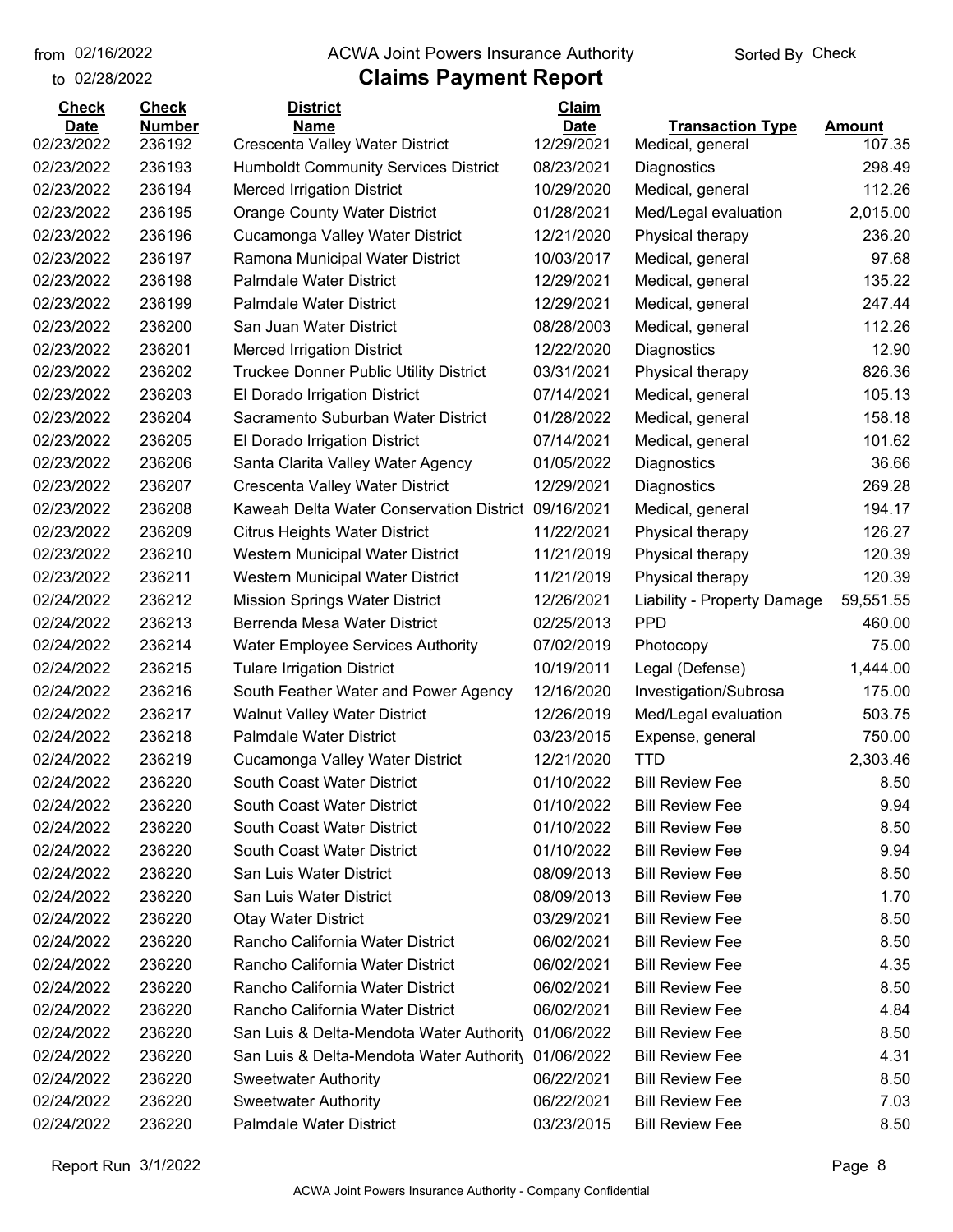to 02/28/2022

#### from 02/16/2022 **The COVA Solic Act Act Authority** Sorted By Check

| <b>Check</b> | <b>Check</b>  | <b>District</b>                                 | Claim       |                         |               |
|--------------|---------------|-------------------------------------------------|-------------|-------------------------|---------------|
| <b>Date</b>  | <b>Number</b> | <b>Name</b>                                     | <b>Date</b> | <b>Transaction Type</b> | <b>Amount</b> |
| 02/24/2022   | 236220        | <b>Palmdale Water District</b>                  | 03/23/2015  | <b>Bill Review Fee</b>  | 1.91          |
| 02/24/2022   | 236220        | Marina Coast Water District                     | 01/25/2022  | <b>Bill Review Fee</b>  | 8.50          |
| 02/24/2022   | 236220        | Marina Coast Water District                     | 01/25/2022  | <b>Bill Review Fee</b>  | 4.26          |
| 02/24/2022   | 236220        | San Luis & Delta-Mendota Water Authority        | 05/05/2021  | <b>Bill Review Fee</b>  | 8.50          |
| 02/24/2022   | 236220        | <b>Trabuco Canyon Water District</b>            | 02/06/2014  | <b>Bill Review Fee</b>  | 8.50          |
| 02/24/2022   | 236220        | Trabuco Canyon Water District                   | 02/06/2014  | <b>Bill Review Fee</b>  | 15.00         |
| 02/24/2022   | 236220        | Fair Oaks Water District                        | 12/28/2021  | <b>Bill Review Fee</b>  | 8.50          |
| 02/24/2022   | 236220        | Alameda County Water District                   | 01/25/2021  | <b>Bill Review Fee</b>  | 8.50          |
| 02/24/2022   | 236220        | Alameda County Water District                   | 01/25/2021  | <b>Bill Review Fee</b>  | 31.50         |
| 02/24/2022   | 236220        | <b>Elsinore Valley Municipal Water District</b> | 05/05/2014  | <b>Bill Review Fee</b>  | 8.50          |
| 02/24/2022   | 236220        | El Dorado Irrigation District                   | 12/02/2021  | <b>Bill Review Fee</b>  | 8.50          |
| 02/24/2022   | 236220        | El Dorado Irrigation District                   | 12/02/2021  | <b>Bill Review Fee</b>  | 5.86          |
| 02/24/2022   | 236220        | Joshua Basin Water District                     | 04/16/2020  | <b>Bill Review Fee</b>  | 8.50          |
| 02/24/2022   | 236220        | <b>Moulton Niguel Water District</b>            | 08/18/2021  | <b>Bill Review Fee</b>  | 8.50          |
| 02/24/2022   | 236220        | <b>Clearlake Oaks County Water District</b>     | 12/11/2020  | <b>Bill Review Fee</b>  | 8.50          |
| 02/24/2022   | 236220        | Mesa Water District                             | 10/06/2021  | <b>Bill Review Fee</b>  | 8.50          |
| 02/24/2022   | 236220        | <b>Mesa Water District</b>                      | 10/06/2021  | <b>Bill Review Fee</b>  | 2.01          |
| 02/24/2022   | 236220        | <b>Truckee Donner Public Utility District</b>   | 11/06/2020  | <b>Bill Review Fee</b>  | 8.50          |
| 02/24/2022   | 236220        | Santa Ynez River WCD Improvement Dist           | 08/08/2001  | <b>Bill Review Fee</b>  | 8.50          |
| 02/24/2022   | 236220        | <b>Twentynine Palms Water District</b>          | 02/09/2021  | <b>Bill Review Fee</b>  | 8.50          |
| 02/24/2022   | 236220        | <b>Twentynine Palms Water District</b>          | 02/09/2021  | <b>Bill Review Fee</b>  | 8.50          |
| 02/24/2022   | 236220        | Beaumont-Cherry Valley Water District           | 08/10/2021  | <b>Bill Review Fee</b>  | 8.50          |
| 02/24/2022   | 236220        | Beaumont-Cherry Valley Water District           | 08/10/2021  | <b>Bill Review Fee</b>  | 13.76         |
| 02/24/2022   | 236220        | <b>Consolidated Irrigation District</b>         | 09/23/2021  | <b>Bill Review Fee</b>  | 8.50          |
| 02/24/2022   | 236220        | Rancho California Water District                | 11/18/2021  | <b>Bill Review Fee</b>  | 8.50          |
| 02/24/2022   | 236220        | Rancho California Water District                | 11/18/2021  | <b>Bill Review Fee</b>  | 2.89          |
| 02/24/2022   | 236220        | <b>Orange County Water District</b>             | 09/13/2021  | <b>Bill Review Fee</b>  | 8.50          |
| 02/24/2022   | 236220        | <b>Orange County Water District</b>             | 09/13/2021  | <b>Bill Review Fee</b>  | 10.75         |
| 02/24/2022   | 236220        | Glenn-Colusa Irrigation District                | 10/19/2021  | <b>Bill Review Fee</b>  | 8.50          |
| 02/24/2022   | 236220        | Glenn-Colusa Irrigation District                | 10/19/2021  | <b>Bill Review Fee</b>  | 6.63          |
| 02/24/2022   | 236220        | <b>Centerville Community Services District</b>  | 11/09/2021  | <b>Bill Review Fee</b>  | 8.50          |
| 02/24/2022   | 236220        | <b>Centerville Community Services District</b>  | 11/09/2021  | <b>Bill Review Fee</b>  | 17.80         |
| 02/24/2022   | 236220        | Diablo Water District                           | 11/30/2021  | <b>Bill Review Fee</b>  | 8.50          |
| 02/24/2022   | 236220        | Diablo Water District                           | 11/30/2021  | <b>Bill Review Fee</b>  | 3.77          |
| 02/24/2022   | 236220        | <b>Walnut Valley Water District</b>             | 12/26/2019  | <b>Bill Review Fee</b>  | 8.50          |
| 02/24/2022   | 236220        | <b>Walnut Valley Water District</b>             | 12/26/2019  | <b>Bill Review Fee</b>  | 22.69         |
| 02/24/2022   | 236220        | <b>Reclamation District #108</b>                | 12/02/2021  | <b>Bill Review Fee</b>  | 8.50          |
| 02/24/2022   | 236220        | <b>Reclamation District #108</b>                | 12/02/2021  | <b>Bill Review Fee</b>  | 0.65          |
| 02/24/2022   | 236220        | <b>Terra Bella Irrigation District</b>          | 05/19/2015  | <b>Bill Review Fee</b>  | 8.50          |
| 02/24/2022   | 236220        | Terra Bella Irrigation District                 | 05/19/2015  | <b>Bill Review Fee</b>  | 12.12         |
| 02/24/2022   | 236220        | <b>Merced Irrigation District</b>               | 12/22/2020  | <b>Bill Review Fee</b>  | 8.50          |
| 02/24/2022   | 236220        | <b>Merced Irrigation District</b>               | 12/22/2020  | <b>Bill Review Fee</b>  | 2.92          |
| 02/24/2022   | 236220        | <b>Merced Irrigation District</b>               | 08/08/2020  | <b>Bill Review Fee</b>  | 8.50          |
| 02/24/2022   | 236220        | <b>Merced Irrigation District</b>               | 08/08/2020  | <b>Bill Review Fee</b>  | 11.77         |
|              |               |                                                 |             |                         |               |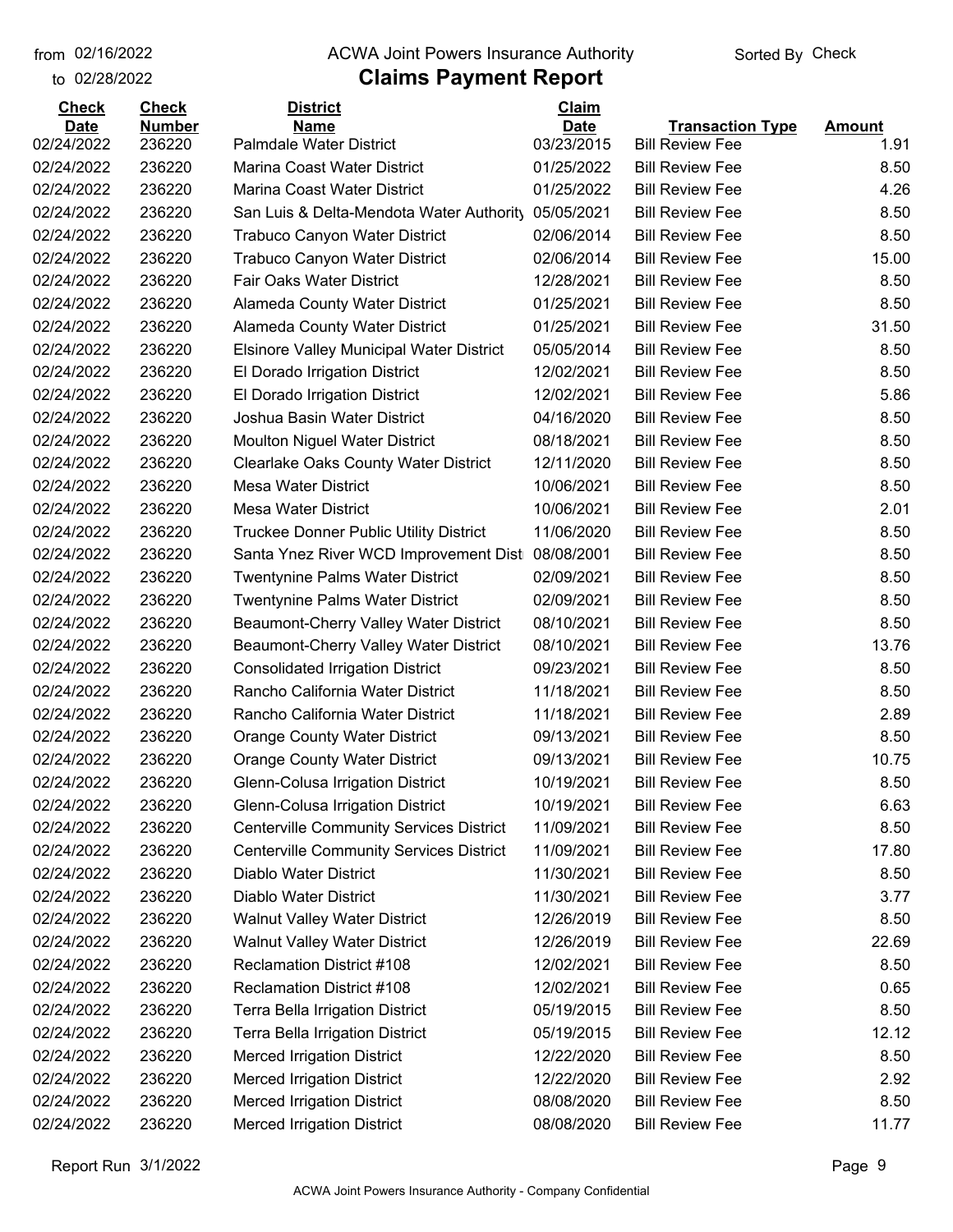to 02/28/2022

#### from 02/16/2022 **The COVA Solic Act Act Authority** Sorted By Check

| <b>Check</b>              | <b>Check</b>            | <b>District</b>                                                | Claim                     |                                            |                         |
|---------------------------|-------------------------|----------------------------------------------------------------|---------------------------|--------------------------------------------|-------------------------|
| <b>Date</b><br>02/24/2022 | <b>Number</b><br>236221 | <b>Name</b><br><b>Elsinore Valley Municipal Water District</b> | <b>Date</b><br>05/05/2014 | <b>Transaction Type</b><br>Legal (Defense) | <b>Amount</b><br>270.38 |
| 02/24/2022                | 236222                  | Glenn-Colusa Irrigation District                               | 07/13/2021                | Legal (Defense)                            | 1,604.23                |
| 02/24/2022                | 236223                  | <b>Carmichael Water District</b>                               | 12/12/2019                | Legal (Defense)                            | 252.35                  |
| 02/24/2022                | 236224                  | <b>Tahoe City Public Utility District</b>                      | 08/11/2020                | Legal (Defense)                            | 1,243.73                |
| 02/24/2022                | 236225                  | <b>Clearlake Oaks County Water District</b>                    | 12/11/2020                | Legal (Defense)                            | 90.13                   |
| 02/24/2022                | 236226                  | Mid-Peninsula Water District                                   | 03/19/2021                | Legal (Defense)                            | 190.55                  |
| 02/24/2022                | 236227                  | San Luis & Delta-Mendota Water Authority                       | 03/28/2019                | Legal (Defense)                            | 648.90                  |
| 02/24/2022                | 236228                  | San Luis Water District                                        | 09/04/2020                | Legal (Defense)                            | 721.00                  |
| 02/24/2022                | 236229                  | <b>Panoche Water District</b>                                  | 08/17/2019                | Legal (Defense)                            | 114.33                  |
| 02/24/2022                | 236230                  | El Toro Water District                                         | 06/22/2015                | Legal (Defense)                            | 1,429.13                |
| 02/24/2022                | 236231                  | Solano Irrigation District                                     | 07/15/2014                | Legal (Defense)                            | 72.10                   |
| 02/24/2022                | 236232                  | <b>Consolidated Irrigation District</b>                        | 09/23/2021                | Legal (Defense)                            | 761.17                  |
| 02/24/2022                | 236233                  | Soquel Creek Water District                                    | 11/16/2020                | Legal (Defense)                            | 1,153.60                |
| 02/24/2022                | 236234                  | San Juan Water District                                        | 01/26/2016                | Legal (Defense)                            | 285.83                  |
| 02/24/2022                | 236235                  | Glenn-Colusa Irrigation District                               | 10/19/2021                | Legal (Defense)                            | 2,051.25                |
| 02/24/2022                | 236236                  | <b>Woodbridge Irrigation District</b>                          | 11/05/2019                | Legal (Defense)                            | 72.10                   |
| 02/24/2022                | 236237                  | <b>Orange County Water District</b>                            | 08/16/2019                | Legal (Defense)                            | 72.10                   |
| 02/24/2022                | 236238                  |                                                                | 05/11/1993                |                                            | 1,238.58                |
| 02/24/2022                | 236239                  | Paradise Irrigation District                                   | 04/21/2020                | Legal (Defense)                            | 54.08                   |
|                           |                         | <b>Merced Irrigation District</b>                              |                           | Legal (Defense)                            |                         |
| 02/24/2022                | 236240                  | <b>Merced Irrigation District</b>                              | 04/21/2020                | Legal (Defense)                            | 133.39                  |
| 02/24/2022                | 236241                  | <b>Merced Irrigation District</b>                              | 12/22/2020                | Legal (Defense)                            | 495.43                  |
| 02/24/2022                | 236242                  | <b>Mission Springs Water District</b>                          | 05/11/2021                | Legal (Defense)                            | 414.58                  |
| 02/24/2022                | 236243                  | <b>Merced Irrigation District</b>                              | 08/08/2020                | Legal (Defense)                            | 552.60                  |
| 02/24/2022                | 236244                  | El Dorado Irrigation District                                  | 06/14/2008                | Legal (Defense)                            | 90.13                   |
| 02/24/2022                | 236245                  | Santa Clarita Valley Water Agency                              | 09/02/2021                | Investigation/Subrosa                      | 1,150.00                |
| 02/24/2022                | 236246                  | Santa Clarita Valley Water Agency                              | 09/02/2021                | Investigation/Subrosa                      | 3,795.00                |
| 02/24/2022                | 236247                  | <b>Sweetwater Authority</b>                                    | 06/22/2021                | Mileage                                    | 71.39                   |
| 02/24/2022                | 236248                  | Kaweah Delta Water Conservation District                       | 02/10/2022                | <b>TTD</b>                                 | 310.39                  |
| 02/24/2022                | 236249                  | Laguna Beach County Water District                             | 10/29/2019                | Mileage                                    | 854.29                  |
| 02/24/2022                | 236250                  | Laguna Beach County Water District                             | 06/11/2020                | Mileage                                    | 322.77                  |
| 02/24/2022                | 236251                  | <b>Tahoe City Public Utility District</b>                      | 05/08/2020                | Photocopy                                  | 196.70                  |
| 02/24/2022                | 236252                  | <b>Woodbridge Irrigation District</b>                          | 11/05/2019                | Photocopy                                  | 203.91                  |
| 02/24/2022                | 236253                  | <b>Woodbridge Irrigation District</b>                          | 11/05/2019                | Photocopy                                  | 198.45                  |
| 02/24/2022                | 236254                  | <b>Woodbridge Irrigation District</b>                          | 11/05/2019                | Photocopy                                  | 5.46                    |
| 02/24/2022                | 236255                  | San Luis & Delta-Mendota Water Authority                       | 05/05/2021                | Mileage                                    | 133.38                  |
| 02/24/2022                | 236256                  | San Luis Water District                                        | 09/04/2020                | Deposition/Witness fees                    | 1,580.00                |
| 02/24/2022                | 236257                  | Soquel Creek Water District                                    | 11/16/2020                | Deposition/Witness fees                    | 1,797.50                |
| 02/24/2022                | 236258                  | Crescenta Valley Water District                                | 09/25/2019                | <b>PPD</b>                                 | 580.00                  |
| 02/24/2022                | 236259                  | Kern County Water Agency                                       | 09/16/2016                | Legal (Defense)                            | 148.50                  |
| 02/24/2022                | 236260                  | Ramona Municipal Water District                                | 10/03/2017                | <b>TTD</b>                                 | 2,099.20                |
| 02/24/2022                | 236261                  | <b>Citrus Heights Water District</b>                           | 11/22/2021                | <b>TTD</b>                                 | 2,320.18                |
| 02/24/2022                | 236262                  | Western Municipal Water District                               | 11/21/2019                | Pharmacy                                   | 11.43                   |
| 02/24/2022                | 236263                  | Truckee Donner Public Utility District                         | 03/31/2021                | <b>TTD</b>                                 | 2,712.62                |
| 02/24/2022                | 236264                  | <b>Orange County Water District</b>                            | 01/28/2021                | Photocopy                                  | 205.02                  |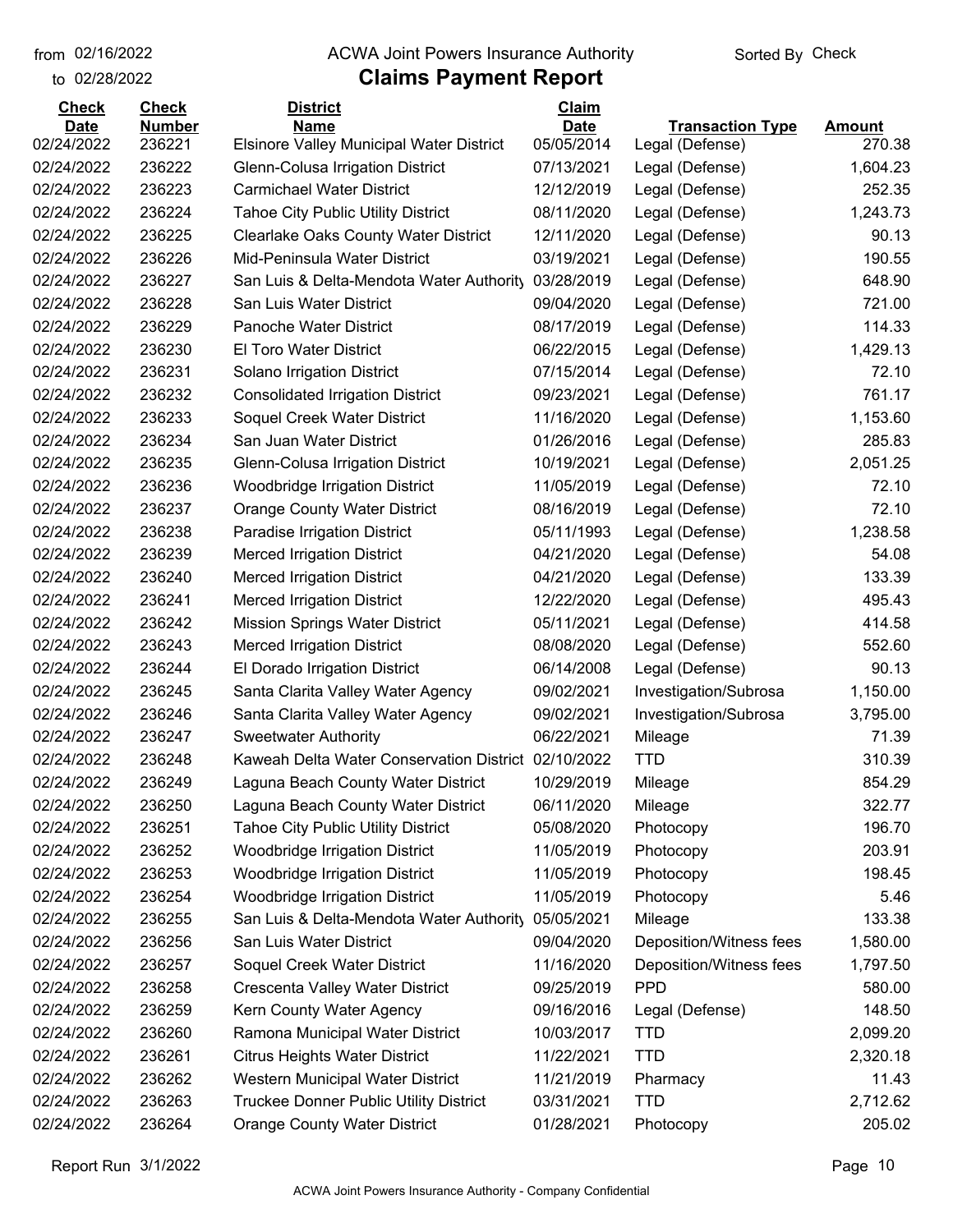to 02/28/2022 02/16/2022

#### from 02/16/2022 **The COVA Solic Act Act Authority** Sorted By Check

| <b>Check</b> | <b>Check</b> | <b>District</b>                           | Claim       |                         |               |
|--------------|--------------|-------------------------------------------|-------------|-------------------------|---------------|
| <b>Date</b>  | Number       | <b>Name</b>                               | <b>Date</b> | <b>Transaction Type</b> | <b>Amount</b> |
| 02/24/2022   | 236265       | Mesa Water District                       | 10/06/2021  | Photocopy               | 187.12        |
| 02/24/2022   | 236266       | San Luis & Delta-Mendota Water Authority  | 03/28/2019  | Photocopy               | 207.39        |
| 02/24/2022   | 236267       | <b>Alameda County Water District</b>      | 03/19/2021  | Photocopy               | 77.90         |
| 02/24/2022   | 236268       | <b>Twentynine Palms Water District</b>    | 02/09/2021  | TTD                     | 1,425.42      |
| 02/24/2022   | 236269       | Goleta Water District                     | 03/02/2021  | Legal (Defense)         | 1,907.50      |
| 02/24/2022   | 236270       | Carpinteria Valley Water District         | 01/29/2018  | Legal (Defense)         | 770.00        |
| 02/24/2022   | 236271       | <b>Rowland Water District</b>             | 03/24/2021  | Legal (Defense)         | 3,161.00      |
| 02/24/2022   | 236272       | <b>Consolidated Irrigation District</b>   | 09/23/2021  | TTD                     | 933.34        |
| 02/24/2022   | 236273       | Glenn-Colusa Irrigation District          | 07/13/2021  | Deposition/Witness fees | 1,020.00      |
| 02/24/2022   | 236274       | Desert Water Agency                       | 08/26/2021  | Diagnostics             | 364.36        |
| 02/24/2022   | 236275       | <b>Tahoe City Public Utility District</b> | 08/11/2020  | Photocopy               | 75.00         |
| 02/24/2022   | 236276       | <b>Helix Water District</b>               | 01/06/2020  | TTD                     | 928.16        |
| 02/24/2022   | 236277       | <b>Helix Water District</b>               | 01/06/2020  | <b>TTD</b>              | 371.27        |
| 02/24/2022   | 236278       | Crescenta Valley Water District           | 12/29/2021  | TTD                     | 2,582.40      |
| 02/24/2022   | 236279       | El Toro Water District                    | 06/22/2015  | Deposition/Witness fees | 1,600.00      |
| 02/24/2022   | 236280       | Alameda County Water District             | 03/19/2021  | TTD                     | 2,400.54      |
|              |              |                                           |             | Total                   | 333,324.95    |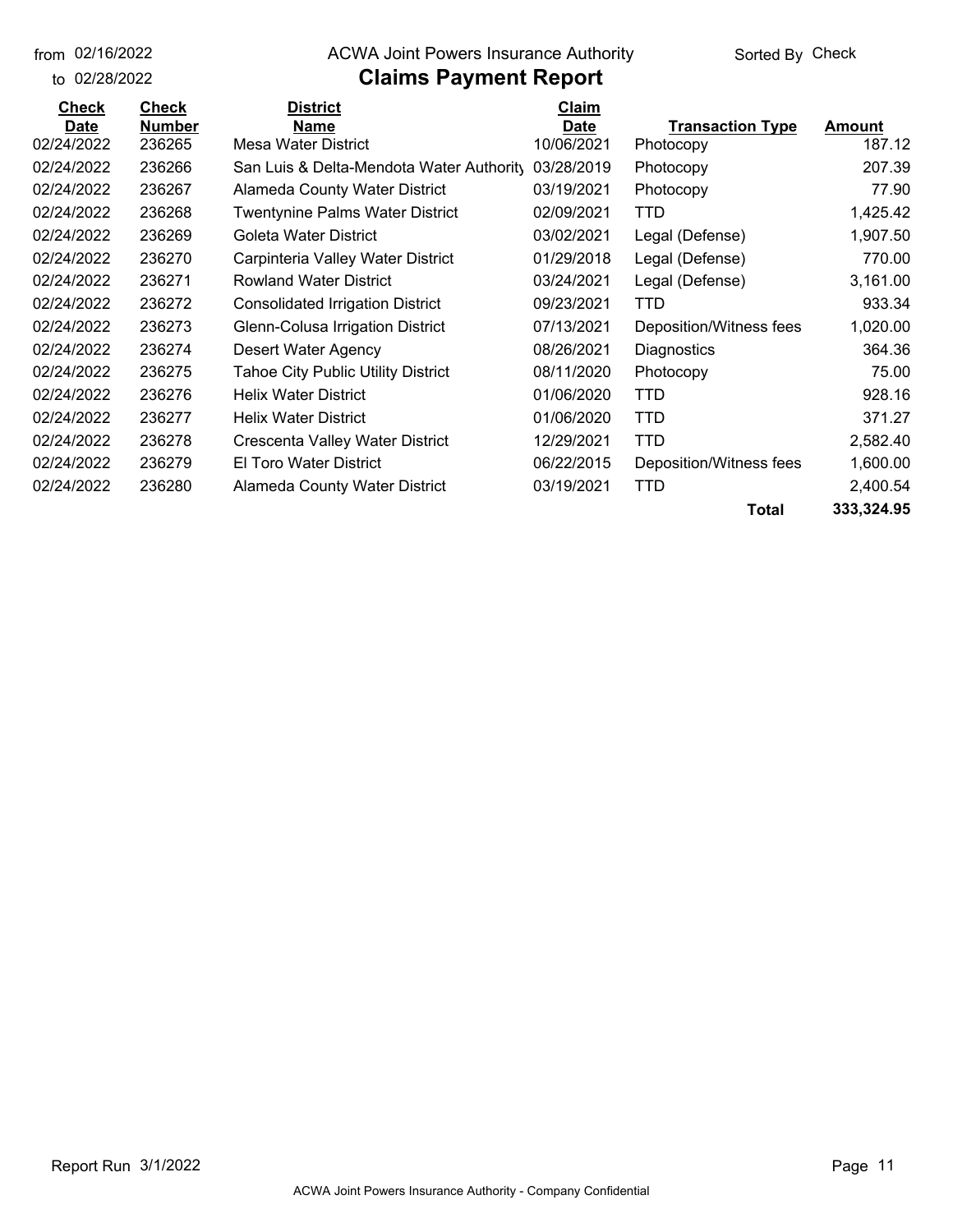from 03/01/2022

### **Claims Payment Report** from 03/01/2022 **The COVA Solic Act Act Authority** From 03/01/2022 **Sorted By Check**

| to 03/15/2022               |                               | <b>Claims Payment Report</b>                    |                             |                                     |               |
|-----------------------------|-------------------------------|-------------------------------------------------|-----------------------------|-------------------------------------|---------------|
| <b>Check</b><br><b>Date</b> | <b>Check</b><br><b>Number</b> | <b>District</b><br><b>Name</b>                  | <b>Claim</b><br><b>Date</b> | <b>Transaction Type</b>             | <b>Amount</b> |
| 03/01/2022                  | 236281                        | Moulton Niguel Water District                   | 11/15/2017                  | <b>Expense General</b>              | 759.50        |
| 03/01/2022                  | 236282                        | <b>Friant Water Authority</b>                   | 02/28/2021                  | Expert                              | 346.50        |
| 03/01/2022                  | 236283                        | Fresno Metropolitan Flood Control District      | 12/08/2021                  | <b>Property - District Property</b> | 1,500.00      |
| 03/01/2022                  | 236284                        | Diablo Water District                           | 11/30/2021                  | <b>Property - District Property</b> | 10,720.63     |
| 03/01/2022                  | 236285                        | <b>Rowland Water District</b>                   | 02/03/2022                  | Liability - Property Damage         | 3,139.99      |
| 03/01/2022                  | 236286                        | Monte Vista Water District                      | 02/04/2020                  | <b>Expense General</b>              | 2,710.50      |
| 03/01/2022                  | 236287                        | <b>Tuolumne Utilities District</b>              | 01/12/2022                  | Liability - Property Damage         | 5,000.00      |
| 03/01/2022                  | 236288                        | South Tahoe Public Utility District             | 01/04/2022                  | Liability - Property Damage         | 4,216.91      |
| 03/01/2022                  | 236289                        | <b>Mission Springs Water District</b>           | 12/26/2021                  | Liability - Property Damage         | 4,611.63      |
| 03/01/2022                  | 236290                        | <b>Mission Springs Water District</b>           | 12/26/2021                  | Liability - Property Damage         | 4,611.63      |
| 03/01/2022                  | 236291                        | <b>Mission Springs Water District</b>           | 12/26/2021                  | Liability - Property Damage         | 4,611.62      |
| 03/01/2022                  | 236292                        | <b>Mission Springs Water District</b>           | 12/26/2021                  | Liability - Property Damage         | 4,611.62      |
| 03/01/2022                  | 236293                        | <b>Mission Springs Water District</b>           | 12/26/2021                  | <b>Expense General</b>              | 2,042.91      |
| 03/01/2022                  | 236294                        | <b>Elsinore Valley Municipal Water District</b> | 05/05/2014                  | Physical therapy                    | 105.92        |
| 03/01/2022                  | 236295                        | <b>Clearlake Oaks County Water District</b>     | 12/11/2020                  | Physical therapy                    | 209.74        |
| 03/01/2022                  | 236296                        | <b>Twentynine Palms Water District</b>          | 02/09/2021                  | Physical therapy                    | 143.56        |
| 03/01/2022                  | 236297                        | Joshua Basin Water District                     | 04/16/2020                  | Physical therapy                    | 180.34        |
| 03/01/2022                  | 236298                        | Twentynine Palms Water District                 | 02/09/2021                  | Physical therapy                    | 139.41        |
| 03/01/2022                  | 236299                        | Joshua Basin Water District                     | 04/16/2020                  | Physical therapy                    | 102.13        |
| 03/01/2022                  | 236300                        | <b>Elsinore Valley Municipal Water District</b> | 05/05/2014                  | Physical therapy                    | 211.84        |
| 03/01/2022                  | 236301                        | South Coast Water District                      | 01/10/2022                  | Physical therapy                    | 147.32        |
| 03/01/2022                  | 236302                        | South Coast Water District                      | 01/10/2022                  | Physical therapy                    | 260.04        |
| 03/01/2022                  | 236303                        | <b>Twentynine Palms Water District</b>          | 02/09/2021                  | Physical therapy                    | 185.25        |
| 03/01/2022                  | 236304                        | San Luis & Delta-Mendota Water Authority        | 05/05/2021                  | Physical therapy                    | 184.34        |
| 03/01/2022                  | 236305                        | <b>Elsinore Valley Municipal Water District</b> | 05/05/2014                  | Physical therapy                    | 105.92        |
| 03/01/2022                  | 236306                        | Rancho California Water District                | 06/02/2021                  | Physical therapy                    | 98.47         |
| 03/01/2022                  | 236307                        | Rancho California Water District                | 06/02/2021                  | Physical therapy                    | 109.72        |
| 03/01/2022                  | 236308                        | Rancho California Water District                | 06/02/2021                  | Physical therapy                    | 109.72        |
| 03/01/2022                  | 236309                        | San Luis & Delta-Mendota Water Authority        | 01/06/2022                  | <b>TTD</b>                          | 659.88        |
| 03/01/2022                  | 236310                        | <b>Palmdale Water District</b>                  | 03/23/2015                  | Medical, general                    | 181.46        |
| 03/01/2022                  | 236311                        | Solano Irrigation District                      | 02/20/2020                  | <b>PPD</b>                          | 580.00        |
| 03/01/2022                  | 236312                        | <b>Sweetwater Authority</b>                     | 06/22/2021                  | Physical therapy                    | 253.04        |
| 03/01/2022                  | 236313                        | <b>Orange County Water District</b>             | 09/13/2021                  | Physical therapy                    | 243.60        |
| 03/01/2022                  | 236314                        | South Coast Water District                      | 02/10/2021                  | Physical therapy                    | 117.81        |
| 03/01/2022                  | 236315                        | Glenn-Colusa Irrigation District                | 10/19/2021                  | Medical, general                    | 107.96        |
| 03/01/2022                  | 236316                        | <b>Mesa Water District</b>                      | 10/06/2021                  | Physical therapy                    | 152.53        |
| 03/01/2022                  | 236317                        | South Coast Water District                      | 01/10/2022                  | <b>Bill Review Fee</b>              | 8.50          |
| 03/01/2022                  | 236317                        | South Coast Water District                      | 01/10/2022                  | <b>Bill Review Fee</b>              | 8.50          |
| 03/01/2022                  | 236317                        | Cucamonga Valley Water District                 | 08/13/2020                  | <b>Bill Review Fee</b>              | 8.50          |
| 03/01/2022                  | 236317                        | Cucamonga Valley Water District                 | 08/13/2020                  | <b>Bill Review Fee</b>              | 20.81         |
| 03/01/2022                  | 236317                        | <b>Centerville Community Services District</b>  | 10/09/2021                  | <b>Bill Review Fee</b>              | 8.50          |
| 03/01/2022                  | 236317                        | <b>Centerville Community Services District</b>  | 10/09/2021                  | <b>Bill Review Fee</b>              | 10.32         |
| 03/01/2022                  | 236317                        | <b>Otay Water District</b>                      | 03/29/2021                  | <b>Bill Review Fee</b>              | 8.50          |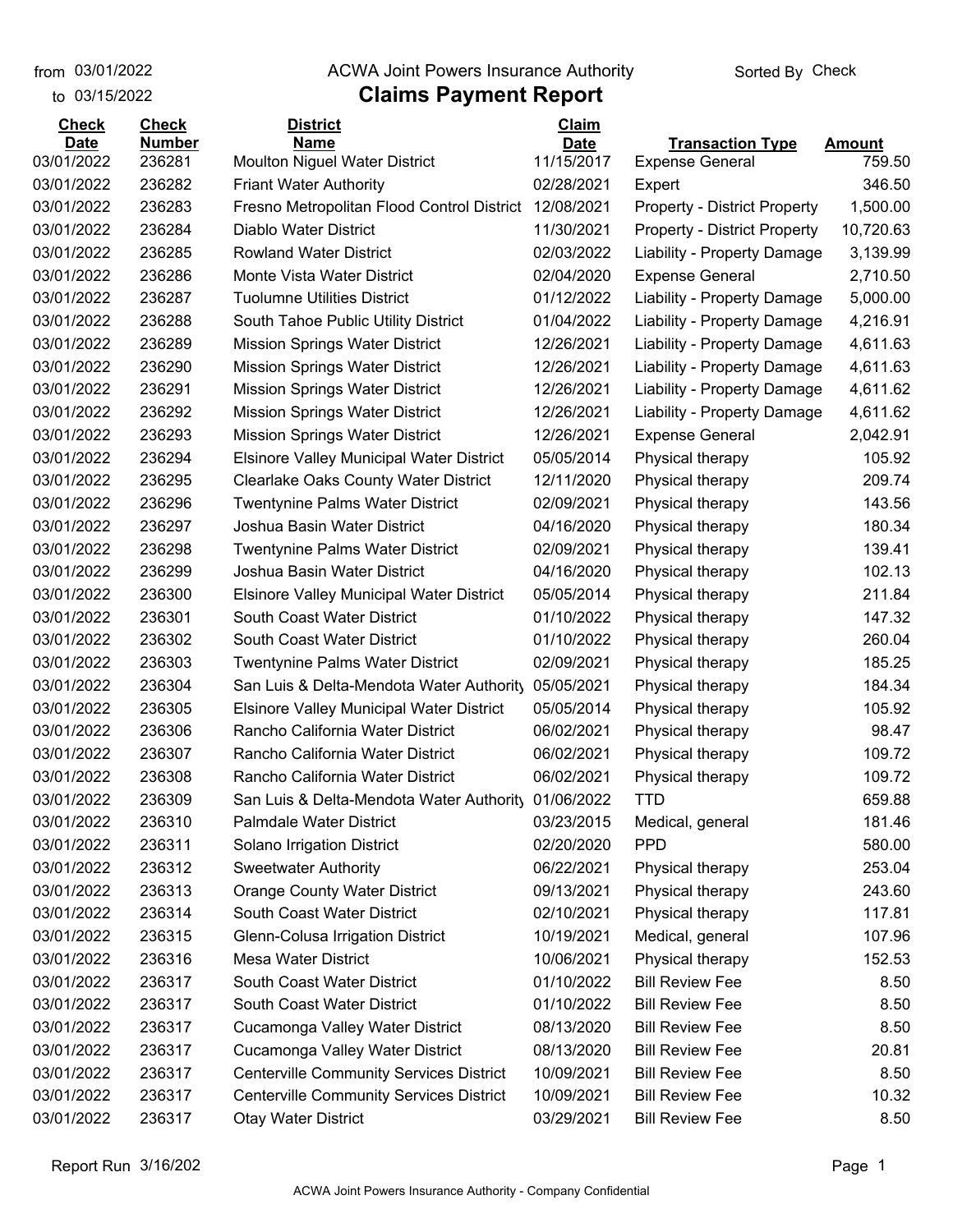to 03/15/2022

#### from 03/01/2022 **The COVA Solic Act Act Authority** Sorted By Check

| <b>Check</b> | <b>Check</b>  | <b>District</b>                                 | Claim       |                         |               |
|--------------|---------------|-------------------------------------------------|-------------|-------------------------|---------------|
| <b>Date</b>  | <b>Number</b> | <b>Name</b>                                     | <b>Date</b> | <b>Transaction Type</b> | <b>Amount</b> |
| 03/01/2022   | 236317        | Yorba Linda Water District                      | 09/09/2019  | <b>Bill Review Fee</b>  | 356.23        |
| 03/01/2022   | 236317        | Rancho California Water District                | 06/02/2021  | <b>Bill Review Fee</b>  | 8.50          |
| 03/01/2022   | 236317        | Rancho California Water District                | 06/02/2021  | <b>Bill Review Fee</b>  | 4.84          |
| 03/01/2022   | 236317        | Fresno Metropolitan Flood Control District      | 02/20/2008  | <b>Bill Review Fee</b>  | 8.50          |
| 03/01/2022   | 236317        | South Coast Water District                      | 02/10/2021  | <b>Bill Review Fee</b>  | 8.50          |
| 03/01/2022   | 236317        | South Coast Water District                      | 02/10/2021  | <b>Bill Review Fee</b>  | 5.20          |
| 03/01/2022   | 236317        | <b>Bard Water District</b>                      | 08/20/2012  | <b>Bill Review Fee</b>  | 8.50          |
| 03/01/2022   | 236317        | <b>Bard Water District</b>                      | 08/20/2012  | <b>Bill Review Fee</b>  | 1.76          |
| 03/01/2022   | 236317        | San Luis & Delta-Mendota Water Authority        | 05/05/2021  | <b>Bill Review Fee</b>  | 8.50          |
| 03/01/2022   | 236317        | <b>Fair Oaks Water District</b>                 | 12/28/2021  | <b>Bill Review Fee</b>  | 8.50          |
| 03/01/2022   | 236317        | <b>Fair Oaks Water District</b>                 | 12/28/2021  | <b>Bill Review Fee</b>  | 11.27         |
| 03/01/2022   | 236317        | Ramona Municipal Water District                 | 10/03/2017  | <b>Bill Review Fee</b>  | 8.50          |
| 03/01/2022   | 236317        | El Dorado Irrigation District                   | 07/14/2021  | <b>Bill Review Fee</b>  | 8.50          |
| 03/01/2022   | 236317        | El Dorado Irrigation District                   | 07/14/2021  | <b>Bill Review Fee</b>  | 8.50          |
| 03/01/2022   | 236317        | El Dorado Irrigation District                   | 07/14/2021  | <b>Bill Review Fee</b>  | 8.50          |
| 03/01/2022   | 236317        | <b>Sweetwater Authority</b>                     | 08/03/2021  | <b>Bill Review Fee</b>  | 8.50          |
| 03/01/2022   | 236317        | Soquel Creek Water District                     | 08/17/2017  | <b>Bill Review Fee</b>  | 8.50          |
| 03/01/2022   | 236317        | <b>Elsinore Valley Municipal Water District</b> | 05/05/2014  | <b>Bill Review Fee</b>  | 8.50          |
| 03/01/2022   | 236317        | <b>Elsinore Valley Municipal Water District</b> | 05/05/2014  | <b>Bill Review Fee</b>  | 8.50          |
| 03/01/2022   | 236317        | <b>Citrus Heights Water District</b>            | 11/22/2021  | <b>Bill Review Fee</b>  | 8.50          |
| 03/01/2022   | 236317        | <b>Citrus Heights Water District</b>            | 11/22/2021  | <b>Bill Review Fee</b>  | 26.49         |
| 03/01/2022   | 236317        | Joshua Basin Water District                     | 04/16/2020  | <b>Bill Review Fee</b>  | 8.50          |
| 03/01/2022   | 236317        | <b>Moulton Niguel Water District</b>            | 08/18/2021  | <b>Bill Review Fee</b>  | 8.50          |
| 03/01/2022   | 236317        | <b>Moulton Niguel Water District</b>            | 08/18/2021  | <b>Bill Review Fee</b>  | 19.94         |
| 03/01/2022   | 236317        | <b>Moulton Niguel Water District</b>            | 08/18/2021  | <b>Bill Review Fee</b>  | 8.50          |
| 03/01/2022   | 236317        | <b>Moulton Niguel Water District</b>            | 08/18/2021  | <b>Bill Review Fee</b>  | 26.67         |
| 03/01/2022   | 236317        | Moulton Niguel Water District                   | 08/18/2021  | <b>Bill Review Fee</b>  | 8.50          |
| 03/01/2022   | 236317        | Moulton Niguel Water District                   | 08/18/2021  | <b>Bill Review Fee</b>  | 19.94         |
| 03/01/2022   | 236317        | <b>Moulton Niguel Water District</b>            | 08/18/2021  | <b>Bill Review Fee</b>  | 8.50          |
| 03/01/2022   | 236317        | Moulton Niguel Water District                   | 08/18/2021  | <b>Bill Review Fee</b>  | 19.94         |
| 03/01/2022   | 236317        | Mid-Peninsula Water District                    | 03/19/2021  | <b>Bill Review Fee</b>  | 8.50          |
| 03/01/2022   | 236317        | Mid-Peninsula Water District                    | 03/19/2021  | <b>Bill Review Fee</b>  | 1.95          |
| 03/01/2022   | 236317        | <b>Truckee Donner Public Utility District</b>   | 03/31/2021  | <b>Bill Review Fee</b>  | 8.50          |
| 03/01/2022   | 236317        | Solano Irrigation District                      | 09/13/2021  | <b>Bill Review Fee</b>  | 8.50          |
| 03/01/2022   | 236317        | Solano Irrigation District                      | 09/13/2021  | <b>Bill Review Fee</b>  | 23.64         |
| 03/01/2022   | 236317        | Alameda County Water District                   | 12/02/2021  | <b>Bill Review Fee</b>  | 8.50          |
| 03/01/2022   | 236317        | <b>Stockton-East Water District</b>             | 09/21/2020  | <b>Bill Review Fee</b>  | 8.50          |
| 03/01/2022   | 236317        | <b>Twentynine Palms Water District</b>          | 02/09/2021  | <b>Bill Review Fee</b>  | 8.50          |
| 03/01/2022   | 236317        | <b>Sweetwater Authority</b>                     | 06/30/2020  | <b>Bill Review Fee</b>  | 8.50          |
| 03/01/2022   | 236317        | <b>Helix Water District</b>                     | 02/01/2022  | <b>Bill Review Fee</b>  | 8.50          |
| 03/01/2022   | 236317        | <b>Helix Water District</b>                     | 02/01/2022  | <b>Bill Review Fee</b>  | 3.32          |
| 03/01/2022   | 236317        | Solano Irrigation District                      | 07/07/2021  | <b>Bill Review Fee</b>  | 8.50          |
| 03/01/2022   | 236317        | Solano Irrigation District                      | 07/07/2021  | <b>Bill Review Fee</b>  | 41.96         |
| 03/01/2022   | 236318        | South Tahoe Public Utility District             | 08/21/2020  | <b>TTD</b>              | 2,598.86      |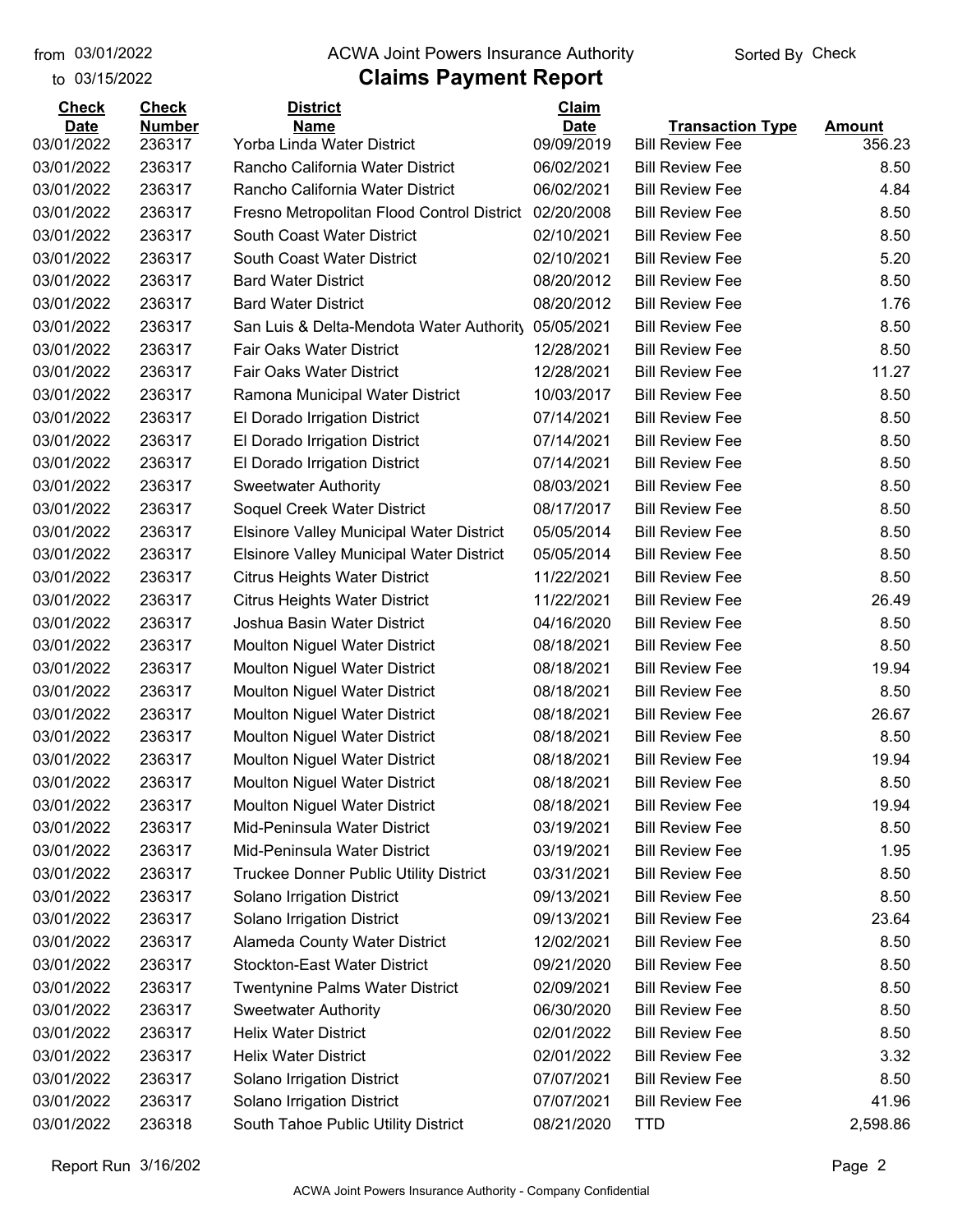to 03/15/2022

#### from 03/01/2022 **The COVA Solic Act Act Authority** Sorted By Check

| <b>Check</b>              | <b>Check</b>            | <b>District</b>                                                         | Claim                     |                                         |                           |
|---------------------------|-------------------------|-------------------------------------------------------------------------|---------------------------|-----------------------------------------|---------------------------|
| <b>Date</b><br>03/01/2022 | <b>Number</b><br>236319 | <b>Name</b>                                                             | <b>Date</b><br>06/16/2021 | <b>Transaction Type</b>                 | <b>Amount</b><br>2,712.62 |
| 03/01/2022                | 236320                  | South Tahoe Public Utility District<br><b>Reclamation District #108</b> | 12/02/2021                | TTD<br>Diagnostics                      | 49.11                     |
| 03/01/2022                | 236321                  | <b>Centerville Community Services District</b>                          | 11/09/2021                |                                         | 67.81                     |
| 03/01/2022                | 236322                  | San Luis Water District                                                 | 08/09/2013                | Medical, general<br><b>DME Supplies</b> | 76.43                     |
| 03/01/2022                | 236323                  |                                                                         | 06/30/2020                |                                         | 180.00                    |
| 03/01/2022                | 236324                  | <b>Sweetwater Authority</b>                                             | 12/02/2021                | Photocopy                               | 132.88                    |
| 03/01/2022                |                         | El Dorado Irrigation District                                           |                           | Physical therapy                        |                           |
|                           | 236325                  | <b>Moulton Niguel Water District</b>                                    | 12/13/2021                | TTD                                     | 1,467.22                  |
| 03/01/2022                | 236326                  | Santa Ynez River WCD Improvement Dist                                   | 08/08/2001                | Laboratory fee                          | 137.32                    |
| 03/01/2022                | 236327                  | Fair Oaks Water District                                                | 12/28/2021                | Wage loss                               | 914.00                    |
| 03/01/2022                | 236328                  | East Contra Costa Irrigation District                                   | 11/20/2019                | <b>PPD</b>                              | 6,090.00                  |
| 03/01/2022                | 236329                  | Alameda County Water District                                           | 01/25/2021                | Medical, general                        | 92.15                     |
| 03/01/2022                | 236330                  | Fresno Metropolitan Flood Control District                              | 02/20/2008                | <b>DME Supplies</b>                     | 60.00                     |
| 03/01/2022                | 236331                  | <b>Merced Irrigation District</b>                                       | 12/22/2020                | Medical, general                        | 155.06                    |
| 03/01/2022                | 236332                  | Western Municipal Water District                                        | 10/23/2007                | <b>PPD</b>                              | 540.00                    |
| 03/01/2022                | 236333                  | Reclamation District #2068                                              | 07/24/2017                | <b>PPD</b>                              | 580.00                    |
| 03/01/2022                | 236334                  | Alameda County Water District                                           | 12/02/2021                | Hospital (Outpatient)                   | 386.79                    |
| 03/01/2022                | 236335                  | San Luis Water District                                                 | 09/04/2020                | Photocopy                               | 69.25                     |
| 03/01/2022                | 236336                  | Santa Clarita Valley Water Agency                                       | 09/02/2021                | TTD                                     | 1,690.66                  |
| 03/01/2022                | 236337                  | Laguna Beach County Water District                                      | 05/29/2020                | Applicant attorney fee                  | 1,315.87                  |
| 03/01/2022                | 236338                  | Laguna Beach County Water District                                      | 05/29/2020                | <b>TTD</b>                              | 75.00                     |
| 03/01/2022                | 236339                  | <b>Otay Water District</b>                                              | 03/29/2021                | Physical therapy                        | 135.41                    |
| 03/01/2022                | 236340                  | <b>Water Employee Services Authority</b>                                | 12/10/2018                | Mileage                                 | 255.00                    |
| 03/01/2022                | 236341                  | Rancho California Water District                                        | 11/18/2021                | Physical therapy                        | 153.33                    |
| 03/01/2022                | 236342                  | Diablo Water District                                                   | 11/30/2021                | Medical, general                        | 200.07                    |
| 03/01/2022                | 236343                  | <b>Moulton Niguel Water District</b>                                    | 08/18/2021                | Anesthesiologist                        | 210.36                    |
| 03/01/2022                | 236344                  | Trabuco Canyon Water District                                           | 02/06/2014                | Medical, general                        | 81.41                     |
| 03/01/2022                | 236345                  | Marina Coast Water District                                             | 01/25/2022                | Medical, general                        | 226.52                    |
| 03/01/2022                | 236346                  | San Luis & Delta-Mendota Water Authority                                | 05/05/2021                | Anesthesiologist                        | 233.10                    |
| 03/01/2022                | 236347                  | Yorba Linda Water District                                              | 09/09/2019                | Hospital (Outpatient)                   | 5,563.71                  |
| 03/01/2022                | 236348                  | Beaumont-Cherry Valley Water District                                   | 08/10/2021                | Medical, general                        | 73.76                     |
| 03/01/2022                | 236349                  | <b>Centerville Community Services District</b>                          | 10/09/2021                | Medical, general                        | 138.61                    |
| 03/01/2022                | 236350                  | Diablo Water District                                                   | 11/30/2021                | Wage loss                               | 106.20                    |
| 03/01/2022                | 236351                  | <b>Citrus Heights Water District</b>                                    | 11/22/2021                | Medical, general                        | 143.74                    |
| 03/01/2022                | 236352                  | <b>Terra Bella Irrigation District</b>                                  | 05/19/2015                | Medical, general                        | 202.77                    |
| 03/01/2022                | 236353                  | <b>Helix Water District</b>                                             | 02/01/2022                | Hospital (Outpatient)                   | 649.74                    |
| 03/01/2022                | 236354                  | <b>Walnut Valley Water District</b>                                     | 12/26/2019                | Medical, general                        | 114.23                    |
| 03/01/2022                | 236355                  | <b>Otay Water District</b>                                              | 03/29/2021                | Diagnostics                             | 47.98                     |
| 03/01/2022                | 236356                  | Laguna Beach County Water District                                      | 05/29/2020                | <b>PPD</b>                              | 7,456.63                  |
| 03/01/2022                | 236357                  | Laguna Beach County Water District                                      | 05/29/2020                | <b>TTD</b>                              | 425.00                    |
| 03/01/2022                | 236358                  | Western Municipal Water District                                        | 11/21/2019                | <b>TTD</b>                              | 2,169.46                  |
| 03/01/2022                | 236359                  | South Coast Water District                                              | 01/10/2022                | Medical, general                        | 114.23                    |
| 03/01/2022                | 236360                  | South Coast Water District                                              | 01/10/2022                | Medical, general                        | 114.23                    |
| 03/01/2022                | 236361                  | Moulton Niguel Water District                                           | 08/18/2021                | Medical, general                        | 113.94                    |
| 03/01/2022                | 236362                  | Moulton Niguel Water District                                           | 08/18/2021                | Medical, general                        | 130.95                    |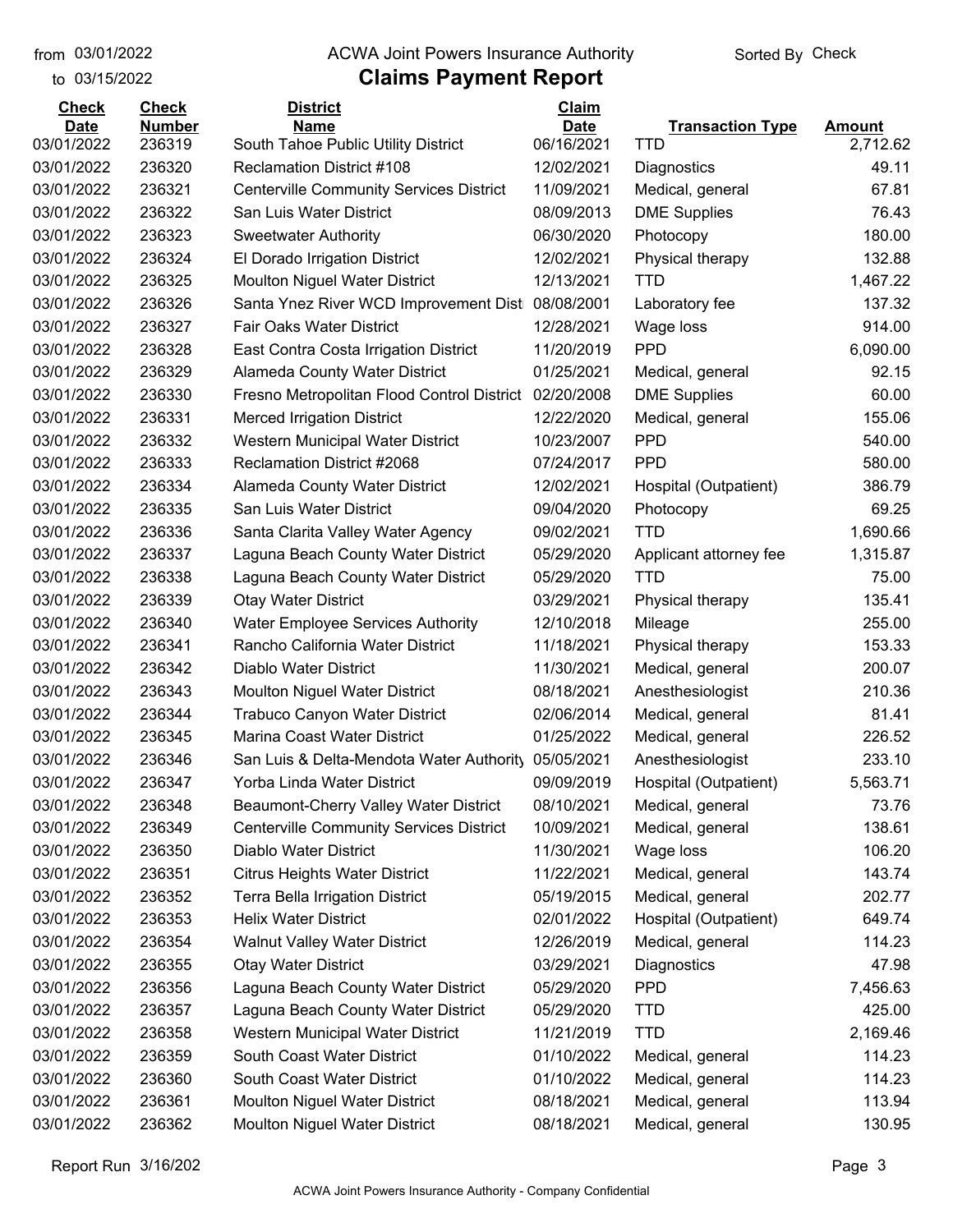to 03/15/2022

#### from 03/01/2022 **The COVA Solic Act Act Authority** Sorted By Check

| <b>Check</b> | <b>Check</b>  | <b>District</b>                                | Claim       |                             |               |
|--------------|---------------|------------------------------------------------|-------------|-----------------------------|---------------|
| <b>Date</b>  | <b>Number</b> | <b>Name</b>                                    | <b>Date</b> | <b>Transaction Type</b>     | <b>Amount</b> |
| 03/01/2022   | 236363        | <b>Moulton Niguel Water District</b>           | 08/18/2021  | Medical, general            | 113.94        |
| 03/01/2022   | 236364        | Fair Oaks Water District                       | 12/28/2021  | Hospital (Outpatient)       | 7,352.80      |
| 03/01/2022   | 236365        | Truckee Donner Public Utility District         | 11/06/2020  | Physical therapy            | 108.91        |
| 03/01/2022   | 236366        | <b>Truckee Donner Public Utility District</b>  | 03/31/2021  | Physical therapy            | 463.31        |
| 03/01/2022   | 236367        | El Dorado Irrigation District                  | 07/14/2021  | Medical, general            | 181.76        |
| 03/01/2022   | 236368        | El Dorado Irrigation District                  | 07/14/2021  | Medical, general            | 179.21        |
| 03/01/2022   | 236369        | San Luis & Delta-Mendota Water Authority       | 01/06/2022  | Laboratory fee              | 97.75         |
| 03/01/2022   | 236370        | <b>Merced Irrigation District</b>              | 08/08/2020  | Physical therapy            | 141.21        |
| 03/02/2022   | 236371        | Vista Irrigation District                      | 12/31/2018  | <b>Expense General</b>      | 5,000.00      |
| 03/02/2022   | 236372        | <b>Moulton Niguel Water District</b>           | 11/15/2017  | Expert                      | 14,400.00     |
| 03/02/2022   | 236373        | <b>Friant Water Authority</b>                  | 11/08/2021  | Liability - Property Damage | 12,633.23     |
| 03/02/2022   | 236374        | <b>Sweetwater Authority</b>                    | 08/03/2021  | Medical, general            | 814.65        |
| 03/02/2022   | 236375        | <b>Bard Water District</b>                     | 08/20/2012  | Laboratory fee              | 8.08          |
| 03/02/2022   | 236376        | <b>Centerville Community Services District</b> | 10/09/2021  | <b>Bill Review Fee</b>      | 8.50          |
| 03/02/2022   | 236376        | <b>Centerville Community Services District</b> | 10/09/2021  | <b>Bill Review Fee</b>      | 1.46          |
| 03/02/2022   | 236376        | <b>Centerville Community Services District</b> | 10/09/2021  | <b>Bill Review Fee</b>      | 8.50          |
| 03/02/2022   | 236376        | <b>Centerville Community Services District</b> | 10/09/2021  | <b>Bill Review Fee</b>      | 1.52          |
| 03/02/2022   | 236376        | <b>Centerville Community Services District</b> | 10/09/2021  | <b>Bill Review Fee</b>      | 8.50          |
| 03/02/2022   | 236376        | <b>Centerville Community Services District</b> | 10/09/2021  | <b>Bill Review Fee</b>      | 8.51          |
| 03/02/2022   | 236376        | Rancho California Water District               | 06/02/2021  | <b>Bill Review Fee</b>      | 8.50          |
| 03/02/2022   | 236376        | Rancho California Water District               | 06/02/2021  | <b>Bill Review Fee</b>      | 4.84          |
| 03/02/2022   | 236376        | South Tahoe Public Utility District            | 06/16/2021  | <b>Bill Review Fee</b>      | 8.50          |
| 03/02/2022   | 236376        | South Tahoe Public Utility District            | 06/16/2021  | <b>Bill Review Fee</b>      | 9.55          |
| 03/02/2022   | 236376        | South Tahoe Public Utility District            | 01/07/2021  | <b>Bill Review Fee</b>      | 8.50          |
| 03/02/2022   | 236376        | South Tahoe Public Utility District            | 01/07/2021  | <b>Bill Review Fee</b>      | 0.14          |
| 03/02/2022   | 236376        | <b>Sweetwater Authority</b>                    | 06/22/2021  | <b>Bill Review Fee</b>      | 8.50          |
| 03/02/2022   | 236376        | <b>Sweetwater Authority</b>                    | 06/22/2021  | <b>Bill Review Fee</b>      | 3.52          |
| 03/02/2022   | 236376        | <b>Sweetwater Authority</b>                    | 06/22/2021  | <b>Bill Review Fee</b>      | 8.50          |
| 03/02/2022   | 236376        | <b>Sweetwater Authority</b>                    | 06/22/2021  | <b>Bill Review Fee</b>      | 3.57          |
| 03/02/2022   | 236376        | <b>Sweetwater Authority</b>                    | 06/22/2021  | <b>Bill Review Fee</b>      | 8.50          |
| 03/02/2022   | 236376        | <b>Sweetwater Authority</b>                    | 06/22/2021  | <b>Bill Review Fee</b>      | 3.69          |
| 03/02/2022   | 236376        | South Coast Water District                     | 02/10/2021  | <b>Bill Review Fee</b>      | 8.50          |
| 03/02/2022   | 236376        | South Coast Water District                     | 02/10/2021  | <b>Bill Review Fee</b>      | 5.20          |
| 03/02/2022   | 236376        | South Coast Water District                     | 02/10/2021  | <b>Bill Review Fee</b>      | 8.50          |
| 03/02/2022   | 236376        | South Coast Water District                     | 02/10/2021  | <b>Bill Review Fee</b>      | 3.96          |
| 03/02/2022   | 236376        | South Coast Water District                     | 02/10/2021  | <b>Bill Review Fee</b>      | 8.50          |
| 03/02/2022   | 236376        | South Coast Water District                     | 02/10/2021  | <b>Bill Review Fee</b>      | 3.96          |
| 03/02/2022   | 236376        | <b>Bard Water District</b>                     | 08/20/2012  | <b>Bill Review Fee</b>      | 8.50          |
| 03/02/2022   | 236376        | <b>Bard Water District</b>                     | 08/20/2012  | <b>Bill Review Fee</b>      | 30.97         |
| 03/02/2022   | 236376        | <b>Fair Oaks Water District</b>                | 12/28/2021  | <b>Bill Review Fee</b>      | 8.50          |
| 03/02/2022   | 236376        | <b>Fair Oaks Water District</b>                | 12/28/2021  | <b>Bill Review Fee</b>      | 19.48         |
| 03/02/2022   | 236376        | <b>Vallecitos Water District</b>               | 12/10/2021  | <b>Bill Review Fee</b>      | 8.50          |
| 03/02/2022   | 236376        | <b>Vallecitos Water District</b>               | 12/10/2021  | <b>Bill Review Fee</b>      | 4.00          |
| 03/02/2022   | 236376        | Soquel Creek Water District                    | 08/17/2017  | <b>Bill Review Fee</b>      | 8.50          |
|              |               |                                                |             |                             |               |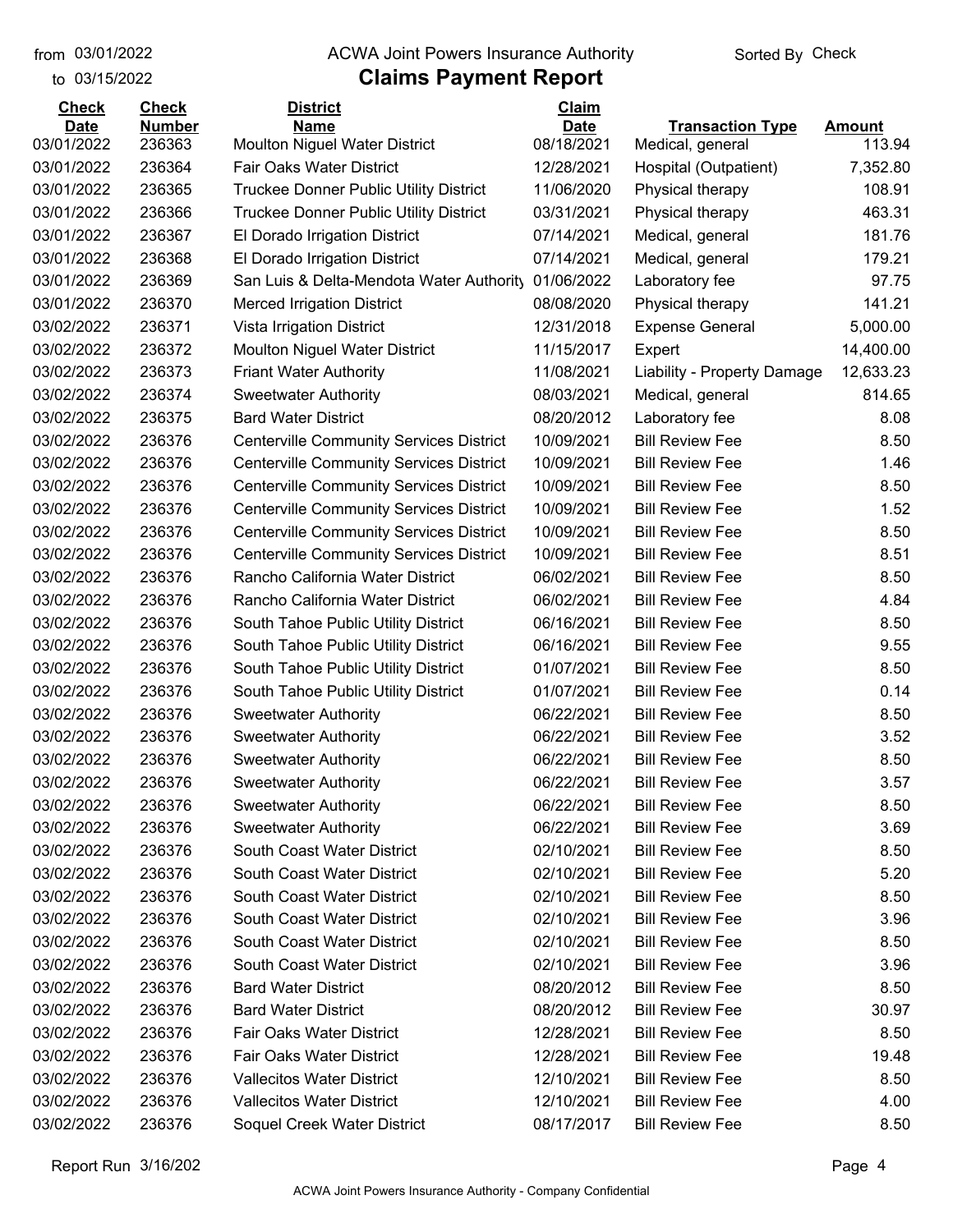to 03/15/2022 03/01/2022

#### from 03/01/2022 **The COVA Solic Act Act Authority** Sorted By Check

| <b>Check</b> | <b>Check</b>  | <b>District</b>                                 | Claim       |                                     |               |
|--------------|---------------|-------------------------------------------------|-------------|-------------------------------------|---------------|
| <b>Date</b>  | <b>Number</b> | <b>Name</b>                                     | <b>Date</b> | <b>Transaction Type</b>             | <b>Amount</b> |
| 03/02/2022   | 236376        | Soquel Creek Water District                     | 08/17/2017  | <b>Bill Review Fee</b>              | 487.50        |
| 03/02/2022   | 236376        | Citrus Heights Water District                   | 11/22/2021  | <b>Bill Review Fee</b>              | 8.50          |
| 03/02/2022   | 236376        | <b>Citrus Heights Water District</b>            | 11/22/2021  | <b>Bill Review Fee</b>              | 5.40          |
| 03/02/2022   | 236376        | <b>Vallecitos Water District</b>                | 10/15/2020  | <b>Bill Review Fee</b>              | 8.50          |
| 03/02/2022   | 236376        | <b>Helix Water District</b>                     | 04/12/1989  | <b>Bill Review Fee</b>              | 8.50          |
| 03/02/2022   | 236376        | <b>Helix Water District</b>                     | 04/12/1989  | <b>Bill Review Fee</b>              | 3.32          |
| 03/02/2022   | 236376        | Orange County Water District                    | 09/13/2021  | <b>Bill Review Fee</b>              | 8.50          |
| 03/02/2022   | 236376        | <b>Orange County Water District</b>             | 09/13/2021  | <b>Bill Review Fee</b>              | 5.26          |
| 03/02/2022   | 236376        | Crescenta Valley Water District                 | 12/29/2021  | <b>Bill Review Fee</b>              | 8.50          |
| 03/02/2022   | 236376        | Crescenta Valley Water District                 | 12/29/2021  | <b>Bill Review Fee</b>              | 16.92         |
| 03/02/2022   | 236376        | Crescenta Valley Water District                 | 12/29/2021  | <b>Bill Review Fee</b>              | 8.50          |
| 03/02/2022   | 236376        | Crescenta Valley Water District                 | 12/29/2021  | <b>Bill Review Fee</b>              | 16.92         |
| 03/02/2022   | 236376        | Crescenta Valley Water District                 | 12/29/2021  | <b>Bill Review Fee</b>              | 8.50          |
| 03/02/2022   | 236376        | Crescenta Valley Water District                 | 12/29/2021  | <b>Bill Review Fee</b>              | 16.92         |
| 03/02/2022   | 236376        | Glenn-Colusa Irrigation District                | 11/29/2021  | <b>Bill Review Fee</b>              | 8.50          |
| 03/02/2022   | 236376        | Glenn-Colusa Irrigation District                | 11/29/2021  | <b>Bill Review Fee</b>              | 11.67         |
| 03/02/2022   | 236376        | <b>Tulare Irrigation District</b>               | 10/19/2011  | <b>Bill Review Fee</b>              | 8.50          |
| 03/02/2022   | 236376        | <b>Tulare Irrigation District</b>               | 10/19/2011  | <b>Bill Review Fee</b>              | 5.61          |
| 03/02/2022   | 236376        | <b>Tulare Irrigation District</b>               | 10/19/2011  | <b>Bill Review Fee</b>              | 8.50          |
| 03/02/2022   | 236376        | <b>Tulare Irrigation District</b>               | 10/19/2011  | <b>Bill Review Fee</b>              | 8.50          |
| 03/02/2022   | 236376        | <b>Tulare Irrigation District</b>               | 10/19/2011  | <b>Bill Review Fee</b>              | 8.50          |
| 03/02/2022   | 236376        | <b>Tulare Irrigation District</b>               | 10/19/2011  | <b>Bill Review Fee</b>              | 5.61          |
| 03/02/2022   | 236376        | <b>Tulare Irrigation District</b>               | 10/19/2011  | <b>Bill Review Fee</b>              | 8.50          |
| 03/02/2022   | 236376        | <b>Tulare Irrigation District</b>               | 10/19/2011  | <b>Bill Review Fee</b>              | 5.61          |
| 03/02/2022   | 236377        | Cucamonga Valley Water District                 | 08/13/2020  | Medical, general                    | 112.26        |
| 03/02/2022   | 236378        | Soquel Creek Water District                     | 08/17/2017  | Med/Legal evaluation                | 650.00        |
| 03/02/2022   | 236379        | Solano Irrigation District                      | 07/07/2021  | Medical, general                    | 116.07        |
| 03/02/2022   | 236380        | Solano Irrigation District                      | 09/13/2021  | Medical, general                    | 112.26        |
| 03/02/2022   | 236381        | Mid-Peninsula Water District                    | 03/19/2021  | Medical, general                    | 148.41        |
| 03/02/2022   | 236382        | <b>Fair Oaks Water District</b>                 | 12/28/2021  | Medical, general                    | 70.83         |
| 03/02/2022   | 236383        | Moulton Niguel Water District                   | 08/18/2021  | Medical, general                    | 113.94        |
| 03/02/2022   | 236384        | Ramona Municipal Water District                 | 10/03/2017  | Medical, general                    | 83.11         |
| 03/02/2022   | 236385        | El Dorado Irrigation District                   | 07/14/2021  | Medical, general                    | 105.00        |
| 03/03/2022   | 236386        | <b>Otay Water District</b>                      | 10/06/2020  | Liability - Property Damage         | 204,941.94    |
| 03/03/2022   | 236387        | <b>Otay Water District</b>                      | 04/05/2021  | Liability - Property Damage         | 142,649.28    |
| 03/03/2022   | 236388        | Montecito Water District                        | 12/15/2021  | Liability - Small Claims            | 610.27        |
| 03/03/2022   | 236389        | <b>Rowland Water District</b>                   | 12/22/2021  | <b>Property - District Property</b> | 7,495.13      |
| 03/03/2022   | 236390        | <b>Tuolumne Utilities District</b>              | 01/04/2022  | <b>Property - District Property</b> | 5,295.71      |
| 03/03/2022   | 236391        | <b>Merced Irrigation District</b>               | 01/10/2022  | Liability - Property Damage         | 2,001.68      |
| 03/03/2022   | 236392        | South Coast Water District                      | 01/10/2022  | <b>TTD</b>                          | 2,108.58      |
| 03/03/2022   | 236393        | South Coast Water District                      | 01/10/2022  | Physical therapy                    | 141.84        |
| 03/03/2022   | 236394        | <b>Elsinore Valley Municipal Water District</b> | 05/05/2014  | Physical therapy                    | 123.03        |
| 03/03/2022   | 236395        | South Coast Water District                      | 01/10/2022  | Physical therapy                    | 147.32        |
| 03/03/2022   | 236396        | Rancho California Water District                | 06/02/2021  | Physical therapy                    | 109.72        |
|              |               |                                                 |             |                                     |               |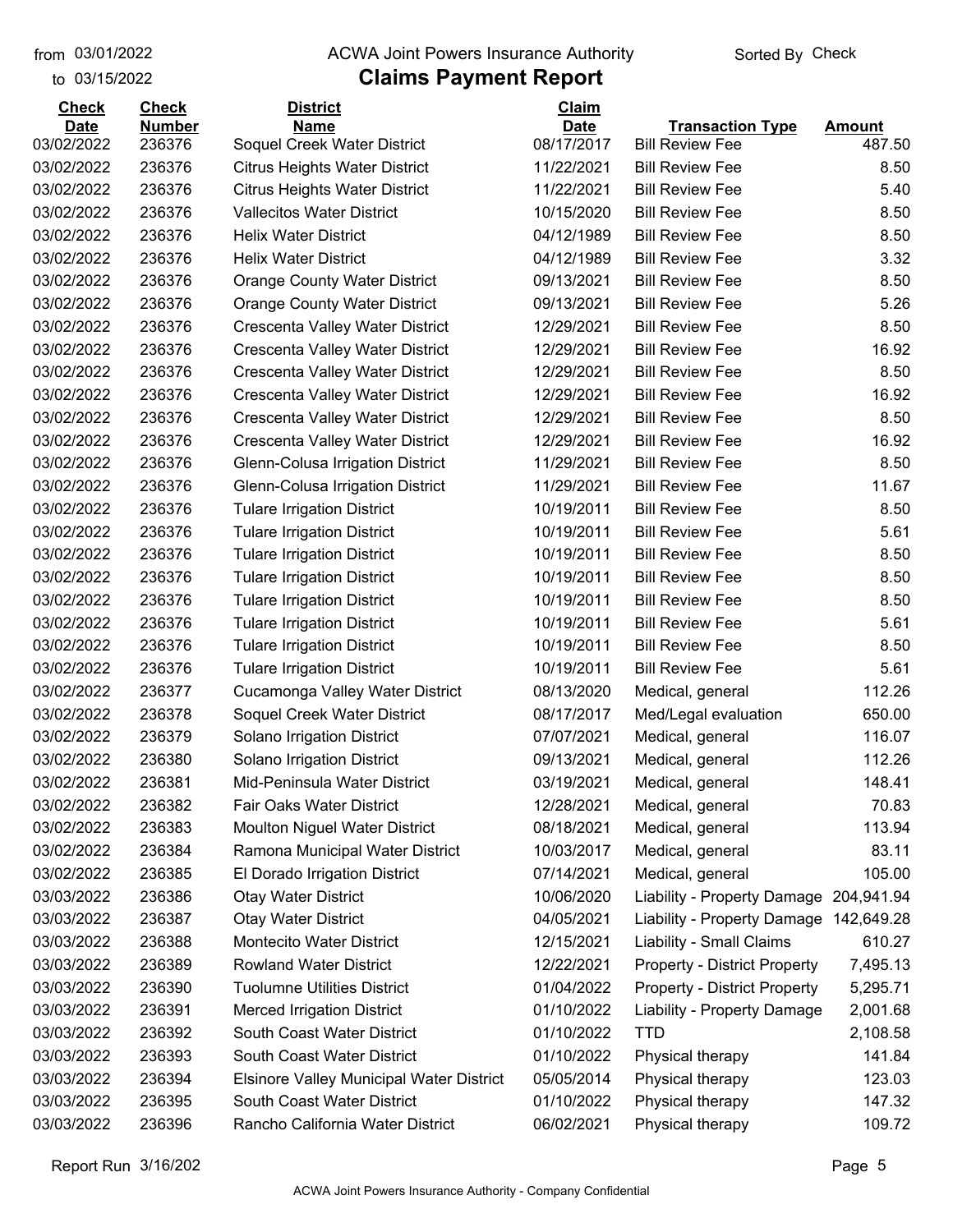to 03/15/2022 03/01/2022

#### from 03/01/2022 **The COVA Solic Act Act Authority** Sorted By Check

| <b>Check</b> | <b>Check</b>  | <b>District</b>                                 | Claim       |                         |          |
|--------------|---------------|-------------------------------------------------|-------------|-------------------------|----------|
| <b>Date</b>  | <b>Number</b> | <b>Name</b>                                     | <b>Date</b> | <b>Transaction Type</b> | Amount   |
| 03/03/2022   | 236397        | Vista Irrigation District                       | 02/04/2019  | <b>PPD</b>              | 580.00   |
| 03/03/2022   | 236398        | Vista Irrigation District                       | 06/07/2019  | <b>PPD</b>              | 580.00   |
| 03/03/2022   | 236399        | Las Virgenes Municipal Water District           | 01/19/2022  | <b>TTD</b>              | 42.18    |
| 03/03/2022   | 236400        | <b>Sweetwater Authority</b>                     | 06/22/2021  | Physical therapy        | 126.52   |
| 03/03/2022   | 236401        | <b>Sweetwater Authority</b>                     | 06/22/2021  | Physical therapy        | 128.60   |
| 03/03/2022   | 236402        | <b>Sweetwater Authority</b>                     | 06/22/2021  | Medical, general        | 132.64   |
| 03/03/2022   | 236403        | South Coast Water District                      | 02/10/2021  | Physical therapy        | 117.81   |
| 03/03/2022   | 236404        | South Coast Water District                      | 02/10/2021  | Physical therapy        | 89.67    |
| 03/03/2022   | 236405        | <b>Orange County Water District</b>             | 09/13/2021  | Physical therapy        | 119.29   |
| 03/03/2022   | 236406        | South Coast Water District                      | 02/10/2021  | Physical therapy        | 89.67    |
| 03/03/2022   | 236407        | <b>Bard Water District</b>                      | 08/20/2012  | Medical, general        | 87.73    |
| 03/03/2022   | 236408        | Soquel Creek Water District                     | 08/17/2017  | Physical therapy        | 3,300.00 |
| 03/03/2022   | 236409        | South Coast Water District                      | 01/10/2022  | <b>Bill Review Fee</b>  | 8.50     |
| 03/03/2022   | 236409        | South Coast Water District                      | 01/10/2022  | <b>Bill Review Fee</b>  | 8.50     |
| 03/03/2022   | 236409        | San Luis & Delta-Mendota Water Authority        | 01/06/2022  | <b>Bill Review Fee</b>  | 8.50     |
| 03/03/2022   | 236409        | San Luis & Delta-Mendota Water Authority        | 01/06/2022  | <b>Bill Review Fee</b>  | 22.69    |
| 03/03/2022   | 236409        | Yorba Linda Water District                      | 09/09/2019  | <b>Bill Review Fee</b>  | 8.50     |
| 03/03/2022   | 236409        | Moulton Niguel Water District                   | 12/13/2021  | <b>Bill Review Fee</b>  | 8.50     |
| 03/03/2022   | 236409        | <b>Moulton Niguel Water District</b>            | 12/13/2021  | <b>Bill Review Fee</b>  | 11.28    |
| 03/03/2022   | 236409        | East Contra Costa Irrigation District           | 10/05/2020  | <b>Bill Review Fee</b>  | 8.50     |
| 03/03/2022   | 236409        | Mariana Ranchos County Water District           | 09/10/2019  | <b>Bill Review Fee</b>  | 8.50     |
| 03/03/2022   | 236409        | <b>Elsinore Valley Municipal Water District</b> | 05/05/2014  | <b>Bill Review Fee</b>  | 8.50     |
| 03/03/2022   | 236410        | Rancho California Water District                | 06/02/2021  | TTD                     | 621.29   |
| 03/03/2022   | 236411        | Rancho California Water District                | 06/02/2021  | Wage loss               | 749.04   |
| 03/03/2022   | 236412        | <b>Palmdale Water District</b>                  | 03/23/2015  | <b>PPD</b>              | 580.00   |
| 03/03/2022   | 236413        | <b>Walnut Valley Water District</b>             | 12/26/2019  | Deposition/Witness fees | 976.50   |
| 03/03/2022   | 236414        | El Dorado Irrigation District                   | 12/02/2021  | <b>TTD</b>              | 1,303.06 |
| 03/03/2022   | 236415        | Solano Irrigation District                      | 09/13/2021  | <b>TTD</b>              | 1,576.38 |
| 03/03/2022   | 236416        | <b>Vallecitos Water District</b>                | 10/15/2020  | <b>TTD</b>              | 2,448.54 |
| 03/03/2022   | 236417        | Mariana Ranchos County Water District           | 09/10/2019  | Med/Legal evaluation    | 650.00   |
| 03/03/2022   | 236418        | <b>Moulton Niguel Water District</b>            | 12/13/2021  | Hospital (Outpatient)   | 2,763.53 |
| 03/03/2022   | 236419        | <b>Centerville Community Services District</b>  | 10/09/2021  | Chiropractor            | 33.01    |
| 03/03/2022   | 236420        | <b>Centerville Community Services District</b>  | 10/09/2021  | Chiropractor            | 34.48    |
| 03/03/2022   | 236421        | <b>Centerville Community Services District</b>  | 10/09/2021  | Chiropractor            | 192.77   |
| 03/03/2022   | 236422        | San Luis & Delta-Mendota Water Authority        | 01/06/2022  | Medical, general        | 151.40   |
| 03/03/2022   | 236423        | Crescenta Valley Water District                 | 12/29/2021  | Chiropractor            | 75.00    |
| 03/03/2022   | 236424        | Crescenta Valley Water District                 | 12/29/2021  | Chiropractor            | 75.00    |
| 03/03/2022   | 236425        | Crescenta Valley Water District                 | 12/29/2021  | Chiropractor            | 75.00    |
| 03/03/2022   | 236426        | East Contra Costa Irrigation District           | 10/05/2020  | Med/Legal evaluation    | 2,015.00 |
| 03/03/2022   | 236427        | Fair Oaks Water District                        | 12/28/2021  | <b>DME Supplies</b>     | 230.07   |
| 03/03/2022   | 236428        | <b>Helix Water District</b>                     | 04/12/1989  | Chiropractor            | 75.14    |
| 03/03/2022   | 236429        | <b>Vallecitos Water District</b>                | 12/10/2021  | Medical, general        | 303.98   |
| 03/03/2022   | 236430        | South Tahoe Public Utility District             | 01/07/2021  | Diagnostics             | 10.77    |
| 03/03/2022   | 236431        | South Tahoe Public Utility District             | 06/16/2021  | <b>Surgery Costs</b>    | 725.50   |
|              |               |                                                 |             |                         |          |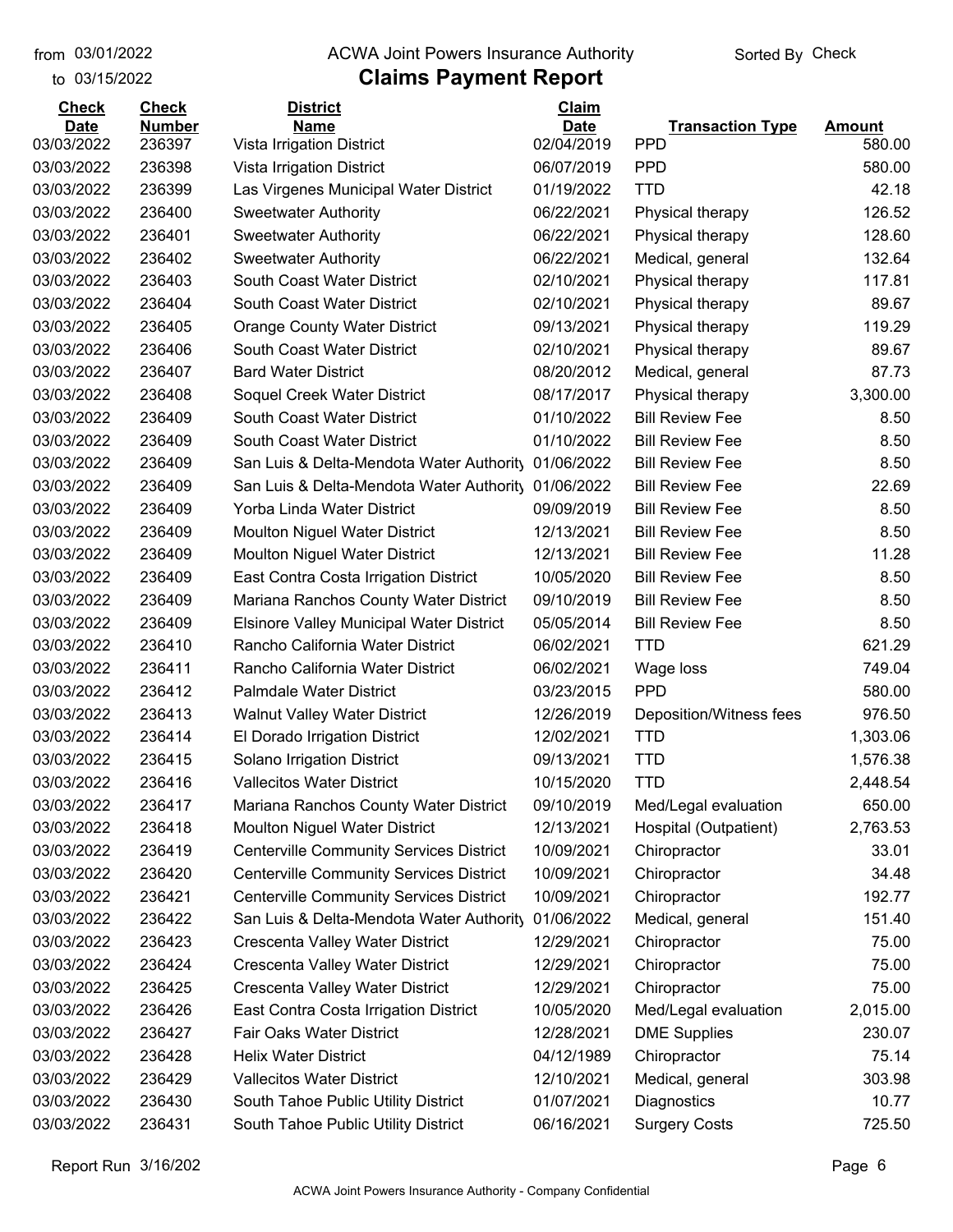#### from 03/01/2022 **The COVA Solic Act Act Authority** Sorted By Check

to 03/15/2022

| <b>Check</b> | <b>Check</b>  | <b>District</b>                                     | Claim       |                                     |               |
|--------------|---------------|-----------------------------------------------------|-------------|-------------------------------------|---------------|
| <b>Date</b>  | <b>Number</b> | <b>Name</b>                                         | <b>Date</b> | <b>Transaction Type</b>             | <b>Amount</b> |
| 03/03/2022   | 236432        | <b>Reclamation District #108</b>                    | 04/15/2020  | <b>PPD</b>                          | 11,092.50     |
| 03/03/2022   | 236433        | <b>Tulare Irrigation District</b>                   | 10/19/2011  | Medical, general                    | 127.02        |
| 03/03/2022   | 236434        | <b>Tulare Irrigation District</b>                   | 10/19/2011  | Medical, general                    | 127.02        |
| 03/03/2022   | 236435        | <b>Tulare Irrigation District</b>                   | 10/19/2011  | Medical, general                    | 127.02        |
| 03/03/2022   | 236436        | <b>Citrus Heights Water District</b>                | 11/22/2021  | Physical therapy                    | 122.33        |
| 03/03/2022   | 236437        | Glenn-Colusa Irrigation District                    | 11/29/2021  | Physical therapy                    | 139.97        |
| 03/03/2022   | 236438        | <b>Mission Springs Water District</b>               | 05/11/2021  | <b>TTD</b>                          | 2,635.64      |
| 03/03/2022   | 236439        | Valley Center Municipal Water District              | 09/12/2018  | <b>PPD</b>                          | 580.00        |
| 03/08/2022   | 236440        | Glenn-Colusa Irrigation District                    | 03/02/2021  | Expert                              | 1,084.30      |
| 03/08/2022   | 236441        | <b>Alpaugh Irrigation District</b>                  | 11/01/2021  | Expert                              | 475.00        |
| 03/08/2022   | 236442        | Solano Irrigation District                          | 02/13/2019  | Expert                              | 2,925.00      |
| 03/08/2022   | 236443        | <b>Tuolumne Utilities District</b>                  | 12/14/2021  | Liability - Property Damage         | 24,209.03     |
| 03/08/2022   | 236444        | <b>Tahoe City Public Utility District</b>           | 02/22/2022  | <b>Property - District Property</b> | 20,268.65     |
| 03/08/2022   | 236445        | Solano Irrigation District                          | 02/13/2019  | Expert                              | 990.00        |
| 03/08/2022   | 236446        | Laguna Beach County Water District                  | 10/04/2021  | Liability - Property Damage         | 52,063.00     |
| 03/08/2022   | 236447        | Rosedale-Rio Bravo Water Storage Distric            | 06/25/2018  | <b>Expense General</b>              | 127.20        |
| 03/08/2022   | 236448        | Rosedale-Rio Bravo Water Storage Distric 06/25/2018 |             | Defense Attorney                    | 925.50        |
| 03/08/2022   | 236449        | <b>Tahoe City Public Utility District</b>           | 02/22/2022  | Appraiser                           | 344.18        |
| 03/08/2022   | 236450        | North Coast County Water District                   | 09/21/2021  | Liability - Property Damage         | 6,203.00      |
| 03/08/2022   | 236451        | Las Virgenes Municipal Water District               | 01/19/2022  | <b>TTD</b>                          | 1,549.38      |
| 03/08/2022   | 236452        | <b>Clearlake Oaks County Water District</b>         | 12/11/2020  | <b>TTD</b>                          | 117.11        |
| 03/08/2022   | 236453        | San Luis & Delta-Mendota Water Authority            | 01/11/2021  | <b>Bill Review Fee</b>              | 8.50          |
| 03/08/2022   | 236453        | San Luis & Delta-Mendota Water Authority 01/11/2021 |             | <b>Bill Review Fee</b>              | 4.56          |
| 03/08/2022   | 236453        | San Luis & Delta-Mendota Water Authority 01/06/2022 |             | <b>Bill Review Fee</b>              | 8.50          |
| 03/08/2022   | 236453        | San Luis & Delta-Mendota Water Authority            | 01/06/2022  | <b>Bill Review Fee</b>              | 20.31         |
| 03/08/2022   | 236453        | <b>Centerville Community Services District</b>      | 10/09/2021  | <b>Bill Review Fee</b>              | 8.50          |
| 03/08/2022   | 236453        | <b>Centerville Community Services District</b>      | 10/09/2021  | <b>Bill Review Fee</b>              | 1.46          |
| 03/08/2022   | 236453        | <b>Orange County Water District</b>                 | 08/23/2017  | <b>Bill Review Fee</b>              | 8.50          |
| 03/08/2022   | 236453        | <b>Orange County Water District</b>                 | 08/23/2017  | <b>Bill Review Fee</b>              | 2.56          |
| 03/08/2022   | 236453        | Yorba Linda Water District                          | 09/09/2019  | <b>Bill Review Fee</b>              | 8.50          |
| 03/08/2022   | 236453        | Yorba Linda Water District                          | 09/09/2019  | <b>Bill Review Fee</b>              | 13.91         |
| 03/08/2022   | 236453        | Yorba Linda Water District                          | 09/09/2019  | <b>Bill Review Fee</b>              | 8.50          |
| 03/08/2022   | 236453        | Yorba Linda Water District                          | 09/09/2019  | <b>Bill Review Fee</b>              | 22.14         |
| 03/08/2022   | 236453        | Rancho California Water District                    | 06/02/2021  | <b>Bill Review Fee</b>              | 8.50          |
| 03/08/2022   | 236453        | Rancho California Water District                    | 06/02/2021  | <b>Bill Review Fee</b>              | 4.84          |
| 03/08/2022   | 236453        | San Luis & Delta-Mendota Water Authority            | 01/06/2022  | <b>Bill Review Fee</b>              | 8.50          |
| 03/08/2022   | 236453        | San Luis & Delta-Mendota Water Authority            | 01/06/2022  | <b>Bill Review Fee</b>              | 19.82         |
| 03/08/2022   | 236453        | <b>Sweetwater Authority</b>                         | 06/22/2021  | <b>Bill Review Fee</b>              | 8.50          |
| 03/08/2022   | 236453        | <b>Sweetwater Authority</b>                         | 06/22/2021  | <b>Bill Review Fee</b>              | 3.52          |
| 03/08/2022   | 236453        | <b>Sweetwater Authority</b>                         | 06/22/2021  | <b>Bill Review Fee</b>              | 0.18          |
| 03/08/2022   | 236453        | <b>Sweetwater Authority</b>                         | 11/10/2012  | <b>Bill Review Fee</b>              | 8.50          |
| 03/08/2022   | 236453        | <b>Sweetwater Authority</b>                         | 11/10/2012  | <b>Bill Review Fee</b>              | 8.50          |
| 03/08/2022   | 236453        | <b>Moulton Niguel Water District</b>                | 12/13/2021  | <b>Bill Review Fee</b>              | 8.50          |
| 03/08/2022   | 236453        | Moulton Niguel Water District                       | 12/13/2021  | <b>Bill Review Fee</b>              | 19.94         |
|              |               |                                                     |             |                                     |               |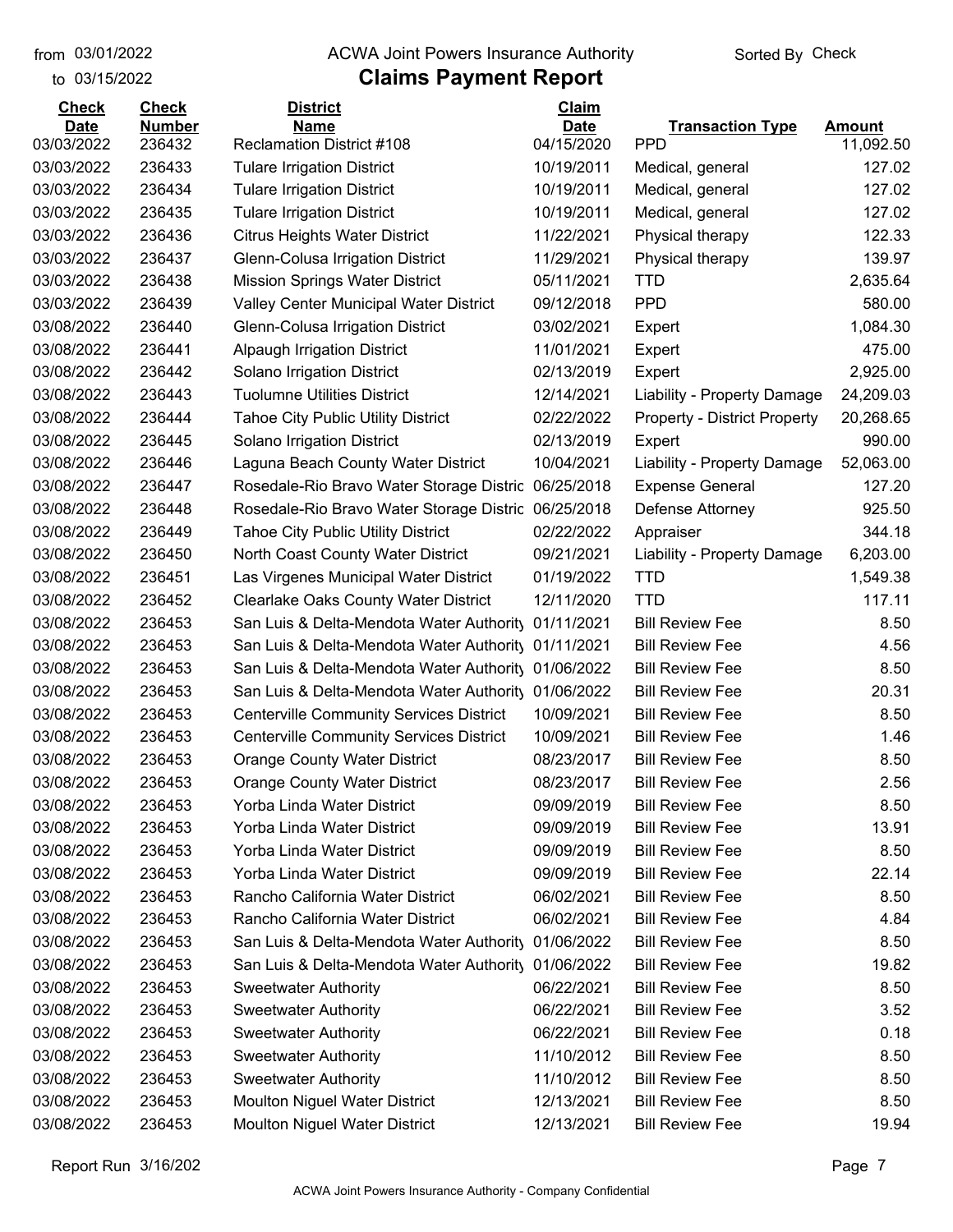to 03/15/2022

#### from 03/01/2022 **The COVA Solic Act Act Authority** Sorted By Check

# **Claims Payment Report**

| <b>Check</b>              | <b>Check</b>            | <b>District</b>                                     | Claim                     |                                                   |                       |
|---------------------------|-------------------------|-----------------------------------------------------|---------------------------|---------------------------------------------------|-----------------------|
| <b>Date</b><br>03/08/2022 | <b>Number</b><br>236453 | <b>Name</b><br><b>Moulton Niguel Water District</b> | <b>Date</b><br>12/13/2021 | <b>Transaction Type</b><br><b>Bill Review Fee</b> | <b>Amount</b><br>8.50 |
|                           | 236453                  |                                                     |                           |                                                   | 41.24                 |
| 03/08/2022                |                         | <b>Moulton Niguel Water District</b>                | 12/13/2021                | <b>Bill Review Fee</b><br><b>Bill Review Fee</b>  |                       |
| 03/08/2022                | 236453                  | <b>Moulton Niguel Water District</b>                | 12/13/2021                |                                                   | 8.50                  |
| 03/08/2022                | 236453                  | <b>Moulton Niguel Water District</b>                | 12/13/2021                | <b>Bill Review Fee</b>                            | 14.53                 |
| 03/08/2022                | 236453                  | San Luis & Delta-Mendota Water Authority            | 05/05/2021                | <b>Bill Review Fee</b>                            | 8.50                  |
| 03/08/2022                | 236453                  | San Luis & Delta-Mendota Water Authority            | 05/05/2021                | <b>Bill Review Fee</b>                            | 13.34                 |
| 03/08/2022                | 236453                  | Monte Vista Water District                          | 10/01/2021                | <b>Bill Review Fee</b>                            | 8.50                  |
| 03/08/2022                | 236453                  | Monte Vista Water District                          | 10/01/2021                | <b>Bill Review Fee</b>                            | 14.63                 |
| 03/08/2022                | 236453                  | Western Municipal Water District                    | 10/23/2007                | <b>Bill Review Fee</b>                            | 8.50                  |
| 03/08/2022                | 236453                  | Western Municipal Water District                    | 10/23/2007                | <b>Bill Review Fee</b>                            | 0.45                  |
| 03/08/2022                | 236453                  | <b>Citrus Heights Water District</b>                | 11/22/2021                | <b>Bill Review Fee</b>                            | 8.50                  |
| 03/08/2022                | 236453                  | <b>Citrus Heights Water District</b>                | 11/22/2021                | <b>Bill Review Fee</b>                            | 5.40                  |
| 03/08/2022                | 236453                  | <b>Citrus Heights Water District</b>                | 11/22/2021                | <b>Bill Review Fee</b>                            | 8.50                  |
| 03/08/2022                | 236453                  | <b>Citrus Heights Water District</b>                | 11/22/2021                | <b>Bill Review Fee</b>                            | 5.40                  |
| 03/08/2022                | 236453                  | <b>Citrus Heights Water District</b>                | 11/22/2021                | <b>Bill Review Fee</b>                            | 8.50                  |
| 03/08/2022                | 236453                  | <b>Citrus Heights Water District</b>                | 11/22/2021                | <b>Bill Review Fee</b>                            | 6.01                  |
| 03/08/2022                | 236453                  | <b>Moulton Niguel Water District</b>                | 08/18/2021                | <b>Bill Review Fee</b>                            | 8.50                  |
| 03/08/2022                | 236453                  | <b>Moulton Niguel Water District</b>                | 08/18/2021                | <b>Bill Review Fee</b>                            | 19.94                 |
| 03/08/2022                | 236453                  | San Luis & Delta-Mendota Water Authority            | 01/12/2022                | <b>Bill Review Fee</b>                            | 8.50                  |
| 03/08/2022                | 236453                  | San Luis & Delta-Mendota Water Authority            | 01/12/2022                | <b>Bill Review Fee</b>                            | 13.34                 |
| 03/08/2022                | 236453                  | <b>Truckee Donner Public Utility District</b>       | 11/06/2020                | <b>Bill Review Fee</b>                            | 8.50                  |
| 03/08/2022                | 236453                  | <b>Patterson Irrigation District</b>                | 08/09/2012                | <b>Bill Review Fee</b>                            | 8.50                  |
| 03/08/2022                | 236453                  | <b>Patterson Irrigation District</b>                | 08/09/2012                | <b>Bill Review Fee</b>                            | 24.32                 |
| 03/08/2022                | 236453                  | Santa Clarita Valley Water Agency                   | 01/05/2022                | <b>Bill Review Fee</b>                            | 8.50                  |
| 03/08/2022                | 236453                  | Santa Clarita Valley Water Agency                   | 01/05/2022                | <b>Bill Review Fee</b>                            | 3.59                  |
| 03/08/2022                | 236453                  | Panoche Water District                              | 08/17/2019                | <b>Bill Review Fee</b>                            | 8.50                  |
| 03/08/2022                | 236453                  | Panoche Water District                              | 08/17/2019                | <b>Bill Review Fee</b>                            | 21.46                 |
| 03/08/2022                | 236453                  | <b>Calaveras Public Utility District</b>            | 12/30/2021                | <b>Bill Review Fee</b>                            | 8.50                  |
| 03/08/2022                | 236453                  | <b>Calaveras Public Utility District</b>            | 12/30/2021                | <b>Bill Review Fee</b>                            | 0.39                  |
| 03/08/2022                | 236453                  | <b>Consolidated Irrigation District</b>             | 09/23/2021                | <b>Bill Review Fee</b>                            | 8.50                  |
| 03/08/2022                | 236453                  | <b>Consolidated Irrigation District</b>             | 09/23/2021                | <b>Bill Review Fee</b>                            | 1.89                  |
| 03/08/2022                | 236453                  | <b>Consolidated Irrigation District</b>             | 09/23/2021                | <b>Bill Review Fee</b>                            | 8.50                  |
| 03/08/2022                | 236453                  | <b>Consolidated Irrigation District</b>             | 09/23/2021                | <b>Bill Review Fee</b>                            | 1.54                  |
| 03/08/2022                | 236453                  | <b>Consolidated Irrigation District</b>             | 09/23/2021                | <b>Bill Review Fee</b>                            | 8.50                  |
| 03/08/2022                | 236453                  | <b>Consolidated Irrigation District</b>             | 09/23/2021                | <b>Bill Review Fee</b>                            | 21.36                 |
| 03/08/2022                | 236453                  | <b>Sweetwater Authority</b>                         | 06/30/2020                | <b>Bill Review Fee</b>                            | 8.50                  |
| 03/08/2022                | 236453                  | Rancho California Water District                    | 11/18/2021                | <b>Bill Review Fee</b>                            | 8.50                  |
| 03/08/2022                | 236453                  | Rancho California Water District                    | 11/18/2021                | <b>Bill Review Fee</b>                            | 3.38                  |
| 03/08/2022                | 236453                  | San Luis & Delta-Mendota Water Authority            | 01/06/2022                | <b>Bill Review Fee</b>                            | 8.50                  |
| 03/08/2022                | 236453                  | San Luis & Delta-Mendota Water Authority            | 01/06/2022                | <b>Bill Review Fee</b>                            | 21.81                 |
| 03/08/2022                | 236453                  | Desert Water Agency                                 | 08/26/2021                | <b>Bill Review Fee</b>                            | 8.50                  |
| 03/08/2022                | 236453                  | <b>Goleta Water District</b>                        | 04/18/2018                | <b>Bill Review Fee</b>                            | 8.50                  |
| 03/08/2022                | 236453                  | <b>Goleta Water District</b>                        | 04/18/2018                | <b>Bill Review Fee</b>                            | 0.33                  |
| 03/08/2022                | 236453                  | Diablo Water District                               | 11/30/2021                | <b>Bill Review Fee</b>                            | 8.50                  |
|                           |                         |                                                     |                           |                                                   |                       |

Report Run 3/16/202 Page 8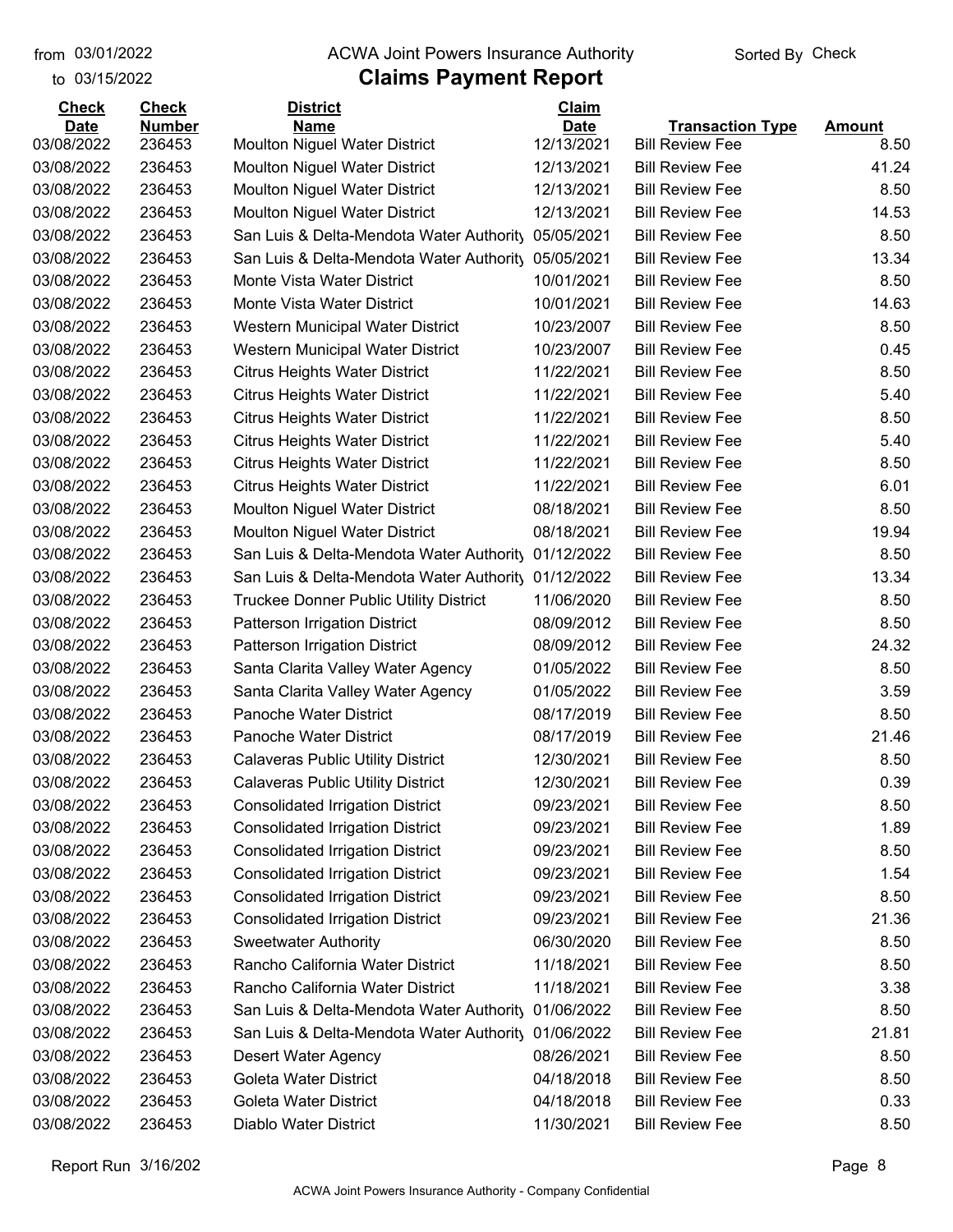to 03/15/2022 03/01/2022

#### from 03/01/2022 **The COVA Solic Act Act Authority** Sorted By Check

| <b>Amount</b><br>11/30/2021<br>03/08/2022<br>236453<br>Diablo Water District<br><b>Bill Review Fee</b><br>3.82<br>12/29/2021<br>03/08/2022<br>236453<br>Crescenta Valley Water District<br><b>Bill Review Fee</b><br>8.50<br>31.33<br>236453<br>12/29/2021<br><b>Bill Review Fee</b><br>03/08/2022<br>Crescenta Valley Water District<br>03/08/2022<br>236453<br>12/29/2021<br><b>Bill Review Fee</b><br>8.50<br>Crescenta Valley Water District<br>15.27<br>03/08/2022<br>236453<br>12/29/2021<br><b>Bill Review Fee</b><br>Crescenta Valley Water District<br>8.50<br>03/08/2022<br>236453<br>Crescenta Valley Water District<br>12/29/2021<br><b>Bill Review Fee</b><br>03/08/2022<br>236453<br>12/29/2021<br><b>Bill Review Fee</b><br>24.41<br>Crescenta Valley Water District<br>03/08/2022<br>236453<br>12/29/2021<br><b>Bill Review Fee</b><br>8.50<br>Crescenta Valley Water District<br>16.92<br>03/08/2022<br>236453<br>12/29/2021<br><b>Bill Review Fee</b><br>Crescenta Valley Water District<br>03/08/2022<br>236453<br>Crescenta Valley Water District<br>12/29/2021<br><b>Bill Review Fee</b><br>8.50<br>32.19<br>03/08/2022<br>236453<br>12/29/2021<br><b>Bill Review Fee</b><br>Crescenta Valley Water District<br>236453<br>12/29/2021<br>8.50<br>03/08/2022<br>Crescenta Valley Water District<br><b>Bill Review Fee</b><br>16.92<br>03/08/2022<br>236453<br>12/29/2021<br><b>Bill Review Fee</b><br>Crescenta Valley Water District<br>03/08/2022<br>236453<br>Western Municipal Water District<br>11/21/2019<br><b>Bill Review Fee</b><br>8.50<br>03/08/2022<br>236453<br>11/21/2019<br><b>Bill Review Fee</b><br>1.26<br>Western Municipal Water District<br>03/08/2022<br>236453<br>South Coast Water District<br>12/06/2021<br><b>Bill Review Fee</b><br>8.50<br>03/08/2022<br>236453<br>South Coast Water District<br>12/06/2021<br><b>Bill Review Fee</b><br>9.94<br>03/08/2022<br>236453<br>06/25/2019<br><b>Bill Review Fee</b><br>8.50<br><b>Sweetwater Authority</b><br>19.11<br>03/08/2022<br>236453<br>06/25/2019<br><b>Bill Review Fee</b><br><b>Sweetwater Authority</b><br>03/08/2022<br>236453<br>05/19/2015<br><b>Bill Review Fee</b><br>8.50<br><b>Terra Bella Irrigation District</b><br>03/08/2022<br>236453<br>05/19/2015<br><b>Bill Review Fee</b><br>5.43<br><b>Terra Bella Irrigation District</b><br>03/08/2022<br>236453<br>07/07/2021<br><b>Bill Review Fee</b><br>8.50<br>Solano Irrigation District<br>18.15<br>03/08/2022<br>236453<br>07/07/2021<br><b>Bill Review Fee</b><br>Solano Irrigation District<br>03/08/2022<br>236454<br><b>Humboldt Community Services District</b><br>08/23/2021<br><b>TTD</b><br>1,449.60<br><b>PPD</b><br>580.00<br>03/08/2022<br>236455<br><b>Water Employee Services Authority</b><br>06/23/2020<br><b>PPD</b><br>03/08/2022<br>236456<br>05/08/2019<br>580.00<br>Glenn-Colusa Irrigation District<br><b>TTD</b><br>403.20<br>03/08/2022<br>Laguna Beach County Water District<br>10/29/2019<br>236457<br><b>TTD</b><br>03/08/2022<br>236458<br>Laguna Beach County Water District<br>06/11/2020<br>1,478.42<br>236459<br>Yolo County Flood Control & Water Conse<br>11/21/1991<br>84.00<br>03/08/2022<br>Life pension<br>236460<br>Clearlake Oaks County Water District<br>03/08/2022<br>12/11/2020<br><b>TTD</b><br>762.31<br>1,425.57<br>03/08/2022<br>236461<br>Mid-Peninsula Water District<br>03/19/2021<br><b>TTD</b><br>03/08/2022<br>Glenn-Colusa Irrigation District<br>10/19/2021<br><b>TTD</b><br>1,991.06<br>236462<br>03/08/2022<br>236463<br><b>Walnut Valley Water District</b><br>12/26/2019<br>183.83<br>Deposition/Witness fees<br>03/08/2022<br>236464<br><b>Citrus Heights Water District</b><br>11/22/2021<br>122.33<br>Physical therapy<br>03/08/2022<br>Las Virgenes Municipal Water District<br><b>PPD</b><br>580.00<br>236465<br>09/18/2019<br>03/09/2022<br>236466<br><b>Helix Water District</b><br>02/01/2022<br>2,566.00<br>Expert<br><b>Mission Springs Water District</b><br>12/26/2021<br>03/09/2022<br>236467<br>Liability - Property Damage<br>10,542.06<br>03/09/2022<br>236468<br>Rancho California Water District<br>06/17/2019<br><b>Expense General</b><br>1,800.00<br>03/09/2022<br><b>Helix Water District</b><br>02/01/2022<br>Defense Attorney<br>799.50<br>236469<br>03/09/2022<br>236470<br><b>Tuolumne Utilities District</b><br>01/12/2022<br>Liability - Property Damage<br>6,740.00<br>03/09/2022<br>236471<br>Rancho California Water District<br>06/02/2021<br>Physical therapy<br>109.72<br>03/09/2022<br>Patterson Irrigation District<br>08/09/2012<br>Medical, general<br>117.87<br>236472<br>03/09/2022<br>Panoche Water District<br>08/17/2019<br>Medical, general<br>117.87<br>236473<br>06/25/2019<br><b>DME Supplies</b><br>687.98<br>03/09/2022<br>236474<br><b>Sweetwater Authority</b> | <b>Check</b> | <b>Check</b>  | <b>District</b> | Claim       |                         |  |
|---------------------------------------------------------------------------------------------------------------------------------------------------------------------------------------------------------------------------------------------------------------------------------------------------------------------------------------------------------------------------------------------------------------------------------------------------------------------------------------------------------------------------------------------------------------------------------------------------------------------------------------------------------------------------------------------------------------------------------------------------------------------------------------------------------------------------------------------------------------------------------------------------------------------------------------------------------------------------------------------------------------------------------------------------------------------------------------------------------------------------------------------------------------------------------------------------------------------------------------------------------------------------------------------------------------------------------------------------------------------------------------------------------------------------------------------------------------------------------------------------------------------------------------------------------------------------------------------------------------------------------------------------------------------------------------------------------------------------------------------------------------------------------------------------------------------------------------------------------------------------------------------------------------------------------------------------------------------------------------------------------------------------------------------------------------------------------------------------------------------------------------------------------------------------------------------------------------------------------------------------------------------------------------------------------------------------------------------------------------------------------------------------------------------------------------------------------------------------------------------------------------------------------------------------------------------------------------------------------------------------------------------------------------------------------------------------------------------------------------------------------------------------------------------------------------------------------------------------------------------------------------------------------------------------------------------------------------------------------------------------------------------------------------------------------------------------------------------------------------------------------------------------------------------------------------------------------------------------------------------------------------------------------------------------------------------------------------------------------------------------------------------------------------------------------------------------------------------------------------------------------------------------------------------------------------------------------------------------------------------------------------------------------------------------------------------------------------------------------------------------------------------------------------------------------------------------------------------------------------------------------------------------------------------------------------------------------------------------------------------------------------------------------------------------------------------------------------------------------------------------------------------------------------------------------------------------------------------------------------------------------------------------------------------------------------------------------------------------------------------------------------------------------------------------------------------------------------------------------------------------------------------------------------------------------------------------------------------------------------------------------------------------------------------------------------------------------------------------------------------------------------------------------------------------------------------------------------------|--------------|---------------|-----------------|-------------|-------------------------|--|
|                                                                                                                                                                                                                                                                                                                                                                                                                                                                                                                                                                                                                                                                                                                                                                                                                                                                                                                                                                                                                                                                                                                                                                                                                                                                                                                                                                                                                                                                                                                                                                                                                                                                                                                                                                                                                                                                                                                                                                                                                                                                                                                                                                                                                                                                                                                                                                                                                                                                                                                                                                                                                                                                                                                                                                                                                                                                                                                                                                                                                                                                                                                                                                                                                                                                                                                                                                                                                                                                                                                                                                                                                                                                                                                                                                                                                                                                                                                                                                                                                                                                                                                                                                                                                                                                                                                                                                                                                                                                                                                                                                                                                                                                                                                                                                                                                                             | <b>Date</b>  | <b>Number</b> | <b>Name</b>     | <b>Date</b> | <b>Transaction Type</b> |  |
|                                                                                                                                                                                                                                                                                                                                                                                                                                                                                                                                                                                                                                                                                                                                                                                                                                                                                                                                                                                                                                                                                                                                                                                                                                                                                                                                                                                                                                                                                                                                                                                                                                                                                                                                                                                                                                                                                                                                                                                                                                                                                                                                                                                                                                                                                                                                                                                                                                                                                                                                                                                                                                                                                                                                                                                                                                                                                                                                                                                                                                                                                                                                                                                                                                                                                                                                                                                                                                                                                                                                                                                                                                                                                                                                                                                                                                                                                                                                                                                                                                                                                                                                                                                                                                                                                                                                                                                                                                                                                                                                                                                                                                                                                                                                                                                                                                             |              |               |                 |             |                         |  |
|                                                                                                                                                                                                                                                                                                                                                                                                                                                                                                                                                                                                                                                                                                                                                                                                                                                                                                                                                                                                                                                                                                                                                                                                                                                                                                                                                                                                                                                                                                                                                                                                                                                                                                                                                                                                                                                                                                                                                                                                                                                                                                                                                                                                                                                                                                                                                                                                                                                                                                                                                                                                                                                                                                                                                                                                                                                                                                                                                                                                                                                                                                                                                                                                                                                                                                                                                                                                                                                                                                                                                                                                                                                                                                                                                                                                                                                                                                                                                                                                                                                                                                                                                                                                                                                                                                                                                                                                                                                                                                                                                                                                                                                                                                                                                                                                                                             |              |               |                 |             |                         |  |
|                                                                                                                                                                                                                                                                                                                                                                                                                                                                                                                                                                                                                                                                                                                                                                                                                                                                                                                                                                                                                                                                                                                                                                                                                                                                                                                                                                                                                                                                                                                                                                                                                                                                                                                                                                                                                                                                                                                                                                                                                                                                                                                                                                                                                                                                                                                                                                                                                                                                                                                                                                                                                                                                                                                                                                                                                                                                                                                                                                                                                                                                                                                                                                                                                                                                                                                                                                                                                                                                                                                                                                                                                                                                                                                                                                                                                                                                                                                                                                                                                                                                                                                                                                                                                                                                                                                                                                                                                                                                                                                                                                                                                                                                                                                                                                                                                                             |              |               |                 |             |                         |  |
|                                                                                                                                                                                                                                                                                                                                                                                                                                                                                                                                                                                                                                                                                                                                                                                                                                                                                                                                                                                                                                                                                                                                                                                                                                                                                                                                                                                                                                                                                                                                                                                                                                                                                                                                                                                                                                                                                                                                                                                                                                                                                                                                                                                                                                                                                                                                                                                                                                                                                                                                                                                                                                                                                                                                                                                                                                                                                                                                                                                                                                                                                                                                                                                                                                                                                                                                                                                                                                                                                                                                                                                                                                                                                                                                                                                                                                                                                                                                                                                                                                                                                                                                                                                                                                                                                                                                                                                                                                                                                                                                                                                                                                                                                                                                                                                                                                             |              |               |                 |             |                         |  |
|                                                                                                                                                                                                                                                                                                                                                                                                                                                                                                                                                                                                                                                                                                                                                                                                                                                                                                                                                                                                                                                                                                                                                                                                                                                                                                                                                                                                                                                                                                                                                                                                                                                                                                                                                                                                                                                                                                                                                                                                                                                                                                                                                                                                                                                                                                                                                                                                                                                                                                                                                                                                                                                                                                                                                                                                                                                                                                                                                                                                                                                                                                                                                                                                                                                                                                                                                                                                                                                                                                                                                                                                                                                                                                                                                                                                                                                                                                                                                                                                                                                                                                                                                                                                                                                                                                                                                                                                                                                                                                                                                                                                                                                                                                                                                                                                                                             |              |               |                 |             |                         |  |
|                                                                                                                                                                                                                                                                                                                                                                                                                                                                                                                                                                                                                                                                                                                                                                                                                                                                                                                                                                                                                                                                                                                                                                                                                                                                                                                                                                                                                                                                                                                                                                                                                                                                                                                                                                                                                                                                                                                                                                                                                                                                                                                                                                                                                                                                                                                                                                                                                                                                                                                                                                                                                                                                                                                                                                                                                                                                                                                                                                                                                                                                                                                                                                                                                                                                                                                                                                                                                                                                                                                                                                                                                                                                                                                                                                                                                                                                                                                                                                                                                                                                                                                                                                                                                                                                                                                                                                                                                                                                                                                                                                                                                                                                                                                                                                                                                                             |              |               |                 |             |                         |  |
|                                                                                                                                                                                                                                                                                                                                                                                                                                                                                                                                                                                                                                                                                                                                                                                                                                                                                                                                                                                                                                                                                                                                                                                                                                                                                                                                                                                                                                                                                                                                                                                                                                                                                                                                                                                                                                                                                                                                                                                                                                                                                                                                                                                                                                                                                                                                                                                                                                                                                                                                                                                                                                                                                                                                                                                                                                                                                                                                                                                                                                                                                                                                                                                                                                                                                                                                                                                                                                                                                                                                                                                                                                                                                                                                                                                                                                                                                                                                                                                                                                                                                                                                                                                                                                                                                                                                                                                                                                                                                                                                                                                                                                                                                                                                                                                                                                             |              |               |                 |             |                         |  |
|                                                                                                                                                                                                                                                                                                                                                                                                                                                                                                                                                                                                                                                                                                                                                                                                                                                                                                                                                                                                                                                                                                                                                                                                                                                                                                                                                                                                                                                                                                                                                                                                                                                                                                                                                                                                                                                                                                                                                                                                                                                                                                                                                                                                                                                                                                                                                                                                                                                                                                                                                                                                                                                                                                                                                                                                                                                                                                                                                                                                                                                                                                                                                                                                                                                                                                                                                                                                                                                                                                                                                                                                                                                                                                                                                                                                                                                                                                                                                                                                                                                                                                                                                                                                                                                                                                                                                                                                                                                                                                                                                                                                                                                                                                                                                                                                                                             |              |               |                 |             |                         |  |
|                                                                                                                                                                                                                                                                                                                                                                                                                                                                                                                                                                                                                                                                                                                                                                                                                                                                                                                                                                                                                                                                                                                                                                                                                                                                                                                                                                                                                                                                                                                                                                                                                                                                                                                                                                                                                                                                                                                                                                                                                                                                                                                                                                                                                                                                                                                                                                                                                                                                                                                                                                                                                                                                                                                                                                                                                                                                                                                                                                                                                                                                                                                                                                                                                                                                                                                                                                                                                                                                                                                                                                                                                                                                                                                                                                                                                                                                                                                                                                                                                                                                                                                                                                                                                                                                                                                                                                                                                                                                                                                                                                                                                                                                                                                                                                                                                                             |              |               |                 |             |                         |  |
|                                                                                                                                                                                                                                                                                                                                                                                                                                                                                                                                                                                                                                                                                                                                                                                                                                                                                                                                                                                                                                                                                                                                                                                                                                                                                                                                                                                                                                                                                                                                                                                                                                                                                                                                                                                                                                                                                                                                                                                                                                                                                                                                                                                                                                                                                                                                                                                                                                                                                                                                                                                                                                                                                                                                                                                                                                                                                                                                                                                                                                                                                                                                                                                                                                                                                                                                                                                                                                                                                                                                                                                                                                                                                                                                                                                                                                                                                                                                                                                                                                                                                                                                                                                                                                                                                                                                                                                                                                                                                                                                                                                                                                                                                                                                                                                                                                             |              |               |                 |             |                         |  |
|                                                                                                                                                                                                                                                                                                                                                                                                                                                                                                                                                                                                                                                                                                                                                                                                                                                                                                                                                                                                                                                                                                                                                                                                                                                                                                                                                                                                                                                                                                                                                                                                                                                                                                                                                                                                                                                                                                                                                                                                                                                                                                                                                                                                                                                                                                                                                                                                                                                                                                                                                                                                                                                                                                                                                                                                                                                                                                                                                                                                                                                                                                                                                                                                                                                                                                                                                                                                                                                                                                                                                                                                                                                                                                                                                                                                                                                                                                                                                                                                                                                                                                                                                                                                                                                                                                                                                                                                                                                                                                                                                                                                                                                                                                                                                                                                                                             |              |               |                 |             |                         |  |
|                                                                                                                                                                                                                                                                                                                                                                                                                                                                                                                                                                                                                                                                                                                                                                                                                                                                                                                                                                                                                                                                                                                                                                                                                                                                                                                                                                                                                                                                                                                                                                                                                                                                                                                                                                                                                                                                                                                                                                                                                                                                                                                                                                                                                                                                                                                                                                                                                                                                                                                                                                                                                                                                                                                                                                                                                                                                                                                                                                                                                                                                                                                                                                                                                                                                                                                                                                                                                                                                                                                                                                                                                                                                                                                                                                                                                                                                                                                                                                                                                                                                                                                                                                                                                                                                                                                                                                                                                                                                                                                                                                                                                                                                                                                                                                                                                                             |              |               |                 |             |                         |  |
|                                                                                                                                                                                                                                                                                                                                                                                                                                                                                                                                                                                                                                                                                                                                                                                                                                                                                                                                                                                                                                                                                                                                                                                                                                                                                                                                                                                                                                                                                                                                                                                                                                                                                                                                                                                                                                                                                                                                                                                                                                                                                                                                                                                                                                                                                                                                                                                                                                                                                                                                                                                                                                                                                                                                                                                                                                                                                                                                                                                                                                                                                                                                                                                                                                                                                                                                                                                                                                                                                                                                                                                                                                                                                                                                                                                                                                                                                                                                                                                                                                                                                                                                                                                                                                                                                                                                                                                                                                                                                                                                                                                                                                                                                                                                                                                                                                             |              |               |                 |             |                         |  |
|                                                                                                                                                                                                                                                                                                                                                                                                                                                                                                                                                                                                                                                                                                                                                                                                                                                                                                                                                                                                                                                                                                                                                                                                                                                                                                                                                                                                                                                                                                                                                                                                                                                                                                                                                                                                                                                                                                                                                                                                                                                                                                                                                                                                                                                                                                                                                                                                                                                                                                                                                                                                                                                                                                                                                                                                                                                                                                                                                                                                                                                                                                                                                                                                                                                                                                                                                                                                                                                                                                                                                                                                                                                                                                                                                                                                                                                                                                                                                                                                                                                                                                                                                                                                                                                                                                                                                                                                                                                                                                                                                                                                                                                                                                                                                                                                                                             |              |               |                 |             |                         |  |
|                                                                                                                                                                                                                                                                                                                                                                                                                                                                                                                                                                                                                                                                                                                                                                                                                                                                                                                                                                                                                                                                                                                                                                                                                                                                                                                                                                                                                                                                                                                                                                                                                                                                                                                                                                                                                                                                                                                                                                                                                                                                                                                                                                                                                                                                                                                                                                                                                                                                                                                                                                                                                                                                                                                                                                                                                                                                                                                                                                                                                                                                                                                                                                                                                                                                                                                                                                                                                                                                                                                                                                                                                                                                                                                                                                                                                                                                                                                                                                                                                                                                                                                                                                                                                                                                                                                                                                                                                                                                                                                                                                                                                                                                                                                                                                                                                                             |              |               |                 |             |                         |  |
|                                                                                                                                                                                                                                                                                                                                                                                                                                                                                                                                                                                                                                                                                                                                                                                                                                                                                                                                                                                                                                                                                                                                                                                                                                                                                                                                                                                                                                                                                                                                                                                                                                                                                                                                                                                                                                                                                                                                                                                                                                                                                                                                                                                                                                                                                                                                                                                                                                                                                                                                                                                                                                                                                                                                                                                                                                                                                                                                                                                                                                                                                                                                                                                                                                                                                                                                                                                                                                                                                                                                                                                                                                                                                                                                                                                                                                                                                                                                                                                                                                                                                                                                                                                                                                                                                                                                                                                                                                                                                                                                                                                                                                                                                                                                                                                                                                             |              |               |                 |             |                         |  |
|                                                                                                                                                                                                                                                                                                                                                                                                                                                                                                                                                                                                                                                                                                                                                                                                                                                                                                                                                                                                                                                                                                                                                                                                                                                                                                                                                                                                                                                                                                                                                                                                                                                                                                                                                                                                                                                                                                                                                                                                                                                                                                                                                                                                                                                                                                                                                                                                                                                                                                                                                                                                                                                                                                                                                                                                                                                                                                                                                                                                                                                                                                                                                                                                                                                                                                                                                                                                                                                                                                                                                                                                                                                                                                                                                                                                                                                                                                                                                                                                                                                                                                                                                                                                                                                                                                                                                                                                                                                                                                                                                                                                                                                                                                                                                                                                                                             |              |               |                 |             |                         |  |
|                                                                                                                                                                                                                                                                                                                                                                                                                                                                                                                                                                                                                                                                                                                                                                                                                                                                                                                                                                                                                                                                                                                                                                                                                                                                                                                                                                                                                                                                                                                                                                                                                                                                                                                                                                                                                                                                                                                                                                                                                                                                                                                                                                                                                                                                                                                                                                                                                                                                                                                                                                                                                                                                                                                                                                                                                                                                                                                                                                                                                                                                                                                                                                                                                                                                                                                                                                                                                                                                                                                                                                                                                                                                                                                                                                                                                                                                                                                                                                                                                                                                                                                                                                                                                                                                                                                                                                                                                                                                                                                                                                                                                                                                                                                                                                                                                                             |              |               |                 |             |                         |  |
|                                                                                                                                                                                                                                                                                                                                                                                                                                                                                                                                                                                                                                                                                                                                                                                                                                                                                                                                                                                                                                                                                                                                                                                                                                                                                                                                                                                                                                                                                                                                                                                                                                                                                                                                                                                                                                                                                                                                                                                                                                                                                                                                                                                                                                                                                                                                                                                                                                                                                                                                                                                                                                                                                                                                                                                                                                                                                                                                                                                                                                                                                                                                                                                                                                                                                                                                                                                                                                                                                                                                                                                                                                                                                                                                                                                                                                                                                                                                                                                                                                                                                                                                                                                                                                                                                                                                                                                                                                                                                                                                                                                                                                                                                                                                                                                                                                             |              |               |                 |             |                         |  |
|                                                                                                                                                                                                                                                                                                                                                                                                                                                                                                                                                                                                                                                                                                                                                                                                                                                                                                                                                                                                                                                                                                                                                                                                                                                                                                                                                                                                                                                                                                                                                                                                                                                                                                                                                                                                                                                                                                                                                                                                                                                                                                                                                                                                                                                                                                                                                                                                                                                                                                                                                                                                                                                                                                                                                                                                                                                                                                                                                                                                                                                                                                                                                                                                                                                                                                                                                                                                                                                                                                                                                                                                                                                                                                                                                                                                                                                                                                                                                                                                                                                                                                                                                                                                                                                                                                                                                                                                                                                                                                                                                                                                                                                                                                                                                                                                                                             |              |               |                 |             |                         |  |
|                                                                                                                                                                                                                                                                                                                                                                                                                                                                                                                                                                                                                                                                                                                                                                                                                                                                                                                                                                                                                                                                                                                                                                                                                                                                                                                                                                                                                                                                                                                                                                                                                                                                                                                                                                                                                                                                                                                                                                                                                                                                                                                                                                                                                                                                                                                                                                                                                                                                                                                                                                                                                                                                                                                                                                                                                                                                                                                                                                                                                                                                                                                                                                                                                                                                                                                                                                                                                                                                                                                                                                                                                                                                                                                                                                                                                                                                                                                                                                                                                                                                                                                                                                                                                                                                                                                                                                                                                                                                                                                                                                                                                                                                                                                                                                                                                                             |              |               |                 |             |                         |  |
|                                                                                                                                                                                                                                                                                                                                                                                                                                                                                                                                                                                                                                                                                                                                                                                                                                                                                                                                                                                                                                                                                                                                                                                                                                                                                                                                                                                                                                                                                                                                                                                                                                                                                                                                                                                                                                                                                                                                                                                                                                                                                                                                                                                                                                                                                                                                                                                                                                                                                                                                                                                                                                                                                                                                                                                                                                                                                                                                                                                                                                                                                                                                                                                                                                                                                                                                                                                                                                                                                                                                                                                                                                                                                                                                                                                                                                                                                                                                                                                                                                                                                                                                                                                                                                                                                                                                                                                                                                                                                                                                                                                                                                                                                                                                                                                                                                             |              |               |                 |             |                         |  |
|                                                                                                                                                                                                                                                                                                                                                                                                                                                                                                                                                                                                                                                                                                                                                                                                                                                                                                                                                                                                                                                                                                                                                                                                                                                                                                                                                                                                                                                                                                                                                                                                                                                                                                                                                                                                                                                                                                                                                                                                                                                                                                                                                                                                                                                                                                                                                                                                                                                                                                                                                                                                                                                                                                                                                                                                                                                                                                                                                                                                                                                                                                                                                                                                                                                                                                                                                                                                                                                                                                                                                                                                                                                                                                                                                                                                                                                                                                                                                                                                                                                                                                                                                                                                                                                                                                                                                                                                                                                                                                                                                                                                                                                                                                                                                                                                                                             |              |               |                 |             |                         |  |
|                                                                                                                                                                                                                                                                                                                                                                                                                                                                                                                                                                                                                                                                                                                                                                                                                                                                                                                                                                                                                                                                                                                                                                                                                                                                                                                                                                                                                                                                                                                                                                                                                                                                                                                                                                                                                                                                                                                                                                                                                                                                                                                                                                                                                                                                                                                                                                                                                                                                                                                                                                                                                                                                                                                                                                                                                                                                                                                                                                                                                                                                                                                                                                                                                                                                                                                                                                                                                                                                                                                                                                                                                                                                                                                                                                                                                                                                                                                                                                                                                                                                                                                                                                                                                                                                                                                                                                                                                                                                                                                                                                                                                                                                                                                                                                                                                                             |              |               |                 |             |                         |  |
|                                                                                                                                                                                                                                                                                                                                                                                                                                                                                                                                                                                                                                                                                                                                                                                                                                                                                                                                                                                                                                                                                                                                                                                                                                                                                                                                                                                                                                                                                                                                                                                                                                                                                                                                                                                                                                                                                                                                                                                                                                                                                                                                                                                                                                                                                                                                                                                                                                                                                                                                                                                                                                                                                                                                                                                                                                                                                                                                                                                                                                                                                                                                                                                                                                                                                                                                                                                                                                                                                                                                                                                                                                                                                                                                                                                                                                                                                                                                                                                                                                                                                                                                                                                                                                                                                                                                                                                                                                                                                                                                                                                                                                                                                                                                                                                                                                             |              |               |                 |             |                         |  |
|                                                                                                                                                                                                                                                                                                                                                                                                                                                                                                                                                                                                                                                                                                                                                                                                                                                                                                                                                                                                                                                                                                                                                                                                                                                                                                                                                                                                                                                                                                                                                                                                                                                                                                                                                                                                                                                                                                                                                                                                                                                                                                                                                                                                                                                                                                                                                                                                                                                                                                                                                                                                                                                                                                                                                                                                                                                                                                                                                                                                                                                                                                                                                                                                                                                                                                                                                                                                                                                                                                                                                                                                                                                                                                                                                                                                                                                                                                                                                                                                                                                                                                                                                                                                                                                                                                                                                                                                                                                                                                                                                                                                                                                                                                                                                                                                                                             |              |               |                 |             |                         |  |
|                                                                                                                                                                                                                                                                                                                                                                                                                                                                                                                                                                                                                                                                                                                                                                                                                                                                                                                                                                                                                                                                                                                                                                                                                                                                                                                                                                                                                                                                                                                                                                                                                                                                                                                                                                                                                                                                                                                                                                                                                                                                                                                                                                                                                                                                                                                                                                                                                                                                                                                                                                                                                                                                                                                                                                                                                                                                                                                                                                                                                                                                                                                                                                                                                                                                                                                                                                                                                                                                                                                                                                                                                                                                                                                                                                                                                                                                                                                                                                                                                                                                                                                                                                                                                                                                                                                                                                                                                                                                                                                                                                                                                                                                                                                                                                                                                                             |              |               |                 |             |                         |  |
|                                                                                                                                                                                                                                                                                                                                                                                                                                                                                                                                                                                                                                                                                                                                                                                                                                                                                                                                                                                                                                                                                                                                                                                                                                                                                                                                                                                                                                                                                                                                                                                                                                                                                                                                                                                                                                                                                                                                                                                                                                                                                                                                                                                                                                                                                                                                                                                                                                                                                                                                                                                                                                                                                                                                                                                                                                                                                                                                                                                                                                                                                                                                                                                                                                                                                                                                                                                                                                                                                                                                                                                                                                                                                                                                                                                                                                                                                                                                                                                                                                                                                                                                                                                                                                                                                                                                                                                                                                                                                                                                                                                                                                                                                                                                                                                                                                             |              |               |                 |             |                         |  |
|                                                                                                                                                                                                                                                                                                                                                                                                                                                                                                                                                                                                                                                                                                                                                                                                                                                                                                                                                                                                                                                                                                                                                                                                                                                                                                                                                                                                                                                                                                                                                                                                                                                                                                                                                                                                                                                                                                                                                                                                                                                                                                                                                                                                                                                                                                                                                                                                                                                                                                                                                                                                                                                                                                                                                                                                                                                                                                                                                                                                                                                                                                                                                                                                                                                                                                                                                                                                                                                                                                                                                                                                                                                                                                                                                                                                                                                                                                                                                                                                                                                                                                                                                                                                                                                                                                                                                                                                                                                                                                                                                                                                                                                                                                                                                                                                                                             |              |               |                 |             |                         |  |
|                                                                                                                                                                                                                                                                                                                                                                                                                                                                                                                                                                                                                                                                                                                                                                                                                                                                                                                                                                                                                                                                                                                                                                                                                                                                                                                                                                                                                                                                                                                                                                                                                                                                                                                                                                                                                                                                                                                                                                                                                                                                                                                                                                                                                                                                                                                                                                                                                                                                                                                                                                                                                                                                                                                                                                                                                                                                                                                                                                                                                                                                                                                                                                                                                                                                                                                                                                                                                                                                                                                                                                                                                                                                                                                                                                                                                                                                                                                                                                                                                                                                                                                                                                                                                                                                                                                                                                                                                                                                                                                                                                                                                                                                                                                                                                                                                                             |              |               |                 |             |                         |  |
|                                                                                                                                                                                                                                                                                                                                                                                                                                                                                                                                                                                                                                                                                                                                                                                                                                                                                                                                                                                                                                                                                                                                                                                                                                                                                                                                                                                                                                                                                                                                                                                                                                                                                                                                                                                                                                                                                                                                                                                                                                                                                                                                                                                                                                                                                                                                                                                                                                                                                                                                                                                                                                                                                                                                                                                                                                                                                                                                                                                                                                                                                                                                                                                                                                                                                                                                                                                                                                                                                                                                                                                                                                                                                                                                                                                                                                                                                                                                                                                                                                                                                                                                                                                                                                                                                                                                                                                                                                                                                                                                                                                                                                                                                                                                                                                                                                             |              |               |                 |             |                         |  |
|                                                                                                                                                                                                                                                                                                                                                                                                                                                                                                                                                                                                                                                                                                                                                                                                                                                                                                                                                                                                                                                                                                                                                                                                                                                                                                                                                                                                                                                                                                                                                                                                                                                                                                                                                                                                                                                                                                                                                                                                                                                                                                                                                                                                                                                                                                                                                                                                                                                                                                                                                                                                                                                                                                                                                                                                                                                                                                                                                                                                                                                                                                                                                                                                                                                                                                                                                                                                                                                                                                                                                                                                                                                                                                                                                                                                                                                                                                                                                                                                                                                                                                                                                                                                                                                                                                                                                                                                                                                                                                                                                                                                                                                                                                                                                                                                                                             |              |               |                 |             |                         |  |
|                                                                                                                                                                                                                                                                                                                                                                                                                                                                                                                                                                                                                                                                                                                                                                                                                                                                                                                                                                                                                                                                                                                                                                                                                                                                                                                                                                                                                                                                                                                                                                                                                                                                                                                                                                                                                                                                                                                                                                                                                                                                                                                                                                                                                                                                                                                                                                                                                                                                                                                                                                                                                                                                                                                                                                                                                                                                                                                                                                                                                                                                                                                                                                                                                                                                                                                                                                                                                                                                                                                                                                                                                                                                                                                                                                                                                                                                                                                                                                                                                                                                                                                                                                                                                                                                                                                                                                                                                                                                                                                                                                                                                                                                                                                                                                                                                                             |              |               |                 |             |                         |  |
|                                                                                                                                                                                                                                                                                                                                                                                                                                                                                                                                                                                                                                                                                                                                                                                                                                                                                                                                                                                                                                                                                                                                                                                                                                                                                                                                                                                                                                                                                                                                                                                                                                                                                                                                                                                                                                                                                                                                                                                                                                                                                                                                                                                                                                                                                                                                                                                                                                                                                                                                                                                                                                                                                                                                                                                                                                                                                                                                                                                                                                                                                                                                                                                                                                                                                                                                                                                                                                                                                                                                                                                                                                                                                                                                                                                                                                                                                                                                                                                                                                                                                                                                                                                                                                                                                                                                                                                                                                                                                                                                                                                                                                                                                                                                                                                                                                             |              |               |                 |             |                         |  |
|                                                                                                                                                                                                                                                                                                                                                                                                                                                                                                                                                                                                                                                                                                                                                                                                                                                                                                                                                                                                                                                                                                                                                                                                                                                                                                                                                                                                                                                                                                                                                                                                                                                                                                                                                                                                                                                                                                                                                                                                                                                                                                                                                                                                                                                                                                                                                                                                                                                                                                                                                                                                                                                                                                                                                                                                                                                                                                                                                                                                                                                                                                                                                                                                                                                                                                                                                                                                                                                                                                                                                                                                                                                                                                                                                                                                                                                                                                                                                                                                                                                                                                                                                                                                                                                                                                                                                                                                                                                                                                                                                                                                                                                                                                                                                                                                                                             |              |               |                 |             |                         |  |
|                                                                                                                                                                                                                                                                                                                                                                                                                                                                                                                                                                                                                                                                                                                                                                                                                                                                                                                                                                                                                                                                                                                                                                                                                                                                                                                                                                                                                                                                                                                                                                                                                                                                                                                                                                                                                                                                                                                                                                                                                                                                                                                                                                                                                                                                                                                                                                                                                                                                                                                                                                                                                                                                                                                                                                                                                                                                                                                                                                                                                                                                                                                                                                                                                                                                                                                                                                                                                                                                                                                                                                                                                                                                                                                                                                                                                                                                                                                                                                                                                                                                                                                                                                                                                                                                                                                                                                                                                                                                                                                                                                                                                                                                                                                                                                                                                                             |              |               |                 |             |                         |  |
|                                                                                                                                                                                                                                                                                                                                                                                                                                                                                                                                                                                                                                                                                                                                                                                                                                                                                                                                                                                                                                                                                                                                                                                                                                                                                                                                                                                                                                                                                                                                                                                                                                                                                                                                                                                                                                                                                                                                                                                                                                                                                                                                                                                                                                                                                                                                                                                                                                                                                                                                                                                                                                                                                                                                                                                                                                                                                                                                                                                                                                                                                                                                                                                                                                                                                                                                                                                                                                                                                                                                                                                                                                                                                                                                                                                                                                                                                                                                                                                                                                                                                                                                                                                                                                                                                                                                                                                                                                                                                                                                                                                                                                                                                                                                                                                                                                             |              |               |                 |             |                         |  |
|                                                                                                                                                                                                                                                                                                                                                                                                                                                                                                                                                                                                                                                                                                                                                                                                                                                                                                                                                                                                                                                                                                                                                                                                                                                                                                                                                                                                                                                                                                                                                                                                                                                                                                                                                                                                                                                                                                                                                                                                                                                                                                                                                                                                                                                                                                                                                                                                                                                                                                                                                                                                                                                                                                                                                                                                                                                                                                                                                                                                                                                                                                                                                                                                                                                                                                                                                                                                                                                                                                                                                                                                                                                                                                                                                                                                                                                                                                                                                                                                                                                                                                                                                                                                                                                                                                                                                                                                                                                                                                                                                                                                                                                                                                                                                                                                                                             |              |               |                 |             |                         |  |
|                                                                                                                                                                                                                                                                                                                                                                                                                                                                                                                                                                                                                                                                                                                                                                                                                                                                                                                                                                                                                                                                                                                                                                                                                                                                                                                                                                                                                                                                                                                                                                                                                                                                                                                                                                                                                                                                                                                                                                                                                                                                                                                                                                                                                                                                                                                                                                                                                                                                                                                                                                                                                                                                                                                                                                                                                                                                                                                                                                                                                                                                                                                                                                                                                                                                                                                                                                                                                                                                                                                                                                                                                                                                                                                                                                                                                                                                                                                                                                                                                                                                                                                                                                                                                                                                                                                                                                                                                                                                                                                                                                                                                                                                                                                                                                                                                                             |              |               |                 |             |                         |  |
|                                                                                                                                                                                                                                                                                                                                                                                                                                                                                                                                                                                                                                                                                                                                                                                                                                                                                                                                                                                                                                                                                                                                                                                                                                                                                                                                                                                                                                                                                                                                                                                                                                                                                                                                                                                                                                                                                                                                                                                                                                                                                                                                                                                                                                                                                                                                                                                                                                                                                                                                                                                                                                                                                                                                                                                                                                                                                                                                                                                                                                                                                                                                                                                                                                                                                                                                                                                                                                                                                                                                                                                                                                                                                                                                                                                                                                                                                                                                                                                                                                                                                                                                                                                                                                                                                                                                                                                                                                                                                                                                                                                                                                                                                                                                                                                                                                             |              |               |                 |             |                         |  |
|                                                                                                                                                                                                                                                                                                                                                                                                                                                                                                                                                                                                                                                                                                                                                                                                                                                                                                                                                                                                                                                                                                                                                                                                                                                                                                                                                                                                                                                                                                                                                                                                                                                                                                                                                                                                                                                                                                                                                                                                                                                                                                                                                                                                                                                                                                                                                                                                                                                                                                                                                                                                                                                                                                                                                                                                                                                                                                                                                                                                                                                                                                                                                                                                                                                                                                                                                                                                                                                                                                                                                                                                                                                                                                                                                                                                                                                                                                                                                                                                                                                                                                                                                                                                                                                                                                                                                                                                                                                                                                                                                                                                                                                                                                                                                                                                                                             |              |               |                 |             |                         |  |
|                                                                                                                                                                                                                                                                                                                                                                                                                                                                                                                                                                                                                                                                                                                                                                                                                                                                                                                                                                                                                                                                                                                                                                                                                                                                                                                                                                                                                                                                                                                                                                                                                                                                                                                                                                                                                                                                                                                                                                                                                                                                                                                                                                                                                                                                                                                                                                                                                                                                                                                                                                                                                                                                                                                                                                                                                                                                                                                                                                                                                                                                                                                                                                                                                                                                                                                                                                                                                                                                                                                                                                                                                                                                                                                                                                                                                                                                                                                                                                                                                                                                                                                                                                                                                                                                                                                                                                                                                                                                                                                                                                                                                                                                                                                                                                                                                                             |              |               |                 |             |                         |  |
|                                                                                                                                                                                                                                                                                                                                                                                                                                                                                                                                                                                                                                                                                                                                                                                                                                                                                                                                                                                                                                                                                                                                                                                                                                                                                                                                                                                                                                                                                                                                                                                                                                                                                                                                                                                                                                                                                                                                                                                                                                                                                                                                                                                                                                                                                                                                                                                                                                                                                                                                                                                                                                                                                                                                                                                                                                                                                                                                                                                                                                                                                                                                                                                                                                                                                                                                                                                                                                                                                                                                                                                                                                                                                                                                                                                                                                                                                                                                                                                                                                                                                                                                                                                                                                                                                                                                                                                                                                                                                                                                                                                                                                                                                                                                                                                                                                             |              |               |                 |             |                         |  |
|                                                                                                                                                                                                                                                                                                                                                                                                                                                                                                                                                                                                                                                                                                                                                                                                                                                                                                                                                                                                                                                                                                                                                                                                                                                                                                                                                                                                                                                                                                                                                                                                                                                                                                                                                                                                                                                                                                                                                                                                                                                                                                                                                                                                                                                                                                                                                                                                                                                                                                                                                                                                                                                                                                                                                                                                                                                                                                                                                                                                                                                                                                                                                                                                                                                                                                                                                                                                                                                                                                                                                                                                                                                                                                                                                                                                                                                                                                                                                                                                                                                                                                                                                                                                                                                                                                                                                                                                                                                                                                                                                                                                                                                                                                                                                                                                                                             |              |               |                 |             |                         |  |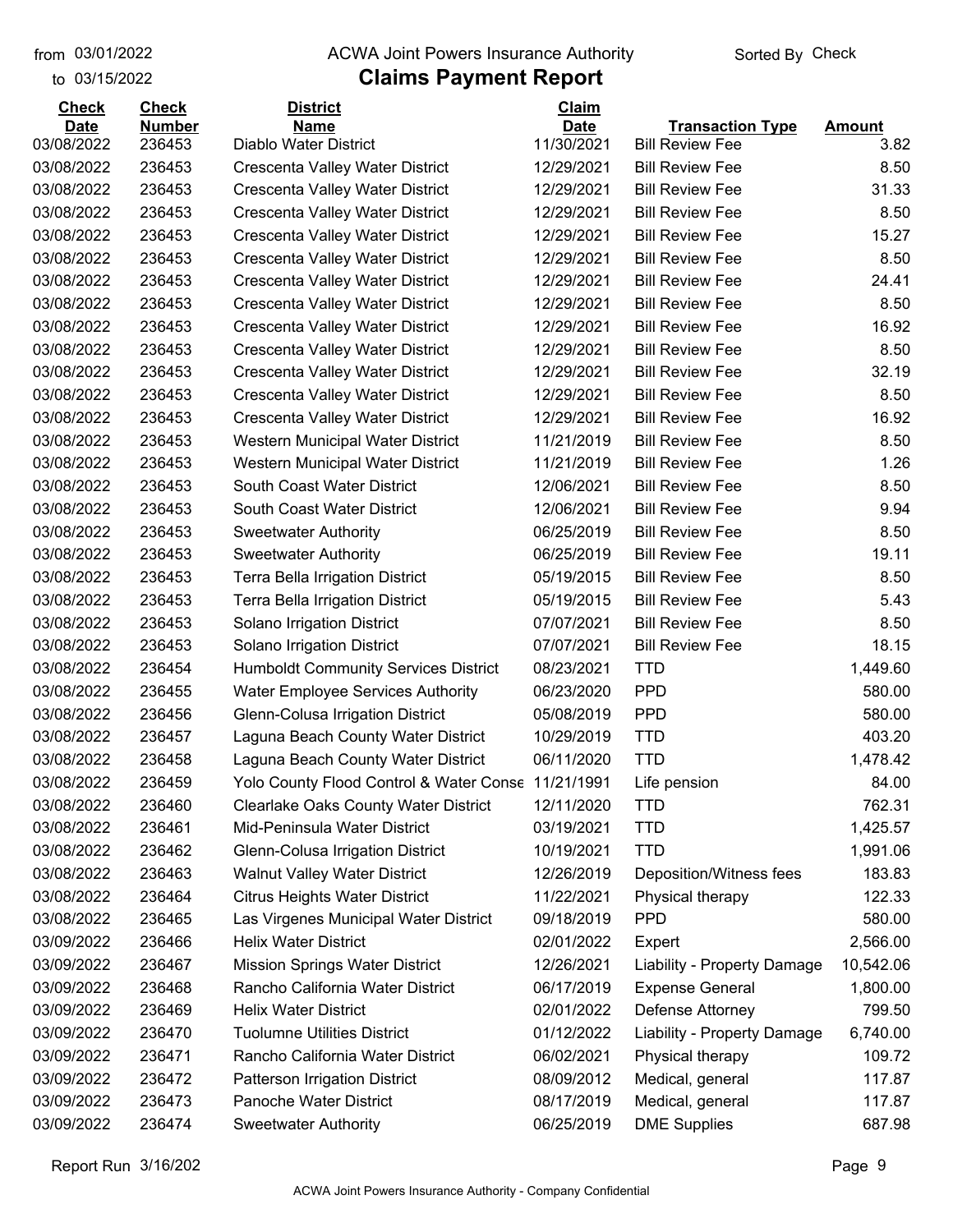to 03/15/2022 03/01/2022

#### from 03/01/2022 **The COVA Solic Act Act Authority** Sorted By Check

# **Claims Payment Report**

| <b>Check</b>              | <b>Check</b>            | <b>District</b>                                                        | Claim                     |                                             |                         |
|---------------------------|-------------------------|------------------------------------------------------------------------|---------------------------|---------------------------------------------|-------------------------|
| <b>Date</b><br>03/09/2022 | <b>Number</b><br>236475 | <b>Name</b><br><b>Sweetwater Authority</b>                             | <b>Date</b><br>06/22/2021 | <b>Transaction Type</b><br>Physical therapy | <b>Amount</b><br>126.52 |
| 03/09/2022                | 236476                  | <b>Sweetwater Authority</b>                                            | 06/22/2021                | Medical, general                            | 6.53                    |
| 03/09/2022                | 236477                  | Santa Clarita Valley Water Agency                                      | 04/14/2021                | <b>Bill Review Fee</b>                      | 8.50                    |
| 03/09/2022                | 236477                  | Santa Clarita Valley Water Agency                                      | 04/14/2021                | <b>Bill Review Fee</b>                      | 2.92                    |
| 03/09/2022                | 236477                  | Banta Carbona Irrigation District                                      | 01/25/2022                | <b>Bill Review Fee</b>                      | 8.50                    |
| 03/09/2022                | 236477                  | Banta Carbona Irrigation District                                      | 01/25/2022                | <b>Bill Review Fee</b>                      | 17.25                   |
| 03/09/2022                | 236477                  |                                                                        | 01/25/2022                | <b>Bill Review Fee</b>                      | 8.50                    |
| 03/09/2022                | 236477                  | Banta Carbona Irrigation District<br>Banta Carbona Irrigation District | 01/25/2022                | <b>Bill Review Fee</b>                      | 20.33                   |
| 03/09/2022                | 236477                  | Cucamonga Valley Water District                                        | 12/21/2020                | <b>Bill Review Fee</b>                      | 8.50                    |
| 03/09/2022                | 236477                  | Cucamonga Valley Water District                                        | 12/21/2020                | <b>Bill Review Fee</b>                      | 4.71                    |
| 03/09/2022                | 236477                  | Marina Coast Water District                                            | 01/25/2022                | <b>Bill Review Fee</b>                      | 8.50                    |
| 03/09/2022                | 236477                  | Marina Coast Water District                                            | 01/25/2022                | <b>Bill Review Fee</b>                      | 3.29                    |
| 03/09/2022                | 236477                  | <b>Moulton Niguel Water District</b>                                   | 12/13/2021                | <b>Bill Review Fee</b>                      | 8.50                    |
| 03/09/2022                | 236477                  |                                                                        | 12/13/2021                | <b>Bill Review Fee</b>                      | 37.93                   |
| 03/09/2022                | 236477                  | <b>Moulton Niguel Water District</b>                                   | 12/13/2021                | <b>Bill Review Fee</b>                      | 8.50                    |
| 03/09/2022                | 236477                  | <b>Moulton Niguel Water District</b>                                   |                           | <b>Bill Review Fee</b>                      | 52.87                   |
|                           |                         | <b>Moulton Niguel Water District</b>                                   | 12/13/2021                |                                             |                         |
| 03/09/2022                | 236477<br>236477        | <b>Moulton Niguel Water District</b>                                   | 12/13/2021                | <b>Bill Review Fee</b>                      | 8.50                    |
| 03/09/2022                |                         | <b>Moulton Niguel Water District</b>                                   | 12/13/2021                | <b>Bill Review Fee</b>                      | 22.94                   |
| 03/09/2022                | 236477                  | <b>Moulton Niguel Water District</b>                                   | 12/13/2021                | <b>Bill Review Fee</b>                      | 8.50                    |
| 03/09/2022                | 236477                  | <b>Moulton Niguel Water District</b>                                   | 12/13/2021                | <b>Bill Review Fee</b>                      | 10.55                   |
| 03/09/2022                | 236477                  | Laguna Beach County Water District                                     | 10/29/2019                | <b>Bill Review Fee</b>                      | 8.50                    |
| 03/09/2022                | 236477                  | Laguna Beach County Water District                                     | 10/29/2019                | <b>Bill Review Fee</b>                      | 6.66                    |
| 03/09/2022                | 236477                  | Paradise Irrigation District                                           | 07/30/2021                | <b>Bill Review Fee</b>                      | 8.50                    |
| 03/09/2022                | 236477                  | Paradise Irrigation District                                           | 07/30/2021                | <b>Bill Review Fee</b>                      | 6.63                    |
| 03/09/2022                | 236477                  | Santa Ynez River WCD Improvement Dist                                  | 08/08/2001                | <b>Bill Review Fee</b>                      | 8.50                    |
| 03/09/2022                | 236477                  | Santa Ynez River WCD Improvement Dist                                  | 08/08/2001                | <b>Bill Review Fee</b>                      | 22.81                   |
| 03/09/2022                | 236477                  | <b>Helix Water District</b>                                            | 08/06/2013                | <b>Bill Review Fee</b>                      | 8.50                    |
| 03/09/2022                | 236477                  | <b>Helix Water District</b>                                            | 08/06/2013                | <b>Bill Review Fee</b>                      | 30.13                   |
| 03/09/2022                | 236477                  | <b>Sweetwater Authority</b>                                            | 06/30/2020                | <b>Bill Review Fee</b>                      | 8.50                    |
| 03/09/2022                | 236477                  | <b>Sweetwater Authority</b>                                            | 06/30/2020                | <b>Bill Review Fee</b>                      | 4.55                    |
| 03/09/2022                | 236477                  | El Toro Water District                                                 | 05/31/2018                | <b>Bill Review Fee</b>                      | 8.50                    |
| 03/09/2022                | 236477                  | El Toro Water District                                                 | 05/31/2018                | <b>Bill Review Fee</b>                      | 22.69                   |
| 03/09/2022                | 236477                  | <b>Walnut Valley Water District</b>                                    | 05/13/2021                | <b>Bill Review Fee</b>                      | 8.50                    |
| 03/09/2022                | 236477                  | <b>Walnut Valley Water District</b>                                    | 05/13/2021                | <b>Bill Review Fee</b>                      | 1.47                    |
| 03/09/2022                | 236478                  | Western Canal Water District                                           | 09/30/2021                | Utilization review                          | 495.00                  |
| 03/09/2022                | 236478                  | <b>Orange County Water District</b>                                    | 01/28/2021                | Utilization review                          | 645.00                  |
| 03/09/2022                | 236478                  | Joshua Basin Water District                                            | 11/09/2018                | Utilization review                          | 1,490.00                |
| 03/09/2022                | 236478                  | Elsinore Valley Municipal Water District                               | 05/05/2014                | Utilization review                          | 850.00                  |
| 03/09/2022                | 236478                  | Mid-Peninsula Water District                                           | 03/19/2021                | Utilization review                          | 595.00                  |
| 03/09/2022                | 236478                  | <b>Scotts Valley Water District</b>                                    | 10/28/2019                | Utilization review                          | 550.00                  |
| 03/09/2022                | 236478                  | <b>Merced Irrigation District</b>                                      | 10/29/2020                | Utilization review                          | 150.00                  |
| 03/09/2022                | 236478                  | Panoche Water District                                                 | 08/17/2019                | Utilization review                          | 730.00                  |
| 03/09/2022                | 236478                  | Santa Ynez River WCD Improvement Dist                                  | 08/08/2001                | Utilization review                          | 275.00                  |
| 03/09/2022                | 236478                  | <b>Sweetwater Authority</b>                                            | 03/23/2019                | Utilization review                          | 425.00                  |

Report Run 3/16/202 Page 10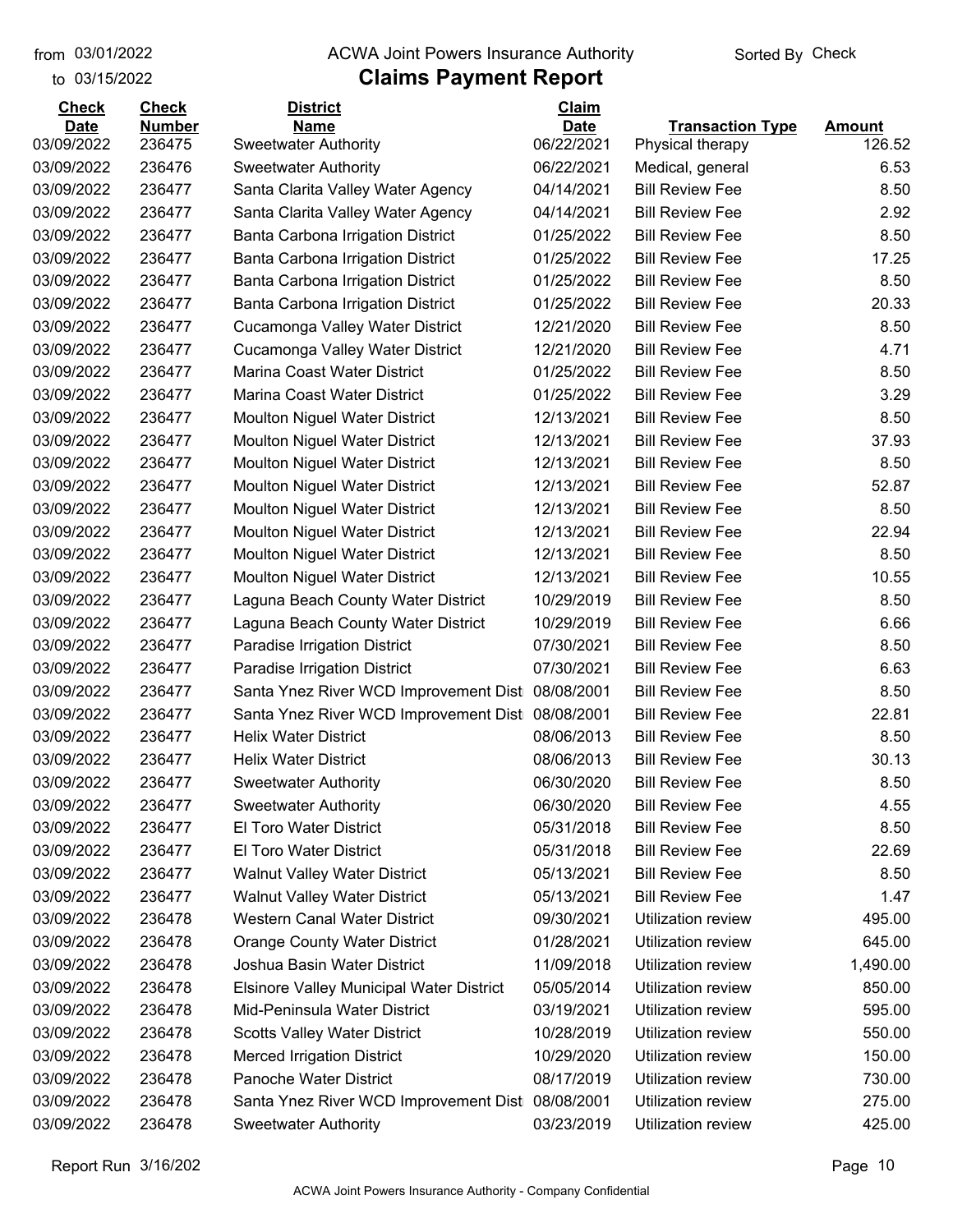to 03/15/2022

#### from 03/01/2022 **The COVA Solic Act Act Authority** Sorted By Check

# **Claims Payment Report**

| <b>Check</b> | <b>Check</b>  | <b>District</b>                                     | Claim       |                           |               |
|--------------|---------------|-----------------------------------------------------|-------------|---------------------------|---------------|
| <b>Date</b>  | <b>Number</b> | <b>Name</b>                                         | <b>Date</b> | <b>Transaction Type</b>   | <b>Amount</b> |
| 03/09/2022   | 236478        | San Juan Water District                             | 10/12/2016  | <b>Utilization review</b> | 1,780.00      |
| 03/09/2022   | 236478        | Las Virgenes Municipal Water District               | 10/01/2021  | <b>Utilization review</b> | 150.00        |
| 03/09/2022   | 236478        | <b>Mission Springs Water District</b>               | 05/19/2021  | <b>Utilization review</b> | 300.00        |
| 03/09/2022   | 236478        | <b>Mission Springs Water District</b>               | 05/11/2021  | Utilization review        | 1,005.00      |
| 03/09/2022   | 236478        | <b>Merced Irrigation District</b>                   | 08/08/2020  | Utilization review        | 370.00        |
| 03/09/2022   | 236479        | Solano Irrigation District                          | 07/07/2021  | Physical therapy          | 411.50        |
| 03/09/2022   | 236480        | <b>Calaveras Public Utility District</b>            | 12/30/2021  | Diagnostics               | 11.08         |
| 03/09/2022   | 236481        | Las Virgenes Municipal Water District               | 09/18/2019  | Expense, general          | 1,166.66      |
| 03/09/2022   | 236482        | <b>Mesa Water District</b>                          | 10/06/2021  | Mileage                   | 2.57          |
| 03/09/2022   | 236483        | Yorba Linda Water District                          | 09/09/2019  | Medical, general          | 107.89        |
| 03/09/2022   | 236484        | Yorba Linda Water District                          | 09/09/2019  | Medical, general          | 113.94        |
| 03/09/2022   | 236485        | Western Municipal Water District                    | 10/23/2007  | Laboratory fee            | 88.20         |
| 03/09/2022   | 236486        | <b>Terra Bella Irrigation District</b>              | 05/19/2015  | Medical, general          | 110.18        |
| 03/09/2022   | 236487        | <b>Centerville Community Services District</b>      | 10/09/2021  | Chiropractor              | 33.01         |
| 03/09/2022   | 236488        | <b>Desert Water Agency</b>                          | 08/26/2021  | Physical therapy          | 234.25        |
| 03/09/2022   | 236489        | Rancho California Water District                    | 11/18/2021  | Medical, general          | 179.44        |
| 03/09/2022   | 236490        | Diablo Water District                               | 11/30/2021  | Medical, general          | 202.89        |
| 03/09/2022   | 236491        | Santa Clarita Valley Water Agency                   | 01/05/2022  | Medical, general          | 190.65        |
| 03/09/2022   | 236492        | <b>Orange County Water District</b>                 | 08/23/2017  | Medical, general          | 194.75        |
| 03/09/2022   | 236493        | San Luis & Delta-Mendota Water Authority            | 01/11/2021  | Medical, general          | 87.75         |
| 03/09/2022   | 236494        | San Luis & Delta-Mendota Water Authority            | 05/05/2021  | Medical, general          | 87.75         |
| 03/09/2022   | 236495        | San Luis & Delta-Mendota Water Authority            | 01/12/2022  | Medical, general          | 87.75         |
| 03/09/2022   | 236496        | San Luis & Delta-Mendota Water Authorit, 01/06/2022 |             | Medical, general          | 214.90        |
| 03/09/2022   | 236497        | San Luis & Delta-Mendota Water Authorit, 01/06/2022 |             | Medical, general          | 251.34        |
| 03/09/2022   | 236498        | San Luis & Delta-Mendota Water Authority            | 01/06/2022  | Medical, general          | 112.26        |
| 03/09/2022   | 236499        | Monte Vista Water District                          | 10/01/2021  | Medical, general          | 88.00         |
| 03/09/2022   | 236500        | <b>Crescenta Valley Water District</b>              | 12/29/2021  | Medical, general          | 88.49         |
| 03/09/2022   | 236501        | Crescenta Valley Water District                     | 12/29/2021  | Medical, general          | 107.35        |
| 03/09/2022   | 236502        | Crescenta Valley Water District                     | 12/29/2021  | Chiropractor              | 75.00         |
| 03/09/2022   | 236503        | Crescenta Valley Water District                     | 12/29/2021  | Chiropractor              | 181.83        |
| 03/09/2022   | 236504        | Crescenta Valley Water District                     | 12/29/2021  | Chiropractor              | 149.50        |
| 03/09/2022   | 236505        | Crescenta Valley Water District                     | 12/29/2021  | Chiropractor              | 75.00         |
| 03/09/2022   | 236506        | <b>Sweetwater Authority</b>                         | 11/10/2012  | Physical therapy          | 791.64        |
| 03/09/2022   | 236507        | <b>Sweetwater Authority</b>                         | 11/10/2012  | Physical therapy          | 263.88        |
| 03/09/2022   | 236508        | <b>Consolidated Irrigation District</b>             | 09/23/2021  | Diagnostics               | 27.85         |
| 03/09/2022   | 236509        | <b>Consolidated Irrigation District</b>             | 09/23/2021  | Medical, general          | 176.60        |
| 03/09/2022   | 236510        | Goleta Water District                               | 04/18/2018  | Diagnostics               | 63.63         |
| 03/09/2022   | 236511        | South Coast Water District                          | 12/06/2021  | Medical, general          | 114.23        |
| 03/09/2022   | 236512        | <b>Moulton Niguel Water District</b>                | 12/13/2021  | Medical, general          | 113.94        |
| 03/09/2022   | 236513        | Moulton Niguel Water District                       | 12/13/2021  | Medical, general          | 286.06        |
| 03/09/2022   | 236514        | <b>Moulton Niguel Water District</b>                | 12/13/2021  | Medical, general          | 88.94         |
| 03/09/2022   | 236515        | Carpinteria Valley Water District                   | 01/29/2018  | Mileage                   | 1,477.86      |
| 03/09/2022   | 236516        | <b>Truckee Donner Public Utility District</b>       | 11/06/2020  | Physical therapy          | 324.32        |
| 03/09/2022   | 236517        | El Toro Water District                              | 09/30/2021  | Medical, general          | 52.18         |
|              |               |                                                     |             |                           |               |

Report Run 3/16/202 **Page 11**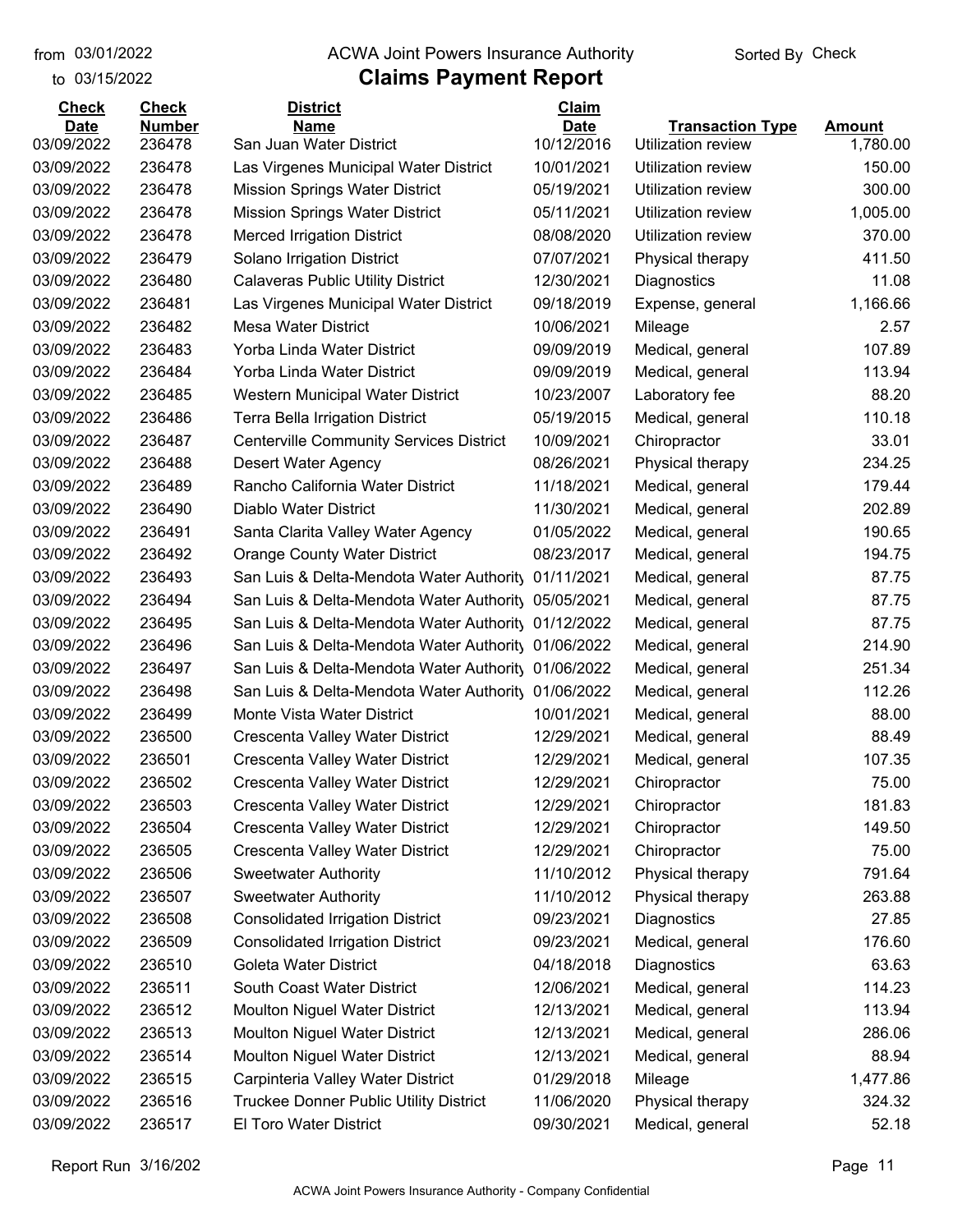to 03/15/2022

#### from 03/01/2022 **The COVA Solic Act Act Authority** Sorted By Check

| <b>Number</b><br><b>Date</b><br><b>Name</b><br><b>Date</b><br><b>Transaction Type</b><br><b>Amount</b><br>03/09/2022<br>236518<br>09/23/2021<br>145.94<br><b>Consolidated Irrigation District</b><br>Physical therapy<br>03/09/2022<br>236519<br>06/30/2020<br>2,594.00<br><b>Sweetwater Authority</b><br>Med/Legal evaluation<br>11/22/2021<br>122.33<br>03/09/2022<br>236520<br><b>Citrus Heights Water District</b><br>Physical therapy<br>136.10<br>03/09/2022<br>236521<br>11/22/2021<br><b>Citrus Heights Water District</b><br>Physical therapy<br>119.14<br>03/09/2022<br>236522<br>11/21/2019<br>Western Municipal Water District<br>Physical therapy<br>236523<br>2,672.33<br>03/10/2022<br>Rosedale-Rio Bravo Water Storage Distric 01/21/2022<br>Adjuster<br>14,400.00<br>03/10/2022<br>236524<br>11/15/2017<br><b>Moulton Niguel Water District</b><br>Expert<br>03/10/2022<br>236525<br>08/13/2020<br>78.48<br>Santa Clarita Valley Water Agency<br><b>Expense General</b><br>03/10/2022<br>236526<br>08/13/2020<br>77.00<br>Santa Clarita Valley Water Agency<br><b>Expense General</b><br>03/10/2022<br>236527<br>08/13/2020<br><b>Expense General</b><br>62.00<br>Santa Clarita Valley Water Agency<br>55.00<br>03/10/2022<br>236528<br>08/13/2020<br>Santa Clarita Valley Water Agency<br><b>Expense General</b><br>126.00<br>03/10/2022<br>236529<br>Santa Clarita Valley Water Agency<br>08/13/2020<br><b>Expense General</b><br>03/10/2022<br>236530<br>08/13/2020<br>77.00<br>Santa Clarita Valley Water Agency<br><b>Expense General</b><br>03/10/2022<br>236531<br>08/13/2020<br>92.00<br>Santa Clarita Valley Water Agency<br><b>Expense General</b><br>62.00<br>03/10/2022<br>236532<br>08/13/2020<br>Santa Clarita Valley Water Agency<br><b>Expense General</b><br>03/10/2022<br>236533<br>08/13/2020<br>77.48<br>Santa Clarita Valley Water Agency<br><b>Expense General</b><br>03/10/2022<br>236534<br>08/13/2020<br>225.60<br>Santa Clarita Valley Water Agency<br><b>Expense General</b><br>180.72<br>03/10/2022<br>236535<br>08/13/2020<br>Santa Clarita Valley Water Agency<br><b>Expense General</b><br>03/10/2022<br>236536<br>08/13/2020<br>192.28<br>Santa Clarita Valley Water Agency<br><b>Expense General</b><br><b>PPD</b><br>03/10/2022<br>236537<br>Berrenda Mesa Water District<br>02/25/2013<br>460.00<br>03/10/2022<br>236538<br><b>Orange County Water District</b><br><b>TTD</b><br>193.76<br>08/23/2017<br>493.60<br>03/10/2022<br>236539<br>12/21/2020<br><b>TTD</b><br>Cucamonga Valley Water District<br>8,500.00<br>03/10/2022<br>236540<br><b>Helix Water District</b><br>09/30/2015<br><b>C&amp;R/Future Medical</b><br>03/10/2022<br>236541<br>South Coast Water District<br>01/10/2022<br><b>Bill Review Fee</b><br>8.50<br>236541<br>03/10/2022<br><b>Western Canal Water District</b><br>09/30/2021<br><b>Bill Review Fee</b><br>8.50 |
|---------------------------------------------------------------------------------------------------------------------------------------------------------------------------------------------------------------------------------------------------------------------------------------------------------------------------------------------------------------------------------------------------------------------------------------------------------------------------------------------------------------------------------------------------------------------------------------------------------------------------------------------------------------------------------------------------------------------------------------------------------------------------------------------------------------------------------------------------------------------------------------------------------------------------------------------------------------------------------------------------------------------------------------------------------------------------------------------------------------------------------------------------------------------------------------------------------------------------------------------------------------------------------------------------------------------------------------------------------------------------------------------------------------------------------------------------------------------------------------------------------------------------------------------------------------------------------------------------------------------------------------------------------------------------------------------------------------------------------------------------------------------------------------------------------------------------------------------------------------------------------------------------------------------------------------------------------------------------------------------------------------------------------------------------------------------------------------------------------------------------------------------------------------------------------------------------------------------------------------------------------------------------------------------------------------------------------------------------------------------------------------------------------------------------------------------------------------------------------------------------------------------------------------------------------------------------------------------------------------------------------------------------------------------------------------------------------------------------------------------------------------------------------------------------------------------------------------------------------------------------------------------------|
|                                                                                                                                                                                                                                                                                                                                                                                                                                                                                                                                                                                                                                                                                                                                                                                                                                                                                                                                                                                                                                                                                                                                                                                                                                                                                                                                                                                                                                                                                                                                                                                                                                                                                                                                                                                                                                                                                                                                                                                                                                                                                                                                                                                                                                                                                                                                                                                                                                                                                                                                                                                                                                                                                                                                                                                                                                                                                                   |
|                                                                                                                                                                                                                                                                                                                                                                                                                                                                                                                                                                                                                                                                                                                                                                                                                                                                                                                                                                                                                                                                                                                                                                                                                                                                                                                                                                                                                                                                                                                                                                                                                                                                                                                                                                                                                                                                                                                                                                                                                                                                                                                                                                                                                                                                                                                                                                                                                                                                                                                                                                                                                                                                                                                                                                                                                                                                                                   |
|                                                                                                                                                                                                                                                                                                                                                                                                                                                                                                                                                                                                                                                                                                                                                                                                                                                                                                                                                                                                                                                                                                                                                                                                                                                                                                                                                                                                                                                                                                                                                                                                                                                                                                                                                                                                                                                                                                                                                                                                                                                                                                                                                                                                                                                                                                                                                                                                                                                                                                                                                                                                                                                                                                                                                                                                                                                                                                   |
|                                                                                                                                                                                                                                                                                                                                                                                                                                                                                                                                                                                                                                                                                                                                                                                                                                                                                                                                                                                                                                                                                                                                                                                                                                                                                                                                                                                                                                                                                                                                                                                                                                                                                                                                                                                                                                                                                                                                                                                                                                                                                                                                                                                                                                                                                                                                                                                                                                                                                                                                                                                                                                                                                                                                                                                                                                                                                                   |
|                                                                                                                                                                                                                                                                                                                                                                                                                                                                                                                                                                                                                                                                                                                                                                                                                                                                                                                                                                                                                                                                                                                                                                                                                                                                                                                                                                                                                                                                                                                                                                                                                                                                                                                                                                                                                                                                                                                                                                                                                                                                                                                                                                                                                                                                                                                                                                                                                                                                                                                                                                                                                                                                                                                                                                                                                                                                                                   |
|                                                                                                                                                                                                                                                                                                                                                                                                                                                                                                                                                                                                                                                                                                                                                                                                                                                                                                                                                                                                                                                                                                                                                                                                                                                                                                                                                                                                                                                                                                                                                                                                                                                                                                                                                                                                                                                                                                                                                                                                                                                                                                                                                                                                                                                                                                                                                                                                                                                                                                                                                                                                                                                                                                                                                                                                                                                                                                   |
|                                                                                                                                                                                                                                                                                                                                                                                                                                                                                                                                                                                                                                                                                                                                                                                                                                                                                                                                                                                                                                                                                                                                                                                                                                                                                                                                                                                                                                                                                                                                                                                                                                                                                                                                                                                                                                                                                                                                                                                                                                                                                                                                                                                                                                                                                                                                                                                                                                                                                                                                                                                                                                                                                                                                                                                                                                                                                                   |
|                                                                                                                                                                                                                                                                                                                                                                                                                                                                                                                                                                                                                                                                                                                                                                                                                                                                                                                                                                                                                                                                                                                                                                                                                                                                                                                                                                                                                                                                                                                                                                                                                                                                                                                                                                                                                                                                                                                                                                                                                                                                                                                                                                                                                                                                                                                                                                                                                                                                                                                                                                                                                                                                                                                                                                                                                                                                                                   |
|                                                                                                                                                                                                                                                                                                                                                                                                                                                                                                                                                                                                                                                                                                                                                                                                                                                                                                                                                                                                                                                                                                                                                                                                                                                                                                                                                                                                                                                                                                                                                                                                                                                                                                                                                                                                                                                                                                                                                                                                                                                                                                                                                                                                                                                                                                                                                                                                                                                                                                                                                                                                                                                                                                                                                                                                                                                                                                   |
|                                                                                                                                                                                                                                                                                                                                                                                                                                                                                                                                                                                                                                                                                                                                                                                                                                                                                                                                                                                                                                                                                                                                                                                                                                                                                                                                                                                                                                                                                                                                                                                                                                                                                                                                                                                                                                                                                                                                                                                                                                                                                                                                                                                                                                                                                                                                                                                                                                                                                                                                                                                                                                                                                                                                                                                                                                                                                                   |
|                                                                                                                                                                                                                                                                                                                                                                                                                                                                                                                                                                                                                                                                                                                                                                                                                                                                                                                                                                                                                                                                                                                                                                                                                                                                                                                                                                                                                                                                                                                                                                                                                                                                                                                                                                                                                                                                                                                                                                                                                                                                                                                                                                                                                                                                                                                                                                                                                                                                                                                                                                                                                                                                                                                                                                                                                                                                                                   |
|                                                                                                                                                                                                                                                                                                                                                                                                                                                                                                                                                                                                                                                                                                                                                                                                                                                                                                                                                                                                                                                                                                                                                                                                                                                                                                                                                                                                                                                                                                                                                                                                                                                                                                                                                                                                                                                                                                                                                                                                                                                                                                                                                                                                                                                                                                                                                                                                                                                                                                                                                                                                                                                                                                                                                                                                                                                                                                   |
|                                                                                                                                                                                                                                                                                                                                                                                                                                                                                                                                                                                                                                                                                                                                                                                                                                                                                                                                                                                                                                                                                                                                                                                                                                                                                                                                                                                                                                                                                                                                                                                                                                                                                                                                                                                                                                                                                                                                                                                                                                                                                                                                                                                                                                                                                                                                                                                                                                                                                                                                                                                                                                                                                                                                                                                                                                                                                                   |
|                                                                                                                                                                                                                                                                                                                                                                                                                                                                                                                                                                                                                                                                                                                                                                                                                                                                                                                                                                                                                                                                                                                                                                                                                                                                                                                                                                                                                                                                                                                                                                                                                                                                                                                                                                                                                                                                                                                                                                                                                                                                                                                                                                                                                                                                                                                                                                                                                                                                                                                                                                                                                                                                                                                                                                                                                                                                                                   |
|                                                                                                                                                                                                                                                                                                                                                                                                                                                                                                                                                                                                                                                                                                                                                                                                                                                                                                                                                                                                                                                                                                                                                                                                                                                                                                                                                                                                                                                                                                                                                                                                                                                                                                                                                                                                                                                                                                                                                                                                                                                                                                                                                                                                                                                                                                                                                                                                                                                                                                                                                                                                                                                                                                                                                                                                                                                                                                   |
|                                                                                                                                                                                                                                                                                                                                                                                                                                                                                                                                                                                                                                                                                                                                                                                                                                                                                                                                                                                                                                                                                                                                                                                                                                                                                                                                                                                                                                                                                                                                                                                                                                                                                                                                                                                                                                                                                                                                                                                                                                                                                                                                                                                                                                                                                                                                                                                                                                                                                                                                                                                                                                                                                                                                                                                                                                                                                                   |
|                                                                                                                                                                                                                                                                                                                                                                                                                                                                                                                                                                                                                                                                                                                                                                                                                                                                                                                                                                                                                                                                                                                                                                                                                                                                                                                                                                                                                                                                                                                                                                                                                                                                                                                                                                                                                                                                                                                                                                                                                                                                                                                                                                                                                                                                                                                                                                                                                                                                                                                                                                                                                                                                                                                                                                                                                                                                                                   |
|                                                                                                                                                                                                                                                                                                                                                                                                                                                                                                                                                                                                                                                                                                                                                                                                                                                                                                                                                                                                                                                                                                                                                                                                                                                                                                                                                                                                                                                                                                                                                                                                                                                                                                                                                                                                                                                                                                                                                                                                                                                                                                                                                                                                                                                                                                                                                                                                                                                                                                                                                                                                                                                                                                                                                                                                                                                                                                   |
|                                                                                                                                                                                                                                                                                                                                                                                                                                                                                                                                                                                                                                                                                                                                                                                                                                                                                                                                                                                                                                                                                                                                                                                                                                                                                                                                                                                                                                                                                                                                                                                                                                                                                                                                                                                                                                                                                                                                                                                                                                                                                                                                                                                                                                                                                                                                                                                                                                                                                                                                                                                                                                                                                                                                                                                                                                                                                                   |
|                                                                                                                                                                                                                                                                                                                                                                                                                                                                                                                                                                                                                                                                                                                                                                                                                                                                                                                                                                                                                                                                                                                                                                                                                                                                                                                                                                                                                                                                                                                                                                                                                                                                                                                                                                                                                                                                                                                                                                                                                                                                                                                                                                                                                                                                                                                                                                                                                                                                                                                                                                                                                                                                                                                                                                                                                                                                                                   |
|                                                                                                                                                                                                                                                                                                                                                                                                                                                                                                                                                                                                                                                                                                                                                                                                                                                                                                                                                                                                                                                                                                                                                                                                                                                                                                                                                                                                                                                                                                                                                                                                                                                                                                                                                                                                                                                                                                                                                                                                                                                                                                                                                                                                                                                                                                                                                                                                                                                                                                                                                                                                                                                                                                                                                                                                                                                                                                   |
|                                                                                                                                                                                                                                                                                                                                                                                                                                                                                                                                                                                                                                                                                                                                                                                                                                                                                                                                                                                                                                                                                                                                                                                                                                                                                                                                                                                                                                                                                                                                                                                                                                                                                                                                                                                                                                                                                                                                                                                                                                                                                                                                                                                                                                                                                                                                                                                                                                                                                                                                                                                                                                                                                                                                                                                                                                                                                                   |
|                                                                                                                                                                                                                                                                                                                                                                                                                                                                                                                                                                                                                                                                                                                                                                                                                                                                                                                                                                                                                                                                                                                                                                                                                                                                                                                                                                                                                                                                                                                                                                                                                                                                                                                                                                                                                                                                                                                                                                                                                                                                                                                                                                                                                                                                                                                                                                                                                                                                                                                                                                                                                                                                                                                                                                                                                                                                                                   |
|                                                                                                                                                                                                                                                                                                                                                                                                                                                                                                                                                                                                                                                                                                                                                                                                                                                                                                                                                                                                                                                                                                                                                                                                                                                                                                                                                                                                                                                                                                                                                                                                                                                                                                                                                                                                                                                                                                                                                                                                                                                                                                                                                                                                                                                                                                                                                                                                                                                                                                                                                                                                                                                                                                                                                                                                                                                                                                   |
|                                                                                                                                                                                                                                                                                                                                                                                                                                                                                                                                                                                                                                                                                                                                                                                                                                                                                                                                                                                                                                                                                                                                                                                                                                                                                                                                                                                                                                                                                                                                                                                                                                                                                                                                                                                                                                                                                                                                                                                                                                                                                                                                                                                                                                                                                                                                                                                                                                                                                                                                                                                                                                                                                                                                                                                                                                                                                                   |
|                                                                                                                                                                                                                                                                                                                                                                                                                                                                                                                                                                                                                                                                                                                                                                                                                                                                                                                                                                                                                                                                                                                                                                                                                                                                                                                                                                                                                                                                                                                                                                                                                                                                                                                                                                                                                                                                                                                                                                                                                                                                                                                                                                                                                                                                                                                                                                                                                                                                                                                                                                                                                                                                                                                                                                                                                                                                                                   |
| 03/10/2022<br>236541<br><b>Western Canal Water District</b><br>09/30/2021<br><b>Bill Review Fee</b><br>20.17                                                                                                                                                                                                                                                                                                                                                                                                                                                                                                                                                                                                                                                                                                                                                                                                                                                                                                                                                                                                                                                                                                                                                                                                                                                                                                                                                                                                                                                                                                                                                                                                                                                                                                                                                                                                                                                                                                                                                                                                                                                                                                                                                                                                                                                                                                                                                                                                                                                                                                                                                                                                                                                                                                                                                                                      |
| 03/10/2022<br>236541<br>01/06/2022<br><b>Bill Review Fee</b><br>8.50<br>San Luis & Delta-Mendota Water Authority                                                                                                                                                                                                                                                                                                                                                                                                                                                                                                                                                                                                                                                                                                                                                                                                                                                                                                                                                                                                                                                                                                                                                                                                                                                                                                                                                                                                                                                                                                                                                                                                                                                                                                                                                                                                                                                                                                                                                                                                                                                                                                                                                                                                                                                                                                                                                                                                                                                                                                                                                                                                                                                                                                                                                                                  |
| 03/10/2022<br>236541<br>01/06/2022<br><b>Bill Review Fee</b><br>13.34<br>San Luis & Delta-Mendota Water Authority                                                                                                                                                                                                                                                                                                                                                                                                                                                                                                                                                                                                                                                                                                                                                                                                                                                                                                                                                                                                                                                                                                                                                                                                                                                                                                                                                                                                                                                                                                                                                                                                                                                                                                                                                                                                                                                                                                                                                                                                                                                                                                                                                                                                                                                                                                                                                                                                                                                                                                                                                                                                                                                                                                                                                                                 |
| 03/10/2022<br>236541<br>08/09/2013<br><b>Bill Review Fee</b><br>8.50<br>San Luis Water District                                                                                                                                                                                                                                                                                                                                                                                                                                                                                                                                                                                                                                                                                                                                                                                                                                                                                                                                                                                                                                                                                                                                                                                                                                                                                                                                                                                                                                                                                                                                                                                                                                                                                                                                                                                                                                                                                                                                                                                                                                                                                                                                                                                                                                                                                                                                                                                                                                                                                                                                                                                                                                                                                                                                                                                                   |
| 03/10/2022<br>236541<br>08/09/2013<br><b>Bill Review Fee</b><br>San Luis Water District<br>2.85                                                                                                                                                                                                                                                                                                                                                                                                                                                                                                                                                                                                                                                                                                                                                                                                                                                                                                                                                                                                                                                                                                                                                                                                                                                                                                                                                                                                                                                                                                                                                                                                                                                                                                                                                                                                                                                                                                                                                                                                                                                                                                                                                                                                                                                                                                                                                                                                                                                                                                                                                                                                                                                                                                                                                                                                   |
| 03/10/2022<br>236541<br>Banta Carbona Irrigation District<br>01/25/2022<br><b>Bill Review Fee</b><br>8.50                                                                                                                                                                                                                                                                                                                                                                                                                                                                                                                                                                                                                                                                                                                                                                                                                                                                                                                                                                                                                                                                                                                                                                                                                                                                                                                                                                                                                                                                                                                                                                                                                                                                                                                                                                                                                                                                                                                                                                                                                                                                                                                                                                                                                                                                                                                                                                                                                                                                                                                                                                                                                                                                                                                                                                                         |
| <b>Bill Review Fee</b><br>20.31<br>03/10/2022<br>236541<br>Banta Carbona Irrigation District<br>01/25/2022                                                                                                                                                                                                                                                                                                                                                                                                                                                                                                                                                                                                                                                                                                                                                                                                                                                                                                                                                                                                                                                                                                                                                                                                                                                                                                                                                                                                                                                                                                                                                                                                                                                                                                                                                                                                                                                                                                                                                                                                                                                                                                                                                                                                                                                                                                                                                                                                                                                                                                                                                                                                                                                                                                                                                                                        |
| 03/10/2022<br>06/22/2021<br><b>Bill Review Fee</b><br>8.50<br>236541<br><b>Sweetwater Authority</b>                                                                                                                                                                                                                                                                                                                                                                                                                                                                                                                                                                                                                                                                                                                                                                                                                                                                                                                                                                                                                                                                                                                                                                                                                                                                                                                                                                                                                                                                                                                                                                                                                                                                                                                                                                                                                                                                                                                                                                                                                                                                                                                                                                                                                                                                                                                                                                                                                                                                                                                                                                                                                                                                                                                                                                                               |
| 03/10/2022<br>06/22/2021<br><b>Bill Review Fee</b><br>3.52<br>236541<br><b>Sweetwater Authority</b>                                                                                                                                                                                                                                                                                                                                                                                                                                                                                                                                                                                                                                                                                                                                                                                                                                                                                                                                                                                                                                                                                                                                                                                                                                                                                                                                                                                                                                                                                                                                                                                                                                                                                                                                                                                                                                                                                                                                                                                                                                                                                                                                                                                                                                                                                                                                                                                                                                                                                                                                                                                                                                                                                                                                                                                               |
| 03/10/2022<br>12/16/2020<br><b>Bill Review Fee</b><br>8.50<br>236541<br>South Feather Water and Power Agency                                                                                                                                                                                                                                                                                                                                                                                                                                                                                                                                                                                                                                                                                                                                                                                                                                                                                                                                                                                                                                                                                                                                                                                                                                                                                                                                                                                                                                                                                                                                                                                                                                                                                                                                                                                                                                                                                                                                                                                                                                                                                                                                                                                                                                                                                                                                                                                                                                                                                                                                                                                                                                                                                                                                                                                      |
| 03/10/2022<br>South Feather Water and Power Agency<br>12/16/2020<br><b>Bill Review Fee</b><br>6.24<br>236541                                                                                                                                                                                                                                                                                                                                                                                                                                                                                                                                                                                                                                                                                                                                                                                                                                                                                                                                                                                                                                                                                                                                                                                                                                                                                                                                                                                                                                                                                                                                                                                                                                                                                                                                                                                                                                                                                                                                                                                                                                                                                                                                                                                                                                                                                                                                                                                                                                                                                                                                                                                                                                                                                                                                                                                      |
| 03/10/2022<br>236541<br><b>Moulton Niguel Water District</b><br>12/13/2021<br><b>Bill Review Fee</b><br>8.50                                                                                                                                                                                                                                                                                                                                                                                                                                                                                                                                                                                                                                                                                                                                                                                                                                                                                                                                                                                                                                                                                                                                                                                                                                                                                                                                                                                                                                                                                                                                                                                                                                                                                                                                                                                                                                                                                                                                                                                                                                                                                                                                                                                                                                                                                                                                                                                                                                                                                                                                                                                                                                                                                                                                                                                      |
| 03/10/2022<br>Moulton Niguel Water District<br>12/13/2021<br><b>Bill Review Fee</b><br>0.40<br>236541                                                                                                                                                                                                                                                                                                                                                                                                                                                                                                                                                                                                                                                                                                                                                                                                                                                                                                                                                                                                                                                                                                                                                                                                                                                                                                                                                                                                                                                                                                                                                                                                                                                                                                                                                                                                                                                                                                                                                                                                                                                                                                                                                                                                                                                                                                                                                                                                                                                                                                                                                                                                                                                                                                                                                                                             |
| 03/10/2022<br><b>Moulton Niguel Water District</b><br><b>Bill Review Fee</b><br>236541<br>12/13/2021<br>8.50                                                                                                                                                                                                                                                                                                                                                                                                                                                                                                                                                                                                                                                                                                                                                                                                                                                                                                                                                                                                                                                                                                                                                                                                                                                                                                                                                                                                                                                                                                                                                                                                                                                                                                                                                                                                                                                                                                                                                                                                                                                                                                                                                                                                                                                                                                                                                                                                                                                                                                                                                                                                                                                                                                                                                                                      |
| 03/10/2022<br><b>Moulton Niguel Water District</b><br>12/13/2021<br><b>Bill Review Fee</b><br>0.28<br>236541                                                                                                                                                                                                                                                                                                                                                                                                                                                                                                                                                                                                                                                                                                                                                                                                                                                                                                                                                                                                                                                                                                                                                                                                                                                                                                                                                                                                                                                                                                                                                                                                                                                                                                                                                                                                                                                                                                                                                                                                                                                                                                                                                                                                                                                                                                                                                                                                                                                                                                                                                                                                                                                                                                                                                                                      |
| 03/10/2022<br>236541<br>San Luis & Delta-Mendota Water Authority<br><b>Bill Review Fee</b><br>05/05/2021<br>8.50                                                                                                                                                                                                                                                                                                                                                                                                                                                                                                                                                                                                                                                                                                                                                                                                                                                                                                                                                                                                                                                                                                                                                                                                                                                                                                                                                                                                                                                                                                                                                                                                                                                                                                                                                                                                                                                                                                                                                                                                                                                                                                                                                                                                                                                                                                                                                                                                                                                                                                                                                                                                                                                                                                                                                                                  |
| 03/10/2022<br><b>Bill Review Fee</b><br>13.34<br>236541<br>San Luis & Delta-Mendota Water Authority<br>05/05/2021                                                                                                                                                                                                                                                                                                                                                                                                                                                                                                                                                                                                                                                                                                                                                                                                                                                                                                                                                                                                                                                                                                                                                                                                                                                                                                                                                                                                                                                                                                                                                                                                                                                                                                                                                                                                                                                                                                                                                                                                                                                                                                                                                                                                                                                                                                                                                                                                                                                                                                                                                                                                                                                                                                                                                                                 |
| 03/10/2022<br>Fair Oaks Water District<br>12/28/2021<br><b>Bill Review Fee</b><br>8.50<br>236541                                                                                                                                                                                                                                                                                                                                                                                                                                                                                                                                                                                                                                                                                                                                                                                                                                                                                                                                                                                                                                                                                                                                                                                                                                                                                                                                                                                                                                                                                                                                                                                                                                                                                                                                                                                                                                                                                                                                                                                                                                                                                                                                                                                                                                                                                                                                                                                                                                                                                                                                                                                                                                                                                                                                                                                                  |
| 03/10/2022<br>Fair Oaks Water District<br><b>Bill Review Fee</b><br>0.59<br>236541<br>12/28/2021                                                                                                                                                                                                                                                                                                                                                                                                                                                                                                                                                                                                                                                                                                                                                                                                                                                                                                                                                                                                                                                                                                                                                                                                                                                                                                                                                                                                                                                                                                                                                                                                                                                                                                                                                                                                                                                                                                                                                                                                                                                                                                                                                                                                                                                                                                                                                                                                                                                                                                                                                                                                                                                                                                                                                                                                  |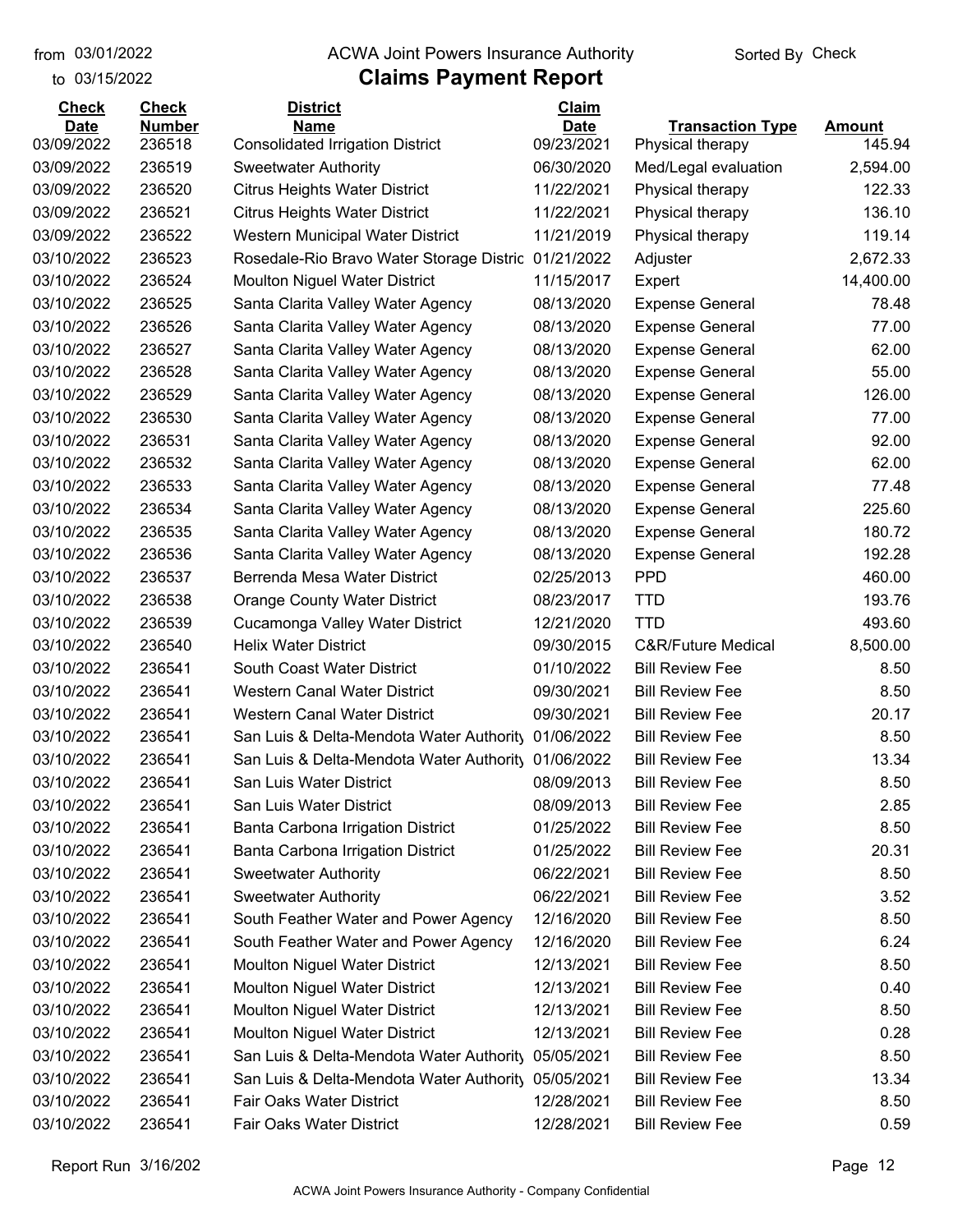#### from 03/01/2022 **The COVA Solic Act Act Authority** Sorted By Check

#### to 03/15/2022

| <b>Check</b> | <b>Check</b>  | <b>District</b>                                 | Claim       |                               |               |
|--------------|---------------|-------------------------------------------------|-------------|-------------------------------|---------------|
| <b>Date</b>  | <b>Number</b> | <b>Name</b>                                     | <b>Date</b> | <b>Transaction Type</b>       | <b>Amount</b> |
| 03/10/2022   | 236541        | <b>Vallecitos Water District</b>                | 12/10/2021  | <b>Bill Review Fee</b>        | 8.50          |
| 03/10/2022   | 236541        | <b>Vallecitos Water District</b>                | 12/10/2021  | <b>Bill Review Fee</b>        | 1.84          |
| 03/10/2022   | 236541        | <b>Vallecitos Water District</b>                | 12/10/2021  | <b>Bill Review Fee</b>        | 8.50          |
| 03/10/2022   | 236541        | <b>Vallecitos Water District</b>                | 12/10/2021  | <b>Bill Review Fee</b>        | 2.00          |
| 03/10/2022   | 236541        | <b>Sweetwater Authority</b>                     | 10/13/2020  | <b>Bill Review Fee</b>        | 8.50          |
| 03/10/2022   | 236541        | <b>Sweetwater Authority</b>                     | 10/13/2020  | <b>Bill Review Fee</b>        | 3.69          |
| 03/10/2022   | 236541        | South Coast Water District                      | 02/02/2022  | <b>Bill Review Fee</b>        | 8.50          |
| 03/10/2022   | 236541        | South Coast Water District                      | 02/02/2022  | <b>Bill Review Fee</b>        | 7.13          |
| 03/10/2022   | 236541        | Soquel Creek Water District                     | 08/17/2017  | <b>Bill Review Fee</b>        | 8.50          |
| 03/10/2022   | 236541        | Soquel Creek Water District                     | 08/17/2017  | <b>Bill Review Fee</b>        | 487.50        |
| 03/10/2022   | 236541        | <b>Elsinore Valley Municipal Water District</b> | 05/05/2014  | <b>Bill Review Fee</b>        | 8.50          |
| 03/10/2022   | 236541        | <b>Moulton Niguel Water District</b>            | 08/18/2021  | <b>Bill Review Fee</b>        | 8.50          |
| 03/10/2022   | 236541        | <b>Moulton Niguel Water District</b>            | 08/18/2021  | <b>Bill Review Fee</b>        | 28.04         |
| 03/10/2022   | 236541        | <b>Moulton Niguel Water District</b>            | 08/18/2021  | <b>Bill Review Fee</b>        | 8.50          |
| 03/10/2022   | 236541        | <b>Moulton Niguel Water District</b>            | 08/18/2021  | <b>Bill Review Fee</b>        | 19.94         |
| 03/10/2022   | 236541        | Mesa Water District                             | 10/06/2021  | <b>Bill Review Fee</b>        | 8.50          |
| 03/10/2022   | 236541        | <b>Mesa Water District</b>                      | 10/06/2021  | <b>Bill Review Fee</b>        | 1.87          |
| 03/10/2022   | 236541        | <b>Truckee Donner Public Utility District</b>   | 03/31/2021  | <b>Bill Review Fee</b>        | 8.50          |
| 03/10/2022   | 236541        | Truckee Donner Public Utility District          | 11/06/2020  | <b>Bill Review Fee</b>        | 8.50          |
| 03/10/2022   | 236541        | Truckee Donner Public Utility District          | 11/06/2020  | <b>Bill Review Fee</b>        | 17.74         |
| 03/10/2022   | 236541        | El Toro Water District                          | 06/22/2015  | <b>Bill Review Fee</b>        | 8.50          |
| 03/10/2022   | 236541        | El Toro Water District                          | 06/22/2015  | <b>Bill Review Fee</b>        | 33.93         |
| 03/10/2022   | 236541        | Rancho California Water District                | 11/18/2021  | <b>Bill Review Fee</b>        | 8.50          |
| 03/10/2022   | 236541        | <b>Orange County Water District</b>             | 08/16/2019  | <b>Bill Review Fee</b>        | 8.50          |
| 03/10/2022   | 236541        | <b>Orange County Water District</b>             | 08/16/2019  | <b>Bill Review Fee</b>        | 1.29          |
| 03/10/2022   | 236541        | San Luis & Delta-Mendota Water Authority        | 12/07/2021  | <b>Bill Review Fee</b>        | 8.50          |
| 03/10/2022   | 236541        | San Luis & Delta-Mendota Water Authority        | 12/07/2021  | <b>Bill Review Fee</b>        | 8.50          |
| 03/10/2022   | 236541        | San Luis & Delta-Mendota Water Authority        | 12/07/2021  | <b>Bill Review Fee</b>        | 8.50          |
| 03/10/2022   | 236541        | <b>Mesa Water District</b>                      | 11/17/2021  | <b>Bill Review Fee</b>        | 8.50          |
| 03/10/2022   | 236541        | <b>Mesa Water District</b>                      | 11/17/2021  | <b>Bill Review Fee</b>        | 1.87          |
| 03/10/2022   | 236541        | <b>Palmdale Water District</b>                  | 12/29/2021  | <b>Bill Review Fee</b>        | 8.50          |
| 03/10/2022   | 236542        | Laguna Beach County Water District              | 11/30/2020  | Utilization review            | 370.00        |
| 03/10/2022   | 236543        | Crescenta Valley Water District                 | 09/25/2019  | <b>PPD</b>                    | 580.00        |
| 03/10/2022   | 236544        | Ramona Municipal Water District                 | 10/03/2017  | <b>TTD</b>                    | 2,099.20      |
| 03/10/2022   | 236545        | <b>Citrus Heights Water District</b>            | 11/22/2021  | <b>TTD</b>                    | 2,320.18      |
| 03/10/2022   | 236546        | Truckee Donner Public Utility District          | 03/31/2021  | <b>TTD</b>                    | 2,712.62      |
| 03/10/2022   | 236547        | <b>Helix Water District</b>                     | 09/30/2015  | <b>C&amp;R/Future Medical</b> | 1,500.00      |
| 03/10/2022   | 236548        | Twentynine Palms Water District                 | 02/09/2021  | <b>TTD</b>                    | 1,425.42      |
| 03/10/2022   | 236549        | <b>Consolidated Irrigation District</b>         | 09/23/2021  | <b>TTD</b>                    | 933.34        |
| 03/10/2022   | 236550        | <b>Merced Irrigation District</b>               | 07/15/2018  | <b>TTD</b>                    | 1,310.65      |
| 03/10/2022   | 236551        | Crescenta Valley Water District                 | 12/29/2021  | <b>TTD</b>                    | 2,582.40      |
| 03/10/2022   | 236552        | <b>Browns Valley Irrigation District</b>        | 02/28/2022  | <b>TTD</b>                    | 716.53        |
| 03/10/2022   | 236553        | Alameda County Water District                   | 03/19/2021  | <b>TTD</b>                    | 2,400.54      |
| 03/15/2022   | 236554        | Laguna Beach County Water District              | 10/04/2021  | Expert                        | 3,927.50      |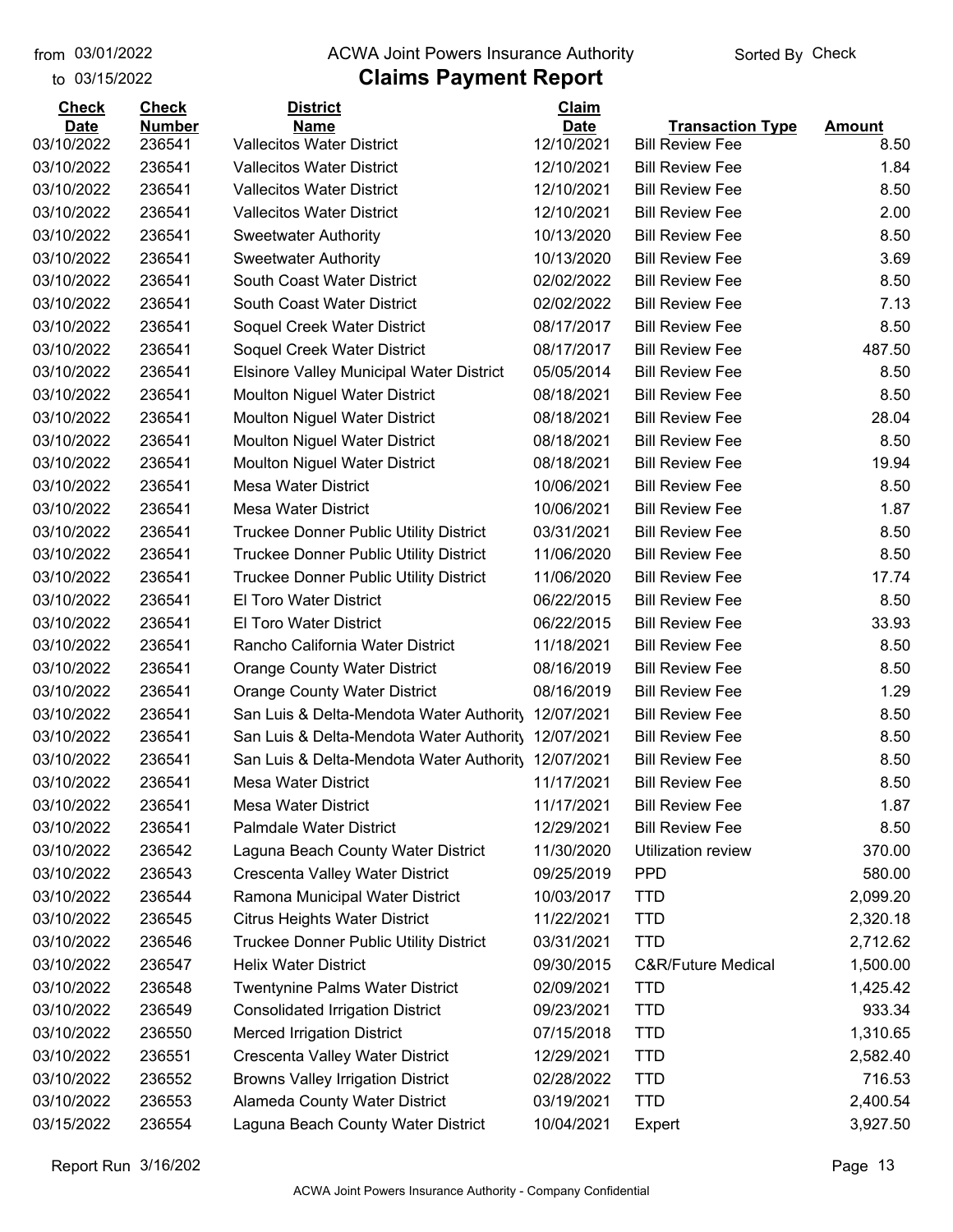to 03/15/2022

#### from 03/01/2022 **The COVA Solic Act Act Authority** Sorted By Check

| <b>Check</b>              | <b>Check</b>            | <b>District</b>                                  | Claim                     |                                                        |                           |
|---------------------------|-------------------------|--------------------------------------------------|---------------------------|--------------------------------------------------------|---------------------------|
| <b>Date</b><br>03/15/2022 | <b>Number</b><br>236555 | <b>Name</b><br>Kings River Conservation District | <b>Date</b><br>12/16/2021 | <b>Transaction Type</b><br>Liability - Property Damage | <b>Amount</b><br>5,756.74 |
| 03/15/2022                | 236556                  | <b>Moulton Niguel Water District</b>             | 11/15/2017                |                                                        | 7,770.00                  |
| 03/15/2022                | 236557                  | Moulton Niguel Water District                    | 11/15/2017                | Expert<br>Expert                                       | 7,050.00                  |
| 03/15/2022                | 236558                  | <b>Fresno Irrigation District</b>                | 02/02/2022                | <b>Property - District Property</b>                    | 6,624.79                  |
| 03/15/2022                | 236559                  | <b>Empire West Side Irrigation District</b>      | 12/07/2021                | <b>Property - District Property</b>                    | 893.82                    |
| 03/15/2022                | 236560                  | <b>Elsinore Valley Municipal Water District</b>  | 10/07/2021                | <b>Property - District Property</b>                    | 1,519.25                  |
| 03/15/2022                | 236561                  | La Habra Heights County Water District           | 09/20/2020                | Expert                                                 | 3,456.65                  |
| 03/15/2022                | 236562                  | <b>Grassland Basin Authority</b>                 | 01/20/2022                | Appraiser                                              | 1,390.95                  |
| 03/15/2022                | 236563                  | <b>Grassland Basin Authority</b>                 | 01/20/2022                | Appraiser                                              | 100.00                    |
| 03/15/2022                | 236564                  | <b>Otay Water District</b>                       | 01/03/2021                | <b>Expense General</b>                                 | 1,500.00                  |
| 03/15/2022                | 236565                  | <b>Elsinore Valley Municipal Water District</b>  | 05/05/2014                | Physical therapy                                       | 123.03                    |
| 03/15/2022                | 236566                  | San Luis & Delta-Mendota Water Authority         | 12/07/2021                | Physical therapy                                       | 104.87                    |
| 03/15/2022                | 236567                  | South Coast Water District                       | 01/10/2022                | Physical therapy                                       | 139.75                    |
| 03/15/2022                | 236568                  | <b>Palmdale Water District</b>                   | 12/29/2021                | Physical therapy                                       | 148.38                    |
| 03/15/2022                | 236569                  | San Luis & Delta-Mendota Water Authority         | 12/07/2021                | Physical therapy                                       | 152.28                    |
| 03/15/2022                | 236570                  | San Luis & Delta-Mendota Water Authority         | 12/07/2021                | Physical therapy                                       | 223.94                    |
| 03/15/2022                | 236571                  | <b>Sweetwater Authority</b>                      | 06/30/2020                | Medical, general                                       | 183.88                    |
| 03/15/2022                | 236572                  | Solano Irrigation District                       | 02/20/2020                | <b>PPD</b>                                             | 580.00                    |
| 03/15/2022                | 236573                  | <b>Sweetwater Authority</b>                      | 06/22/2021                | Physical therapy                                       | 126.52                    |
| 03/15/2022                | 236574                  | <b>Sweetwater Authority</b>                      | 10/13/2020                | Medical, general                                       | 132.64                    |
| 03/15/2022                | 236575                  | Fair Oaks Water District                         | 12/28/2021                | Anesthesiologist                                       | 448.81                    |
| 03/15/2022                | 236576                  | Paradise Irrigation District                     | 07/30/2021                | Medical, general                                       | 107.96                    |
| 03/15/2022                | 236577                  | El Toro Water District                           | 05/31/2018                | Medical, general                                       | 114.23                    |
| 03/15/2022                | 236578                  | <b>Mesa Water District</b>                       | 11/17/2021                | Medical, general                                       | 142.07                    |
| 03/15/2022                | 236579                  | <b>Orange County Water District</b>              | 09/13/2021                | Medical, general                                       | 181.46                    |
| 03/15/2022                | 236580                  | South Feather Water and Power Agency             | 12/16/2020                | Medical, general                                       | 141.43                    |
| 03/15/2022                | 236581                  | Soquel Creek Water District                      | 08/17/2017                | Physical therapy                                       | 3,300.00                  |
| 03/15/2022                | 236582                  | <b>Western Canal Water District</b>              | 09/30/2021                | <b>Bill Review Fee</b>                                 | 8.50                      |
| 03/15/2022                | 236582                  | Western Canal Water District                     | 09/30/2021                | <b>Bill Review Fee</b>                                 | 6.25                      |
| 03/15/2022                | 236582                  | <b>Centerville Community Services District</b>   | 10/09/2021                | <b>Bill Review Fee</b>                                 | 8.50                      |
| 03/15/2022                | 236582                  | <b>Centerville Community Services District</b>   | 10/09/2021                | <b>Bill Review Fee</b>                                 | 4.50                      |
| 03/15/2022                | 236582                  | Santa Clarita Valley Water Agency                | 04/14/2021                | <b>Bill Review Fee</b>                                 | 8.50                      |
| 03/15/2022                | 236582                  | Santa Clarita Valley Water Agency                | 04/14/2021                | <b>Bill Review Fee</b>                                 | 2.37                      |
| 03/15/2022                | 236582                  | <b>Orange County Water District</b>              | 08/23/2017                | <b>Bill Review Fee</b>                                 | 8.50                      |
| 03/15/2022                | 236582                  | <b>Orange County Water District</b>              | 08/23/2017                | <b>Bill Review Fee</b>                                 | 27.32                     |
| 03/15/2022                | 236582                  | Cucamonga Valley Water District                  | 12/21/2020                | <b>Bill Review Fee</b>                                 | 8.50                      |
| 03/15/2022                | 236582                  | Cucamonga Valley Water District                  | 12/21/2020                | <b>Bill Review Fee</b>                                 | 0.69                      |
| 03/15/2022                | 236582                  | Yorba Linda Water District                       | 09/09/2019                | <b>Bill Review Fee</b>                                 | 8.50                      |
| 03/15/2022                | 236582                  | Yorba Linda Water District                       | 09/09/2019                | <b>Bill Review Fee</b>                                 | 5.42                      |
| 03/15/2022                | 236582                  | South Tahoe Public Utility District              | 06/16/2021                | <b>Bill Review Fee</b>                                 | 8.50                      |
| 03/15/2022                | 236582                  | South Tahoe Public Utility District              | 06/16/2021                | <b>Bill Review Fee</b>                                 | 1.53                      |
| 03/15/2022                | 236582                  | South Tahoe Public Utility District              | 06/16/2021                | <b>Bill Review Fee</b>                                 | 8.50                      |
| 03/15/2022                | 236582                  | South Tahoe Public Utility District              | 06/16/2021                | <b>Bill Review Fee</b>                                 | 19.37                     |
| 03/15/2022                | 236582                  | South Feather Water and Power Agency             | 12/16/2020                | <b>Bill Review Fee</b>                                 | 8.50                      |
|                           |                         |                                                  |                           |                                                        |                           |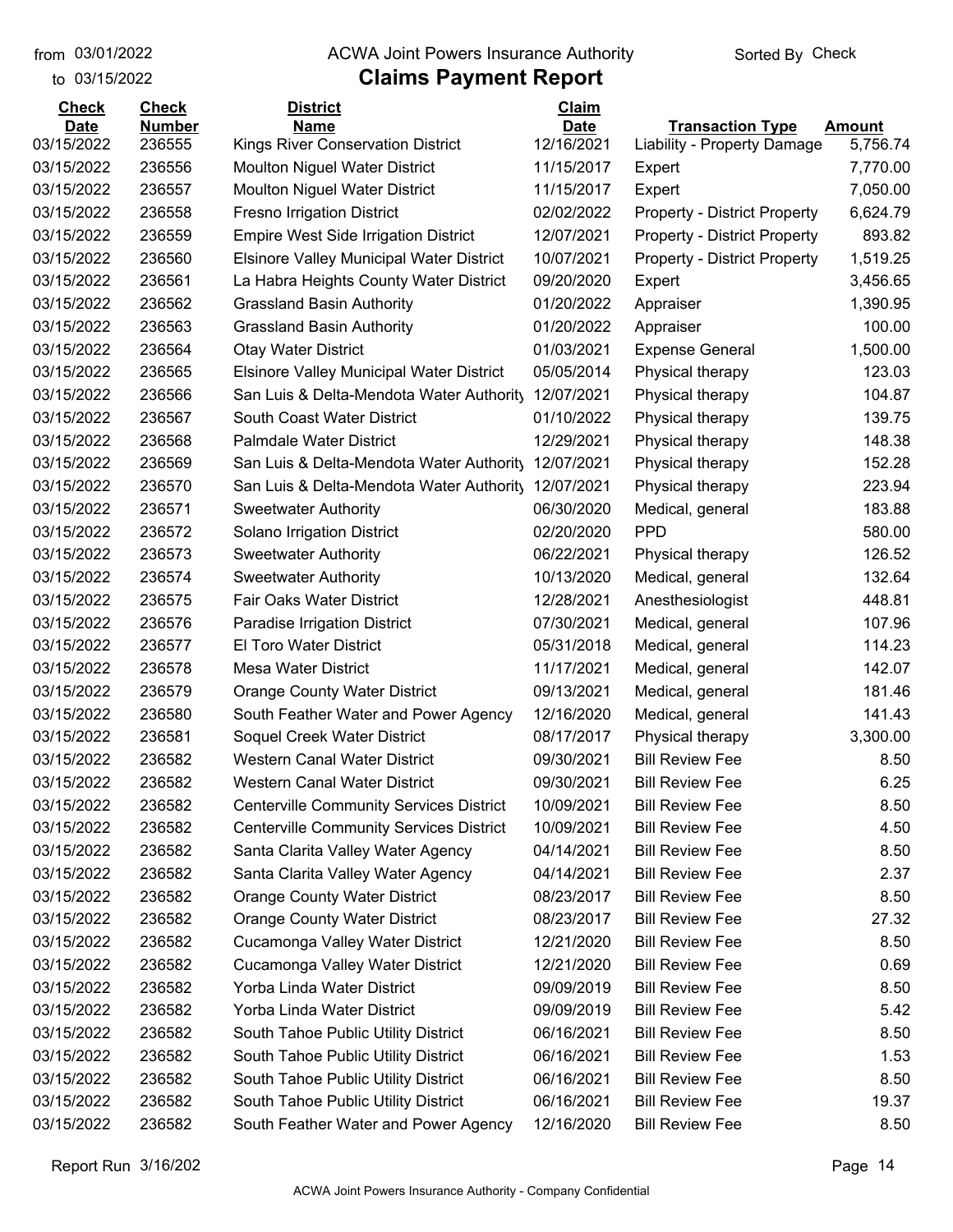to 03/15/2022

#### from 03/01/2022 **The COVA Solic Act Act Authority** Sorted By Check

| <b>Check</b>              | <b>Check</b>            | <b>District</b>                                                                      | Claim                     |                                                   |                        |
|---------------------------|-------------------------|--------------------------------------------------------------------------------------|---------------------------|---------------------------------------------------|------------------------|
| <b>Date</b><br>03/15/2022 | <b>Number</b><br>236582 | <b>Name</b><br>South Feather Water and Power Agency                                  | <b>Date</b><br>12/16/2020 | <b>Transaction Type</b><br><b>Bill Review Fee</b> | <b>Amount</b><br>12.04 |
| 03/15/2022                | 236582                  | <b>Humboldt Community Services District</b>                                          | 08/23/2021                | <b>Bill Review Fee</b>                            | 8.50                   |
| 03/15/2022                | 236582                  | <b>Humboldt Community Services District</b>                                          | 08/23/2021                | <b>Bill Review Fee</b>                            | 9.68                   |
| 03/15/2022                | 236582                  | South Coast Water District                                                           | 02/10/2021                | <b>Bill Review Fee</b>                            | 8.50                   |
| 03/15/2022                | 236582                  | South Coast Water District                                                           | 02/10/2021                | <b>Bill Review Fee</b>                            | 3.96                   |
| 03/15/2022                | 236582                  | Fair Oaks Water District                                                             | 12/28/2021                | <b>Bill Review Fee</b>                            | 8.50                   |
| 03/15/2022                | 236582                  | Fair Oaks Water District                                                             | 12/28/2021                | <b>Bill Review Fee</b>                            | 4.84                   |
| 03/15/2022                | 236582                  | Alameda County Water District                                                        | 02/08/2022                | <b>Bill Review Fee</b>                            | 8.50                   |
| 03/15/2022                | 236582                  |                                                                                      | 02/08/2022                | <b>Bill Review Fee</b>                            | 8.50                   |
| 03/15/2022                | 236582                  | <b>Alameda County Water District</b>                                                 | 08/18/2021                | <b>Bill Review Fee</b>                            | 8.50                   |
|                           |                         | <b>Moulton Niguel Water District</b>                                                 |                           |                                                   | 38.36                  |
| 03/15/2022                | 236582                  | <b>Moulton Niguel Water District</b>                                                 | 08/18/2021                | <b>Bill Review Fee</b>                            |                        |
| 03/15/2022                | 236582                  | <b>Moulton Niguel Water District</b>                                                 | 08/18/2021                | <b>Bill Review Fee</b>                            | 8.50                   |
| 03/15/2022                | 236582                  | Calleguas Municipal Water District                                                   | 09/22/2021                | <b>Bill Review Fee</b>                            | 8.50                   |
| 03/15/2022                | 236582                  | Mid-Peninsula Water District                                                         | 03/19/2021                | <b>Bill Review Fee</b>                            | 8.50                   |
| 03/15/2022                | 236582                  | Mid-Peninsula Water District                                                         | 03/19/2021                | <b>Bill Review Fee</b>                            | 4.53                   |
| 03/15/2022                | 236582                  | Mid-Peninsula Water District                                                         | 03/19/2021                | <b>Bill Review Fee</b>                            | 8.50                   |
| 03/15/2022                | 236582                  | Mid-Peninsula Water District                                                         | 03/19/2021                | <b>Bill Review Fee</b>                            | 7.48                   |
| 03/15/2022                | 236582                  | San Luis & Delta-Mendota Water Authority                                             | 01/12/2022                | <b>Bill Review Fee</b>                            | 8.50                   |
| 03/15/2022                | 236582                  | San Luis & Delta-Mendota Water Authority                                             | 01/12/2022                | <b>Bill Review Fee</b>                            | 7.65                   |
| 03/15/2022                | 236582                  | <b>Truckee Donner Public Utility District</b>                                        | 03/31/2021                | <b>Bill Review Fee</b>                            | 8.50                   |
| 03/15/2022                | 236582                  | <b>Helix Water District</b>                                                          | 02/04/2022                | <b>Bill Review Fee</b>                            | 8.50                   |
| 03/15/2022<br>03/15/2022  | 236582<br>236582        | <b>Helix Water District</b>                                                          | 02/04/2022                | <b>Bill Review Fee</b><br><b>Bill Review Fee</b>  | 8.50<br>8.50           |
| 03/15/2022                | 236582                  | <b>Truckee Donner Public Utility District</b><br><b>Scotts Valley Water District</b> | 11/06/2020<br>10/28/2019  | <b>Bill Review Fee</b>                            | 8.50                   |
| 03/15/2022                | 236582                  |                                                                                      | 10/28/2019                | <b>Bill Review Fee</b>                            | 3.61                   |
|                           |                         | <b>Scotts Valley Water District</b>                                                  |                           | <b>Bill Review Fee</b>                            |                        |
| 03/15/2022                | 236582<br>236582        | <b>Merced Irrigation District</b>                                                    | 10/29/2020<br>10/29/2020  | <b>Bill Review Fee</b>                            | 8.50                   |
| 03/15/2022                |                         | <b>Merced Irrigation District</b>                                                    |                           |                                                   | 20.31                  |
| 03/15/2022                | 236582                  | Santa Clarita Valley Water Agency                                                    | 01/05/2022                | <b>Bill Review Fee</b>                            | 8.50                   |
| 03/15/2022                | 236582                  | Santa Clarita Valley Water Agency                                                    | 01/05/2022                | <b>Bill Review Fee</b>                            | 7.16                   |
| 03/15/2022                | 236582                  | El Toro Water District                                                               | 06/22/2015                | <b>Bill Review Fee</b>                            | 8.50                   |
| 03/15/2022                | 236582                  | El Toro Water District                                                               | 06/22/2015                | <b>Bill Review Fee</b>                            | 24.41                  |
| 03/15/2022                | 236582                  | Humboldt Bay Municipal Water District                                                | 04/06/2021                | <b>Bill Review Fee</b><br><b>Bill Review Fee</b>  | 8.50                   |
| 03/15/2022                | 236582                  | Humboldt Bay Municipal Water District                                                | 04/06/2021                |                                                   | 1.11                   |
| 03/15/2022                | 236582                  | <b>Water Employee Services Authority</b>                                             | 12/10/2018                | <b>Bill Review Fee</b>                            | 8.50                   |
| 03/15/2022                | 236582                  | <b>Water Employee Services Authority</b>                                             | 12/10/2018                | <b>Bill Review Fee</b><br><b>Bill Review Fee</b>  | 6.36                   |
| 03/15/2022                | 236582                  | <b>Sweetwater Authority</b>                                                          | 06/30/2020                |                                                   | 8.50                   |
| 03/15/2022                | 236582                  | <b>Orange County Water District</b>                                                  | 09/13/2021<br>09/13/2021  | <b>Bill Review Fee</b>                            | 8.50                   |
| 03/15/2022                | 236582                  | <b>Orange County Water District</b>                                                  |                           | <b>Bill Review Fee</b>                            | 2.39                   |
| 03/15/2022                | 236582                  | <b>Orange County Water District</b>                                                  | 09/13/2021                | <b>Bill Review Fee</b>                            | 8.50                   |
| 03/15/2022                | 236582                  | <b>Orange County Water District</b>                                                  | 09/13/2021                | <b>Bill Review Fee</b>                            | 5.26                   |
| 03/15/2022                | 236582                  | <b>Orange County Water District</b>                                                  | 09/13/2021                | <b>Bill Review Fee</b>                            | 8.50                   |
| 03/15/2022                | 236582                  | <b>Orange County Water District</b>                                                  | 09/13/2021                | <b>Bill Review Fee</b>                            | 5.35                   |
| 03/15/2022                | 236582                  | <b>Orange County Water District</b>                                                  | 09/13/2021                | <b>Bill Review Fee</b>                            | 8.50                   |
| 03/15/2022                | 236582                  | <b>Orange County Water District</b>                                                  | 09/13/2021                | <b>Bill Review Fee</b>                            | 5.26                   |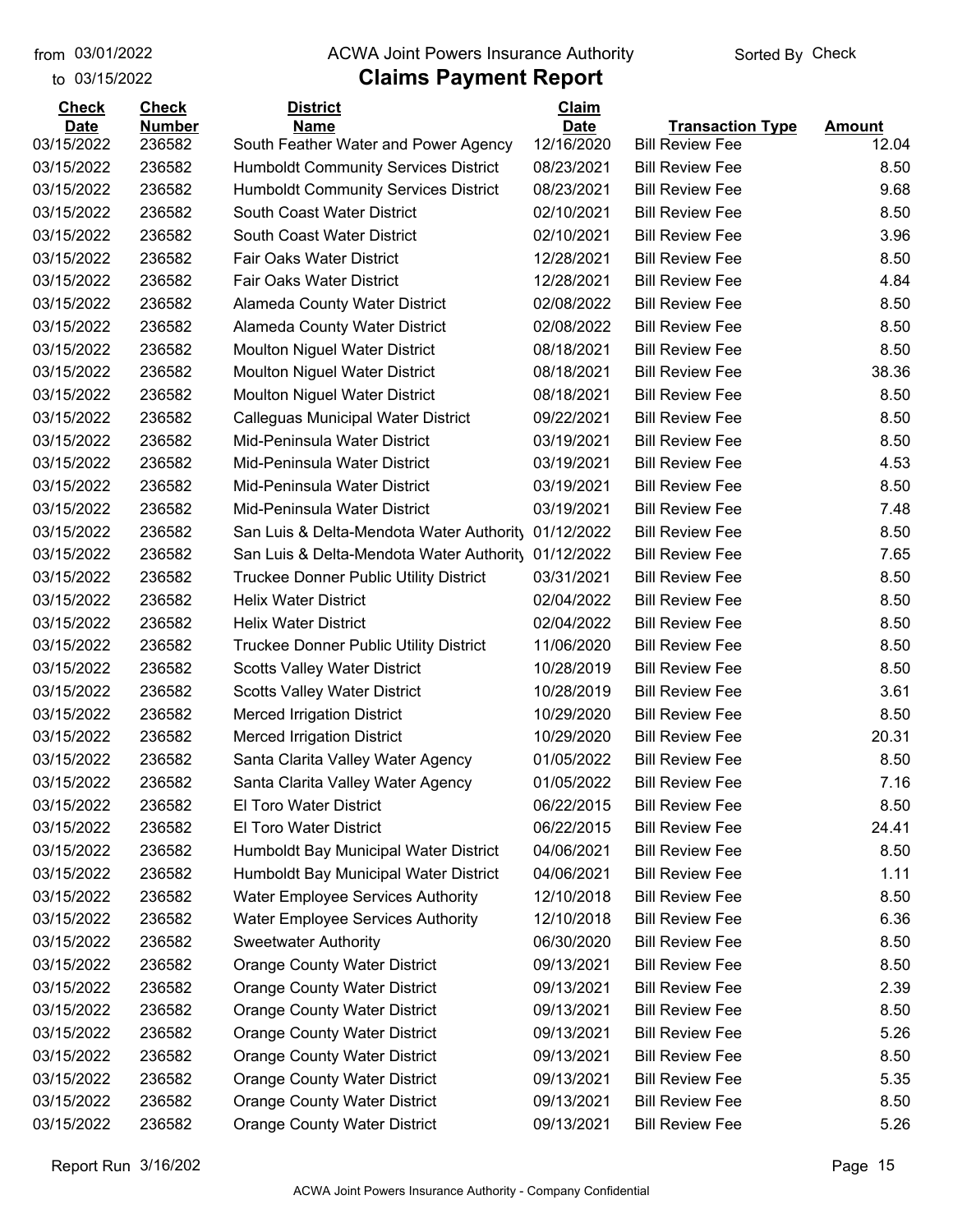to 03/15/2022

#### from 03/01/2022 **The COVA Solic Act Act Authority** Sorted By Check

# **Claims Payment Report**

| <b>Check</b> | <b>Check</b>  | <b>District</b>                                | <b>Claim</b> |                         |               |
|--------------|---------------|------------------------------------------------|--------------|-------------------------|---------------|
| <b>Date</b>  | <b>Number</b> | <b>Name</b>                                    | <b>Date</b>  | <b>Transaction Type</b> | <u>Amount</u> |
| 03/15/2022   | 236582        | <b>Helix Water District</b>                    | 02/01/2022   | <b>Bill Review Fee</b>  | 8.50          |
| 03/15/2022   | 236582        | <b>Centerville Community Services District</b> | 11/09/2021   | <b>Bill Review Fee</b>  | 8.50          |
| 03/15/2022   | 236582        | <b>Centerville Community Services District</b> | 11/09/2021   | <b>Bill Review Fee</b>  | 12.81         |
| 03/15/2022   | 236582        | Diablo Water District                          | 11/30/2021   | <b>Bill Review Fee</b>  | 8.50          |
| 03/15/2022   | 236582        | Diablo Water District                          | 11/30/2021   | <b>Bill Review Fee</b>  | 1.38          |
| 03/15/2022   | 236582        | <b>Walnut Valley Water District</b>            | 12/26/2019   | <b>Bill Review Fee</b>  | 8.50          |
| 03/15/2022   | 236582        | <b>Walnut Valley Water District</b>            | 12/26/2019   | <b>Bill Review Fee</b>  | 32.41         |
| 03/15/2022   | 236582        | <b>Walnut Valley Water District</b>            | 12/26/2019   | <b>Bill Review Fee</b>  | 8.50          |
| 03/15/2022   | 236582        | <b>Walnut Valley Water District</b>            | 12/26/2019   | <b>Bill Review Fee</b>  | 22.14         |
| 03/15/2022   | 236582        | San Luis & Delta-Mendota Water Authority       | 12/07/2021   | <b>Bill Review Fee</b>  | 8.50          |
| 03/15/2022   | 236582        | San Luis & Delta-Mendota Water Authority       | 12/07/2021   | <b>Bill Review Fee</b>  | 13.34         |
| 03/15/2022   | 236582        | Western Municipal Water District               | 11/21/2019   | <b>Bill Review Fee</b>  | 8.50          |
| 03/15/2022   | 236582        | Western Municipal Water District               | 11/21/2019   | <b>Bill Review Fee</b>  | 8.50          |
| 03/15/2022   | 236582        | Western Municipal Water District               | 11/21/2019   | <b>Bill Review Fee</b>  | 1.27          |
| 03/15/2022   | 236582        | Western Municipal Water District               | 11/21/2019   | <b>Bill Review Fee</b>  | 8.50          |
| 03/15/2022   | 236582        | Western Municipal Water District               | 11/21/2019   | <b>Bill Review Fee</b>  | 1.27          |
| 03/15/2022   | 236582        | Western Municipal Water District               | 11/21/2019   | <b>Bill Review Fee</b>  | 8.50          |
| 03/15/2022   | 236582        | Western Municipal Water District               | 11/21/2019   | <b>Bill Review Fee</b>  | 1.27          |
| 03/15/2022   | 236582        | Western Municipal Water District               | 11/21/2019   | <b>Bill Review Fee</b>  | 8.50          |
| 03/15/2022   | 236582        | Western Municipal Water District               | 11/21/2019   | <b>Bill Review Fee</b>  | 8.50          |
| 03/15/2022   | 236582        | Western Municipal Water District               | 11/21/2019   | <b>Bill Review Fee</b>  | 8.50          |
| 03/15/2022   | 236582        | Western Municipal Water District               | 11/21/2019   | <b>Bill Review Fee</b>  | 1.27          |
| 03/15/2022   | 236582        | <b>Tulare Irrigation District</b>              | 10/19/2011   | <b>Bill Review Fee</b>  | 8.50          |
| 03/15/2022   | 236582        | <b>Tulare Irrigation District</b>              | 10/19/2011   | <b>Bill Review Fee</b>  | 7.18          |
| 03/15/2022   | 236582        | Las Virgenes Municipal Water District          | 10/01/2021   | <b>Bill Review Fee</b>  | 8.50          |
| 03/15/2022   | 236582        | Las Virgenes Municipal Water District          | 10/01/2021   | <b>Bill Review Fee</b>  | 1.22          |
| 03/15/2022   | 236582        | <b>Reclamation District #108</b>               | 12/14/2021   | <b>Bill Review Fee</b>  | 8.50          |
| 03/15/2022   | 236582        | <b>Reclamation District #108</b>               | 12/14/2021   | <b>Bill Review Fee</b>  | 0.67          |
| 03/15/2022   | 236582        | <b>Merced Irrigation District</b>              | 12/22/2020   | <b>Bill Review Fee</b>  | 8.50          |
| 03/15/2022   | 236582        | Solano Irrigation District                     | 07/07/2021   | <b>Bill Review Fee</b>  | 8.50          |
| 03/15/2022   | 236582        | Solano Irrigation District                     | 07/07/2021   | <b>Bill Review Fee</b>  | 10.63         |
| 03/15/2022   | 236582        | South Tahoe Public Utility District            | 06/25/2019   | <b>Bill Review Fee</b>  | 8.50          |
| 03/15/2022   | 236582        | South Tahoe Public Utility District            | 06/25/2019   | <b>Bill Review Fee</b>  | 27.22         |
| 03/15/2022   | 236582        | <b>Merced Irrigation District</b>              | 08/08/2020   | <b>Bill Review Fee</b>  | 8.50          |
| 03/15/2022   | 236582        | <b>Merced Irrigation District</b>              | 08/08/2020   | <b>Bill Review Fee</b>  | 20.31         |
| 03/15/2022   | 236583        | South Tahoe Public Utility District            | 08/21/2020   | <b>TTD</b>              | 2,598.86      |
| 03/15/2022   | 236584        | South Tahoe Public Utility District            | 06/16/2021   | <b>TTD</b>              | 2,712.62      |
| 03/15/2022   | 236585        | Moulton Niguel Water District                  | 12/13/2021   | <b>TTD</b>              | 1,467.22      |
| 03/15/2022   | 236586        | Calleguas Municipal Water District             | 09/22/2021   | Medical, general        | 203.28        |
| 03/15/2022   | 236587        | San Luis & Delta-Mendota Water Authority       | 01/12/2022   | Physical therapy        | 173.25        |
| 03/15/2022   | 236588        | Fair Oaks Water District                       | 12/28/2021   | Wage loss               | 822.60        |
| 03/15/2022   | 236589        | El Toro Water District                         | 06/22/2015   | Medical, general        | 146.41        |
| 03/15/2022   | 236590        | <b>Orange County Water District</b>            | 08/16/2019   | Diagnostics             | 84.52         |
| 03/15/2022   | 236591        | Laguna Beach County Water District             | 10/29/2019   | Medical, general        | 178.35        |

Report Run 3/16/202 Page 16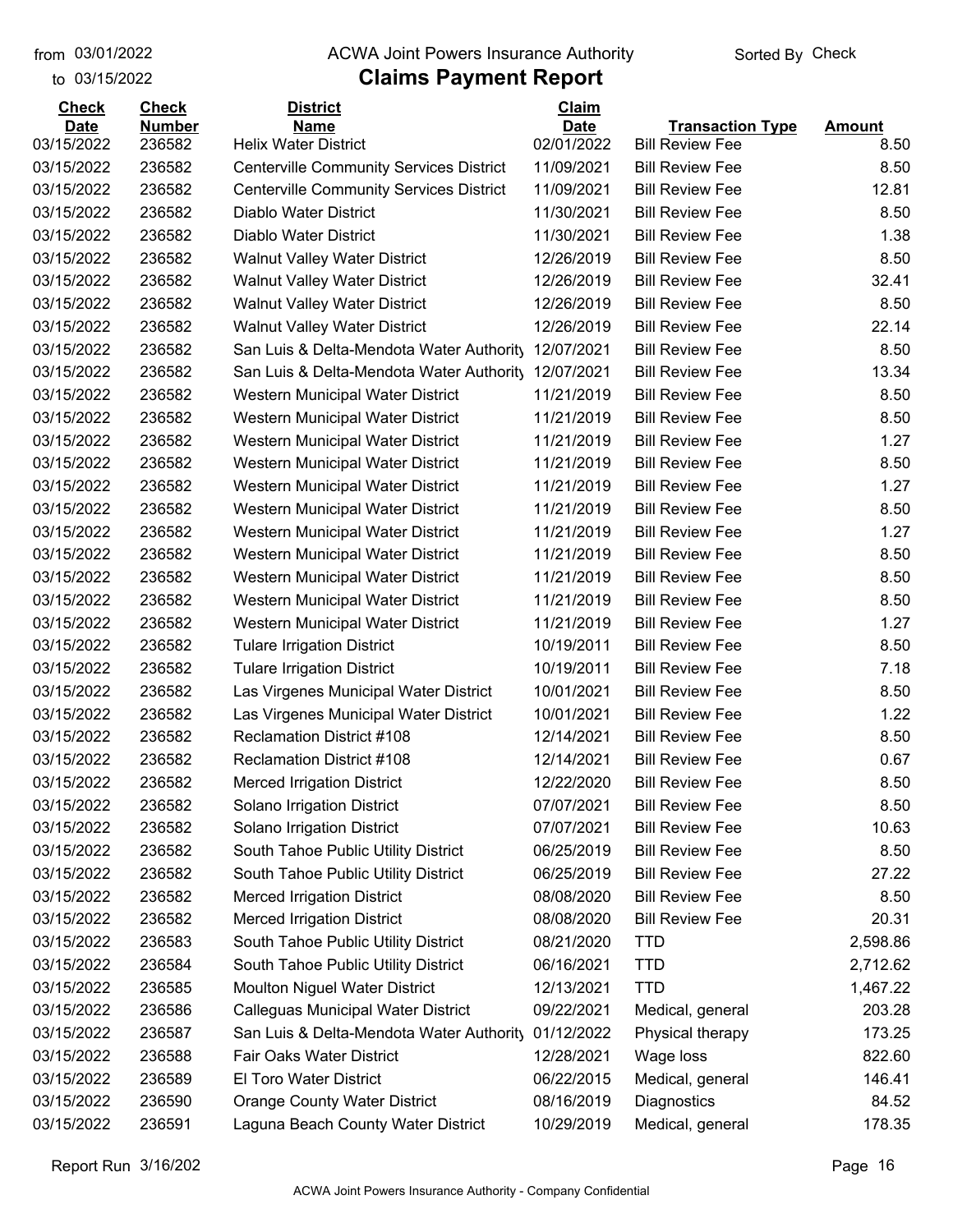to 03/15/2022

#### from 03/01/2022 **The COVA Solic Act Act Authority** Sorted By Check

| <b>Check</b> | <b>Check</b>  | <b>District</b>                               | Claim       |                         |               |
|--------------|---------------|-----------------------------------------------|-------------|-------------------------|---------------|
| <b>Date</b>  | <b>Number</b> | <b>Name</b>                                   | <b>Date</b> | <b>Transaction Type</b> | <b>Amount</b> |
| 03/15/2022   | 236592        | Laguna Beach County Water District            | 04/15/2021  | Mileage                 | 32.46         |
| 03/15/2022   | 236593        | Laguna Beach County Water District            | 08/19/2020  | Mileage                 | 481.71        |
| 03/15/2022   | 236594        | Santa Ynez River WCD Improvement Dist         | 08/08/2001  | Medical, general        | 112.26        |
| 03/15/2022   | 236595        | <b>Scotts Valley Water District</b>           | 10/28/2019  | Medical, general        | 191.79        |
| 03/15/2022   | 236596        | Western Municipal Water District              | 10/23/2007  | <b>PPD</b>              | 540.00        |
| 03/15/2022   | 236597        | Reclamation District #2068                    | 07/24/2017  | <b>PPD</b>              | 580.00        |
| 03/15/2022   | 236598        | San Dieguito Water District                   | 09/23/2020  | Medical, general        | 13.70         |
| 03/15/2022   | 236599        | San Luis & Delta-Mendota Water Authority      | 01/12/2022  | Wage loss               | 512.80        |
| 03/15/2022   | 236600        | Santa Clarita Valley Water Agency             | 03/01/2022  | <b>TTD</b>              | 2,639.50      |
| 03/15/2022   | 236601        | Moulton Niguel Water District                 | 08/18/2021  | Hospital (Outpatient)   | 1,261.62      |
| 03/15/2022   | 236602        | Santa Clarita Valley Water Agency             | 09/02/2021  | Wage loss               | 317.00        |
| 03/15/2022   | 236603        | Santa Clarita Valley Water Agency             | 09/02/2021  | <b>TTD</b>              | 724.57        |
| 03/15/2022   | 236604        | Santa Clarita Valley Water Agency             | 04/14/2021  | Medical, general        | 155.14        |
| 03/15/2022   | 236605        | <b>Western Canal Water District</b>           | 09/30/2021  | Diagnostics             | 115.26        |
| 03/15/2022   | 236606        | Moulton Niguel Water District                 | 12/13/2021  | <b>DME Supplies</b>     | 845.87        |
| 03/15/2022   | 236607        | Banta Carbona Irrigation District             | 01/25/2022  | Medical, general        | 163.59        |
| 03/15/2022   | 236608        | Banta Carbona Irrigation District             | 01/25/2022  | Medical, general        | 114.66        |
| 03/15/2022   | 236609        | Banta Carbona Irrigation District             | 01/25/2022  | Medical, general        | 112.26        |
| 03/15/2022   | 236610        | San Luis & Delta-Mendota Water Authority      | 01/06/2022  | Medical, general        | 87.75         |
| 03/15/2022   | 236611        | San Luis & Delta-Mendota Water Authority      | 05/05/2021  | Medical, general        | 87.75         |
| 03/15/2022   | 236612        | Marina Coast Water District                   | 01/25/2022  | Medical, general        | 175.04        |
| 03/15/2022   | 236613        | San Luis Water District                       | 08/09/2013  | Medical, general        | 151.63        |
| 03/15/2022   | 236614        | Mid-Peninsula Water District                  | 03/19/2021  | Medical, general        | 163.10        |
| 03/15/2022   | 236615        | Mid-Peninsula Water District                  | 03/19/2021  | Medical, general        | 269.35        |
| 03/15/2022   | 236616        | <b>Moulton Niguel Water District</b>          | 12/13/2021  | Diagnostics             | 67.83         |
| 03/15/2022   | 236617        | Moulton Niguel Water District                 | 12/13/2021  | Diagnostics             | 98.60         |
| 03/15/2022   | 236618        | Cucamonga Valley Water District               | 12/21/2020  | <b>Surgery Costs</b>    | 608.96        |
| 03/15/2022   | 236619        | <b>Walnut Valley Water District</b>           | 05/13/2021  | Medical, general        | 189.63        |
| 03/15/2022   | 236620        | <b>Helix Water District</b>                   | 08/06/2013  | Medical, general        | 165.18        |
| 03/15/2022   | 236621        | <b>Helix Water District</b>                   | 02/01/2022  | Medical, general        | 239.00        |
| 03/15/2022   | 236622        | <b>Helix Water District</b>                   | 02/04/2022  | Medical, general        | 239.00        |
| 03/15/2022   | 236623        | <b>Helix Water District</b>                   | 02/04/2022  | Medical, general        | 144.00        |
| 03/15/2022   | 236624        | El Toro Water District                        | 06/22/2015  | Deposition/Witness fees | 100.00        |
| 03/15/2022   | 236625        | Western Municipal Water District              | 11/21/2019  | <b>TTD</b>              | 2,169.46      |
| 03/15/2022   | 236626        | South Coast Water District                    | 02/02/2022  | Medical, general        | 161.50        |
| 03/15/2022   | 236627        | Western Municipal Water District              | 11/21/2019  | Medical, general        | 79.64         |
| 03/15/2022   | 236628        | Western Municipal Water District              | 11/21/2019  | Medical, general        | 102.65        |
| 03/15/2022   | 236629        | Western Municipal Water District              | 11/21/2019  | Medical, general        | 90.79         |
| 03/15/2022   | 236630        | <b>Truckee Donner Public Utility District</b> | 11/06/2020  | Physical therapy        | 312.99        |
| 03/15/2022   | 236631        | Alameda County Water District                 | 02/08/2022  | <b>Surgery Costs</b>    | 156.14        |
| 03/15/2022   | 236632        | Alameda County Water District                 | 02/08/2022  | Medical, general        | 262.34        |
| 03/15/2022   | 236633        | Moulton Niguel Water District                 | 12/13/2021  | Medical, general        | 114.23        |
| 03/15/2022   | 236634        | Moulton Niguel Water District                 | 12/13/2021  | <b>Surgery Costs</b>    | 659.25        |
| 03/15/2022   | 236635        | Moulton Niguel Water District                 | 12/13/2021  | Diagnostics             | 519.90        |
|              |               |                                               |             |                         |               |